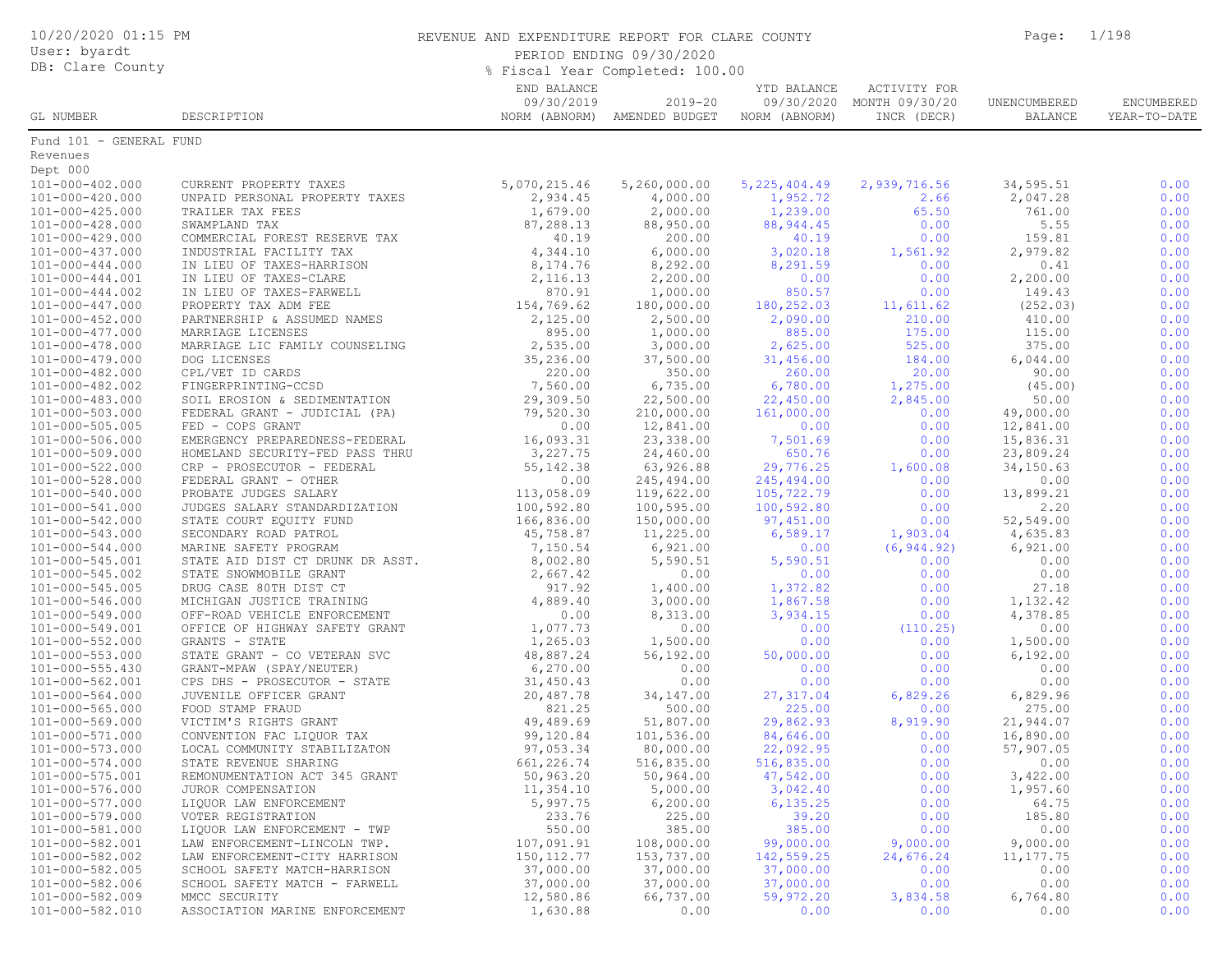| 10/20/2020 01:15 PM<br>User: byardt<br>DB: Clare County |                                                              | REVENUE AND EXPENDITURE REPORT FOR CLARE COUNTY<br>PERIOD ENDING 09/30/2020<br>% Fiscal Year Completed: 100.00 | Page:                                       | 2/198                                      |                                               |                                |                            |
|---------------------------------------------------------|--------------------------------------------------------------|----------------------------------------------------------------------------------------------------------------|---------------------------------------------|--------------------------------------------|-----------------------------------------------|--------------------------------|----------------------------|
| GL NUMBER                                               | DESCRIPTION                                                  | END BALANCE<br>09/30/2019                                                                                      | $2019 - 20$<br>NORM (ABNORM) AMENDED BUDGET | YTD BALANCE<br>09/30/2020<br>NORM (ABNORM) | ACTIVITY FOR<br>MONTH 09/30/20<br>INCR (DECR) | UNENCUMBERED<br><b>BALANCE</b> | ENCUMBERED<br>YEAR-TO-DATE |
| Fund 101 - GENERAL FUND                                 |                                                              |                                                                                                                |                                             |                                            |                                               |                                |                            |
| Revenues<br>101-000-582.012                             |                                                              | 5,276.76                                                                                                       | 5,225.00                                    | 4,375.33                                   | 1,363.00                                      | 849.67                         | 0.00                       |
| 101-000-582.201                                         | GREENWOOD TWP LAW ENFORCEMENT<br>WEIGHMASTER CONTRACT        | 8,493.04                                                                                                       | 4,666.00                                    | 4,665.16                                   | 0.00                                          | 0.84                           | 0.00                       |
| 101-000-601.131                                         | CIRCUIT COURT COSTS                                          | 171,890.32                                                                                                     | 170,000.00                                  | 148,783.50                                 | 8,715.85                                      | 21, 216.50                     | 0.00                       |
| 101-000-601.136                                         | DISTRICT COURT COSTS                                         | 239,909.60                                                                                                     | 208,327.00                                  | 208,326.07                                 | 14,347.90                                     | 0.93                           | 0.00                       |
| $101 - 000 - 606.000$                                   | INMATE-WORK RELEASE                                          | 3,115.00                                                                                                       | 3,201.00                                    | 3,201.00                                   | 0.00                                          | 0.00                           | 0.00                       |
| 101-000-607.131                                         | CIRCUIT COURT DNA                                            | 119.00                                                                                                         | 100.00                                      | 37.00                                      | 0.00                                          | 63.00                          | 0.00                       |
| 101-000-607.132                                         | DNA-CIRCUIT COURT 2015                                       | 354.49                                                                                                         | 500.00                                      | 444.00                                     | 0.00                                          | 56.00                          | 0.00                       |
| 101-000-607.301                                         | CCSD-AUTO STORAGE FEES                                       | 1,025.00                                                                                                       | 2,581.00                                    | 2,581.00                                   | 0.00                                          | 0.00                           | 0.00                       |
| 101-000-607.302                                         | CCSD-AUTO TOWING FEES                                        | 499.00                                                                                                         | 539.00                                      | 539.00                                     | 0.00                                          | 0.00                           | 0.00                       |
| 101-000-608.131<br>101-000-608.147                      | CIRCUIT COURT SERVICES<br>PUBLIC GUARDIAN SERVICES           | 10,547.00<br>14,000.00                                                                                         | 12,000.00<br>14,000.00                      | 10,407.00<br>5,925.00                      | 815.00<br>0.00                                | 1,593.00<br>8,075.00           | 0.00<br>0.00               |
| 101-000-608.148                                         | PROBATE COURT SERVICES                                       | 26, 424.97                                                                                                     | 31,000.00                                   | 27,981.04                                  | 1,986.04                                      | 3,018.96                       | 0.00                       |
| 101-000-608.202                                         | PR/ACCTG SERVICES                                            | 245.00                                                                                                         | 140.00                                      | 140.00                                     | 35.00                                         | 0.00                           | 0.00                       |
| $101 - 000 - 608.215$                                   | CLERK SERVICES                                               | 63,898.99                                                                                                      | 61,000.00                                   | 60,769.66                                  | 5,149.08                                      | 230.34                         | 0.00                       |
| $101 - 000 - 608.225$                                   | EQUALIZATION-NON-GOVERNMENT                                  | 11,917.50                                                                                                      | 22,600.00                                   | 17,589.55                                  | 134.80                                        | 5,010.45                       | 0.00                       |
| 101-000-608.226                                         | EQUALIZATION-LOCAL UNITS                                     | 48,662.95                                                                                                      | 50,000.00                                   | 49,300.78                                  | 45.00                                         | 699.22                         | 0.00                       |
| 101-000-608.229                                         | PROSECUTOR SERVICES                                          | 333.61                                                                                                         | 500.00                                      | 425.20                                     | 0.00                                          | 74.80                          | 0.00                       |
| $101 - 000 - 608.236$                                   | REGISTER OF DEEDS SERVICES                                   | 1,595.50                                                                                                       | 1,900.00                                    | 500.00                                     | 29.50                                         | 1,400.00                       | 0.00                       |
| $101 - 000 - 608.253$                                   | TREASURER SERVICES                                           | 20,011.34                                                                                                      | 21,500.00                                   | 18,655.81                                  | 600.00                                        | 2,844.19                       | 0.00                       |
| $101 - 000 - 608.259$                                   | COMPUTER SERVICES                                            | 80.00                                                                                                          | 1,000.00                                    | 0.00                                       | 0.00                                          | 1,000.00                       | 0.00                       |
| 101-000-608.301<br>$101 - 000 - 608.302$                | SHERIFF SERVICES<br>PRELIMINARY BREATH TEST FEES             | 16,103.80<br>715.00                                                                                            | 16,000.00<br>140.00                         | 15,319.94<br>140.00                        | 929.13<br>0.00                                | 680.06<br>0.00                 | 0.00<br>0.00               |
| 101-000-608.304                                         | NOTARY FEE                                                   | 785.00                                                                                                         | 1,073.00                                    | 1,075.00                                   | 75.00                                         | (2.00)                         | 0.00                       |
| $101 - 000 - 608.305$                                   | DNA-CCSD 2015                                                | 901.27                                                                                                         | 1,000.00                                    | 960.00                                     | 0.00                                          | 40.00                          | 0.00                       |
| $101 - 000 - 608.430$                                   | ANIMAL CONTROL SERVICES                                      | 9,035.79                                                                                                       | 8,913.00                                    | 8,912.35                                   | 760.00                                        | 0.65                           | 0.00                       |
| $101 - 000 - 608.648$                                   | MEDICAL EXAMINER SERVICES                                    | 12,000.00                                                                                                      | 15,000.00                                   | 12,652.00                                  | 1,150.00                                      | 2,348.00                       | 0.00                       |
| 101-000-608.751                                         | PARKS & REC SERVICES                                         | 42.00                                                                                                          | 100.00                                      | 84.50                                      | 5.50                                          | 15.50                          | 0.00                       |
| 101-000-608.801                                         | DRAIN SERVICES                                               | 3,507.40                                                                                                       | 3,000.00                                    | 2,888.40                                   | 472.40                                        | 111.60                         | 0.00                       |
| 101-000-609.131                                         | 10% BOND                                                     | 0.00                                                                                                           | 100.00                                      | 70.00                                      | 0.00                                          | 30.00                          | 0.00                       |
| 101-000-609.136                                         | DISTRICT COURT ATTORNEY FEES                                 | 18,720.57                                                                                                      | 30,000.00                                   | 28,456.85                                  | 590.00                                        | 1,543.15                       | 0.00                       |
| 101-000-609.148                                         | PROBATE COURT ATTORNEY FEES                                  | 1,625.00                                                                                                       | 2,500.00                                    | 1,855.00                                   | 50.00                                         | 645.00                         | 0.00                       |
| 101-000-610.000<br>101-000-611.000                      | REG OF DEEDS RECORDING FEES<br>REG DEED-REMONUMENTATION FEES | 211,672.70<br>458.88                                                                                           | 215,000.00<br>450.00                        | 198,813.43<br>435.50                       | 17,420.00<br>138.98                           | 16,186.57<br>14.50             | 0.00<br>0.00               |
| 101-000-612.000                                         | REAL ESTATE TRANSFER TAX                                     | 105,667.10                                                                                                     | 118,000.00                                  | 114,547.95                                 | 16,357.55                                     | 3,452.05                       | 0.00                       |
| 101-000-613.000                                         | PROBATE CT 25% CCF COLLECTIONS                               | 28.75                                                                                                          | 600.00                                      | 433.75                                     | 0.00                                          | 166.25                         | 0.00                       |
| 101-000-614.000                                         | ABSTRACT DEPT MAILING FEES                                   | 15.18                                                                                                          | 50.00                                       | 9.09                                       | 0.00                                          | 40.91                          | 0.00                       |
| $101 - 000 - 615.000$                                   | USE OF TRACT INDEX FEES                                      | 44,805.00                                                                                                      | 45,000.00                                   | 30,307.00                                  | 2,993.00                                      | 14,693.00                      | 0.00                       |
| $101 - 000 - 616.000$                                   | REG/DEEDS SURVEYS RECORDED                                   | 3,171.00                                                                                                       | 3,500.00                                    | 3,213.00                                   | 525.00                                        | 287.00                         | 0.00                       |
| 101-000-616.236                                         | REGISTER OF DEEDS COPIES                                     | 53,759.00                                                                                                      | 55,000.00                                   | 40,673.00                                  | 3,473.00                                      | 14,327.00                      | 0.00                       |
| 101-000-617.000                                         | ABSTRACT TITLE SEARCHES                                      | 1,769.00                                                                                                       | 15,500.00                                   | 14,709.98                                  | 2,386.66                                      | 790.02                         | 0.00                       |
| 101-000-618.000                                         | PROSEC DIVERSION OVERSIGHT FEE                               | 79.15                                                                                                          | 150.00                                      | 40.00                                      | 0.00                                          | 110.00                         | 0.00                       |
| 101-000-618.001                                         | PROSECUTOR OWI CASES                                         | 14,237.20                                                                                                      | 12,000.00                                   | 8,981.60                                   | 782.50                                        | 3,018.40                       | 0.00                       |
| 101-000-619.000<br>101-000-620.000                      | DIST CT ASSMT FEES-EVALUATIONS<br>DISTRICT COURT BOND COSTS  | 13,860.83<br>11,440.00                                                                                         | 11,441.00<br>8,200.00                       | 10,417.33<br>7,198.00                      | 457.00<br>15.00                               | 1,023.67<br>1,002.00           | 0.00<br>0.00               |
| 101-000-621.000                                         | DISTRICT COURT CIVIL FEES                                    | 93, 147. 73                                                                                                    | 85,743.00                                   | 85,742.96                                  | 12,322.00                                     | 0.04                           | 0.00                       |
| 101-000-623.000                                         | SHERIFF SERVICE OF PAPERS                                    | 28,935.46                                                                                                      | 18,361.00                                   | 18,893.42                                  | 2,660.53                                      | (532.42)                       | 0.00                       |
| 101-000-624.000                                         | PACC/PAAM - VICTIM RIGHTS                                    | 400.00                                                                                                         | 0.00                                        | 0.00                                       | 0.00                                          | 0.00                           | 0.00                       |
| 101-000-626.000                                         | ANIMAL ADOPTION FEES                                         | 12,615.00                                                                                                      | 10,000.00                                   | 7,255.00                                   | 720.00                                        | 2,745.00                       | 0.00                       |
| 101-000-626.131                                         | CVR - SERVICES                                               | 2,758.29                                                                                                       | 2,300.00                                    | 2,052.71                                   | 143.69                                        | 247.29                         | 0.00                       |
| 101-000-627.000                                         | RECORD COPYING                                               | 0.00                                                                                                           | 1,050.00                                    | 0.00                                       | 0.00                                          | 1,050.00                       | 0.00                       |
| 101-000-627.001                                         | RECORD COPIES - JAIL                                         | 3,520.96                                                                                                       | 2,400.00                                    | 2,503.09                                   | 482.24                                        | (103.09)                       | 0.00                       |
| 101-000-627.002                                         | FOIA SERVICES                                                | 197.84                                                                                                         | 250.00                                      | 190.06                                     | 5.37                                          | 59.94                          | 0.00                       |
| 101-000-628.001                                         | REG OF DEEDS FAX                                             | 1,750.00                                                                                                       | 1,700.00                                    | 1,030.00                                   | 85.00                                         | 670.00                         | 0.00                       |
| 101-000-629.301<br>101-000-629.351                      | SALVAGE INSPECTION - CCSD<br>BOOKING FEES-JAIL               | 3,100.00<br>3,128.65                                                                                           | 1,650.00<br>1,942.00                        | 1,650.00<br>1,954.26                       | 0.00<br>162.00                                | 0.00<br>(12.26)                | 0.00<br>0.00               |
| 101-000-630.000                                         | DOCTOR FEE'S - JAIL                                          | 768.07                                                                                                         | 700.00                                      | 692.39                                     | 119.00                                        | 7.61                           | 0.00                       |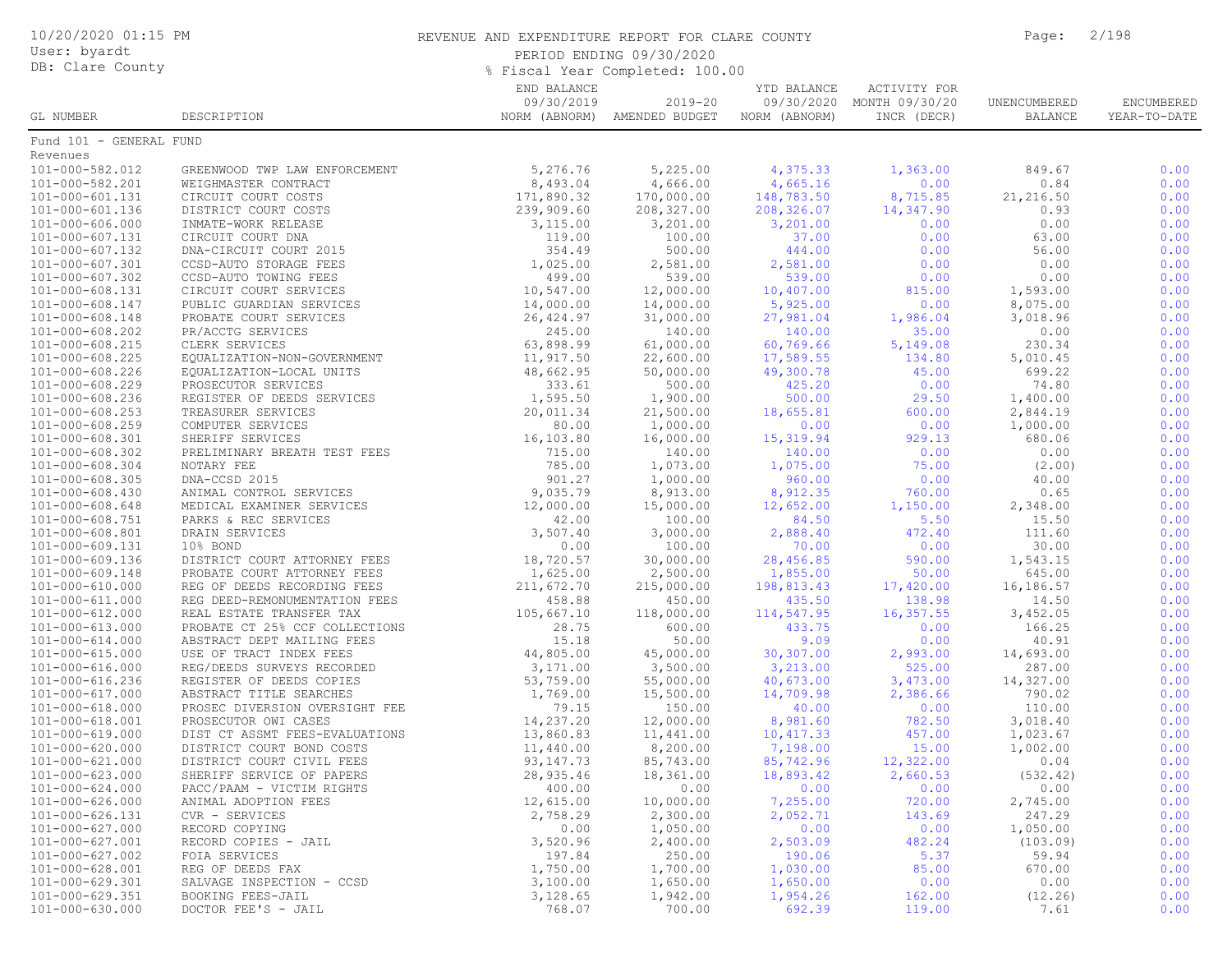| 10/20/2020 01:15 PM<br>User: byardt<br>DB: Clare County |                                                          | REVENUE AND EXPENDITURE REPORT FOR CLARE COUNTY<br>PERIOD ENDING 09/30/2020<br>% Fiscal Year Completed: 100.00 | Page:                                       | 3/198                        |                                                          |                         |                            |
|---------------------------------------------------------|----------------------------------------------------------|----------------------------------------------------------------------------------------------------------------|---------------------------------------------|------------------------------|----------------------------------------------------------|-------------------------|----------------------------|
| GL NUMBER                                               | DESCRIPTION                                              | END BALANCE<br>09/30/2019                                                                                      | $2019 - 20$<br>NORM (ABNORM) AMENDED BUDGET | YTD BALANCE<br>NORM (ABNORM) | ACTIVITY FOR<br>09/30/2020 MONTH 09/30/20<br>INCR (DECR) | UNENCUMBERED<br>BALANCE | ENCUMBERED<br>YEAR-TO-DATE |
| Fund 101 - GENERAL FUND                                 |                                                          |                                                                                                                |                                             |                              |                                                          |                         |                            |
| Revenues                                                |                                                          |                                                                                                                |                                             |                              |                                                          |                         |                            |
| 101-000-631.000                                         | COBRA SERVICES                                           | 14,771.52                                                                                                      | 12,215.00                                   | 10,462.87                    | 0.00                                                     | 1,752.13                | 0.00                       |
| $101 - 000 - 635.000$                                   | TRANSPORATION OF PRISONERS                               | 82, 432.67                                                                                                     | 37,932.00                                   | 36,262.06                    | 3,042.70                                                 | 1,669.94                | 0.00                       |
| 101-000-636.000                                         | HOUSING OF INMATES-OTHER CO                              | 1,265,235.00                                                                                                   | 1,050,930.00                                | 931,780.00                   | 53,460.00                                                | 119,150.00              | 0.00                       |
| 101-000-637.000                                         | HOUSING INMATES-ST, DETAINER                             | 24,003.98                                                                                                      | 19,102.00                                   | 17,977.48                    | 2,240.00                                                 | 1,124.52                | 0.00                       |
| 101-000-637.001<br>101-000-638.000                      | HOUSING INMATES-DIVERTED FELON<br>INMATES - BOARD & ROOM | 150,170.00<br>5, 171.79                                                                                        | 128,530.00<br>4,500.00                      | 114,255.00<br>4,603.44       | 7,935.00<br>405.15                                       | 14,275.00<br>(103.44)   | 0.00<br>0.00               |
| 101-000-639.001                                         | WEEKENDER LODGING - JAIL                                 | 11,970.00                                                                                                      | 6, 510.00                                   | 6,510.00                     | 90.00                                                    | 0.00                    | 0.00                       |
| 101-000-644.000                                         | VENDING MACHINE                                          | 740.32                                                                                                         | 750.00                                      | 163.46                       | 0.00                                                     | 586.54                  | 0.00                       |
| 101-000-646.000                                         | SALE OF CONFISCATED PROPERTY                             | 5,065.00                                                                                                       | 1,000.00                                    | 1,000.00                     | 0.00                                                     | 0.00                    | 0.00                       |
| 101-000-647.000                                         | SALE OF ABANDONED VEHICLES                               | 20.00                                                                                                          | 0.00                                        | 0.00                         | 0.00                                                     | 0.00                    | 0.00                       |
| 101-000-648.000                                         | SALE OF SCRAP & SALVAGE                                  | 88.55                                                                                                          | 100.00                                      | 40.00                        | 0.00                                                     | 60.00                   | 0.00                       |
| 101-000-650.000                                         | SEX OFFENDER REGISTRATION FEES                           | 4,500.00                                                                                                       | 4,140.00                                    | 4,140.00                     | 100.00                                                   | 0.00                    | 0.00                       |
| 101-000-656.131                                         | CIRCUIT CT BOND FORFEITURES                              | 6,352.50                                                                                                       | 6,000.00                                    | 4,740.00                     | 285.00                                                   | 1,260.00                | 0.00                       |
| 101-000-656.136                                         | DIST CT BOND FORFEITURES                                 | 2,550.00                                                                                                       | 3,000.00                                    | 2,750.00                     | 0.00                                                     | 250.00                  | 0.00                       |
| $101 - 000 - 657.000$                                   | ORDINANCE FINES/COST                                     | 5,004.23                                                                                                       | 8,000.00                                    | 7,238.68                     | 862.96                                                   | 761.32                  | 0.00                       |
| 101-000-665.000                                         | INTEREST EARNED                                          | 48,737.91                                                                                                      | 22,000.00                                   | 16,664.30                    | 74.77                                                    | 5,335.70                | 0.00                       |
| 101-000-665.001                                         | INTEREST EARNED-CURRENT TAX                              | 7,083.43                                                                                                       | 10,000.00                                   | 7,314.98                     | 226.77                                                   | 2,685.02                | 0.00                       |
| 101-000-667.000                                         | RENT                                                     | 115.00                                                                                                         | 150.00                                      | 70.00                        | 0.00                                                     | 80.00                   | 0.00                       |
| $101 - 000 - 667.301$                                   | RENT - CCSD                                              | 700.00                                                                                                         | 0.00                                        | 0.00                         | 0.00                                                     | 0.00                    | 0.00                       |
| 101-000-668.000                                         | ROYALTIES - LANDFILL                                     | 411,446.48<br>315.00                                                                                           | 425,000.00<br>65.00                         | 295, 379.44                  | 0.00<br>0.00                                             | 129,620.56              | 0.00<br>0.00               |
| 101-000-671.000<br>101-000-673.000                      | DRUG SCREENING<br>SALE OF FIXED ASSETS                   | 11,102.65                                                                                                      | 0.00                                        | 65.00<br>0.00                | 0.00                                                     | 0.00<br>0.00            | 0.00                       |
| $101 - 000 - 674.430$                                   | ANIMAL CONTRIB-SPAY-NUETER-ADOPTION                      | 7,500.00                                                                                                       | 8,500.00                                    | 3,050.00                     | 300.00                                                   | 5,450.00                | 0.00                       |
| $101 - 000 - 675.000$                                   | CONTRIB FROM PRIVATE SOURCES                             | 10,000.00                                                                                                      | 100.00                                      | 0.00                         | 0.00                                                     | 100.00                  | 0.00                       |
| $101 - 000 - 675.004$                                   | PRIVATE CONTR - SPAY/NEUTER CONTRIB                      | 8,635.00                                                                                                       | 14,525.00                                   | 6,059.00                     | 0.00                                                     | 8,466.00                | 0.00                       |
| 101-000-675.301                                         | CONTRIBUTIONS - CCSD                                     | 120.00                                                                                                         | 300.00                                      | 246.00                       | 246.00                                                   | 54.00                   | 0.00                       |
| 101-000-675.310                                         | CONTRIBUTIONS-NEIGHBORHOOD WATCH                         | 1,528.67                                                                                                       | 1,500.00                                    | 1,500.00                     | 0.00                                                     | 0.00                    | 0.00                       |
| 101-000-675.312                                         | CONTRIBUTIONS - CCSD CANINE                              | 1,100.00                                                                                                       | 1,200.00                                    | 1,200.00                     | 0.00                                                     | 0.00                    | 0.00                       |
| $101 - 000 - 675.430$                                   | CONTRIB -PRIVATE SOURCES -ANIMAL                         | 26,782.13                                                                                                      | 25,000.00                                   | 24,906.54                    | 1,891.50                                                 | 93.46                   | 0.00                       |
| 101-000-676.136                                         | DIST CT REIMBURSEMENTS-MISC.                             | 3,511.49                                                                                                       | 2,602.00                                    | 2,601.41                     | 230.17                                                   | 0.59                    | 0.00                       |
| 101-000-676.167                                         | REIMBURSEMENT-JURY FEES                                  | 140.76                                                                                                         | 125.00                                      | 0.00                         | 0.00                                                     | 125.00                  | 0.00                       |
| 101-000-676.191                                         | ELECTION REIMBURSEMENT                                   | 7,693.84                                                                                                       | 30,000.00                                   | 29,998.37                    | 1,850.88                                                 | 1.63                    | 0.00                       |
| 101-000-676.229                                         | PROSECUTOR REIMBURSEMENT-MISC                            | 310.04                                                                                                         | 250.00                                      | 246.85                       | 48.28                                                    | 3.15                    | 0.00                       |
| 101-000-676.294<br>101-000-676.301                      | REIMBURSEMENT/DUPLICATING DEPT                           | 3.86<br>100.00                                                                                                 | 0.00<br>0.00                                | 0.00<br>0.00                 | 0.00<br>0.00                                             | 0.00<br>0.00            | 0.00<br>0.00               |
| 101-000-676.351                                         | SHERIFF REIMBURSEMENTS-MISC<br>REIMBURSEMENTS - JAIL     | 603.14                                                                                                         | 308.00                                      | 307.36                       | 1.75                                                     | 0.64                    | 0.00                       |
| 101-000-676.431                                         | ANIMAL CONT RAB/VAC/LIC DEPOSITS                         | 2,430.00                                                                                                       | 2,000.00                                    | 1,365.00                     | 150.00                                                   | 635.00                  | 0.00                       |
| 101-000-676.851                                         | REIMBURSEMENT-INSURANCE                                  | 0.00                                                                                                           | 23,180.00                                   | 11,185.00                    | 0.00                                                     | 11,995.00               | 0.00                       |
| 101-000-677.000                                         | REIMBURSEMENT-RESTITUTION                                | 410.00                                                                                                         | 0.00                                        | 0.00                         | 0.00                                                     | 0.00                    | 0.00                       |
| 101-000-678.000                                         | HEALTH INSURANCE RETIREES                                | 9,516.02                                                                                                       | 21,697.00                                   | 17,675.62                    | 2,589.02                                                 | 4,021.38                | 0.00                       |
| 101-000-678.001                                         | HEALTH INS - EMPLOYEE                                    | 3,171.66                                                                                                       | 500.00                                      | 319.85                       | 0.00                                                     | 180.15                  | 0.00                       |
| 101-000-678.002                                         | HEALTH INS - EMPLOYEE FLEX                               | 20,976.12                                                                                                      | 2,000.00                                    | 1,796.44                     | 0.00                                                     | 203.56                  | 0.00                       |
| $101 - 000 - 679.000$                                   | REIMBURSEMENT-TAX COLLECT BOND                           | 3,289.10                                                                                                       | 5,000.00                                    | 3,564.60                     | 0.00                                                     | 1,435.40                | 0.00                       |
| 101-000-680.131                                         | CIRCUIT CT REIMB - GLADWIN CO                            | 14,612.83                                                                                                      | 44,885.00                                   | 35,088.68                    | 3,424.92                                                 | 9,796.32                | 0.00                       |
| 101-000-680.136                                         | DISTRICT CT REIMB - GLADWIN CO                           | 46, 318.55                                                                                                     | 45,000.00                                   | 40,179.02                    | 7,248.67                                                 | 4,820.98                | 0.00                       |
| 101-000-680.148                                         | PROBATE CT REIMB - GLADWIN CO                            | 69,563.11                                                                                                      | 41, 115.00                                  | 36,428.70                    | 1,807.03                                                 | 4,686.30                | 0.00                       |
| 101-000-680.301                                         | BENCH WARRANT REIMB-SHERIFF                              | 70.00                                                                                                          | 0.00                                        | 0.00                         | 0.00                                                     | 0.00                    | 0.00                       |
| 101-000-683.000                                         | TWP TAX NOTICE POSTAGE REIMB                             | 5,546.45                                                                                                       | 3,816.89                                    | 2,770.00                     | 227.00                                                   | 1,046.89                | 0.00                       |
| 101-000-683.001<br>101-000-684.000                      | POSTAGE REIMBURSEMENT<br>WORKMANS COMP REIMBURSEMENT     | 15,610.99<br>5,951.00                                                                                          | 12,000.00<br>11,225.00                      | 5,803.67<br>11,225.00        | 0.00<br>0.00                                             | 6, 196.33<br>0.00       | 0.00<br>0.00               |
| 101-000-685.000                                         | INMATE MEDICAL - IN COUNTY                               | 1,284.73                                                                                                       | 1,977.00                                    | 1,977.44                     | 165.27                                                   | (0.44)                  | 0.00                       |
| 101-000-685.001                                         | INMATE MEDICAL - OUT COUNTY                              | 56.22                                                                                                          | 110.00                                      | 109.98                       | 0.00                                                     | 0.02                    | 0.00                       |
| 101-000-687.000                                         | REFUNDS & REBATES                                        | 2,525.53                                                                                                       | 6,000.00                                    | 4,692.75                     | 0.00                                                     | 1,307.25                | 0.00                       |
| 101-000-693.000                                         | SALE OF CAPITAL ASSETS                                   | 0.00                                                                                                           | 1,000.00                                    | 675.00                       | 0.00                                                     | 325.00                  | 0.00                       |
| 101-000-694.000                                         | CASH OVER & SHORT                                        | 1,614.04                                                                                                       | 1,500.00                                    | 426.44                       | 0.00                                                     | 1,073.56                | 0.00                       |
| 101-000-698.000                                         | INSTALLMENT PURCHASE PROCEEDS                            | 502,815.66                                                                                                     | 48,950.00                                   | 279, 331.53                  | 279, 331.53                                              | (230, 381.53)           | 0.00                       |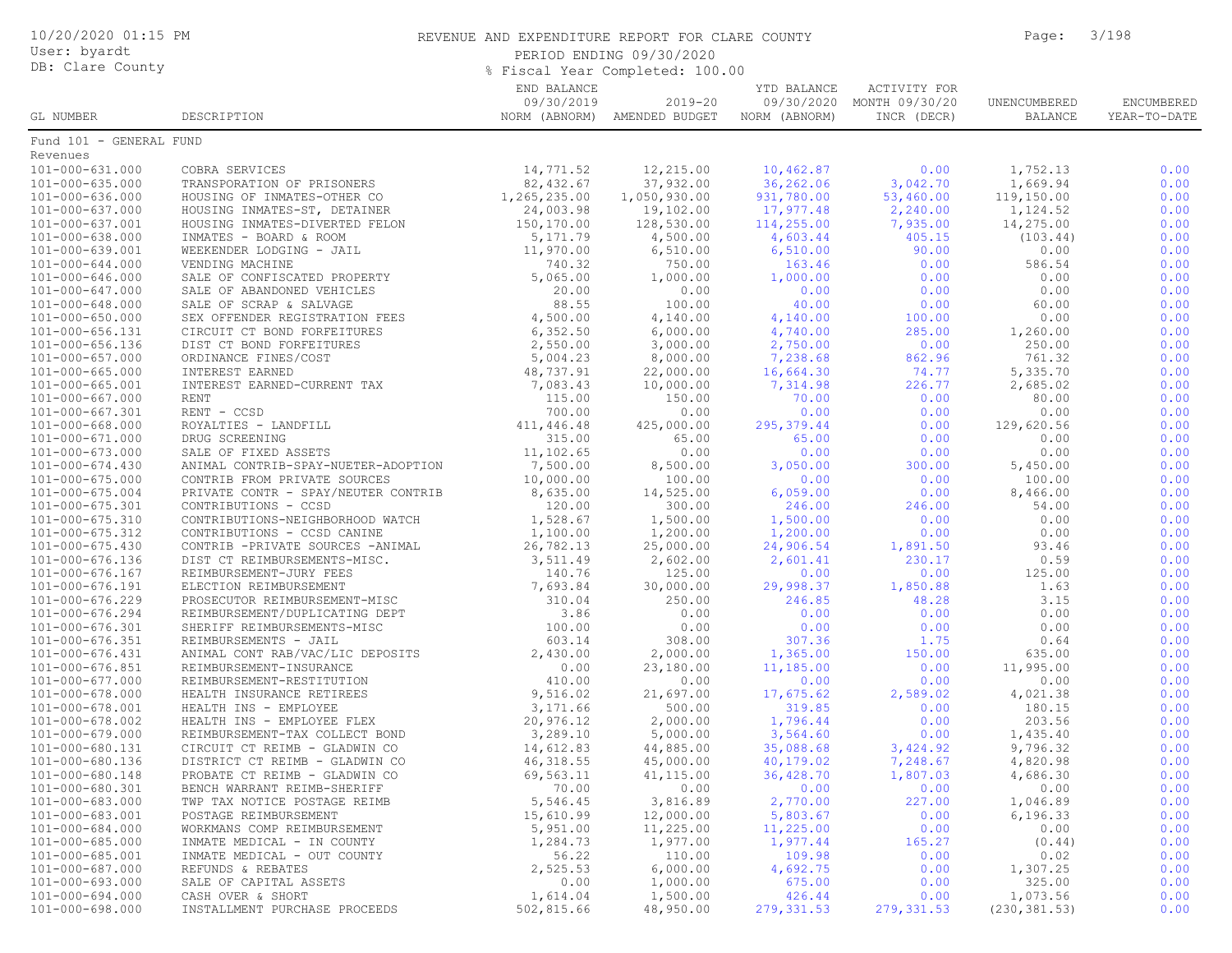| 10/20/2020 01:15 PM<br>User: byardt<br>DB: Clare County                                                                                                                             | REVENUE AND EXPENDITURE REPORT FOR CLARE COUNTY<br>PERIOD ENDING 09/30/2020<br>% Fiscal Year Completed: 100.00                                                                                                                                                                                                        |                                                                                                  |                                                                                                                       |                                                                                                                 |                                                                                | Page:                                                                                 | 4/198                                                                |
|-------------------------------------------------------------------------------------------------------------------------------------------------------------------------------------|-----------------------------------------------------------------------------------------------------------------------------------------------------------------------------------------------------------------------------------------------------------------------------------------------------------------------|--------------------------------------------------------------------------------------------------|-----------------------------------------------------------------------------------------------------------------------|-----------------------------------------------------------------------------------------------------------------|--------------------------------------------------------------------------------|---------------------------------------------------------------------------------------|----------------------------------------------------------------------|
| GL NUMBER                                                                                                                                                                           | DESCRIPTION                                                                                                                                                                                                                                                                                                           | END BALANCE<br>09/30/2019<br>NORM (ABNORM)                                                       | 2019-20<br>AMENDED BUDGET                                                                                             | YTD BALANCE<br>09/30/2020<br>NORM (ABNORM)                                                                      | ACTIVITY FOR<br>MONTH 09/30/20<br>INCR (DECR)                                  | UNENCUMBERED<br>BALANCE                                                               | ENCUMBERED<br>YEAR-TO-DATE                                           |
| Fund 101 - GENERAL FUND                                                                                                                                                             |                                                                                                                                                                                                                                                                                                                       |                                                                                                  |                                                                                                                       |                                                                                                                 |                                                                                |                                                                                       |                                                                      |
| Revenues<br>101-000-699.249<br>101-000-699.256<br>101-000-699.263<br>101-000-699.274<br>101-000-699.288<br>101-000-699.518<br>101-000-699.595<br>101-000-699.616<br>101-000-699.900 | APPROP TRANSFER IN - BLDG/ELECT<br>APPROP TRANS IN - AUTOMATION FUND<br>APPROP TRANS IN -<br>CPL FUND<br>APPROP TRANS IN<br>COMM DEVELOPMENT<br>APPROP TRANS IN<br>SENIOR SERVICES<br>APPROP TRANSFER IN TAX REVERSION<br>APPROP TRANS IN -<br>COMMISSARY<br>APPROP TRANS IN DEL TAX REV FD<br>BEGINNING FUND BALANCE | 11,533.20<br>0.00<br>0.00<br>0.00<br>11,534.00<br>450,000.00<br>106,785.20<br>600,000.00<br>0.00 | 11,533.20<br>15,087.50<br>10,000.00<br>30,350.00<br>11,534.00<br>410,175.00<br>113,293.68<br>600,000.00<br>889,290.00 | 11,533.20<br>14,186.88<br>10,000.00<br>12,500.00<br>11,534.00<br>410,175.00<br>107,796.68<br>600,000.00<br>0.00 | 0.00<br>807.50<br>0.00<br>(18, 065.38)<br>0.00<br>0.00<br>0.00<br>0.00<br>0.00 | 0.00<br>900.62<br>0.00<br>17,850.00<br>0.00<br>0.00<br>5,497.00<br>0.00<br>889,290.00 | 0.00<br>0.00<br>0.00<br>0.00<br>0.00<br>0.00<br>0.00<br>0.00<br>0.00 |
| Total Dept 000                                                                                                                                                                      |                                                                                                                                                                                                                                                                                                                       | 12,760,176.19                                                                                    | 13,407,863.66                                                                                                         | 11,860,415.34                                                                                                   | 3,457,378.40                                                                   | 1,547,448.32                                                                          | 0.00                                                                 |
| <b>TOTAL REVENUES</b>                                                                                                                                                               |                                                                                                                                                                                                                                                                                                                       | 12,760,176.19                                                                                    | 13,407,863.66                                                                                                         | 11,860,415.34                                                                                                   | 3,457,378.40                                                                   | 1,547,448.32                                                                          | 0.00                                                                 |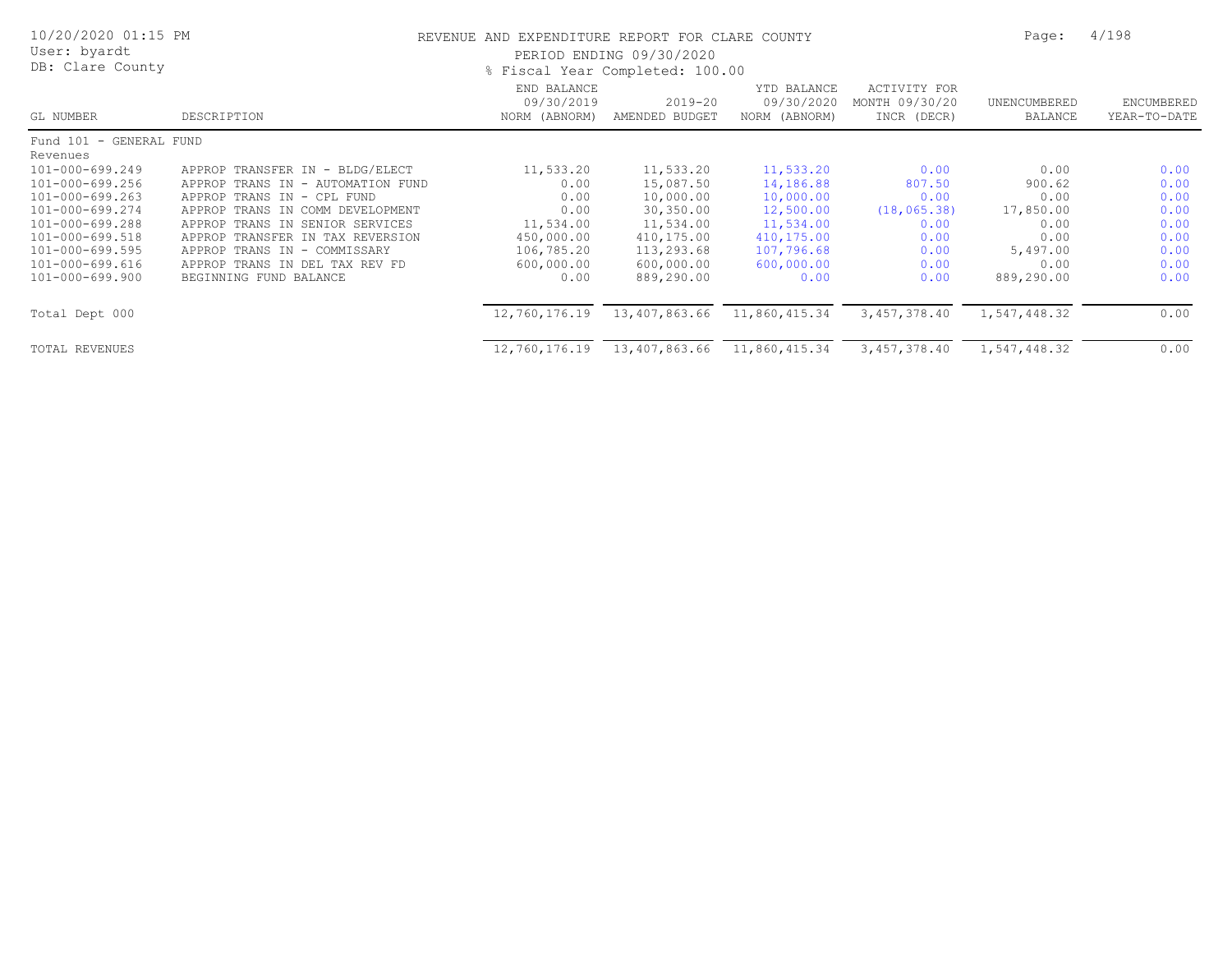| 10/20/2020 01:15 PM<br>User: byardt<br>DB: Clare County |                                        | REVENUE AND EXPENDITURE REPORT FOR CLARE COUNTY | PERIOD ENDING 09/30/2020<br>% Fiscal Year Completed: 100.00 |                                            |                                               | Page:                   | 5/198                      |  |
|---------------------------------------------------------|----------------------------------------|-------------------------------------------------|-------------------------------------------------------------|--------------------------------------------|-----------------------------------------------|-------------------------|----------------------------|--|
| GL NUMBER                                               | DESCRIPTION                            | END BALANCE<br>09/30/2019<br>NORM (ABNORM)      | $2019 - 20$<br>AMENDED BUDGET                               | YTD BALANCE<br>09/30/2020<br>NORM (ABNORM) | ACTIVITY FOR<br>MONTH 09/30/20<br>INCR (DECR) | UNENCUMBERED<br>BALANCE | ENCUMBERED<br>YEAR-TO-DATE |  |
| Fund 101 - GENERAL FUND                                 |                                        |                                                 |                                                             |                                            |                                               |                         |                            |  |
| Expenditures                                            |                                        |                                                 |                                                             |                                            |                                               |                         |                            |  |
| Dept 101 - BOARD OF COMMISIONERS                        |                                        |                                                 |                                                             |                                            |                                               |                         |                            |  |
| 101-101-702.000                                         | SALARY                                 | 60,345.09                                       | 60,747.00                                                   | 57,725.69                                  | 4,631.28                                      | 3,021.31                | 0.00                       |  |
| 101-101-707.000                                         | PER DIEM                               | 12,600.00                                       | 7,021.11                                                    | 5,475.00                                   | 325.00                                        | 1,546.11                | 0.00                       |  |
| 101-101-710.000                                         | FICA EXPENSE                           | 4,609.07                                        | 4,686.00                                                    | 3,915.01                                   | 307.27                                        | 770.99                  | 0.00                       |  |
| 101-101-711.000                                         | MEDICARE EXPENSE                       | 1,077.93                                        | 1,096.00                                                    | 915.60                                     | 71.86                                         | 180.40                  | 0.00                       |  |
| 101-101-728.000                                         | PRINTING & BINDING                     | 528.71                                          | 320.50                                                      | 315.50                                     | 0.00                                          | 5.00                    | 0.00                       |  |
| 101-101-814.000                                         | DUES & SUBSCRIPTIONS                   | 15,697.31                                       | 24,403.00                                                   | 24,296.36                                  | 107.29                                        | (14.12)                 | 120.76                     |  |
| 101-101-852.000                                         | TELEPHONE                              | 407.28                                          | 450.00                                                      | 349.83                                     | 0.00                                          | 100.17                  | 0.00                       |  |
| 101-101-864.000                                         | TRAVEL & EXPENSE                       | 6,221.98                                        | 827.08                                                      | 827.08                                     | 0.00                                          | 0.00                    | 0.00                       |  |
| 101-101-957.000                                         | TRAINING                               | 285.00                                          | 0.00                                                        | 0.00                                       | 0.00                                          | 0.00                    | 0.00                       |  |
| 101-101-967.000                                         | SPECIAL PROJECTS                       | 1,319.23                                        | 500.00                                                      | 500.00                                     | 0.00                                          | 0.00                    | 0.00                       |  |
| 101-101-967.001                                         | EMPLOYEE RECOGNITION                   | 0.00                                            | 313.66                                                      | 313.66                                     | 0.00                                          | 0.00                    | 0.00                       |  |
|                                                         | Total Dept 101 - BOARD OF COMMISIONERS | 103,091.60                                      | 100,364.35                                                  | 94,633.73                                  | 5,442.70                                      | 5,609.86                | 120.76                     |  |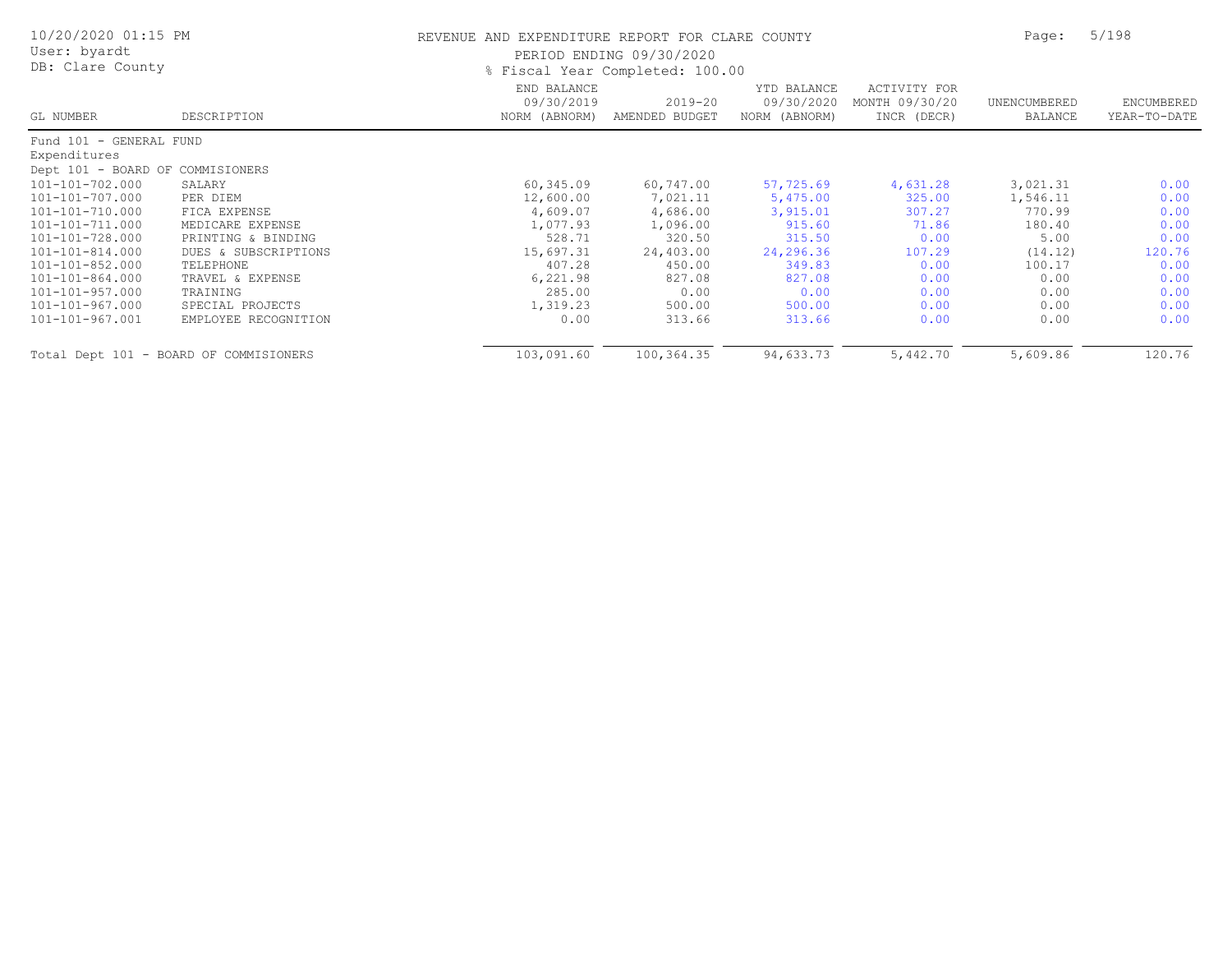| 10/20/2020 01:15 PM<br>User: byardt |                            | REVENUE AND EXPENDITURE REPORT FOR CLARE COUNTY | PERIOD ENDING 09/30/2020      |                                            |                                                      | Page:                   | 6/198                      |
|-------------------------------------|----------------------------|-------------------------------------------------|-------------------------------|--------------------------------------------|------------------------------------------------------|-------------------------|----------------------------|
| DB: Clare County                    |                            | % Fiscal Year Completed: 100.00                 |                               |                                            |                                                      |                         |                            |
| GL NUMBER                           | DESCRIPTION                | END BALANCE<br>09/30/2019<br>NORM (ABNORM)      | $2019 - 20$<br>AMENDED BUDGET | YTD BALANCE<br>09/30/2020<br>NORM (ABNORM) | <b>ACTIVITY FOR</b><br>MONTH 09/30/20<br>INCR (DECR) | UNENCUMBERED<br>BALANCE | ENCUMBERED<br>YEAR-TO-DATE |
| Fund 101 - GENERAL FUND             |                            |                                                 |                               |                                            |                                                      |                         |                            |
| Expenditures                        |                            |                                                 |                               |                                            |                                                      |                         |                            |
| Dept 131 - CIRCUIT COURT            |                            |                                                 |                               |                                            |                                                      |                         |                            |
| $101 - 131 - 702.000$               | JUDGES SUPPLEMENTAL SALARY | 50,545.73                                       | 50, 297.00                    | 48, 111.73                                 | 3,868.92                                             | 2,185.27                | 0.00                       |
| 101-131-702.001                     | ASSIGN CLK SALARY          | 40,975.04                                       | 40,920.00                     | 39,093.24                                  | 3,127.46                                             | 1,826.76                | 0.00                       |
| 101-131-710.000                     | FICA EXPENSE               | 2,509.76                                        | 2,541.00                      | 2,487.44                                   | 190.32                                               | 53.56                   | 0.00                       |
| 101-131-711.000                     | MEDICARE EXPENSE           | 586.96                                          | 594.00                        | 581.73                                     | 44.51                                                | 12.27                   | 0.00                       |
| 101-131-715.000                     | HEALTH INSURANCE           | 28,832.17                                       | 28,609.00                     | 28,435.82                                  | 2,124.12                                             | 173.18                  | 0.00                       |
| 101-131-715.006                     | CIC BUNDLE                 | 948.00                                          | 948.00                        | 948.00                                     | 79.00                                                | 0.00                    | 0.00                       |
| 101-131-717.000                     | LIFE INSURANCE             | 61.88                                           | 60.00                         | 52.36                                      | 0.00                                                 | 7.64                    | 0.00                       |
| 101-131-727.000                     | OFFICE SUPPLIES            | 1,404.41                                        | 1,500.00                      | 1,396.34                                   | 159.98                                               | 103.66                  | 0.00                       |
| 101-131-732.000                     | POSTAGE                    | 1,694.01                                        | 1,300.00                      | 1,511.42                                   | 412.83                                               | (211.42)                | 0.00                       |
| 101-131-801.000                     | CONTRACT SERVICE           | 0.00                                            | 500.00                        | 65.00                                      | 0.00                                                 | 435.00                  | 0.00                       |
| 101-131-801.002                     | CONTRACT SERV-GLADWIN CO   | 52,503.83                                       | 78,270.00                     | 76,586.92                                  | 14,930.90                                            | 1,683.08                | 0.00                       |
| 101-131-810.000                     | TRIAL COURT ATTORNEYS      | 11,341.54                                       | 14,057.00                     | 14,056.46                                  | 0.00                                                 | 0.54                    | 0.00                       |
| $101 - 131 - 812.000$               | <b>JURY FEES</b>           | 17,821.69                                       | 4,000.00                      | 3,411.36                                   | 0.00                                                 | 588.64                  | 0.00                       |
| 101-131-813.000                     | WITNESS FEES               | 312.18                                          | 750.00                        | 620.17                                     | 0.00                                                 | 129.83                  | 0.00                       |
| 101-131-814.000                     | DUES & SUBSCRIPTIONS       | 785.00                                          | 850.00                        | 677.50                                     | 0.00                                                 | 172.50                  | 0.00                       |
| 101-131-815.000                     | SERVICE FEES               | 0.00                                            | 41.00                         | 0.00                                       | 0.00                                                 | 41.00                   | 0.00                       |
| 101-131-816.000                     | TRANSCRIPTS                | 5,183.71                                        | 7,395.00                      | 7,333.80                                   | 119.85                                               | 61.20                   | 0.00                       |
| 101-131-851.000                     | COMPUTER SUPPORT           | 13,390.93                                       | 14,020.00                     | 14,019.21                                  | 0.00                                                 | 0.79                    | 0.00                       |
| 101-131-852.000                     | TELEPHONE                  | 403.45                                          | 1,000.00                      | 210.24                                     | 3.01                                                 | 789.76                  | 0.00                       |
| $101 - 131 - 864.000$               | TRAVEL & EXPENSE           | 968.52                                          | 369.00                        | 306.92                                     | 0.00                                                 | 62.08                   | 0.00                       |
| 101-131-933.000                     | EQUIPMENT MAINT & REPAIRS  | 62.50                                           | 70.00                         | 0.00                                       | 0.00                                                 | 70.00                   | 0.00                       |
| 101-131-957.000                     | SEMINARS & EDUCATION       | 203.00                                          | 133.00                        | 132.99                                     | 0.00                                                 | 0.01                    | 0.00                       |
| 101-131-982.000                     | NEW LAW BOOKS              | 354.51                                          | 65.00                         | 64.50                                      | 0.00                                                 | 0.50                    | 0.00                       |
| Total Dept 131 - CIRCUIT COURT      |                            | 230,888.82                                      | 248,289.00                    | 240,103.15                                 | 25,060.90                                            | 8,185.85                | 0.00                       |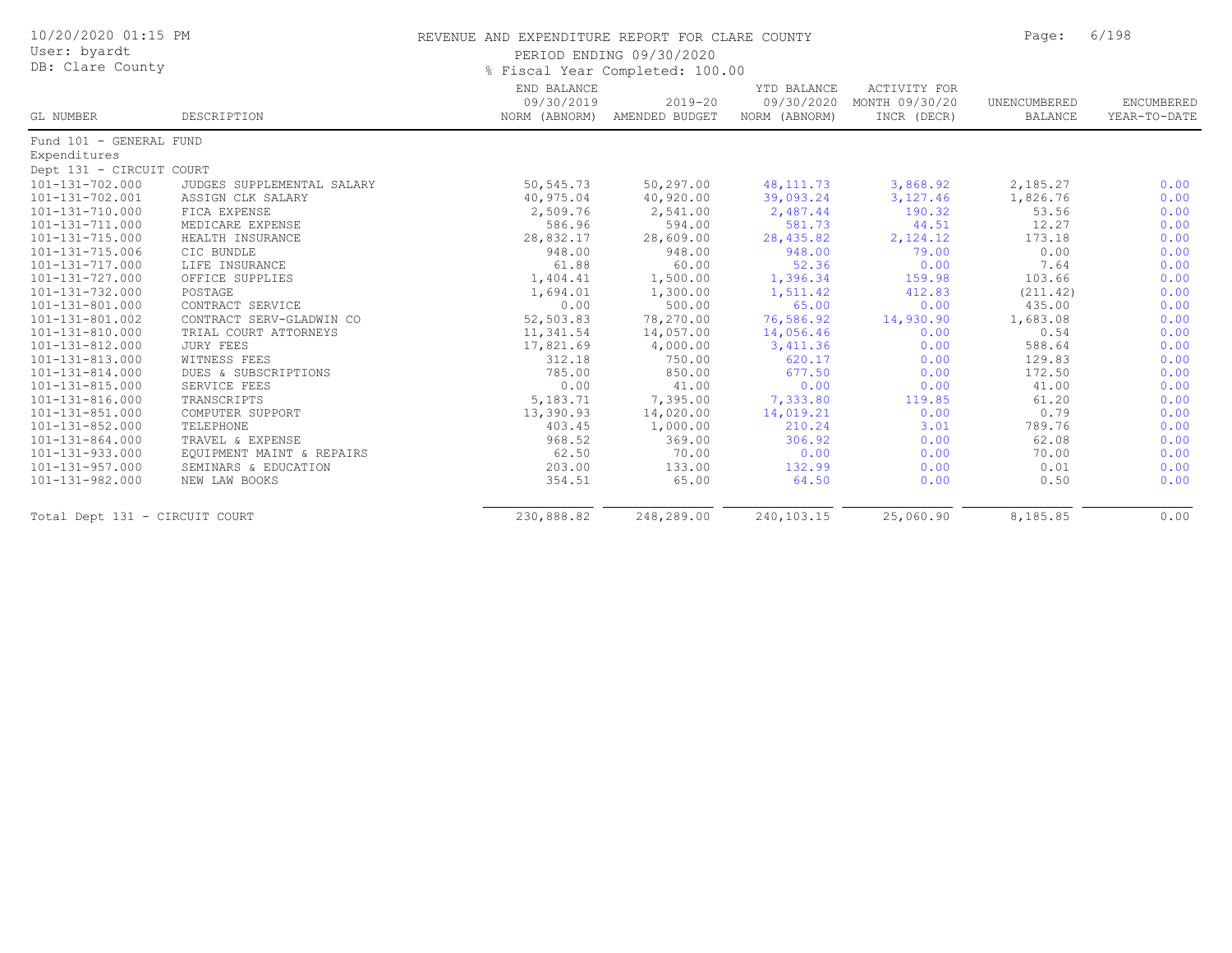| 10/20/2020 01:15 PM<br>User: byardt<br>DB: Clare County |                              | REVENUE AND EXPENDITURE REPORT FOR CLARE COUNTY<br>PERIOD ENDING 09/30/2020<br>% Fiscal Year Completed: 100.00 |                                             |                                            |                                                      |                                | 7/198                      |  |
|---------------------------------------------------------|------------------------------|----------------------------------------------------------------------------------------------------------------|---------------------------------------------|--------------------------------------------|------------------------------------------------------|--------------------------------|----------------------------|--|
| GL NUMBER                                               | DESCRIPTION                  | END BALANCE<br>09/30/2019                                                                                      | $2019 - 20$<br>NORM (ABNORM) AMENDED BUDGET | YTD BALANCE<br>09/30/2020<br>NORM (ABNORM) | <b>ACTIVITY FOR</b><br>MONTH 09/30/20<br>INCR (DECR) | UNENCUMBERED<br><b>BALANCE</b> | ENCUMBERED<br>YEAR-TO-DATE |  |
| Fund 101 - GENERAL FUND                                 |                              |                                                                                                                |                                             |                                            |                                                      |                                |                            |  |
| Expenditures                                            |                              |                                                                                                                |                                             |                                            |                                                      |                                |                            |  |
| Dept 136 - DISTRICT COURT                               |                              |                                                                                                                |                                             |                                            |                                                      |                                |                            |  |
| 101-136-702.000                                         | JUDGE'S SUPPLEMENTAL SALARY  | 25, 217.04                                                                                                     | 25,148.00                                   | 24, 111.69                                 | 1,934.46                                             | 1,036.31                       | 0.00                       |  |
| 101-136-702.001                                         | MAGISTRATE SALARY            | 52,087.83                                                                                                      | 60,000.00                                   | 57,527.48                                  | 4,615.38                                             | 2,472.52                       | 0.00                       |  |
| 101-136-704.000                                         | FULL TIME SALARIES           | 273,783.45                                                                                                     | 284, 943.11                                 | 268,487.02                                 | 22,084.90                                            | 16,456.09                      | 0.00                       |  |
| 101-136-705.001                                         | VISITING JUDGE               | 0.00                                                                                                           | 100.00                                      | 0.00                                       | 0.00                                                 | 100.00                         | 0.00                       |  |
| 101-136-710.000                                         | FICA EXPENSE                 | 20,713.04                                                                                                      | 22, 174.00                                  | 20,027.96                                  | 1,692.06                                             | 2,146.04                       | 0.00                       |  |
| 101-136-711.000                                         | MEDICARE EXPENSE             | 4,844.19                                                                                                       | 5,187.00                                    | 4,683.95                                   | 395.71                                               | 503.05                         | 0.00                       |  |
| 101-136-715.000                                         | HEALTH INSURANCE             | 144,104.03                                                                                                     | 91, 112.00                                  | 91, 112.96                                 | 7,944.86                                             | (0.96)                         | 0.00                       |  |
| 101-136-715.006                                         | CIC BUNDLE                   | 4,542.50                                                                                                       | 4,740.00                                    | 4,621.50                                   | 395.00                                               | 118.50                         | 0.00                       |  |
| 101-136-717.000                                         | LIFE INSURANCE               | 528.36                                                                                                         | 515.00                                      | 456.96                                     | 0.00                                                 | 58.04                          | 0.00                       |  |
| 101-136-719.000                                         | LONGEVITY                    | 1,400.00                                                                                                       | 1,400.00                                    | 1,400.00                                   | 0.00                                                 | 0.00                           | 0.00                       |  |
| 101-136-720.000                                         | VACATIONS                    | 2,289.96                                                                                                       | 1,973.00                                    | 1,972.91                                   | 973.57                                               | 0.09                           | 0.00                       |  |
| 101-136-721.000                                         | SICK LEAVE                   | 3,008.76                                                                                                       | 1,903.00                                    | 395.43                                     | 0.00                                                 | 1,507.57                       | 0.00                       |  |
| 101-136-727.000                                         | OFFICE SUPPLIES              | 5,520.91                                                                                                       | 3,637.51                                    | 2,568.34                                   | 433.00                                               | 180.21                         | 888.96                     |  |
| 101-136-741.000                                         | SUBSTANCE ABUSE TESTING FEES | 1,216.84                                                                                                       | 1,440.00                                    | 1,121.23                                   | 0.00                                                 | 318.77                         | 0.00                       |  |
| 101-136-810.000                                         | COURT APPOINTED ATTORNEYS    | 500.00                                                                                                         | 900.00                                      | 900.00                                     | 0.00                                                 | 0.00                           | 0.00                       |  |
| 101-136-812.000                                         | <b>JURY FEES</b>             | 2,527.50                                                                                                       | 2,500.00                                    | 2,435.94                                   | 0.00                                                 | 64.06                          | 0.00                       |  |
| 101-136-813.000                                         | WITNESS FEES                 | 1,751.70                                                                                                       | 2,280.00                                    | 1,979.33                                   | 91.76                                                | 300.67                         | 0.00                       |  |
| 101-136-814.000                                         | DUES & SUBSCRIPTIONS         | 2,075.00                                                                                                       | 1,000.00                                    | 705.00                                     | 90.00                                                | 295.00                         | 0.00                       |  |
| 101-136-815.000                                         | VOLUNTEERS INSURANCE         | 558.00                                                                                                         | 577.00                                      | 577.00                                     | 0.00                                                 | 0.00                           | 0.00                       |  |
| 101-136-816.000                                         | TRANSCRIPTS                  | 8,281.53                                                                                                       | 3,536.70                                    | 2,978.20                                   | 442.50                                               | 558.50                         | 0.00                       |  |
| 101-136-832.000                                         | STATE FILING FEE             | 0.00                                                                                                           | 900.00                                      | 0.00                                       | 0.00                                                 | 220.00                         | 680.00                     |  |
| 101-136-851.000                                         | EQUIPMENT CONTRACT SERVICE   | 9,236.58                                                                                                       | 12,540.00                                   | 11,420.18                                  | 0.00                                                 | 1,119.82                       | 0.00                       |  |
| 101-136-852.000                                         | TELEPHONE                    | 2,377.81                                                                                                       | 2,500.00                                    | 2,182.84                                   | 130.04                                               | 317.16                         | 0.00                       |  |
| 101-136-864.000                                         | TRAVEL & EXPENSE             | 3,399.10                                                                                                       | 19.72                                       | 19.72                                      | 0.00                                                 | 0.00                           | 0.00                       |  |
| Total Dept 136 - DISTRICT COURT                         |                              | 569,964.13                                                                                                     | 531,026.04                                  | 501,685.64                                 | 41,223.24                                            | 27,771.44                      | 1,568.96                   |  |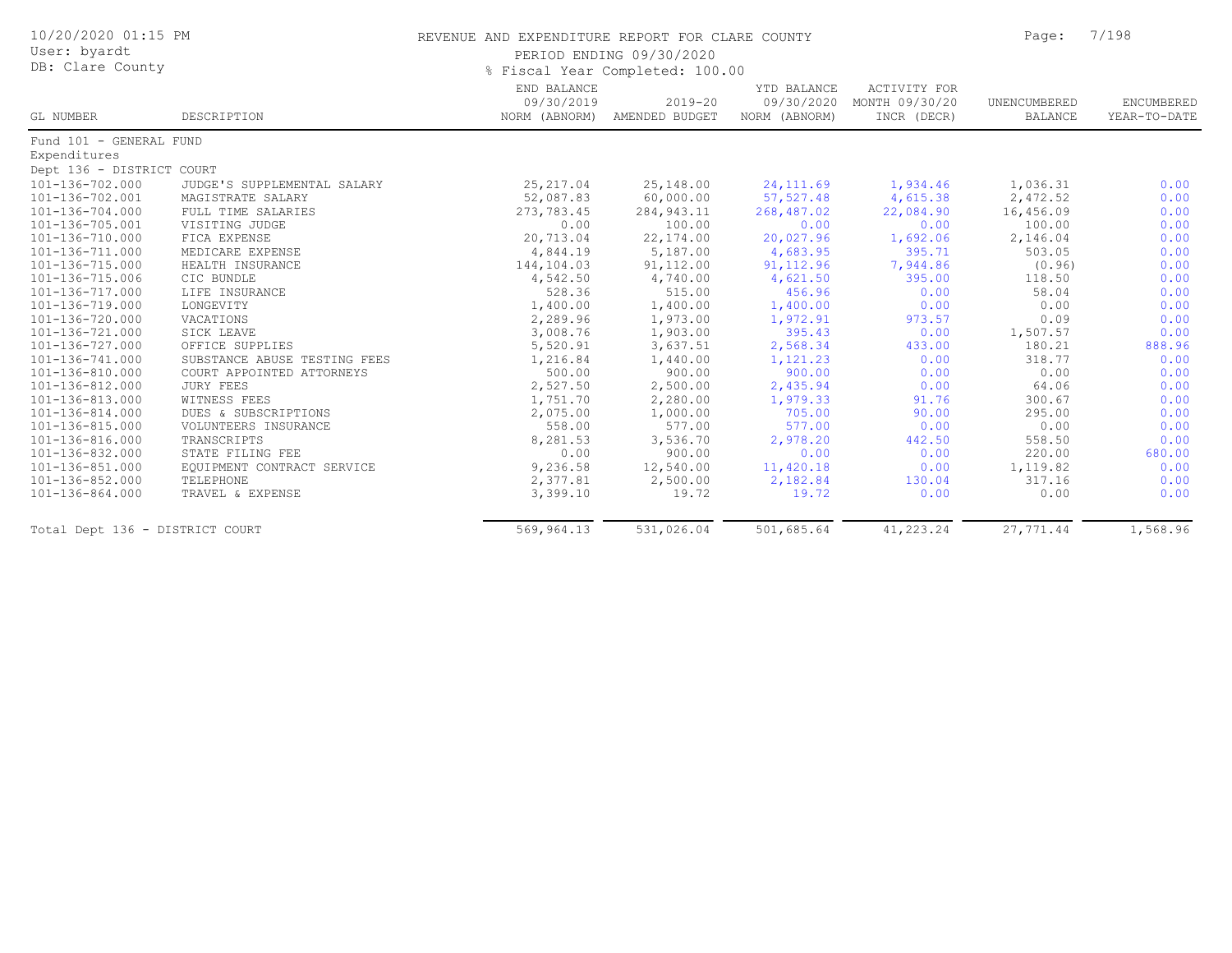| 10/20/2020 01:15 PM<br>User: byardt<br>DB: Clare County |                  |                                            | REVENUE AND EXPENDITURE REPORT FOR CLARE COUNTY<br>PERIOD ENDING 09/30/2020<br>% Fiscal Year Completed: 100.00 |                                            |                                               |                         |                            |
|---------------------------------------------------------|------------------|--------------------------------------------|----------------------------------------------------------------------------------------------------------------|--------------------------------------------|-----------------------------------------------|-------------------------|----------------------------|
| GL NUMBER                                               | DESCRIPTION      | END BALANCE<br>09/30/2019<br>NORM (ABNORM) | $2019 - 20$<br>AMENDED BUDGET                                                                                  | YTD BALANCE<br>09/30/2020<br>NORM (ABNORM) | ACTIVITY FOR<br>MONTH 09/30/20<br>INCR (DECR) | UNENCUMBERED<br>BALANCE | ENCUMBERED<br>YEAR-TO-DATE |
| Fund 101 - GENERAL FUND                                 |                  |                                            |                                                                                                                |                                            |                                               |                         |                            |
| Expenditures                                            |                  |                                            |                                                                                                                |                                            |                                               |                         |                            |
| Dept 147 - PUBLIC GUARDIAN                              |                  |                                            |                                                                                                                |                                            |                                               |                         |                            |
| 101-147-702.000                                         | SALARY           | 32,102.99                                  | 31,551.00                                                                                                      | 30,781.31                                  | 2,454.49                                      | 769.69                  | 0.00                       |
| 101-147-710.000                                         | FICA EXPENSE     | 1,873.69                                   | 1,952.00                                                                                                       | 1,832.91                                   | 152.18                                        | 119.09                  | 0.00                       |
| 101-147-711.000                                         | MEDICARE EXPENSE | 465.46                                     | 458.00                                                                                                         | 446.30                                     | 35.59                                         | 11.70                   | 0.00                       |
| 101-147-727.000                                         | SUPPLIES         | 329.00                                     | 700.00                                                                                                         | 386.00                                     | 221.00                                        | 314.00                  | 0.00                       |
| 101-147-852.000                                         | TELEPHONE        | 885.15                                     | 800.00                                                                                                         | 760.51                                     | 138.76                                        | 39.49                   | 0.00                       |
| 101-147-864.000                                         | TRAVEL & EXPENSE | 503.53                                     | 300.00                                                                                                         | 131.66                                     | 0.00                                          | 168.34                  | 0.00                       |
| Total Dept 147 - PUBLIC GUARDIAN                        |                  | 36, 159.82                                 | 35,761.00                                                                                                      | 34,338.69                                  | 3,002.02                                      | 1,422.31                | 0.00                       |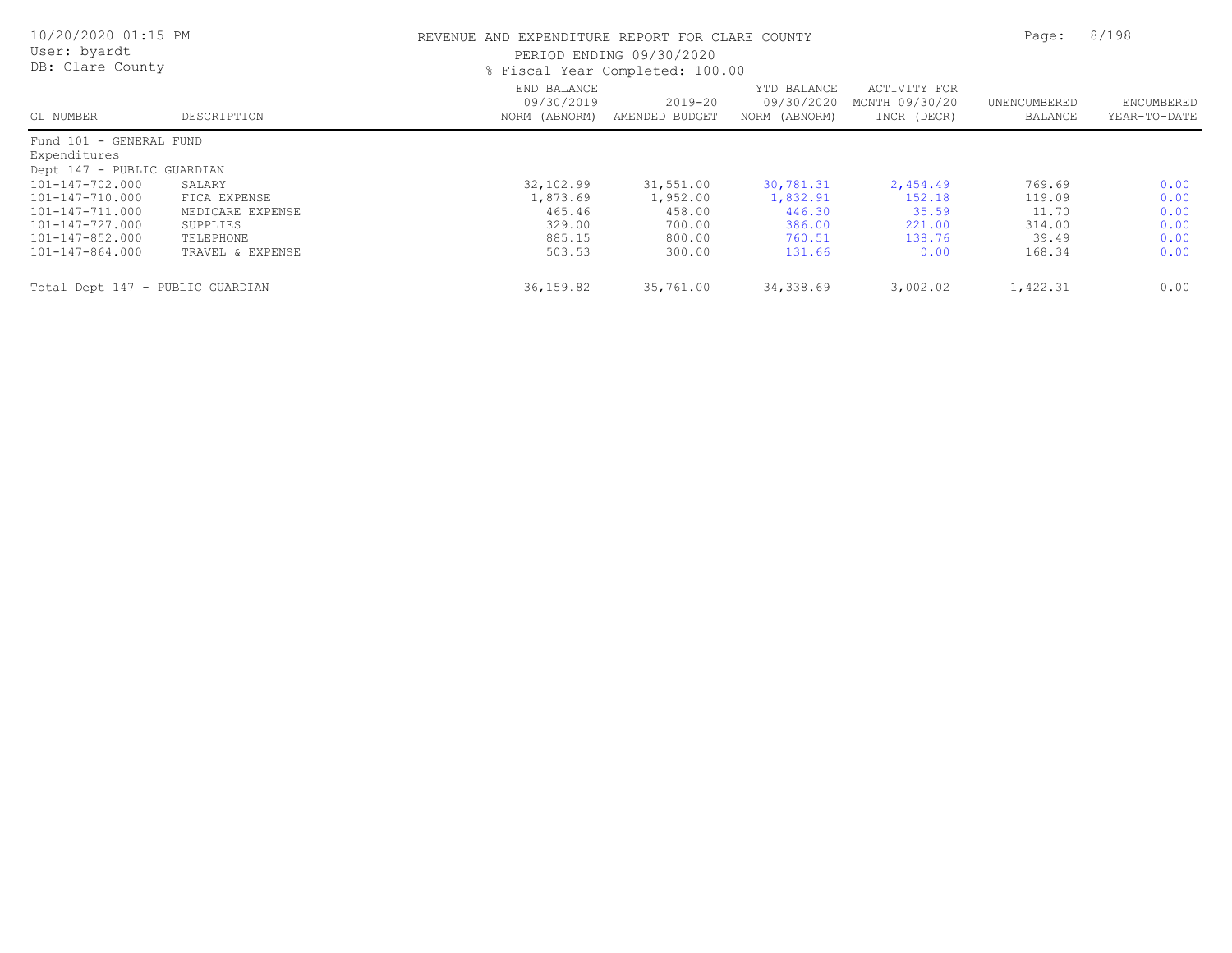| 10/20/2020 01:15 PM<br>User: byardt<br>DB: Clare County |                           | REVENUE AND EXPENDITURE REPORT FOR CLARE COUNTY | PERIOD ENDING 09/30/2020<br>% Fiscal Year Completed: 100.00 |                                            |                                                      | Page:                   | 9/198                             |
|---------------------------------------------------------|---------------------------|-------------------------------------------------|-------------------------------------------------------------|--------------------------------------------|------------------------------------------------------|-------------------------|-----------------------------------|
| GL NUMBER                                               | DESCRIPTION               | END BALANCE<br>09/30/2019<br>NORM (ABNORM)      | $2019 - 20$<br>AMENDED BUDGET                               | YTD BALANCE<br>09/30/2020<br>NORM (ABNORM) | <b>ACTIVITY FOR</b><br>MONTH 09/30/20<br>INCR (DECR) | UNENCUMBERED<br>BALANCE | <b>ENCUMBERED</b><br>YEAR-TO-DATE |
| Fund 101 - GENERAL FUND                                 |                           |                                                 |                                                             |                                            |                                                      |                         |                                   |
| Expenditures                                            |                           |                                                 |                                                             |                                            |                                                      |                         |                                   |
| Dept 148 - PROBATE/FAMILY COURT                         |                           |                                                 |                                                             |                                            |                                                      |                         |                                   |
| 101-148-702.000                                         | JUDGES SALARY             | 144,192.60                                      | 152,923.00                                                  | 145, 271.70                                | 11,649.10                                            | 7,651.30                | 0.00                              |
| $101 - 148 - 704.000$                                   | REG & JUVENILE REG SALARY | 104,661.35                                      | 113,211.00                                                  | 108,436.92                                 | 8,517.02                                             | 4,774.08                | 0.00                              |
| 101-148-704.001                                         | PROBATION OFFICER         | 48,330.74                                       | 51,492.00                                                   | 49,224.37                                  | 3,889.51                                             | 2,267.63                | 0.00                              |
| 101-148-704.002                                         | CIRCUIT/PROBATE CT ADMIN  | 54,027.80                                       | 24,672.00                                                   | 16, 153.85                                 | 1,923.08                                             | 8,518.15                | 0.00                              |
| 101-148-706.000                                         | OVERTIME                  | 0.00                                            | 1,040.00                                                    | 0.00                                       | 0.00                                                 | 1,040.00                | 0.00                              |
| 101-148-710.000                                         | FICA EXPENSE              | 21,835.08                                       | 21,243.00                                                   | 19,105.74                                  | 1,583.70                                             | 2,137.26                | 0.00                              |
| 101-148-711.000                                         | MEDICARE EXPENSE          | 5,106.59                                        | 5,452.00                                                    | 4,583.63                                   | 370.37                                               | 868.37                  | 0.00                              |
| 101-148-715.000                                         | HEALTH INSURANCE          | 86, 349.43                                      | 49, 311.00                                                  | 49, 154.82                                 | 5,077.01                                             | 156.18                  | 0.00                              |
| $101 - 148 - 715.006$                                   | CIC BUNDLE                | 2,172.50                                        | 2,370.00                                                    | 1,975.00                                   | 158.00                                               | 395.00                  | 0.00                              |
| 101-148-717.000                                         | LIFE INSURANCE            | 309.40                                          | 286.00                                                      | 199.92                                     | 0.00                                                 | 86.08                   | 0.00                              |
| 101-148-720.000                                         | VACATIONS                 | 925.88                                          | 976.00                                                      | 972.38                                     | 0.00                                                 | 3.62                    | 0.00                              |
| 101-148-721.000                                         | SICK LEAVE                | 1,640.80                                        | 1,750.00                                                    | 0.00                                       | 0.00                                                 | 1,750.00                | 0.00                              |
| 101-148-727.000                                         | OFFICE SUPPLIES           | 1,419.52                                        | 1,700.00                                                    | 1,332.67                                   | 412.13                                               | 363.21                  | 4.12                              |
| $101 - 148 - 746.000$                                   | GAS OIL & GREASE          | 2,913.63                                        | 2,400.00                                                    | 1,567.68                                   | 256.69                                               | 832.32                  | 0.00                              |
| 101-148-801.000                                         | CONTRACTED SERVICE        | 4,867.66                                        | 2,000.00                                                    | 1,484.82                                   | 0.00                                                 | 15.18                   | 500.00                            |
| 101-148-810.000                                         | COURT APPOINTED ATTORNEYS | 72,150.75                                       | 70,000.00                                                   | 68,266.09                                  | 12,010.00                                            | 1,733.91                | 0.00                              |
| 101-148-812.000                                         | <b>JURY FEES</b>          | 0.00                                            | 500.00                                                      | 0.00                                       | 0.00                                                 | 500.00                  | 0.00                              |
| 101-148-814.000                                         | DUES & SUBSCRIPTIONS      | 970.00                                          | 2,000.00                                                    | 1,625.00                                   | 225.00                                               | 375.00                  | 0.00                              |
| 101-148-815.000                                         | SERVER FEES               | 0.00                                            | 200.00                                                      | 112.08                                     | 112.08                                               | 87.92                   | 0.00                              |
| 101-148-816.000                                         | TRANSCRIPTS               | 4,226.17                                        | 4,000.00                                                    | 1,507.40                                   | 0.00                                                 | 2,492.60                | 0.00                              |
| 101-148-851.000                                         | MAINTENANCE CONTRACTS     | 8,718.36                                        | 9,581.00                                                    | 9,241.61                                   | 0.00                                                 | 0.39                    | 339.00                            |
| 101-148-852.000                                         | TELEPHONE                 | 1,457.78                                        | 1,800.00                                                    | 1,739.90                                   | 186.02                                               | 60.10                   | 0.00                              |
| 101-148-862.000                                         | REPAIRS & MAINTENANCE     | 0.00                                            | 600.00                                                      | 11.94                                      | 0.00                                                 | 588.06                  | 0.00                              |
| $101 - 148 - 864.000$                                   | TRAVEL & EXPENSE          | 4,012.59                                        | 919.00                                                      | 23.32                                      | 0.00                                                 | 895.68                  | 0.00                              |
| 101-148-956.000                                         | MISCELLANEOUS             | 408.00                                          | 0.00                                                        | 0.00                                       | 0.00                                                 | 0.00                    | 0.00                              |
| $101 - 148 - 978.000$                                   | NEW EQUIPMENT             | 2,144.44                                        | 888.00                                                      | 548.00                                     | 0.00                                                 | 340.00                  | 0.00                              |
| 101-148-982.000                                         | NEW LAW BOOKS             | 813.00                                          | 900.00                                                      | 895.50                                     | 108.50                                               | 4.50                    | 0.00                              |
| Total Dept 148 - PROBATE/FAMILY COURT                   |                           | 573,654.07                                      | 522,214.00                                                  | 483, 434.34                                | 46, 478.21                                           | 37,936.54               | 843.12                            |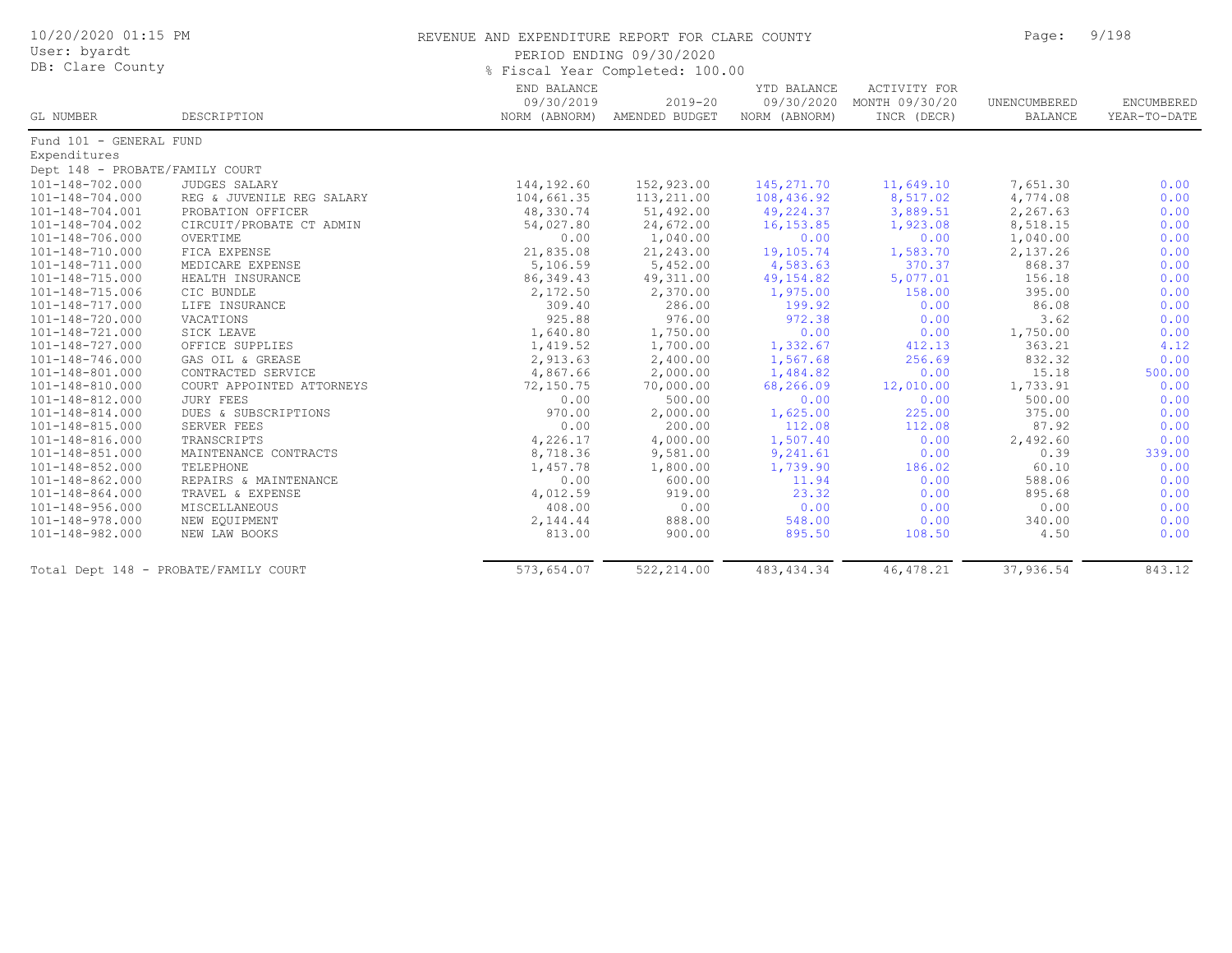| 10/20/2020 01:15 PM<br>User: byardt<br>DB: Clare County |                                          | REVENUE AND EXPENDITURE REPORT FOR CLARE COUNTY<br>PERIOD ENDING 09/30/2020<br>% Fiscal Year Completed: 100.00 |                           |                                            |                                               | Page:                   | 10/198                            |  |
|---------------------------------------------------------|------------------------------------------|----------------------------------------------------------------------------------------------------------------|---------------------------|--------------------------------------------|-----------------------------------------------|-------------------------|-----------------------------------|--|
| GL NUMBER                                               | DESCRIPTION                              | END BALANCE<br>09/30/2019<br>NORM (ABNORM)                                                                     | 2019-20<br>AMENDED BUDGET | YTD BALANCE<br>09/30/2020<br>NORM (ABNORM) | ACTIVITY FOR<br>MONTH 09/30/20<br>INCR (DECR) | UNENCUMBERED<br>BALANCE | <b>ENCUMBERED</b><br>YEAR-TO-DATE |  |
| Fund 101 - GENERAL FUND<br>Expenditures                 |                                          |                                                                                                                |                           |                                            |                                               |                         |                                   |  |
| Dept 151 - CIRCUIT COURT PROBATION                      |                                          |                                                                                                                |                           |                                            |                                               |                         |                                   |  |
| 101-151-727.000                                         | OFFICE SUPPLIES                          | 784.19                                                                                                         | 800.00                    | 487.81                                     | 0.00                                          | 29.80                   | 282.39                            |  |
| 101-151-732.000                                         | POSTAGE                                  | 453.27                                                                                                         | 300.00                    | 220.05                                     | 0.00                                          | 79.95                   | 0.00                              |  |
| 101-151-852.000                                         | TELEPHONE                                | 950.29                                                                                                         | 985.00                    | 816.28                                     | 0.00                                          | 168.72                  | 0.00                              |  |
|                                                         | Total Dept 151 - CIRCUIT COURT PROBATION | 2,187.75                                                                                                       | 2,085.00                  | 1,524.14                                   | 0.00                                          | 278.47                  | 282.39                            |  |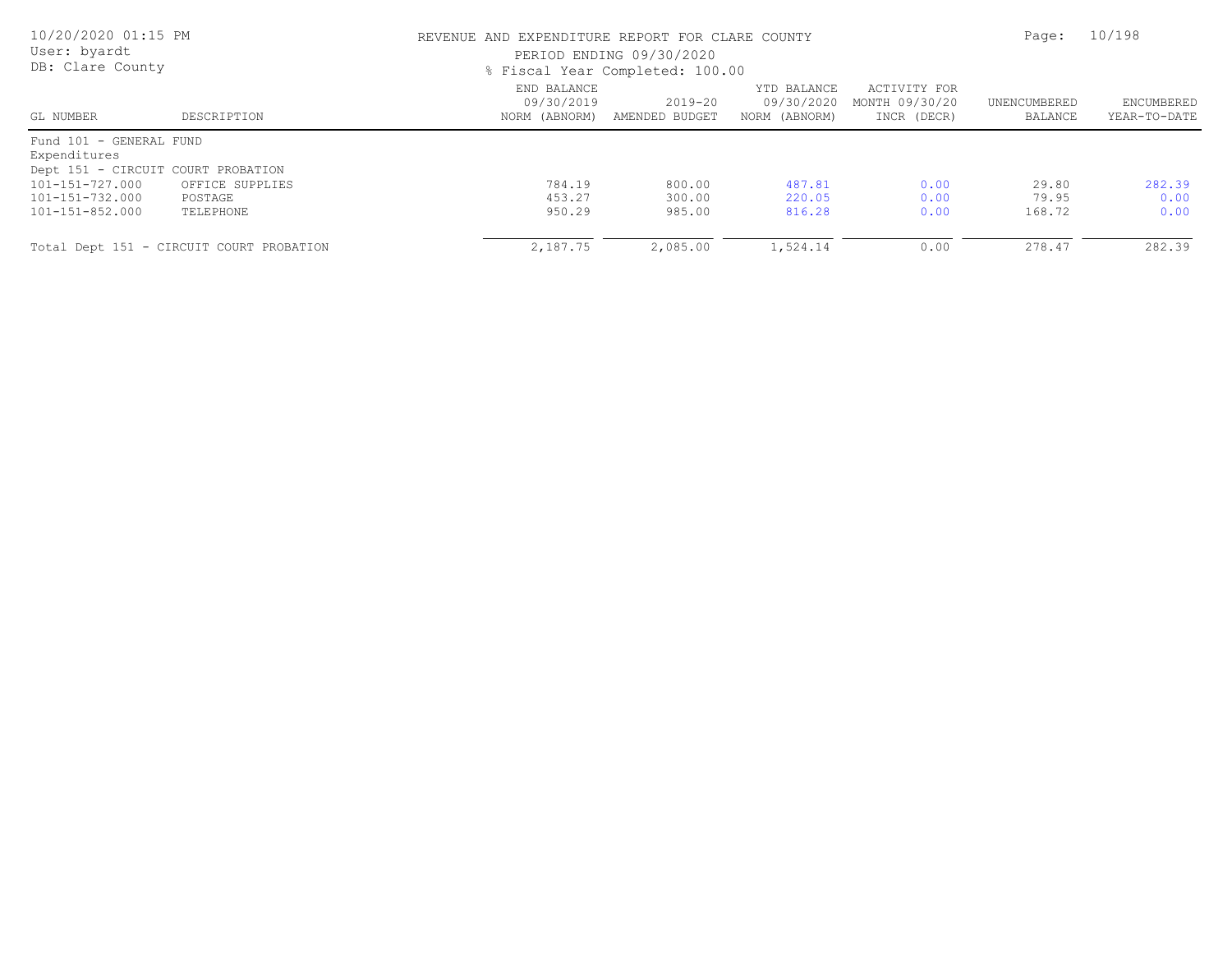| 10/20/2020 01:15 PM<br>User: byardt<br>DB: Clare County                                    |                          | REVENUE AND EXPENDITURE REPORT FOR CLARE COUNTY<br>PERIOD ENDING 09/30/2020<br>% Fiscal Year Completed: 100.00 | Page:                     | 11/198                                     |                                               |                         |                            |
|--------------------------------------------------------------------------------------------|--------------------------|----------------------------------------------------------------------------------------------------------------|---------------------------|--------------------------------------------|-----------------------------------------------|-------------------------|----------------------------|
| GL NUMBER                                                                                  | DESCRIPTION              | END BALANCE<br>09/30/2019<br>NORM (ABNORM)                                                                     | 2019-20<br>AMENDED BUDGET | YTD BALANCE<br>09/30/2020<br>NORM (ABNORM) | ACTIVITY FOR<br>MONTH 09/30/20<br>INCR (DECR) | UNENCUMBERED<br>BALANCE | ENCUMBERED<br>YEAR-TO-DATE |
| Fund 101 - GENERAL FUND<br>Expenditures<br>Dept 166 - FAMILY COUNSELING<br>101-166-801.000 | COUNSELOR SERVICES - FOC | 1,200.00                                                                                                       | 1,200.00                  | 400.00                                     | 0.00                                          | 800.00                  | 0.00                       |
| Total Dept 166 - FAMILY COUNSELING                                                         |                          | 1,200.00                                                                                                       | 1,200.00                  | 400.00                                     | 0.00                                          | 800.00                  | 0.00                       |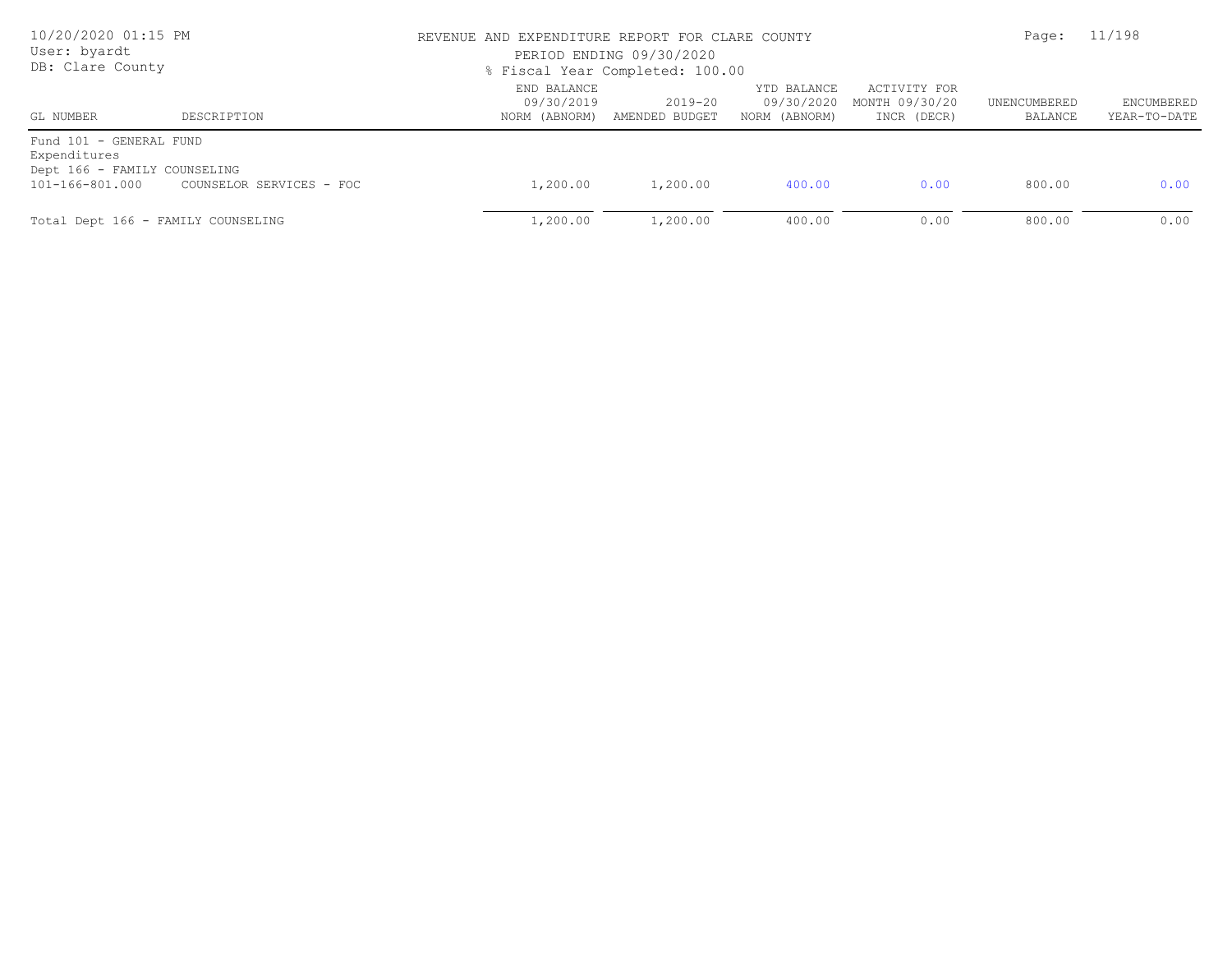| 10/20/2020 01:15 PM<br>User: byardt<br>DB: Clare County |                     |                                            | REVENUE AND EXPENDITURE REPORT FOR CLARE COUNTY<br>PERIOD ENDING 09/30/2020<br>% Fiscal Year Completed: 100.00 |                                            |                                               |                         |                            |
|---------------------------------------------------------|---------------------|--------------------------------------------|----------------------------------------------------------------------------------------------------------------|--------------------------------------------|-----------------------------------------------|-------------------------|----------------------------|
| GL NUMBER                                               | DESCRIPTION         | END BALANCE<br>09/30/2019<br>NORM (ABNORM) | $2019 - 20$<br>AMENDED BUDGET                                                                                  | YTD BALANCE<br>09/30/2020<br>NORM (ABNORM) | ACTIVITY FOR<br>MONTH 09/30/20<br>INCR (DECR) | UNENCUMBERED<br>BALANCE | ENCUMBERED<br>YEAR-TO-DATE |
| Fund 101 - GENERAL FUND                                 |                     |                                            |                                                                                                                |                                            |                                               |                         |                            |
| Expenditures                                            |                     |                                            |                                                                                                                |                                            |                                               |                         |                            |
| Dept 167 - JURY BOARD                                   |                     |                                            |                                                                                                                |                                            |                                               |                         |                            |
| 101-167-707.000                                         | PER DIEM            | 500.00                                     | 686.72                                                                                                         | 325.00                                     | 0.00                                          | 361.72                  | 0.00                       |
| 101-167-710.000                                         | FICA EXPENSE        | 40.99                                      | 47.00                                                                                                          | 26.14                                      | 0.00                                          | 20.86                   | 0.00                       |
| 101-167-711.000                                         | MEDICARE EXPENSE    | 9.59                                       | 11.00                                                                                                          | 6.11                                       | 0.00                                          | 4.89                    | 0.00                       |
| 101-167-727.000                                         | OFFICE SUPPLIES     | 609.59                                     | 813.28                                                                                                         | 498.28                                     | 0.00                                          | 0.00                    | 315.00                     |
| 101-167-802.000                                         | CONTRACTED SERVICES | 42.00                                      | 0.00                                                                                                           | 0.00                                       | 0.00                                          | 0.00                    | 0.00                       |
| 101-167-864.000                                         | MILEAGE             | 161.32                                     | 150.00                                                                                                         | 96.60                                      | 0.00                                          | 53.40                   | 0.00                       |
| Total Dept 167 - JURY BOARD                             |                     | 1,363.49                                   | 1,708.00                                                                                                       | 952.13                                     | 0.00                                          | 440.87                  | 315.00                     |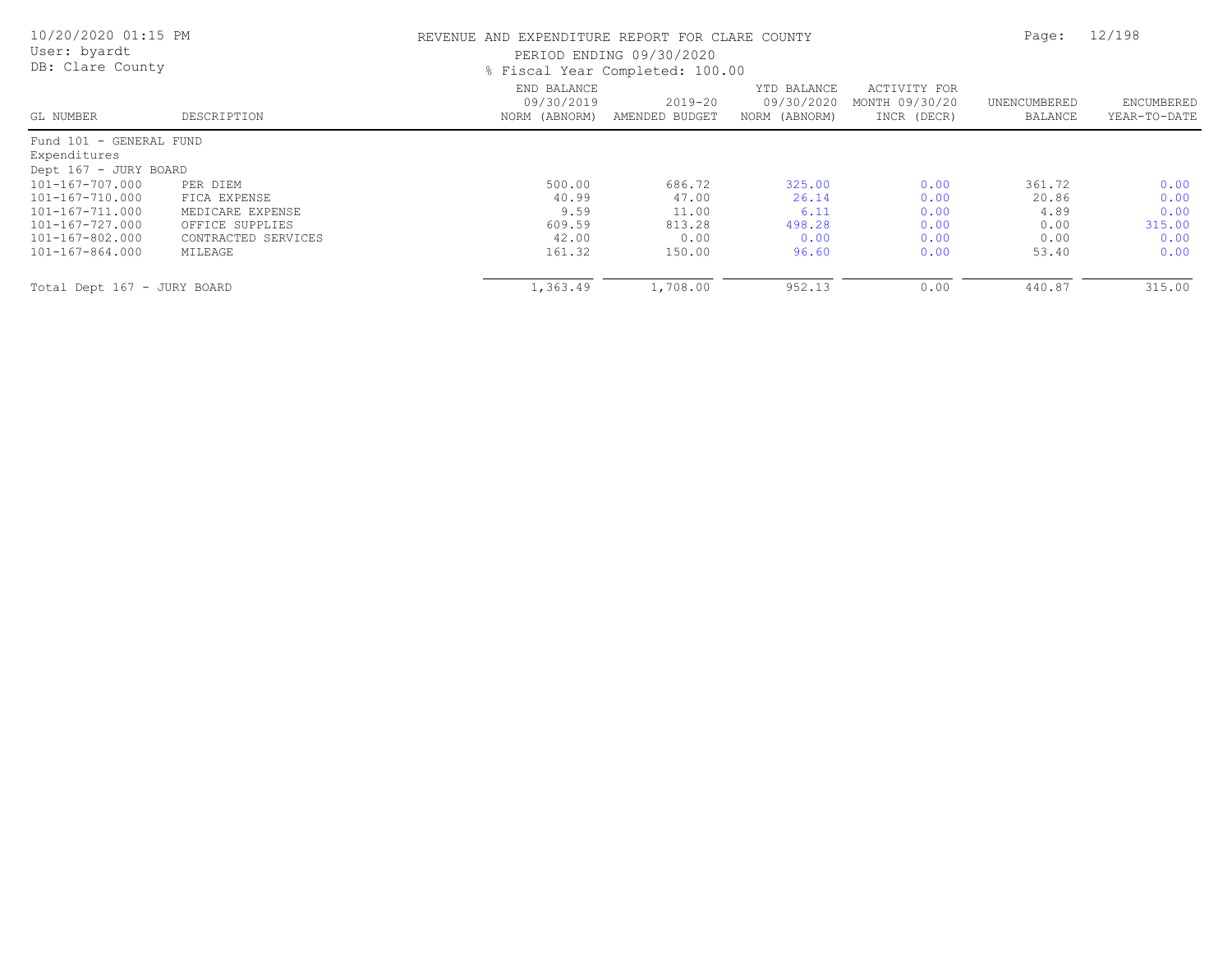| 10/20/2020 01:15 PM<br>User: byardt<br>DB: Clare County |                        | REVENUE AND EXPENDITURE REPORT FOR CLARE COUNTY<br>PERIOD ENDING 09/30/2020<br>% Fiscal Year Completed: 100.00 |                           |                                            |                                               |                         | 13/198                     |
|---------------------------------------------------------|------------------------|----------------------------------------------------------------------------------------------------------------|---------------------------|--------------------------------------------|-----------------------------------------------|-------------------------|----------------------------|
| GL NUMBER                                               | DESCRIPTION            | END BALANCE<br>09/30/2019<br>NORM (ABNORM)                                                                     | 2019-20<br>AMENDED BUDGET | YTD BALANCE<br>09/30/2020<br>NORM (ABNORM) | ACTIVITY FOR<br>MONTH 09/30/20<br>INCR (DECR) | UNENCUMBERED<br>BALANCE | ENCUMBERED<br>YEAR-TO-DATE |
| Fund 101 - GENERAL FUND                                 |                        |                                                                                                                |                           |                                            |                                               |                         |                            |
| Expenditures                                            |                        |                                                                                                                |                           |                                            |                                               |                         |                            |
| Dept 172 - COUNTY ADMINISTRATOR                         |                        |                                                                                                                |                           |                                            |                                               |                         |                            |
| 101-172-702.000                                         | SALARY                 | 65,409.90                                                                                                      | 64,694.00                 | 61,483.83                                  | 4,938.46                                      | 3,210.17                | 0.00                       |
| 101-172-704.000                                         | FULL TIME ADMIN ASSIST | 33,287.59                                                                                                      | 16,547.17                 | 15,628.20                                  | 1,155.62                                      | 918.97                  | 0.00                       |
| 101-172-710.000                                         | FICA EXPENSE           | 6,349.53                                                                                                       | 5,292.51                  | 5,010.09                                   | 374.10                                        | 282.42                  | 0.00                       |
| 101-172-711.000                                         | MEDICARE EXPENSE       | 1,484.96                                                                                                       | 1,238.59                  | 1,171.70                                   | 87.48                                         | 66.89                   | 0.00                       |
| 101-172-715.000                                         | HEALTH INSURANCE       | 18, 123. 12                                                                                                    | 13,281.00                 | 13,244.54                                  | 992.13                                        | 36.46                   | 0.00                       |
| 101-172-715.006                                         | CIC BUNDLE             | 474.00                                                                                                         | 474.00                    | 474.00                                     | 39.50                                         | 0.00                    | 0.00                       |
| 101-172-717.000                                         | LIFE INSURANCE         | 123.76                                                                                                         | 120.00                    | 61.88                                      | 0.00                                          | 58.12                   | 0.00                       |
| 101-172-720.000                                         | VACATION PAYOUT        | 0.00                                                                                                           | 3,345.50                  | 3,345.50                                   | 0.00                                          | 0.00                    | 0.00                       |
| 101-172-721.000                                         | SICK LEAVE PAYOUT      | 1,626.40                                                                                                       | 302.56                    | 302.56                                     | 0.00                                          | 0.00                    | 0.00                       |
| 101-172-727.000                                         | OFFICE SUPPLIES        | 985.76                                                                                                         | 982.00                    | 621.10                                     | 0.00                                          | 81.79                   | 279.11                     |
| 101-172-728.000                                         | PRINTING & BINDING     | 0.00                                                                                                           | 150.00                    | 90.00                                      | 48.00                                         | 60.00                   | 0.00                       |
| 101-172-814.000                                         | DUES & SUBSCRIPTIONS   | 1,103.60                                                                                                       | 1,100.00                  | 1,003.00                                   | 0.00                                          | 97.00                   | 0.00                       |
| 101-172-815.000                                         | SERVICE SUPPORT        | 3,280.00                                                                                                       | 3,633.33                  | 3,633.33                                   | 0.00                                          | 0.00                    | 0.00                       |
| 101-172-852.000                                         | TELEPHONE              | 965.83                                                                                                         | 966.67                    | 893.44                                     | 92.01                                         | 73.23                   | 0.00                       |
| 101-172-864.000                                         | TRAVEL & EXPENSE       | 6,540.60                                                                                                       | 778.24                    | 778.04                                     | 0.00                                          | 0.20                    | 0.00                       |
| Total Dept 172 - COUNTY ADMINISTRATOR                   |                        | 139,755.05                                                                                                     | 112,905.57                | 107,741.21                                 | 7,727.30                                      | 4,885.25                | 279.11                     |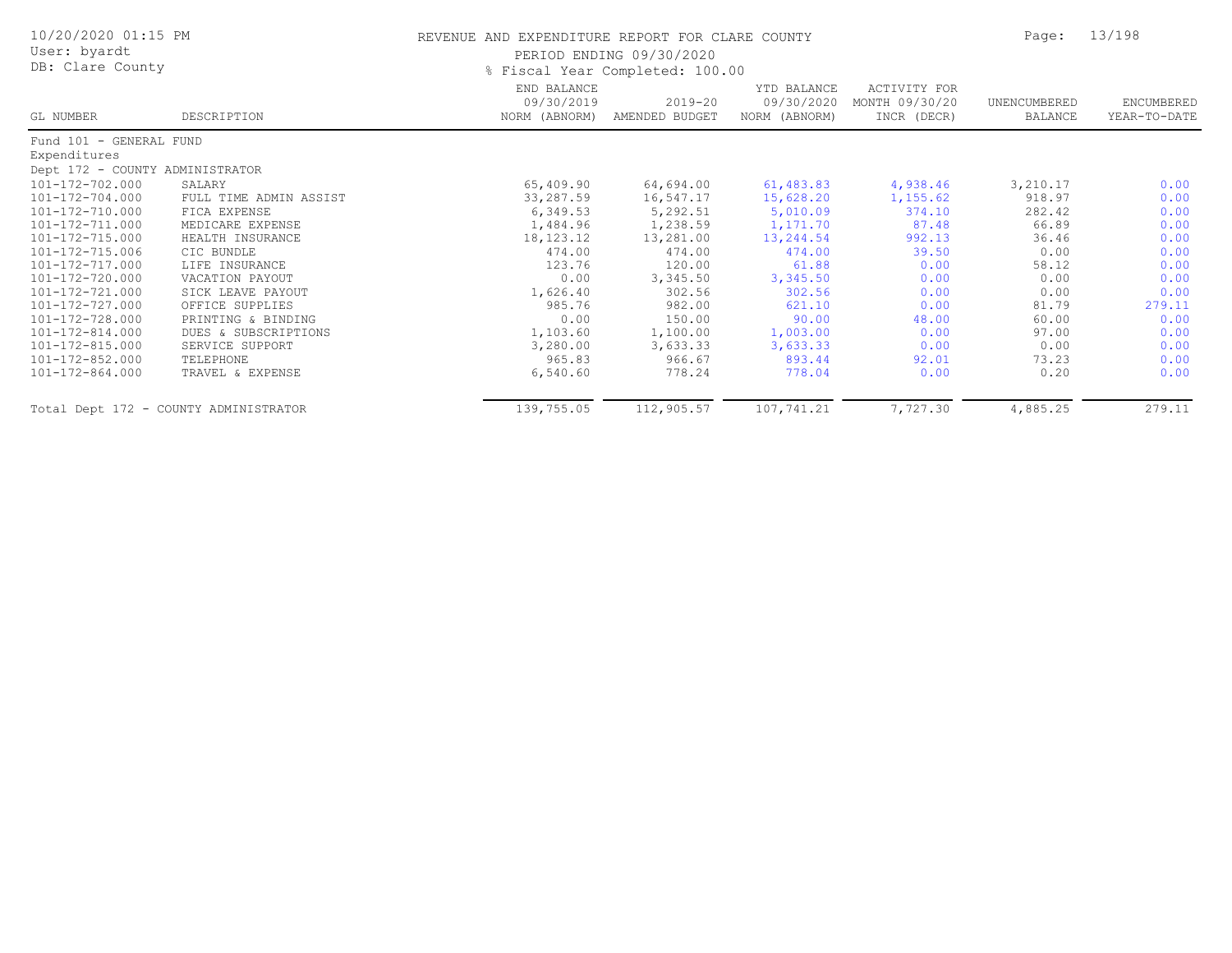| 10/20/2020 01:15 PM<br>User: byardt<br>DB: Clare County |                         | REVENUE AND EXPENDITURE REPORT FOR CLARE COUNTY | PERIOD ENDING 09/30/2020<br>% Fiscal Year Completed: 100.00 |                                            |                                               | Page:                   | 14/198                     |
|---------------------------------------------------------|-------------------------|-------------------------------------------------|-------------------------------------------------------------|--------------------------------------------|-----------------------------------------------|-------------------------|----------------------------|
| GL NUMBER                                               | DESCRIPTION             | END BALANCE<br>09/30/2019<br>NORM (ABNORM)      | $2019 - 20$<br>AMENDED BUDGET                               | YTD BALANCE<br>09/30/2020<br>NORM (ABNORM) | ACTIVITY FOR<br>MONTH 09/30/20<br>INCR (DECR) | UNENCUMBERED<br>BALANCE | ENCUMBERED<br>YEAR-TO-DATE |
| Fund 101 - GENERAL FUND                                 |                         |                                                 |                                                             |                                            |                                               |                         |                            |
| Expenditures                                            |                         |                                                 |                                                             |                                            |                                               |                         |                            |
| Dept 191 - ELECTION EXPENSE                             |                         |                                                 |                                                             |                                            |                                               |                         |                            |
| 101-191-704.000                                         | FULL TIME SALARY        | 32,019.51                                       | 60,832.80                                                   | 58,236.16                                  | 5,203.59                                      | 2,596.64                | 0.00                       |
| 101-191-706.000                                         | OVERTIME                | 0.00                                            | 600.00                                                      | 0.00                                       | 0.00                                          | 600.00                  | 0.00                       |
| 101-191-710.000                                         | FICA EXPENSE            | 1,976.39                                        | 3,809.58                                                    | 3,561.43                                   | 318.38                                        | 248.15                  | 0.00                       |
| 101-191-711.000                                         | MEDICARE EXPENSE        | 462.22                                          | 891.17                                                      | 832.91                                     | 74.46                                         | 58.26                   | 0.00                       |
| 101-191-715.000                                         | HEALTH INSURANCE        | 0.00                                            | 15,084.00                                                   | 14,685.20                                  | 1,285.70                                      | 398.80                  | 0.00                       |
| 101-191-715.006                                         | CIC BUNDLE              | 0.00                                            | 1,343.00                                                    | 948.00                                     | 79.00                                         | 395.00                  | 0.00                       |
| 101-191-717.000                                         | LIFE INSURANCE          | 0.00                                            | 115.00                                                      | 104.72                                     | 0.00                                          | 10.28                   | 0.00                       |
| 101-191-721.000                                         | SICK LEAVE              | 218.47                                          | 0.00                                                        | 0.00                                       | 0.00                                          | 0.00                    | 0.00                       |
| 101-191-727.000                                         | SUPPLIES                | 6, 515.55                                       | 72,189.85                                                   | 27, 122.54                                 | 39.53                                         | 29,866.13               | 15,201.18                  |
| 101-191-851.000                                         | MAINTENANCE AND REPAIRS | 2,000.00                                        | 850.00                                                      | 41.57                                      | 0.00                                          | 808.43                  | 0.00                       |
| 101-191-852.000                                         | TELEPHONE               | 69.99                                           | 840.00                                                      | 699.90                                     | 0.00                                          | 140.10                  | 0.00                       |
| 101-191-864.000                                         | TRAVEL & EXPENSE        | 3,044.81                                        | 814.82                                                      | 749.81                                     | 0.00                                          | 65.01                   | 0.00                       |
| 101-191-900.000                                         | PUBLIC NOTICES          | 2,095.50                                        | 6,000.00                                                    | 4,025.75                                   | 188.00                                        | 740.25                  | 1,234.00                   |
| 101-191-978.000                                         | NEW EQUIPMENT           | 30.00                                           | 430.00                                                      | 430.00                                     | 0.00                                          | 0.00                    | 0.00                       |
| Total Dept 191 - ELECTION EXPENSE                       |                         | 48, 432.44                                      | 163,800.22                                                  | 111, 437.99                                | 7,188.66                                      | 35, 927.05              | 16,435.18                  |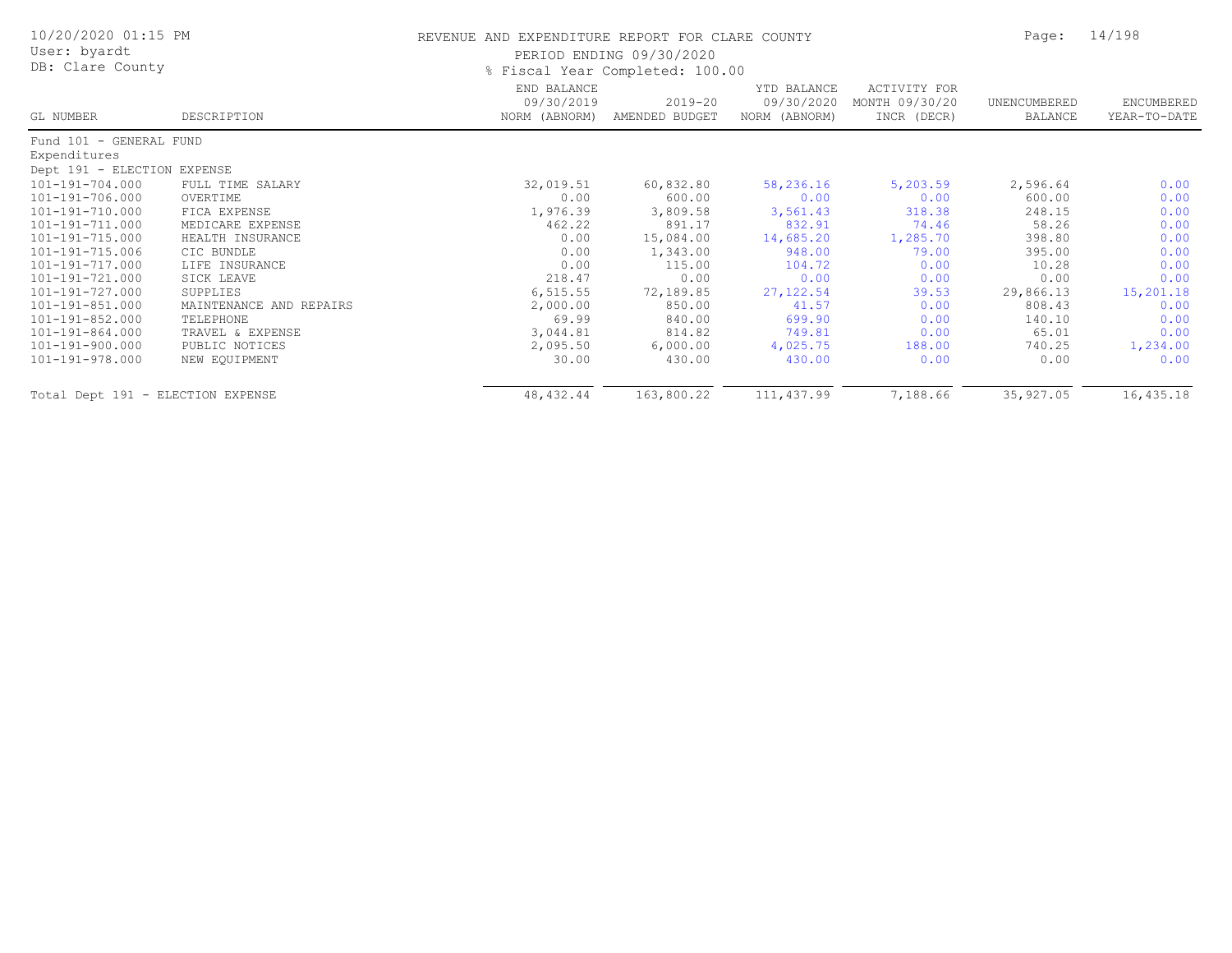| 10/20/2020 01:15 PM<br>User: byardt<br>DB: Clare County |                                               | REVENUE AND EXPENDITURE REPORT FOR CLARE COUNTY<br>PERIOD ENDING 09/30/2020<br>% Fiscal Year Completed: 100.00 | Page:                     | 15/198                                     |                                               |                         |                            |
|---------------------------------------------------------|-----------------------------------------------|----------------------------------------------------------------------------------------------------------------|---------------------------|--------------------------------------------|-----------------------------------------------|-------------------------|----------------------------|
| GL NUMBER                                               | DESCRIPTION                                   | END BALANCE<br>09/30/2019<br>NORM (ABNORM)                                                                     | 2019-20<br>AMENDED BUDGET | YTD BALANCE<br>09/30/2020<br>NORM (ABNORM) | ACTIVITY FOR<br>MONTH 09/30/20<br>INCR (DECR) | UNENCUMBERED<br>BALANCE | ENCUMBERED<br>YEAR-TO-DATE |
| Fund 101 - GENERAL FUND                                 |                                               |                                                                                                                |                           |                                            |                                               |                         |                            |
| Expenditures                                            |                                               |                                                                                                                |                           |                                            |                                               |                         |                            |
|                                                         | Dept 193 - BOARD OF CONVASSERS-PER DIEM       |                                                                                                                |                           |                                            |                                               |                         |                            |
| 101-193-707.000                                         | PER DIEM                                      | 425.00                                                                                                         | 1,250.00                  | 1,250.00                                   | 150.00                                        | 0.00                    | 0.00                       |
| 101-193-710.000                                         | FICA EXPENSE                                  | 39.04                                                                                                          | 81.17                     | 81.17                                      | 9.30                                          | 0.00                    | 0.00                       |
| 101-193-711.000                                         | MEDICARE EXPENSE                              | 9.13                                                                                                           | 18.98                     | 18.98                                      | 2.17                                          | 0.00                    | 0.00                       |
| 101-193-864.000                                         | MILEAGE                                       | 204.44                                                                                                         | 59.16                     | 59.16                                      | 0.00                                          | 0.00                    | 0.00                       |
|                                                         | Total Dept 193 - BOARD OF CONVASSERS-PER DIEM | 677.61                                                                                                         | 1,409.31                  | 1,409.31                                   | 161.47                                        | 0.00                    | 0.00                       |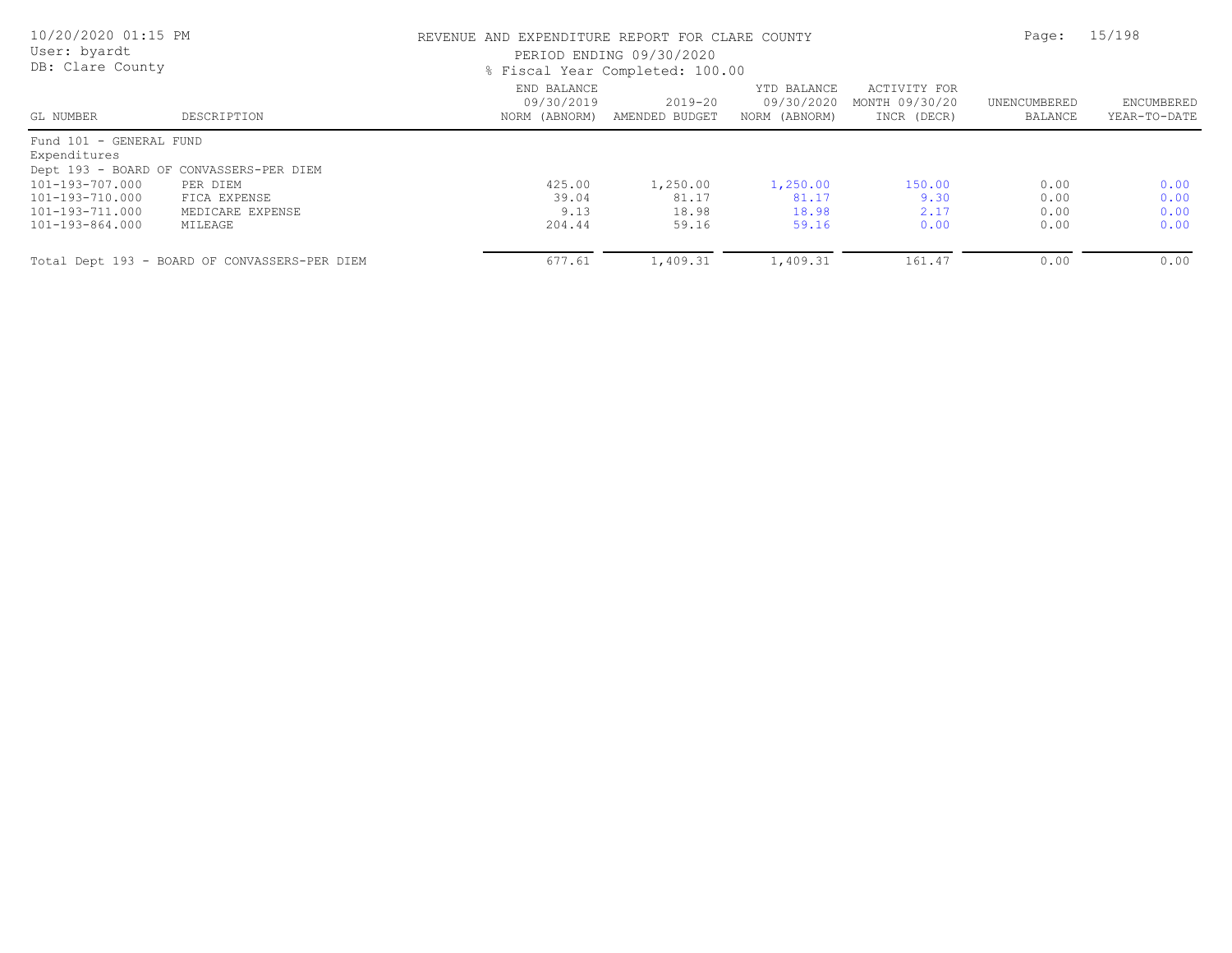| 10/20/2020 01:15 PM<br>User: byardt<br>DB: Clare County |                                           | REVENUE AND EXPENDITURE REPORT FOR CLARE COUNTY | PERIOD ENDING 09/30/2020<br>% Fiscal Year Completed: 100.00 |                                            |                                               | Page:                   | 16/198                            |
|---------------------------------------------------------|-------------------------------------------|-------------------------------------------------|-------------------------------------------------------------|--------------------------------------------|-----------------------------------------------|-------------------------|-----------------------------------|
| GL NUMBER                                               | DESCRIPTION                               | END BALANCE<br>09/30/2019<br>NORM (ABNORM)      | 2019-20<br>AMENDED BUDGET                                   | YTD BALANCE<br>09/30/2020<br>NORM (ABNORM) | ACTIVITY FOR<br>MONTH 09/30/20<br>INCR (DECR) | UNENCUMBERED<br>BALANCE | <b>ENCUMBERED</b><br>YEAR-TO-DATE |
| Fund 101 - GENERAL FUND                                 |                                           |                                                 |                                                             |                                            |                                               |                         |                                   |
| Expenditures                                            |                                           |                                                 |                                                             |                                            |                                               |                         |                                   |
| Dept 202 - ACCOUNTS PAYABLE/PAYROLL                     |                                           |                                                 |                                                             |                                            |                                               |                         |                                   |
| 101-202-704.000                                         | FULL TIME SALARY                          | 71,777.84                                       | 54,790.33                                                   | 52,959.66                                  | 2,791.51                                      | 1,830.67                | 0.00                              |
| 101-202-706.000                                         | OVERTIME                                  | 183.34                                          | 0.00                                                        | 0.00                                       | 0.00                                          | 0.00                    | 0.00                              |
| 101-202-710.000                                         | FICA EXPENSE                              | 4,293.74                                        | 3,610.23                                                    | 3,482.12                                   | 165.62                                        | 128.11                  | 0.00                              |
| 101-202-711.000                                         | MEDICARE EXPENSE                          | 1,004.17                                        | 845.10                                                      | 814.36                                     | 38.73                                         | 30.74                   | 0.00                              |
| 101-202-715.000                                         | HEALTH INSURANCE                          | 26,844.83                                       | 18,937.99                                                   | 18,478.98                                  | 957.87                                        | 459.01                  | 0.00                              |
| 101-202-715.006                                         | CIC BUNDLE                                | 948.00                                          | 910.00                                                      | 908.50                                     | 79.00                                         | 1.50                    | 0.00                              |
| 101-202-717.000                                         | LIFE INSURANCE                            | 123.76                                          | 96.00                                                       | 85.68                                      | 0.00                                          | 10.32                   | 0.00                              |
| 101-202-720.000                                         | VACATION                                  | 0.00                                            | 3,266.06                                                    | 3,266.06                                   | 0.00                                          | 0.00                    | 0.00                              |
| 101-202-721.000                                         | SICK LEAVE                                | 0.00                                            | 1,870.31                                                    | 1,870.31                                   | 0.00                                          | 0.00                    | 0.00                              |
| 101-202-728.000                                         | PRINTING & BINDING                        | 1,343.65                                        | 1,318.00                                                    | 1,311.59                                   | 0.00                                          | 6.41                    | 0.00                              |
| 101-202-815.000                                         | SERVICE SUPPORT                           | 5,035.33                                        | 6,153.00                                                    | 4,700.00                                   | 0.00                                          | 1,453.00                | 0.00                              |
| 101-202-864.000                                         | TRAVEL & EXPENSE                          | 157.45                                          | 0.00                                                        | 0.00                                       | 0.00                                          | 0.00                    | 0.00                              |
| 101-202-955.000                                         | PAYROLL BANK CHARGES                      | 1,963.73                                        | 2,481.00                                                    | 2,405.41                                   | 175.59                                        | 75.59                   | 0.00                              |
|                                                         | Total Dept 202 - ACCOUNTS PAYABLE/PAYROLL | 113,675.84                                      | 94,278.02                                                   | 90,282.67                                  | 4,208.32                                      | 3,995.35                | 0.00                              |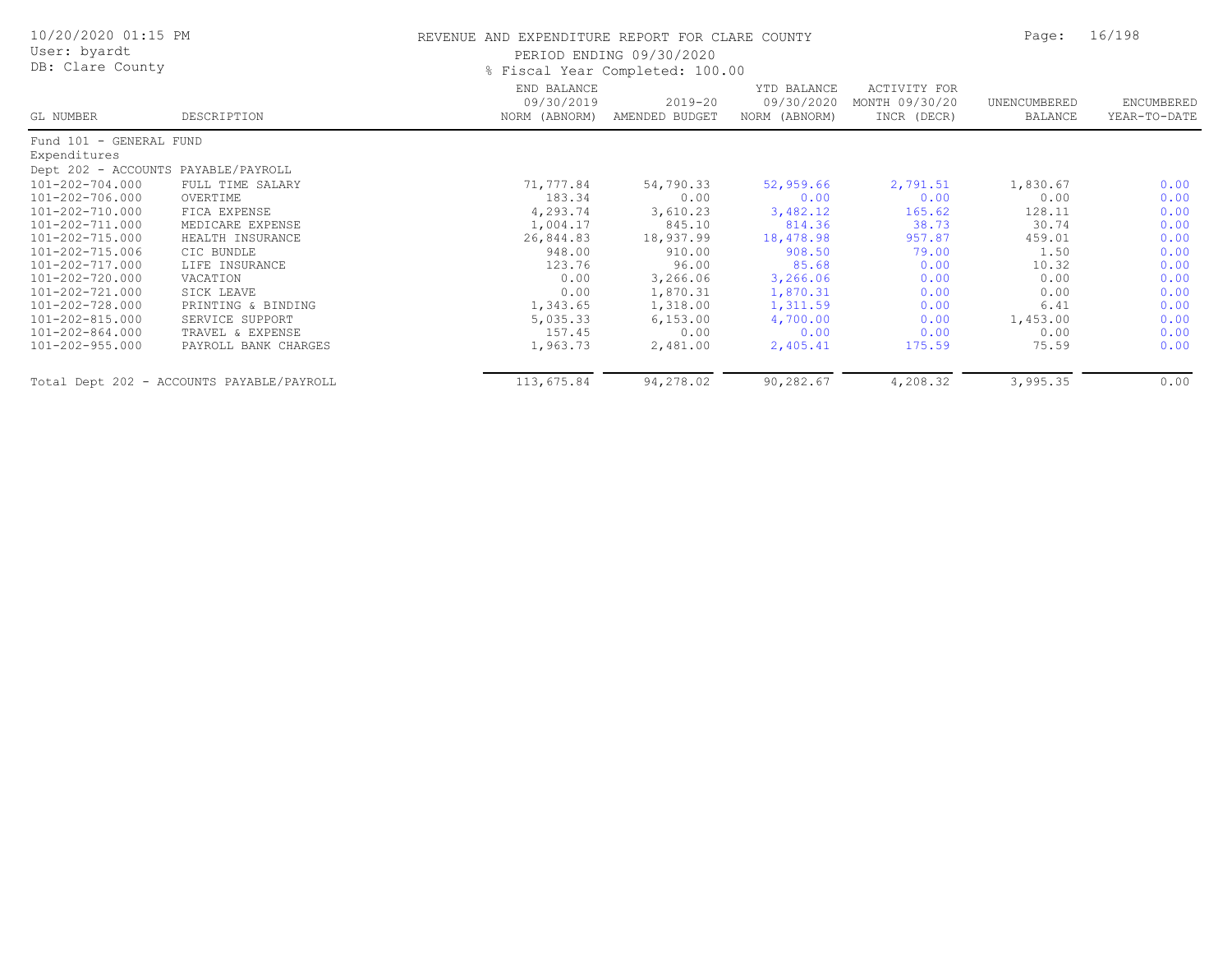| 10/20/2020 01:15 PM<br>User: byardt<br>DB: Clare County |                              | REVENUE AND EXPENDITURE REPORT FOR CLARE COUNTY | PERIOD ENDING 09/30/2020<br>% Fiscal Year Completed: 100.00 |                                            |                                                      | Page:                          | 17/198                     |
|---------------------------------------------------------|------------------------------|-------------------------------------------------|-------------------------------------------------------------|--------------------------------------------|------------------------------------------------------|--------------------------------|----------------------------|
| GL NUMBER                                               | DESCRIPTION                  | END BALANCE<br>09/30/2019<br>NORM (ABNORM)      | $2019 - 20$<br>AMENDED BUDGET                               | YTD BALANCE<br>09/30/2020<br>NORM (ABNORM) | <b>ACTIVITY FOR</b><br>MONTH 09/30/20<br>INCR (DECR) | UNENCUMBERED<br><b>BALANCE</b> | ENCUMBERED<br>YEAR-TO-DATE |
| Fund 101 - GENERAL FUND                                 |                              |                                                 |                                                             |                                            |                                                      |                                |                            |
| Expenditures                                            |                              |                                                 |                                                             |                                            |                                                      |                                |                            |
| Dept 215 - COUNTY CLERK                                 |                              |                                                 |                                                             |                                            |                                                      |                                |                            |
| 101-215-702.000                                         | SALARY                       | 21,264.58                                       | 20,853.00                                                   | 20,032.94                                  | 1,607.23                                             | 820.06                         | 0.00                       |
| 101-215-702.001                                         | CHIEF DEPUTY SALARY          | 34,993.89                                       | 34, 324.00                                                  | 32,746.25                                  | 2,670.68                                             | 1,577.75                       | 0.00                       |
| 101-215-704.000                                         | FULL TIME SALARIES           | 142,482.58                                      | 113,375.22                                                  | 98,131.00                                  | 9,009.32                                             | 15,244.22                      | 0.00                       |
| 101-215-706.000                                         | OVERTIME                     | 36.45                                           | 2,000.00                                                    | 0.00                                       | 0.00                                                 | 2,000.00                       | 0.00                       |
| 101-215-710.000                                         | FICA EXPENSE                 | 12,128.08                                       | 10,584.82                                                   | 9,480.06                                   | 800.61                                               | 1,104.76                       | 0.00                       |
| 101-215-711.000                                         | MEDICARE EXPENSE             | 2,836.44                                        | 2,475.56                                                    | 2,217.13                                   | 187.24                                               | 258.43                         | 0.00                       |
| 101-215-715.000                                         | HEALTH INSURANCE             | 77,159.75                                       | 63,624.00                                                   | 62,858.08                                  | 5,194.76                                             | 765.92                         | 0.00                       |
| 101-215-715.006                                         | CIC BUNDLE                   | 3,476.04                                        | 2,527.00                                                    | 2,449.04                                   | 210.67                                               | 77.96                          | 0.00                       |
| 101-215-717.000                                         | LIFE INSURANCE               | 501.43                                          | 305.00                                                      | 226.93                                     | 0.00                                                 | 78.07                          | 0.00                       |
| 101-215-720.000                                         | VACATIONS                    | 1,393.19                                        | 0.00                                                        | 0.00                                       | 0.00                                                 | 0.00                           | 0.00                       |
| 101-215-721.000                                         | SICK LEAVE                   | 783.66                                          | 0.00                                                        | 0.00                                       | 0.00                                                 | 0.00                           | 0.00                       |
| 101-215-727.000                                         | OFFICE SUPPLIES              | 1,119.04                                        | 2,680.00                                                    | 2,222.82                                   | 362.53                                               | 139.97                         | 317.21                     |
| 101-215-728.000                                         | PRINTING & BINDING           | 2,951.78                                        | 1,218.86                                                    | 725.84                                     | 678.47                                               | 0.00                           | 493.02                     |
| 101-215-814.000                                         | DUES AND SUBSCRIPTIONS       | 775.00                                          | 510.00                                                      | 200.00                                     | 0.00                                                 | 310.00                         | 0.00                       |
| 101-215-815.000                                         | SERVICE SUPPORT              | 2,338.34                                        | 1,838.34                                                    | 1,838.34                                   | 0.00                                                 | 0.00                           | 0.00                       |
| 101-215-851.000                                         | MAINTENANCE CONTRACTS        | 2,925.00                                        | 3,900.00                                                    | 3,900.00                                   | 975.00                                               | 0.00                           | 0.00                       |
| 101-215-852.000                                         | TELEPHONE                    | 3,210.89                                        | 2,500.00                                                    | 2,217.23                                   | 75.64                                                | 282.77                         | 0.00                       |
| 101-215-864.000                                         | TRAVEL & EXPENSE             | 2,078.68                                        | 500.00                                                      | 249.17                                     | 0.00                                                 | 250.83                         | 0.00                       |
| 101-215-933.000                                         | OFFICE EQUIP REPAIRS & MAINT | 371.07                                          | 500.00                                                      | 400.51                                     | 118.00                                               | 99.49                          | 0.00                       |
| 101-215-978.000                                         | NEW EQUIPMENT                | 0.00                                            | 250.00                                                      | 177.27                                     | 93.27                                                | 72.73                          | 0.00                       |
| Total Dept 215 - COUNTY CLERK                           |                              | 312,825.89                                      | 263,965.80                                                  | 240,072.61                                 | 21,983.42                                            | 23,082.96                      | 810.23                     |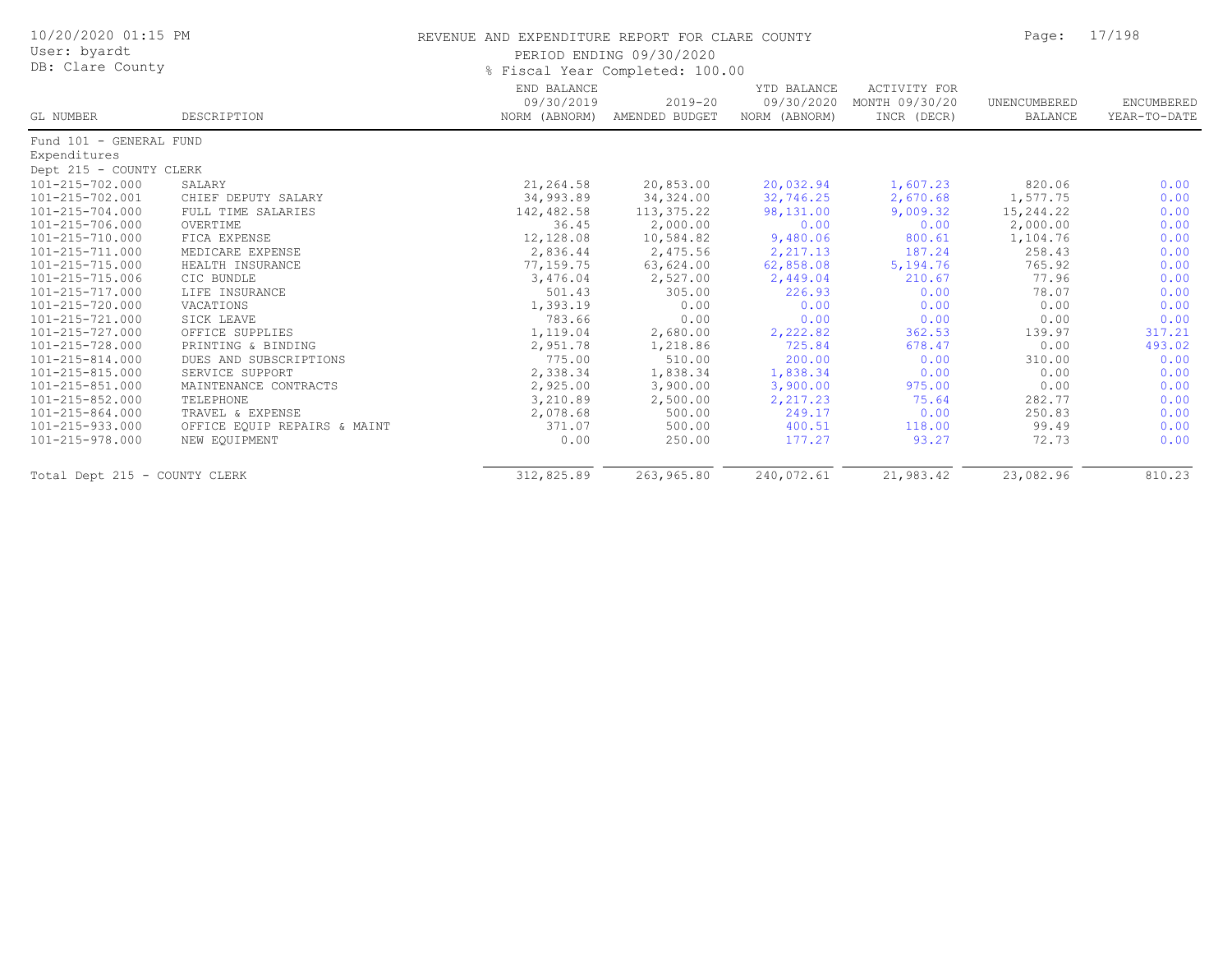| 10/20/2020 01:15 PM<br>User: byardt |                       | REVENUE AND EXPENDITURE REPORT FOR CLARE COUNTY | PERIOD ENDING 09/30/2020                                         |                                            |                                               | Page:                   | 18/198                     |
|-------------------------------------|-----------------------|-------------------------------------------------|------------------------------------------------------------------|--------------------------------------------|-----------------------------------------------|-------------------------|----------------------------|
| DB: Clare County<br>GL NUMBER       | DESCRIPTION           | END BALANCE<br>09/30/2019<br>NORM (ABNORM)      | % Fiscal Year Completed: 100.00<br>$2019 - 20$<br>AMENDED BUDGET | YTD BALANCE<br>09/30/2020<br>NORM (ABNORM) | ACTIVITY FOR<br>MONTH 09/30/20<br>INCR (DECR) | UNENCUMBERED<br>BALANCE | ENCUMBERED<br>YEAR-TO-DATE |
| Fund 101 - GENERAL FUND             |                       |                                                 |                                                                  |                                            |                                               |                         |                            |
| Expenditures                        |                       |                                                 |                                                                  |                                            |                                               |                         |                            |
| Dept 225 - EQUALIZATION             |                       |                                                 |                                                                  |                                            |                                               |                         |                            |
| 101-225-704.000                     | FULL TIME SALARIES    | 79,084.89                                       | 62,901.43                                                        | 61,165.03                                  | 2,670.60                                      | 1,736.40                | 0.00                       |
| 101-225-706.000                     | OVERTIME              | 0.00                                            | 19.00                                                            | 18.99                                      | 0.00                                          | 0.01                    | 0.00                       |
| 101-225-710.000                     | FICA EXPENSE          | 4,839.42                                        | 4,035.25                                                         | 3,922.46                                   | 161.84                                        | 112.79                  | 0.00                       |
| 101-225-711.000                     | MEDICARE EXPENSE      | 1,131.80                                        | 943.78                                                           | 917.34                                     | 37.85                                         | 26.44                   | 0.00                       |
| 101-225-715.000                     | HEALTH INSURANCE      | 17,467.63                                       | 18,520.40                                                        | 18,326.23                                  | 1,006.38                                      | 194.17                  | 0.00                       |
| 101-225-715.006                     | CIC BUNDLE            | 948.00                                          | 950.00                                                           | 869.00                                     | 39.50                                         | 81.00                   | 0.00                       |
| 101-225-717.000                     | LIFE INSURANCE        | 123.76                                          | 140.00                                                           | 90.44                                      | 0.00                                          | 49.56                   | 0.00                       |
| 101-225-720.000                     | VACATION              | 0.00                                            | 3,010.90                                                         | 3,010.90                                   | 0.00                                          | 0.00                    | 0.00                       |
| 101-225-721.000                     | SICK LEAVE            | 0.00                                            | 224.00                                                           | 223.17                                     | 0.00                                          | 0.83                    | 0.00                       |
| 101-225-727.000                     | OFFICE SUPPLIES       | 5,098.90                                        | 4,536.60                                                         | 4,536.60                                   | 0.00                                          | 0.00                    | 0.00                       |
| 101-225-728.000                     | PRINTING & BINDING    | 203.50                                          | 7,900.00                                                         | 7,768.14                                   | 0.00                                          | 131.86                  | 0.00                       |
| 101-225-802.000                     | CONTRACTED SERVICE    | 52,528.80                                       | 55,331.00                                                        | 52,163.79                                  | 6,800.00                                      | 3, 167. 21              | 0.00                       |
| $101 - 225 - 814.000$               | DUES & SUBSCRIPTIONS  | 225.00                                          | 400.00                                                           | 350.00                                     | 0.00                                          | 50.00                   | 0.00                       |
| $101 - 225 - 851.000$               | MAINTENANCE CONTRACTS | 5,215.00                                        | 5,800.00                                                         | 4,996.00                                   | 0.00                                          | 804.00                  | 0.00                       |
| 101-225-852.000                     | TELEPHONE             | 482.08                                          | 500.00                                                           | 429.83                                     | 3.01                                          | 70.17                   | 0.00                       |
| 101-225-864.000                     | TRAVEL & EXPENSE      | 684.40                                          | 0.00                                                             | 0.00                                       | 0.00                                          | 0.00                    | 0.00                       |
| 101-225-957.000                     | TRAINING              | 90.00                                           | 0.00                                                             | 0.00                                       | 0.00                                          | 0.00                    | 0.00                       |
| Total Dept 225 - EQUALIZATION       |                       | 168, 123. 18                                    | 165,212.36                                                       | 158,787.92                                 | 10,719.18                                     | 6,424.44                | 0.00                       |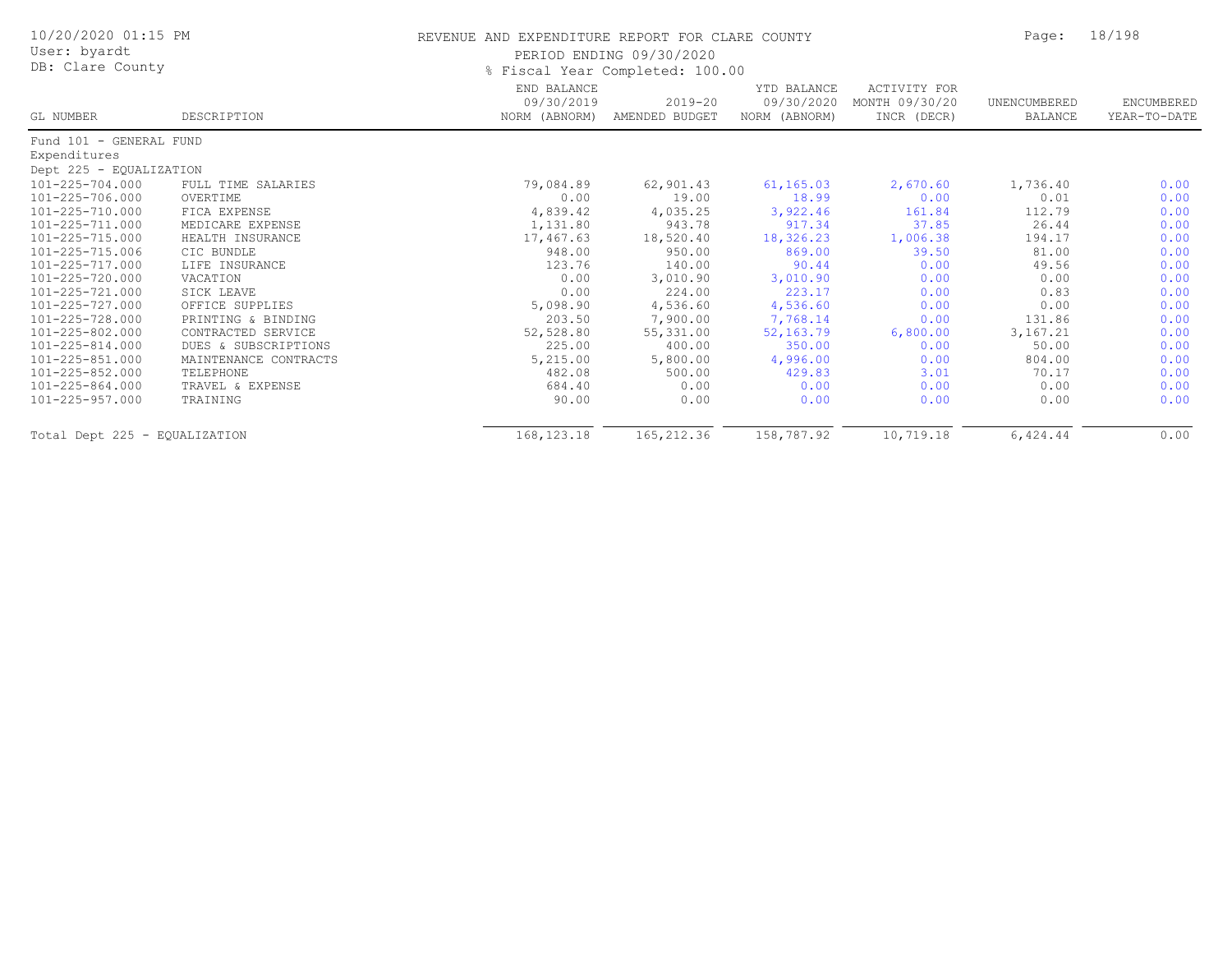| 10/20/2020 01:15 PM<br>User: byardt |                               | REVENUE AND EXPENDITURE REPORT FOR CLARE COUNTY<br>PERIOD ENDING 09/30/2020 | Page:                                       | 19/198                                     |                                                      |                                |                            |
|-------------------------------------|-------------------------------|-----------------------------------------------------------------------------|---------------------------------------------|--------------------------------------------|------------------------------------------------------|--------------------------------|----------------------------|
| DB: Clare County                    |                               | % Fiscal Year Completed: 100.00                                             |                                             |                                            |                                                      |                                |                            |
| GL NUMBER                           | DESCRIPTION                   | END BALANCE<br>09/30/2019                                                   | $2019 - 20$<br>NORM (ABNORM) AMENDED BUDGET | YTD BALANCE<br>09/30/2020<br>NORM (ABNORM) | <b>ACTIVITY FOR</b><br>MONTH 09/30/20<br>INCR (DECR) | UNENCUMBERED<br><b>BALANCE</b> | ENCUMBERED<br>YEAR-TO-DATE |
| Fund 101 - GENERAL FUND             |                               |                                                                             |                                             |                                            |                                                      |                                |                            |
| Expenditures                        |                               |                                                                             |                                             |                                            |                                                      |                                |                            |
| Dept 229 - PROSECUTOR               |                               |                                                                             |                                             |                                            |                                                      |                                |                            |
| 101-229-702.000                     | SALARY                        | 90,706.24                                                                   | 89,811.00                                   | 85,452.00                                  | 6,855.74                                             | 4,359.00                       | 0.00                       |
| 101-229-703.000                     | ASST SALARY                   | 95,698.26                                                                   | 77,159.96                                   | 72,202.30                                  | 3,952.30                                             | 4,957.66                       | 0.00                       |
| 101-229-703.001                     | CHIEF ASSISTANT SALARY        | 66,646.23                                                                   | 65,988.00                                   | 62,785.67                                  | 5,037.24                                             | 3,202.33                       | 0.00                       |
| 101-229-704.000                     | SECRETARY SALARY              | 135,528.89                                                                  | 119,231.00                                  | 114,807.26                                 | 7,756.27                                             | 4,423.74                       | 0.00                       |
| 101-229-706.000                     | OVERTIME                      | 0.00                                                                        | 2,200.00                                    | 1,083.48                                   | 734.40                                               | 1,116.52                       | 0.00                       |
| 101-229-710.000                     | FICA EXPENSE                  | 23,097.44                                                                   | 21,857.00                                   | 20,638.16                                  | 1,462.75                                             | 1,218.84                       | 0.00                       |
| 101-229-711.000                     | MEDICARE EXPENSE              | 5,401.83                                                                    | 5, 111.50                                   | 4,826.67                                   | 342.10                                               | 284.83                         | 0.00                       |
| 101-229-715.000                     | HEALTH INSURANCE              | 84,019.43                                                                   | 87,278.20                                   | 89,223.04                                  | 11, 417.15                                           | (1, 944.84)                    | 0.00                       |
| 101-229-715.006                     | CIC BUNDLE                    | 4,147.50                                                                    | 3,792.00                                    | 3,318.00                                   | 237.00                                               | 474.00                         | 0.00                       |
| 101-229-717.000                     | LIFE INSURANCE                | 552.16                                                                      | 457.44                                      | 361.76                                     | 0.00                                                 | 95.68                          | 0.00                       |
| 101-229-720.000                     | VACATIONS                     | 903.18                                                                      | 5,718.00                                    | 5,717.82                                   | 0.00                                                 | 0.18                           | 0.00                       |
| 101-229-721.000                     | SICK LEAVE                    | 692.31                                                                      | 1,646.00                                    | 1,185.61                                   | 0.00                                                 | 460.39                         | 0.00                       |
| 101-229-727.000                     | OFFICE SUPPLIES               | 2,272.44                                                                    | 2,175.00                                    | 1,717.02                                   | 108.65                                               | 324.97                         | 133.01                     |
| 101-229-728.001                     | CRIME VICTIM'S RIGHTS         | 400.00                                                                      | 0.00                                        | 0.00                                       | 0.00                                                 | 0.00                           | 0.00                       |
| 101-229-732.000                     | POSTAGE                       | 2,435.95                                                                    | 1,400.00                                    | 583.89                                     | 0.00                                                 | 816.11                         | 0.00                       |
| 101-229-801.000                     | CONTRACT SERVICES             | 7,805.40                                                                    | 5,075.00                                    | 5,066.80                                   | 1,338.80                                             | 8.20                           | 0.00                       |
| 101-229-813.000                     | WITNESS FEES                  | 3,848.48                                                                    | 600.00                                      | 0.00                                       | 0.00                                                 | 600.00                         | 0.00                       |
| 101-229-814.000                     | DUES & SUBSCRIPTIONS          | 6,329.00                                                                    | 10,850.00                                   | 10,300.00                                  | 4,000.00                                             | 550.00                         | 0.00                       |
| 101-229-815.000                     | SERVICE FEES                  | 672.05                                                                      | 350.00                                      | 0.00                                       | 0.00                                                 | 350.00                         | 0.00                       |
| 101-229-852.000                     | TELEPHONE                     | 2,050.29                                                                    | 900.00                                      | 699.60                                     | 0.00                                                 | 200.40                         | 0.00                       |
| 101-229-852.006                     | TELECOMMUNICATIONS            | 200.39                                                                      | 229.00                                      | 214.00                                     | 7.03                                                 | 15.00                          | 0.00                       |
| 101-229-864.000                     | TRAVEL & EXPENSE              | 2,485.14                                                                    | 138.23                                      | 138.23                                     | 0.00                                                 | 0.00                           | 0.00                       |
| 101-229-956.000                     | MISCELLANEOUS-DRUG FORFEITURE | 1,729.02                                                                    | 1,000.00                                    | 69.00                                      | 0.00                                                 | 931.00                         | 0.00                       |
| 101-229-982.000                     | NEW LAW BOOKS                 | 7,089.30                                                                    | 7,811.00                                    | 6,763.06                                   | 618.16                                               | 1,218.04                       | (170.10)                   |
| Total Dept 229 - PROSECUTOR         |                               | 544,710.93                                                                  | 510,778.33                                  | 487, 153.37                                | 43,867.59                                            | 23,662.05                      | (37.09)                    |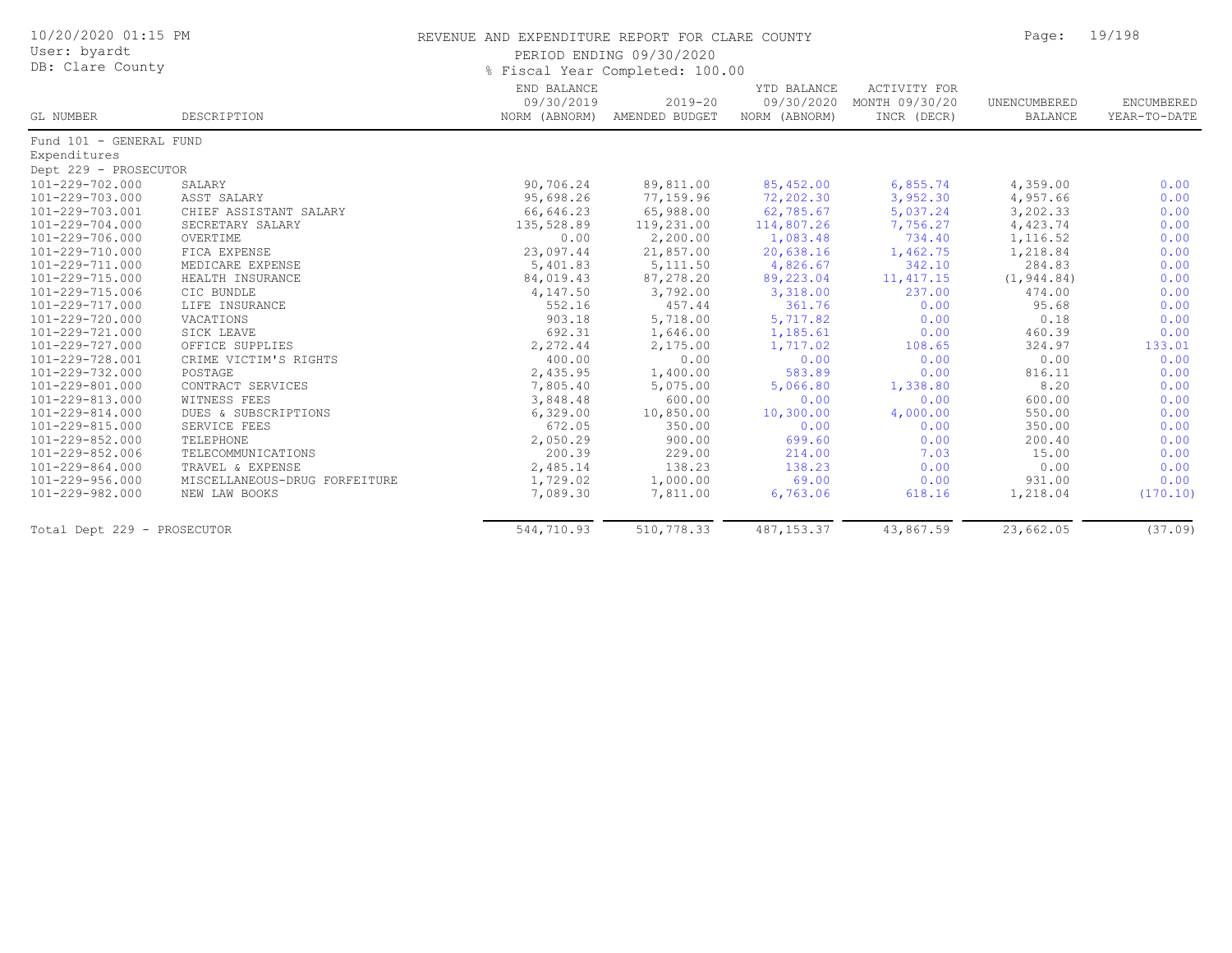| 10/20/2020 01:15 PM               |                               | REVENUE AND EXPENDITURE REPORT FOR CLARE COUNTY | 20/198<br>Page:               |                                            |                                               |                         |                            |  |  |
|-----------------------------------|-------------------------------|-------------------------------------------------|-------------------------------|--------------------------------------------|-----------------------------------------------|-------------------------|----------------------------|--|--|
| User: byardt                      |                               |                                                 | PERIOD ENDING 09/30/2020      |                                            |                                               |                         |                            |  |  |
| DB: Clare County                  |                               | % Fiscal Year Completed: 100.00                 |                               |                                            |                                               |                         |                            |  |  |
| GL NUMBER                         | DESCRIPTION                   | END BALANCE<br>09/30/2019<br>NORM (ABNORM)      | $2019 - 20$<br>AMENDED BUDGET | YTD BALANCE<br>09/30/2020<br>NORM (ABNORM) | ACTIVITY FOR<br>MONTH 09/30/20<br>INCR (DECR) | UNENCUMBERED<br>BALANCE | ENCUMBERED<br>YEAR-TO-DATE |  |  |
| Fund 101 - GENERAL FUND           |                               |                                                 |                               |                                            |                                               |                         |                            |  |  |
| Expenditures                      |                               |                                                 |                               |                                            |                                               |                         |                            |  |  |
| Dept 230 - PROSECUTOR - CVR       |                               |                                                 |                               |                                            |                                               |                         |                            |  |  |
| 101-230-704.000                   | CVR FULL TIME                 | 31,707.69                                       | 32,260.00                     | 30,703.63                                  | 2,466.16                                      | 1,556.37                | 0.00                       |  |  |
| 101-230-710.000                   | FICA EXPENSE                  | 1,896.67                                        | 1,988.00                      | 1,857.22                                   | 149.45                                        | 130.78                  | 0.00                       |  |  |
| 101-230-711.000                   | MEDICARE EXPENSE              | 443.58                                          | 465.00                        | 434.35                                     | 34.95                                         | 30.65                   | 0.00                       |  |  |
| 101-230-715.006                   | CIC BUNDLE                    | 0.00                                            | 474.00                        | 474.00                                     | 39.50                                         | 0.00                    | 0.00                       |  |  |
| 101-230-717.000                   | LIFE INSURANCE                | 0.00                                            | 58.00                         | 57.12                                      | 0.00                                          | 0.88                    | 0.00                       |  |  |
| 101-230-727.000                   | OFFICE SUPPLIES               | 1,374.40                                        | 1,865.00                      | 572.57                                     | 0.00                                          | 858.94                  | 433.49                     |  |  |
| 101-230-728.000                   | PRINTING & BINDING            | 667.25                                          | 2,000.00                      | 0.00                                       | 0.00                                          | 2,000.00                | 0.00                       |  |  |
| 101-230-732.000                   | POSTAGE                       | 2,216.60                                        | 2,500.00                      | 936.50                                     | 0.00                                          | 1,563.50                | 0.00                       |  |  |
| 101-230-754.000                   | DIRECT VICTIMS SUPPLIES/NEEDS | 0.00                                            | 2,467.00                      | 150.00                                     | 0.00                                          | 2,317.00                | 0.00                       |  |  |
| 101-230-851.000                   | EQUIPMENT MAINTENANCE         | 0.00                                            | 3,595.00                      | 2,000.00                                   | 0.00                                          | 1,595.00                | 0.00                       |  |  |
| 101-230-852.000                   | TELEPHONE                     | 0.00                                            | 135.00                        | 116.68                                     | 0.00                                          | 18.32                   | 0.00                       |  |  |
| 101-230-864.000                   | TRAVEL & EXPENSE              | 689.57                                          | 2,000.00                      | 135.17                                     | 0.00                                          | 1,864.83                | 0.00                       |  |  |
| 101-230-978.000                   | NEW EQUIPMENT                 | 0.00                                            | 2,000.00                      | 2,000.00                                   | 0.00                                          | 0.00                    | 0.00                       |  |  |
| Total Dept 230 - PROSECUTOR - CVR |                               | 38,995.76                                       | 51,807.00                     | 39, 437.24                                 | 2,690.06                                      | 11,936.27               | 433.49                     |  |  |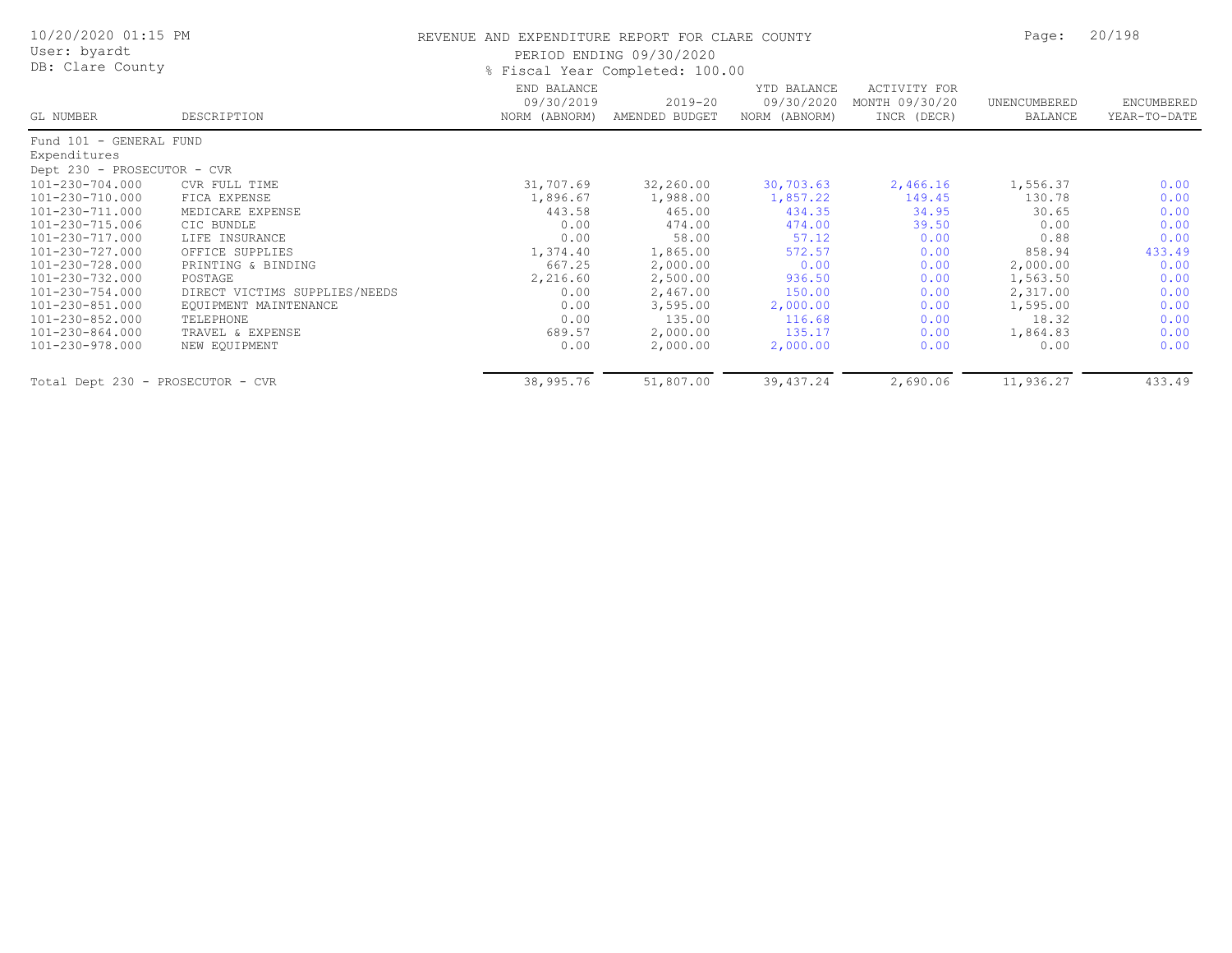| 10/20/2020 01:15 PM<br>User: byardt<br>DB: Clare County |                             | REVENUE AND EXPENDITURE REPORT FOR CLARE COUNTY<br>PERIOD ENDING 09/30/2020<br>% Fiscal Year Completed: 100.00 |                           |                                            |                                                      |                         | 21/198                     |
|---------------------------------------------------------|-----------------------------|----------------------------------------------------------------------------------------------------------------|---------------------------|--------------------------------------------|------------------------------------------------------|-------------------------|----------------------------|
| GL NUMBER                                               | DESCRIPTION                 | END BALANCE<br>09/30/2019<br>NORM (ABNORM)                                                                     | 2019-20<br>AMENDED BUDGET | YTD BALANCE<br>09/30/2020<br>NORM (ABNORM) | <b>ACTIVITY FOR</b><br>MONTH 09/30/20<br>INCR (DECR) | UNENCUMBERED<br>BALANCE | ENCUMBERED<br>YEAR-TO-DATE |
| Fund 101 - GENERAL FUND                                 |                             |                                                                                                                |                           |                                            |                                                      |                         |                            |
| Expenditures                                            |                             |                                                                                                                |                           |                                            |                                                      |                         |                            |
| Dept 236 - REGISTER OF DEEDS                            |                             |                                                                                                                |                           |                                            |                                                      |                         |                            |
| 101-236-702.000                                         | SALARY                      | 21,201.35                                                                                                      | 20,853.00                 | 19,973.17                                  | 1,602.43                                             | 879.83                  | 0.00                       |
| 101-236-702.001                                         | CHIEF DEPUTY SALARY         | 31,900.75                                                                                                      | 37,157.00                 | 35,303.37                                  | 2,836.36                                             | 1,853.63                | 0.00                       |
| 101-236-704.000                                         | FULL TIME SALARIES          | 47,644.17                                                                                                      | 45,747.40                 | 44,019.48                                  | 1,239.32                                             | 1,727.92                | 0.00                       |
| 101-236-706.000                                         | OVERTIME                    | 255.14                                                                                                         | 400.00                    | 160.30                                     | 0.00                                                 | 239.70                  | 0.00                       |
| 101-236-710.000                                         | FICA EXPENSE                | 6,064.23                                                                                                       | 6,457.83                  | 5,688.80                                   | 343.03                                               | 769.03                  | 0.00                       |
| 101-236-711.000                                         | MEDICARE EXPENSE            | 1,418.40                                                                                                       | 1,510.67                  | 1,330.58                                   | 80.22                                                | 180.09                  | 0.00                       |
| 101-236-715.000                                         | HEALTH INSURANCE            | 31, 355.08                                                                                                     | 24,371.00                 | 23,845.84                                  | 1,920.75                                             | 525.16                  | 0.00                       |
| 101-236-715.006                                         | CIC BUNDLE                  | 1,343.04                                                                                                       | 1,344.00                  | 1,224.54                                   | 72.42                                                | 119.46                  | 0.00                       |
| 101-236-717.000                                         | LIFE INSURANCE              | 113.49                                                                                                         | 162.00                    | 148.39                                     | 0.00                                                 | 13.61                   | 0.00                       |
| 101-236-721.000                                         | SICK LEAVE                  | 0.00                                                                                                           | 586.00                    | 585.71                                     | 0.00                                                 | 0.29                    | 0.00                       |
| 101-236-727.000                                         | OFFICE SUPPLIES             | 2,482.24                                                                                                       | 2,848.89                  | 2,073.24                                   | 181.47                                               | 775.65                  | 0.00                       |
| 101-236-728.000                                         | PRINTING & BINDING          | 1,102.36                                                                                                       | 477.99                    | 477.99                                     | 0.00                                                 | 0.00                    | 0.00                       |
| 101-236-814.000                                         | DUES & SUBSCRIPTIONS        | 320.00                                                                                                         | 275.00                    | 275.00                                     | 0.00                                                 | 0.00                    | 0.00                       |
| 101-236-851.000                                         | MAINTENANCE CONTRACTS       | 37,946.54                                                                                                      | 42,238.12                 | 42,238.12                                  | 11.40                                                | 0.00                    | 0.00                       |
| 101-236-864.000                                         | TRAVEL & EXPENSE            | 1,782.32                                                                                                       | 261.89                    | 261.89                                     | 0.00                                                 | 0.00                    | 0.00                       |
| 101-236-933.000                                         | EQUIP REPAIRS & MAINTENANCE | 22.04                                                                                                          | 0.00                      | 0.00                                       | 0.00                                                 | 0.00                    | 0.00                       |
| 101-236-957.000                                         | REG OF DEEDS TRAINING       | 906.68                                                                                                         | 350.00                    | 350.00                                     | 0.00                                                 | 0.00                    | 0.00                       |
| Total Dept 236 - REGISTER OF DEEDS                      |                             | 185,857.83                                                                                                     | 185,040.79                | 177,956.42                                 | 8,287.40                                             | 7,084.37                | 0.00                       |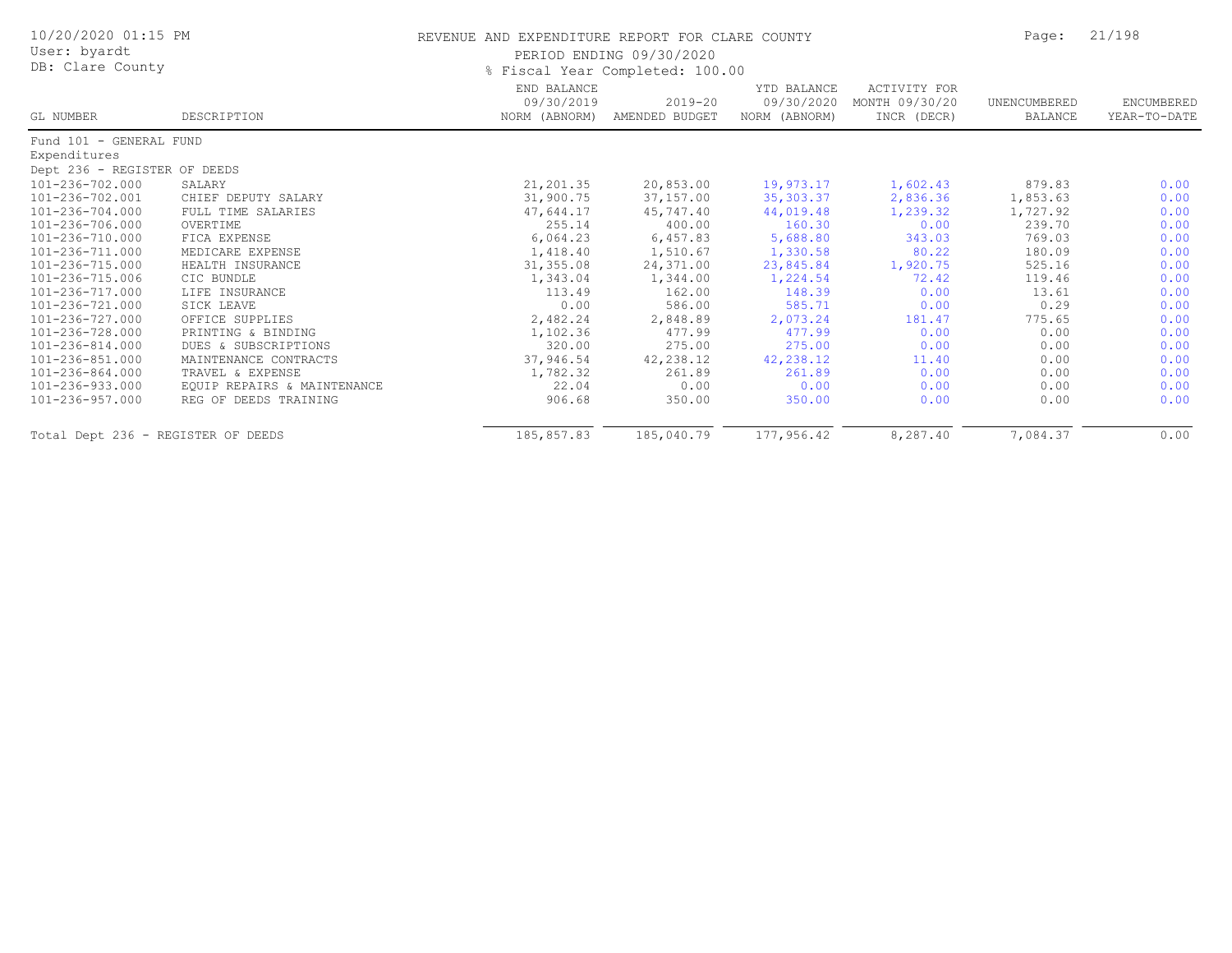| 10/20/2020 01:15 PM<br>User: byardt<br>DB: Clare County |                    | REVENUE AND EXPENDITURE REPORT FOR CLARE COUNTY | PERIOD ENDING 09/30/2020<br>% Fiscal Year Completed: 100.00 |                                            |                                               | Page:                   | 22/198                     |
|---------------------------------------------------------|--------------------|-------------------------------------------------|-------------------------------------------------------------|--------------------------------------------|-----------------------------------------------|-------------------------|----------------------------|
| GL NUMBER                                               | DESCRIPTION        | END BALANCE<br>09/30/2019<br>NORM (ABNORM)      | $2019 - 20$<br>AMENDED BUDGET                               | YTD BALANCE<br>09/30/2020<br>NORM (ABNORM) | ACTIVITY FOR<br>MONTH 09/30/20<br>INCR (DECR) | UNENCUMBERED<br>BALANCE | ENCUMBERED<br>YEAR-TO-DATE |
| Fund 101 - GENERAL FUND                                 |                    |                                                 |                                                             |                                            |                                               |                         |                            |
| Expenditures                                            |                    |                                                 |                                                             |                                            |                                               |                         |                            |
| Dept 241 - ABSTRACT DEPARTMENT                          |                    |                                                 |                                                             |                                            |                                               |                         |                            |
| 101-241-702.000                                         | SALARY             | 21,200.99                                       | 20,853.00                                                   | 19,972.85                                  | 1,602.40                                      | 880.15                  | 0.00                       |
| 101-241-704.000                                         | FULL TIME SALARIES | 15,933.25                                       | 15,290.90                                                   | 14,744.38                                  | 1,239.17                                      | 546.52                  | 0.00                       |
| 101-241-710.000                                         | FICA EXPENSE       | 2,233.53                                        | 2,241.49                                                    | 2,084.89                                   | 170.13                                        | 156.60                  | 0.00                       |
| 101-241-711.000                                         | MEDICARE EXPENSE   | 522.16                                          | 524.49                                                      | 487.47                                     | 39.79                                         | 37.02                   | 0.00                       |
| 101-241-715.000                                         | HEALTH INSURANCE   | 11,434.69                                       | 11,988.00                                                   | 11,251.90                                  | 1,147.18                                      | 736.10                  | 0.00                       |
| 101-241-715.006                                         | CIC BUNDLE         | 394.92                                          | 396.00                                                      | 394.92                                     | 32.91                                         | 1.08                    | 0.00                       |
| 101-241-717.000                                         | LIFE INSURANCE     | 51.48                                           | 48.00                                                       | 43.56                                      | 0.00                                          | 4.44                    | 0.00                       |
| Total Dept 241 - ABSTRACT DEPARTMENT                    |                    | 51,771.02                                       | 51,341.88                                                   | 48,979.97                                  | 4,231.58                                      | 2,361.91                | 0.00                       |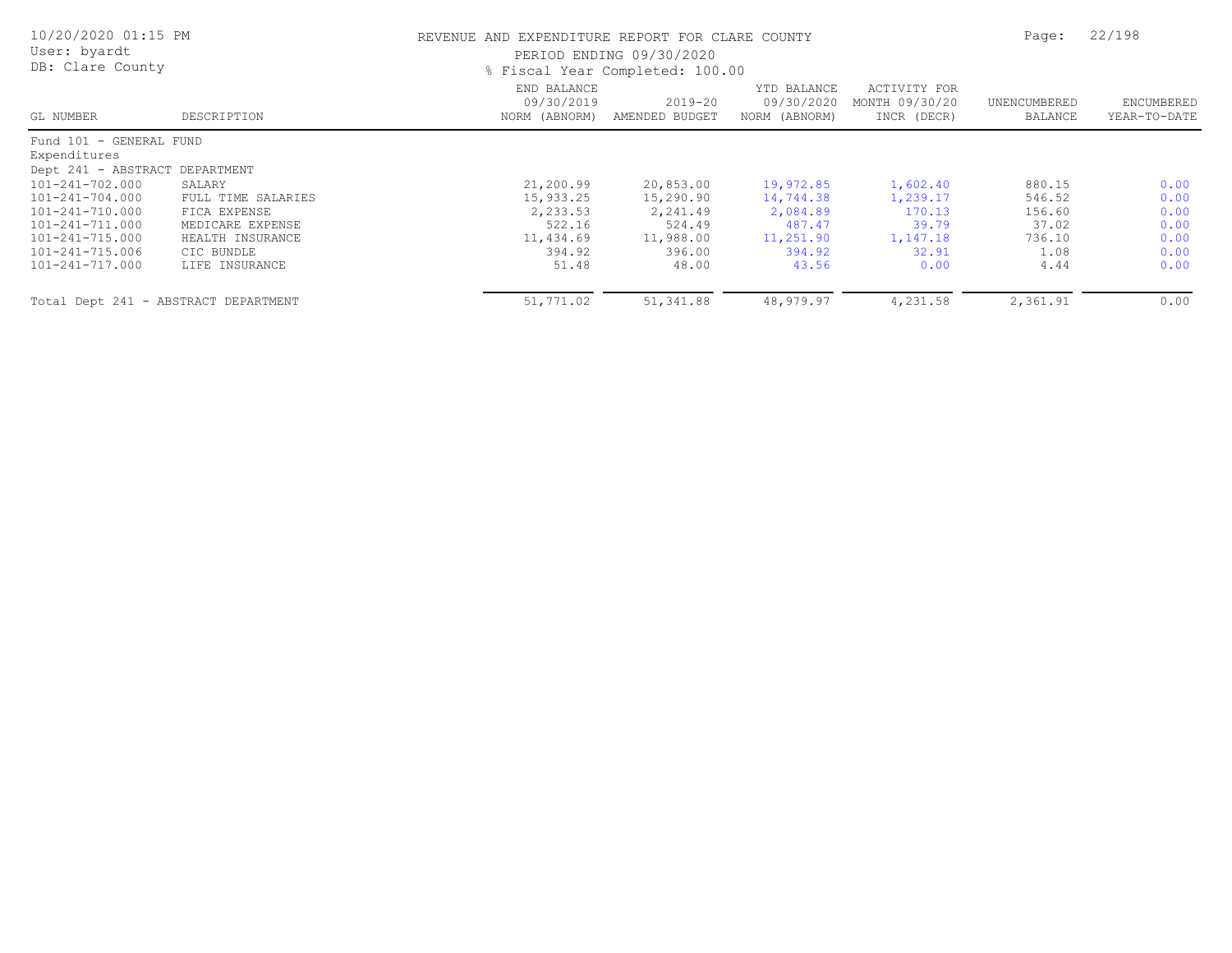| 10/20/2020 01:15 PM<br>User: byardt<br>DB: Clare County                           |                    |                           | REVENUE AND EXPENDITURE REPORT FOR CLARE COUNTY<br>PERIOD ENDING 09/30/2020<br>% Fiscal Year Completed: 100.00 |                                            |                                               |                         |                            |
|-----------------------------------------------------------------------------------|--------------------|---------------------------|----------------------------------------------------------------------------------------------------------------|--------------------------------------------|-----------------------------------------------|-------------------------|----------------------------|
| GL NUMBER                                                                         | DESCRIPTION        | END BALANCE<br>09/30/2019 | $2019 - 20$<br>NORM (ABNORM) AMENDED BUDGET                                                                    | YTD BALANCE<br>09/30/2020<br>NORM (ABNORM) | ACTIVITY FOR<br>MONTH 09/30/20<br>INCR (DECR) | UNENCUMBERED<br>BALANCE | ENCUMBERED<br>YEAR-TO-DATE |
| Fund 101 - GENERAL FUND<br>Expenditures<br>Dept 242 - SURVEYOR<br>101-242-728.000 | PRINTING & BINDING | 0.00                      | 300.00                                                                                                         | 295.50                                     | 0.00                                          | 4.50                    | 0.00                       |
| Total Dept 242 - SURVEYOR                                                         |                    | 0.00                      | 300.00                                                                                                         | 295.50                                     | 0.00                                          | 4.50                    | 0.00                       |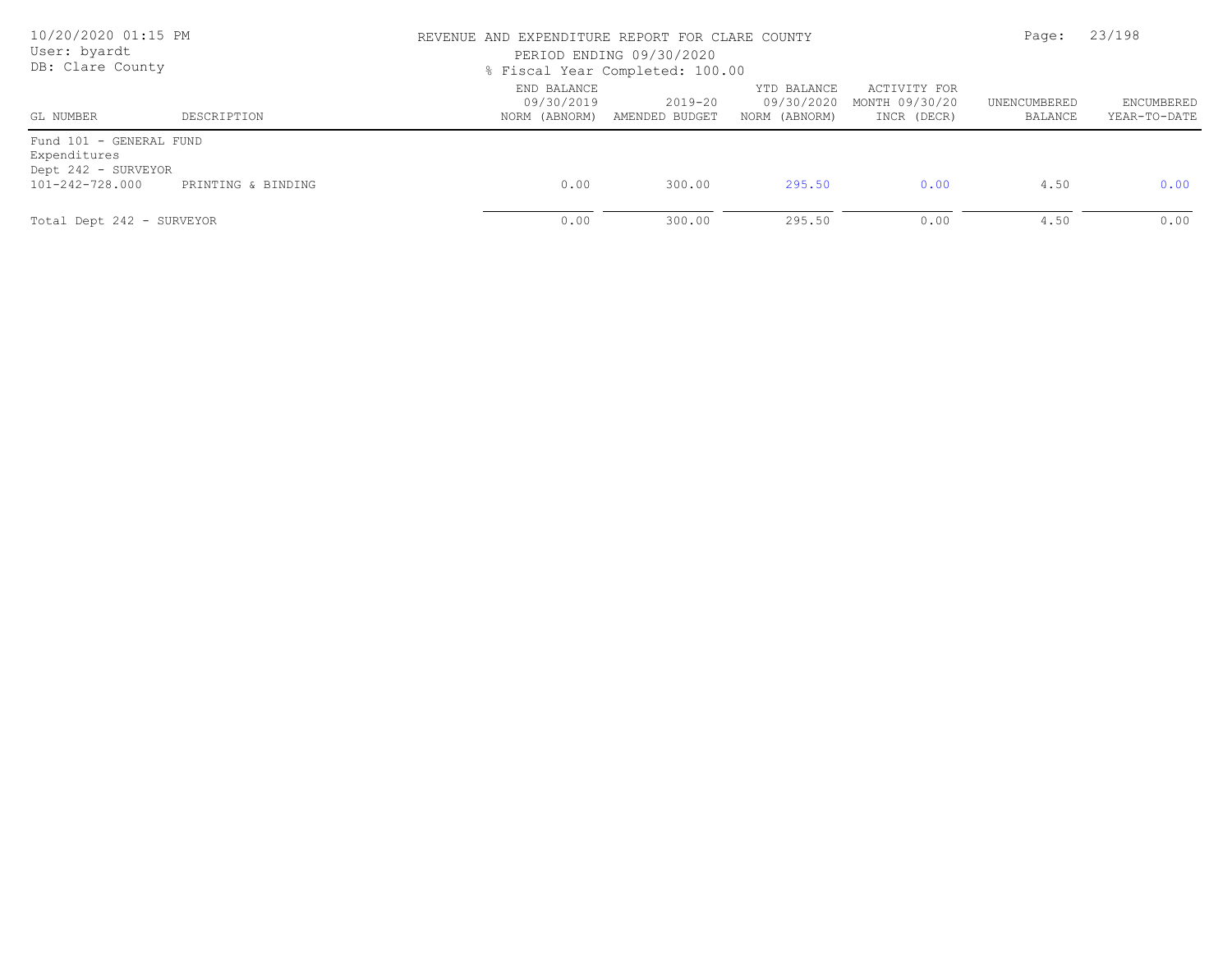| 10/20/2020 01:15 PM<br>User: byardt<br>DB: Clare County                                  |                           | REVENUE AND EXPENDITURE REPORT FOR CLARE COUNTY<br>PERIOD ENDING 09/30/2020<br>% Fiscal Year Completed: 100.00 | Page:                     | 24/198                                     |                                               |                         |                            |
|------------------------------------------------------------------------------------------|---------------------------|----------------------------------------------------------------------------------------------------------------|---------------------------|--------------------------------------------|-----------------------------------------------|-------------------------|----------------------------|
| GL NUMBER                                                                                | DESCRIPTION               | END BALANCE<br>09/30/2019<br>NORM (ABNORM)                                                                     | 2019-20<br>AMENDED BUDGET | YTD BALANCE<br>09/30/2020<br>NORM (ABNORM) | ACTIVITY FOR<br>MONTH 09/30/20<br>INCR (DECR) | UNENCUMBERED<br>BALANCE | ENCUMBERED<br>YEAR-TO-DATE |
| Fund 101 - GENERAL FUND<br>Expenditures<br>Dept 245 - REMONUMENTATION<br>101-245-810.000 | PROFESSIONAL CONSULTATION | 49,108.00                                                                                                      | 50,964.00                 | 0.00                                       | 0.00                                          | 50,964.00               | 0.00                       |
| Total Dept 245 - REMONUMENTATION                                                         |                           | 49,108.00                                                                                                      | 50,964.00                 | 0.00                                       | 0.00                                          | 50,964.00               | 0.00                       |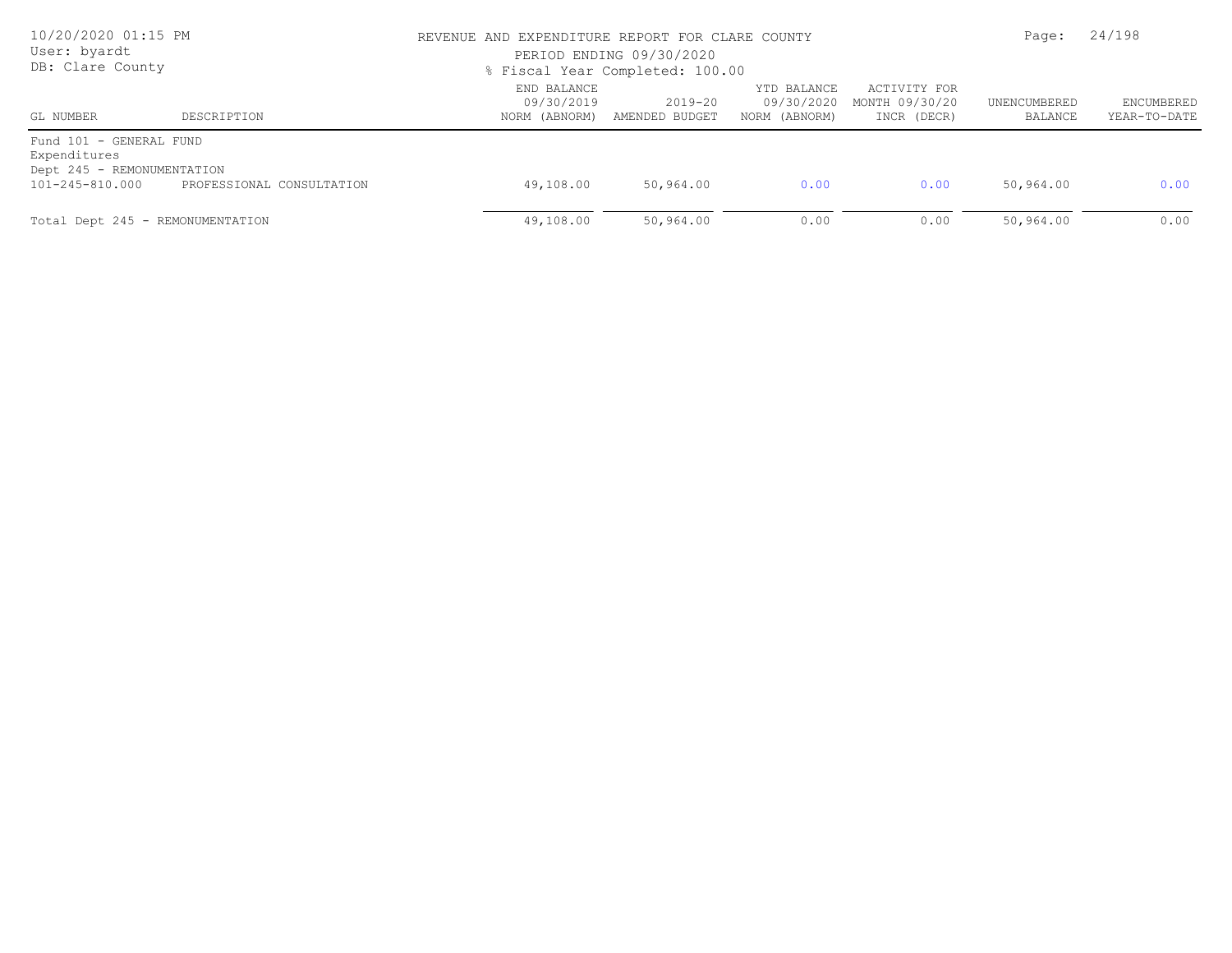| 10/20/2020 01:15 PM<br>User: byardt<br>DB: Clare County |                      | REVENUE AND EXPENDITURE REPORT FOR CLARE COUNTY | PERIOD ENDING 09/30/2020<br>% Fiscal Year Completed: 100.00 |                           |                                | Page:          | 25/198       |
|---------------------------------------------------------|----------------------|-------------------------------------------------|-------------------------------------------------------------|---------------------------|--------------------------------|----------------|--------------|
|                                                         |                      | END BALANCE<br>09/30/2019                       | $2019 - 20$                                                 | YTD BALANCE<br>09/30/2020 | ACTIVITY FOR<br>MONTH 09/30/20 | UNENCUMBERED   | ENCUMBERED   |
| GL NUMBER                                               | DESCRIPTION          | NORM (ABNORM)                                   | AMENDED BUDGET                                              | NORM (ABNORM)             | INCR (DECR)                    | <b>BALANCE</b> | YEAR-TO-DATE |
| Fund 101 - GENERAL FUND                                 |                      |                                                 |                                                             |                           |                                |                |              |
| Expenditures                                            |                      |                                                 |                                                             |                           |                                |                |              |
| Dept 253 - COUNTY TREASURER                             |                      |                                                 |                                                             |                           |                                |                |              |
| 101-253-702.000                                         | SALARY               | 55,731.15                                       | 54,760.00                                                   | 52,502.87                 | 4,212.26                       | 2,257.13       | 0.00         |
| 101-253-702.001                                         | CHIEF DEPUTY SALARY  | 36, 467.71                                      | 37,157.00                                                   | 35, 312.93                | 2,836.38                       | 1,844.07       | 0.00         |
| 101-253-704.000                                         | FULL TIME SALARIES   | 80,656.01                                       | 86,774.00                                                   | 84,304.83                 | 6,931.96                       | 2,469.17       | 0.00         |
| 101-253-710.000                                         | FICA EXPENSE         | 10,275.72                                       | 11,079.00                                                   | 10,406.90                 | 845.52                         | 672.10         | 0.00         |
| 101-253-711.000                                         | MEDICARE EXPENSE     | 2,403.19                                        | 2,591.00                                                    | 2,433.86                  | 197.75                         | 157.14         | 0.00         |
| 101-253-715.000                                         | HEALTH INSURANCE     | 52, 244.11                                      | 53,535.00                                                   | 51,845.91                 | 5,829.76                       | 1,689.09       | 0.00         |
| 101-253-715.006                                         | CIC BUNDLE           | 1,896.00                                        | 1,896.00                                                    | 1,896.00                  | 158.00                         | 0.00           | 0.00         |
| 101-253-717.000                                         | LIFE INSURANCE       | 280.84                                          | 286.00                                                      | 261.80                    | 0.00                           | 24.20          | 0.00         |
| 101-253-728.000                                         | PRINTING & BINDING   | 389.54                                          | 1,200.00                                                    | 418.45                    | 0.00                           | 781.55         | 0.00         |
| 101-253-814.000                                         | DUES & SUBSCRIPTIONS | 170.00                                          | 200.00                                                      | 195.00                    | 120.00                         | 5.00           | 0.00         |
| 101-253-815.000                                         | SERVICE SUPPORT      | 10,014.33                                       | 12,000.00                                                   | 10, 183.33                | 0.00                           | 1,816.67       | 0.00         |
| 101-253-852.000                                         | TELEPHONE            | 666.84                                          | 700.00                                                      | 599.19                    | 6.02                           | 100.81         | 0.00         |
| $101 - 253 - 864.000$                                   | TRAVEL & EXPENSE     | 2,465.19                                        | 1,000.00                                                    | 667.72                    | 0.00                           | 332.28         | 0.00         |
| 101-253-900.000                                         | ADVERTISING          | 0.00                                            | 500.00                                                      | 0.00                      | 0.00                           | 500.00         | 0.00         |
| 101-253-915.000                                         | BONDS                | 4,053.00                                        | 4,500.00                                                    | 4,468.00                  | 0.00                           | 32.00          | 0.00         |
| 101-253-940.000                                         | STORAGE FEE          | 634.80                                          | 800.00                                                      | 634.80                    | 634.80                         | 165.20         | 0.00         |
| 101-253-955.000                                         | <b>BANK CHARGES</b>  | 1,188.79                                        | 2,000.00                                                    | 2,133.59                  | 273.39                         | (133.59)       | 0.00         |
| Total Dept 253 - COUNTY TREASURER                       |                      | 259,537.22                                      | 270,978.00                                                  | 258,265.18                | 22,045.84                      | 12,712.82      | 0.00         |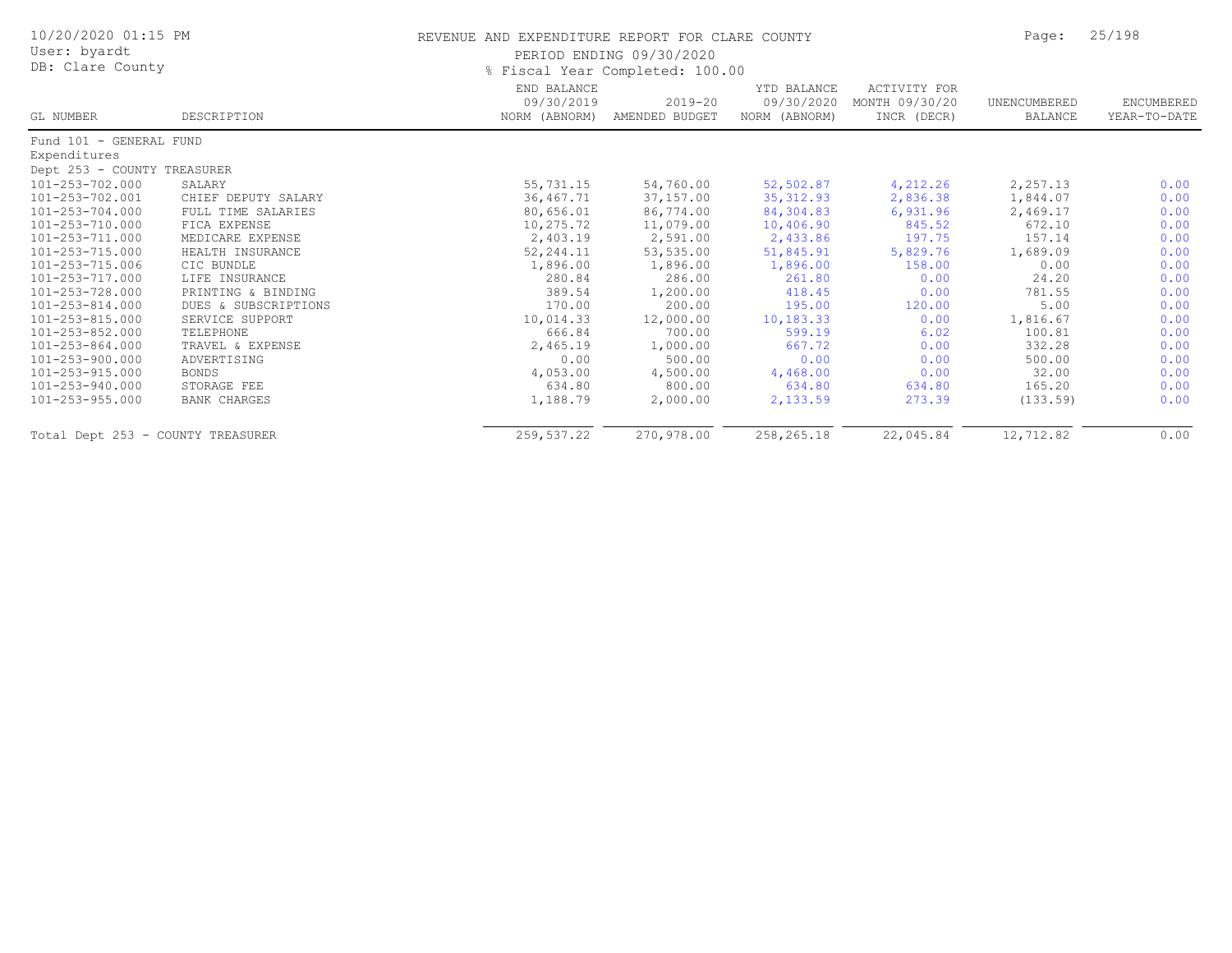| 10/20/2020 01:15 PM<br>User: byardt<br>DB: Clare County                                                              |                                                     |                                            | REVENUE AND EXPENDITURE REPORT FOR CLARE COUNTY<br>PERIOD ENDING 09/30/2020<br>% Fiscal Year Completed: 100.00 |                                            |                                               |                         |                            |
|----------------------------------------------------------------------------------------------------------------------|-----------------------------------------------------|--------------------------------------------|----------------------------------------------------------------------------------------------------------------|--------------------------------------------|-----------------------------------------------|-------------------------|----------------------------|
| GL NUMBER                                                                                                            | DESCRIPTION                                         | END BALANCE<br>09/30/2019<br>NORM (ABNORM) | 2019-20<br>AMENDED BUDGET                                                                                      | YTD BALANCE<br>09/30/2020<br>NORM (ABNORM) | ACTIVITY FOR<br>MONTH 09/30/20<br>INCR (DECR) | UNENCUMBERED<br>BALANCE | ENCUMBERED<br>YEAR-TO-DATE |
| Fund 101 - GENERAL FUND<br>Expenditures<br>Dept 257 - COOPERATIVE EXTENSION<br>101-257-802.000<br>CONTRACTED SERVICE |                                                     | 76,201.00<br>850.65                        | 58,577.00<br>800.00                                                                                            | 58,577.00<br>738.79                        | 0.00<br>3.01                                  | 0.00<br>61.21           | 0.00<br>0.00               |
| 101-257-852.000                                                                                                      | TELEPHONE<br>Total Dept 257 - COOPERATIVE EXTENSION | 77,051.65                                  | 59,377.00                                                                                                      | 59,315.79                                  | 3.01                                          | 61.21                   | 0.00                       |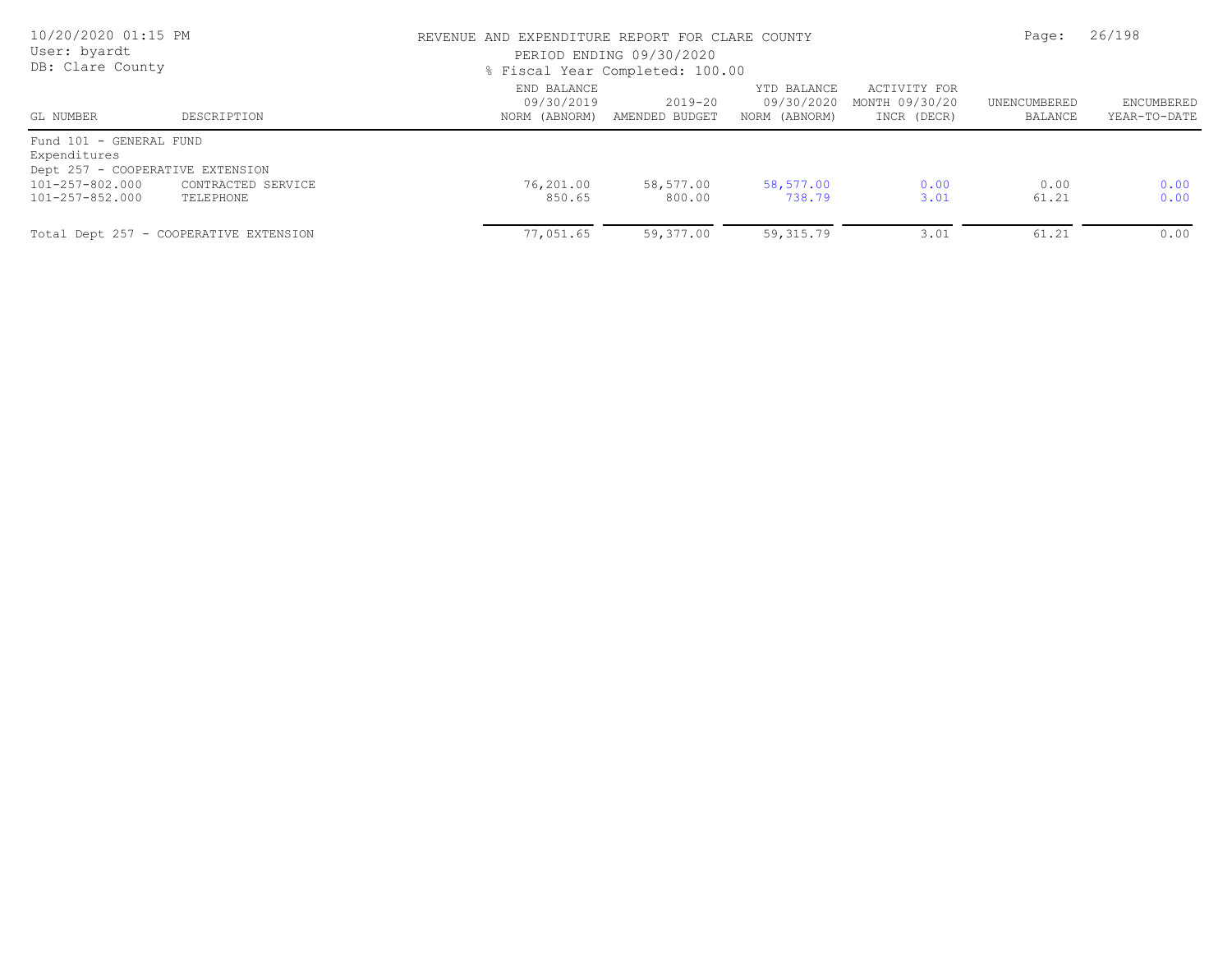| 10/20/2020 01:15 PM<br>User: byardt<br>DB: Clare County |                            | REVENUE AND EXPENDITURE REPORT FOR CLARE COUNTY<br>PERIOD ENDING 09/30/2020<br>% Fiscal Year Completed: 100.00 | Page:                         | 27/198                                     |                                               |                         |                            |
|---------------------------------------------------------|----------------------------|----------------------------------------------------------------------------------------------------------------|-------------------------------|--------------------------------------------|-----------------------------------------------|-------------------------|----------------------------|
| GL NUMBER                                               | DESCRIPTION                | END BALANCE<br>09/30/2019<br>NORM (ABNORM)                                                                     | $2019 - 20$<br>AMENDED BUDGET | YTD BALANCE<br>09/30/2020<br>NORM (ABNORM) | ACTIVITY FOR<br>MONTH 09/30/20<br>INCR (DECR) | UNENCUMBERED<br>BALANCE | ENCUMBERED<br>YEAR-TO-DATE |
| Fund 101 - GENERAL FUND                                 |                            |                                                                                                                |                               |                                            |                                               |                         |                            |
| Expenditures                                            |                            |                                                                                                                |                               |                                            |                                               |                         |                            |
| Dept 259 - COMPUTERS                                    |                            |                                                                                                                |                               |                                            |                                               |                         |                            |
| 101-259-702.000                                         | SALARY                     | 88,918.26                                                                                                      | 87,178.00                     | 82,501.44                                  | 6,765.40                                      | 4,676.56                | 0.00                       |
| 101-259-710.000                                         | FICA EXPENSE               | 5,338.21                                                                                                       | 5,419.00                      | 4,970.15                                   | 407.16                                        | 448.85                  | 0.00                       |
| 101-259-711.000                                         | MEDICARE EXPENSE           | 1,248.46                                                                                                       | 1,268.22                      | 1,162.37                                   | 95.23                                         | 105.85                  | 0.00                       |
| 101-259-715.000                                         | HEALTH INSURANCE           | 26,863.46                                                                                                      | 22,955.00                     | 22,817.11                                  | 2,015.87                                      | 137.89                  | 0.00                       |
| 101-259-715.006                                         | CIC BUNDLE                 | 948.00                                                                                                         | 948.00                        | 948.00                                     | 79.00                                         | 0.00                    | 0.00                       |
| 101-259-717.000                                         | LIFE INSURANCE             | 123.76                                                                                                         | 115.00                        | 104.72                                     | 0.00                                          | 10.28                   | 0.00                       |
| 101-259-727.000                                         | OFFICE SUPPLIES            | 372.01                                                                                                         | 1,000.00                      | 10.58                                      | 0.00                                          | 1,000.00                | (10.58)                    |
| 101-259-801.000                                         | CONTRACTED SERVICES        | 1,471.00                                                                                                       | 405.00                        | 404.80                                     | 0.00                                          | 0.20                    | 0.00                       |
| 101-259-801.001                                         | CONTRACTED SERVICE WEBSITE | 116.00                                                                                                         | 500.00                        | 500.00                                     | 0.00                                          | 0.00                    | 0.00                       |
| 101-259-815.000                                         | SERVICE-SUPPORT FEES       | 17,464.45                                                                                                      | 19,785.00                     | 12,951.27                                  | 21.17                                         | 6,334.75                | 498.98                     |
| 101-259-851.000                                         | MAINTENANCE                | 896.06                                                                                                         | 456.00                        | 28.64                                      | 0.00                                          | 427.36                  | 0.00                       |
| 101-259-852.000                                         | TELEPHONE                  | 618.63                                                                                                         | 1,500.00                      | 519.25                                     | 37.21                                         | 980.75                  | 0.00                       |
| 101-259-863.000                                         | FREIGHT                    | 22.59                                                                                                          | 0.00                          | 0.00                                       | 0.00                                          | 0.00                    | 0.00                       |
| 101-259-864.000                                         | TRAVEL & EXPENSE           | 121.78                                                                                                         | 95.00                         | 0.00                                       | 0.00                                          | 95.00                   | 0.00                       |
| 101-259-978.000                                         | NEW EQUIPMENT              | 2,356.64                                                                                                       | 0.00                          | 0.00                                       | 0.00                                          | 0.00                    | 0.00                       |
| Total Dept 259 - COMPUTERS                              |                            | 146,879.31                                                                                                     | 141,624.22                    | 126,918.33                                 | 9,421.04                                      | 14,217.49               | 488.40                     |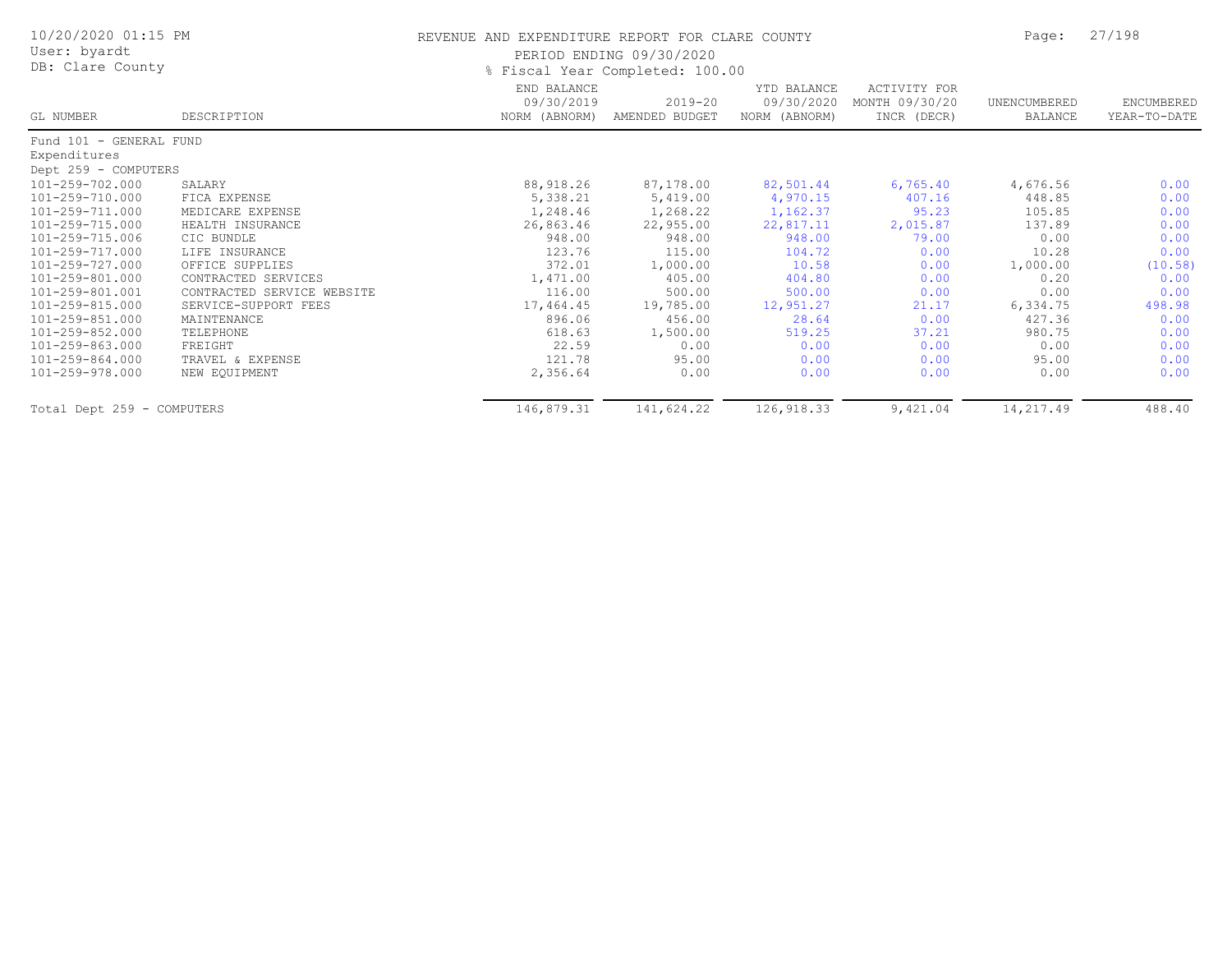| 10/20/2020 01:15 PM<br>User: byardt<br>DB: Clare County |                                   | REVENUE AND EXPENDITURE REPORT FOR CLARE COUNTY | PERIOD ENDING 09/30/2020<br>% Fiscal Year Completed: 100.00 |                                            |                                               | Page:                          | 28/198                     |
|---------------------------------------------------------|-----------------------------------|-------------------------------------------------|-------------------------------------------------------------|--------------------------------------------|-----------------------------------------------|--------------------------------|----------------------------|
| GL NUMBER                                               | DESCRIPTION                       | END BALANCE<br>09/30/2019<br>NORM (ABNORM)      | $2019 - 20$<br>AMENDED BUDGET                               | YTD BALANCE<br>09/30/2020<br>NORM (ABNORM) | ACTIVITY FOR<br>MONTH 09/30/20<br>INCR (DECR) | UNENCUMBERED<br><b>BALANCE</b> | ENCUMBERED<br>YEAR-TO-DATE |
| Fund 101 - GENERAL FUND                                 |                                   |                                                 |                                                             |                                            |                                               |                                |                            |
| Expenditures                                            |                                   |                                                 |                                                             |                                            |                                               |                                |                            |
| Dept 265 - COURTHOUSE & GROUNDS                         |                                   |                                                 |                                                             |                                            |                                               |                                |                            |
| 101-265-705.000                                         | PART TIME SALARIES                | 4,015.96                                        | 3,691.33                                                    | 2,761.70                                   | 0.00                                          | 929.63                         | 0.00                       |
| 101-265-710.000                                         | FICA EXPENSE                      | 243.37                                          | 364.00                                                      | 167.92                                     | 0.00                                          | 196.08                         | 0.00                       |
| 101-265-711.000                                         | MEDICARE EXPENSE                  | 56.90                                           | 85.00                                                       | 39.29                                      | 0.00                                          | 45.71                          | 0.00                       |
| 101-265-727.000                                         | SUPPLIES                          | 0.00                                            | 654.00                                                      | 153.37                                     | 153.37                                        | 235.08                         | 265.55                     |
| 101-265-746.000                                         | GAS OIL & GREASE                  | 607.29                                          | 35.21                                                       | 35.21                                      | 0.00                                          | 0.00                           | 0.00                       |
| 101-265-749.000                                         | JANITORIAL SUPPLIES               | 7,248.04                                        | 8,678.00                                                    | 6,682.77                                   | 376.20                                        | 633.30                         | 1,361.93                   |
| 101-265-749.001                                         | JANITORIAL SERVICE                | 79,993.92                                       | 81,394.00                                                   | 81,350.03                                  | 6,953.59                                      | 43.97                          | 0.00                       |
| 101-265-749.002                                         | TOOLS & EQUIPMENT                 | 27.66                                           | 0.00                                                        | 0.00                                       | 0.00                                          | 0.00                           | 0.00                       |
| 101-265-752.000                                         | FOOD & PROVISIONS                 | 1,404.22                                        | 1,870.00                                                    | 1,869.66                                   | 15.38                                         | 0.34                           | 0.00                       |
| 101-265-852.000                                         | TELEPHONE/TELEPHONE MAINTENANCE   | 519.84                                          | 14,884.00                                                   | 14,719.50                                  | 7,183.16                                      | 164.50                         | 0.00                       |
| 101-265-862.000                                         | VEHICLE REPAIRS & MAINTENANCE     | 0.00                                            | 839.58                                                      | 839.55                                     | 0.00                                          | 0.03                           | 0.00                       |
| 101-265-921.000                                         | LIGHTS-CONSUMERS                  | 41,613.71                                       | 40,726.00                                                   | 35,726.20                                  | 3,659.25                                      | 4,999.80                       | 0.00                       |
| 101-265-922.000                                         | HEATING-MI CON GAS CO             | 9,040.19                                        | 7,300.00                                                    | 7,254.43                                   | 304.30                                        | 45.57                          | 0.00                       |
| 101-265-923.000                                         | SEWER & WATER                     | 6,083.16                                        | 7,259.00                                                    | 7,134.16                                   | 575.19                                        | 124.84                         | 0.00                       |
| 101-265-931.000                                         | BUILDING REPAIRS & MAINTENANCE    | 41,326.28                                       | 37, 385.29                                                  | 37,013.16                                  | 194.49                                        | 108.18                         | 263.95                     |
| 101-265-931.002                                         | HVAC MAINT & REPAIRS              | 2,684.74                                        | 2,520.42                                                    | 1,896.69                                   | 0.00                                          | 623.73                         | 0.00                       |
| 101-265-933.000                                         | EQUIP REPAIRS & MAINT & GENERATOR | 699.99                                          | 945.00                                                      | 670.35                                     | 0.00                                          | 274.65                         | 0.00                       |
| 101-265-935.000                                         | GROUND CARE & MAINTENANCE         | 10,649.21                                       | 15,384.80                                                   | 15,006.55                                  | 140.00                                        | 138.25                         | 240.00                     |
| 101-265-956.000                                         | MISC                              | 499.00                                          | 520.00                                                      | 499.00                                     | 0.00                                          | 21.00                          | 0.00                       |
| 101-265-978.001                                         | NEW EQUIPMENT UNDER               | 1,740.00                                        | 3,631.00                                                    | 222.00                                     | 222.00                                        | (74, 20)                       | 3,483.20                   |
| Total Dept 265 - COURTHOUSE & GROUNDS                   |                                   | 208, 453.48                                     | 228,166.63                                                  | 214,041.54                                 | 19,776.93                                     | 8,510.46                       | 5,614.63                   |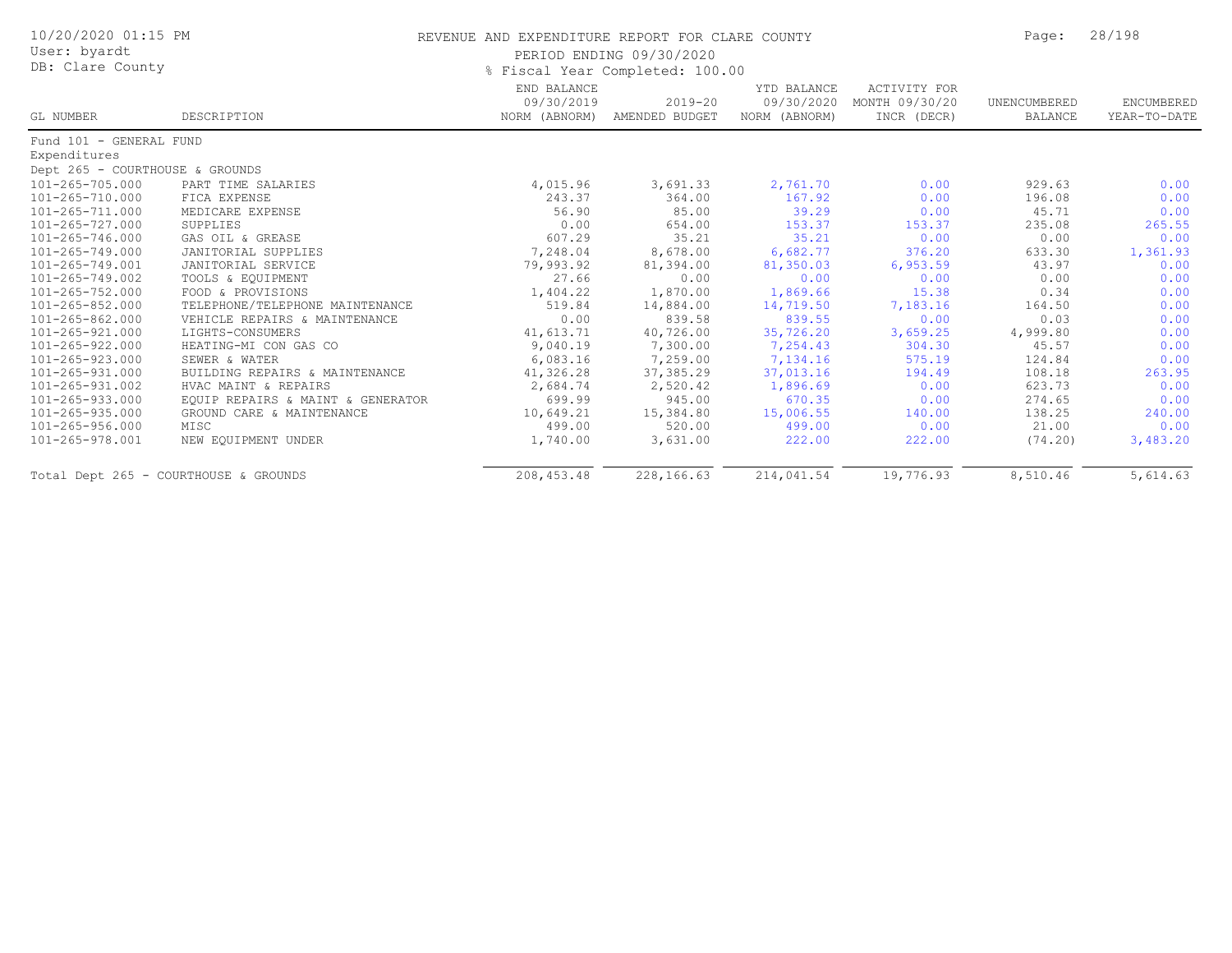| 10/20/2020 01:15 PM<br>User: byardt<br>DB: Clare County |                      | REVENUE AND EXPENDITURE REPORT FOR CLARE COUNTY | PERIOD ENDING 09/30/2020<br>% Fiscal Year Completed: 100.00 |                                            |                                               | Page:                   | 29/198                     |
|---------------------------------------------------------|----------------------|-------------------------------------------------|-------------------------------------------------------------|--------------------------------------------|-----------------------------------------------|-------------------------|----------------------------|
| GL NUMBER                                               | DESCRIPTION          | END BALANCE<br>09/30/2019<br>NORM (ABNORM)      | $2019 - 20$<br>AMENDED BUDGET                               | YTD BALANCE<br>09/30/2020<br>NORM (ABNORM) | ACTIVITY FOR<br>MONTH 09/30/20<br>INCR (DECR) | UNENCUMBERED<br>BALANCE | ENCUMBERED<br>YEAR-TO-DATE |
| Fund 101 - GENERAL FUND                                 |                      |                                                 |                                                             |                                            |                                               |                         |                            |
| Expenditures                                            |                      |                                                 |                                                             |                                            |                                               |                         |                            |
| Dept 275 - DRAIN COMMISSIONER                           |                      |                                                 |                                                             |                                            |                                               |                         |                            |
| 101-275-702.000                                         | SALARY               | 34,947.31                                       | 34,339.00                                                   | 32,922.95                                  | 2,641.38                                      | 1,416.05                | 0.00                       |
| 101-275-704.000                                         | SECRETARY SALARY     | 33,560.53                                       | 32,307.00                                                   | 30,703.64                                  | 2,466.16                                      | 1,603.36                | 0.00                       |
| 101-275-710.000                                         | FICA                 | 4,095.07                                        | 4,133.00                                                    | 3,908.64                                   | 313.77                                        | 224.36                  | 0.00                       |
| 101-275-711.000                                         | MEDICARE EXPENSE     | 957.72                                          | 967.00                                                      | 914.12                                     | 73.37                                         | 52.88                   | 0.00                       |
| 101-275-715.000                                         | HEALTH INSURANCE     | 9,606.78                                        | 24,145.00                                                   | 21, 119. 43                                | 648.94                                        | 3,025.57                | 0.00                       |
| 101-275-715.006                                         | CIC BUNDLE           | 948.00                                          | 948.00                                                      | 948.00                                     | 79.00                                         | 0.00                    | 0.00                       |
| 101-275-717.000                                         | LIFE INSURANCE       | 123.76                                          | 115.00                                                      | 104.72                                     | 0.00                                          | 10.28                   | 0.00                       |
| 101-275-727.000                                         | OFFICE SUPPLIES      | 260.20                                          | 22.38                                                       | 22.38                                      | 0.00                                          | 0.00                    | 0.00                       |
| 101-275-814.000                                         | DUES & SUBSCRIPTIONS | 250.00                                          | 250.00                                                      | 250.00                                     | 0.00                                          | 0.00                    | 0.00                       |
| 101-275-815.000                                         | SERVICE FEES         | 1,752.05                                        | 1,626.00                                                    | 1,626.00                                   | 0.00                                          | 0.00                    | 0.00                       |
| 101-275-852.000                                         | TELEPHONE            | 271.51                                          | 350.00                                                      | 233.22                                     | 0.00                                          | 116.78                  | 0.00                       |
| 101-275-852.006                                         | TELECOMMUNICATIONS   | 49.90                                           | 70.00                                                       | 53.37                                      | 2.01                                          | 16.63                   | 0.00                       |
| 101-275-864.000                                         | TRAVEL & EXPENSE     | 5,181.09                                        | 1,821.94                                                    | 1,821.94                                   | 0.00                                          | 0.00                    | 0.00                       |
| Total Dept 275 - DRAIN COMMISSIONER                     |                      | 92,003.92                                       | 101,094.32                                                  | 94,628.41                                  | 6,224.63                                      | 6,465.91                | 0.00                       |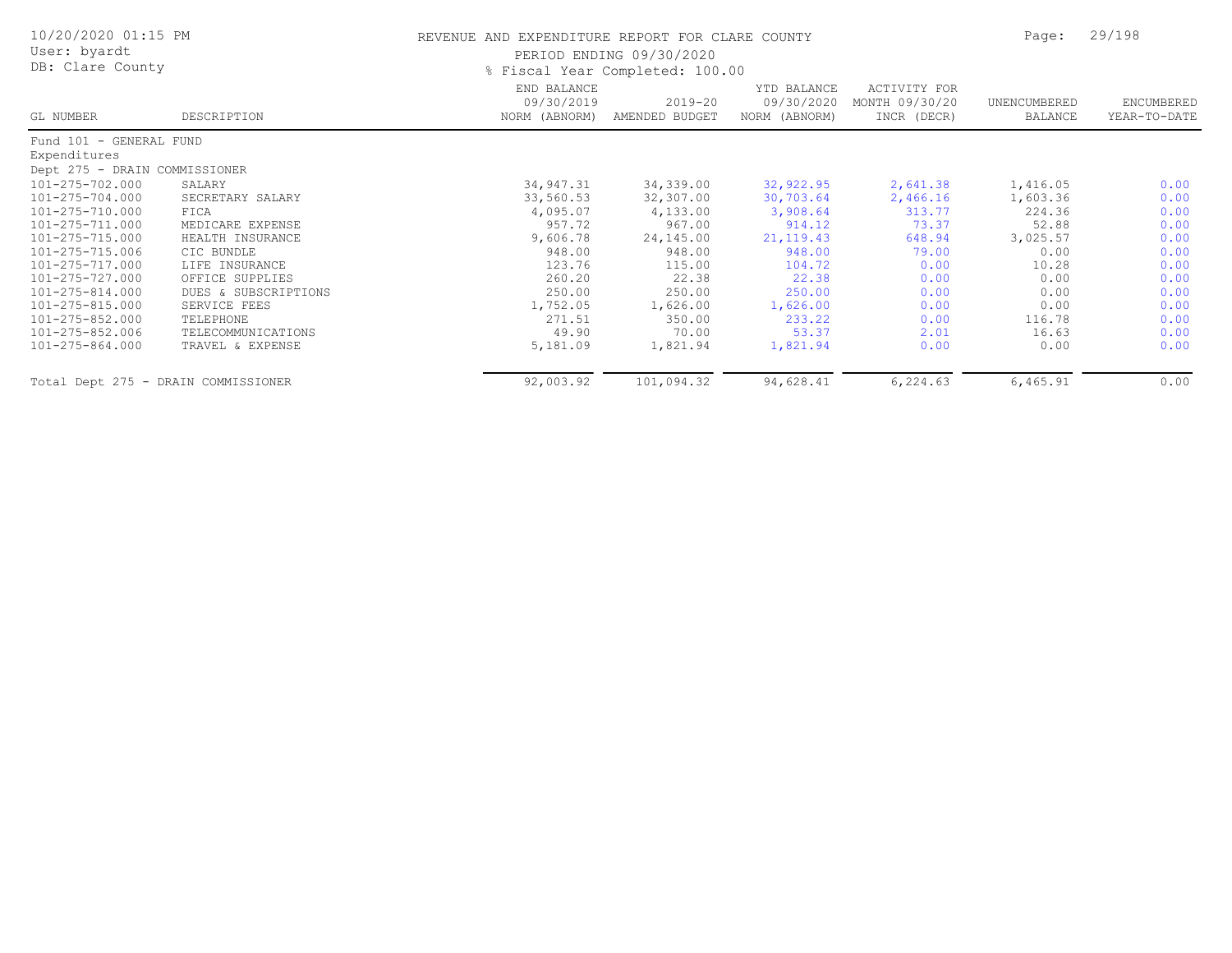| 10/20/2020 01:15 PM<br>User: byardt<br>DB: Clare County                                    |                            | REVENUE AND EXPENDITURE REPORT FOR CLARE COUNTY<br>PERIOD ENDING 09/30/2020<br>% Fiscal Year Completed: 100.00 |                                             |                                            |                                               |                         | 30/198                     |  |
|--------------------------------------------------------------------------------------------|----------------------------|----------------------------------------------------------------------------------------------------------------|---------------------------------------------|--------------------------------------------|-----------------------------------------------|-------------------------|----------------------------|--|
| GL NUMBER                                                                                  | DESCRIPTION                | END BALANCE<br>09/30/2019                                                                                      | $2019 - 20$<br>NORM (ABNORM) AMENDED BUDGET | YTD BALANCE<br>09/30/2020<br>NORM (ABNORM) | ACTIVITY FOR<br>MONTH 09/30/20<br>INCR (DECR) | UNENCUMBERED<br>BALANCE | ENCUMBERED<br>YEAR-TO-DATE |  |
| Fund 101 - GENERAL FUND<br>Expenditures<br>Dept 280 - SOIL CONSERVATION<br>101-280-998.000 | APPROPRIATION TRANSFER OUT | 3,000.00                                                                                                       | 3,000.00                                    | 3,000.00                                   | 0.00                                          | 0.00                    | 0.00                       |  |
| Total Dept 280 - SOIL CONSERVATION                                                         |                            | 3,000.00                                                                                                       | 3,000.00                                    | 3,000.00                                   | 0.00                                          | 0.00                    | 0.00                       |  |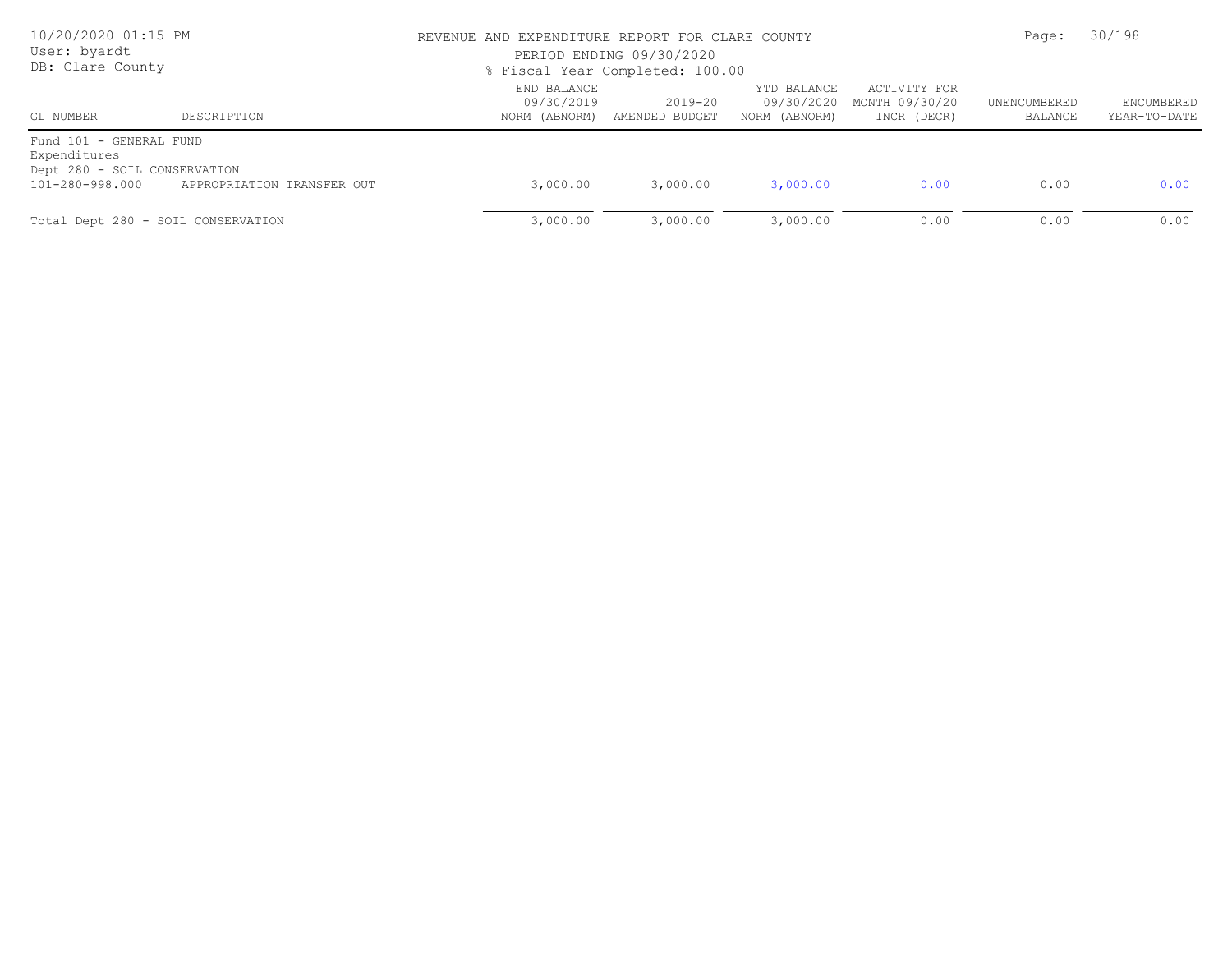| 10/20/2020 01:15 PM<br>User: byardt<br>DB: Clare County    |                                                                     | REVENUE AND EXPENDITURE REPORT FOR CLARE COUNTY<br>PERIOD ENDING 09/30/2020<br>% Fiscal Year Completed: 100.00 |                               |                                            |                                               |                         | 31/198                     |  |
|------------------------------------------------------------|---------------------------------------------------------------------|----------------------------------------------------------------------------------------------------------------|-------------------------------|--------------------------------------------|-----------------------------------------------|-------------------------|----------------------------|--|
| GL NUMBER                                                  | DESCRIPTION                                                         | END BALANCE<br>09/30/2019<br>NORM (ABNORM)                                                                     | $2019 - 20$<br>AMENDED BUDGET | YTD BALANCE<br>09/30/2020<br>NORM (ABNORM) | ACTIVITY FOR<br>MONTH 09/30/20<br>INCR (DECR) | UNENCUMBERED<br>BALANCE | ENCUMBERED<br>YEAR-TO-DATE |  |
| Fund 101 - GENERAL FUND<br>Expenditures<br>101-282-814.000 | Dept 282 - SOIL EROSION & SED-ENVIRON AFF<br>DUES AND SUBSCRIPTIONS | 29,309.50                                                                                                      | 22,500.00                     | 22,450.00                                  | 4,865.00                                      | 50.00                   | 0.00                       |  |
|                                                            | Total Dept 282 - SOIL EROSION & SED-ENVIRON AFF                     | 29,309.50                                                                                                      | 22,500.00                     | 22,450.00                                  | 4,865.00                                      | 50.00                   | 0.00                       |  |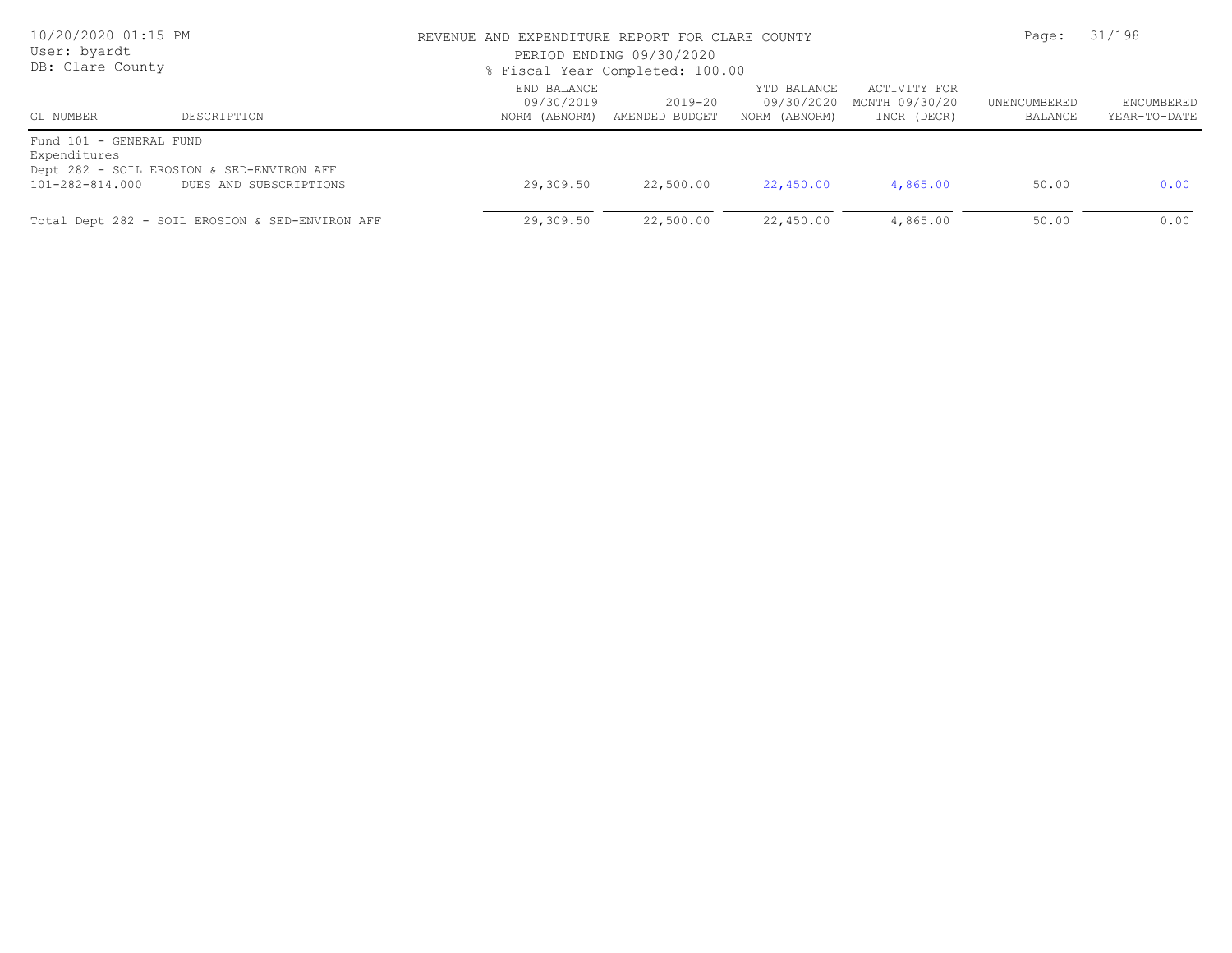| 10/20/2020 01:15 PM<br>User: byardt<br>DB: Clare County |                                         |                                            | REVENUE AND EXPENDITURE REPORT FOR CLARE COUNTY<br>PERIOD ENDING 09/30/2020<br>% Fiscal Year Completed: 100.00 |                                            |                                               |                         |                            |
|---------------------------------------------------------|-----------------------------------------|--------------------------------------------|----------------------------------------------------------------------------------------------------------------|--------------------------------------------|-----------------------------------------------|-------------------------|----------------------------|
| GL NUMBER                                               | DESCRIPTION                             | END BALANCE<br>09/30/2019<br>NORM (ABNORM) | 2019-20<br>AMENDED BUDGET                                                                                      | YTD BALANCE<br>09/30/2020<br>NORM (ABNORM) | ACTIVITY FOR<br>MONTH 09/30/20<br>INCR (DECR) | UNENCUMBERED<br>BALANCE | ENCUMBERED<br>YEAR-TO-DATE |
| Fund 101 - GENERAL FUND<br>Expenditures                 |                                         |                                            |                                                                                                                |                                            |                                               |                         |                            |
| Dept 294 - DUPLICATING DEPARTMENT                       |                                         |                                            |                                                                                                                |                                            |                                               |                         |                            |
| 101-294-727.000                                         | SUPPLIES                                | 7,431.38                                   | 7,232.00                                                                                                       | 6,570.39                                   | 21.64                                         | 0.51                    | 661.10                     |
| 101-294-932.000                                         | USAGE                                   | 0.00                                       | (632,00)                                                                                                       | 0.00                                       | 0.00                                          | (632,00)                | 0.00                       |
| 101-294-933.000                                         | MAINTENANCE CONTRACTS                   | 48,575.58                                  | 39,616.00                                                                                                      | 33,298.19                                  | 0.00                                          | 6,317.81                | 0.00                       |
|                                                         | Total Dept 294 - DUPLICATING DEPARTMENT | 56,006.96                                  | 46,216.00                                                                                                      | 39,868.58                                  | 21.64                                         | 5,686.32                | 661.10                     |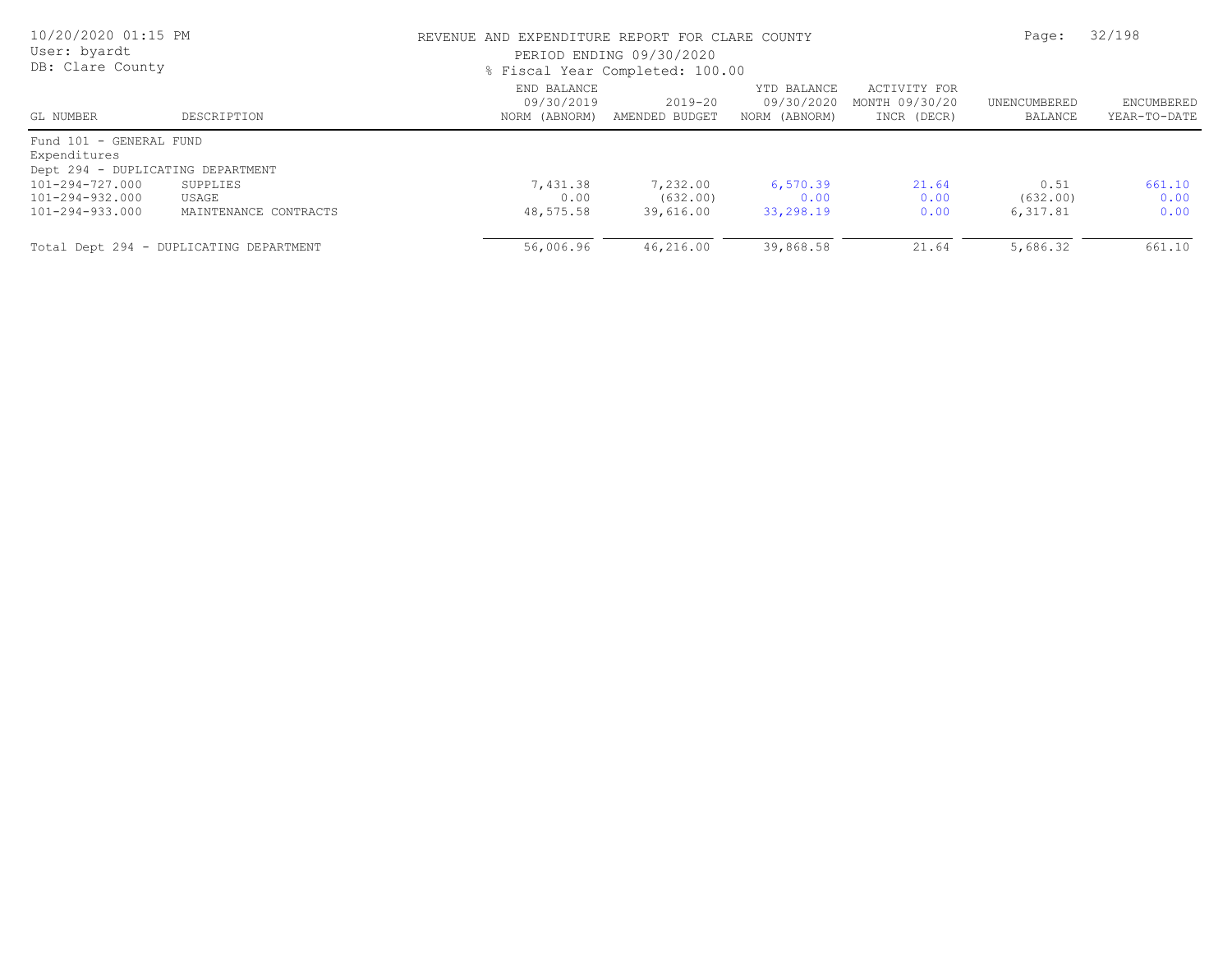| 10/20/2020 01:15 PM<br>User: byardt<br>DB: Clare County |                             |                                            | REVENUE AND EXPENDITURE REPORT FOR CLARE COUNTY<br>PERIOD ENDING 09/30/2020<br>% Fiscal Year Completed: 100.00 |                                            |                                               |                         |                            |
|---------------------------------------------------------|-----------------------------|--------------------------------------------|----------------------------------------------------------------------------------------------------------------|--------------------------------------------|-----------------------------------------------|-------------------------|----------------------------|
| GL NUMBER                                               | DESCRIPTION                 | END BALANCE<br>09/30/2019<br>NORM (ABNORM) | $2019 - 20$<br>AMENDED BUDGET                                                                                  | YTD BALANCE<br>09/30/2020<br>NORM (ABNORM) | ACTIVITY FOR<br>MONTH 09/30/20<br>INCR (DECR) | UNENCUMBERED<br>BALANCE | ENCUMBERED<br>YEAR-TO-DATE |
| Fund 101 - GENERAL FUND                                 |                             |                                            |                                                                                                                |                                            |                                               |                         |                            |
| Expenditures<br>Dept 295 - MAILING DEPARTMENT           |                             |                                            |                                                                                                                |                                            |                                               |                         |                            |
| 101-295-727.000                                         | SUPPLIES                    | 948.98                                     | 950.00                                                                                                         | 912.42                                     | 0.00                                          | 37.58                   | 0.00                       |
| 101-295-732.000                                         | POSTAGE                     | 56,246.00                                  | 50,465.00                                                                                                      | 50,345.60                                  | 84.00                                         | 119.40                  | 0.00                       |
| 101-295-851.000                                         | MAINTENANCE CONTRACTS       | 0.00                                       | 860.00                                                                                                         | 238.00                                     | 0.00                                          | 622.00                  | 0.00                       |
| 101-295-933.000                                         | EQUIP REPAIRS & MAINTENANCE | 0.00                                       | 295.00                                                                                                         | 295.00                                     | 0.00                                          | 0.00                    | 0.00                       |
| 101-295-945.000                                         | RENTAL CONTRACT             | 5,610.12                                   | 5,611.00                                                                                                       | 5,610.12                                   | 1,402.53                                      | 0.88                    | 0.00                       |
| Total Dept 295 - MAILING DEPARTMENT                     |                             | 62,805.10                                  | 58,181.00                                                                                                      | 57,401.14                                  | 1,486.53                                      | 779.86                  | 0.00                       |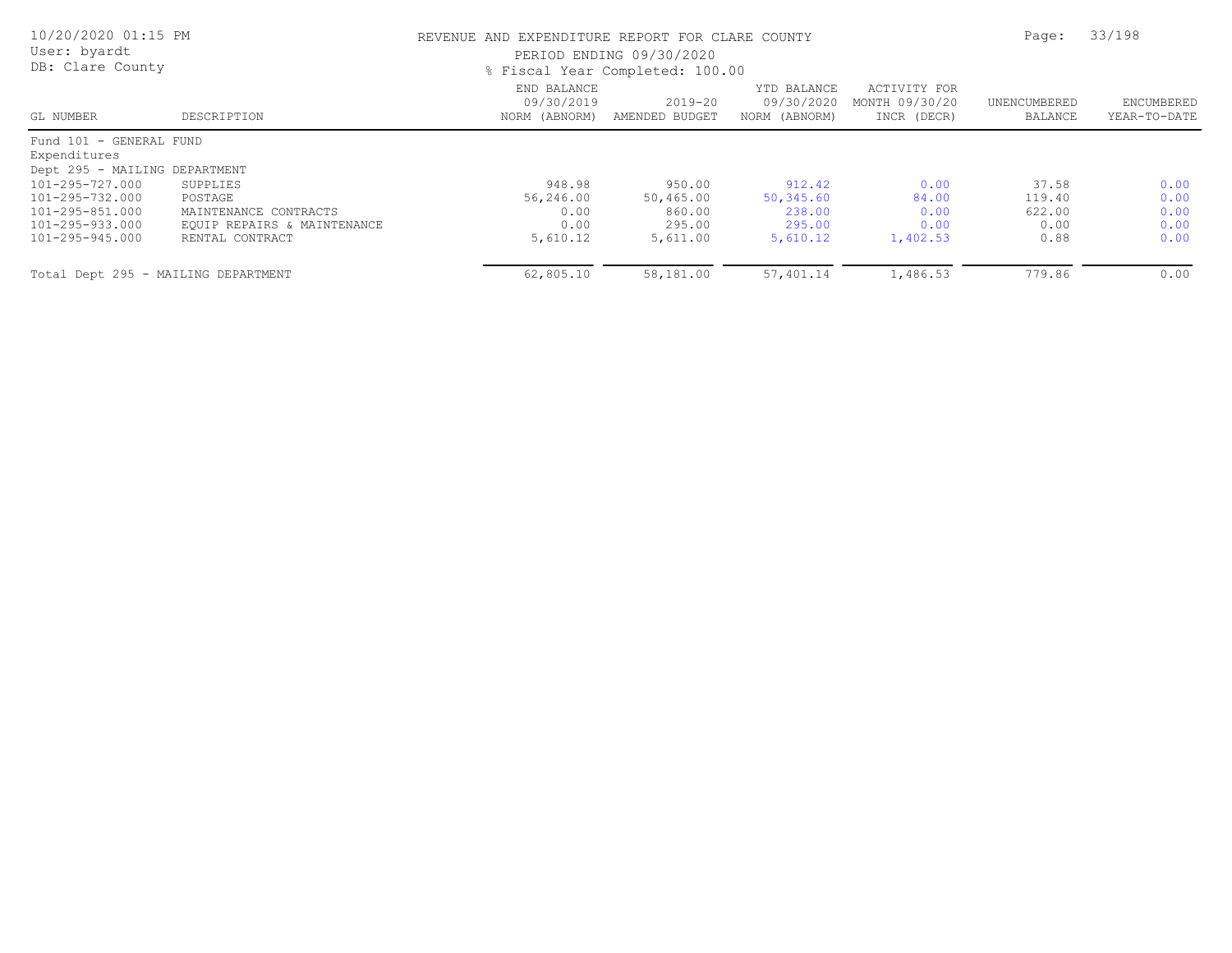| 10/20/2020 01:15 PM<br>User: byardt<br>DB: Clare County                               |              |                           | REVENUE AND EXPENDITURE REPORT FOR CLARE COUNTY<br>PERIOD ENDING 09/30/2020<br>% Fiscal Year Completed: 100.00 |                                            |                                               |                         |                            |
|---------------------------------------------------------------------------------------|--------------|---------------------------|----------------------------------------------------------------------------------------------------------------|--------------------------------------------|-----------------------------------------------|-------------------------|----------------------------|
| GL NUMBER                                                                             | DESCRIPTION  | END BALANCE<br>09/30/2019 | $2019 - 20$<br>NORM (ABNORM) AMENDED BUDGET                                                                    | YTD BALANCE<br>09/30/2020<br>NORM (ABNORM) | ACTIVITY FOR<br>MONTH 09/30/20<br>INCR (DECR) | UNENCUMBERED<br>BALANCE | ENCUMBERED<br>YEAR-TO-DATE |
| Fund 101 - GENERAL FUND<br>Expenditures<br>Dept 296 - COUNTY AUDIT<br>101-296-805.000 | COUNTY AUDIT | 68,550.00                 | 65,650.00                                                                                                      | 65,650.00                                  | 58,650.00                                     | 0.00                    | 0.00                       |
| Total Dept 296 - COUNTY AUDIT                                                         |              | 68,550.00                 | 65,650.00                                                                                                      | 65,650.00                                  | 58,650.00                                     | 0.00                    | 0.00                       |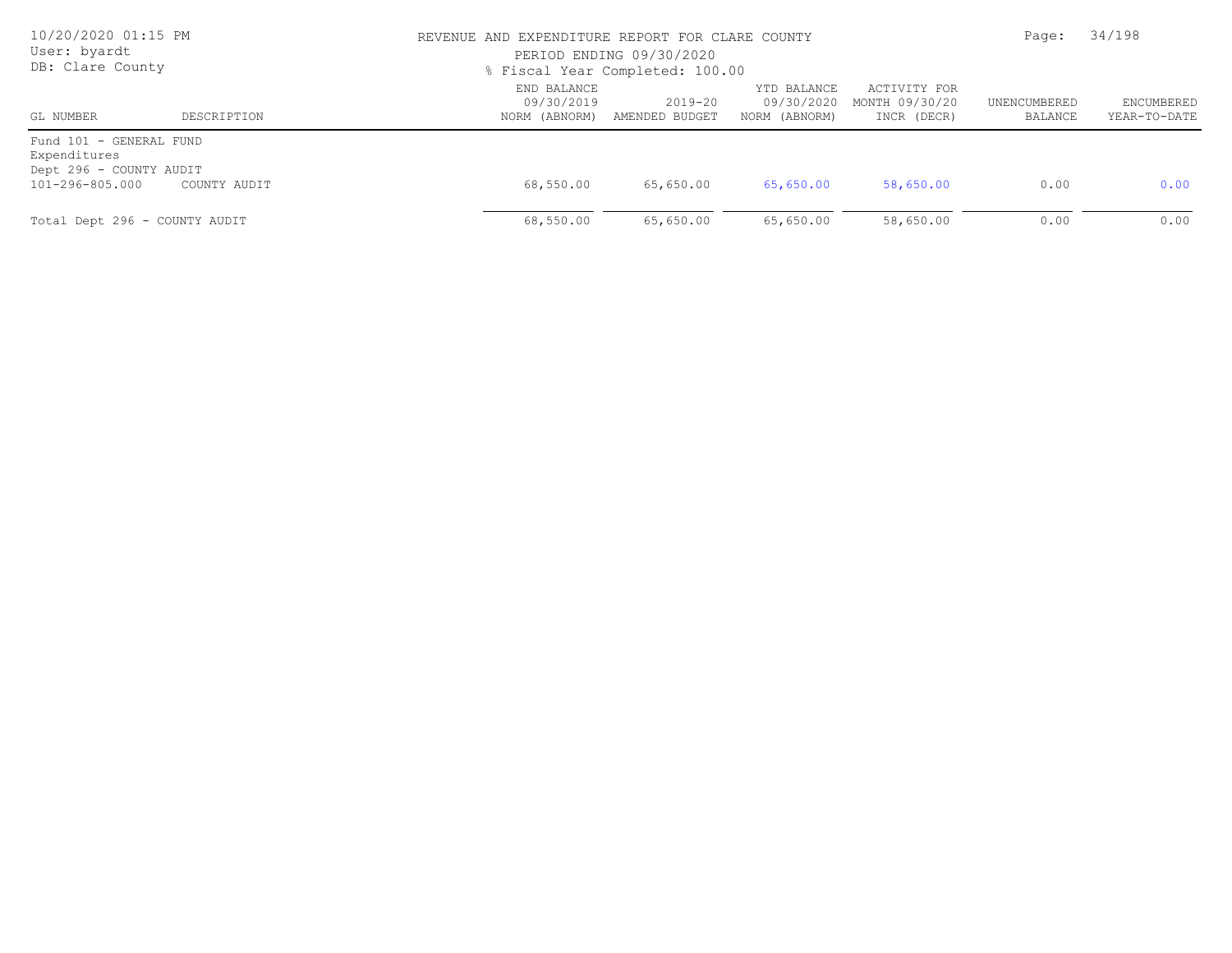| 10/20/2020 01:15 PM<br>User: byardt<br>DB: Clare County |                                            | REVENUE AND EXPENDITURE REPORT FOR CLARE COUNTY | PERIOD ENDING 09/30/2020<br>% Fiscal Year Completed: 100.00 |                                            |                                               | Page:                   | 35/198                     |
|---------------------------------------------------------|--------------------------------------------|-------------------------------------------------|-------------------------------------------------------------|--------------------------------------------|-----------------------------------------------|-------------------------|----------------------------|
| GL NUMBER                                               | DESCRIPTION                                | END BALANCE<br>09/30/2019<br>NORM (ABNORM)      | 2019-20<br>AMENDED BUDGET                                   | YTD BALANCE<br>09/30/2020<br>NORM (ABNORM) | ACTIVITY FOR<br>MONTH 09/30/20<br>INCR (DECR) | UNENCUMBERED<br>BALANCE | ENCUMBERED<br>YEAR-TO-DATE |
| Fund 101 - GENERAL FUND                                 |                                            |                                                 |                                                             |                                            |                                               |                         |                            |
| Expenditures                                            |                                            |                                                 |                                                             |                                            |                                               |                         |                            |
| Dept 299 - FEDERAL PROSECUTION GRANT                    |                                            |                                                 |                                                             |                                            |                                               |                         |                            |
| 101-299-727.000                                         | SUPPLIES                                   | 1,359.01                                        | 2,500.00                                                    | 796.86                                     | 734.58                                        | 880.18                  | 822.96                     |
| 101-299-732.000                                         | POSTAGE                                    | 28.30                                           | 0.00                                                        | 0.00                                       | 0.00                                          | 0.00                    | 0.00                       |
| 101-299-746.000                                         | GAS OIL & GREASE                           | 204.99                                          | 5,000.00                                                    | 3,327.33                                   | 313.27                                        | 1,672.67                | 0.00                       |
| 101-299-801.000                                         | CONTRACTED SERVICE                         | 68,461.43                                       | 155,000.00                                                  | 152,386.59                                 | 14,461.52                                     | 2,613.41                | 0.00                       |
| 101-299-852.000                                         | TELEPHONE                                  | 1,564.28                                        | 2,600.00                                                    | 2,432.09                                   | 329.23                                        | 167.91                  | 0.00                       |
| 101-299-864.000                                         | TRAVEL & EXPENSE                           | 2,771.26                                        | 31,480.00                                                   | 0.00                                       | 0.00                                          | 31,480.00               | 0.00                       |
| 101-299-917.000                                         | SEWAGE                                     | 200.00                                          | 310.00                                                      | 308.88                                     | 25.19                                         | 1.12                    | 0.00                       |
| 101-299-918.000                                         | WATER                                      | 246.28                                          | 310.00                                                      | 246.00                                     | 22.00                                         | 64.00                   | 0.00                       |
| 101-299-921.000                                         | NATURAL GAS & ELECTRICITY                  | 1,477.66                                        | 7,000.00                                                    | 1,929.10                                   | 291.32                                        | 5,070.90                | 0.00                       |
| 101-299-934.000                                         | OTHER REPAIRS AND MAINTENANCE              | 272.51                                          | 0.00                                                        | 0.00                                       | 0.00                                          | 0.00                    | 0.00                       |
| 101-299-957.000                                         | SCHOOL & TRAINING                          | 0.00                                            | 3,800.00                                                    | 3,738.26                                   | 0.00                                          | 61.74                   | 0.00                       |
| 101-299-978.000                                         | NEW EQUIPMENT UNDER \$5000                 | 2,927.62                                        | 2,000.00                                                    | 2,000.00                                   | 0.00                                          | 0.00                    | 0.00                       |
|                                                         | Total Dept 299 - FEDERAL PROSECUTION GRANT | 79,513.34                                       | 210,000.00                                                  | 167, 165. 11                               | 16, 177. 11                                   | 42,011.93               | 822.96                     |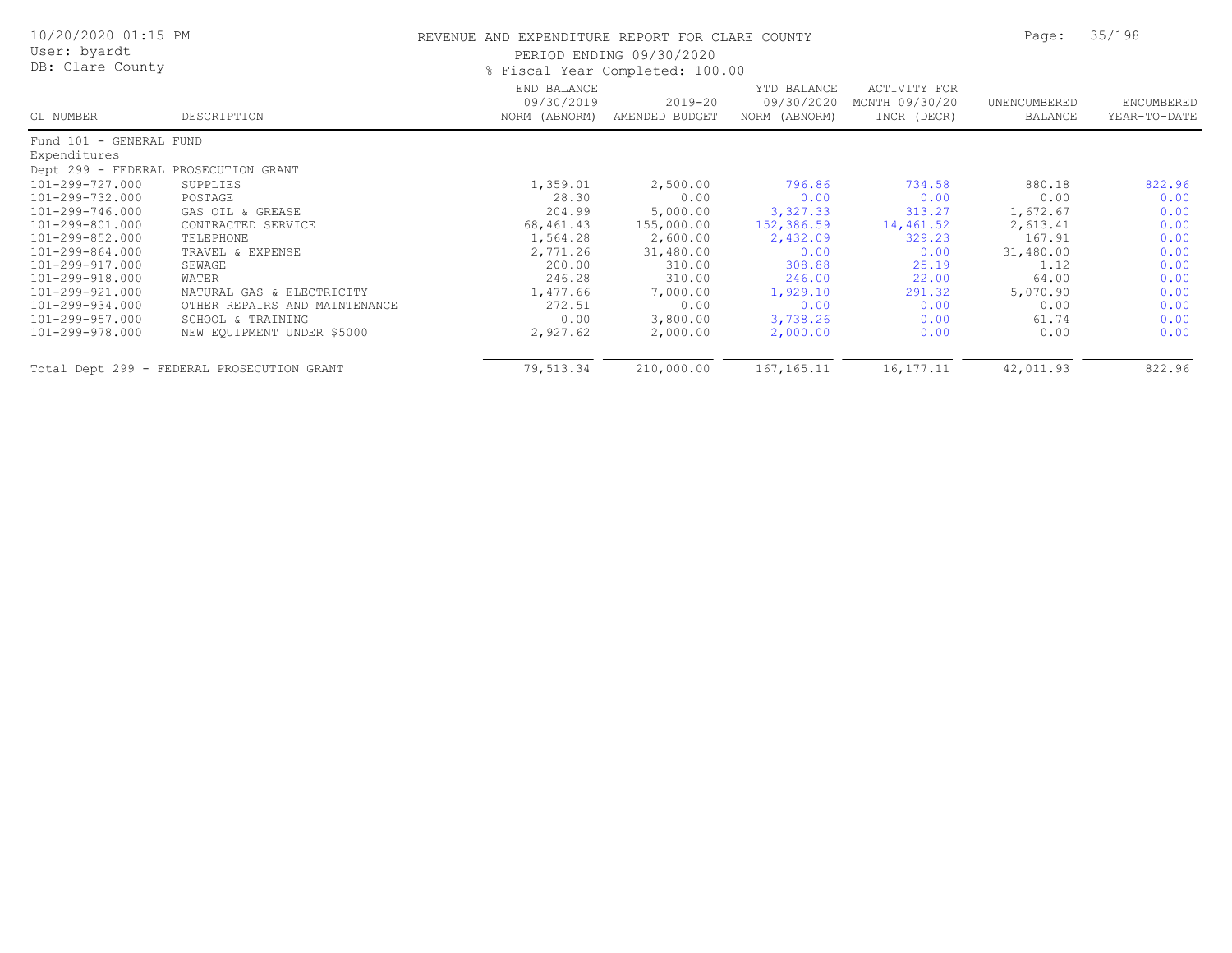| User: byardt<br>PERIOD ENDING 09/30/2020<br>% Fiscal Year Completed: 100.00<br>END BALANCE<br>ACTIVITY FOR<br>YTD BALANCE<br>09/30/2019<br>09/30/2020<br>MONTH 09/30/20<br>$2019 - 20$<br>UNENCUMBERED<br>GL NUMBER<br>DESCRIPTION<br>NORM (ABNORM) AMENDED BUDGET<br>NORM (ABNORM)<br>INCR (DECR)<br><b>BALANCE</b><br>Fund 101 - GENERAL FUND<br>Expenditures<br>66,225.00<br>62,250.00<br>2,750.00<br>SHERIFF SALARY<br>65,000.00<br>5,000.00<br>0.00<br>59,981.44<br>58,936.00<br>56,506.84<br>4,533.50<br>2,429.16<br>0.00<br>UNDERSHERIFF SALARY<br>121,339.14<br>$101 - 301 - 704.000$<br>1,015,108.36<br>1,016,358.00<br>895,018.86<br>74,589.96<br>0.00<br>FULL TIME SALARIES<br>7,674.55<br>5,899.84<br>0.00<br>101-301-705.000<br>PART TIME SALARIES<br>9,300.00<br>3,400.16<br>0.00<br>$101 - 301 - 706.000$<br>OVERTIME<br>59,484.64<br>93,410.00<br>79,894.68<br>12,319.86<br>13,515.32<br>0.00<br>OVERTIME-CID<br>2,985.16<br>3,555.00<br>2,121.74<br>0.00<br>1,433.26<br>(110.25)<br>750.00<br>0.00<br>PART TIME OVERTIME<br>63.27<br>750.00<br>0.00<br>0.00<br>0.00<br>FICA EXPENSE<br>76,847.11<br>81,899.00<br>69,859.12<br>6,040.02<br>12,039.88<br>17,972.38<br>19,154.00<br>16,338.01<br>1,412.64<br>2,815.99<br>0.00<br>MEDICARE EXPENSE<br>261,802.96<br>225,847.76<br>20,109.46<br>2,859.46<br>0.00<br>HEALTH INSURANCE<br>222,988.30<br>0.00<br>CIC BUNDLE<br>10,388.50<br>9,480.00<br>9,467.77<br>869.00<br>12.23<br>LIFE INSURANCE<br>1,542.24<br>14.28<br>258.63<br>0.00<br>101-301-717.000<br>1,371.00<br>1, 112.37<br>0.00<br>$101 - 301 - 719.000$<br>2,800.00<br>2,800.00<br>0.00<br>0.00<br>LONGEVITY<br>2,800.00<br>101-301-720.000<br>VACATIONS<br>18,274.84<br>5,000.00<br>4,798.85<br>0.00<br>201.15<br>0.00<br>8,993.38<br>8,916.02<br>531.98<br>0.00<br>SICK LEAVE<br>9,448.00<br>0.00<br>83.94<br>0.00<br>101-301-722.000<br>HOLIDAYS<br>33,418.08<br>32,687.00<br>32,603.06<br>2,396.68<br>(369.71)<br>OFFICE SUPPLIES<br>3,097.22<br>4,000.00<br>3,805.90<br>416.04<br>563.81<br>623.00<br>750.00<br>570.75<br>179.25<br>0.00<br>0.00<br>PRINTING & BINDING<br>101-301-728.001<br>850.00<br>950.00<br>0.00<br>950.00<br>0.00<br>PRINTING & BINDING-CITATIONS<br>0.00<br>4,737.90<br>150.55<br>2,008.00<br>AMMUNITION<br>6,544.00<br>4,385.45<br>2,659.08<br>3,278.77<br>96.83<br>38.22<br>101-301-741.000<br>OTHER SUPPLIES & BREATHALIZER<br>3,000.00<br>2,864.95<br>747.94<br>$101 - 301 - 746.000$<br>80,394.78<br>64,969.00<br>51,473.00<br>8,573.98<br>12,496.00<br>1,000.00<br>GAS OIL & GREASE<br>570.00<br>2,530.00<br>0.00<br>101-301-746.001<br>SALVAGE INSPECTION EXPENSE<br>2,530.00<br>0.00<br>0.00<br>UNIFORMS<br>10,057.80<br>7,260.00<br>5,156.10<br>0.00<br>1,750.44<br>353.46<br>PLAIN CLOTHES ALLOWANCE<br>761.38<br>1,000.00<br>675.04<br>233.86<br>324.96<br>0.00<br>2,650.00<br>3,870.90<br>255.10<br>0.00<br>BULLET PROOF VESTS<br>4,126.00<br>3,870.90<br>VICTIM SERVICE UNIT GRANT<br>0.00<br>300.00<br>0.00<br>300.00<br>0.00<br>0.00<br>K-9 CARE AND MAINTANCE<br>629.83<br>700.00<br>368.17<br>0.00<br>331.83<br>0.00<br>725.96<br>101-301-752.001<br>574.04<br>300.00<br>0.00<br>274.04<br>0.00<br>K9 RESTRICTED DONATIONS<br>863.81<br>101-301-752.002<br>6,493.81<br>0.00<br>0.00<br>6,493.81<br>0.00<br>DONATIONS - NEIGHBORHOOD WATCH EXP<br>4,188.10<br>495.00<br>CONTRACTED SERVICES<br>10,846.57<br>14,085.00<br>9,401.90<br>5.00<br>DUES & SUBSCRIPTIONS<br>1,548.00<br>2,000.00<br>2,036.95<br>95.00<br>0.00<br>(36.95)<br>HEALTH SERVICES EMPLOYEES<br>502.00<br>4,531.00<br>4,508.00<br>237.00<br>23.00<br>0.00<br>0.00<br>100.00<br>0.00<br>0.00<br>100.00<br>OUIL BLOOD DRAWS<br>0.00<br>39,998.62<br>31,615.00<br>2,321.86<br>0.00<br>MAINT CONTRACTS - COMPUTER<br>29, 293. 14<br>1,157.06<br>0.00<br>TELEPHONE<br>19, 111.72<br>26,000.00<br>25,931.47<br>5,427.03<br>68.53<br>31,951.05<br>31, 337.49<br>399.59<br>435.92<br>$101 - 301 - 862.000$<br>VEHICLE REPAIRS & MAINTENANCE<br>32,173.00<br>2,827.88<br>3,232.90<br>1,000.00<br>210.53<br>789.47<br>0.00<br>101-301-862.001<br>0.00<br>VEHICLE-EQUIPMENT<br>$101 - 301 - 862.002$<br>TOWING/DECALS<br>5,572.24<br>6,320.00<br>4,112.40<br>388.00<br>2,207.60<br>0.00<br>30.23<br>FREIGHT<br>860.04<br>830.00<br>442.47<br>86.00<br>357.30<br>1,123.54<br>0.00<br>TRAVEL & EXPENSE<br>10.32<br>10.32<br>0.00<br>0.00<br>4,000.00<br>101-301-864.001<br>EXTRADITION<br>1,748.00<br>0.00<br>0.00<br>4,000.00<br>0.00<br>200.00<br>29.99<br>0.00<br>0.00<br>200.00<br>0.00<br>OFFICE EQUIP MAINT<br>3,180.00<br>0.00<br>3,180.00<br>3,180.00<br>795.00<br>0.00<br>OFFICE EQUIP MAINT - LEIN<br>5,848.44<br>6,850.00<br>6,795.61<br>95.00<br>54.39<br>0.00<br>EQUIP REPAIRS & MAINT<br>$101 - 301 - 957.000$<br>5,375.49<br>7,000.00<br>4,277.14<br>0.00<br>1,310.36<br>1,412.50<br>SCHOOLING & TRAINING-STATE<br>101-301-957.001<br>SCHOOLING & TRAINING-COUNTY<br>11,858.41<br>9,106.00<br>6,463.98<br>325.00<br>2,363.22<br>278.80 | 10/20/2020 01:15 PM |  | REVENUE AND EXPENDITURE REPORT FOR CLARE COUNTY |  |  |  |                            |
|-----------------------------------------------------------------------------------------------------------------------------------------------------------------------------------------------------------------------------------------------------------------------------------------------------------------------------------------------------------------------------------------------------------------------------------------------------------------------------------------------------------------------------------------------------------------------------------------------------------------------------------------------------------------------------------------------------------------------------------------------------------------------------------------------------------------------------------------------------------------------------------------------------------------------------------------------------------------------------------------------------------------------------------------------------------------------------------------------------------------------------------------------------------------------------------------------------------------------------------------------------------------------------------------------------------------------------------------------------------------------------------------------------------------------------------------------------------------------------------------------------------------------------------------------------------------------------------------------------------------------------------------------------------------------------------------------------------------------------------------------------------------------------------------------------------------------------------------------------------------------------------------------------------------------------------------------------------------------------------------------------------------------------------------------------------------------------------------------------------------------------------------------------------------------------------------------------------------------------------------------------------------------------------------------------------------------------------------------------------------------------------------------------------------------------------------------------------------------------------------------------------------------------------------------------------------------------------------------------------------------------------------------------------------------------------------------------------------------------------------------------------------------------------------------------------------------------------------------------------------------------------------------------------------------------------------------------------------------------------------------------------------------------------------------------------------------------------------------------------------------------------------------------------------------------------------------------------------------------------------------------------------------------------------------------------------------------------------------------------------------------------------------------------------------------------------------------------------------------------------------------------------------------------------------------------------------------------------------------------------------------------------------------------------------------------------------------------------------------------------------------------------------------------------------------------------------------------------------------------------------------------------------------------------------------------------------------------------------------------------------------------------------------------------------------------------------------------------------------------------------------------------------------------------------------------------------------------------------------------------------------------------------------------------------------------------------------------------------------------------------------------------------------------------------------------------------------------------------------------------------------------------------------------------------------------------------------------------------------------------------------------------------------------------------------------------------------------------------------------------------------------------------------------------------------------------------------------------------------------------------------------------------------------------------------------------------------------------------------------|---------------------|--|-------------------------------------------------|--|--|--|----------------------------|
| Dept 301 - SHERIFF<br>101-301-702.000<br>101-301-706.003<br>101-301-710.000<br>$101 - 301 - 711.000$<br>101-301-715.000<br>101-301-715.006<br>101-301-721.000<br>101-301-727.000<br>101-301-728.000<br>101-301-729.000<br>101-301-747.001<br>101-301-747.002<br>$101 - 301 - 747.003$<br>101-301-752.000<br>101-301-814.000<br>101-301-835.001<br>$101 - 301 - 835.002$<br>101-301-851.001<br>101-301-852.000<br>101-301-863.000<br>101-301-932.000<br>101-301-932.001                                                                                                                                                                                                                                                                                                                                                                                                                                                                                                                                                                                                                                                                                                                                                                                                                                                                                                                                                                                                                                                                                                                                                                                                                                                                                                                                                                                                                                                                                                                                                                                                                                                                                                                                                                                                                                                                                                                                                                                                                                                                                                                                                                                                                                                                                                                                                                                                                                                                                                                                                                                                                                                                                                                                                                                                                                                                                                                                                                                                                                                                                                                                                                                                                                                                                                                                                                                                                                                                                                                                                                                                                                                                                                                                                                                                                                                                                                                                                                                                                                                                                                                                                                                                                                                                                                                                                                                                                                                                                                            | DB: Clare County    |  |                                                 |  |  |  |                            |
| 101-301-703.000<br>101-301-706.002<br>101-301-747.000<br>101-301-801.000<br>$101 - 301 - 864.000$<br>101-301-933.000                                                                                                                                                                                                                                                                                                                                                                                                                                                                                                                                                                                                                                                                                                                                                                                                                                                                                                                                                                                                                                                                                                                                                                                                                                                                                                                                                                                                                                                                                                                                                                                                                                                                                                                                                                                                                                                                                                                                                                                                                                                                                                                                                                                                                                                                                                                                                                                                                                                                                                                                                                                                                                                                                                                                                                                                                                                                                                                                                                                                                                                                                                                                                                                                                                                                                                                                                                                                                                                                                                                                                                                                                                                                                                                                                                                                                                                                                                                                                                                                                                                                                                                                                                                                                                                                                                                                                                                                                                                                                                                                                                                                                                                                                                                                                                                                                                                              |                     |  |                                                 |  |  |  |                            |
|                                                                                                                                                                                                                                                                                                                                                                                                                                                                                                                                                                                                                                                                                                                                                                                                                                                                                                                                                                                                                                                                                                                                                                                                                                                                                                                                                                                                                                                                                                                                                                                                                                                                                                                                                                                                                                                                                                                                                                                                                                                                                                                                                                                                                                                                                                                                                                                                                                                                                                                                                                                                                                                                                                                                                                                                                                                                                                                                                                                                                                                                                                                                                                                                                                                                                                                                                                                                                                                                                                                                                                                                                                                                                                                                                                                                                                                                                                                                                                                                                                                                                                                                                                                                                                                                                                                                                                                                                                                                                                                                                                                                                                                                                                                                                                                                                                                                                                                                                                                   |                     |  |                                                 |  |  |  | ENCUMBERED<br>YEAR-TO-DATE |
|                                                                                                                                                                                                                                                                                                                                                                                                                                                                                                                                                                                                                                                                                                                                                                                                                                                                                                                                                                                                                                                                                                                                                                                                                                                                                                                                                                                                                                                                                                                                                                                                                                                                                                                                                                                                                                                                                                                                                                                                                                                                                                                                                                                                                                                                                                                                                                                                                                                                                                                                                                                                                                                                                                                                                                                                                                                                                                                                                                                                                                                                                                                                                                                                                                                                                                                                                                                                                                                                                                                                                                                                                                                                                                                                                                                                                                                                                                                                                                                                                                                                                                                                                                                                                                                                                                                                                                                                                                                                                                                                                                                                                                                                                                                                                                                                                                                                                                                                                                                   |                     |  |                                                 |  |  |  |                            |
|                                                                                                                                                                                                                                                                                                                                                                                                                                                                                                                                                                                                                                                                                                                                                                                                                                                                                                                                                                                                                                                                                                                                                                                                                                                                                                                                                                                                                                                                                                                                                                                                                                                                                                                                                                                                                                                                                                                                                                                                                                                                                                                                                                                                                                                                                                                                                                                                                                                                                                                                                                                                                                                                                                                                                                                                                                                                                                                                                                                                                                                                                                                                                                                                                                                                                                                                                                                                                                                                                                                                                                                                                                                                                                                                                                                                                                                                                                                                                                                                                                                                                                                                                                                                                                                                                                                                                                                                                                                                                                                                                                                                                                                                                                                                                                                                                                                                                                                                                                                   |                     |  |                                                 |  |  |  |                            |
|                                                                                                                                                                                                                                                                                                                                                                                                                                                                                                                                                                                                                                                                                                                                                                                                                                                                                                                                                                                                                                                                                                                                                                                                                                                                                                                                                                                                                                                                                                                                                                                                                                                                                                                                                                                                                                                                                                                                                                                                                                                                                                                                                                                                                                                                                                                                                                                                                                                                                                                                                                                                                                                                                                                                                                                                                                                                                                                                                                                                                                                                                                                                                                                                                                                                                                                                                                                                                                                                                                                                                                                                                                                                                                                                                                                                                                                                                                                                                                                                                                                                                                                                                                                                                                                                                                                                                                                                                                                                                                                                                                                                                                                                                                                                                                                                                                                                                                                                                                                   |                     |  |                                                 |  |  |  |                            |
|                                                                                                                                                                                                                                                                                                                                                                                                                                                                                                                                                                                                                                                                                                                                                                                                                                                                                                                                                                                                                                                                                                                                                                                                                                                                                                                                                                                                                                                                                                                                                                                                                                                                                                                                                                                                                                                                                                                                                                                                                                                                                                                                                                                                                                                                                                                                                                                                                                                                                                                                                                                                                                                                                                                                                                                                                                                                                                                                                                                                                                                                                                                                                                                                                                                                                                                                                                                                                                                                                                                                                                                                                                                                                                                                                                                                                                                                                                                                                                                                                                                                                                                                                                                                                                                                                                                                                                                                                                                                                                                                                                                                                                                                                                                                                                                                                                                                                                                                                                                   |                     |  |                                                 |  |  |  |                            |
|                                                                                                                                                                                                                                                                                                                                                                                                                                                                                                                                                                                                                                                                                                                                                                                                                                                                                                                                                                                                                                                                                                                                                                                                                                                                                                                                                                                                                                                                                                                                                                                                                                                                                                                                                                                                                                                                                                                                                                                                                                                                                                                                                                                                                                                                                                                                                                                                                                                                                                                                                                                                                                                                                                                                                                                                                                                                                                                                                                                                                                                                                                                                                                                                                                                                                                                                                                                                                                                                                                                                                                                                                                                                                                                                                                                                                                                                                                                                                                                                                                                                                                                                                                                                                                                                                                                                                                                                                                                                                                                                                                                                                                                                                                                                                                                                                                                                                                                                                                                   |                     |  |                                                 |  |  |  |                            |
|                                                                                                                                                                                                                                                                                                                                                                                                                                                                                                                                                                                                                                                                                                                                                                                                                                                                                                                                                                                                                                                                                                                                                                                                                                                                                                                                                                                                                                                                                                                                                                                                                                                                                                                                                                                                                                                                                                                                                                                                                                                                                                                                                                                                                                                                                                                                                                                                                                                                                                                                                                                                                                                                                                                                                                                                                                                                                                                                                                                                                                                                                                                                                                                                                                                                                                                                                                                                                                                                                                                                                                                                                                                                                                                                                                                                                                                                                                                                                                                                                                                                                                                                                                                                                                                                                                                                                                                                                                                                                                                                                                                                                                                                                                                                                                                                                                                                                                                                                                                   |                     |  |                                                 |  |  |  |                            |
|                                                                                                                                                                                                                                                                                                                                                                                                                                                                                                                                                                                                                                                                                                                                                                                                                                                                                                                                                                                                                                                                                                                                                                                                                                                                                                                                                                                                                                                                                                                                                                                                                                                                                                                                                                                                                                                                                                                                                                                                                                                                                                                                                                                                                                                                                                                                                                                                                                                                                                                                                                                                                                                                                                                                                                                                                                                                                                                                                                                                                                                                                                                                                                                                                                                                                                                                                                                                                                                                                                                                                                                                                                                                                                                                                                                                                                                                                                                                                                                                                                                                                                                                                                                                                                                                                                                                                                                                                                                                                                                                                                                                                                                                                                                                                                                                                                                                                                                                                                                   |                     |  |                                                 |  |  |  |                            |
|                                                                                                                                                                                                                                                                                                                                                                                                                                                                                                                                                                                                                                                                                                                                                                                                                                                                                                                                                                                                                                                                                                                                                                                                                                                                                                                                                                                                                                                                                                                                                                                                                                                                                                                                                                                                                                                                                                                                                                                                                                                                                                                                                                                                                                                                                                                                                                                                                                                                                                                                                                                                                                                                                                                                                                                                                                                                                                                                                                                                                                                                                                                                                                                                                                                                                                                                                                                                                                                                                                                                                                                                                                                                                                                                                                                                                                                                                                                                                                                                                                                                                                                                                                                                                                                                                                                                                                                                                                                                                                                                                                                                                                                                                                                                                                                                                                                                                                                                                                                   |                     |  |                                                 |  |  |  |                            |
|                                                                                                                                                                                                                                                                                                                                                                                                                                                                                                                                                                                                                                                                                                                                                                                                                                                                                                                                                                                                                                                                                                                                                                                                                                                                                                                                                                                                                                                                                                                                                                                                                                                                                                                                                                                                                                                                                                                                                                                                                                                                                                                                                                                                                                                                                                                                                                                                                                                                                                                                                                                                                                                                                                                                                                                                                                                                                                                                                                                                                                                                                                                                                                                                                                                                                                                                                                                                                                                                                                                                                                                                                                                                                                                                                                                                                                                                                                                                                                                                                                                                                                                                                                                                                                                                                                                                                                                                                                                                                                                                                                                                                                                                                                                                                                                                                                                                                                                                                                                   |                     |  |                                                 |  |  |  |                            |
|                                                                                                                                                                                                                                                                                                                                                                                                                                                                                                                                                                                                                                                                                                                                                                                                                                                                                                                                                                                                                                                                                                                                                                                                                                                                                                                                                                                                                                                                                                                                                                                                                                                                                                                                                                                                                                                                                                                                                                                                                                                                                                                                                                                                                                                                                                                                                                                                                                                                                                                                                                                                                                                                                                                                                                                                                                                                                                                                                                                                                                                                                                                                                                                                                                                                                                                                                                                                                                                                                                                                                                                                                                                                                                                                                                                                                                                                                                                                                                                                                                                                                                                                                                                                                                                                                                                                                                                                                                                                                                                                                                                                                                                                                                                                                                                                                                                                                                                                                                                   |                     |  |                                                 |  |  |  |                            |
|                                                                                                                                                                                                                                                                                                                                                                                                                                                                                                                                                                                                                                                                                                                                                                                                                                                                                                                                                                                                                                                                                                                                                                                                                                                                                                                                                                                                                                                                                                                                                                                                                                                                                                                                                                                                                                                                                                                                                                                                                                                                                                                                                                                                                                                                                                                                                                                                                                                                                                                                                                                                                                                                                                                                                                                                                                                                                                                                                                                                                                                                                                                                                                                                                                                                                                                                                                                                                                                                                                                                                                                                                                                                                                                                                                                                                                                                                                                                                                                                                                                                                                                                                                                                                                                                                                                                                                                                                                                                                                                                                                                                                                                                                                                                                                                                                                                                                                                                                                                   |                     |  |                                                 |  |  |  |                            |
|                                                                                                                                                                                                                                                                                                                                                                                                                                                                                                                                                                                                                                                                                                                                                                                                                                                                                                                                                                                                                                                                                                                                                                                                                                                                                                                                                                                                                                                                                                                                                                                                                                                                                                                                                                                                                                                                                                                                                                                                                                                                                                                                                                                                                                                                                                                                                                                                                                                                                                                                                                                                                                                                                                                                                                                                                                                                                                                                                                                                                                                                                                                                                                                                                                                                                                                                                                                                                                                                                                                                                                                                                                                                                                                                                                                                                                                                                                                                                                                                                                                                                                                                                                                                                                                                                                                                                                                                                                                                                                                                                                                                                                                                                                                                                                                                                                                                                                                                                                                   |                     |  |                                                 |  |  |  |                            |
|                                                                                                                                                                                                                                                                                                                                                                                                                                                                                                                                                                                                                                                                                                                                                                                                                                                                                                                                                                                                                                                                                                                                                                                                                                                                                                                                                                                                                                                                                                                                                                                                                                                                                                                                                                                                                                                                                                                                                                                                                                                                                                                                                                                                                                                                                                                                                                                                                                                                                                                                                                                                                                                                                                                                                                                                                                                                                                                                                                                                                                                                                                                                                                                                                                                                                                                                                                                                                                                                                                                                                                                                                                                                                                                                                                                                                                                                                                                                                                                                                                                                                                                                                                                                                                                                                                                                                                                                                                                                                                                                                                                                                                                                                                                                                                                                                                                                                                                                                                                   |                     |  |                                                 |  |  |  |                            |
|                                                                                                                                                                                                                                                                                                                                                                                                                                                                                                                                                                                                                                                                                                                                                                                                                                                                                                                                                                                                                                                                                                                                                                                                                                                                                                                                                                                                                                                                                                                                                                                                                                                                                                                                                                                                                                                                                                                                                                                                                                                                                                                                                                                                                                                                                                                                                                                                                                                                                                                                                                                                                                                                                                                                                                                                                                                                                                                                                                                                                                                                                                                                                                                                                                                                                                                                                                                                                                                                                                                                                                                                                                                                                                                                                                                                                                                                                                                                                                                                                                                                                                                                                                                                                                                                                                                                                                                                                                                                                                                                                                                                                                                                                                                                                                                                                                                                                                                                                                                   |                     |  |                                                 |  |  |  |                            |
|                                                                                                                                                                                                                                                                                                                                                                                                                                                                                                                                                                                                                                                                                                                                                                                                                                                                                                                                                                                                                                                                                                                                                                                                                                                                                                                                                                                                                                                                                                                                                                                                                                                                                                                                                                                                                                                                                                                                                                                                                                                                                                                                                                                                                                                                                                                                                                                                                                                                                                                                                                                                                                                                                                                                                                                                                                                                                                                                                                                                                                                                                                                                                                                                                                                                                                                                                                                                                                                                                                                                                                                                                                                                                                                                                                                                                                                                                                                                                                                                                                                                                                                                                                                                                                                                                                                                                                                                                                                                                                                                                                                                                                                                                                                                                                                                                                                                                                                                                                                   |                     |  |                                                 |  |  |  |                            |
|                                                                                                                                                                                                                                                                                                                                                                                                                                                                                                                                                                                                                                                                                                                                                                                                                                                                                                                                                                                                                                                                                                                                                                                                                                                                                                                                                                                                                                                                                                                                                                                                                                                                                                                                                                                                                                                                                                                                                                                                                                                                                                                                                                                                                                                                                                                                                                                                                                                                                                                                                                                                                                                                                                                                                                                                                                                                                                                                                                                                                                                                                                                                                                                                                                                                                                                                                                                                                                                                                                                                                                                                                                                                                                                                                                                                                                                                                                                                                                                                                                                                                                                                                                                                                                                                                                                                                                                                                                                                                                                                                                                                                                                                                                                                                                                                                                                                                                                                                                                   |                     |  |                                                 |  |  |  |                            |
|                                                                                                                                                                                                                                                                                                                                                                                                                                                                                                                                                                                                                                                                                                                                                                                                                                                                                                                                                                                                                                                                                                                                                                                                                                                                                                                                                                                                                                                                                                                                                                                                                                                                                                                                                                                                                                                                                                                                                                                                                                                                                                                                                                                                                                                                                                                                                                                                                                                                                                                                                                                                                                                                                                                                                                                                                                                                                                                                                                                                                                                                                                                                                                                                                                                                                                                                                                                                                                                                                                                                                                                                                                                                                                                                                                                                                                                                                                                                                                                                                                                                                                                                                                                                                                                                                                                                                                                                                                                                                                                                                                                                                                                                                                                                                                                                                                                                                                                                                                                   |                     |  |                                                 |  |  |  |                            |
|                                                                                                                                                                                                                                                                                                                                                                                                                                                                                                                                                                                                                                                                                                                                                                                                                                                                                                                                                                                                                                                                                                                                                                                                                                                                                                                                                                                                                                                                                                                                                                                                                                                                                                                                                                                                                                                                                                                                                                                                                                                                                                                                                                                                                                                                                                                                                                                                                                                                                                                                                                                                                                                                                                                                                                                                                                                                                                                                                                                                                                                                                                                                                                                                                                                                                                                                                                                                                                                                                                                                                                                                                                                                                                                                                                                                                                                                                                                                                                                                                                                                                                                                                                                                                                                                                                                                                                                                                                                                                                                                                                                                                                                                                                                                                                                                                                                                                                                                                                                   |                     |  |                                                 |  |  |  |                            |
|                                                                                                                                                                                                                                                                                                                                                                                                                                                                                                                                                                                                                                                                                                                                                                                                                                                                                                                                                                                                                                                                                                                                                                                                                                                                                                                                                                                                                                                                                                                                                                                                                                                                                                                                                                                                                                                                                                                                                                                                                                                                                                                                                                                                                                                                                                                                                                                                                                                                                                                                                                                                                                                                                                                                                                                                                                                                                                                                                                                                                                                                                                                                                                                                                                                                                                                                                                                                                                                                                                                                                                                                                                                                                                                                                                                                                                                                                                                                                                                                                                                                                                                                                                                                                                                                                                                                                                                                                                                                                                                                                                                                                                                                                                                                                                                                                                                                                                                                                                                   |                     |  |                                                 |  |  |  |                            |
|                                                                                                                                                                                                                                                                                                                                                                                                                                                                                                                                                                                                                                                                                                                                                                                                                                                                                                                                                                                                                                                                                                                                                                                                                                                                                                                                                                                                                                                                                                                                                                                                                                                                                                                                                                                                                                                                                                                                                                                                                                                                                                                                                                                                                                                                                                                                                                                                                                                                                                                                                                                                                                                                                                                                                                                                                                                                                                                                                                                                                                                                                                                                                                                                                                                                                                                                                                                                                                                                                                                                                                                                                                                                                                                                                                                                                                                                                                                                                                                                                                                                                                                                                                                                                                                                                                                                                                                                                                                                                                                                                                                                                                                                                                                                                                                                                                                                                                                                                                                   |                     |  |                                                 |  |  |  |                            |
|                                                                                                                                                                                                                                                                                                                                                                                                                                                                                                                                                                                                                                                                                                                                                                                                                                                                                                                                                                                                                                                                                                                                                                                                                                                                                                                                                                                                                                                                                                                                                                                                                                                                                                                                                                                                                                                                                                                                                                                                                                                                                                                                                                                                                                                                                                                                                                                                                                                                                                                                                                                                                                                                                                                                                                                                                                                                                                                                                                                                                                                                                                                                                                                                                                                                                                                                                                                                                                                                                                                                                                                                                                                                                                                                                                                                                                                                                                                                                                                                                                                                                                                                                                                                                                                                                                                                                                                                                                                                                                                                                                                                                                                                                                                                                                                                                                                                                                                                                                                   |                     |  |                                                 |  |  |  |                            |
|                                                                                                                                                                                                                                                                                                                                                                                                                                                                                                                                                                                                                                                                                                                                                                                                                                                                                                                                                                                                                                                                                                                                                                                                                                                                                                                                                                                                                                                                                                                                                                                                                                                                                                                                                                                                                                                                                                                                                                                                                                                                                                                                                                                                                                                                                                                                                                                                                                                                                                                                                                                                                                                                                                                                                                                                                                                                                                                                                                                                                                                                                                                                                                                                                                                                                                                                                                                                                                                                                                                                                                                                                                                                                                                                                                                                                                                                                                                                                                                                                                                                                                                                                                                                                                                                                                                                                                                                                                                                                                                                                                                                                                                                                                                                                                                                                                                                                                                                                                                   |                     |  |                                                 |  |  |  |                            |
|                                                                                                                                                                                                                                                                                                                                                                                                                                                                                                                                                                                                                                                                                                                                                                                                                                                                                                                                                                                                                                                                                                                                                                                                                                                                                                                                                                                                                                                                                                                                                                                                                                                                                                                                                                                                                                                                                                                                                                                                                                                                                                                                                                                                                                                                                                                                                                                                                                                                                                                                                                                                                                                                                                                                                                                                                                                                                                                                                                                                                                                                                                                                                                                                                                                                                                                                                                                                                                                                                                                                                                                                                                                                                                                                                                                                                                                                                                                                                                                                                                                                                                                                                                                                                                                                                                                                                                                                                                                                                                                                                                                                                                                                                                                                                                                                                                                                                                                                                                                   |                     |  |                                                 |  |  |  |                            |
|                                                                                                                                                                                                                                                                                                                                                                                                                                                                                                                                                                                                                                                                                                                                                                                                                                                                                                                                                                                                                                                                                                                                                                                                                                                                                                                                                                                                                                                                                                                                                                                                                                                                                                                                                                                                                                                                                                                                                                                                                                                                                                                                                                                                                                                                                                                                                                                                                                                                                                                                                                                                                                                                                                                                                                                                                                                                                                                                                                                                                                                                                                                                                                                                                                                                                                                                                                                                                                                                                                                                                                                                                                                                                                                                                                                                                                                                                                                                                                                                                                                                                                                                                                                                                                                                                                                                                                                                                                                                                                                                                                                                                                                                                                                                                                                                                                                                                                                                                                                   |                     |  |                                                 |  |  |  |                            |
|                                                                                                                                                                                                                                                                                                                                                                                                                                                                                                                                                                                                                                                                                                                                                                                                                                                                                                                                                                                                                                                                                                                                                                                                                                                                                                                                                                                                                                                                                                                                                                                                                                                                                                                                                                                                                                                                                                                                                                                                                                                                                                                                                                                                                                                                                                                                                                                                                                                                                                                                                                                                                                                                                                                                                                                                                                                                                                                                                                                                                                                                                                                                                                                                                                                                                                                                                                                                                                                                                                                                                                                                                                                                                                                                                                                                                                                                                                                                                                                                                                                                                                                                                                                                                                                                                                                                                                                                                                                                                                                                                                                                                                                                                                                                                                                                                                                                                                                                                                                   |                     |  |                                                 |  |  |  |                            |
|                                                                                                                                                                                                                                                                                                                                                                                                                                                                                                                                                                                                                                                                                                                                                                                                                                                                                                                                                                                                                                                                                                                                                                                                                                                                                                                                                                                                                                                                                                                                                                                                                                                                                                                                                                                                                                                                                                                                                                                                                                                                                                                                                                                                                                                                                                                                                                                                                                                                                                                                                                                                                                                                                                                                                                                                                                                                                                                                                                                                                                                                                                                                                                                                                                                                                                                                                                                                                                                                                                                                                                                                                                                                                                                                                                                                                                                                                                                                                                                                                                                                                                                                                                                                                                                                                                                                                                                                                                                                                                                                                                                                                                                                                                                                                                                                                                                                                                                                                                                   |                     |  |                                                 |  |  |  |                            |
|                                                                                                                                                                                                                                                                                                                                                                                                                                                                                                                                                                                                                                                                                                                                                                                                                                                                                                                                                                                                                                                                                                                                                                                                                                                                                                                                                                                                                                                                                                                                                                                                                                                                                                                                                                                                                                                                                                                                                                                                                                                                                                                                                                                                                                                                                                                                                                                                                                                                                                                                                                                                                                                                                                                                                                                                                                                                                                                                                                                                                                                                                                                                                                                                                                                                                                                                                                                                                                                                                                                                                                                                                                                                                                                                                                                                                                                                                                                                                                                                                                                                                                                                                                                                                                                                                                                                                                                                                                                                                                                                                                                                                                                                                                                                                                                                                                                                                                                                                                                   |                     |  |                                                 |  |  |  |                            |
|                                                                                                                                                                                                                                                                                                                                                                                                                                                                                                                                                                                                                                                                                                                                                                                                                                                                                                                                                                                                                                                                                                                                                                                                                                                                                                                                                                                                                                                                                                                                                                                                                                                                                                                                                                                                                                                                                                                                                                                                                                                                                                                                                                                                                                                                                                                                                                                                                                                                                                                                                                                                                                                                                                                                                                                                                                                                                                                                                                                                                                                                                                                                                                                                                                                                                                                                                                                                                                                                                                                                                                                                                                                                                                                                                                                                                                                                                                                                                                                                                                                                                                                                                                                                                                                                                                                                                                                                                                                                                                                                                                                                                                                                                                                                                                                                                                                                                                                                                                                   |                     |  |                                                 |  |  |  |                            |
|                                                                                                                                                                                                                                                                                                                                                                                                                                                                                                                                                                                                                                                                                                                                                                                                                                                                                                                                                                                                                                                                                                                                                                                                                                                                                                                                                                                                                                                                                                                                                                                                                                                                                                                                                                                                                                                                                                                                                                                                                                                                                                                                                                                                                                                                                                                                                                                                                                                                                                                                                                                                                                                                                                                                                                                                                                                                                                                                                                                                                                                                                                                                                                                                                                                                                                                                                                                                                                                                                                                                                                                                                                                                                                                                                                                                                                                                                                                                                                                                                                                                                                                                                                                                                                                                                                                                                                                                                                                                                                                                                                                                                                                                                                                                                                                                                                                                                                                                                                                   |                     |  |                                                 |  |  |  |                            |
|                                                                                                                                                                                                                                                                                                                                                                                                                                                                                                                                                                                                                                                                                                                                                                                                                                                                                                                                                                                                                                                                                                                                                                                                                                                                                                                                                                                                                                                                                                                                                                                                                                                                                                                                                                                                                                                                                                                                                                                                                                                                                                                                                                                                                                                                                                                                                                                                                                                                                                                                                                                                                                                                                                                                                                                                                                                                                                                                                                                                                                                                                                                                                                                                                                                                                                                                                                                                                                                                                                                                                                                                                                                                                                                                                                                                                                                                                                                                                                                                                                                                                                                                                                                                                                                                                                                                                                                                                                                                                                                                                                                                                                                                                                                                                                                                                                                                                                                                                                                   |                     |  |                                                 |  |  |  |                            |
|                                                                                                                                                                                                                                                                                                                                                                                                                                                                                                                                                                                                                                                                                                                                                                                                                                                                                                                                                                                                                                                                                                                                                                                                                                                                                                                                                                                                                                                                                                                                                                                                                                                                                                                                                                                                                                                                                                                                                                                                                                                                                                                                                                                                                                                                                                                                                                                                                                                                                                                                                                                                                                                                                                                                                                                                                                                                                                                                                                                                                                                                                                                                                                                                                                                                                                                                                                                                                                                                                                                                                                                                                                                                                                                                                                                                                                                                                                                                                                                                                                                                                                                                                                                                                                                                                                                                                                                                                                                                                                                                                                                                                                                                                                                                                                                                                                                                                                                                                                                   |                     |  |                                                 |  |  |  |                            |
|                                                                                                                                                                                                                                                                                                                                                                                                                                                                                                                                                                                                                                                                                                                                                                                                                                                                                                                                                                                                                                                                                                                                                                                                                                                                                                                                                                                                                                                                                                                                                                                                                                                                                                                                                                                                                                                                                                                                                                                                                                                                                                                                                                                                                                                                                                                                                                                                                                                                                                                                                                                                                                                                                                                                                                                                                                                                                                                                                                                                                                                                                                                                                                                                                                                                                                                                                                                                                                                                                                                                                                                                                                                                                                                                                                                                                                                                                                                                                                                                                                                                                                                                                                                                                                                                                                                                                                                                                                                                                                                                                                                                                                                                                                                                                                                                                                                                                                                                                                                   |                     |  |                                                 |  |  |  |                            |
|                                                                                                                                                                                                                                                                                                                                                                                                                                                                                                                                                                                                                                                                                                                                                                                                                                                                                                                                                                                                                                                                                                                                                                                                                                                                                                                                                                                                                                                                                                                                                                                                                                                                                                                                                                                                                                                                                                                                                                                                                                                                                                                                                                                                                                                                                                                                                                                                                                                                                                                                                                                                                                                                                                                                                                                                                                                                                                                                                                                                                                                                                                                                                                                                                                                                                                                                                                                                                                                                                                                                                                                                                                                                                                                                                                                                                                                                                                                                                                                                                                                                                                                                                                                                                                                                                                                                                                                                                                                                                                                                                                                                                                                                                                                                                                                                                                                                                                                                                                                   |                     |  |                                                 |  |  |  |                            |
|                                                                                                                                                                                                                                                                                                                                                                                                                                                                                                                                                                                                                                                                                                                                                                                                                                                                                                                                                                                                                                                                                                                                                                                                                                                                                                                                                                                                                                                                                                                                                                                                                                                                                                                                                                                                                                                                                                                                                                                                                                                                                                                                                                                                                                                                                                                                                                                                                                                                                                                                                                                                                                                                                                                                                                                                                                                                                                                                                                                                                                                                                                                                                                                                                                                                                                                                                                                                                                                                                                                                                                                                                                                                                                                                                                                                                                                                                                                                                                                                                                                                                                                                                                                                                                                                                                                                                                                                                                                                                                                                                                                                                                                                                                                                                                                                                                                                                                                                                                                   |                     |  |                                                 |  |  |  |                            |
|                                                                                                                                                                                                                                                                                                                                                                                                                                                                                                                                                                                                                                                                                                                                                                                                                                                                                                                                                                                                                                                                                                                                                                                                                                                                                                                                                                                                                                                                                                                                                                                                                                                                                                                                                                                                                                                                                                                                                                                                                                                                                                                                                                                                                                                                                                                                                                                                                                                                                                                                                                                                                                                                                                                                                                                                                                                                                                                                                                                                                                                                                                                                                                                                                                                                                                                                                                                                                                                                                                                                                                                                                                                                                                                                                                                                                                                                                                                                                                                                                                                                                                                                                                                                                                                                                                                                                                                                                                                                                                                                                                                                                                                                                                                                                                                                                                                                                                                                                                                   |                     |  |                                                 |  |  |  |                            |
|                                                                                                                                                                                                                                                                                                                                                                                                                                                                                                                                                                                                                                                                                                                                                                                                                                                                                                                                                                                                                                                                                                                                                                                                                                                                                                                                                                                                                                                                                                                                                                                                                                                                                                                                                                                                                                                                                                                                                                                                                                                                                                                                                                                                                                                                                                                                                                                                                                                                                                                                                                                                                                                                                                                                                                                                                                                                                                                                                                                                                                                                                                                                                                                                                                                                                                                                                                                                                                                                                                                                                                                                                                                                                                                                                                                                                                                                                                                                                                                                                                                                                                                                                                                                                                                                                                                                                                                                                                                                                                                                                                                                                                                                                                                                                                                                                                                                                                                                                                                   |                     |  |                                                 |  |  |  |                            |
|                                                                                                                                                                                                                                                                                                                                                                                                                                                                                                                                                                                                                                                                                                                                                                                                                                                                                                                                                                                                                                                                                                                                                                                                                                                                                                                                                                                                                                                                                                                                                                                                                                                                                                                                                                                                                                                                                                                                                                                                                                                                                                                                                                                                                                                                                                                                                                                                                                                                                                                                                                                                                                                                                                                                                                                                                                                                                                                                                                                                                                                                                                                                                                                                                                                                                                                                                                                                                                                                                                                                                                                                                                                                                                                                                                                                                                                                                                                                                                                                                                                                                                                                                                                                                                                                                                                                                                                                                                                                                                                                                                                                                                                                                                                                                                                                                                                                                                                                                                                   |                     |  |                                                 |  |  |  |                            |
|                                                                                                                                                                                                                                                                                                                                                                                                                                                                                                                                                                                                                                                                                                                                                                                                                                                                                                                                                                                                                                                                                                                                                                                                                                                                                                                                                                                                                                                                                                                                                                                                                                                                                                                                                                                                                                                                                                                                                                                                                                                                                                                                                                                                                                                                                                                                                                                                                                                                                                                                                                                                                                                                                                                                                                                                                                                                                                                                                                                                                                                                                                                                                                                                                                                                                                                                                                                                                                                                                                                                                                                                                                                                                                                                                                                                                                                                                                                                                                                                                                                                                                                                                                                                                                                                                                                                                                                                                                                                                                                                                                                                                                                                                                                                                                                                                                                                                                                                                                                   |                     |  |                                                 |  |  |  |                            |
|                                                                                                                                                                                                                                                                                                                                                                                                                                                                                                                                                                                                                                                                                                                                                                                                                                                                                                                                                                                                                                                                                                                                                                                                                                                                                                                                                                                                                                                                                                                                                                                                                                                                                                                                                                                                                                                                                                                                                                                                                                                                                                                                                                                                                                                                                                                                                                                                                                                                                                                                                                                                                                                                                                                                                                                                                                                                                                                                                                                                                                                                                                                                                                                                                                                                                                                                                                                                                                                                                                                                                                                                                                                                                                                                                                                                                                                                                                                                                                                                                                                                                                                                                                                                                                                                                                                                                                                                                                                                                                                                                                                                                                                                                                                                                                                                                                                                                                                                                                                   |                     |  |                                                 |  |  |  |                            |
|                                                                                                                                                                                                                                                                                                                                                                                                                                                                                                                                                                                                                                                                                                                                                                                                                                                                                                                                                                                                                                                                                                                                                                                                                                                                                                                                                                                                                                                                                                                                                                                                                                                                                                                                                                                                                                                                                                                                                                                                                                                                                                                                                                                                                                                                                                                                                                                                                                                                                                                                                                                                                                                                                                                                                                                                                                                                                                                                                                                                                                                                                                                                                                                                                                                                                                                                                                                                                                                                                                                                                                                                                                                                                                                                                                                                                                                                                                                                                                                                                                                                                                                                                                                                                                                                                                                                                                                                                                                                                                                                                                                                                                                                                                                                                                                                                                                                                                                                                                                   |                     |  |                                                 |  |  |  |                            |
|                                                                                                                                                                                                                                                                                                                                                                                                                                                                                                                                                                                                                                                                                                                                                                                                                                                                                                                                                                                                                                                                                                                                                                                                                                                                                                                                                                                                                                                                                                                                                                                                                                                                                                                                                                                                                                                                                                                                                                                                                                                                                                                                                                                                                                                                                                                                                                                                                                                                                                                                                                                                                                                                                                                                                                                                                                                                                                                                                                                                                                                                                                                                                                                                                                                                                                                                                                                                                                                                                                                                                                                                                                                                                                                                                                                                                                                                                                                                                                                                                                                                                                                                                                                                                                                                                                                                                                                                                                                                                                                                                                                                                                                                                                                                                                                                                                                                                                                                                                                   |                     |  |                                                 |  |  |  |                            |
|                                                                                                                                                                                                                                                                                                                                                                                                                                                                                                                                                                                                                                                                                                                                                                                                                                                                                                                                                                                                                                                                                                                                                                                                                                                                                                                                                                                                                                                                                                                                                                                                                                                                                                                                                                                                                                                                                                                                                                                                                                                                                                                                                                                                                                                                                                                                                                                                                                                                                                                                                                                                                                                                                                                                                                                                                                                                                                                                                                                                                                                                                                                                                                                                                                                                                                                                                                                                                                                                                                                                                                                                                                                                                                                                                                                                                                                                                                                                                                                                                                                                                                                                                                                                                                                                                                                                                                                                                                                                                                                                                                                                                                                                                                                                                                                                                                                                                                                                                                                   |                     |  |                                                 |  |  |  |                            |
|                                                                                                                                                                                                                                                                                                                                                                                                                                                                                                                                                                                                                                                                                                                                                                                                                                                                                                                                                                                                                                                                                                                                                                                                                                                                                                                                                                                                                                                                                                                                                                                                                                                                                                                                                                                                                                                                                                                                                                                                                                                                                                                                                                                                                                                                                                                                                                                                                                                                                                                                                                                                                                                                                                                                                                                                                                                                                                                                                                                                                                                                                                                                                                                                                                                                                                                                                                                                                                                                                                                                                                                                                                                                                                                                                                                                                                                                                                                                                                                                                                                                                                                                                                                                                                                                                                                                                                                                                                                                                                                                                                                                                                                                                                                                                                                                                                                                                                                                                                                   |                     |  |                                                 |  |  |  |                            |
|                                                                                                                                                                                                                                                                                                                                                                                                                                                                                                                                                                                                                                                                                                                                                                                                                                                                                                                                                                                                                                                                                                                                                                                                                                                                                                                                                                                                                                                                                                                                                                                                                                                                                                                                                                                                                                                                                                                                                                                                                                                                                                                                                                                                                                                                                                                                                                                                                                                                                                                                                                                                                                                                                                                                                                                                                                                                                                                                                                                                                                                                                                                                                                                                                                                                                                                                                                                                                                                                                                                                                                                                                                                                                                                                                                                                                                                                                                                                                                                                                                                                                                                                                                                                                                                                                                                                                                                                                                                                                                                                                                                                                                                                                                                                                                                                                                                                                                                                                                                   |                     |  |                                                 |  |  |  |                            |
|                                                                                                                                                                                                                                                                                                                                                                                                                                                                                                                                                                                                                                                                                                                                                                                                                                                                                                                                                                                                                                                                                                                                                                                                                                                                                                                                                                                                                                                                                                                                                                                                                                                                                                                                                                                                                                                                                                                                                                                                                                                                                                                                                                                                                                                                                                                                                                                                                                                                                                                                                                                                                                                                                                                                                                                                                                                                                                                                                                                                                                                                                                                                                                                                                                                                                                                                                                                                                                                                                                                                                                                                                                                                                                                                                                                                                                                                                                                                                                                                                                                                                                                                                                                                                                                                                                                                                                                                                                                                                                                                                                                                                                                                                                                                                                                                                                                                                                                                                                                   |                     |  |                                                 |  |  |  |                            |
|                                                                                                                                                                                                                                                                                                                                                                                                                                                                                                                                                                                                                                                                                                                                                                                                                                                                                                                                                                                                                                                                                                                                                                                                                                                                                                                                                                                                                                                                                                                                                                                                                                                                                                                                                                                                                                                                                                                                                                                                                                                                                                                                                                                                                                                                                                                                                                                                                                                                                                                                                                                                                                                                                                                                                                                                                                                                                                                                                                                                                                                                                                                                                                                                                                                                                                                                                                                                                                                                                                                                                                                                                                                                                                                                                                                                                                                                                                                                                                                                                                                                                                                                                                                                                                                                                                                                                                                                                                                                                                                                                                                                                                                                                                                                                                                                                                                                                                                                                                                   |                     |  |                                                 |  |  |  |                            |
|                                                                                                                                                                                                                                                                                                                                                                                                                                                                                                                                                                                                                                                                                                                                                                                                                                                                                                                                                                                                                                                                                                                                                                                                                                                                                                                                                                                                                                                                                                                                                                                                                                                                                                                                                                                                                                                                                                                                                                                                                                                                                                                                                                                                                                                                                                                                                                                                                                                                                                                                                                                                                                                                                                                                                                                                                                                                                                                                                                                                                                                                                                                                                                                                                                                                                                                                                                                                                                                                                                                                                                                                                                                                                                                                                                                                                                                                                                                                                                                                                                                                                                                                                                                                                                                                                                                                                                                                                                                                                                                                                                                                                                                                                                                                                                                                                                                                                                                                                                                   |                     |  |                                                 |  |  |  |                            |
|                                                                                                                                                                                                                                                                                                                                                                                                                                                                                                                                                                                                                                                                                                                                                                                                                                                                                                                                                                                                                                                                                                                                                                                                                                                                                                                                                                                                                                                                                                                                                                                                                                                                                                                                                                                                                                                                                                                                                                                                                                                                                                                                                                                                                                                                                                                                                                                                                                                                                                                                                                                                                                                                                                                                                                                                                                                                                                                                                                                                                                                                                                                                                                                                                                                                                                                                                                                                                                                                                                                                                                                                                                                                                                                                                                                                                                                                                                                                                                                                                                                                                                                                                                                                                                                                                                                                                                                                                                                                                                                                                                                                                                                                                                                                                                                                                                                                                                                                                                                   |                     |  |                                                 |  |  |  |                            |
| 101-301-978.000<br>18,698.82<br>2,135.00<br>956.30<br>956.30<br>0.38<br>1,178.32<br>NEW EQUIPMENT                                                                                                                                                                                                                                                                                                                                                                                                                                                                                                                                                                                                                                                                                                                                                                                                                                                                                                                                                                                                                                                                                                                                                                                                                                                                                                                                                                                                                                                                                                                                                                                                                                                                                                                                                                                                                                                                                                                                                                                                                                                                                                                                                                                                                                                                                                                                                                                                                                                                                                                                                                                                                                                                                                                                                                                                                                                                                                                                                                                                                                                                                                                                                                                                                                                                                                                                                                                                                                                                                                                                                                                                                                                                                                                                                                                                                                                                                                                                                                                                                                                                                                                                                                                                                                                                                                                                                                                                                                                                                                                                                                                                                                                                                                                                                                                                                                                                                 |                     |  |                                                 |  |  |  |                            |
| 1,914,288.19<br>6,823.79<br>1,889,327.93<br>1,669,423.76<br>156,071.22<br>213,080.38<br>Total Dept 301 - SHERIFF                                                                                                                                                                                                                                                                                                                                                                                                                                                                                                                                                                                                                                                                                                                                                                                                                                                                                                                                                                                                                                                                                                                                                                                                                                                                                                                                                                                                                                                                                                                                                                                                                                                                                                                                                                                                                                                                                                                                                                                                                                                                                                                                                                                                                                                                                                                                                                                                                                                                                                                                                                                                                                                                                                                                                                                                                                                                                                                                                                                                                                                                                                                                                                                                                                                                                                                                                                                                                                                                                                                                                                                                                                                                                                                                                                                                                                                                                                                                                                                                                                                                                                                                                                                                                                                                                                                                                                                                                                                                                                                                                                                                                                                                                                                                                                                                                                                                  |                     |  |                                                 |  |  |  |                            |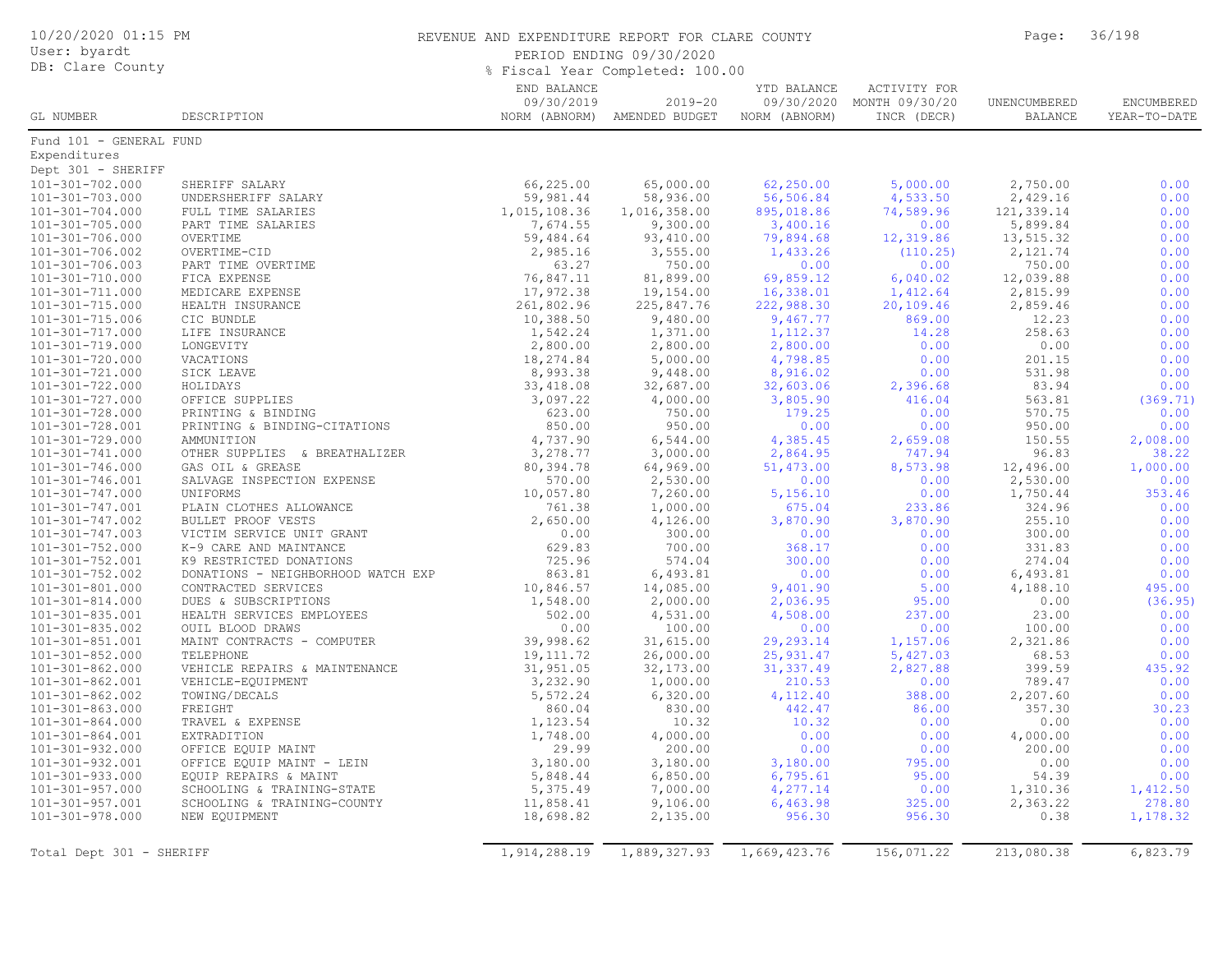| 10/20/2020 01:15 PM<br>User: byardt<br>DB: Clare County                                                                                            |                                                                            |                                            | REVENUE AND EXPENDITURE REPORT FOR CLARE COUNTY<br>PERIOD ENDING 09/30/2020<br>% Fiscal Year Completed: 100.00 |                                            |                                               |                                           |                              |
|----------------------------------------------------------------------------------------------------------------------------------------------------|----------------------------------------------------------------------------|--------------------------------------------|----------------------------------------------------------------------------------------------------------------|--------------------------------------------|-----------------------------------------------|-------------------------------------------|------------------------------|
| GL NUMBER                                                                                                                                          | DESCRIPTION                                                                | END BALANCE<br>09/30/2019<br>NORM (ABNORM) | $2019 - 20$<br>AMENDED BUDGET                                                                                  | YTD BALANCE<br>09/30/2020<br>NORM (ABNORM) | ACTIVITY FOR<br>MONTH 09/30/20<br>INCR (DECR) | UNENCUMBERED<br>BALANCE                   | ENCUMBERED<br>YEAR-TO-DATE   |
| Fund 101 - GENERAL FUND<br>Expenditures<br>Dept 305 - FED - COPS GRANT<br>101-305-704.000<br>101-305-710.000<br>101-305-711.000<br>101-305-715.000 | FULL TIME SALARIES<br>FICA EXPENSE<br>MEDICARE EXPENSE<br>HEALTH INSURANCE | 0.00<br>0.00<br>0.00<br>0.00               | 10,534.00<br>654.00<br>153.00<br>1,126.00                                                                      | 0.00<br>0.00<br>0.00<br>0.00               | 0.00<br>0.00<br>0.00<br>0.00                  | 10,534.00<br>654.00<br>153.00<br>1,126.00 | 0.00<br>0.00<br>0.00<br>0.00 |
| 101-305-717.000                                                                                                                                    | LIFE INSURANCE                                                             | 0.00                                       | 20.00                                                                                                          | 0.00                                       | 0.00                                          | 20.00                                     | 0.00                         |
| Total Dept 305 - FED - COPS GRANT                                                                                                                  |                                                                            | 0.00                                       | 12,487.00                                                                                                      | 0.00                                       | 0.00                                          | 12,487.00                                 | 0.00                         |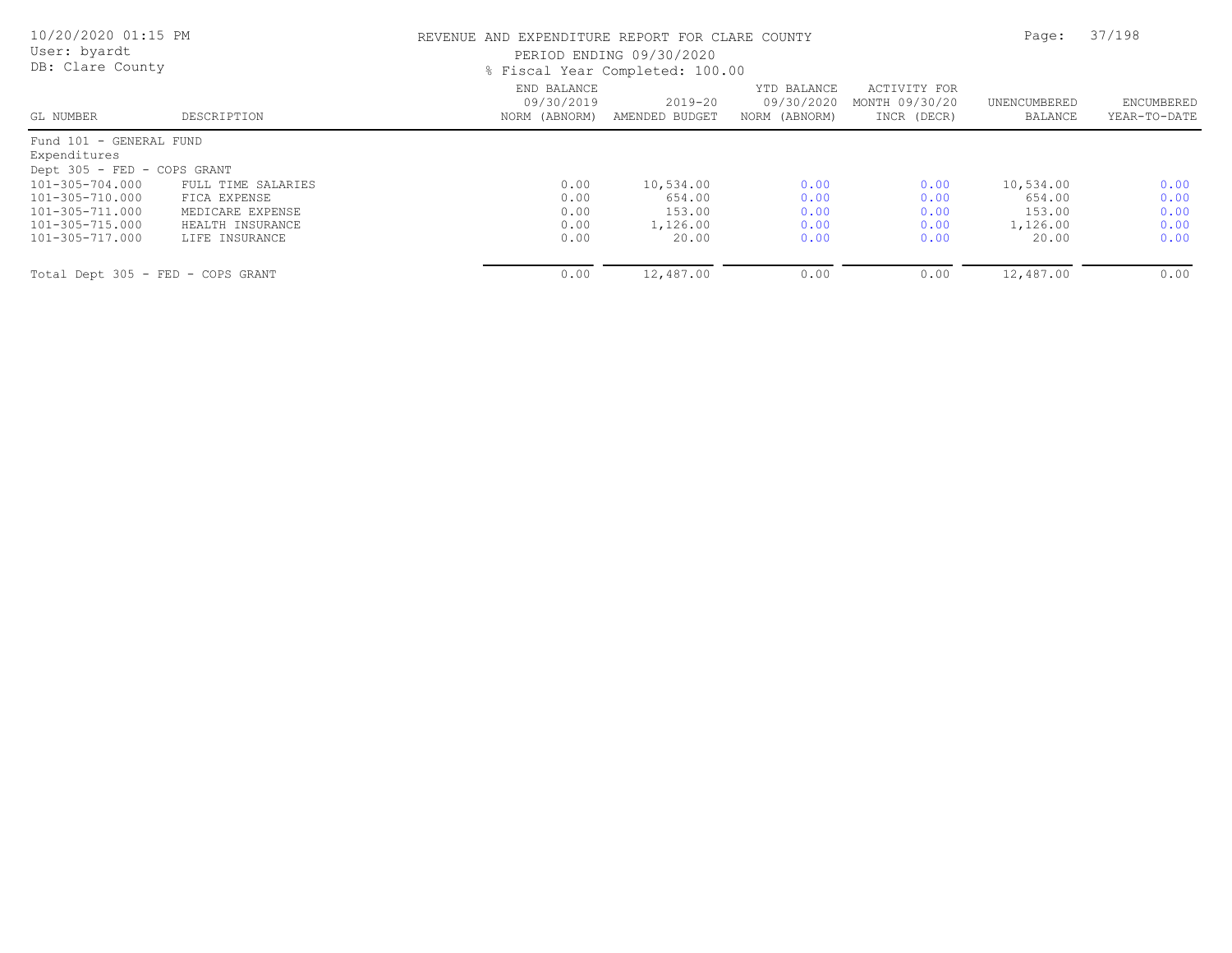| 10/20/2020 01:15 PM<br>User: byardt<br>DB: Clare County |                                              | REVENUE AND EXPENDITURE REPORT FOR CLARE COUNTY<br>PERIOD ENDING 09/30/2020<br>% Fiscal Year Completed: 100.00 |                           | Page:                                      | 38/198                                        |                         |                                   |
|---------------------------------------------------------|----------------------------------------------|----------------------------------------------------------------------------------------------------------------|---------------------------|--------------------------------------------|-----------------------------------------------|-------------------------|-----------------------------------|
| GL NUMBER                                               | DESCRIPTION                                  | END BALANCE<br>09/30/2019<br>NORM (ABNORM)                                                                     | 2019-20<br>AMENDED BUDGET | YTD BALANCE<br>09/30/2020<br>NORM (ABNORM) | ACTIVITY FOR<br>MONTH 09/30/20<br>INCR (DECR) | UNENCUMBERED<br>BALANCE | <b>ENCUMBERED</b><br>YEAR-TO-DATE |
| Fund 101 - GENERAL FUND<br>Expenditures                 |                                              |                                                                                                                |                           |                                            |                                               |                         |                                   |
| Dept 314 - BAYONET/MED MARIJUANA GRANT                  |                                              |                                                                                                                |                           |                                            |                                               |                         |                                   |
| 101-314-715.100                                         | HEALTH INSURANCE-MED                         | 465.11                                                                                                         | 0.00                      | 0.00                                       | 0.00                                          | 0.00                    | 0.00                              |
| 101-314-717.100                                         | LIFE INSURANCE - MED                         | 4.76                                                                                                           | 0.00                      | 0.00                                       | 0.00                                          | 0.00                    | 0.00                              |
|                                                         | Total Dept 314 - BAYONET/MED MARIJUANA GRANT | 469.87                                                                                                         | 0.00                      | 0.00                                       | 0.00                                          | 0.00                    | 0.00                              |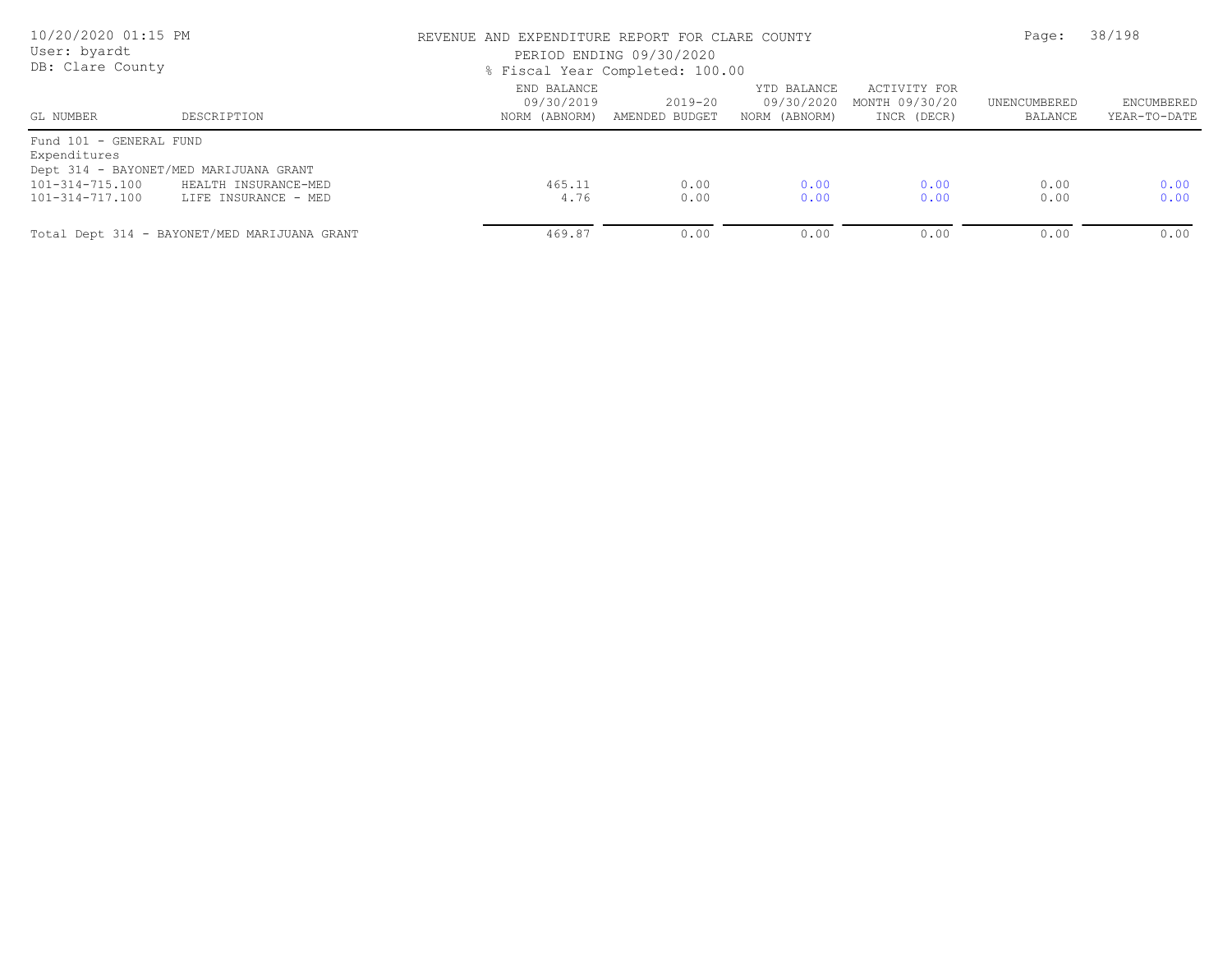| 10/20/2020 01:15 PM<br>User: byardt<br>DB: Clare County |                       | REVENUE AND EXPENDITURE REPORT FOR CLARE COUNTY<br>PERIOD ENDING 09/30/2020<br>% Fiscal Year Completed: 100.00 |                               | Page:                                      | 39/198                                        |                         |                            |
|---------------------------------------------------------|-----------------------|----------------------------------------------------------------------------------------------------------------|-------------------------------|--------------------------------------------|-----------------------------------------------|-------------------------|----------------------------|
| GL NUMBER                                               | DESCRIPTION           | END BALANCE<br>09/30/2019<br>NORM (ABNORM)                                                                     | $2019 - 20$<br>AMENDED BUDGET | YTD BALANCE<br>09/30/2020<br>NORM (ABNORM) | ACTIVITY FOR<br>MONTH 09/30/20<br>INCR (DECR) | UNENCUMBERED<br>BALANCE | ENCUMBERED<br>YEAR-TO-DATE |
| Fund 101 - GENERAL FUND                                 |                       |                                                                                                                |                               |                                            |                                               |                         |                            |
| Expenditures<br>Dept 316 - WEIGHTMASTER                 |                       |                                                                                                                |                               |                                            |                                               |                         |                            |
| 101-316-705.000                                         | SALARY-PART TIME-ROAD | 4,440.30                                                                                                       | 3,943.00                      | 2,670.50                                   | 0.00                                          | 1,272.50                | 0.00                       |
| 101-316-710.000                                         | FICA EXPENSE-ROAD     | 268.64                                                                                                         | 585.00                        | 163.16                                     | 0.00                                          | 421.84                  | 0.00                       |
| 101-316-711.000                                         | MEDICARE EXPENSE-ROAD | 62.82                                                                                                          | 137.00                        | 38.15                                      | 0.00                                          | 98.85                   | 0.00                       |
| Total Dept 316 - WEIGHTMASTER                           |                       | 4,771.76                                                                                                       | 4,665.00                      | 2,871.81                                   | 0.00                                          | 1,793.19                | 0.00                       |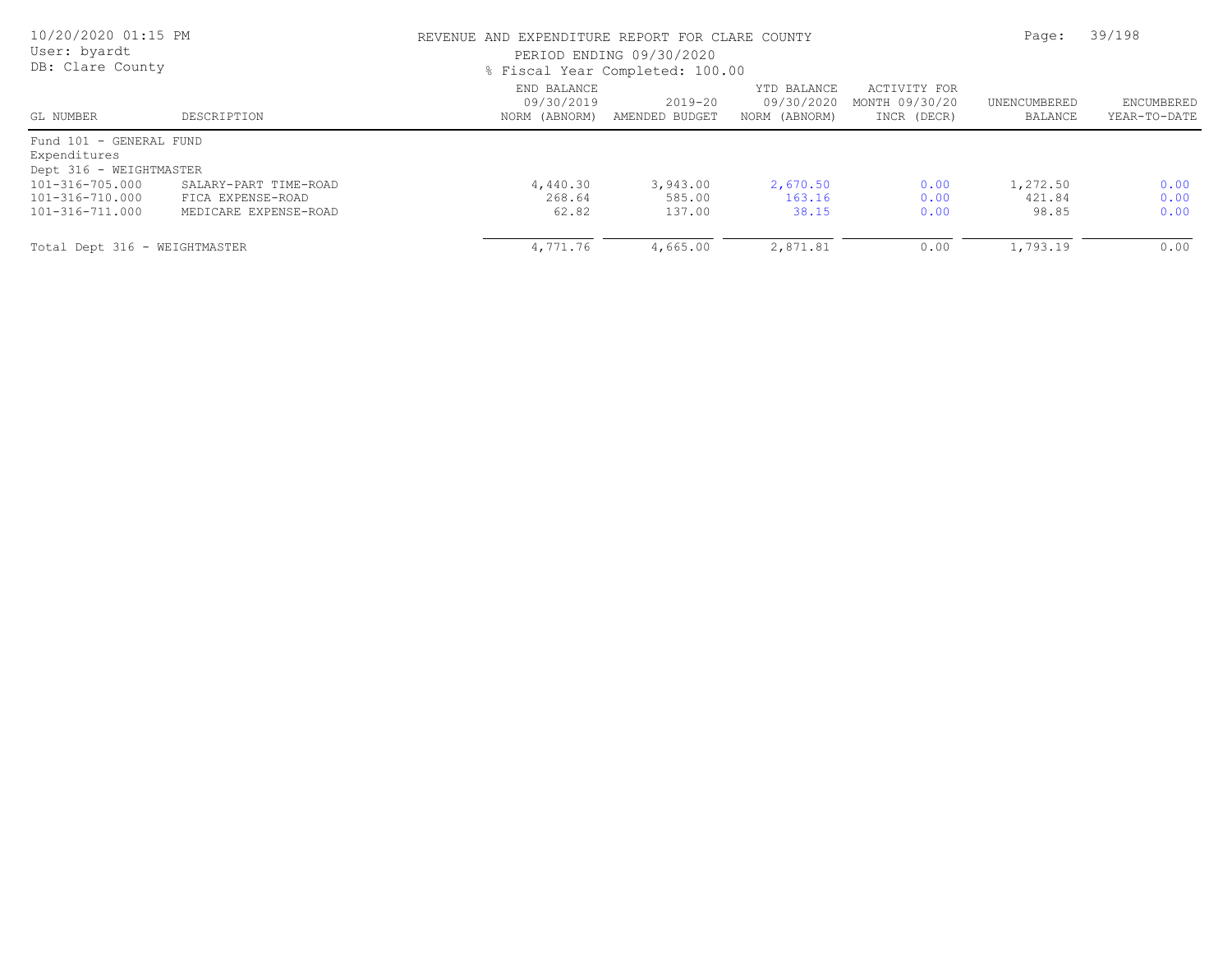| 10/20/2020 01:15 PM                  |                             | REVENUE AND EXPENDITURE REPORT FOR CLARE COUNTY | Page:                           | 40/198                                     |                                               |                         |                            |
|--------------------------------------|-----------------------------|-------------------------------------------------|---------------------------------|--------------------------------------------|-----------------------------------------------|-------------------------|----------------------------|
| User: byardt                         |                             |                                                 | PERIOD ENDING 09/30/2020        |                                            |                                               |                         |                            |
| DB: Clare County                     |                             |                                                 | % Fiscal Year Completed: 100.00 |                                            |                                               |                         |                            |
| GL NUMBER                            | DESCRIPTION                 | END BALANCE<br>09/30/2019<br>NORM (ABNORM)      | $2019 - 20$<br>AMENDED BUDGET   | YTD BALANCE<br>09/30/2020<br>NORM (ABNORM) | ACTIVITY FOR<br>MONTH 09/30/20<br>INCR (DECR) | UNENCUMBERED<br>BALANCE | ENCUMBERED<br>YEAR-TO-DATE |
| Fund 101 - GENERAL FUND              |                             |                                                 |                                 |                                            |                                               |                         |                            |
| Expenditures                         |                             |                                                 |                                 |                                            |                                               |                         |                            |
| Dept 321 - SCHOOL SAFETY GRANT       |                             |                                                 |                                 |                                            |                                               |                         |                            |
| 101-321-704.000                      | SALARY -<br>HARRISON        | 20,062.58                                       | 18,989.00                       | 18,979.73                                  | 384.65                                        | 9.27                    | 0.00                       |
| 101-321-704.001                      | SALARY -<br>FARWELL         | 23,819.57                                       | 28,403.00                       | 28,204.80                                  | 1,194.24                                      | 198.20                  | 0.00                       |
| 101-321-710.000                      | FICA EXPENSE - HARRISON     | 2,921.98                                        | 3,308.00                        | 2,942.58                                   | 96.68                                         | 365.42                  | 0.00                       |
| 101-321-711.000                      | MEDICARE EXPENSE - HARRISON | 683.35                                          | 774.00                          | 688.17                                     | 22.61                                         | 85.83                   | 0.00                       |
| 101-321-715.000                      | HEALTH INSURANCE - HARRISON | 14,919.12                                       | 13,340.00                       | 11,686.41                                  | 957.87                                        | 1,653.59                | 0.00                       |
| 101-321-715.001                      | HEALTH INSURANCE - FARWELL  | 3,204.00                                        | 13, 174. 24                     | 12,746.11                                  | 814.45                                        | 428.13                  | 0.00                       |
| 101-321-715.006                      | CIC BUNDLE                  | 474.00                                          | 474.00                          | 474.00                                     | 39.50                                         | 0.00                    | 0.00                       |
| 101-321-715.007                      | CIC BUNDLE                  | 0.00                                            | 474.00                          | 474.00                                     | 39.50                                         | 0.00                    | 0.00                       |
| 101-321-717.000                      | LIFE INSURANCE-HARRISON     | 61.88                                           | 58.00                           | 52.36                                      | 0.00                                          | 5.64                    | 0.00                       |
| 101-321-717.001                      | LIFE INSURANCE-FARWELL      | 61.88                                           | 58.00                           | 52.36                                      | 0.00                                          | 5.64                    | 0.00                       |
| 101-321-722.000                      | HOLIDAYS-HARRISON           | 259.92                                          | 495.00                          | 263.76                                     | 0.00                                          | 231.24                  | 0.00                       |
| 101-321-722.001                      | HOLIDAYS-FARWELL            | 229.32                                          | 495.00                          | 447.84                                     | 0.00                                          | 47.16                   | 0.00                       |
| 101-321-747.001                      | PLAIN CLOTHES ALLOWANCE     | 342.45                                          | 1,000.00                        | 992.26                                     | 0.00                                          | 7.74                    | 0.00                       |
| Total Dept 321 - SCHOOL SAFETY GRANT |                             | 67,040.05                                       | 81,042.24                       | 78,004.38                                  | 3,549.50                                      | 3,037.86                | 0.00                       |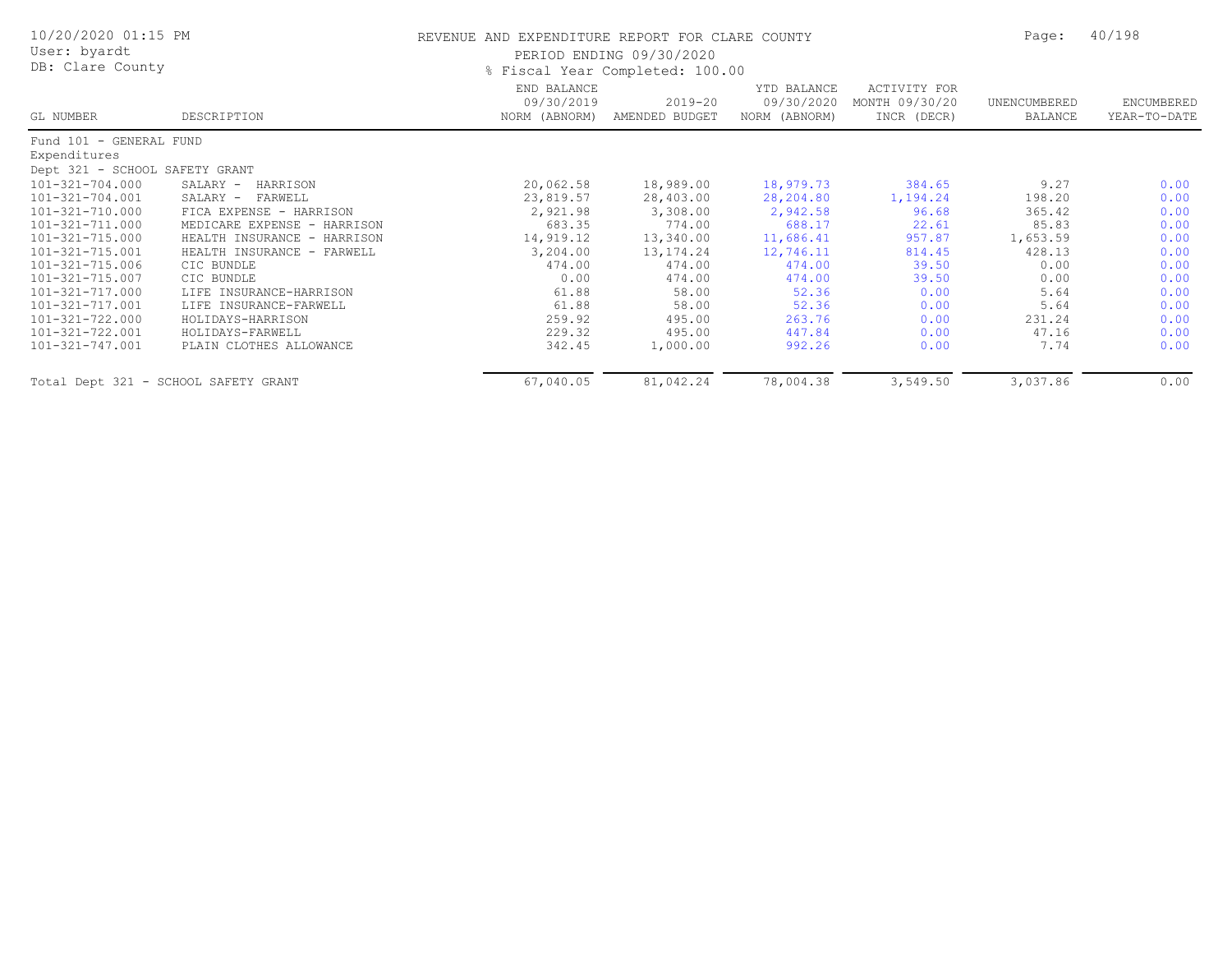| 10/20/2020 01:15 PM<br>User: byardt<br>DB: Clare County |                                         | REVENUE AND EXPENDITURE REPORT FOR CLARE COUNTY | PERIOD ENDING 09/30/2020<br>% Fiscal Year Completed: 100.00 |                                            |                                               | Page:                   | 41/198                     |
|---------------------------------------------------------|-----------------------------------------|-------------------------------------------------|-------------------------------------------------------------|--------------------------------------------|-----------------------------------------------|-------------------------|----------------------------|
| GL NUMBER                                               | DESCRIPTION                             | END BALANCE<br>09/30/2019<br>NORM (ABNORM)      | 2019-20<br>AMENDED BUDGET                                   | YTD BALANCE<br>09/30/2020<br>NORM (ABNORM) | ACTIVITY FOR<br>MONTH 09/30/20<br>INCR (DECR) | UNENCUMBERED<br>BALANCE | ENCUMBERED<br>YEAR-TO-DATE |
| Fund 101 - GENERAL FUND                                 |                                         |                                                 |                                                             |                                            |                                               |                         |                            |
| Expenditures                                            |                                         |                                                 |                                                             |                                            |                                               |                         |                            |
| Dept 322 - HARRISON CITY CONTRACT                       |                                         |                                                 |                                                             |                                            |                                               |                         |                            |
| 101-322-704.000                                         | SALARY                                  | 84,365.40                                       | 86,354.00                                                   | 81,484.28                                  | 5,759.36                                      | 4,869.72                | 0.00                       |
| 101-322-705.000                                         | PART TIME                               | 9,835.05                                        | 9,956.00                                                    | 9,159.40                                   | 627.25                                        | 796.60                  | 0.00                       |
| 101-322-706.000                                         | OVERTIME                                | 15,824.00                                       | 18,560.00                                                   | 17,511.71                                  | 2,317.56                                      | 1,048.29                | 0.00                       |
| 101-322-710.000                                         | FICA EXPENSE                            | 7,264.96                                        | 7,608.00                                                    | 7,042.64                                   | 559.58                                        | 565.36                  | 0.00                       |
| 101-322-711.000                                         | MEDICARE EXPENSE                        | 1,699.00                                        | 1,780.00                                                    | 1,647.08                                   | 130.83                                        | 132.92                  | 0.00                       |
| 101-322-715.000                                         | HEALTH INSURANCE                        | 6, 170.37                                       | 12,656.00                                                   | 11,639.76                                  | 957.87                                        | 1,016.24                | 0.00                       |
| 101-322-715.006                                         | CIC BUNDLE                              | 790.00                                          | 474.00                                                      | 474.00                                     | 39.50                                         | 0.00                    | 0.00                       |
| 101-322-717.000                                         | LIFE INSURANCE                          | 99.96                                           | 115.00                                                      | 104.72                                     | 0.00                                          | 10.28                   | 0.00                       |
| 101-322-721.000                                         | SICK LEAVE                              | 1,351.58                                        | 0.00                                                        | 0.00                                       | 0.00                                          | 0.00                    | 0.00                       |
| 101-322-722.000                                         | HOLIDAYS                                | 5,045.06                                        | 5,248.00                                                    | 5,247.28                                   | 401.70                                        | 0.72                    | 0.00                       |
| 101-322-747.000                                         | UNIFORMS                                | 458.00                                          | 713.00                                                      | 712.49                                     | 0.00                                          | 0.51                    | 0.00                       |
| 101-322-862.000                                         | VEHICLE REPAIRS                         | 6,466.92                                        | 5,972.00                                                    | 5,246.77                                   | 716.20                                        | 725.23                  | 0.00                       |
| 101-322-862.001                                         | VEHICLE EQUIPMENT                       | 143.10                                          | 761.00                                                      | 143.10                                     | 0.00                                          | 617.90                  | 0.00                       |
|                                                         | Total Dept 322 - HARRISON CITY CONTRACT | 139,513.40                                      | 150,197.00                                                  | 140, 413.23                                | 11,509.85                                     | 9,783.77                | 0.00                       |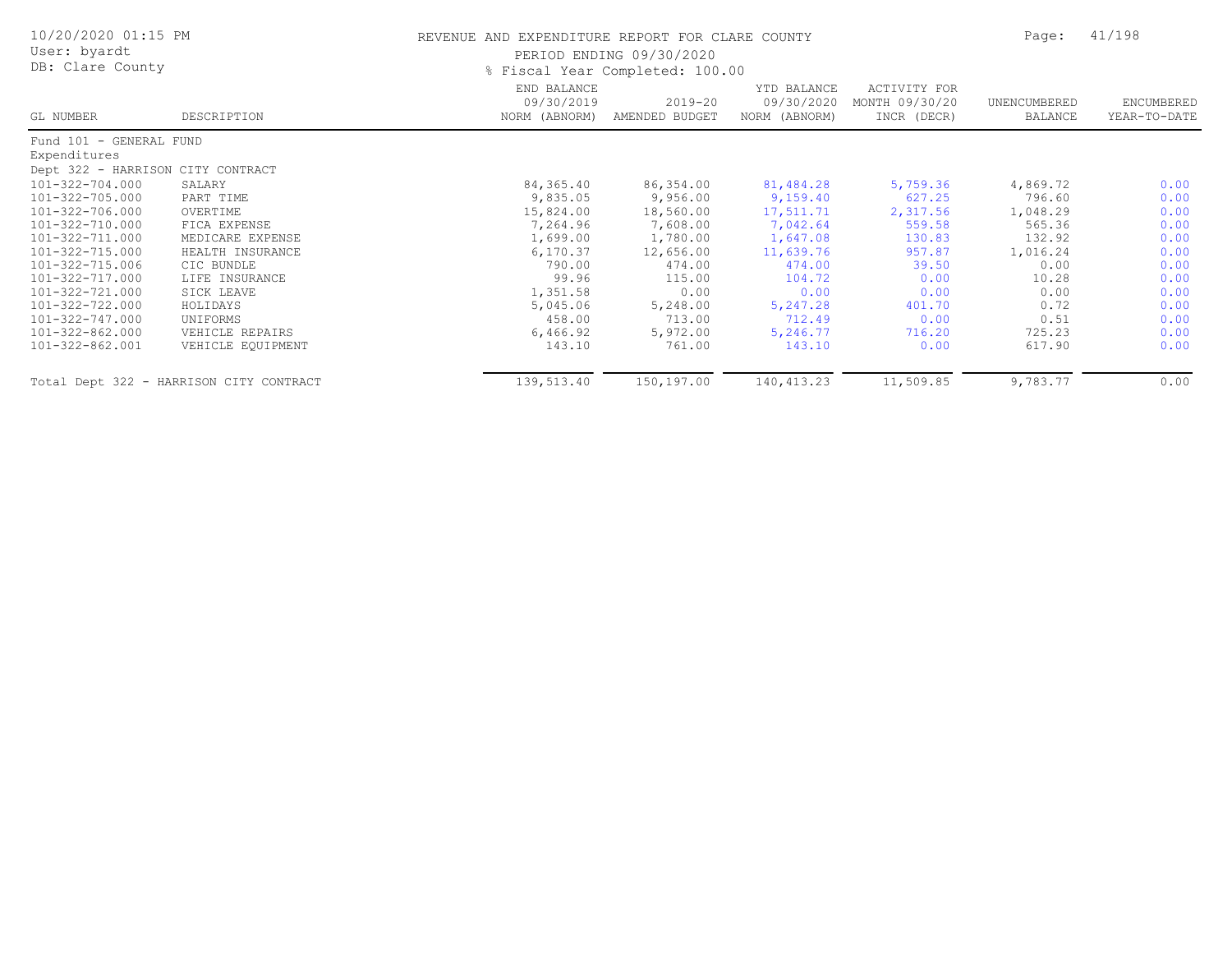| 10/20/2020 01:15 PM<br>User: byardt<br>DB: Clare County |                                            | REVENUE AND EXPENDITURE REPORT FOR CLARE COUNTY<br>PERIOD ENDING 09/30/2020<br>% Fiscal Year Completed: 100.00 |                           |                                            |                                                      |                         | 42/198                     |  |
|---------------------------------------------------------|--------------------------------------------|----------------------------------------------------------------------------------------------------------------|---------------------------|--------------------------------------------|------------------------------------------------------|-------------------------|----------------------------|--|
| GL NUMBER                                               | DESCRIPTION                                | END BALANCE<br>09/30/2019<br>NORM (ABNORM)                                                                     | 2019-20<br>AMENDED BUDGET | YTD BALANCE<br>09/30/2020<br>NORM (ABNORM) | <b>ACTIVITY FOR</b><br>MONTH 09/30/20<br>INCR (DECR) | UNENCUMBERED<br>BALANCE | ENCUMBERED<br>YEAR-TO-DATE |  |
| Fund 101 - GENERAL FUND                                 |                                            |                                                                                                                |                           |                                            |                                                      |                         |                            |  |
| Expenditures                                            |                                            |                                                                                                                |                           |                                            |                                                      |                         |                            |  |
| Dept 323 - LINCOLN TOWNSHIP CONTRACT                    |                                            |                                                                                                                |                           |                                            |                                                      |                         |                            |  |
| 101-323-704.000                                         | SALARY                                     | 65,875.86                                                                                                      | 65,732.00                 | 61,692.94                                  | 5,024.92                                             | 4,039.06                | 0.00                       |  |
| 101-323-706.000                                         | OVERTIME                                   | 7,484.51                                                                                                       | 8,889.00                  | 8,055.27                                   | 239.13                                               | 833.73                  | 0.00                       |  |
| 101-323-710.000                                         | FICA EXPENSE                               | 4,602.34                                                                                                       | 4,661.00                  | 4,329.72                                   | 326.92                                               | 331.28                  | 0.00                       |  |
| 101-323-711.000                                         | MEDICARE EXPENSE                           | 1,076.36                                                                                                       | 1,091.00                  | 1,012.60                                   | 76.46                                                | 78.40                   | 0.00                       |  |
| 101-323-715.000                                         | HEALTH INSURANCE                           | 11,983.72                                                                                                      | 11,959.00                 | 5,974.84                                   | 324.47                                               | 5,984.16                | 0.00                       |  |
| 101-323-715.006                                         | CIC BUNDLE                                 | 474.00                                                                                                         | 948.00                    | 829.50                                     | 39.50                                                | 118.50                  | 0.00                       |  |
| 101-323-717.000                                         | LIFE INSURANCE                             | 123.76                                                                                                         | 115.00                    | 104.72                                     | 0.00                                                 | 10.28                   | 0.00                       |  |
| 101-323-722.000                                         | HOLIDAYS                                   | 3,260.22                                                                                                       | 4,236.00                  | 4,235.95                                   | 371.06                                               | 0.05                    | 0.00                       |  |
| 101-323-862.000                                         | VEHICLE REPAIRS & MAINT                    | 7,546.46                                                                                                       | 10,375.00                 | 10,003.08                                  | 1,045.77                                             | 371.92                  | 0.00                       |  |
| 101-323-978.000                                         | NEW EQUIPMENT                              | 339.00                                                                                                         | 0.00                      | 0.00                                       | 0.00                                                 | 0.00                    | 0.00                       |  |
|                                                         | Total Dept 323 - LINCOLN TOWNSHIP CONTRACT | 102,766.23                                                                                                     | 108,006.00                | 96,238.62                                  | 7,448.23                                             | 11,767.38               | 0.00                       |  |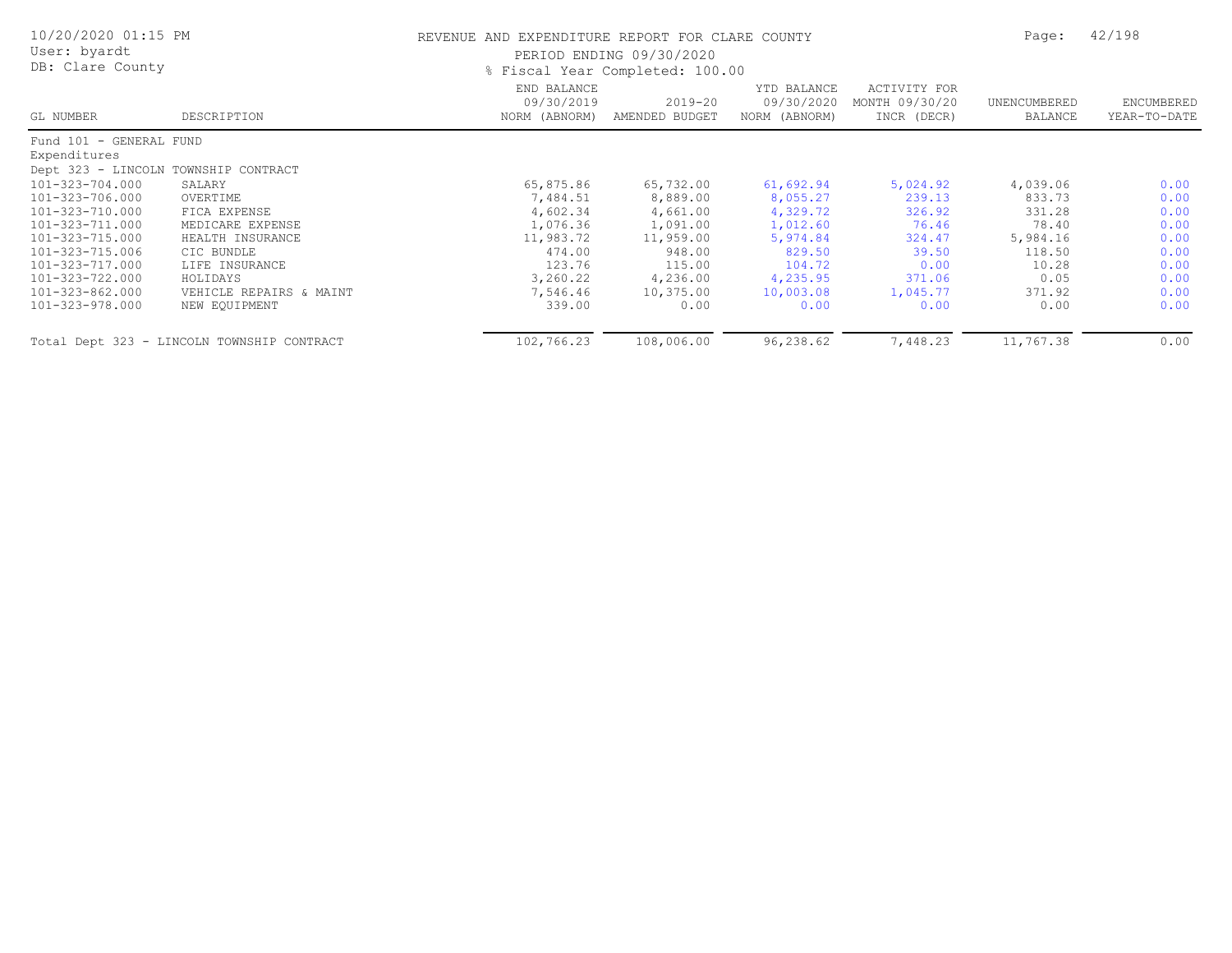| 10/20/2020 01:15 PM<br>User: byardt<br>DB: Clare County |                                        | REVENUE AND EXPENDITURE REPORT FOR CLARE COUNTY | PERIOD ENDING 09/30/2020<br>% Fiscal Year Completed: 100.00 |                                            |                                               | Page:                   | 43/198                     |
|---------------------------------------------------------|----------------------------------------|-------------------------------------------------|-------------------------------------------------------------|--------------------------------------------|-----------------------------------------------|-------------------------|----------------------------|
| GL NUMBER                                               | DESCRIPTION                            | END BALANCE<br>09/30/2019<br>NORM (ABNORM)      | $2019 - 20$<br>AMENDED BUDGET                               | YTD BALANCE<br>09/30/2020<br>NORM (ABNORM) | ACTIVITY FOR<br>MONTH 09/30/20<br>INCR (DECR) | UNENCUMBERED<br>BALANCE | ENCUMBERED<br>YEAR-TO-DATE |
| Fund 101 - GENERAL FUND                                 |                                        |                                                 |                                                             |                                            |                                               |                         |                            |
| Expenditures                                            |                                        |                                                 |                                                             |                                            |                                               |                         |                            |
| Dept 327 - MMC SECURITY CONTRACT                        |                                        |                                                 |                                                             |                                            |                                               |                         |                            |
| 101-327-704.000                                         | FULL TIME SALARIES                     | 12,140.88                                       | 40,098.00                                                   | 37,047.29                                  | 2,857.40                                      | 3,050.71                | 0.00                       |
| 101-327-706.000                                         | OVERTIME                               | 0.00                                            | 500.00                                                      | 65.94                                      | 0.00                                          | 434.06                  | 0.00                       |
| 101-327-710.000                                         | FICA                                   | 747.34                                          | 2,534.00                                                    | 2,261.66                                   | 174.13                                        | 272.34                  | 0.00                       |
| 101-327-711.000                                         | MEDICARE                               | 174.79                                          | 653.00                                                      | 528.93                                     | 40.73                                         | 124.07                  | 0.00                       |
| 101-327-715.000                                         | HEALTH INSURANCE                       | 11,001.46                                       | 14,193.00                                                   | 14, 192.51                                 | 957.87                                        | 0.49                    | 0.00                       |
| 101-327-715.006                                         | CIC BUNDLE                             | 355.50                                          | 474.00                                                      | 474.00                                     | 39.50                                         | 0.00                    | 0.00                       |
| 101-327-717.000                                         | LIFE INSURANCE                         | 52.36                                           | 58.00                                                       | 38.08                                      | 0.00                                          | 19.92                   | 0.00                       |
| 101-327-723.000                                         | UNEMPLOYMENT                           | 0.00                                            | 435.00                                                      | 0.00                                       | 0.00                                          | 435.00                  | 0.00                       |
| 101-327-724.000                                         | WORKERS COMP                           | 0.00                                            | 778.00                                                      | 0.00                                       | 0.00                                          | 778.00                  | 0.00                       |
| 101-327-746.000                                         | GAS OIL & GREASE                       | 548.46                                          | 906.00                                                      | 425.10                                     | 43.53                                         | 480.90                  | 0.00                       |
| 101-327-747.000                                         | UNIFORMS                               | 481.92                                          | 500.00                                                      | 191.29                                     | 0.00                                          | 308.71                  | 0.00                       |
| 101-327-852.000                                         | TELEPHONE                              | 230.23                                          | 800.00                                                      | 602.18                                     | 60.09                                         | 197.82                  | 0.00                       |
| 101-327-862.000                                         | VEHICLE REPAIRS & MAINTENANCE          | 0.00                                            | 790.00                                                      | 0.00                                       | 0.00                                          | 790.00                  | 0.00                       |
| 101-327-978.000                                         | NEW EQUIPMENT                          | 1,052.90                                        | 451.00                                                      | 0.00                                       | 0.00                                          | 451.00                  | 0.00                       |
|                                                         | Total Dept 327 - MMC SECURITY CONTRACT | 26,785.84                                       | 63,170.00                                                   | 55,826.98                                  | 4,173.25                                      | 7,343.02                | 0.00                       |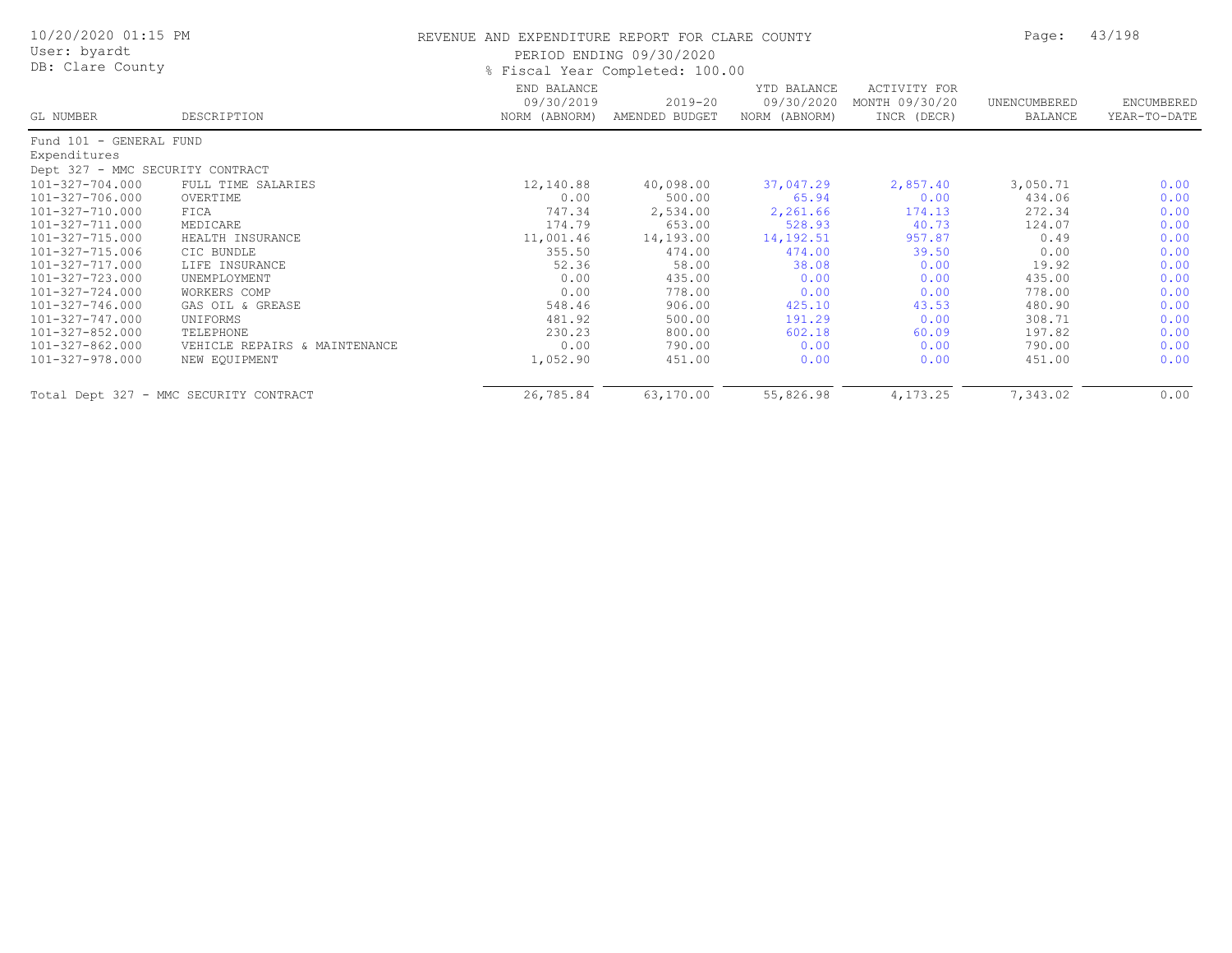| 10/20/2020 01:15 PM<br>User: byardt<br>DB: Clare County                  |                                                                    | REVENUE AND EXPENDITURE REPORT FOR CLARE COUNTY<br>PERIOD ENDING 09/30/2020<br>% Fiscal Year Completed: 100.00 | Page:                                 | 44/198                                     |                                               |                                      |                              |
|--------------------------------------------------------------------------|--------------------------------------------------------------------|----------------------------------------------------------------------------------------------------------------|---------------------------------------|--------------------------------------------|-----------------------------------------------|--------------------------------------|------------------------------|
| GL NUMBER                                                                | DESCRIPTION                                                        | END BALANCE<br>09/30/2019<br>NORM (ABNORM)                                                                     | $2019 - 20$<br>AMENDED BUDGET         | YTD BALANCE<br>09/30/2020<br>NORM (ABNORM) | ACTIVITY FOR<br>MONTH 09/30/20<br>INCR (DECR) | UNENCUMBERED<br>BALANCE              | ENCUMBERED<br>YEAR-TO-DATE   |
| Fund 101 - GENERAL FUND<br>Expenditures                                  | Dept 330 - GREENWOOD TWP LAW ENFORCEMENT                           |                                                                                                                |                                       |                                            |                                               |                                      |                              |
| 101-330-704.000<br>101-330-706.000<br>101-330-710.000<br>101-330-711.000 | FULL TIME SALARIES<br>OVERTIME<br>FICA EXPENSE<br>MEDICARE EXPENSE | 3,234.71<br>293.04<br>203.11<br>47.50                                                                          | 3,721.00<br>905.00<br>288.00<br>68.00 | 2,658.14<br>788.12<br>205.15<br>47.98      | 594.28<br>197.82<br>47.14<br>11.01            | 1,062.86<br>116.88<br>82.85<br>20.02 | 0.00<br>0.00<br>0.00<br>0.00 |
| 101-330-722.000                                                          | HOLIDAYS                                                           | 0.00                                                                                                           | 18.00                                 | 17.10                                      | 0.00                                          | 0.90                                 | 0.00                         |
|                                                                          | Total Dept 330 - GREENWOOD TWP LAW ENFORCEMENT                     | 3,778.36                                                                                                       | 5,000.00                              | 3,716.49                                   | 850.25                                        | 1,283.51                             | 0.00                         |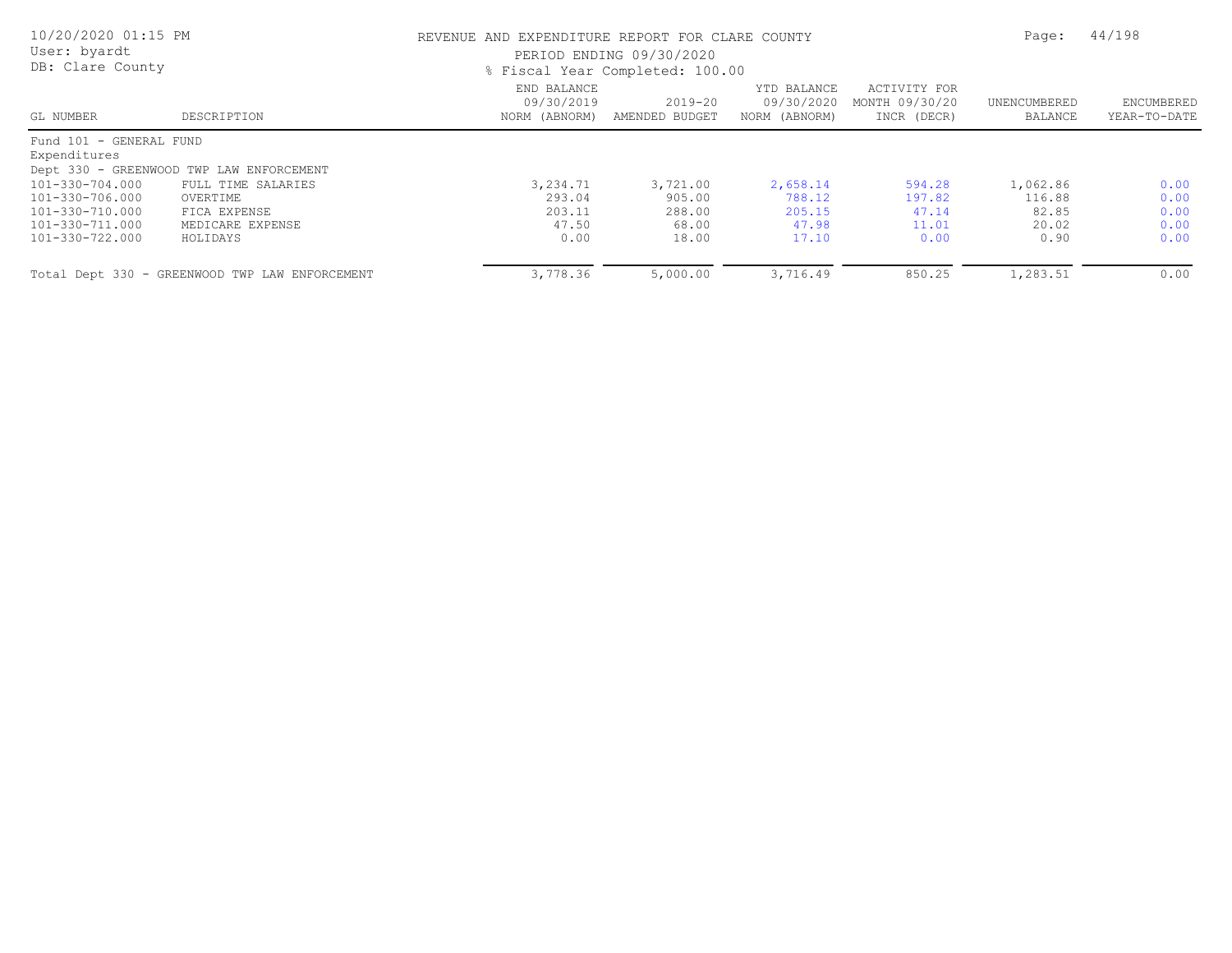| 10/20/2020 01:15 PM<br>User: byardt<br>DB: Clare County |                        |                                            | REVENUE AND EXPENDITURE REPORT FOR CLARE COUNTY<br>PERIOD ENDING 09/30/2020<br>% Fiscal Year Completed: 100.00 |                                            |                                               |                         |                            |
|---------------------------------------------------------|------------------------|--------------------------------------------|----------------------------------------------------------------------------------------------------------------|--------------------------------------------|-----------------------------------------------|-------------------------|----------------------------|
| GL NUMBER                                               | DESCRIPTION            | END BALANCE<br>09/30/2019<br>NORM (ABNORM) | 2019-20<br>AMENDED BUDGET                                                                                      | YTD BALANCE<br>09/30/2020<br>NORM (ABNORM) | ACTIVITY FOR<br>MONTH 09/30/20<br>INCR (DECR) | UNENCUMBERED<br>BALANCE | ENCUMBERED<br>YEAR-TO-DATE |
| Fund 101 - GENERAL FUND                                 |                        |                                            |                                                                                                                |                                            |                                               |                         |                            |
| Expenditures                                            |                        |                                            |                                                                                                                |                                            |                                               |                         |                            |
| Dept 331 - MARINE SAFETY                                |                        |                                            |                                                                                                                |                                            |                                               |                         |                            |
| 101-331-704.000                                         | SALARY-LAW ENFORCEMENT | 4,009.21                                   | 5,922.00                                                                                                       | 5,797.05                                   | 1,746.52                                      | 124.95                  | 0.00                       |
| 101-331-705.000                                         | SALARY-EDUCATION       | 324.90                                     | 214.00                                                                                                         | 0.00                                       | 0.00                                          | 214.00                  | 0.00                       |
| 101-331-706.000                                         | SALARY-LIVERY-S&R-B&R  | 0.00                                       | 50.00                                                                                                          | 0.00                                       | 0.00                                          | 50.00                   | 0.00                       |
| 101-331-710.000                                         | FICA EXPENSE           | 267.01                                     | 384.00                                                                                                         | 359.41                                     | 108.28                                        | 24.59                   | 0.00                       |
| 101-331-711.000                                         | MEDICARE EXPENSE       | 62.44                                      | 90.00                                                                                                          | 84.06                                      | 25.33                                         | 5.94                    | 0.00                       |
| 101-331-862.001                                         | CCS &M                 | 1,438.91                                   | 740.00                                                                                                         | 694.58                                     | 13.75                                         | 45.42                   | 0.00                       |
| Total Dept 331 - MARINE SAFETY                          |                        | 6,102.47                                   | 7,400.00                                                                                                       | 6,935.10                                   | 1,893.88                                      | 464.90                  | 0.00                       |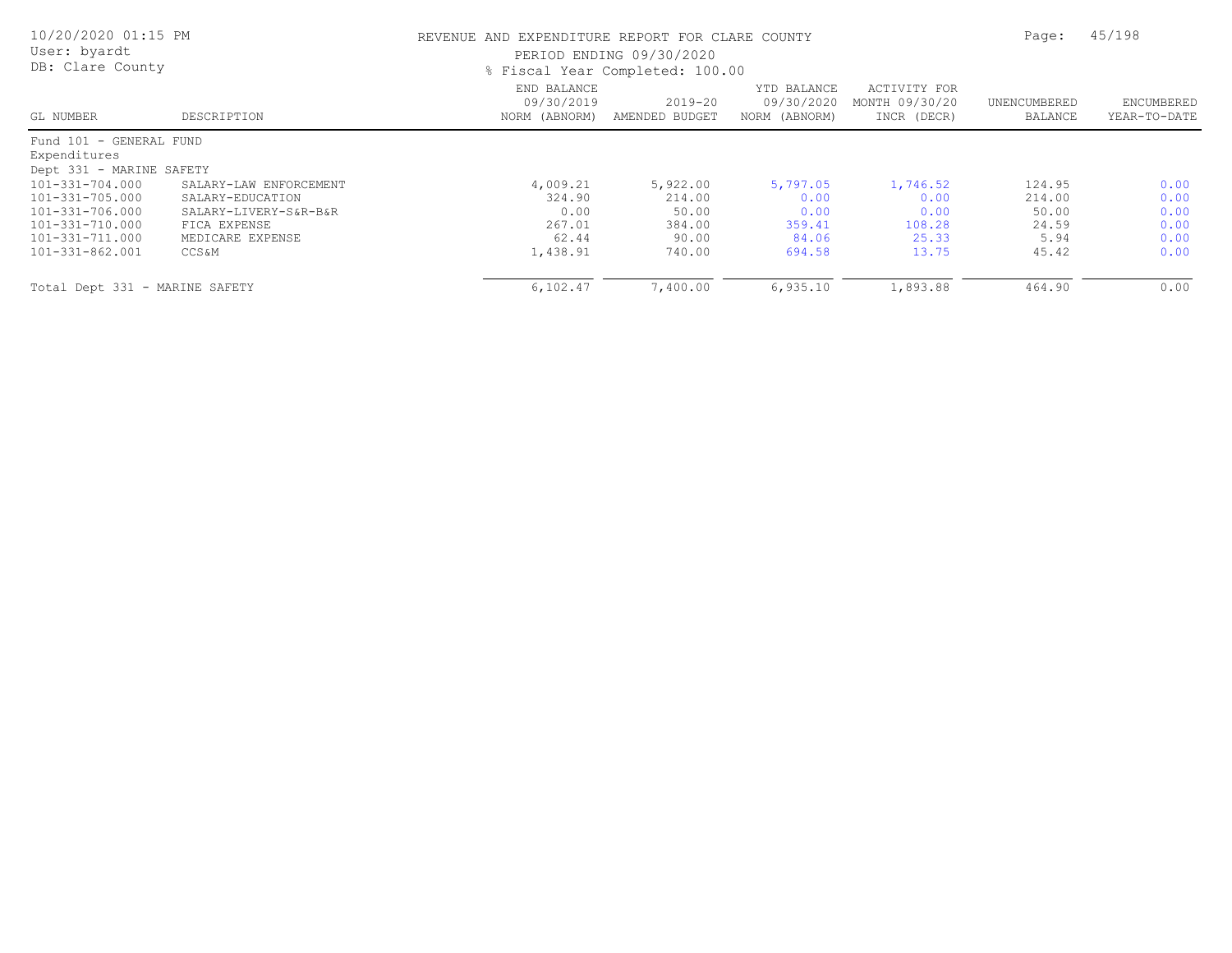| 10/20/2020 01:15 PM     |                                              | REVENUE AND EXPENDITURE REPORT FOR CLARE COUNTY | Page:                         | 46/198                                     |                                               |                         |                            |
|-------------------------|----------------------------------------------|-------------------------------------------------|-------------------------------|--------------------------------------------|-----------------------------------------------|-------------------------|----------------------------|
| User: byardt            |                                              | PERIOD ENDING 09/30/2020                        |                               |                                            |                                               |                         |                            |
| DB: Clare County        |                                              |                                                 |                               |                                            |                                               |                         |                            |
| GL NUMBER               | DESCRIPTION                                  | END BALANCE<br>09/30/2019<br>NORM (ABNORM)      | $2019 - 20$<br>AMENDED BUDGET | YTD BALANCE<br>09/30/2020<br>NORM (ABNORM) | ACTIVITY FOR<br>MONTH 09/30/20<br>INCR (DECR) | UNENCUMBERED<br>BALANCE | ENCUMBERED<br>YEAR-TO-DATE |
| Fund 101 - GENERAL FUND |                                              |                                                 |                               |                                            |                                               |                         |                            |
| Expenditures            |                                              |                                                 |                               |                                            |                                               |                         |                            |
|                         | Dept 333 - SECONDARY ROAD PATROL GRANT       |                                                 |                               |                                            |                                               |                         |                            |
| 101-333-704.000         | SALARY                                       | 36,535.02                                       | 6,669.59                      | 0.00                                       | 0.00                                          | 6,669.59                | 0.00                       |
| 101-333-706.000         | OVERTIME                                     | 2,480.08                                        | 11,431.41                     | 7,934.19                                   | 1,099.08                                      | 3,497.22                | 0.00                       |
| 101-333-710.000         | FICA EXPENSE                                 | 2,489.89                                        | 1,242.00                      | 481.35                                     | 67.39                                         | 760.65                  | 0.00                       |
| 101-333-711.000         | MEDICARE EXPENSE                             | 582.32                                          | 291.00                        | 112.57                                     | 15.76                                         | 178.43                  | 0.00                       |
| 101-333-715.000         | HEALTH INSURANCE                             | 14,919.12                                       | 13,340.00                     | 0.00                                       | (211.67)                                      | 13,340.00               | 0.00                       |
| 101-333-715.006         | CIC BUNDLE                                   | 474.00                                          | 474.00                        | 0.00                                       | (79.00)                                       | 474.00                  | 0.00                       |
| 101-333-717.000         | LIFE INSURANCE                               | 61.88                                           | 58.00                         | 0.00                                       | (14.28)                                       | 58.00                   | 0.00                       |
| 101-333-718.000         | CO PORTION RETIREMENT                        | 0.00                                            | 4,219.00                      | 0.00                                       | 0.00                                          | 4,219.00                | 0.00                       |
| 101-333-722.000         | HOLIDAYS                                     | 2,068.53                                        | 1,925.00                      | 0.00                                       | 0.00                                          | 1,925.00                | 0.00                       |
| 101-333-723.000         | UNEMPLOYMENT                                 | 0.00                                            | 619.00                        | 0.00                                       | 0.00                                          | 619.00                  | 0.00                       |
| 101-333-724.000         | WORKMAN'S COMP                               | 0.00                                            | 1,108.00                      | 0.00                                       | 0.00                                          | 1,108.00                | 0.00                       |
| 101-333-746.000         | GAS OIL & GREASE                             | 3,591.02                                        | 3,350.00                      | 405.14                                     | 98.57                                         | 2,944.86                | 0.00                       |
| 101-333-862.000         | VEHICLE REPAIRS & MAINTENANCE                | 878.83                                          | 1,200.00                      | 828.54                                     | 75.69                                         | 371.46                  | 0.00                       |
|                         | Total Dept 333 - SECONDARY ROAD PATROL GRANT | 64,080.69                                       | 45,927.00                     | 9,761.79                                   | 1,051.54                                      | 36, 165. 21             | 0.00                       |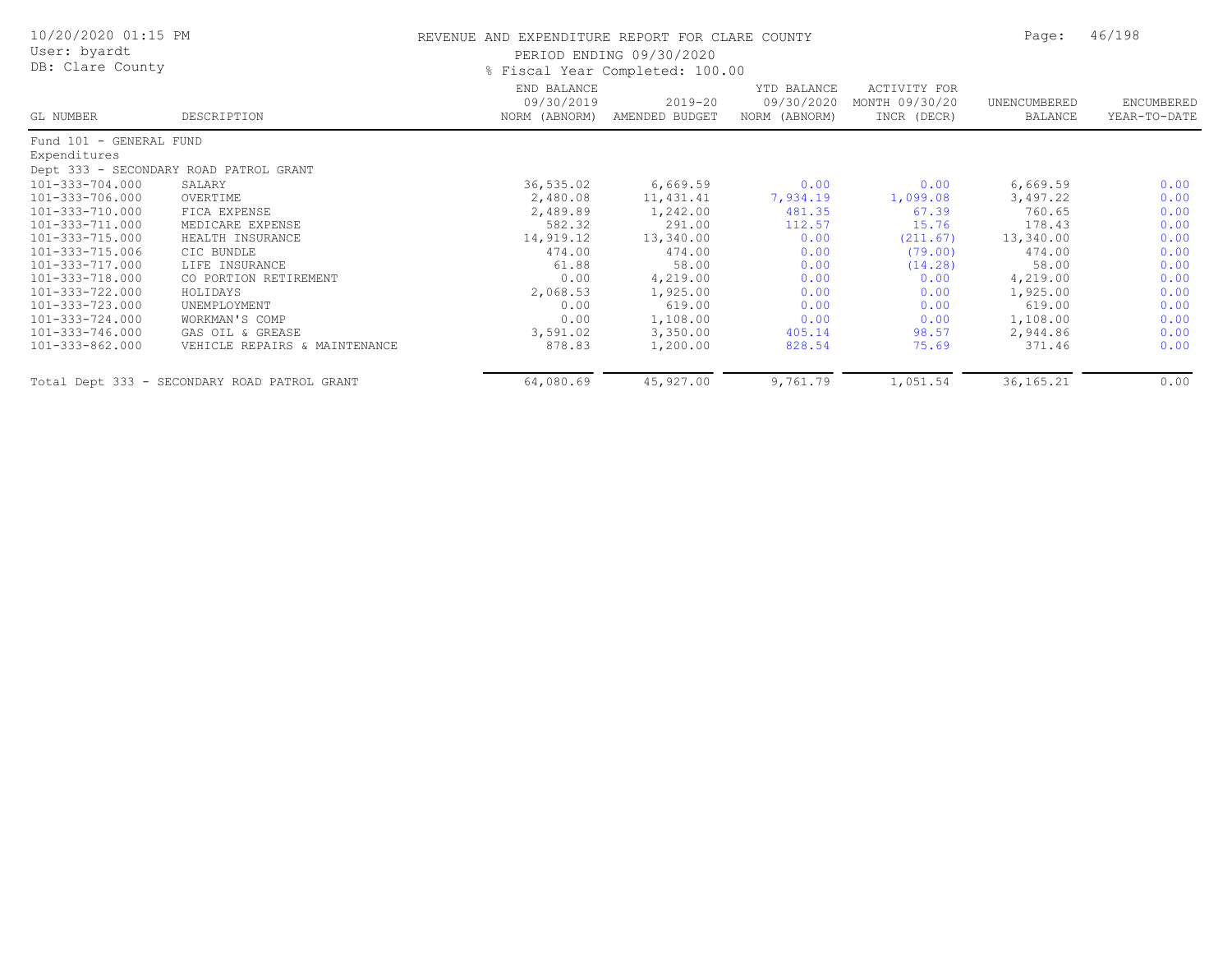| 10/20/2020 01:15 PM<br>User: byardt<br>DB: Clare County                  |                                                          |                                            | REVENUE AND EXPENDITURE REPORT FOR CLARE COUNTY<br>PERIOD ENDING 09/30/2020<br>% Fiscal Year Completed: 100.00 |                                            |                                               |                                       |                              |
|--------------------------------------------------------------------------|----------------------------------------------------------|--------------------------------------------|----------------------------------------------------------------------------------------------------------------|--------------------------------------------|-----------------------------------------------|---------------------------------------|------------------------------|
| GL NUMBER                                                                | DESCRIPTION                                              | END BALANCE<br>09/30/2019<br>NORM (ABNORM) | 2019-20<br>AMENDED BUDGET                                                                                      | YTD BALANCE<br>09/30/2020<br>NORM (ABNORM) | ACTIVITY FOR<br>MONTH 09/30/20<br>INCR (DECR) | UNENCUMBERED<br>BALANCE               | ENCUMBERED<br>YEAR-TO-DATE   |
| Fund 101 - GENERAL FUND<br>Expenditures<br>Dept 346 - O R V GRANT        |                                                          |                                            |                                                                                                                |                                            |                                               |                                       |                              |
| 101-346-705.000<br>101-346-710.000<br>101-346-711.000<br>101-346-862.001 | PART TIME<br>FICA EXPENSE<br>MEDICARE EXPENSE<br>CCS & M | 4,536.60<br>276.96<br>64.77<br>151.98      | 5,573.00<br>346.00<br>81.00<br>500.00                                                                          | 3,716.46<br>229.65<br>53.71<br>393.03      | 773.30<br>47.94<br>11.21<br>13.75             | 1,856.54<br>116.35<br>27.29<br>106.97 | 0.00<br>0.00<br>0.00<br>0.00 |
| Total Dept 346 - O R V GRANT                                             |                                                          | 5,030.31                                   | 6,500.00                                                                                                       | 4,392.85                                   | 846.20                                        | 2,107.15                              | 0.00                         |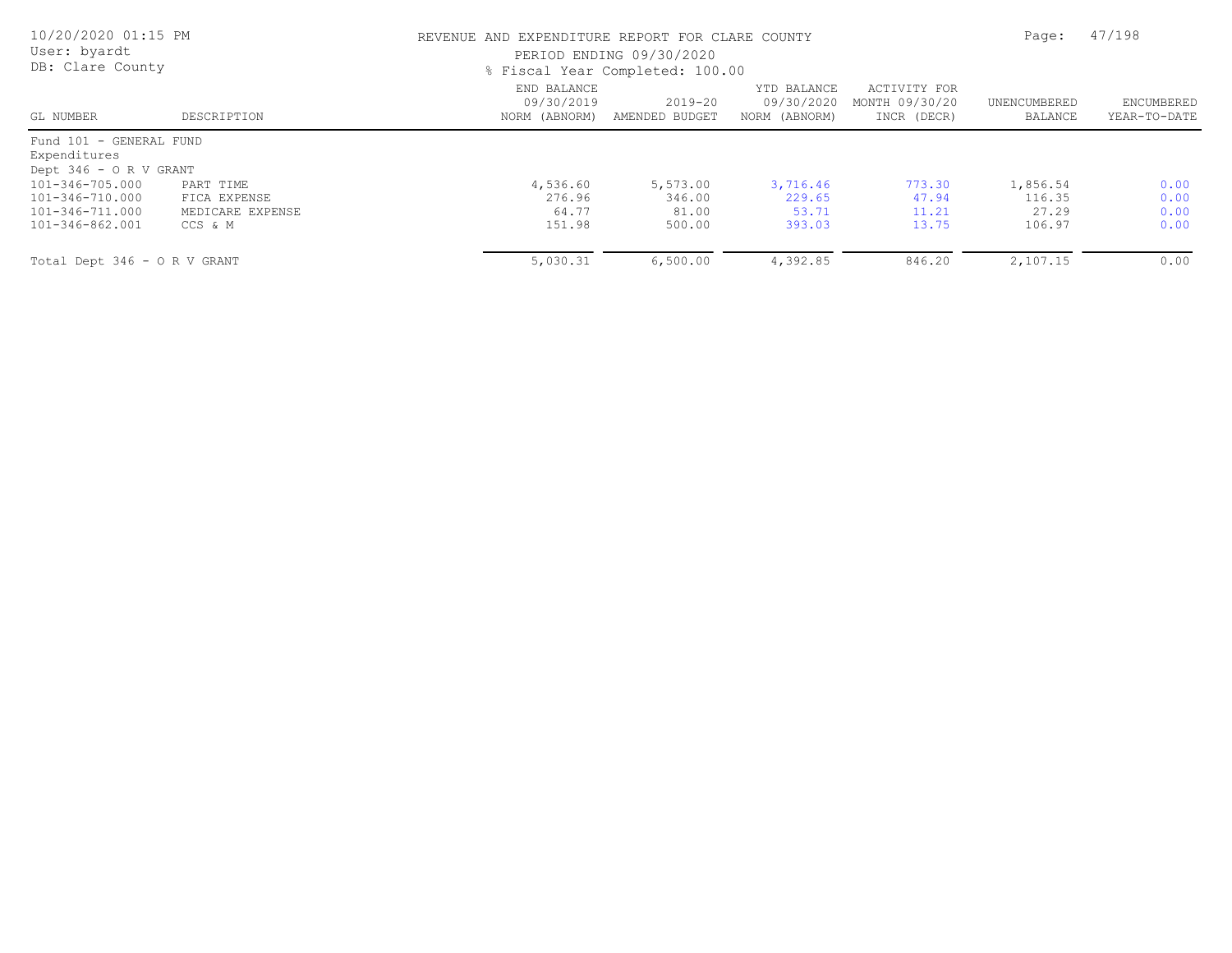| 10/20/2020 01:15 PM<br>User: byardt<br>DB: Clare County |                  |                                            | REVENUE AND EXPENDITURE REPORT FOR CLARE COUNTY<br>PERIOD ENDING 09/30/2020<br>% Fiscal Year Completed: 100.00 |                                            |                                               |                         |                            |
|---------------------------------------------------------|------------------|--------------------------------------------|----------------------------------------------------------------------------------------------------------------|--------------------------------------------|-----------------------------------------------|-------------------------|----------------------------|
| GL NUMBER                                               | DESCRIPTION      | END BALANCE<br>09/30/2019<br>NORM (ABNORM) | $2019 - 20$<br>AMENDED BUDGET                                                                                  | YTD BALANCE<br>09/30/2020<br>NORM (ABNORM) | ACTIVITY FOR<br>MONTH 09/30/20<br>INCR (DECR) | UNENCUMBERED<br>BALANCE | ENCUMBERED<br>YEAR-TO-DATE |
| Fund 101 - GENERAL FUND                                 |                  |                                            |                                                                                                                |                                            |                                               |                         |                            |
| Expenditures                                            |                  |                                            |                                                                                                                |                                            |                                               |                         |                            |
| Dept 347 - SNOWMOBILE GRANT                             |                  |                                            |                                                                                                                |                                            |                                               |                         |                            |
| 101-347-705.000                                         | PART TIME        | 2,031.56                                   | 0.00                                                                                                           | 0.00                                       | 0.00                                          | 0.00                    | 0.00                       |
| 101-347-710.000                                         | FICA EXPENSE     | 124.40                                     | 0.00                                                                                                           | 0.00                                       | 0.00                                          | 0.00                    | 0.00                       |
| 101-347-711.000                                         | MEDICARE EXPENSE | 29.11                                      | 0.00                                                                                                           | 0.00                                       | 0.00                                          | 0.00                    | 0.00                       |
| 101-347-862.001                                         | CCS & M          | 122.45                                     | 0.00                                                                                                           | 0.00                                       | 0.00                                          | 0.00                    | 0.00                       |
| Total Dept 347 - SNOWMOBILE GRANT                       |                  | 2,307.52                                   | 0.00                                                                                                           | 0.00                                       | 0.00                                          | 0.00                    | 0.00                       |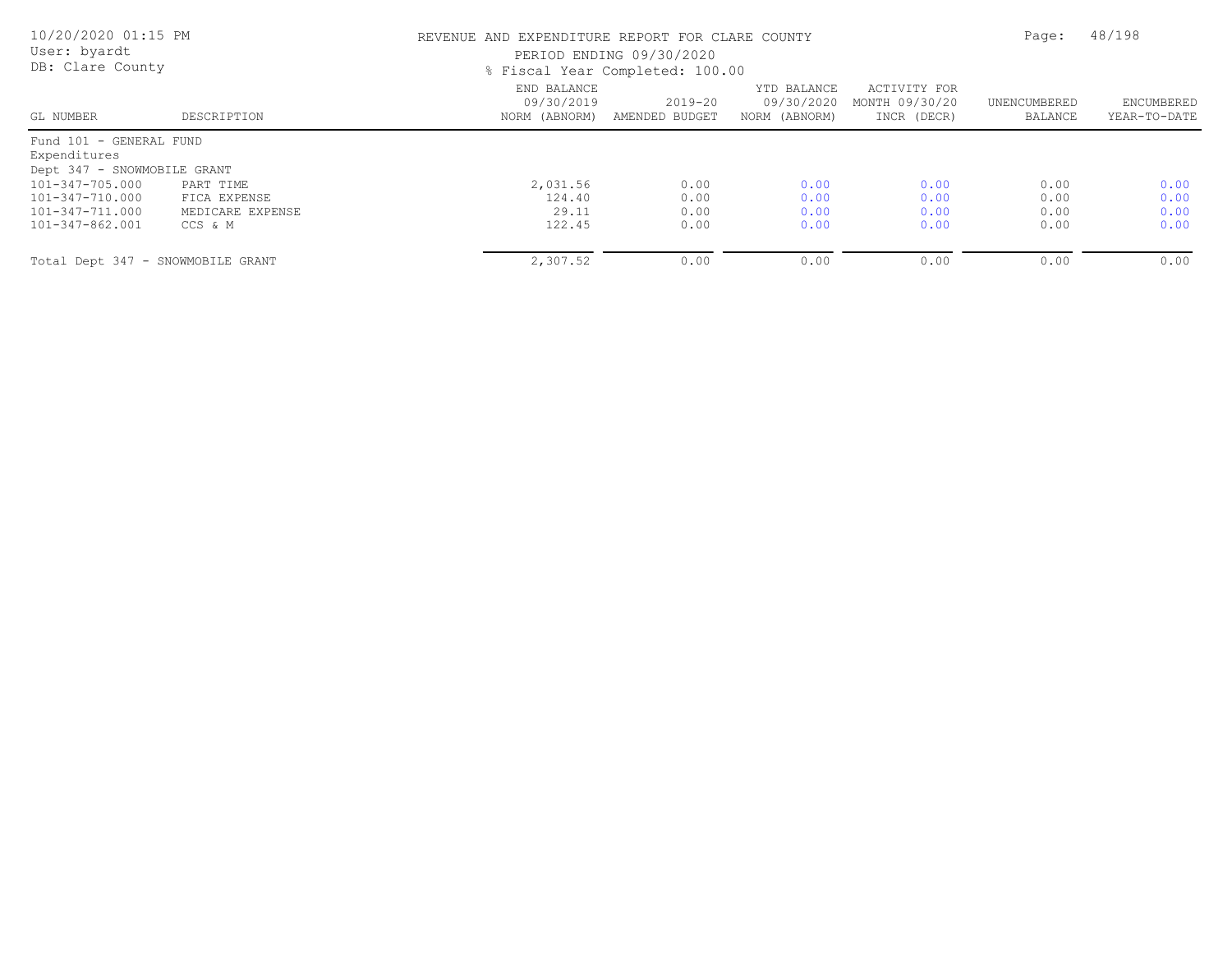| 10/20/2020 01:15 PM                 |                                   | REVENUE AND EXPENDITURE REPORT FOR CLARE COUNTY | Page:                        | 49/198              |                           |                |              |  |
|-------------------------------------|-----------------------------------|-------------------------------------------------|------------------------------|---------------------|---------------------------|----------------|--------------|--|
| User: byardt                        |                                   |                                                 | PERIOD ENDING 09/30/2020     |                     |                           |                |              |  |
| DB: Clare County                    |                                   |                                                 |                              |                     |                           |                |              |  |
|                                     |                                   | % Fiscal Year Completed: 100.00                 |                              | <b>ACTIVITY FOR</b> |                           |                |              |  |
|                                     |                                   | END BALANCE<br>09/30/2019                       | $2019 - 20$                  | YTD BALANCE         | 09/30/2020 MONTH 09/30/20 | UNENCUMBERED   | ENCUMBERED   |  |
| GL NUMBER                           | DESCRIPTION                       |                                                 | NORM (ABNORM) AMENDED BUDGET | NORM (ABNORM)       | INCR (DECR)               | <b>BALANCE</b> | YEAR-TO-DATE |  |
| Fund 101 - GENERAL FUND             |                                   |                                                 |                              |                     |                           |                |              |  |
| Expenditures                        |                                   |                                                 |                              |                     |                           |                |              |  |
| Dept 351 - JAIL & CORRECTIONS       |                                   |                                                 |                              |                     |                           |                |              |  |
| $101 - 351 - 704.000$               | FULL TIME SALARIES                | 944,281.18                                      | 982, 318.00                  | 889,604.45          | 69,499.20                 | 92,713.55      | 0.00         |  |
| $101 - 351 - 705.000$               | PART TIME SALARIES                | 25, 271.93                                      | 0.00                         | 0.00                | 0.00                      | 0.00           | 0.00         |  |
| $101 - 351 - 706.000$               | OVERTIME                          | 88,086.34                                       | 100,732.00                   | 94,299.86           | 10,062.54                 | 6,432.14       | 0.00         |  |
| $101 - 351 - 706.003$               | PART TIME OVERTIME                | 1,010.37                                        | 558.61                       | 0.00                | 0.00                      | 558.61         | 0.00         |  |
| $101 - 351 - 707.000$               | CONTRACT SERVICES                 | 40,098.64                                       | 12,763.00                    | 13,038.00           | 790.00                    | (275.00)       | 0.00         |  |
| 101-351-707.001                     | INMATE REIMBURSEMENT              | 21.43                                           | 100.00                       | 0.00                | 0.00                      | 100.00         | 0.00         |  |
| 101-351-710.000                     | FICA EXPENSE                      | 66,741.33                                       | 71,799.38                    | 62,641.49           | 5,060.92                  | 9,157.89       | 0.00         |  |
| 101-351-711.000                     | MEDICARE EXPENSE                  | 15,608.80                                       | 16,792.36                    | 14,649.93           | 1,183.59                  | 2,142.43       | 0.00         |  |
| 101-351-715.000                     | HEALTH INSURANCE                  | 319,198.36                                      | 280,207.00                   | 279, 154.23         | 22,280.60                 | 1,052.77       | 0.00         |  |
| $101 - 351 - 715.006$               | CIC BUNDLE                        | 10,112.00                                       | 9,954.00                     | 9,847.73            | 829.50                    | 106.27         | 0.00         |  |
| 101-351-717.000                     | LIFE INSURANCE                    | 1,570.80                                        | 1,428.00                     | 1,253.35            | 0.00                      | 174.65         | 0.00         |  |
| 101-351-720.000                     | VACATIONS                         | 1,414.40                                        | 5,000.00                     | 2,936.10            | 0.00                      | 2,063.90       | 0.00         |  |
| 101-351-721.000                     | SICK LEAVE                        | 1,545.74                                        | 2,279.39                     | 1,462.89            | 0.00                      | 816.50         | 0.00         |  |
| $101 - 351 - 722.000$               | HOLIDAYS                          | 38, 364.39                                      | 39,350.00                    | 38,518.52           | 3,606.54                  | 831.48         | 0.00         |  |
| $101 - 351 - 727.000$               | OFFICE SUPPLIES                   | 1,855.49                                        | 1,000.00                     | 707.43              | 54.99                     | 512.90         | (220.33)     |  |
| 101-351-745.000                     | FIRE FIGHTING EQUIP               | 3,136.02                                        | 3,200.00                     | 1,927.00            | 423.00                    | 1,273.00       | 0.00         |  |
| 101-351-747.000                     | UNIFORMS & ACCESSORIES            | 6, 113.07                                       | 2,000.00                     | 706.27              | 80.97                     | 1,121.95       | 171.78       |  |
| 101-351-749.000                     | JANITORIAL SUPPLIES               | 2,012.39                                        | 4,500.00                     | 3,735.60            | 685.96                    | 764.40         | 0.00         |  |
| 101-351-749.001                     | DISHWASHING SUPPLIES/CHEMICALS    | 1,345.13                                        | 2,300.00                     | 2,034.75            | 107.84                    | 265.25         | 0.00         |  |
| $101 - 351 - 751.000$               | KITCHEN SUPPLIES                  | 1,453.44                                        | 600.00                       | 295.17              | 0.00                      | 304.83         | 0.00         |  |
| $101 - 351 - 760.000$               | MEDICAL SUPPLIES                  | 115.87                                          | 200.00                       | 153.53              | 13.98                     | 46.47          | 0.00         |  |
| $101 - 351 - 803.000$               | PRISONERS MEALS                   | 275,705.20                                      | 245,747.26                   | 221,707.87          | 22,039.32                 | 24,039.39      | 0.00         |  |
| $101 - 351 - 835.000$               | HEALTH SERVICES COUNTIES          | 291,621.86                                      | 279,259.00                   | 266,772.15          | 0.00                      | 12,486.85      | 0.00         |  |
| 101-351-835.002                     | HEALTH SERVICE-EMPLOYEES          | 269.00                                          | 800.00                       | 635.00              | 218.00                    | 165.00         | 0.00         |  |
| $101 - 351 - 835.006$               | DRUG SCREENING                    | 0.00                                            | 200.00                       | 0.00                | 0.00                      | 200.00         | 0.00         |  |
| $101 - 351 - 851.000$               | MAINTANCE CONTRACT - RADIO REPAIR | 3,529.12                                        | 0.00                         | 0.00                | 0.00                      | 0.00           | 0.00         |  |
| 101-351-851.001                     | COMPUTER MAINT                    | 5,252.20                                        | 6,500.00                     | 5,247.60            | 0.00                      | 1,252.40       | 0.00         |  |
| $101 - 351 - 863.000$               | FREIGHT                           | 399.74                                          | 300.00                       | 202.65              | 19.64                     | 97.35          | 0.00         |  |
| $101 - 351 - 864.000$               | TRAVEL & EXPENSE                  | 4,420.78                                        | 4,000.00                     | 1,909.27            | 72.05                     | 2,090.70       | 0.03         |  |
| $101 - 351 - 875.000$               | SUPPLIES & PARTS                  | 2,358.74                                        | 3,100.00                     | 3,014.15            | 472.28                    | 85.85          | 0.00         |  |
| $101 - 351 - 921.000$               | UTILITIES                         | 173, 217.63                                     | 170,000.00                   | 149,564.55          | 13,719.16                 | 20,435.45      | 0.00         |  |
| 101-351-931.000                     | BUILDING REPAIR & MAINTENANCE     | 29,330.49                                       | 52,400.71                    | 45,446.52           | 12,245.79                 | 5,289.87       | 1,664.32     |  |
| 101-351-931.002                     | HVAC MAINT AND REPAIRS            | 11,540.12                                       | 14,455.00                    | 14,364.32           | 0.00                      | 90.68          | 0.00         |  |
| 101-351-932.001                     | OFFICE EQUIPMENT MAINT-LEIN       | 1,060.00                                        | 1,115.00                     | 1,060.00            | 265.00                    | 55.00          | 0.00         |  |
| 101-351-933.000                     | EQUIP MAINT                       | 2,942.04                                        | 1,500.00                     | 1,493.01            | 0.00                      | 6.99           | 0.00         |  |
| $101 - 351 - 935.000$               | GROUND CARE & MAINTENANCE         | 3,537.30                                        | 5,400.00                     | 5,378.26            | 300.53                    | 21.74          | 0.00         |  |
| $101 - 351 - 957.000$               | EMPLOYEES TRAINING & IMPROV       | 6, 140.45                                       | 6,500.00                     | 4,270.48            | 0.00                      | 2,229.52       | 0.00         |  |
| 101-351-978.000                     | NEW EQUIPMENT                     | 8,450.57                                        | 1,140.97                     | 1,140.97            | 0.00                      | 610.99         | (610.99)     |  |
|                                     |                                   |                                                 |                              |                     |                           |                |              |  |
| Total Dept 351 - JAIL & CORRECTIONS |                                   | 2,389,132.36                                    | 2,329,499.68                 | 2, 139, 173. 10     | 164,031.40                | 189, 321.77    | 1,004.81     |  |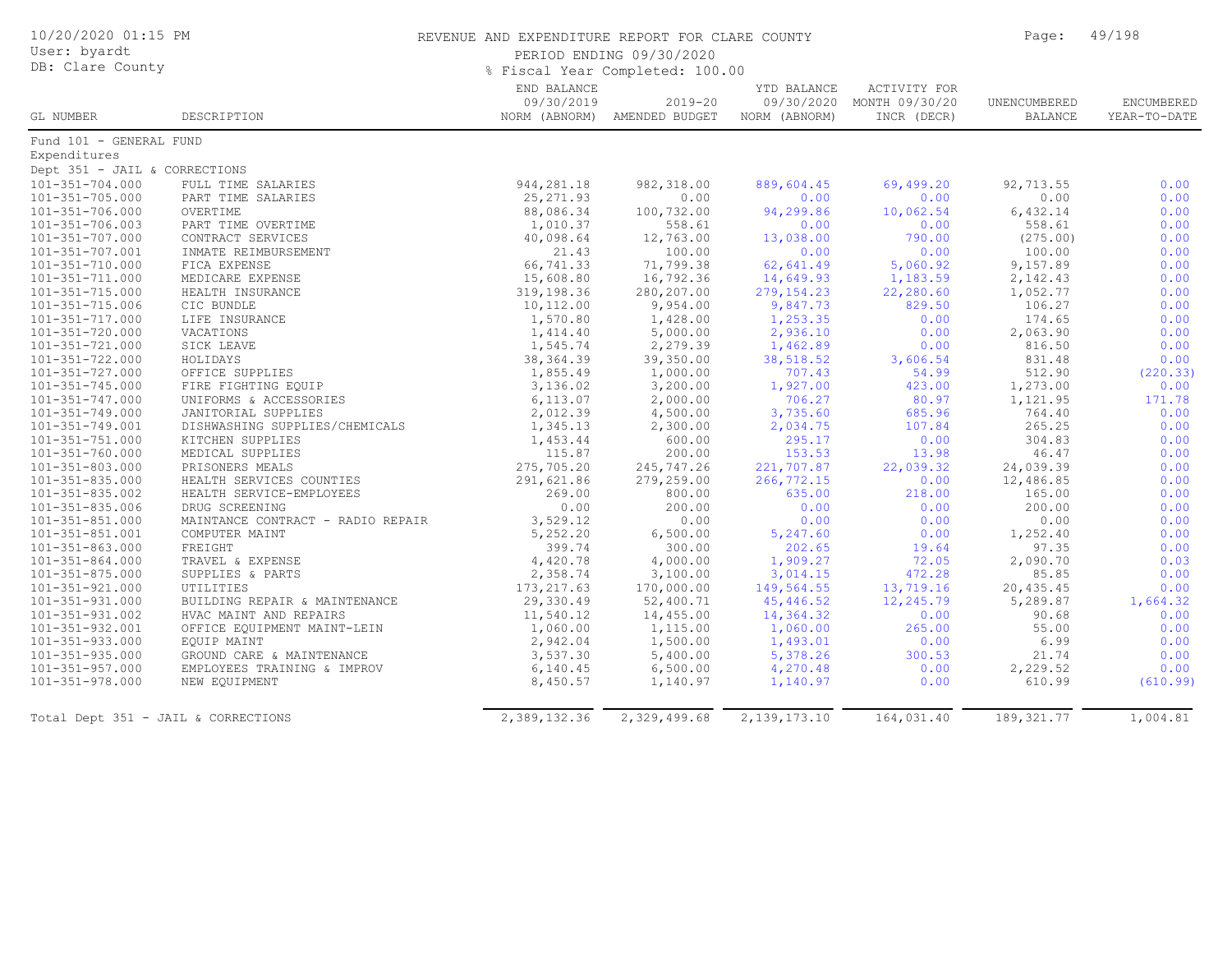| 10/20/2020 01:15 PM<br>User: byardt<br>DB: Clare County |                                | REVENUE AND EXPENDITURE REPORT FOR CLARE COUNTY<br>PERIOD ENDING 09/30/2020<br>% Fiscal Year Completed: 100.00 | Page:                         | 50/198                                     |                                               |                         |                            |
|---------------------------------------------------------|--------------------------------|----------------------------------------------------------------------------------------------------------------|-------------------------------|--------------------------------------------|-----------------------------------------------|-------------------------|----------------------------|
| GL NUMBER                                               | DESCRIPTION                    | END BALANCE<br>09/30/2019<br>NORM (ABNORM)                                                                     | $2019 - 20$<br>AMENDED BUDGET | YTD BALANCE<br>09/30/2020<br>NORM (ABNORM) | ACTIVITY FOR<br>MONTH 09/30/20<br>INCR (DECR) | UNENCUMBERED<br>BALANCE | ENCUMBERED<br>YEAR-TO-DATE |
| Fund 101 - GENERAL FUND                                 |                                |                                                                                                                |                               |                                            |                                               |                         |                            |
| Expenditures                                            |                                |                                                                                                                |                               |                                            |                                               |                         |                            |
| Dept 352 - COURT SECURITY                               |                                |                                                                                                                |                               |                                            |                                               |                         |                            |
| $101 - 352 - 704.000$                                   | SGT CRT SECURITY COORD         | 37,103.76                                                                                                      | 39,282.00                     | 37,190.65                                  | 2,987.20                                      | 2,091.35                | 0.00                       |
| 101-352-705.000                                         | PT COURT SECURITY              | 1,604.93                                                                                                       | 4,381.24                      | 4,381.24                                   | 0.00                                          | 0.00                    | 0.00                       |
| 101-352-705.001                                         | PT CIRCUIT/PROBATE CRT BAILIFF | 35,549.56                                                                                                      | 26,375.00                     | 12,660.64                                  | 365.56                                        | 13,714.36               | 0.00                       |
| 101-352-705.002                                         | PT SECURITY TRANSPORT USM      | 14,802.89                                                                                                      | 15,650.00                     | 6,392.40                                   | 0.00                                          | 9,257.60                | 0.00                       |
| 101-352-705.003                                         | PT SECURITY TRANSPORT OTHER    | 11,095.77                                                                                                      | 8,800.00                      | 4,016.76                                   | 0.00                                          | 4,783.24                | 0.00                       |
| 101-352-705.004                                         | PT SECURITY FOC                | 2,453.52                                                                                                       | 3,625.00                      | 883.25                                     | 0.00                                          | 2,741.75                | 0.00                       |
| 101-352-705.006                                         | PT SECURITY OTHER              | 33,756.41                                                                                                      | 25,950.00                     | 22,864.93                                  | 2,429.57                                      | 3,085.07                | 0.00                       |
| 101-352-705.007                                         | DISTRICT COURT BAILIFF         | 20,910.50                                                                                                      | 17,093.76                     | 9,511.93                                   | 492.10                                        | 7,581.83                | 0.00                       |
| 101-352-706.000                                         | OVERTIME                       | 79.97                                                                                                          | 2,155.00                      | 295.89                                     | 0.00                                          | 1,859.11                | 0.00                       |
| 101-352-710.000                                         | FICA                           | 9,569.75                                                                                                       | 10,746.00                     | 5,978.46                                   | 381.72                                        | 4,767.54                | 0.00                       |
| 101-352-711.000                                         | MEDICARE                       | 2,238.12                                                                                                       | 2,514.00                      | 1,398.13                                   | 89.26                                         | 1,115.87                | 0.00                       |
| 101-352-715.000                                         | HEALTH INSURANCE               | 12,994.21                                                                                                      | 13,340.00                     | 12,426.42                                  | 1,023.12                                      | 913.58                  | 0.00                       |
| 101-352-715.006                                         | CIC BUNDLE                     | 395.00                                                                                                         | 474.00                        | 474.00                                     | 39.50                                         | 0.00                    | 0.00                       |
| 101-352-717.000                                         | LIFE INSURANCE                 | 61.88                                                                                                          | 58.00                         | 52.36                                      | 0.00                                          | 5.64                    | 0.00                       |
| 101-352-747.000                                         | UNIFORMS & ACCESSORIES         | 1,565.80                                                                                                       | 3,000.00                      | 21.00                                      | 0.00                                          | 2,979.00                | 0.00                       |
| Total Dept 352 - COURT SECURITY                         |                                | 184, 182.07                                                                                                    | 173,444.00                    | 118,548.06                                 | 7,808.03                                      | 54,895.94               | 0.00                       |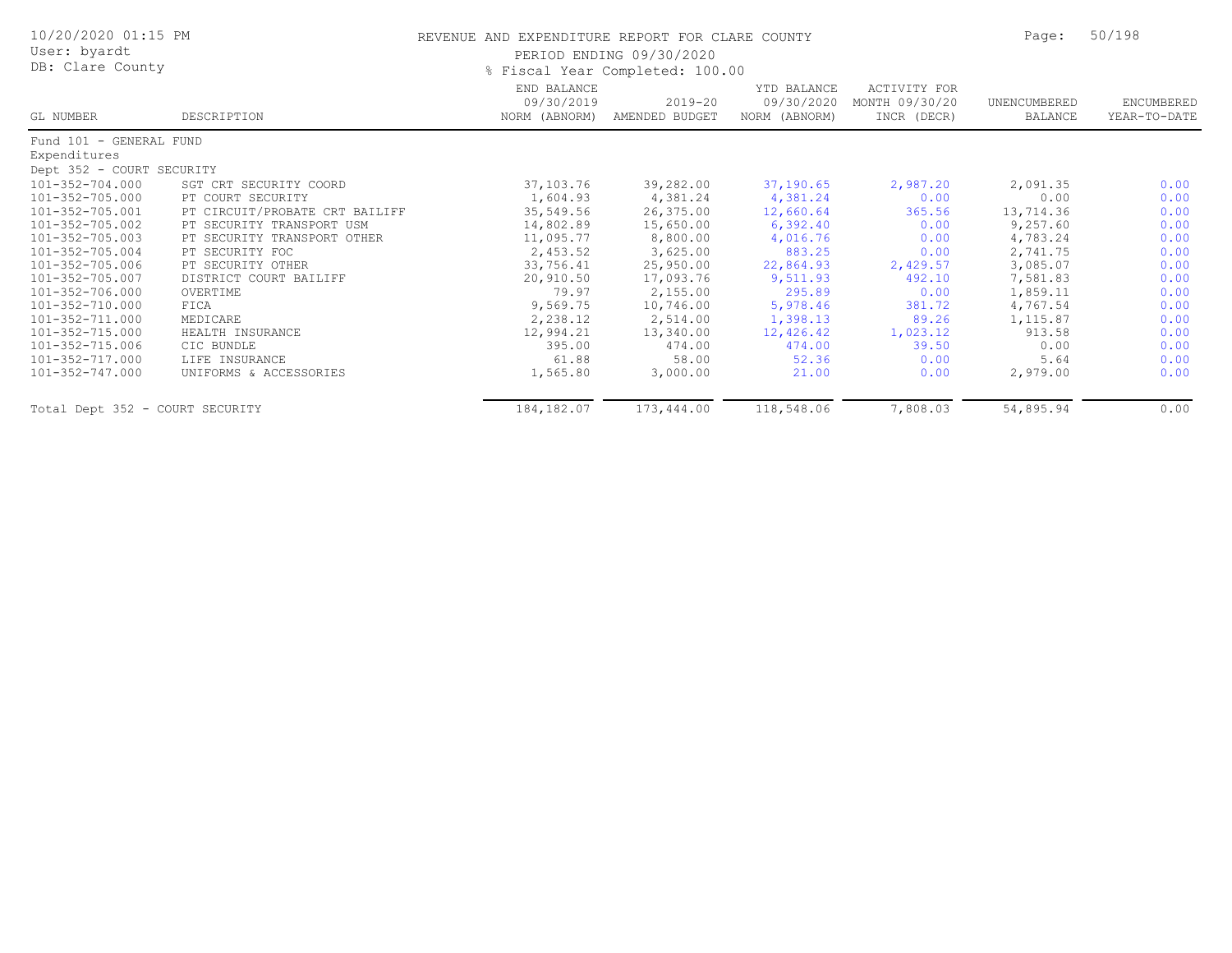| 10/20/2020 01:15 PM<br>User: byardt<br>DB: Clare County |                                        | REVENUE AND EXPENDITURE REPORT FOR CLARE COUNTY | PERIOD ENDING 09/30/2020<br>% Fiscal Year Completed: 100.00 |                                            |                                                      | Page:                   | 51/198                     |
|---------------------------------------------------------|----------------------------------------|-------------------------------------------------|-------------------------------------------------------------|--------------------------------------------|------------------------------------------------------|-------------------------|----------------------------|
| GL NUMBER                                               | DESCRIPTION                            | END BALANCE<br>09/30/2019<br>NORM (ABNORM)      | $2019 - 20$<br>AMENDED BUDGET                               | YTD BALANCE<br>09/30/2020<br>NORM (ABNORM) | <b>ACTIVITY FOR</b><br>MONTH 09/30/20<br>INCR (DECR) | UNENCUMBERED<br>BALANCE | ENCUMBERED<br>YEAR-TO-DATE |
| Fund 101 - GENERAL FUND                                 |                                        |                                                 |                                                             |                                            |                                                      |                         |                            |
| Expenditures                                            |                                        |                                                 |                                                             |                                            |                                                      |                         |                            |
| Dept 426 - EMERGENCY PREPARDNESS                        |                                        |                                                 |                                                             |                                            |                                                      |                         |                            |
| 101-426-702.000                                         | SALARY                                 | 43,606.52                                       | 43,130.00                                                   | 40,989.13                                  | 3,292.30                                             | 2,140.87                | 0.00                       |
| 101-426-710.000                                         | FICA EXPENSE                           | 2,663.66                                        | 2,675.00                                                    | 2,526.59                                   | 202.85                                               | 148.41                  | 0.00                       |
| 101-426-711.000                                         | MEDICARE EXPENSE                       | 622.96                                          | 626.00                                                      | 590.89                                     | 47.44                                                | 35.11                   | 0.00                       |
| 101-426-715.000                                         | HEALTH INSURANCE                       | 11,925.71                                       | 10,219.00                                                   | 9,931.92                                   | 820.75                                               | 287.08                  | 0.00                       |
| 101-426-715.006                                         | CIC BUNDLE                             | 474.00                                          | 474.00                                                      | 474.00                                     | 39.50                                                | 0.00                    | 0.00                       |
| 101-426-717.000                                         | LIFE INSURANCE                         | 61.88                                           | 60.00                                                       | 52.36                                      | 0.00                                                 | 7.64                    | 0.00                       |
| 101-426-727.000                                         | OFFICE SUPPLIES                        | 351.58                                          | 750.00                                                      | 579.83                                     | 469.80                                               | 170.17                  | 0.00                       |
| 101-426-728.000                                         | SUPPLIES WMSDC - AUDIT ADJ ONLY        | 12,564.07                                       | 24,460.00                                                   | 0.00                                       | 0.00                                                 | 24,460.00               | 0.00                       |
| 101-426-732.000                                         | POSTAGE                                | 19.96                                           | 250.00                                                      | 16.10                                      | 0.00                                                 | 233.90                  | 0.00                       |
| 101-426-746.000                                         | GAS OIL & GREASE                       | 0.00                                            | 100.00                                                      | 0.00                                       | 0.00                                                 | 100.00                  | 0.00                       |
| $101 - 426 - 814.000$                                   | DUES & SUBSCRIPTIONS-MEETINGS          | 68.88                                           | 300.00                                                      | 50.00                                      | 50.00                                                | 250.00                  | 0.00                       |
| $101 - 426 - 851.000$                                   | EQUIP MAINTENANCE & CONTRACTS          | 0.00                                            | 500.00                                                      | 117.47                                     | 67.47                                                | 382.53                  | 0.00                       |
| 101-426-852.000                                         | TELEPHONE                              | 0.00                                            | 300.00                                                      | 0.00                                       | 0.00                                                 | 300.00                  | 0.00                       |
| $101 - 426 - 864.000$                                   | TRAVEL & EXPENSE                       | 2,151.82                                        | 2,000.00                                                    | 910.04                                     | 117.05                                               | 1,089.96                | 0.00                       |
| 101-426-933.000                                         | EQUIPMENT MAINTENANCE                  | 1,062.84                                        | 1,200.00                                                    | 466.41                                     | 77.49                                                | 567.47                  | 166.12                     |
| $101 - 426 - 957.000$                                   | TRAINING                               | 172.00                                          | 500.00                                                      | 0.00                                       | 0.00                                                 | 500.00                  | 0.00                       |
| 101-426-978.000                                         | NEW EQUIPMENT                          | 0.00                                            | 850.00                                                      | 499.00                                     | 499.00                                               | 351.00                  | 0.00                       |
|                                                         | Total Dept 426 - EMERGENCY PREPARDNESS | 75,745.88                                       | 88,394.00                                                   | 57,203.74                                  | 5,683.65                                             | 31,024.14               | 166.12                     |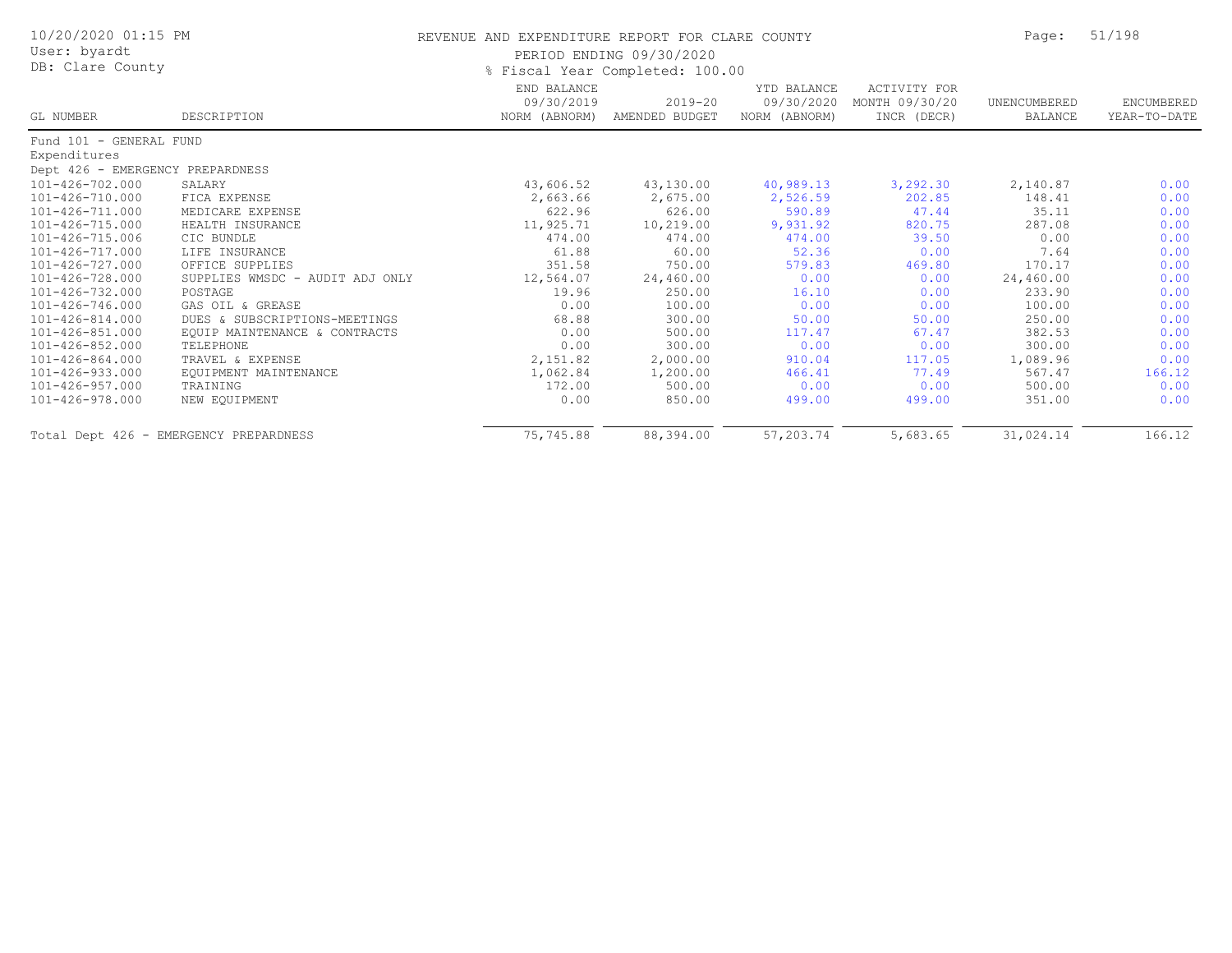| 10/20/2020 01:15 PM<br>User: byardt<br>DB: Clare County |                                     | REVENUE AND EXPENDITURE REPORT FOR CLARE COUNTY<br>PERIOD ENDING 09/30/2020<br>% Fiscal Year Completed: 100.00 |                                             |                                            |                                               |                                | 52/198                     |  |
|---------------------------------------------------------|-------------------------------------|----------------------------------------------------------------------------------------------------------------|---------------------------------------------|--------------------------------------------|-----------------------------------------------|--------------------------------|----------------------------|--|
| <b>GL NUMBER</b>                                        | DESCRIPTION                         | END BALANCE<br>09/30/2019                                                                                      | $2019 - 20$<br>NORM (ABNORM) AMENDED BUDGET | YTD BALANCE<br>09/30/2020<br>NORM (ABNORM) | ACTIVITY FOR<br>MONTH 09/30/20<br>INCR (DECR) | UNENCUMBERED<br><b>BALANCE</b> | ENCUMBERED<br>YEAR-TO-DATE |  |
| Fund 101 - GENERAL FUND                                 |                                     |                                                                                                                |                                             |                                            |                                               |                                |                            |  |
| Expenditures                                            |                                     |                                                                                                                |                                             |                                            |                                               |                                |                            |  |
| Dept 430 - ANIMAL CONTROL                               |                                     |                                                                                                                |                                             |                                            |                                               |                                |                            |  |
| 101-430-702.000                                         | SALARY                              | 35,769.07                                                                                                      | 37,157.00                                   | 35, 312.68                                 | 2,836.36                                      | 1,844.32                       | 0.00                       |  |
| $101 - 430 - 704.000$                                   | DEPARTMENT MANANGER                 | 31,885.88                                                                                                      | 32,432.00                                   | 30,785.87                                  | 2,466.16                                      | 1,646.13                       | 0.00                       |  |
| $101 - 430 - 705.000$                                   | PART TIME                           | 101,705.22                                                                                                     | 92,285.00                                   | 83, 923. 25                                | 6,648.21                                      | 8,361.75                       | 0.00                       |  |
| 101-430-706.000                                         | OVERTIME                            | 2,224.63                                                                                                       | 2,500.00                                    | 1,413.91                                   | 49.32                                         | 1,086.09                       | 0.00                       |  |
| 101-430-710.000                                         | FICA EXPENSE                        | 10,457.51                                                                                                      | 10,871.00                                   | 9,249.48                                   | 732.04                                        | 1,621.52                       | 0.00                       |  |
| 101-430-711.000                                         | MEDICARE EXPENSE                    | 2,445.67                                                                                                       | 2,543.00                                    | 2,163.20                                   | 171.21                                        | 379.80                         | 0.00                       |  |
| 101-430-715.000                                         | HEALTH INSURANCE                    | 23,819.58                                                                                                      | 21,441.00                                   | 21,041.82                                  | 1,946.80                                      | 399.18                         | 0.00                       |  |
| 101-430-715.006                                         | CIC BUNDLE                          | 948.00                                                                                                         | 948.00                                      | 948.00                                     | 79.00                                         | 0.00                           | 0.00                       |  |
| 101-430-717.000                                         | LIFE INSURANCE                      | 123.76                                                                                                         | 115.00                                      | 104.72                                     | 0.00                                          | 10.28                          | 0.00                       |  |
| 101-430-727.000                                         | ANIMAL FOOD, ETC                    | 106.88                                                                                                         | 384.00                                      | 384.00                                     | 384.00                                        | 0.00                           | 0.00                       |  |
| 101-430-727.001                                         | OFFICE SUPPLIES                     | 533.10                                                                                                         | 821.05                                      | 821.05                                     | 821.05                                        | 0.00                           | 0.00                       |  |
| 101-430-727.002                                         | VETS SUPPLIES                       | 3,671.16                                                                                                       | 745.60                                      | 745.60                                     | 745.60                                        | 0.00                           | 0.00                       |  |
| 101-430-728.000                                         | PRINTING & BINDING                  | 308.18                                                                                                         | 0.00                                        | 0.00                                       | 0.00                                          | 0.00                           | 0.00                       |  |
| $101 - 430 - 732.000$                                   | POSTAGE                             | 456.35                                                                                                         | 332.75                                      | 332.75                                     | 121.13                                        | 0.00                           | 0.00                       |  |
| $101 - 430 - 746.000$                                   | GAS OIL & GREASE                    | 5,896.69                                                                                                       | 4,000.00                                    | 3,913.23                                   | 666.38                                        | 86.77                          | 0.00                       |  |
| $101 - 430 - 747.000$                                   | UNIFORMS                            | 524.50                                                                                                         | 99.90                                       | 99.90                                      | 99.90                                         | 0.00                           | 0.00                       |  |
| 101-430-749.000                                         | JANITORIAL SUPPLIES                 | 1,033.71                                                                                                       | 800.00                                      | 123.60                                     | 123.60                                        | 676.40                         | 0.00                       |  |
| 101-430-801.000                                         | TITLE V GRANT CONTRACT              | 10.00                                                                                                          | 0.00                                        | 0.00                                       | 0.00                                          | 0.00                           | 0.00                       |  |
| 101-430-801.001                                         | RESTRICTED-DONATIONS                | 9,764.36                                                                                                       | 19,613.33                                   | 7,504.10                                   | 2,882.03                                      | 11,907.03                      | 202.20                     |  |
| 101-430-801.002                                         | RESTRICTED SPAY/NEUTER              | 5,675.00                                                                                                       | 2,900.00                                    | 2,050.00                                   | 100.00                                        | 850.00                         | 0.00                       |  |
| 101-430-801.003                                         | RESTRICTED RAB/VAC.LIC DEPOSIT      | 1,530.00                                                                                                       | 820.00                                      | 580.00                                     | 20.00                                         | 240.00                         | 0.00                       |  |
| 101-430-801.005                                         | RESTRICTED - MDARD GRANT 2015       | 2,910.00                                                                                                       | 0.00                                        | 0.00                                       | 0.00                                          | 0.00                           | 0.00                       |  |
| 101-430-801.006                                         | RESTRICTED-SPAY/NEUTER CONTRIBUTION | 0.00                                                                                                           | 6, 146.00                                   | 3,085.00                                   | 0.00                                          | 3,061.00                       | 0.00                       |  |
| 101-430-801.008                                         | RESTRICTED-TWO SEVEN OH GRANT       | 8,635.00                                                                                                       | 10,000.00                                   | 5,080.00                                   | 1,075.00                                      | 4,920.00                       | 0.00                       |  |
| $101 - 430 - 814.000$                                   | DUES & SUBSCRIPTION                 | 881.70                                                                                                         | 0.00                                        | 0.00                                       | 0.00                                          | 0.00                           | 0.00                       |  |
| 101-430-819.001                                         | ADOPTION FEE REFUND                 | 360.00                                                                                                         | 600.00                                      | 10.00                                      | 0.00                                          | 590.00                         | 0.00                       |  |
| 101-430-852.000                                         | TELEPHONE                           | 1,695.42                                                                                                       | 1,431.39                                    | 1,581.39                                   | 249.99                                        | (150.00)                       | 0.00                       |  |
| $101 - 430 - 862.000$                                   | VEHICLE REPAIRS & MAINTENANCE       | 1,762.51                                                                                                       | 0.00                                        | 0.00                                       | 0.00                                          | 0.00                           | 0.00                       |  |
| $101 - 430 - 864.000$                                   | TRAVEL & CONFERENCE                 | 643.61                                                                                                         | 100.00                                      | 0.00                                       | 0.00                                          | 100.00                         | 0.00                       |  |
| 101-430-921.000                                         | UTILITIES                           | 13,251.47                                                                                                      | 13,000.00                                   | 12,071.31                                  | 926.43                                        | 928.69                         | 0.00                       |  |
| 101-430-931.000                                         | BLDG REPAIRS & MAINT                | 2,999.20                                                                                                       | 0.00                                        | 0.00                                       | 0.00                                          | 0.00                           | 0.00                       |  |
| 101-430-933.000                                         | EQUIP REPAIRS & MAINTENANCE         | 1,253.06                                                                                                       | 0.00                                        | 0.00                                       | 0.00                                          | 0.00                           | 0.00                       |  |
| 101-430-933.001                                         | SHELTER REPAIR-MAINTENANCE          | 3,560.42                                                                                                       | 123.98                                      | 123.98                                     | 71.98                                         | 0.00                           | 0.00                       |  |
| $101 - 430 - 935.000$                                   | GROUND CARE-RUBBISH REMOVAL         | 745.00                                                                                                         | 935.00                                      | 850.00                                     | 0.00                                          | 85.00                          | 0.00                       |  |
| $101 - 430 - 957.000$                                   | TRAINING                            | 969.96                                                                                                         | 0.00                                        | 0.00                                       | 0.00                                          | 0.00                           | 0.00                       |  |
|                                                         |                                     |                                                                                                                |                                             |                                            |                                               |                                |                            |  |
| Total Dept 430 - ANIMAL CONTROL                         |                                     | 278,556.60                                                                                                     | 263,145.00                                  | 224,298.84                                 | 23, 216.19                                    | 38,643.96                      | 202.20                     |  |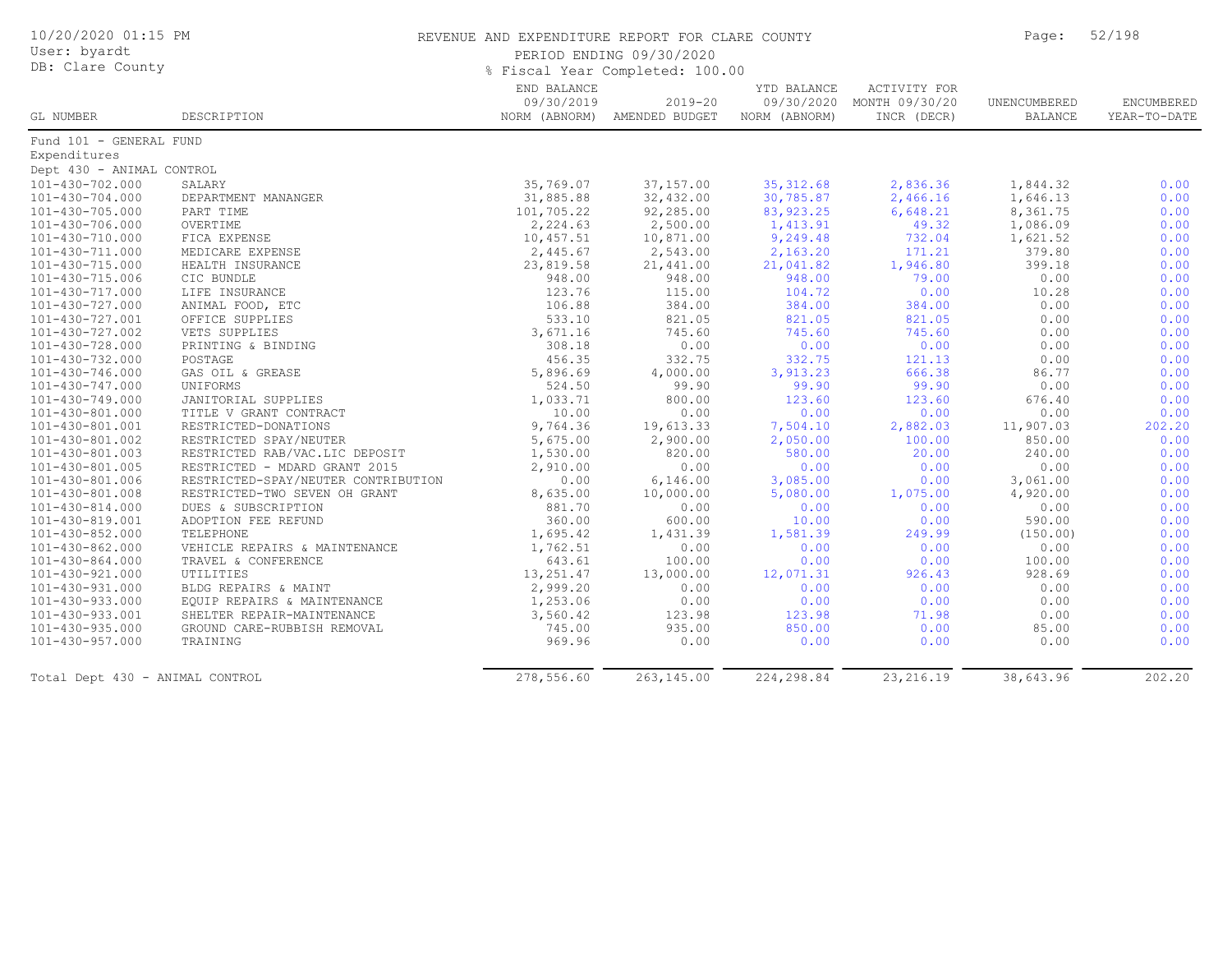| 10/20/2020 01:15 PM<br>User: byardt<br>DB: Clare County |                                       | REVENUE AND EXPENDITURE REPORT FOR CLARE COUNTY | PERIOD ENDING 09/30/2020<br>% Fiscal Year Completed: 100.00 |                                            |                                               | Page:                   | 53/198                     |
|---------------------------------------------------------|---------------------------------------|-------------------------------------------------|-------------------------------------------------------------|--------------------------------------------|-----------------------------------------------|-------------------------|----------------------------|
| GL NUMBER                                               | DESCRIPTION                           | END BALANCE<br>09/30/2019<br>NORM (ABNORM)      | $2019 - 20$<br>AMENDED BUDGET                               | YTD BALANCE<br>09/30/2020<br>NORM (ABNORM) | ACTIVITY FOR<br>MONTH 09/30/20<br>INCR (DECR) | UNENCUMBERED<br>BALANCE | ENCUMBERED<br>YEAR-TO-DATE |
| Fund 101 - GENERAL FUND                                 |                                       |                                                 |                                                             |                                            |                                               |                         |                            |
| Expenditures                                            |                                       |                                                 |                                                             |                                            |                                               |                         |                            |
| Dept 445 - DRAIN PUBLIC BENEFIT                         |                                       |                                                 |                                                             |                                            |                                               |                         |                            |
| 101-445-955.002                                         | LOOMIS DRAIN                          | 41.66                                           | 334.00                                                      | 333.28                                     | 0.00                                          | 0.72                    | 0.00                       |
| 101-445-955.011                                         | HICKOCK DRAIN                         | 0.00                                            | 450.00                                                      | 450.00                                     | 0.00                                          | 0.00                    | 0.00                       |
| 101-445-955.018                                         | WHISKEY CREEK DRAIN                   | 0.00                                            | 412.00                                                      | 411.26                                     | 0.00                                          | 0.74                    | 0.00                       |
| 101-445-955.027                                         | JORDAN DRAIN                          | 150.00                                          | 0.00                                                        | 0.00                                       | 0.00                                          | 0.00                    | 0.00                       |
| 101-445-955.040                                         | COATS DRAIN                           | 50.00                                           | 0.00                                                        | 0.00                                       | 0.00                                          | 0.00                    | 0.00                       |
| 101-445-955.065                                         | HOWE DRAIN                            | 12.00                                           | 0.00                                                        | 0.00                                       | 0.00                                          | 0.00                    | 0.00                       |
| 101-445-955.177                                         | ORIENT FORK DRAIN                     | 0.00                                            | 36.00                                                       | 35.93                                      | 0.00                                          | 0.07                    | 0.00                       |
|                                                         | Total Dept 445 - DRAIN PUBLIC BENEFIT | 253.66                                          | 1,232.00                                                    | 1,230.47                                   | 0.00                                          | 1.53                    | 0.00                       |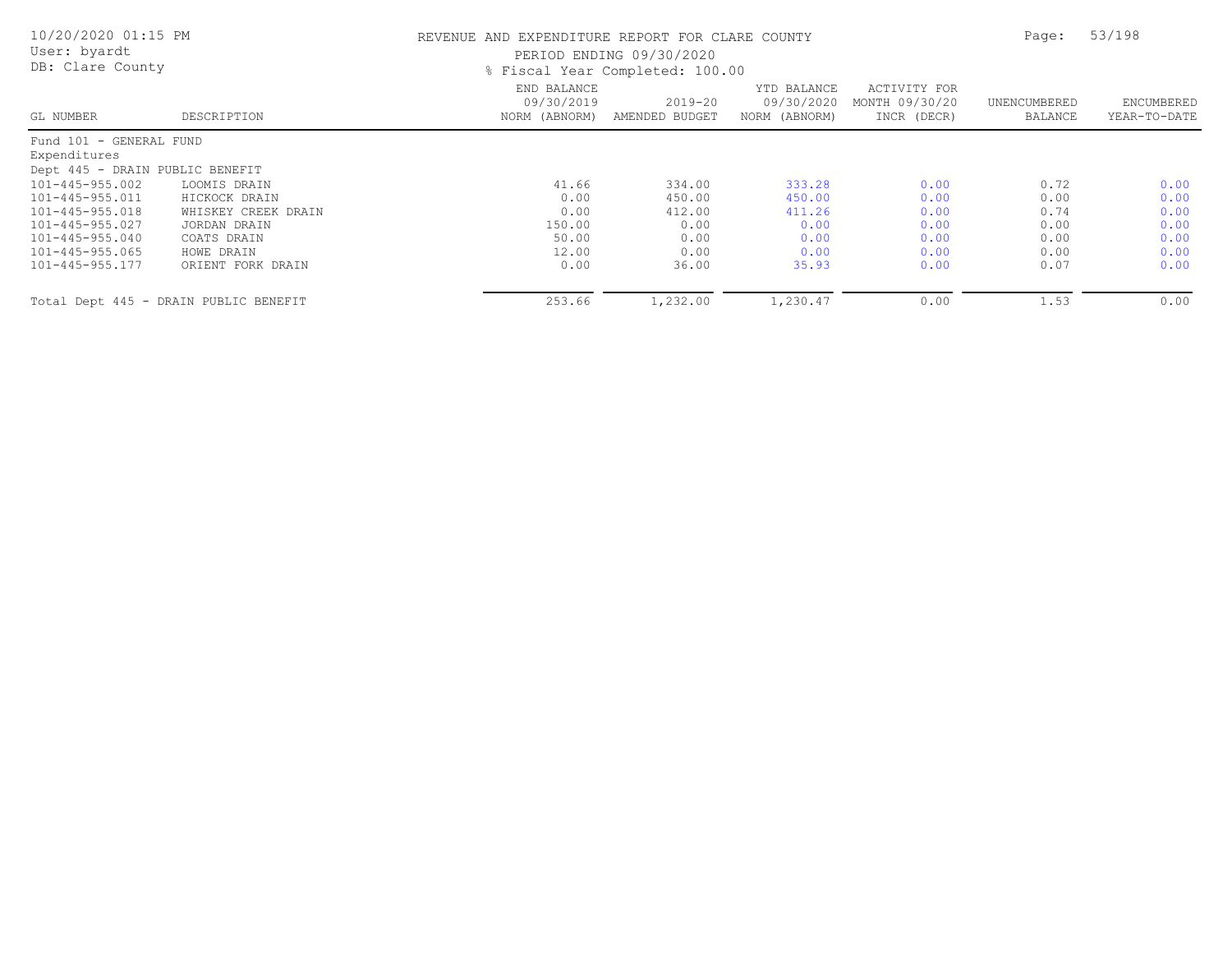| 10/20/2020 01:15 PM<br>User: byardt<br>DB: Clare County    |                                                                      | REVENUE AND EXPENDITURE REPORT FOR CLARE COUNTY<br>PERIOD ENDING 09/30/2020<br>% Fiscal Year Completed: 100.00 | Page:                         | 54/198                                     |                                               |                         |                            |
|------------------------------------------------------------|----------------------------------------------------------------------|----------------------------------------------------------------------------------------------------------------|-------------------------------|--------------------------------------------|-----------------------------------------------|-------------------------|----------------------------|
| GL NUMBER                                                  | DESCRIPTION                                                          | END BALANCE<br>09/30/2019<br>NORM (ABNORM)                                                                     | $2019 - 20$<br>AMENDED BUDGET | YTD BALANCE<br>09/30/2020<br>NORM (ABNORM) | ACTIVITY FOR<br>MONTH 09/30/20<br>INCR (DECR) | UNENCUMBERED<br>BALANCE | ENCUMBERED<br>YEAR-TO-DATE |
| Fund 101 - GENERAL FUND<br>Expenditures<br>101-601-998.000 | Dept 601 - CENTRAL MI DIST HEALTH DEPT<br>APPROPRIATION TRANSFER OUT | 227,827,00                                                                                                     | 221,553.00                    | 221,553.00                                 | 0.00                                          | 0.00                    | 0.00                       |
|                                                            | Total Dept 601 - CENTRAL MI DIST HEALTH DEPT                         | 227,827.00                                                                                                     | 221,553.00                    | 221,553.00                                 | 0.00                                          | 0.00                    | 0.00                       |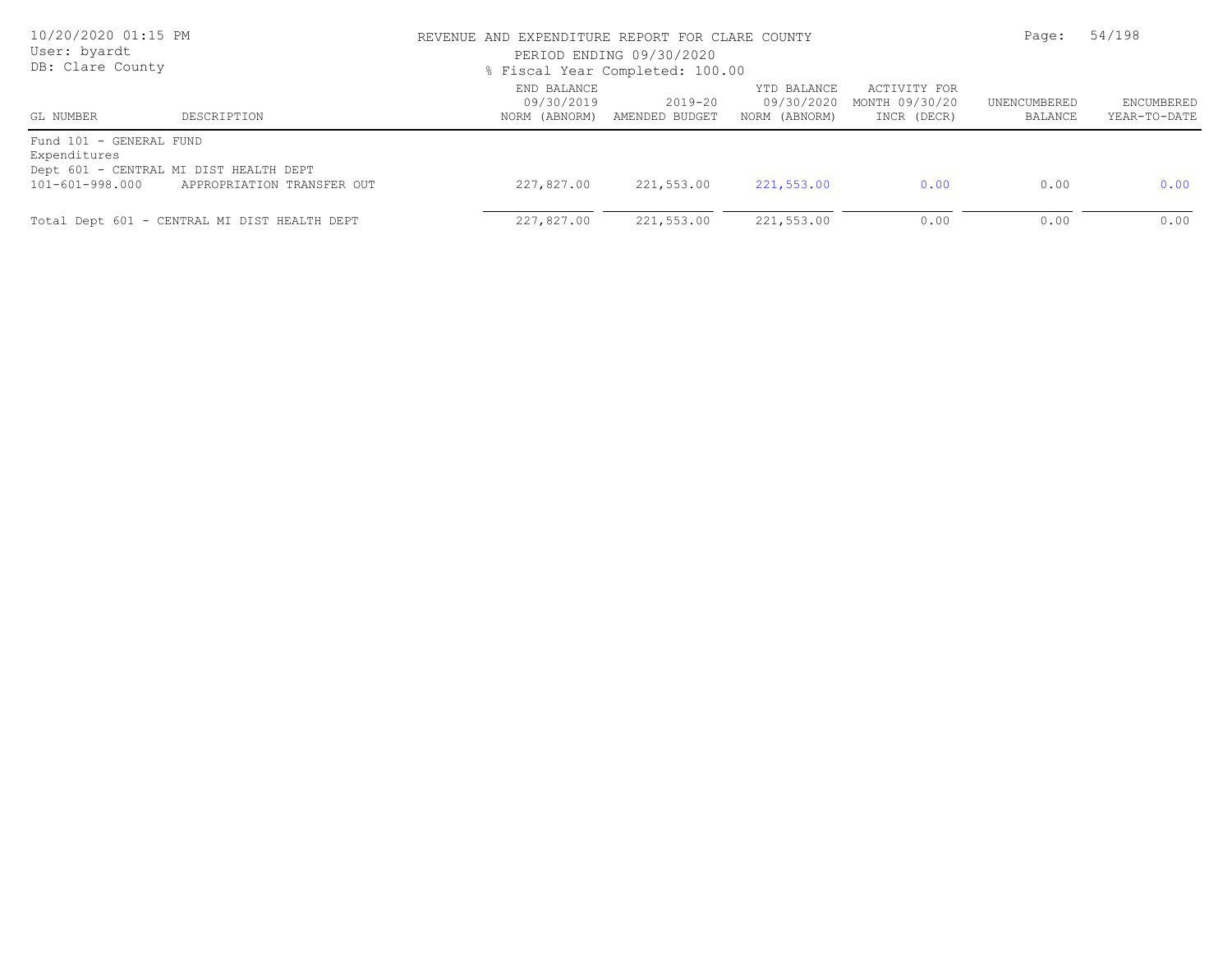| 10/20/2020 01:15 PM<br>User: byardt<br>DB: Clare County                                      |                                      | REVENUE AND EXPENDITURE REPORT FOR CLARE COUNTY | PERIOD ENDING 09/30/2020<br>% Fiscal Year Completed: 100.00 |                                            |                                               |                         | 55/198                     |  |
|----------------------------------------------------------------------------------------------|--------------------------------------|-------------------------------------------------|-------------------------------------------------------------|--------------------------------------------|-----------------------------------------------|-------------------------|----------------------------|--|
| GL NUMBER                                                                                    | DESCRIPTION                          | END BALANCE<br>09/30/2019<br>NORM (ABNORM)      | $2019 - 20$<br>AMENDED BUDGET                               | YTD BALANCE<br>09/30/2020<br>NORM (ABNORM) | ACTIVITY FOR<br>MONTH 09/30/20<br>INCR (DECR) | UNENCUMBERED<br>BALANCE | ENCUMBERED<br>YEAR-TO-DATE |  |
| Fund 101 - GENERAL FUND<br>Expenditures<br>Dept 605 - CONTAGIOUS DISEASES<br>101-605-835.000 | HEALTH SERVICES                      | 108.00                                          | 360.00                                                      | 176.00                                     | 0.00                                          | 184.00                  | 0.00                       |  |
|                                                                                              | Total Dept 605 - CONTAGIOUS DISEASES | 108.00                                          | 360.00                                                      | 176.00                                     | 0.00                                          | 184.00                  | 0.00                       |  |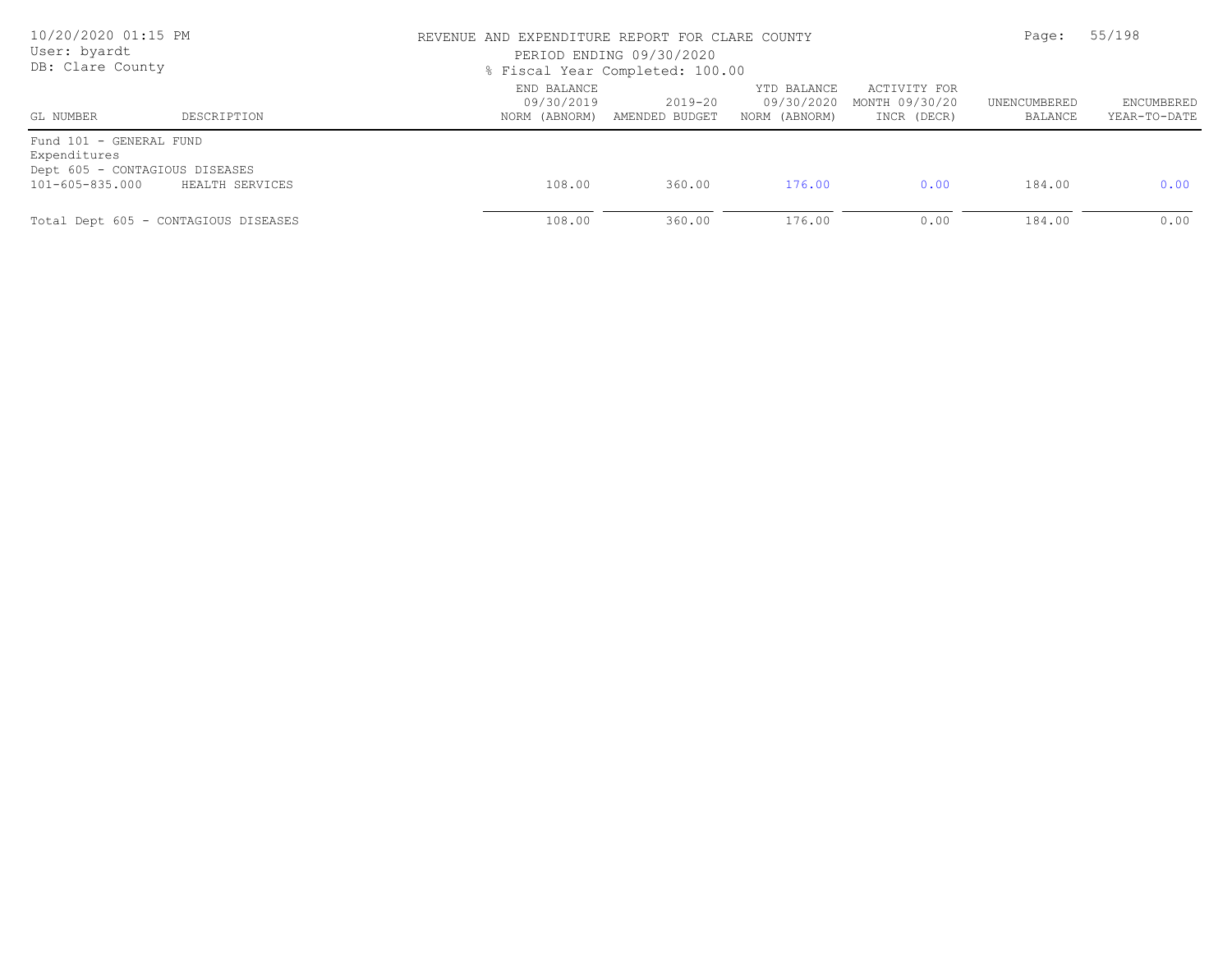| 10/20/2020 01:15 PM<br>User: byardt<br>DB: Clare County                                  |                |                                            | REVENUE AND EXPENDITURE REPORT FOR CLARE COUNTY<br>PERIOD ENDING 09/30/2020<br>% Fiscal Year Completed: 100.00 |                                            |                                               |                         | 56/198                     |  |
|------------------------------------------------------------------------------------------|----------------|--------------------------------------------|----------------------------------------------------------------------------------------------------------------|--------------------------------------------|-----------------------------------------------|-------------------------|----------------------------|--|
| GL NUMBER                                                                                | DESCRIPTION    | END BALANCE<br>09/30/2019<br>NORM (ABNORM) | 2019-20<br>AMENDED BUDGET                                                                                      | YTD BALANCE<br>09/30/2020<br>NORM (ABNORM) | ACTIVITY FOR<br>MONTH 09/30/20<br>INCR (DECR) | UNENCUMBERED<br>BALANCE | ENCUMBERED<br>YEAR-TO-DATE |  |
| Fund 101 - GENERAL FUND<br>Expenditures<br>Dept 631 - SUBSTANCE ABUSE<br>101-631-998.001 | CONVENTION TAX | 61,248.85                                  | 61,878.00                                                                                                      | 53,430.42                                  | 16,732.50                                     | 8,447.58                | 0.00                       |  |
| Total Dept 631 - SUBSTANCE ABUSE                                                         |                | 61,248.85                                  | 61,878.00                                                                                                      | 53,430.42                                  | 16,732.50                                     | 8,447.58                | 0.00                       |  |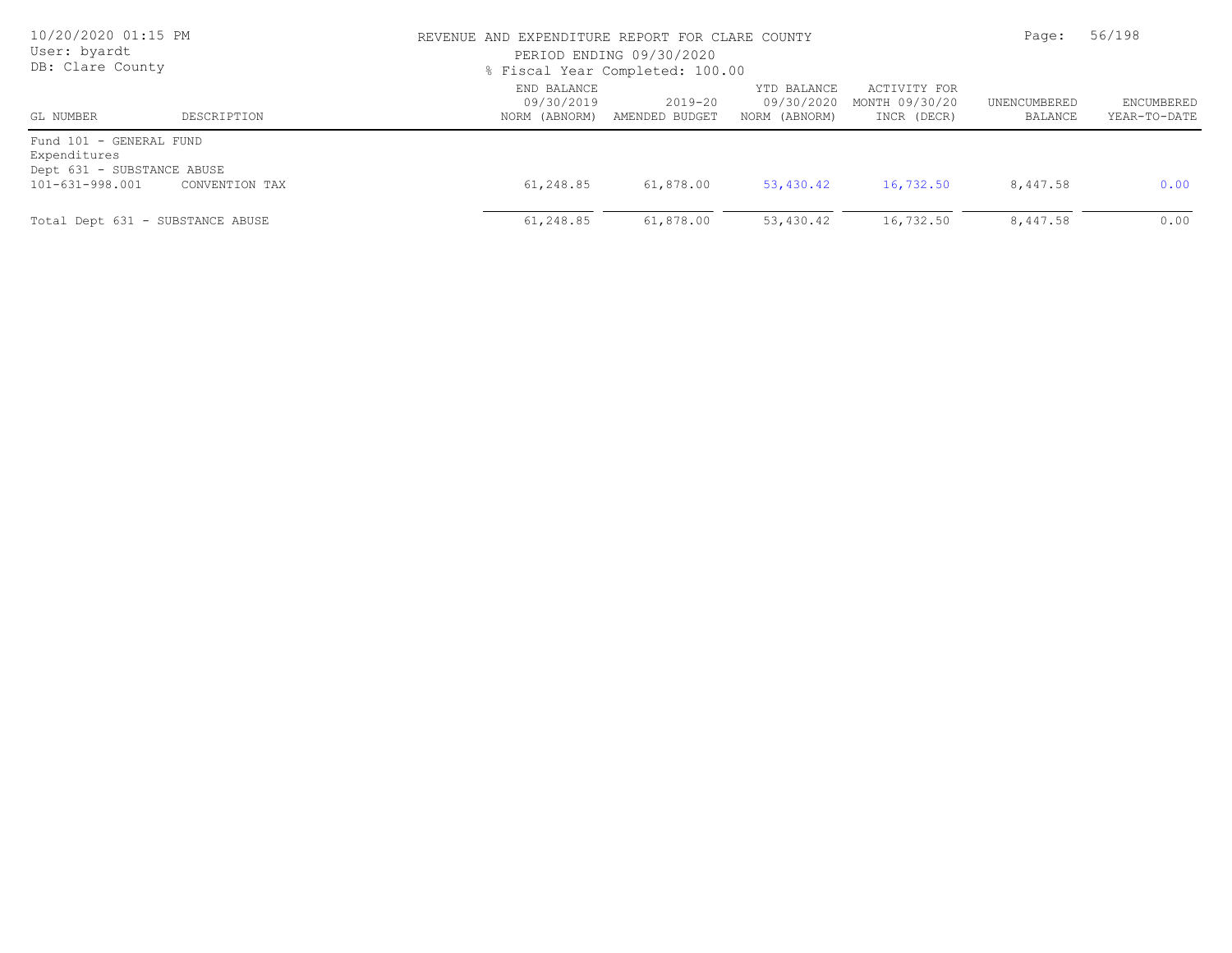| 10/20/2020 01:15 PM<br>User: byardt<br>DB: Clare County                                     |                                                                                                     |                                                              | REVENUE AND EXPENDITURE REPORT FOR CLARE COUNTY<br>PERIOD ENDING 09/30/2020<br>% Fiscal Year Completed: 100.00 |                                                             |                                                    |                                            |                                      |
|---------------------------------------------------------------------------------------------|-----------------------------------------------------------------------------------------------------|--------------------------------------------------------------|----------------------------------------------------------------------------------------------------------------|-------------------------------------------------------------|----------------------------------------------------|--------------------------------------------|--------------------------------------|
| GL NUMBER                                                                                   | DESCRIPTION                                                                                         | END BALANCE<br>09/30/2019<br>NORM (ABNORM)                   | 2019-20<br>AMENDED BUDGET                                                                                      | YTD BALANCE<br>09/30/2020<br>NORM (ABNORM)                  | ACTIVITY FOR<br>MONTH 09/30/20<br>INCR (DECR)      | UNENCUMBERED<br>BALANCE                    | <b>ENCUMBERED</b><br>YEAR-TO-DATE    |
| Fund 101 - GENERAL FUND<br>Expenditures<br>Dept 648 - MEDICAL EXAMINER                      |                                                                                                     |                                                              |                                                                                                                |                                                             |                                                    |                                            |                                      |
| 101-648-801.001<br>101-648-806.000<br>101-648-835.000<br>101-648-837.000<br>101-648-864.000 | MED ADMIN SERVICES<br>ADMINSTRATIVE FEES<br>SERVICE & INVESTIGATIONS<br>AUTOPSIES<br>MILEAGE/TRAVEL | 29, 213.64<br>2,212.50<br>13,741.32<br>51,659.14<br>2,806.86 | 22,586.93<br>2,500.00<br>12,600.00<br>35,000.00<br>3,630.00                                                    | 22,567.50<br>2,500.00<br>12,570.00<br>34,608.82<br>3,352.00 | 7,522.50<br>0.00<br>1,170.00<br>7,500.00<br>297.28 | 19.43<br>0.00<br>30.00<br>391.18<br>278.00 | 0.00<br>0.00<br>0.00<br>0.00<br>0.00 |
| Total Dept 648 - MEDICAL EXAMINER                                                           |                                                                                                     | 99,633.46                                                    | 76,316.93                                                                                                      | 75,598.32                                                   | 16,489.78                                          | 718.61                                     | 0.00                                 |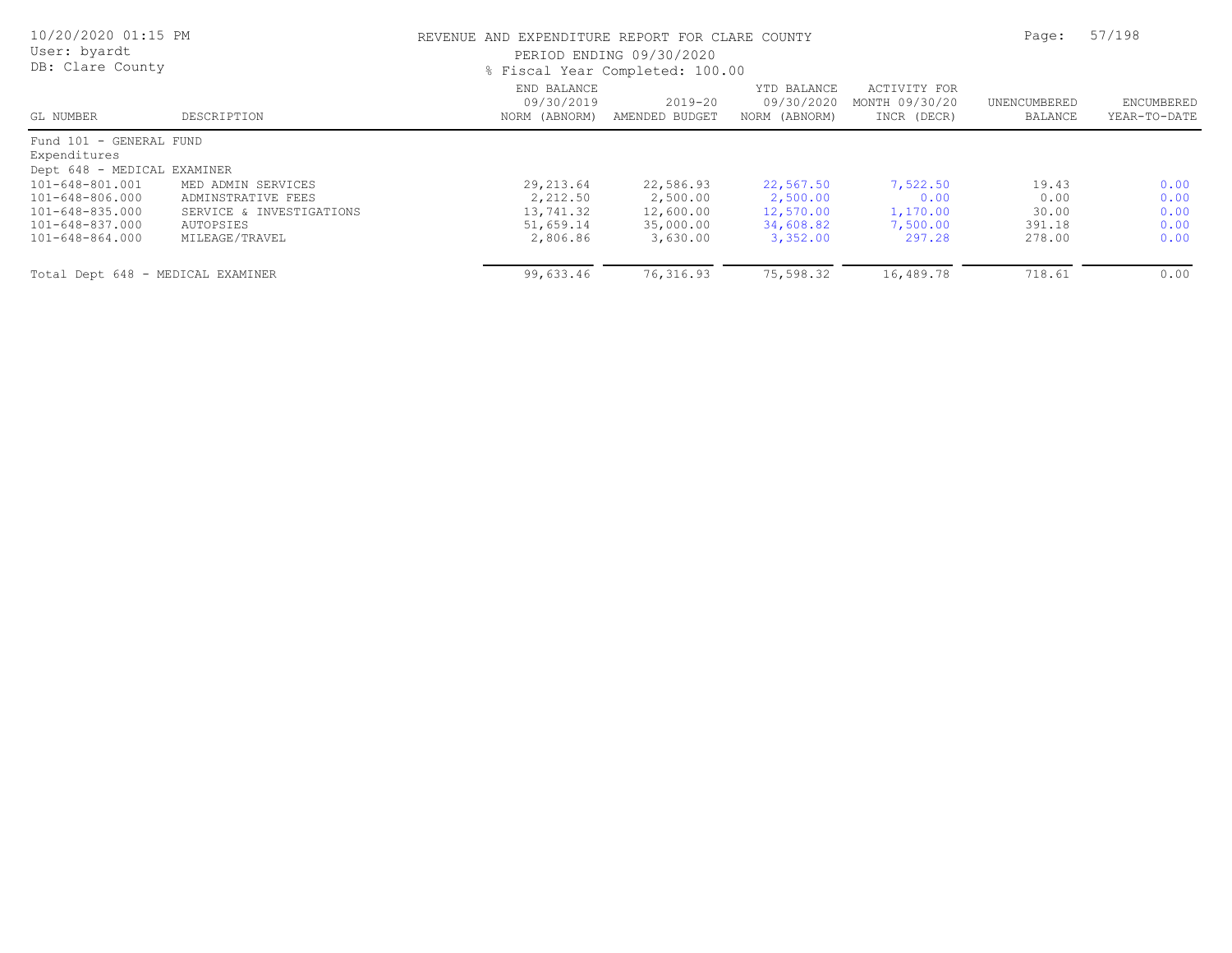| 10/20/2020 01:15 PM<br>User: byardt<br>DB: Clare County    |                                                                         | REVENUE AND EXPENDITURE REPORT FOR CLARE COUNTY<br>PERIOD ENDING 09/30/2020<br>% Fiscal Year Completed: 100.00 | Page:                                       | 58/198                                     |                                               |                         |                            |
|------------------------------------------------------------|-------------------------------------------------------------------------|----------------------------------------------------------------------------------------------------------------|---------------------------------------------|--------------------------------------------|-----------------------------------------------|-------------------------|----------------------------|
| GL NUMBER                                                  | DESCRIPTION                                                             | END BALANCE<br>09/30/2019                                                                                      | $2019 - 20$<br>NORM (ABNORM) AMENDED BUDGET | YTD BALANCE<br>09/30/2020<br>NORM (ABNORM) | ACTIVITY FOR<br>MONTH 09/30/20<br>INCR (DECR) | UNENCUMBERED<br>BALANCE | ENCUMBERED<br>YEAR-TO-DATE |
| Fund 101 - GENERAL FUND<br>Expenditures<br>101-649-998.000 | Dept 649 - CENTRAL MI COMM. MENTAL HEALTH<br>APPROPRIATION TRANSFER OUT | 139,000.00                                                                                                     | 139,000.00                                  | 139,000.00                                 | 0.00                                          | 0.00                    | 0.00                       |
|                                                            | Total Dept 649 - CENTRAL MI COMM. MENTAL HEALTH                         | 139,000.00                                                                                                     | 139,000.00                                  | 139,000.00                                 | 0.00                                          | 0.00                    | 0.00                       |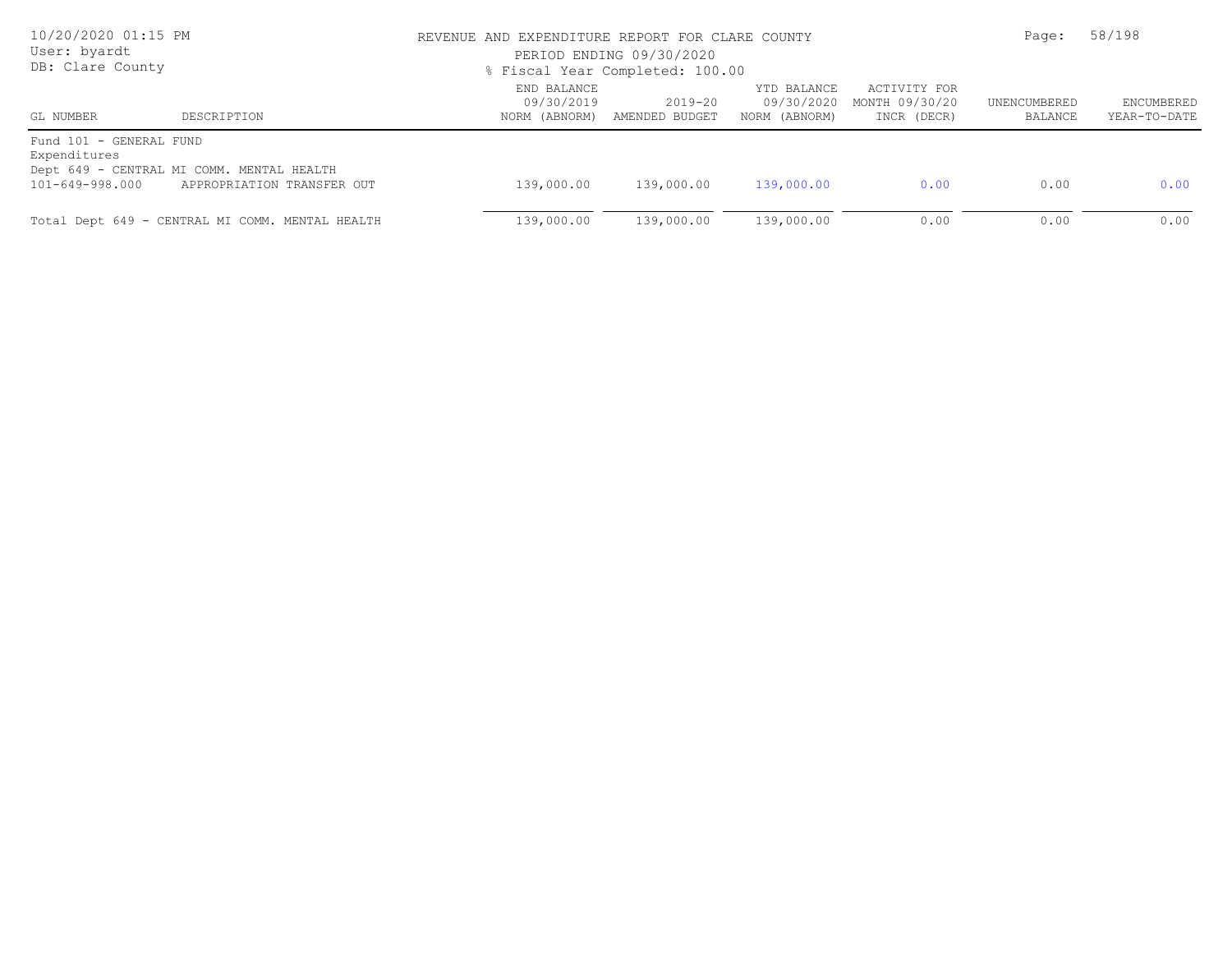| 10/20/2020 01:15 PM<br>User: byardt<br>DB: Clare County                |                                  | REVENUE AND EXPENDITURE REPORT FOR CLARE COUNTY<br>PERIOD ENDING 09/30/2020<br>% Fiscal Year Completed: 100.00 | Page:                     | 59/198                                     |                                               |                         |                            |
|------------------------------------------------------------------------|----------------------------------|----------------------------------------------------------------------------------------------------------------|---------------------------|--------------------------------------------|-----------------------------------------------|-------------------------|----------------------------|
| GL NUMBER                                                              | DESCRIPTION                      | END BALANCE<br>09/30/2019<br>NORM (ABNORM)                                                                     | 2019-20<br>AMENDED BUDGET | YTD BALANCE<br>09/30/2020<br>NORM (ABNORM) | ACTIVITY FOR<br>MONTH 09/30/20<br>INCR (DECR) | UNENCUMBERED<br>BALANCE | ENCUMBERED<br>YEAR-TO-DATE |
| Fund 101 - GENERAL FUND<br>Expenditures<br>Dept 681 - VETERANS BURIALS |                                  |                                                                                                                |                           |                                            |                                               |                         |                            |
| 101-681-833.000<br>101-681-834.000                                     | BURIALS<br>HEADSTONE SETTING FEE | 6,641.60<br>766.40                                                                                             | 5,475.00<br>800.00        | 5,475.00<br>175.00                         | 1,875.00<br>0.00                              | 0.00<br>625.00          | 0.00<br>0.00               |
| Total Dept 681 - VETERANS BURIALS                                      |                                  | 7,408.00                                                                                                       | 6, 275.00                 | 5,650.00                                   | 1,875.00                                      | 625.00                  | 0.00                       |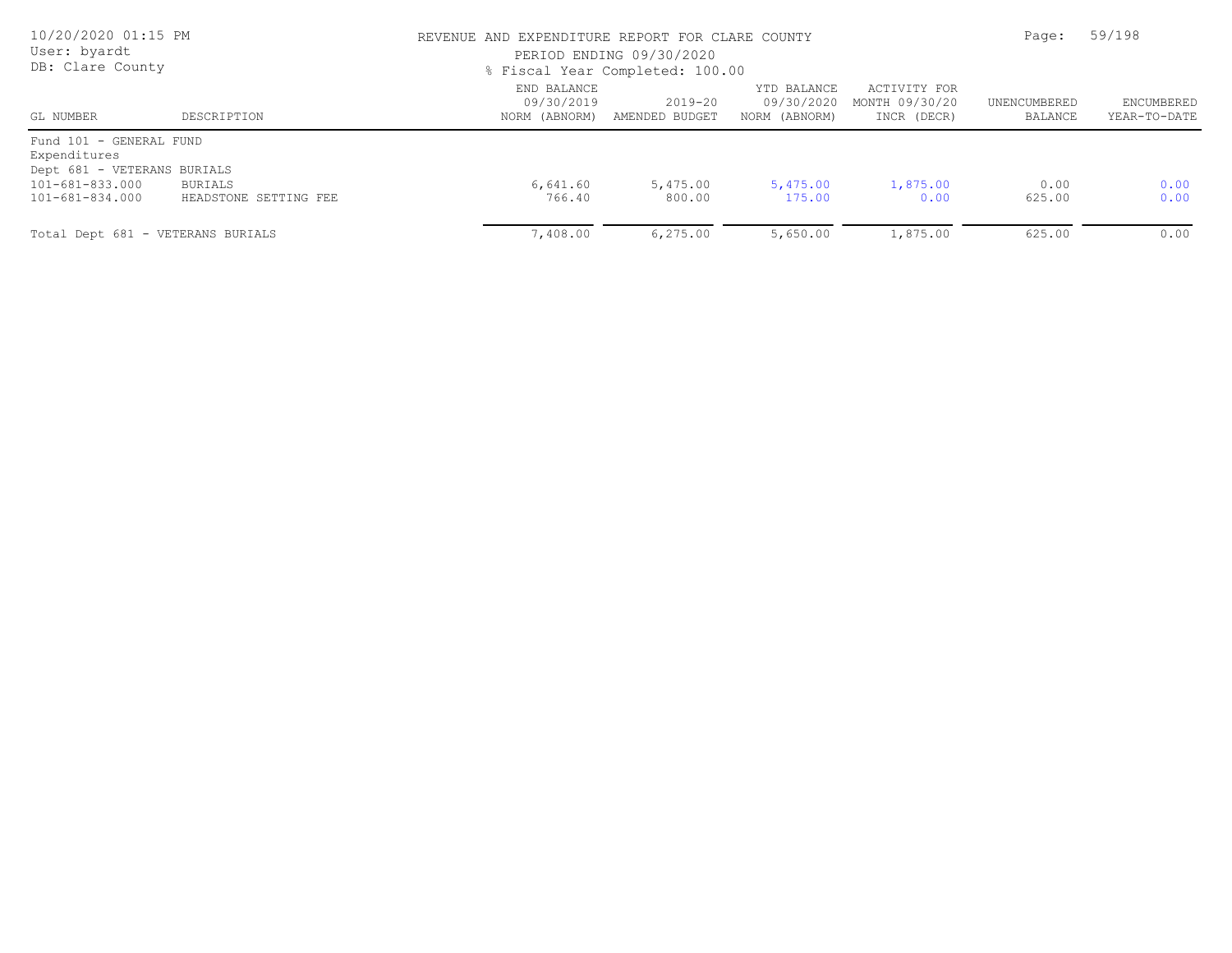| 10/20/2020 01:15 PM<br>User: byardt |                      | REVENUE AND EXPENDITURE REPORT FOR CLARE COUNTY | PERIOD ENDING 09/30/2020      |                                            |                                               | Page:                   | 60/198                     |
|-------------------------------------|----------------------|-------------------------------------------------|-------------------------------|--------------------------------------------|-----------------------------------------------|-------------------------|----------------------------|
| DB: Clare County                    |                      | % Fiscal Year Completed: 100.00                 |                               |                                            |                                               |                         |                            |
| GL NUMBER                           | DESCRIPTION          | END BALANCE<br>09/30/2019<br>NORM (ABNORM)      | $2019 - 20$<br>AMENDED BUDGET | YTD BALANCE<br>09/30/2020<br>NORM (ABNORM) | ACTIVITY FOR<br>MONTH 09/30/20<br>INCR (DECR) | UNENCUMBERED<br>BALANCE | ENCUMBERED<br>YEAR-TO-DATE |
| Fund 101 - GENERAL FUND             |                      |                                                 |                               |                                            |                                               |                         |                            |
| Expenditures                        |                      |                                                 |                               |                                            |                                               |                         |                            |
| Dept 682 - VETERANS AFFAIRS         |                      |                                                 |                               |                                            |                                               |                         |                            |
| 101-682-702.000                     | DIRECTOR SALARY      | 31,534.11                                       | 29,994.00                     | 28,603.90                                  | 2,004.00                                      | 1,390.10                | 0.00                       |
| 101-682-704.000                     | ASSISTANT SALARY     | 15,914.61                                       | 18,443.20                     | 18,438.62                                  | 0.00                                          | 4.58                    | 0.00                       |
| 101-682-705.000                     | PART TIME            | 9,475.84                                        | 0.00                          | 0.00                                       | 0.00                                          | 0.00                    | 0.00                       |
| 101-682-710.000                     | FICA EXPENSE         | 4,156.97                                        | 3,249.00                      | 3,201.34                                   | 132.89                                        | 47.66                   | 0.00                       |
| 101-682-711.000                     | MEDICARE EXPENSE     | 972.20                                          | 770.00                        | 748.70                                     | 31.08                                         | 21.30                   | 0.00                       |
| 101-682-715.000                     | HEALTH INSURANCE     | 3,846.58                                        | 5,073.00                      | 5,073.00                                   | 267.00                                        | 0.00                    | 0.00                       |
| 101-682-715.006                     | CIC BUNDLE           | 39.50                                           | 0.00                          | 0.00                                       | 0.00                                          | 0.00                    | 0.00                       |
| 101-682-717.000                     | LIFE INSURANCE       | 66.64                                           | 115.00                        | 80.92                                      | 0.00                                          | 34.08                   | 0.00                       |
| 101-682-720.000                     | VACATIONS            | 2,235.52                                        | 418.59                        | 418.59                                     | 0.00                                          | 0.00                    | 0.00                       |
| 101-682-721.000                     | SICK LEAVE           | 5,062.15                                        | 567.21                        | 567.21                                     | 0.00                                          | 0.00                    | 0.00                       |
| 101-682-727.000                     | OFFICE SUPPLIES      | 15,813.11                                       | 3,000.00                      | 2,844.86                                   | 112.33                                        | 132.85                  | 22.29                      |
| $101 - 682 - 814.000$               | DUES & SUBSCRIPTIONS | 712.78                                          | 250.00                        | 125.24                                     | 1.00                                          | 124.76                  | 0.00                       |
| 101-682-852.000                     | TELEPHONE            | 465.76                                          | 490.00                        | 176.62                                     | 0.00                                          | 313.38                  | 0.00                       |
| $101 - 682 - 864.000$               | TRAVEL & EXPENSE     | 3,864.48                                        | 1,500.00                      | 423.21                                     | 0.00                                          | 1,076.79                | 0.00                       |
| 101-682-900.000                     | ADVERTISING          | 0.00                                            | 36,900.00                     | 36,736.86                                  | 6,128.04                                      | (836.86)                | 1,000.00                   |
| 101-682-978.000                     | NEW EQUIPMENT        | 25,633.44                                       | 3,100.00                      | 3,093.83                                   | 2,893.84                                      | 6.17                    | 0.00                       |
| Total Dept 682 - VETERANS AFFAIRS   |                      | 119,793.69                                      | 103,870.00                    | 100,532.90                                 | 11,570.18                                     | 2,314.81                | 1,022.29                   |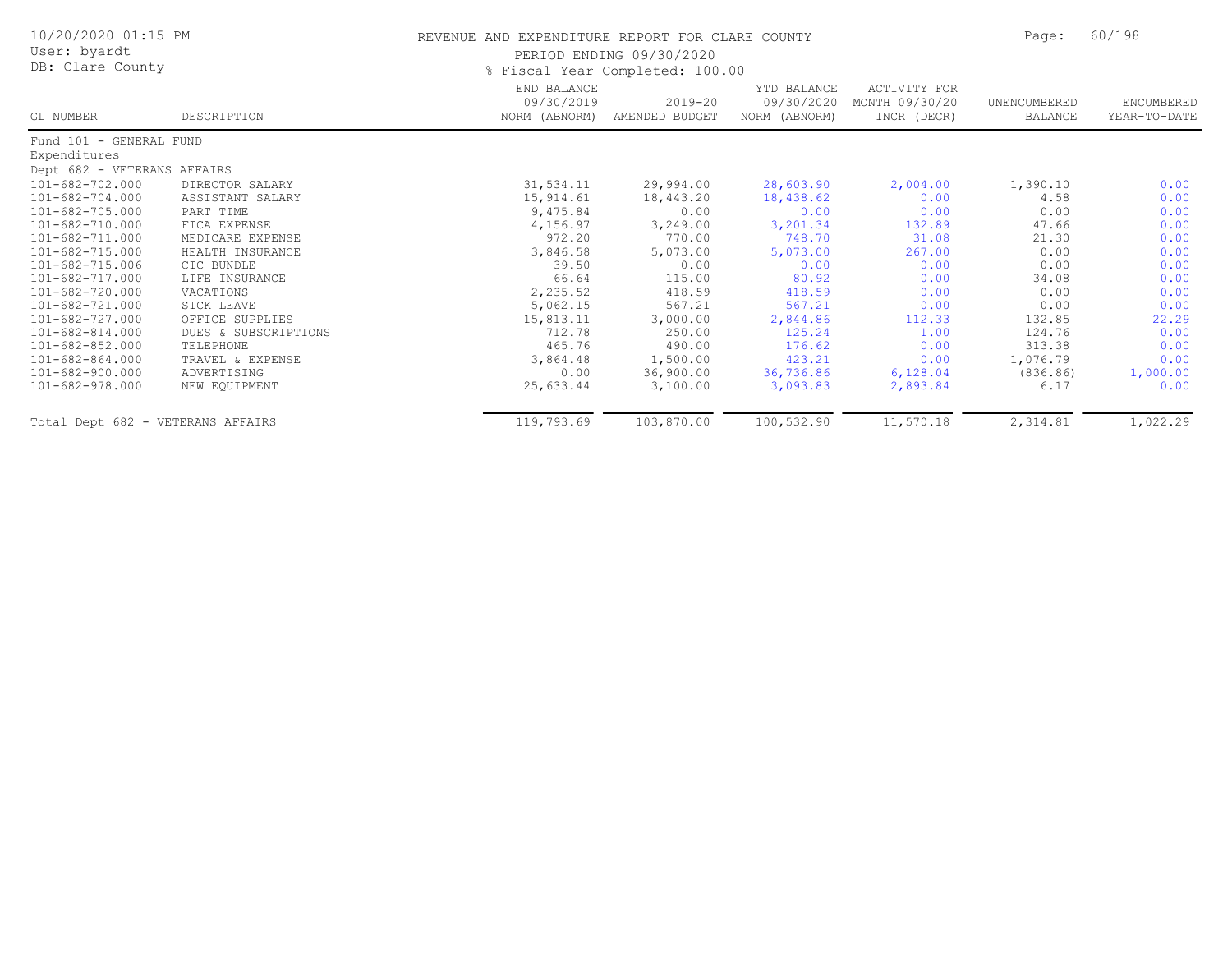| 10/20/2020 01:15 PM<br>User: byardt<br>DB: Clare County    |                                                                     | REVENUE AND EXPENDITURE REPORT FOR CLARE COUNTY<br>PERIOD ENDING 09/30/2020<br>% Fiscal Year Completed: 100.00 |                               |                                            |                                               | Page:                   | 61/198                     |  |
|------------------------------------------------------------|---------------------------------------------------------------------|----------------------------------------------------------------------------------------------------------------|-------------------------------|--------------------------------------------|-----------------------------------------------|-------------------------|----------------------------|--|
| GL NUMBER                                                  | DESCRIPTION                                                         | END BALANCE<br>09/30/2019<br>NORM (ABNORM)                                                                     | $2019 - 20$<br>AMENDED BUDGET | YTD BALANCE<br>09/30/2020<br>NORM (ABNORM) | ACTIVITY FOR<br>MONTH 09/30/20<br>INCR (DECR) | UNENCUMBERED<br>BALANCE | ENCUMBERED<br>YEAR-TO-DATE |  |
| Fund 101 - GENERAL FUND<br>Expenditures<br>101-728-956.000 | Dept 728 - MIDDLE MICHIGAN DEVELOPMENT AP<br>ECON DEV - MMDC APPROP | 12,500.00                                                                                                      | 12,500.00                     | 12,500.00                                  | 12,500.00                                     | 0.00                    | 0.00                       |  |
|                                                            | Total Dept 728 - MIDDLE MICHIGAN DEVELOPMENT AP                     | 12,500.00                                                                                                      | 12,500.00                     | 12,500.00                                  | 12,500.00                                     | 0.00                    | 0.00                       |  |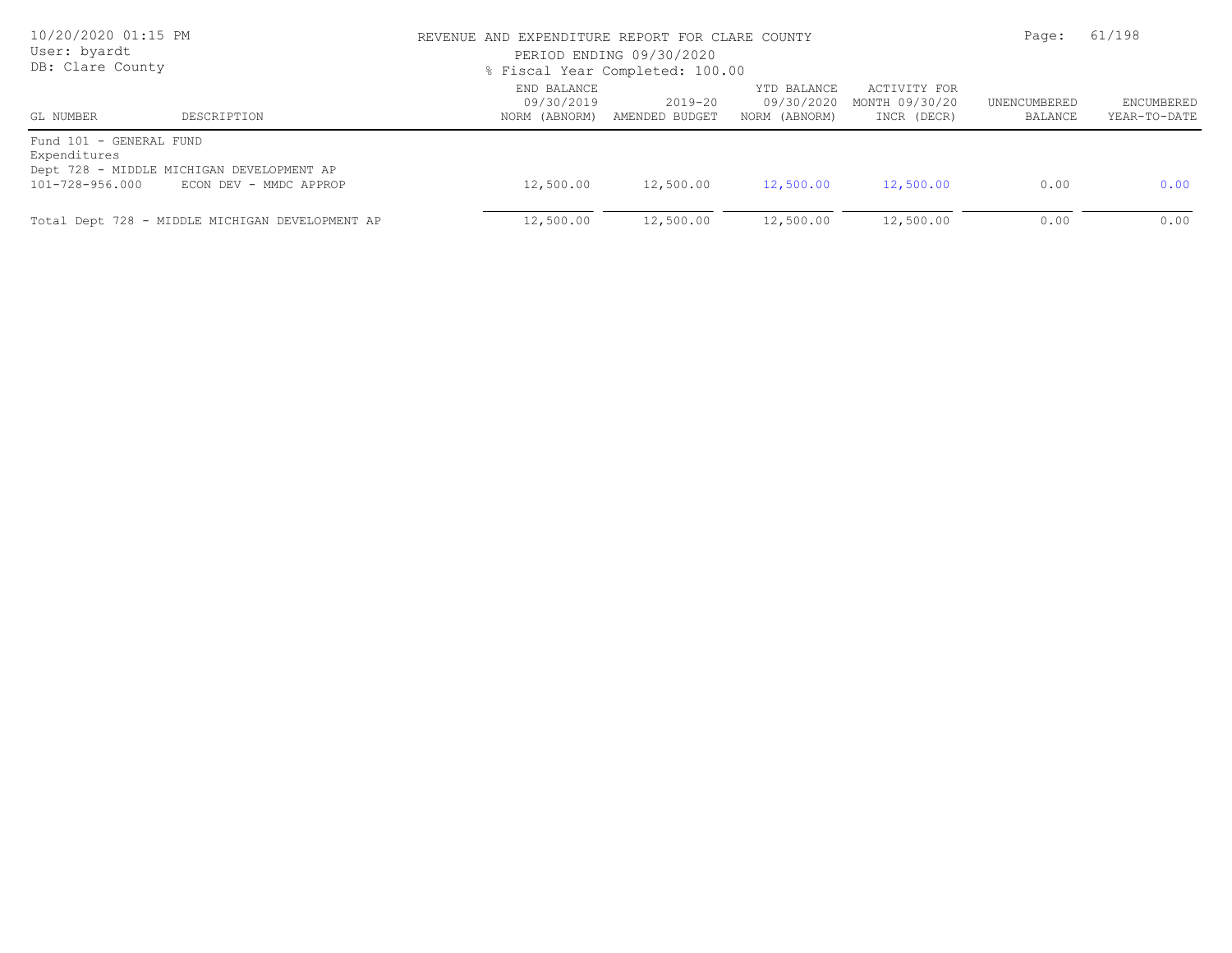| 10/20/2020 01:15 PM<br>User: byardt<br>DB: Clare County |                                              | REVENUE AND EXPENDITURE REPORT FOR CLARE COUNTY<br>PERIOD ENDING 09/30/2020<br>% Fiscal Year Completed: 100.00 |                           |                                            |                                               | Page:                   | 62/198                            |  |
|---------------------------------------------------------|----------------------------------------------|----------------------------------------------------------------------------------------------------------------|---------------------------|--------------------------------------------|-----------------------------------------------|-------------------------|-----------------------------------|--|
| GL NUMBER                                               | DESCRIPTION                                  | END BALANCE<br>09/30/2019<br>NORM (ABNORM)                                                                     | 2019-20<br>AMENDED BUDGET | YTD BALANCE<br>09/30/2020<br>NORM (ABNORM) | ACTIVITY FOR<br>MONTH 09/30/20<br>INCR (DECR) | UNENCUMBERED<br>BALANCE | <b>ENCUMBERED</b><br>YEAR-TO-DATE |  |
| Fund 101 - GENERAL FUND<br>Expenditures                 |                                              |                                                                                                                |                           |                                            |                                               |                         |                                   |  |
|                                                         | Dept 729 - ECON DEV-COMM SERV DIRECTOR       |                                                                                                                |                           |                                            |                                               |                         |                                   |  |
| 101-729-702.000                                         | SALARY                                       | 3,768.80                                                                                                       | 0.00                      | 0.00                                       | 0.00                                          | 0.00                    | 0.00                              |  |
| 101-729-710.000                                         | FICA EXPENSE                                 | 229.57                                                                                                         | 0.00                      | 0.00                                       | 0.00                                          | 0.00                    | 0.00                              |  |
| 101-729-711.000                                         | MEDICARE EXPENSE                             | 53.67                                                                                                          | 0.00                      | 0.00                                       | 0.00                                          | 0.00                    | 0.00                              |  |
|                                                         | Total Dept 729 - ECON DEV-COMM SERV DIRECTOR | 4,052.04                                                                                                       | 0.00                      | 0.00                                       | 0.00                                          | 0.00                    | 0.00                              |  |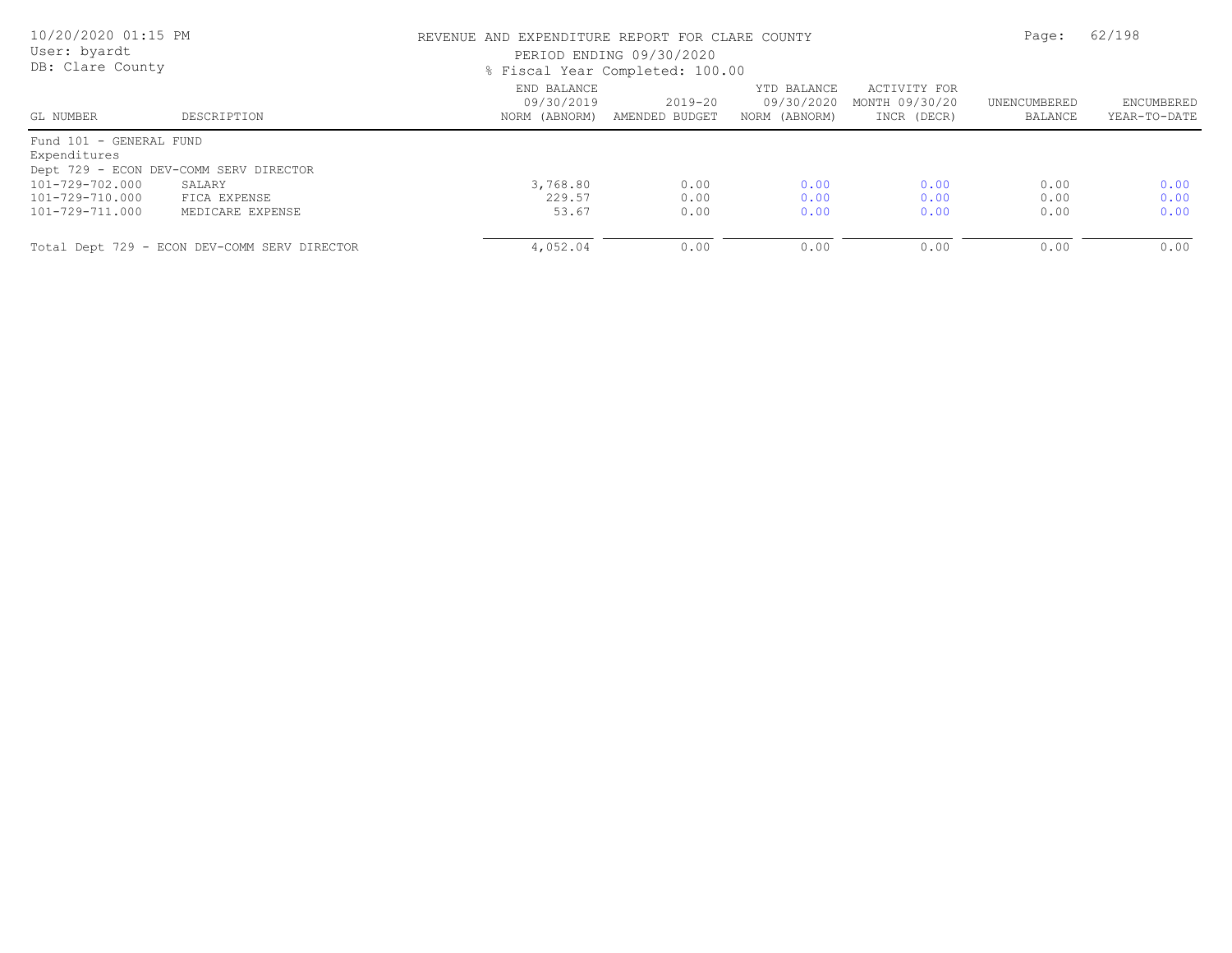| 10/20/2020 01:15 PM<br>User: byardt<br>DB: Clare County |                  |                                            | REVENUE AND EXPENDITURE REPORT FOR CLARE COUNTY<br>PERIOD ENDING 09/30/2020<br>% Fiscal Year Completed: 100.00 |                                            |                                               |                         |                            |
|---------------------------------------------------------|------------------|--------------------------------------------|----------------------------------------------------------------------------------------------------------------|--------------------------------------------|-----------------------------------------------|-------------------------|----------------------------|
| GL NUMBER                                               | DESCRIPTION      | END BALANCE<br>09/30/2019<br>NORM (ABNORM) | $2019 - 20$<br>AMENDED BUDGET                                                                                  | YTD BALANCE<br>09/30/2020<br>NORM (ABNORM) | ACTIVITY FOR<br>MONTH 09/30/20<br>INCR (DECR) | UNENCUMBERED<br>BALANCE | ENCUMBERED<br>YEAR-TO-DATE |
| Fund 101 - GENERAL FUND                                 |                  |                                            |                                                                                                                |                                            |                                               |                         |                            |
| Expenditures                                            |                  |                                            |                                                                                                                |                                            |                                               |                         |                            |
| Dept 751 - PARKS & RECREATION                           |                  |                                            |                                                                                                                |                                            |                                               |                         |                            |
| 101-751-705.000                                         | PART TIME SALARY | 10,940.66                                  | 0.00                                                                                                           | 0.00                                       | 0.00                                          | 0.00                    | 0.00                       |
| 101-751-710.000                                         | FICA EXPENSE     | 678.32                                     | 0.00                                                                                                           | 0.00                                       | 0.00                                          | 0.00                    | 0.00                       |
| 101-751-711.000                                         | MEDICARE EXPENSE | 158.64                                     | 0.00                                                                                                           | 0.00                                       | 0.00                                          | 0.00                    | 0.00                       |
| 101-751-732.000                                         | POSTAGE          | 22.34                                      | 0.00                                                                                                           | 0.00                                       | 0.00                                          | 0.00                    | 0.00                       |
| 101-751-852.000                                         | TELEPHONE        | 160.65                                     | 1.00                                                                                                           | (2.00)                                     | (1.00)                                        | 3.00                    | 0.00                       |
| 101-751-864.000                                         | TRAVEL &         | 599.72                                     | 0.00                                                                                                           | 0.00                                       | 0.00                                          | 0.00                    | 0.00                       |
| Total Dept 751 - PARKS & RECREATION                     |                  | 12,560.33                                  | 1.00                                                                                                           | (2.00)                                     | (1.00)                                        | 3.00                    | 0.00                       |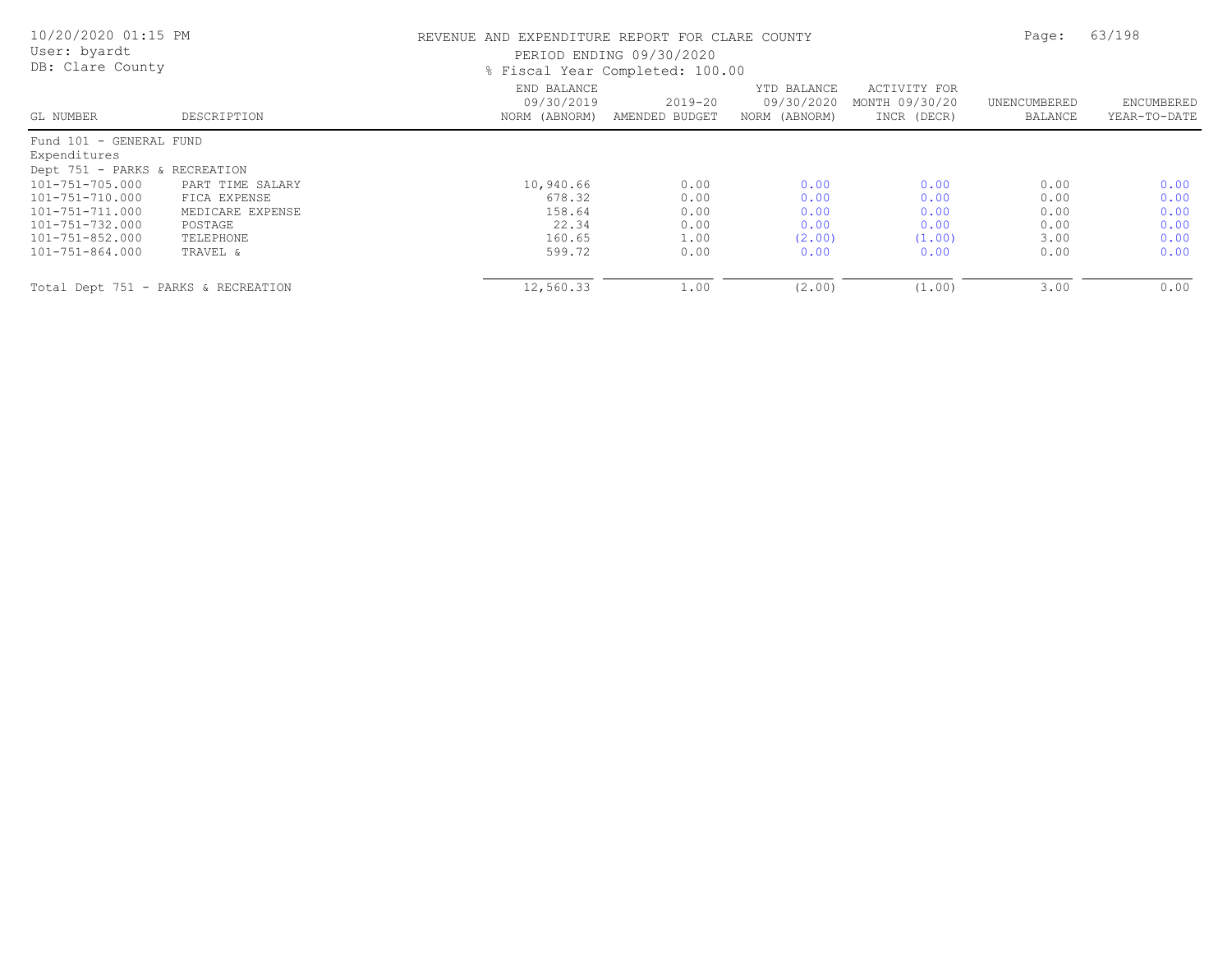| 10/20/2020 01:15 PM<br>User: byardt<br>DB: Clare County |                                    | REVENUE AND EXPENDITURE REPORT FOR CLARE COUNTY | PERIOD ENDING 09/30/2020<br>% Fiscal Year Completed: 100.00 |                                            |                                                      | Page:                   | 64/198                     |  |
|---------------------------------------------------------|------------------------------------|-------------------------------------------------|-------------------------------------------------------------|--------------------------------------------|------------------------------------------------------|-------------------------|----------------------------|--|
| GL NUMBER                                               | DESCRIPTION                        | END BALANCE<br>09/30/2019<br>NORM (ABNORM)      | $2019 - 20$<br>AMENDED BUDGET                               | YTD BALANCE<br>09/30/2020<br>NORM (ABNORM) | <b>ACTIVITY FOR</b><br>MONTH 09/30/20<br>INCR (DECR) | UNENCUMBERED<br>BALANCE | ENCUMBERED<br>YEAR-TO-DATE |  |
| Fund 101 - GENERAL FUND                                 |                                    |                                                 |                                                             |                                            |                                                      |                         |                            |  |
| Expenditures                                            |                                    |                                                 |                                                             |                                            |                                                      |                         |                            |  |
| Dept 851 - INSURANCE & BONDS                            |                                    |                                                 |                                                             |                                            |                                                      |                         |                            |  |
| 101-851-716.001                                         | HEALTH INS-COBRA                   | 12,303.24                                       | 7,302.00                                                    | 7,240.52                                   | 39.50                                                | 61.48                   | 0.00                       |  |
| 101-851-716.002                                         | HEALTH INS-SERVICE FEES/PCORI FEES | 308.31                                          | 350.00                                                      | 320.95                                     | 0.00                                                 | 29.05                   | 0.00                       |  |
| 101-851-716.004                                         | HEALTH INSURANCE - RETIREES        | 16,401.99                                       | 22,295.00                                                   | 21,963.64                                  | 1,619.58                                             | 331.36                  | 0.00                       |  |
| 101-851-716.005                                         | HEALTH INS - RX REIMBURSEMENT      | 154.75                                          | 0.00                                                        | 0.00                                       | 0.00                                                 | 0.00                    | 0.00                       |  |
| 101-851-716.006                                         | FLEX REIMBURSEMENT                 | 4,359.42                                        | 0.00                                                        | 0.00                                       | 0.00                                                 | 0.00                    | 0.00                       |  |
| 101-851-716.007                                         | HEALTH ACH REIMBURSEMENT           | 324,885.61                                      | 299,228.00                                                  | 304, 457.77                                | 16,591.09                                            | (5, 229.77)             | 0.00                       |  |
| 101-851-716.008                                         | SMART CARD REIMBURSEMENT           | 12,503.79                                       | 14,059.00                                                   | 14,058.50                                  | 4,560.00                                             | 0.50                    | 0.00                       |  |
| 101-851-716.009                                         | ADMIN FEES                         | 408.91                                          | 10,012.00                                                   | 8,978.00                                   | 1,080.00                                             | 1,034.00                | 0.00                       |  |
| 101-851-716.010                                         | A2CT PROGRAM                       | 112.00                                          | 300.00                                                      | 190.00                                     | 20.00                                                | 110.00                  | 0.00                       |  |
| 101-851-716.011                                         | WELLNESS PROGRAM                   | 2,817.65                                        | 0.00                                                        | 0.00                                       | 0.00                                                 | 0.00                    | 0.00                       |  |
| 101-851-718.000                                         | COUNTY PORTION-RETIREMENT          | 692,965.99                                      | 764,496.00                                                  | 734,292.82                                 | 32,517.95                                            | 30,203.18               | 0.00                       |  |
| 101-851-723.000                                         | COUNTY PORTION UNEMPLOY COMP       | 222.90                                          | 627.00                                                      | 0.00                                       | 0.00                                                 | 627.00                  | 0.00                       |  |
| 101-851-724.000                                         | WORKMANS COMPENSATION              | 43,707.65                                       | 107,028.00                                                  | 107,027.72                                 | (3,097.71)                                           | 0.28                    | 0.00                       |  |
| 101-851-864.000                                         | LUNCH & MILEAGE TO MEETINGS        | 1,647.90                                        | 0.00                                                        | 0.00                                       | 0.00                                                 | 0.00                    | 0.00                       |  |
| 101-851-914.000                                         | LIABILITY                          | 160,268.32                                      | 223,073.28                                                  | 223,072.28                                 | (4, 140.72)                                          | 1.00                    | 0.00                       |  |
| Total Dept 851 - INSURANCE & BONDS                      |                                    | 1,273,068.43                                    | 1,448,770.28                                                | 1,421,602.20                               | 49,189.69                                            | 27,168.08               | 0.00                       |  |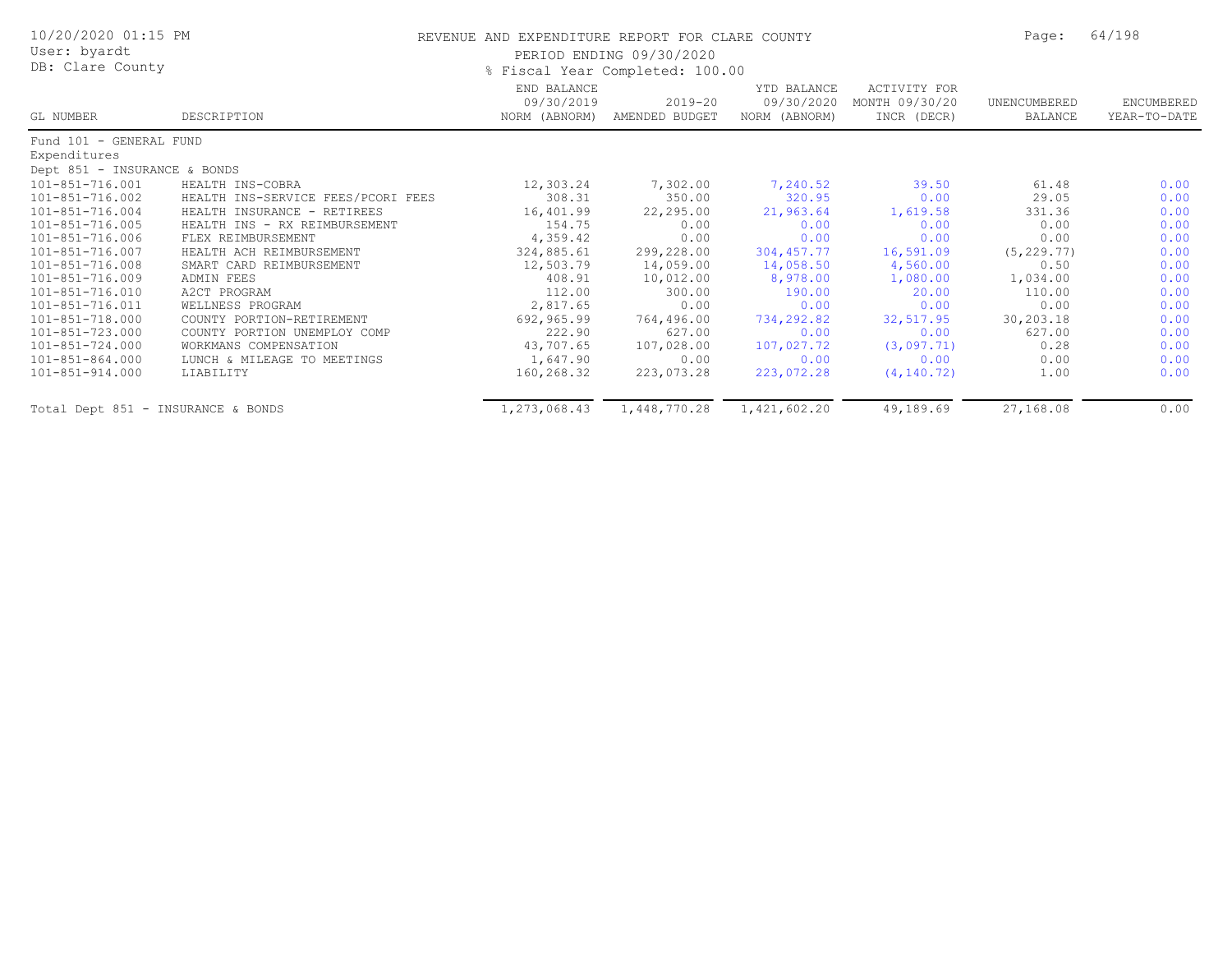| 10/20/2020 01:15 PM<br>User: byardt<br>DB: Clare County |                                         | REVENUE AND EXPENDITURE REPORT FOR CLARE COUNTY<br>PERIOD ENDING 09/30/2020<br>% Fiscal Year Completed: 100.00 | Page:                     | 65/198                                     |                                               |                         |                            |
|---------------------------------------------------------|-----------------------------------------|----------------------------------------------------------------------------------------------------------------|---------------------------|--------------------------------------------|-----------------------------------------------|-------------------------|----------------------------|
| GL NUMBER                                               | DESCRIPTION                             | END BALANCE<br>09/30/2019<br>NORM (ABNORM)                                                                     | 2019-20<br>AMENDED BUDGET | YTD BALANCE<br>09/30/2020<br>NORM (ABNORM) | ACTIVITY FOR<br>MONTH 09/30/20<br>INCR (DECR) | UNENCUMBERED<br>BALANCE | ENCUMBERED<br>YEAR-TO-DATE |
| Fund 101 - GENERAL FUND<br>Expenditures                 |                                         |                                                                                                                |                           |                                            |                                               |                         |                            |
| Dept 885 - COUNTY OUTSIDE COUNSEL                       |                                         |                                                                                                                |                           |                                            |                                               |                         |                            |
| 101-885-829.000                                         | ARBITRATOR FEES                         | 0.00                                                                                                           | 143.65                    | 0.00                                       | 0.00                                          | 143.65                  | 0.00                       |
| 101-885-830.000                                         | ATTORNEY FEES                           | 69,641.08                                                                                                      | 39,305.00                 | 34, 142. 77                                | 492.74                                        | 5, 162.23               | 0.00                       |
|                                                         | Total Dept 885 - COUNTY OUTSIDE COUNSEL | 69,641.08                                                                                                      | 39,448.65                 | 34, 142. 77                                | 492.74                                        | 5,305.88                | 0.00                       |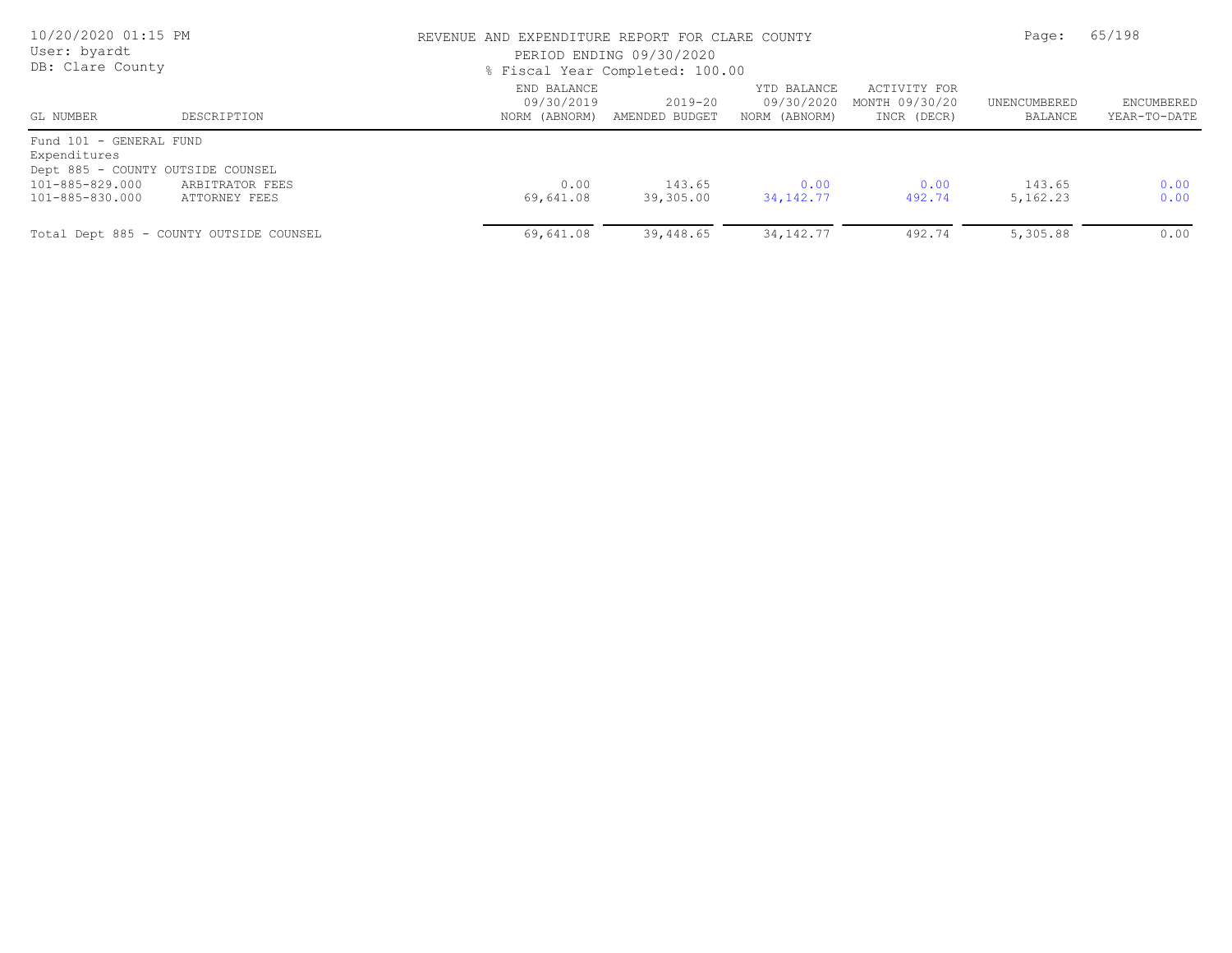| 10/20/2020 01:15 PM<br>User: byardt<br>DB: Clare County                                       |                                       | REVENUE AND EXPENDITURE REPORT FOR CLARE COUNTY<br>PERIOD ENDING 09/30/2020<br>% Fiscal Year Completed: 100.00 | Page:                         | 66/198                                     |                                               |                         |                                   |
|-----------------------------------------------------------------------------------------------|---------------------------------------|----------------------------------------------------------------------------------------------------------------|-------------------------------|--------------------------------------------|-----------------------------------------------|-------------------------|-----------------------------------|
| GL NUMBER                                                                                     | DESCRIPTION                           | END BALANCE<br>09/30/2019<br>NORM (ABNORM)                                                                     | $2019 - 20$<br>AMENDED BUDGET | YTD BALANCE<br>09/30/2020<br>NORM (ABNORM) | ACTIVITY FOR<br>MONTH 09/30/20<br>INCR (DECR) | UNENCUMBERED<br>BALANCE | <b>ENCUMBERED</b><br>YEAR-TO-DATE |
| Fund 101 - GENERAL FUND<br>Expenditures<br>Dept 895 - COST STUDY CONTRACTS<br>101-895-801.000 | STUDY EXPENDITURES                    | 7,500.00                                                                                                       | 15,000.00                     | 15,000.00                                  | 0.00                                          | 0.00                    | 0.00                              |
|                                                                                               | Total Dept 895 - COST STUDY CONTRACTS | 7,500.00                                                                                                       | 15,000.00                     | 15,000.00                                  | 0.00                                          | 0.00                    | 0.00                              |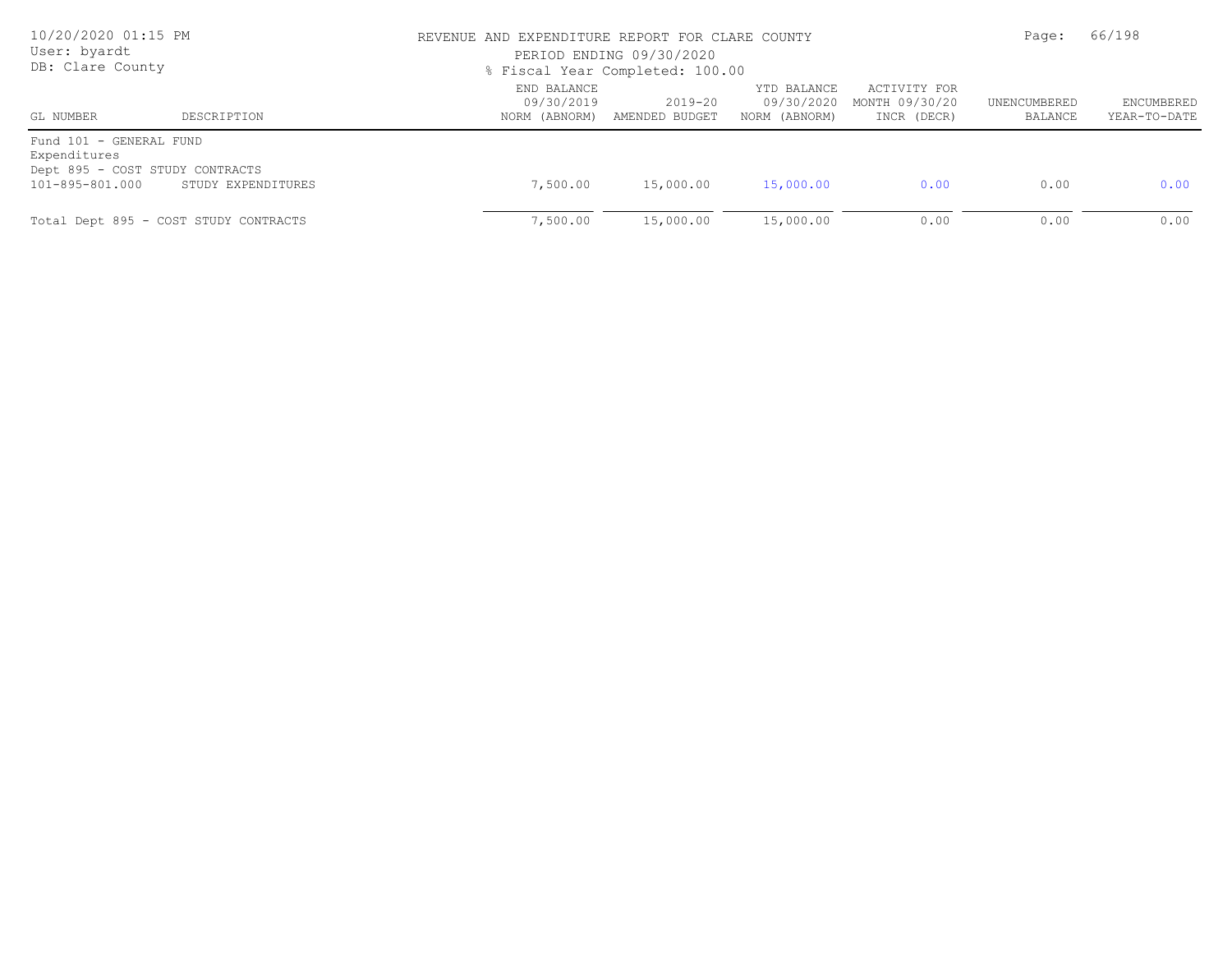| 10/20/2020 01:15 PM<br>User: byardt<br>DB: Clare County                                         |                                         |                                            | REVENUE AND EXPENDITURE REPORT FOR CLARE COUNTY<br>PERIOD ENDING 09/30/2020<br>% Fiscal Year Completed: 100.00 |                                            |                                               |                         | 67/198                     |  |
|-------------------------------------------------------------------------------------------------|-----------------------------------------|--------------------------------------------|----------------------------------------------------------------------------------------------------------------|--------------------------------------------|-----------------------------------------------|-------------------------|----------------------------|--|
| GL NUMBER                                                                                       | DESCRIPTION                             | END BALANCE<br>09/30/2019<br>NORM (ABNORM) | 2019-20<br>AMENDED BUDGET                                                                                      | YTD BALANCE<br>09/30/2020<br>NORM (ABNORM) | ACTIVITY FOR<br>MONTH 09/30/20<br>INCR (DECR) | UNENCUMBERED<br>BALANCE | ENCUMBERED<br>YEAR-TO-DATE |  |
| Fund 101 - GENERAL FUND<br>Expenditures<br>Dept 899 - TAX APPEALS ADJUSTMENT<br>101-899-962.000 | TAX APPEALS ADJUSTMENT                  | 512.64                                     | 2,500.00                                                                                                       | 617.08                                     | 0.00                                          | 1,882.92                | 0.00                       |  |
|                                                                                                 | Total Dept 899 - TAX APPEALS ADJUSTMENT | 512.64                                     | 2,500.00                                                                                                       | 617.08                                     | 0.00                                          | 1,882.92                | 0.00                       |  |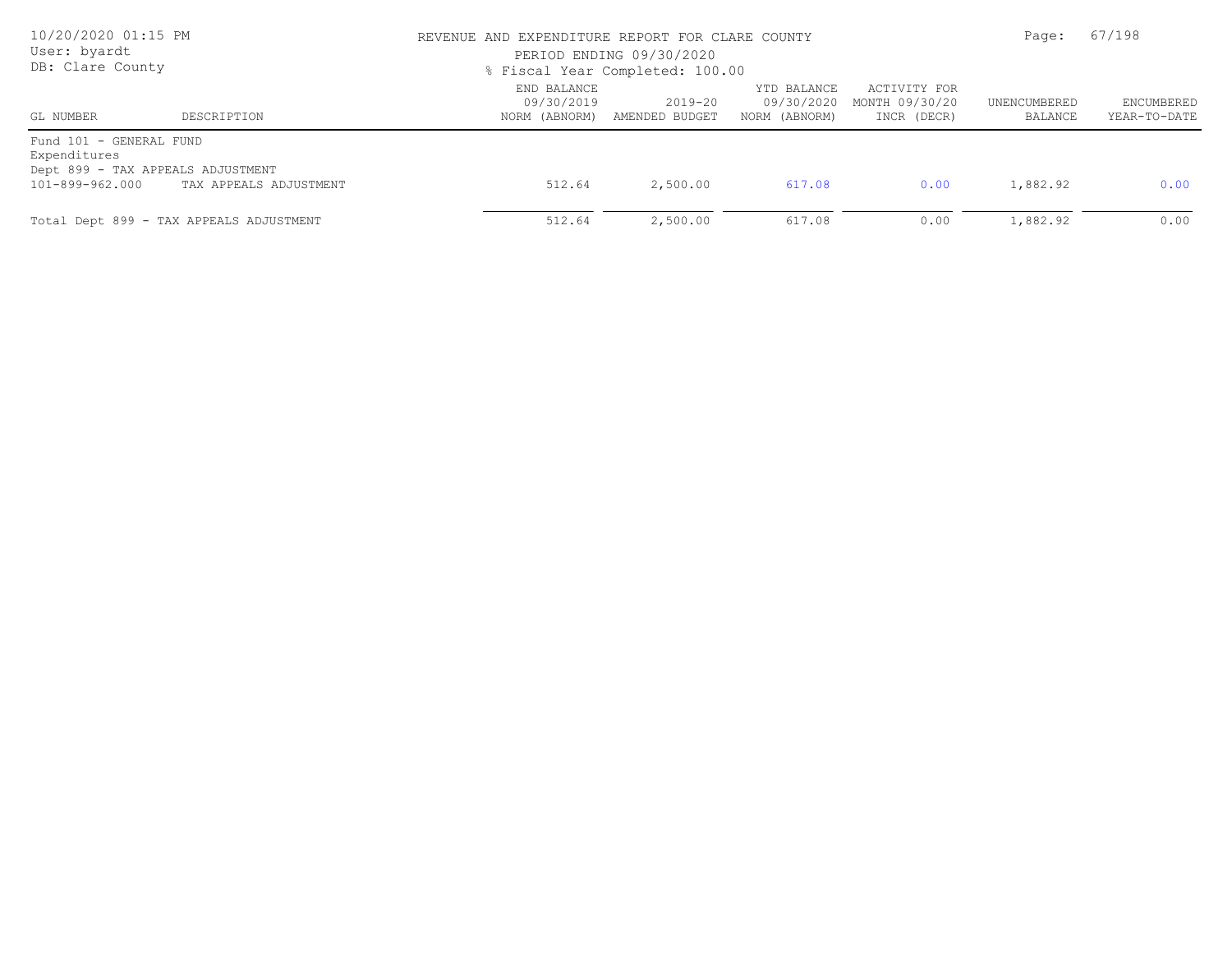| 10/20/2020 01:15 PM<br>User: byardt<br>DB: Clare County |                                               |                                            | REVENUE AND EXPENDITURE REPORT FOR CLARE COUNTY<br>PERIOD ENDING 09/30/2020<br>% Fiscal Year Completed: 100.00 |                                            |                                               |                         |                            |
|---------------------------------------------------------|-----------------------------------------------|--------------------------------------------|----------------------------------------------------------------------------------------------------------------|--------------------------------------------|-----------------------------------------------|-------------------------|----------------------------|
| GL NUMBER                                               | DESCRIPTION                                   | END BALANCE<br>09/30/2019<br>NORM (ABNORM) | $2019 - 20$<br>AMENDED BUDGET                                                                                  | YTD BALANCE<br>09/30/2020<br>NORM (ABNORM) | ACTIVITY FOR<br>MONTH 09/30/20<br>INCR (DECR) | UNENCUMBERED<br>BALANCE | ENCUMBERED<br>YEAR-TO-DATE |
| Fund 101 - GENERAL FUND                                 |                                               |                                            |                                                                                                                |                                            |                                               |                         |                            |
| Expenditures                                            |                                               |                                            |                                                                                                                |                                            |                                               |                         |                            |
|                                                         | Dept 901 - NEW EQUIPMENT-CAPITAL OUTLAY       |                                            |                                                                                                                |                                            |                                               |                         |                            |
| 101-901-978.225                                         | NEW EQUIPMENT - EQUALIZATION                  | 0.00                                       | 30,175.00                                                                                                      | 28,373.75                                  | 1,615.00                                      | 0.00                    | 1,801.25                   |
| 101-901-978.259                                         | NEW EQUIPMENT - COMPUTERS                     | 23,665.00                                  | 55,180.00                                                                                                      | 55,179.98                                  | 0.00                                          | 0.02                    | 0.00                       |
| 101-901-978.265                                         | NEW EQUIPMENT - COURTHOUSE                    | 33,293.62                                  | 0.00                                                                                                           | 230,381.53                                 | 230, 381.53                                   | (230, 381.53)           | 0.00                       |
| 101-901-978.301                                         | NEW EQUIPMENT - SHERIFF                       | 464,760.56                                 | 0.00                                                                                                           | 0.00                                       | 0.00                                          | 0.00                    | 0.00                       |
| 101-901-978.351                                         | NEW EQUIPMENT - JAIL                          | 10,907.90                                  | 48,950.00                                                                                                      | 48,950.00                                  | 48,950.00                                     | 0.00                    | 0.00                       |
| 101-901-978.430                                         | NEW EQUIPMENT-ANIMAL CONTROL                  | 79,421.20                                  | 0.00                                                                                                           | 0.00                                       | 0.00                                          | 0.00                    | 0.00                       |
|                                                         | Total Dept 901 - NEW EQUIPMENT-CAPITAL OUTLAY | 612,048.28                                 | 134,305.00                                                                                                     | 362,885.26                                 | 280,946.53                                    | (230, 381.51)           | 1,801.25                   |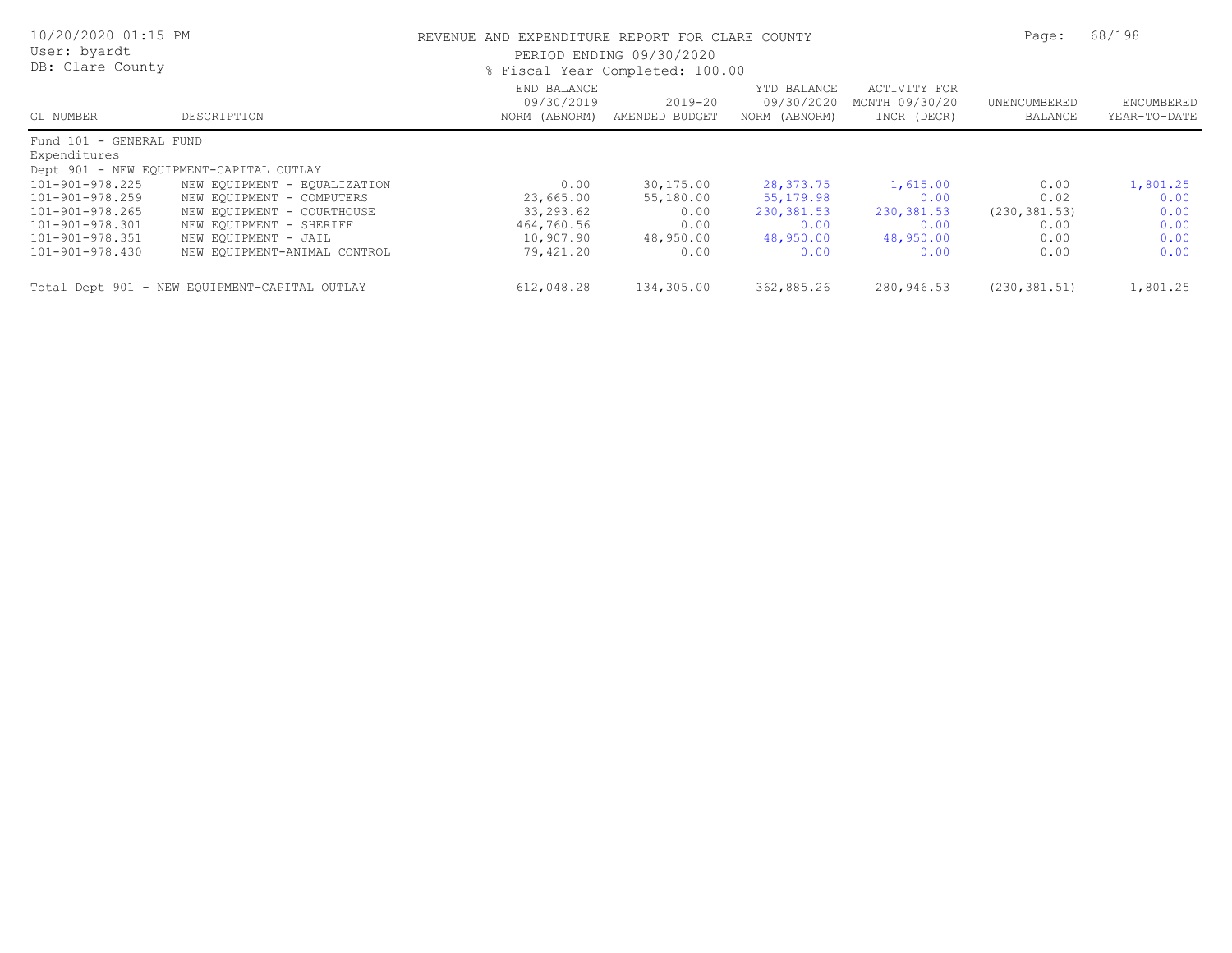| 10/20/2020 01:15 PM<br>User: byardt<br>DB: Clare County |                                    | REVENUE AND EXPENDITURE REPORT FOR CLARE COUNTY<br>PERIOD ENDING 09/30/2020<br>% Fiscal Year Completed: 100.00 |                           |                                            |                                               |                         | 69/198                     |
|---------------------------------------------------------|------------------------------------|----------------------------------------------------------------------------------------------------------------|---------------------------|--------------------------------------------|-----------------------------------------------|-------------------------|----------------------------|
| GL NUMBER                                               | DESCRIPTION                        | END BALANCE<br>09/30/2019<br>NORM (ABNORM)                                                                     | 2019-20<br>AMENDED BUDGET | YTD BALANCE<br>09/30/2020<br>NORM (ABNORM) | ACTIVITY FOR<br>MONTH 09/30/20<br>INCR (DECR) | UNENCUMBERED<br>BALANCE | ENCUMBERED<br>YEAR-TO-DATE |
| Fund 101 - GENERAL FUND                                 |                                    |                                                                                                                |                           |                                            |                                               |                         |                            |
| Expenditures                                            |                                    |                                                                                                                |                           |                                            |                                               |                         |                            |
| Dept 905 - COUNTY DEBT SERVICE                          |                                    |                                                                                                                |                           |                                            |                                               |                         |                            |
| 101-905-991.000                                         | PRINCIPAL                          | 86,885.11                                                                                                      | 80,262.07                 | 72,089.36                                  | 3,011.91                                      | 8,172.71                | 0.00                       |
| 101-905-991.302                                         | PRINCIPAL-CCSD CAR LEASE           | 118,269.80                                                                                                     | 101,534.00                | 101,533.25                                 | 0.00                                          | 0.75                    | 0.00                       |
| 101-905-991.351                                         | PRINCIPAL-JAIL CAMERA LEASE        | 4,132.88                                                                                                       | 18,946.00                 | 18,596.02                                  | 0.00                                          | 349.98                  | 0.00                       |
| 101-905-991.430                                         | PRINCIPAL-ANIMAL CONTROL VEHICLES  | 0.00                                                                                                           | 19,440.00                 | 19,439.80                                  | 0.00                                          | 0.20                    | 0.00                       |
| 101-905-995.000                                         | INTEREST                           | 7,532.33                                                                                                       | 5,411.93                  | 4,494.52                                   | 150.80                                        | 917.41                  | 0.00                       |
| 101-905-995.302                                         | INTEREST-CCSD CAR LEASE            | 4,830.20                                                                                                       | 15,727.00                 | 15,726.75                                  | 0.00                                          | 0.25                    | 0.00                       |
| 101-905-995.351                                         | INTEREST-JAIL CAMERA LEASE         | 265.48                                                                                                         | 138.00                    | 120.81                                     | 0.00                                          | 17.19                   | 0.00                       |
| 101-905-995.430                                         | INTEREST - ANIMAL CONTROL VEHICLES | 0.00                                                                                                           | 2,915.00                  | 2,914.20                                   | 0.00                                          | 0.80                    | 0.00                       |
| Total Dept 905 - COUNTY DEBT SERVICE                    |                                    | 221,915.80                                                                                                     | 244,374.00                | 234, 914.71                                | 3,162.71                                      | 9,459.29                | 0.00                       |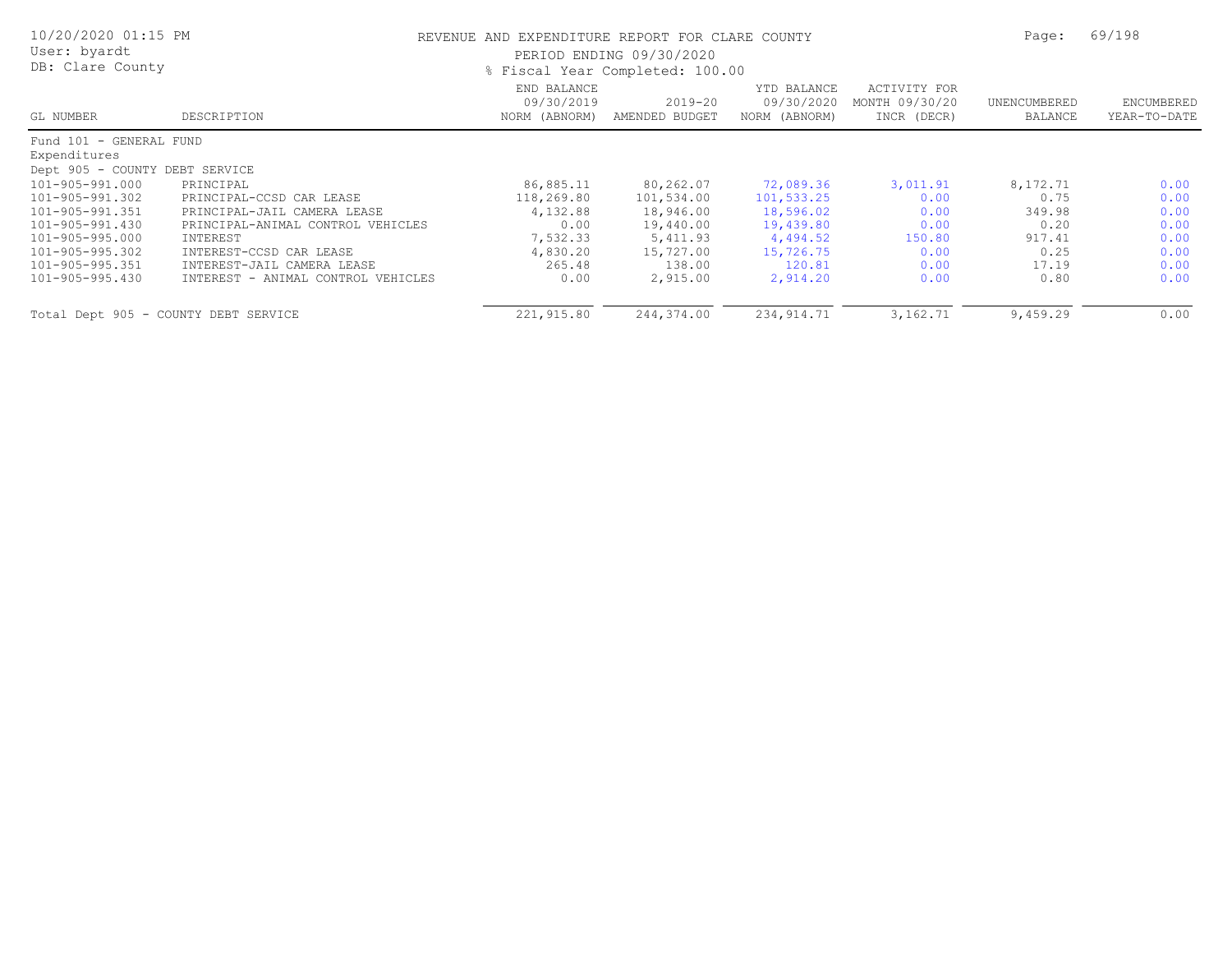| 10/20/2020 01:15 PM<br>User: byardt<br>DB: Clare County |                                              | REVENUE AND EXPENDITURE REPORT FOR CLARE COUNTY<br>PERIOD ENDING 09/30/2020<br>% Fiscal Year Completed: 100.00 |                               |                                            |                                               |                         | 70/198                     |
|---------------------------------------------------------|----------------------------------------------|----------------------------------------------------------------------------------------------------------------|-------------------------------|--------------------------------------------|-----------------------------------------------|-------------------------|----------------------------|
| GL NUMBER                                               | DESCRIPTION                                  | END BALANCE<br>09/30/2019<br>NORM (ABNORM)                                                                     | $2019 - 20$<br>AMENDED BUDGET | YTD BALANCE<br>09/30/2020<br>NORM (ABNORM) | ACTIVITY FOR<br>MONTH 09/30/20<br>INCR (DECR) | UNENCUMBERED<br>BALANCE | ENCUMBERED<br>YEAR-TO-DATE |
| Fund 101 - GENERAL FUND<br>Expenditures                 |                                              |                                                                                                                |                               |                                            |                                               |                         |                            |
|                                                         | Dept 990 - APPROPIATIONS TRANSFERS OUT       |                                                                                                                |                               |                                            |                                               |                         |                            |
| 101-990-998.215                                         | FRIEND OF COURT FUND APPROP                  | 16,001.00                                                                                                      | 0.00                          | 0.00                                       | 0.00                                          | 0.00                    | 0.00                       |
| 101-990-998.260                                         | APPROP TRANSFER OUT MIDC                     | 122,561.78                                                                                                     | 140,938.00                    | 0.00                                       | 0.00                                          | 140,938.00              | 0.00                       |
| 101-990-998.268                                         | APPROP CG RECOVERY CT                        | 7,500.00                                                                                                       | 0.00                          | 0.00                                       | 0.00                                          | 0.00                    | 0.00                       |
| 101-990-998.291                                         | CHILD CARE PROBATE FUND APPROP               | 252,000.00                                                                                                     | 335,300.00                    | 290,000.00                                 | 115,000.00                                    | 45,300.00               | 0.00                       |
| 101-990-998.292                                         | CHILD CARE DSS FUND APPROP                   | 115,000.00                                                                                                     | 0.00                          | 0.00                                       | 0.00                                          | 0.00                    | 0.00                       |
| 101-990-998.293                                         | SAILOR & SOLDIER RELIEF APPR.                | 10,000.00                                                                                                      | 0.00                          | 0.00                                       | 0.00                                          | 0.00                    | 0.00                       |
| 101-990-998.295                                         | AIRPORT FUND APPROPRIATION                   | 10,000.00                                                                                                      | 0.00                          | 0.00                                       | 0.00                                          | 0.00                    | 0.00                       |
| 101-990-998.366                                         | COURTHOUSE RENOV DEBT APPROPRIATION          | 114,680.00                                                                                                     | 123,399.00                    | 123,398.75                                 | 0.00                                          | 0.25                    | 0.00                       |
| 101-990-998.370                                         | CLARE CO BLDG AUTH REFUNDING BONDS           | 106,221.25                                                                                                     | 0.00                          | 0.00                                       | 0.00                                          | 0.00                    | 0.00                       |
| 101-990-998.519                                         | APPROP TRANS OUT TAX ANTIC NOTE              | 20,124.41                                                                                                      | 17,510.00                     | 17,508.33                                  | 17,508.33                                     | 1.67                    | 0.00                       |
|                                                         | Total Dept 990 - APPROPIATIONS TRANSFERS OUT | 774,088.44                                                                                                     | 617,147.00                    | 430,907.08                                 | 132,508.33                                    | 186,239.92              | 0.00                       |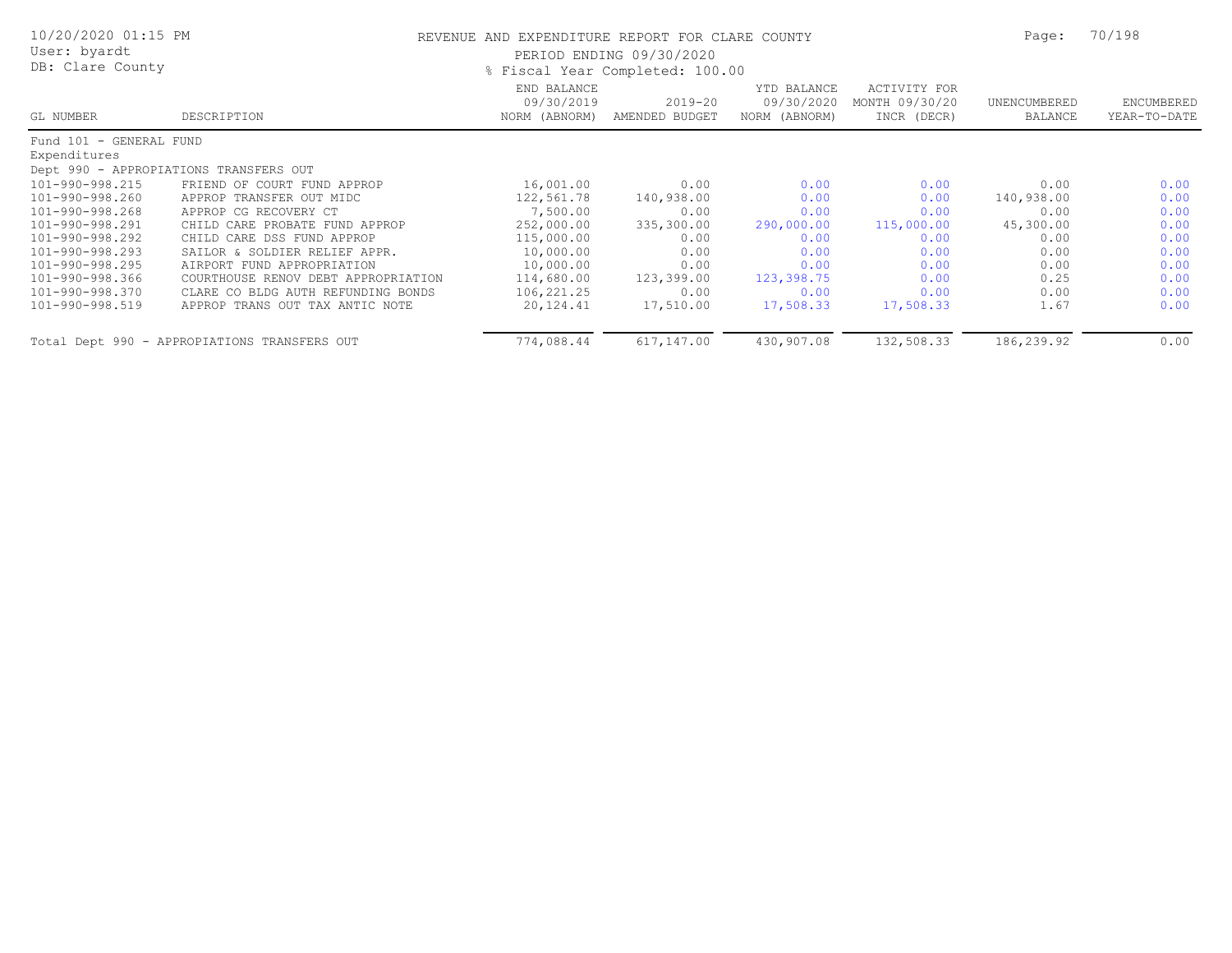| 10/20/2020 01:15 PM<br>User: byardt<br>DB: Clare County                                      |                                      |                           | REVENUE AND EXPENDITURE REPORT FOR CLARE COUNTY<br>PERIOD ENDING 09/30/2020<br>% Fiscal Year Completed: 100.00 |                                            |                                               |                         |                            |
|----------------------------------------------------------------------------------------------|--------------------------------------|---------------------------|----------------------------------------------------------------------------------------------------------------|--------------------------------------------|-----------------------------------------------|-------------------------|----------------------------|
| GL NUMBER                                                                                    | DESCRIPTION                          | END BALANCE<br>09/30/2019 | $2019 - 20$<br>NORM (ABNORM) AMENDED BUDGET                                                                    | YTD BALANCE<br>09/30/2020<br>NORM (ABNORM) | ACTIVITY FOR<br>MONTH 09/30/20<br>INCR (DECR) | UNENCUMBERED<br>BALANCE | ENCUMBERED<br>YEAR-TO-DATE |
| Fund 101 - GENERAL FUND<br>Expenditures<br>Dept 997 - ENDING FUND BALANCE<br>101-997-998.900 | ENDING FUND BALANCE                  | 0.00                      | 753,890.11                                                                                                     | 0.00                                       | 0.00                                          | 753,890.11              | 0.00                       |
|                                                                                              | Total Dept 997 - ENDING FUND BALANCE | 0.00                      | 753,890.11                                                                                                     | 0.00                                       | 0.00                                          | 753,890.11              | 0.00                       |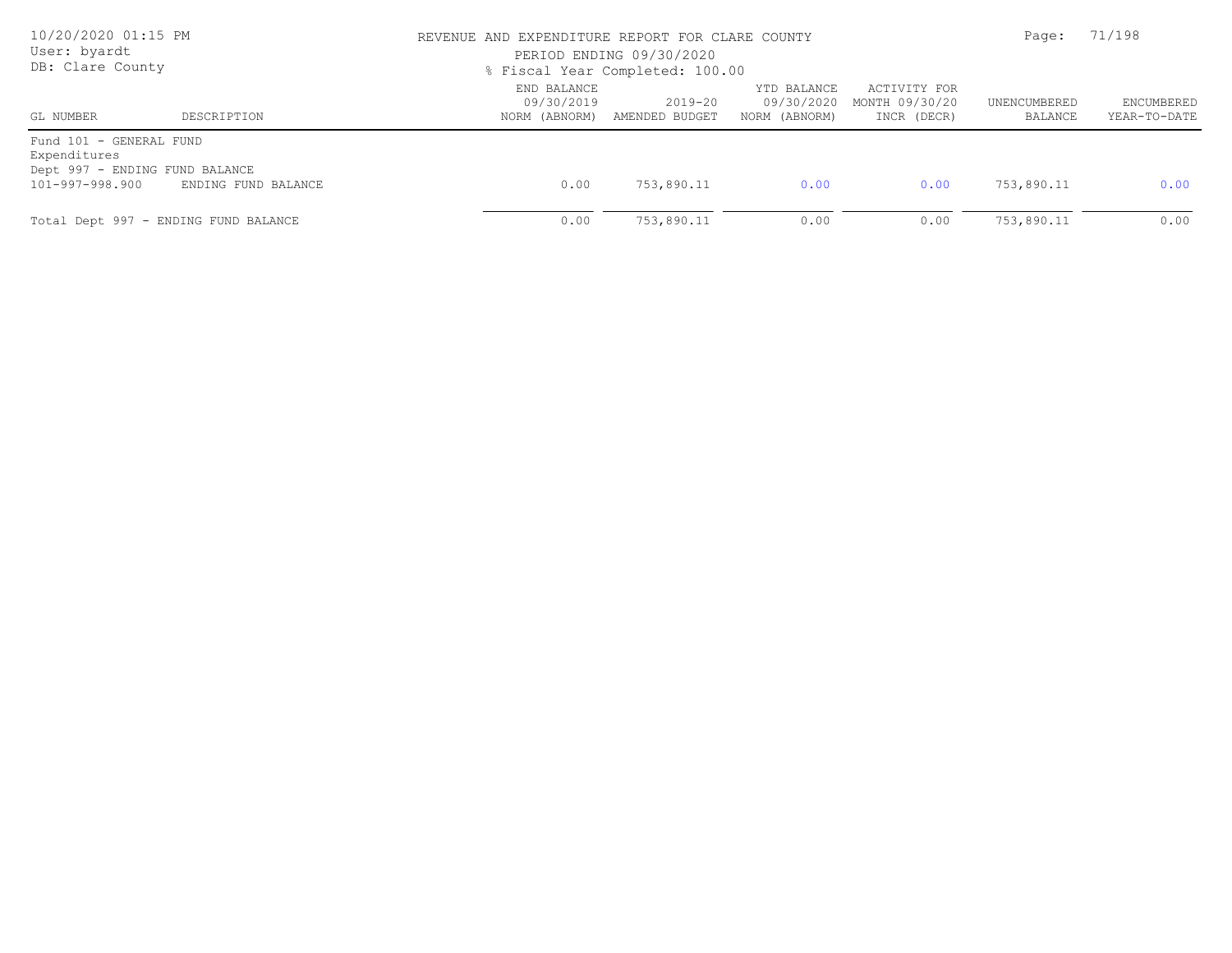| 10/20/2020 01:15 PM<br>User: byardt<br>DB: Clare County          |             |                                            | REVENUE AND EXPENDITURE REPORT FOR CLARE COUNTY<br>PERIOD ENDING 09/30/2020<br>% Fiscal Year Completed: 100.00 |                                            |                                               |                              |                            |
|------------------------------------------------------------------|-------------|--------------------------------------------|----------------------------------------------------------------------------------------------------------------|--------------------------------------------|-----------------------------------------------|------------------------------|----------------------------|
| GL NUMBER                                                        | DESCRIPTION | END BALANCE<br>09/30/2019<br>NORM (ABNORM) | $2019 - 20$<br>AMENDED BUDGET                                                                                  | YTD BALANCE<br>09/30/2020<br>NORM (ABNORM) | ACTIVITY FOR<br>MONTH 09/30/20<br>INCR (DECR) | UNENCUMBERED<br>BALANCE      | ENCUMBERED<br>YEAR-TO-DATE |
| Fund 101 - GENERAL FUND<br>Expenditures                          |             |                                            |                                                                                                                |                                            |                                               |                              |                            |
| TOTAL EXPENDITURES                                               |             | 13, 163, 265.01                            |                                                                                                                | 13,407,863.66 11,645,877.07                | 1,284,543.43                                  | 1,722,327.89                 | 39,658.70                  |
| Fund 101 - GENERAL FUND:<br>TOTAL REVENUES<br>TOTAL EXPENDITURES |             | 12,760,176.19<br>13,163,265.01             | 13,407,863.66<br>13,407,863.66                                                                                 | 11,860,415.34<br>11,645,877.07             | 3,457,378.40<br>1,284,543.43                  | 1,547,448.32<br>1,722,327.89 | 0.00<br>39,658.70          |
| NET OF REVENUES & EXPENDITURES                                   |             | (403, 088, 82)                             | 0.00                                                                                                           | 214,538.27                                 | 2,172,834.97                                  | (174, 879.57)                | (39, 658, 70)              |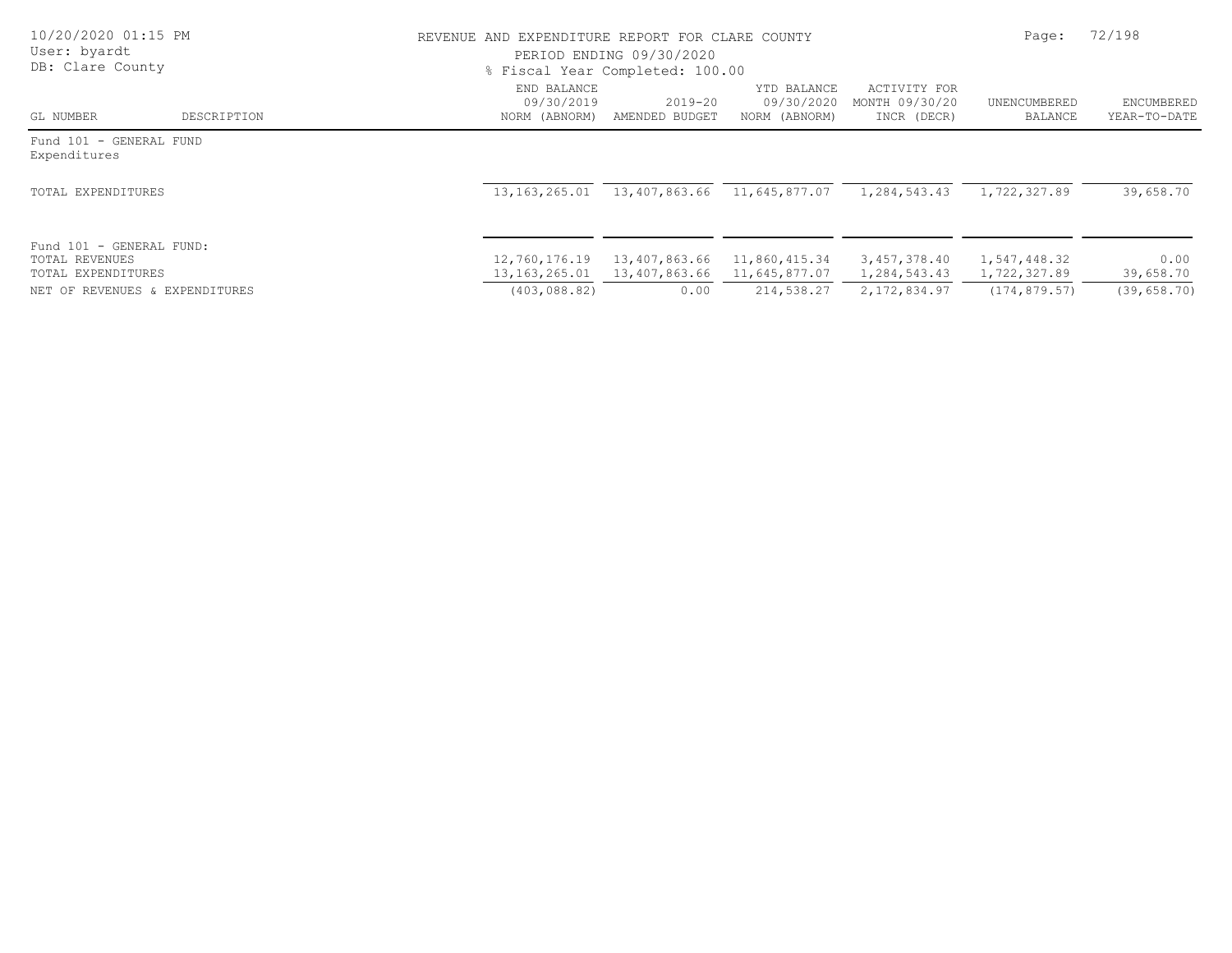| 10/20/2020 01:15 PM<br>User: byardt<br>DB: Clare County |                 |                                            | REVENUE AND EXPENDITURE REPORT FOR CLARE COUNTY<br>PERIOD ENDING 09/30/2020<br>% Fiscal Year Completed: 100.00 |                                            |                                               |                         |                            |
|---------------------------------------------------------|-----------------|--------------------------------------------|----------------------------------------------------------------------------------------------------------------|--------------------------------------------|-----------------------------------------------|-------------------------|----------------------------|
| GL NUMBER                                               | DESCRIPTION     | END BALANCE<br>09/30/2019<br>NORM (ABNORM) | $2019 - 20$<br>AMENDED BUDGET                                                                                  | YTD BALANCE<br>09/30/2020<br>NORM (ABNORM) | ACTIVITY FOR<br>MONTH 09/30/20<br>INCR (DECR) | UNENCUMBERED<br>BALANCE | ENCUMBERED<br>YEAR-TO-DATE |
| Fund 201 - COUNTY ROAD FUND<br>Revenues<br>Dept 000     |                 |                                            |                                                                                                                |                                            |                                               |                         |                            |
| 201-000-401.000                                         | REVENUE CONTROL | 8,532,112.05                               | 8,500,000.00                                                                                                   | 7,448,354.67                               | 1,527,006.26                                  | 1,051,645.33            | 0.00                       |
| Total Dept 000                                          |                 | 8,532,112.05                               | 8,500,000.00                                                                                                   | 7,448,354.67                               | 1,527,006.26                                  | 1,051,645.33            | 0.00                       |
| TOTAL REVENUES                                          |                 | 8,532,112.05                               | 8,500,000.00                                                                                                   | 7,448,354.67                               | 1,527,006.26                                  | 1,051,645.33            | 0.00                       |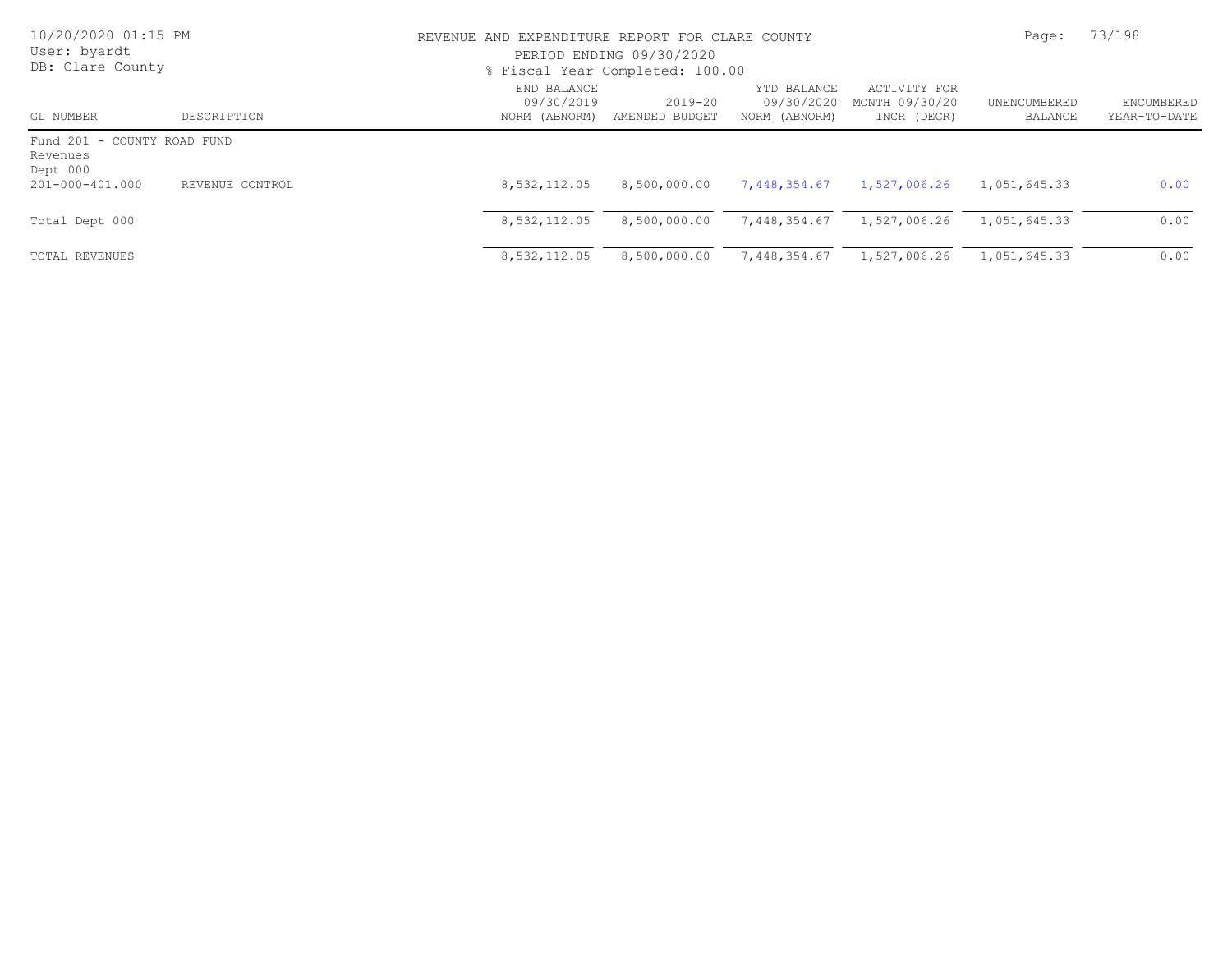| 10/20/2020 01:15 PM<br>User: byardt<br>DB: Clare County              |                     | REVENUE AND EXPENDITURE REPORT FOR CLARE COUNTY<br>PERIOD ENDING 09/30/2020<br>% Fiscal Year Completed: 100.00 | Page:                         | 74/198                                     |                                                      |                             |                            |
|----------------------------------------------------------------------|---------------------|----------------------------------------------------------------------------------------------------------------|-------------------------------|--------------------------------------------|------------------------------------------------------|-----------------------------|----------------------------|
| GL NUMBER                                                            | DESCRIPTION         | END BALANCE<br>09/30/2019<br>NORM (ABNORM)                                                                     | $2019 - 20$<br>AMENDED BUDGET | YTD BALANCE<br>09/30/2020<br>NORM (ABNORM) | <b>ACTIVITY FOR</b><br>MONTH 09/30/20<br>INCR (DECR) | UNENCUMBERED<br>BALANCE     | ENCUMBERED<br>YEAR-TO-DATE |
| Fund 201 - COUNTY ROAD FUND<br>Expenditures<br>Dept 000              |                     |                                                                                                                |                               |                                            |                                                      |                             |                            |
| 201-000-701.000                                                      | EXPENDITURE CONTROL | 8,166,739.08                                                                                                   | 8,500,000.00                  | 8,036,624.69                               | 1,492,134.71                                         | 463, 375. 31                | 0.00                       |
| Total Dept 000                                                       |                     | 8,166,739.08                                                                                                   | 8,500,000.00                  | 8,036,624.69                               | 1,492,134.71                                         | 463, 375. 31                | 0.00                       |
| TOTAL EXPENDITURES                                                   |                     | 8,166,739.08                                                                                                   | 8,500,000.00                  | 8,036,624.69                               | 1,492,134.71                                         | 463, 375. 31                | 0.00                       |
| Fund 201 - COUNTY ROAD FUND:<br>TOTAL REVENUES<br>TOTAL EXPENDITURES |                     | 8,532,112.05<br>8,166,739.08                                                                                   | 8,500,000.00<br>8,500,000.00  | 7,448,354.67<br>8,036,624.69               | 1,527,006.26<br>1,492,134.71                         | 1,051,645.33<br>463, 375.31 | 0.00<br>0.00               |
| NET OF REVENUES & EXPENDITURES                                       |                     | 365, 372.97                                                                                                    | 0.00                          | (588, 270, 02)                             | 34,871.55                                            | 588,270.02                  | 0.00                       |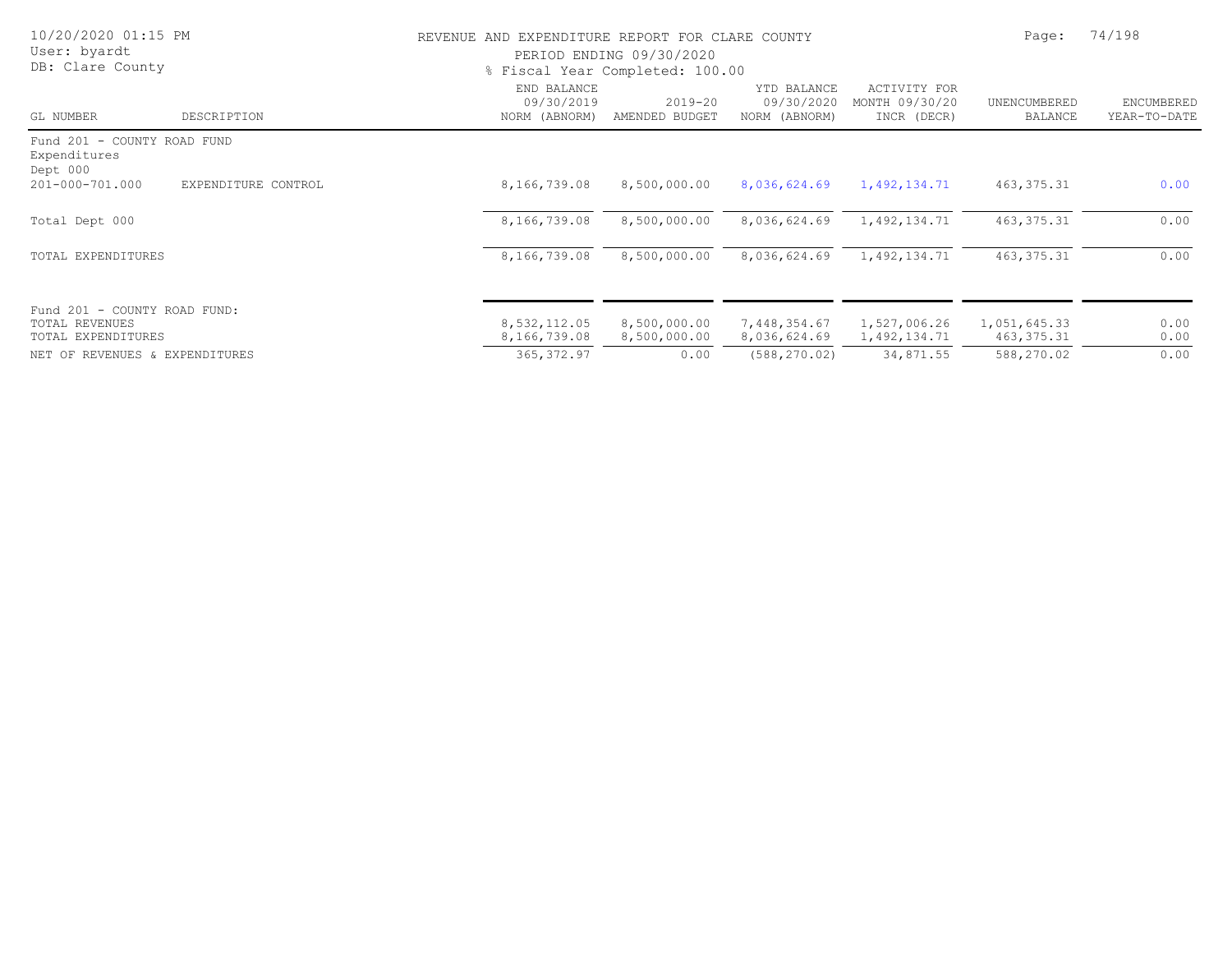| 10/20/2020 01:15 PM<br>User: byardt<br>DB: Clare County |                                 | REVENUE AND EXPENDITURE REPORT FOR CLARE COUNTY<br>PERIOD ENDING 09/30/2020<br>% Fiscal Year Completed: 100.00 | Page:                         | 75/198                                     |                                                      |                         |                            |
|---------------------------------------------------------|---------------------------------|----------------------------------------------------------------------------------------------------------------|-------------------------------|--------------------------------------------|------------------------------------------------------|-------------------------|----------------------------|
| GL NUMBER                                               | DESCRIPTION                     | END BALANCE<br>09/30/2019<br>NORM (ABNORM)                                                                     | $2019 - 20$<br>AMENDED BUDGET | YTD BALANCE<br>09/30/2020<br>NORM (ABNORM) | <b>ACTIVITY FOR</b><br>MONTH 09/30/20<br>INCR (DECR) | UNENCUMBERED<br>BALANCE | ENCUMBERED<br>YEAR-TO-DATE |
| Fund 215 - FRIEND OF THE COURT FUND                     |                                 |                                                                                                                |                               |                                            |                                                      |                         |                            |
| Revenues                                                |                                 |                                                                                                                |                               |                                            |                                                      |                         |                            |
| Dept 000                                                |                                 |                                                                                                                |                               |                                            |                                                      |                         |                            |
| 215-000-520.000                                         | FEDERAL GRANTS-INCENTIVE-FOC    | 38,355.00                                                                                                      | 38,500.00                     | 38,410.00                                  | 10,270.00                                            | 90.00                   | 0.00                       |
| 215-000-521.000                                         | CRP - FRIEND OF COURT - FED     | 259,046.26                                                                                                     | 240,000.00                    | 165,668.99                                 | 15,766.57                                            | 74,331.01               | 0.00                       |
| 215-000-523.000                                         | FED-MEDICAL INCENTIVE REFUND    | 10,021.21                                                                                                      | 13,000.00                     | 8,834.90                                   | 0.00                                                 | 4,165.10                | 0.00                       |
| 215-000-562.000                                         | GFGP STATE REVENUE              | 25, 314.30                                                                                                     | 25,600.00                     | 18,572.40                                  | 0.00                                                 | 7,027.60                | 0.00                       |
| 215-000-604.000                                         | JUDGEMENT FEES/NON IV-D         | 11,000.00                                                                                                      | 10,500.00                     | 7,920.00                                   | 240.00                                               | 2,580.00                | 0.00                       |
| 215-000-604.001                                         | FOC SUPPT/IV-D                  | 80.00                                                                                                          | 500.00                        | 0.00                                       | 0.00                                                 | 500.00                  | 0.00                       |
| 215-000-604.002                                         | BENCH WARRNT ENFORCEMENT        | 124.75                                                                                                         | 500.00                        | 100.00                                     | 0.00                                                 | 400.00                  | 0.00                       |
| 215-000-608.000                                         | SERVICES                        | 21,400.51                                                                                                      | 30,000.00                     | 25,825.31                                  | 2,366.46                                             | 4,174.69                | 0.00                       |
| 215-000-626.000                                         | 20%STATE PROCESS FEE CO PORTION | 3,086.26                                                                                                       | 3,500.00                      | 3,426.45                                   | 301.19                                               | 73.55                   | 0.00                       |
| 215-000-627.000                                         | RECORD COPYING                  | 82.90                                                                                                          | 75.00                         | 24.00                                      | 0.00                                                 | 51.00                   | 0.00                       |
| 215-000-680.000                                         | FOC - REIMB FROM GLADWIN CO     | 60,795.37                                                                                                      | 76,239.51                     | 61, 673.45                                 | 5,375.86                                             | 14,566.06               | 0.00                       |
| 215-000-699.101                                         | APPROPRIATION TRANSFER IN       | 16,001.00                                                                                                      | 0.00                          | 0.00                                       | 0.00                                                 | 0.00                    | 0.00                       |
| 215-000-699.900                                         | BEGINNING FUND BALANCE          | 0.00                                                                                                           | 5,046.00                      | 0.00                                       | 0.00                                                 | 5,046.00                | 0.00                       |
| Total Dept 000                                          |                                 | 445,307.56                                                                                                     | 443,460.51                    | 330,455.50                                 | 34,320.08                                            | 113,005.01              | 0.00                       |
| <b>TOTAL REVENUES</b>                                   |                                 | 445,307.56                                                                                                     | 443,460.51                    | 330, 455.50                                | 34,320.08                                            | 113,005.01              | 0.00                       |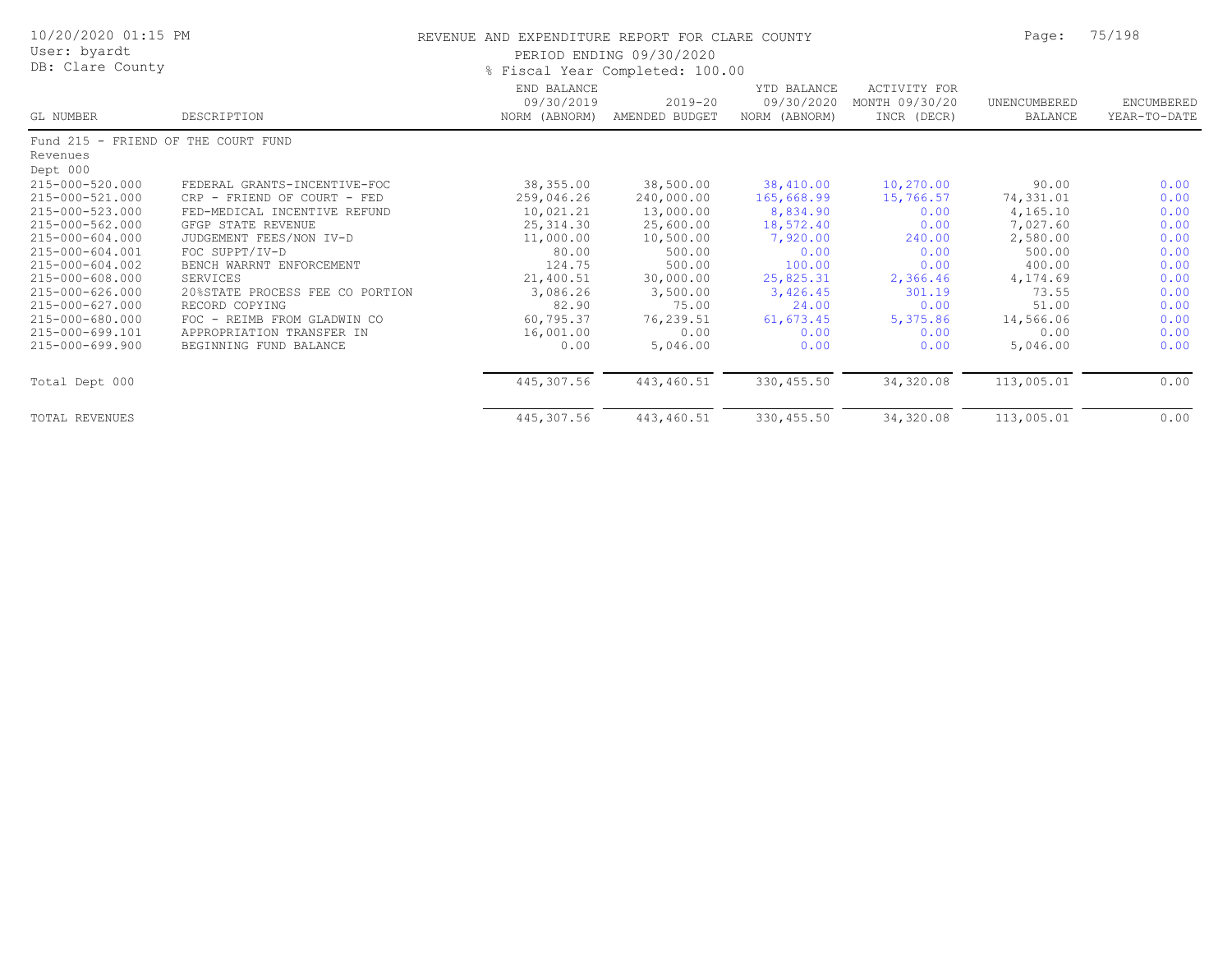| 10/20/2020 01:15 PM<br>REVENUE AND EXPENDITURE REPORT FOR CLARE COUNTY<br>User: byardt<br>PERIOD ENDING 09/30/2020<br>DB: Clare County<br>% Fiscal Year Completed: 100.00 |                              |                           |                                             |                                            | Page:                                                | 76/198                         |                                   |
|---------------------------------------------------------------------------------------------------------------------------------------------------------------------------|------------------------------|---------------------------|---------------------------------------------|--------------------------------------------|------------------------------------------------------|--------------------------------|-----------------------------------|
| GL NUMBER                                                                                                                                                                 | DESCRIPTION                  | END BALANCE<br>09/30/2019 | $2019 - 20$<br>NORM (ABNORM) AMENDED BUDGET | YTD BALANCE<br>09/30/2020<br>NORM (ABNORM) | <b>ACTIVITY FOR</b><br>MONTH 09/30/20<br>INCR (DECR) | UNENCUMBERED<br><b>BALANCE</b> | <b>ENCUMBERED</b><br>YEAR-TO-DATE |
| Fund 215 - FRIEND OF THE COURT FUND                                                                                                                                       |                              |                           |                                             |                                            |                                                      |                                |                                   |
| Expenditures                                                                                                                                                              |                              |                           |                                             |                                            |                                                      |                                |                                   |
| Dept 000                                                                                                                                                                  |                              |                           |                                             |                                            |                                                      |                                |                                   |
| 215-000-702.000                                                                                                                                                           | SALARY                       | 106,083.35                | 105,000.00                                  | 101,661.45                                 | 8,170.93                                             | 3,338.55                       | 0.00                              |
| 215-000-704.000                                                                                                                                                           | SECY SALARIES                | 176,038.67                | 187,610.00                                  | 174,320.23                                 | 13,939.64                                            | 13,289.77                      | 0.00                              |
| 215-000-710.000                                                                                                                                                           | FICA EXPENSE                 | 17,105.14                 | 18,143.00                                   | 16,465.51                                  | 1,332.35                                             | 1,677.49                       | 0.00                              |
| 215-000-711.000                                                                                                                                                           | MEDICARE EXPENSE             | 4,091.32                  | 4,196.00                                    | 3,909.67                                   | 311.61                                               | 286.33                         | 0.00                              |
| 215-000-715.000                                                                                                                                                           | HEALTH INSURANCE             | 75,659.47                 | 77,324.00                                   | 46,918.87                                  | 4,231.13                                             | 30,405.13                      | 0.00                              |
| 215-000-715.006                                                                                                                                                           | CIC BUNDLE                   | 2,370.00                  | 2,400.00                                    | 2,330.50                                   | 197.50                                               | 69.50                          | 0.00                              |
| 215-000-716.005                                                                                                                                                           | HEALTH INS RX REIMBURSEMENT  | 20.00                     | 0.00                                        | 0.00                                       | 0.00                                                 | 0.00                           | 0.00                              |
| 215-000-716.007                                                                                                                                                           | HEALTH ACH REIMBURSEMENT     | 15,308.32                 | 16,890.00                                   | 15,875.04                                  | 1,065.81                                             | 1,014.96                       | 0.00                              |
| 215-000-716.008                                                                                                                                                           | SMART CARD REIMBURSEMENT     | 0.00                      | 250.00                                      | 0.00                                       | 0.00                                                 | 250.00                         | 0.00                              |
| 215-000-716.009                                                                                                                                                           | ADMIN FEES                   | 0.00                      | 50.00                                       | 0.00                                       | 0.00                                                 | 50.00                          | 0.00                              |
| 215-000-717.000                                                                                                                                                           | LIFE INSURANCE               | 309.40                    | 300.00                                      | 252.28                                     | 0.00                                                 | 47.72                          | 0.00                              |
| 215-000-727.000                                                                                                                                                           | OFFICE SUPPLIES              | 2,570.48                  | 3,739.51                                    | 2,387.91                                   | 462.18                                               | 587.67                         | 763.93                            |
| 215-000-728.000                                                                                                                                                           | PRINTING & BINDING           | 130.40                    | 500.00                                      | 78.00                                      | 0.00                                                 | 422.00                         | 0.00                              |
| 215-000-732.000                                                                                                                                                           | POSTAGE                      | 5,427.53                  | 5,500.00                                    | 1,907.89                                   | 0.00                                                 | 3,592.11                       | 0.00                              |
| 215-000-801.000                                                                                                                                                           | CONTRACT SERVICES            | 5,096.20                  | 7,350.00                                    | 5,108.80                                   | 1,277.20                                             | 2,241.20                       | 0.00                              |
| 215-000-814.000                                                                                                                                                           | DUES & SUBSCRIPTIONS         | 8,882.50                  | 2,500.00                                    | 435.00                                     | 0.00                                                 | 2,065.00                       | 0.00                              |
| 215-000-852.000                                                                                                                                                           | TELEPHONE                    | 814.53                    | 1,100.00                                    | 699.65                                     | 0.00                                                 | 400.35                         | 0.00                              |
| 215-000-852.006                                                                                                                                                           | TELECOMMUNICATIONS           | 149.59                    | 300.00                                      | 159.99                                     | 6.02                                                 | 140.01                         | 0.00                              |
| 215-000-864.000                                                                                                                                                           | CONVENTION & SEMINAR EXPENSE | 287.68                    | 3,000.00                                    | 125.35                                     | 0.00                                                 | 2,874.65                       | 0.00                              |
| 215-000-933.000                                                                                                                                                           | EQUIP REPAIRS & MAINTENANCE  | 556.80                    | 800.00                                      | 556.80                                     | 0.00                                                 | 243.20                         | 0.00                              |
| 215-000-955.000                                                                                                                                                           | <b>BANK CHARGES</b>          | 245.20                    | 200.00                                      | 0.00                                       | 0.00                                                 | 200.00                         | 0.00                              |
| 215-000-978.000                                                                                                                                                           | NEW EQUIPMENT                | 1,474.99                  | 3,000.00                                    | 1,043.15                                   | 0.00                                                 | 1,956.85                       | 0.00                              |
| 215-000-978.001                                                                                                                                                           | NEW EQUIPMENT UNDER          | 0.00                      | 1,500.00                                    | 0.00                                       | 0.00                                                 | 973.24                         | 526.76                            |
| 215-000-998.900                                                                                                                                                           | ENDING FUND BALANCE          | 0.00                      | 1,808.00                                    | 0.00                                       | 0.00                                                 | 1,808.00                       | 0.00                              |
| Total Dept 000                                                                                                                                                            |                              | 422,621.57                | 443,460.51                                  | 374,236.09                                 | 30,994.37                                            | 67, 933.73                     | 1,290.69                          |
| TOTAL EXPENDITURES                                                                                                                                                        |                              | 422,621.57                | 443,460.51                                  | 374,236.09                                 | 30,994.37                                            | 67,933.73                      | 1,290.69                          |
| Fund 215 - FRIEND OF THE COURT FUND:<br>TOTAL REVENUES<br>TOTAL EXPENDITURES                                                                                              |                              | 445,307.56<br>422,621.57  | 443,460.51<br>443,460.51                    | 330, 455.50<br>374,236.09                  | 34,320.08<br>30,994.37                               | 113,005.01<br>67,933.73        | 0.00<br>1,290.69                  |
| NET OF REVENUES & EXPENDITURES                                                                                                                                            |                              | 22,685.99                 | 0.00                                        | (43, 780.59)                               | 3,325.71                                             | 45,071.28                      | (1, 290.69)                       |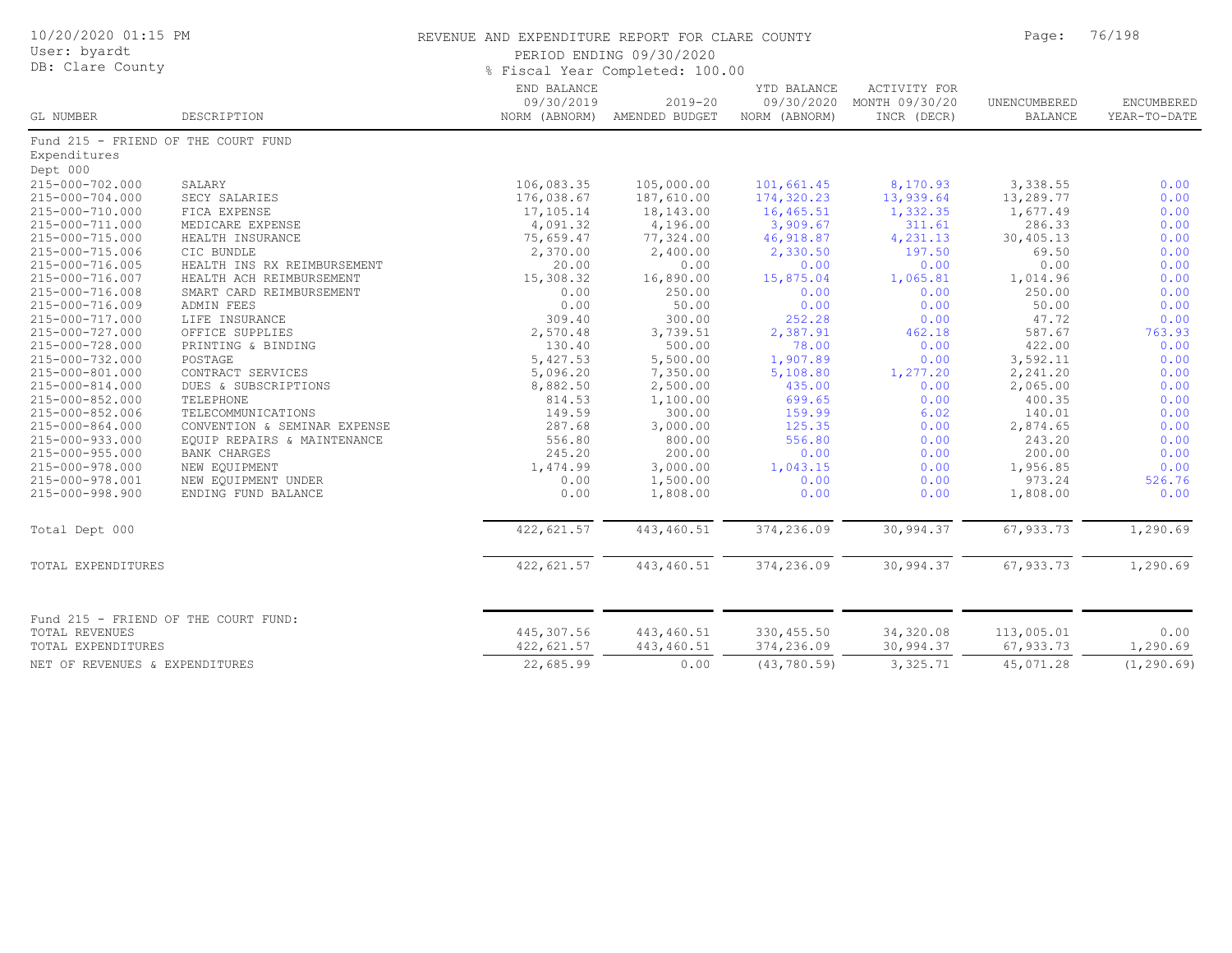| 10/20/2020 01:15 PM<br>User: byardt<br>DB: Clare County |                                           |                                            | REVENUE AND EXPENDITURE REPORT FOR CLARE COUNTY<br>PERIOD ENDING 09/30/2020<br>% Fiscal Year Completed: 100.00 |                                            |                                               |                         |                            |
|---------------------------------------------------------|-------------------------------------------|--------------------------------------------|----------------------------------------------------------------------------------------------------------------|--------------------------------------------|-----------------------------------------------|-------------------------|----------------------------|
| GL NUMBER                                               | DESCRIPTION                               | END BALANCE<br>09/30/2019<br>NORM (ABNORM) | $2019 - 20$<br>AMENDED BUDGET                                                                                  | YTD BALANCE<br>09/30/2020<br>NORM (ABNORM) | ACTIVITY FOR<br>MONTH 09/30/20<br>INCR (DECR) | UNENCUMBERED<br>BALANCE | ENCUMBERED<br>YEAR-TO-DATE |
| Fund 239 - GYPSY MOTH FUND<br>Revenues<br>Dept 000      |                                           |                                            |                                                                                                                |                                            |                                               |                         |                            |
| 239-000-665.000<br>239-000-699.900                      | INTEREST EARNED<br>BEGINNING FUND BALANCE | 6,629.70<br>0.00                           | 5,000.00<br>385,000.00                                                                                         | 3,169.53<br>0.00                           | 2.55<br>0.00                                  | 1,830.47<br>385,000.00  | 0.00<br>0.00               |
| Total Dept 000                                          |                                           | 6,629.70                                   | 390,000.00                                                                                                     | 3,169.53                                   | 2.55                                          | 386,830.47              | 0.00                       |
| TOTAL REVENUES                                          |                                           | 6,629.70                                   | 390,000.00                                                                                                     | 3,169.53                                   | 2.55                                          | 386,830.47              | 0.00                       |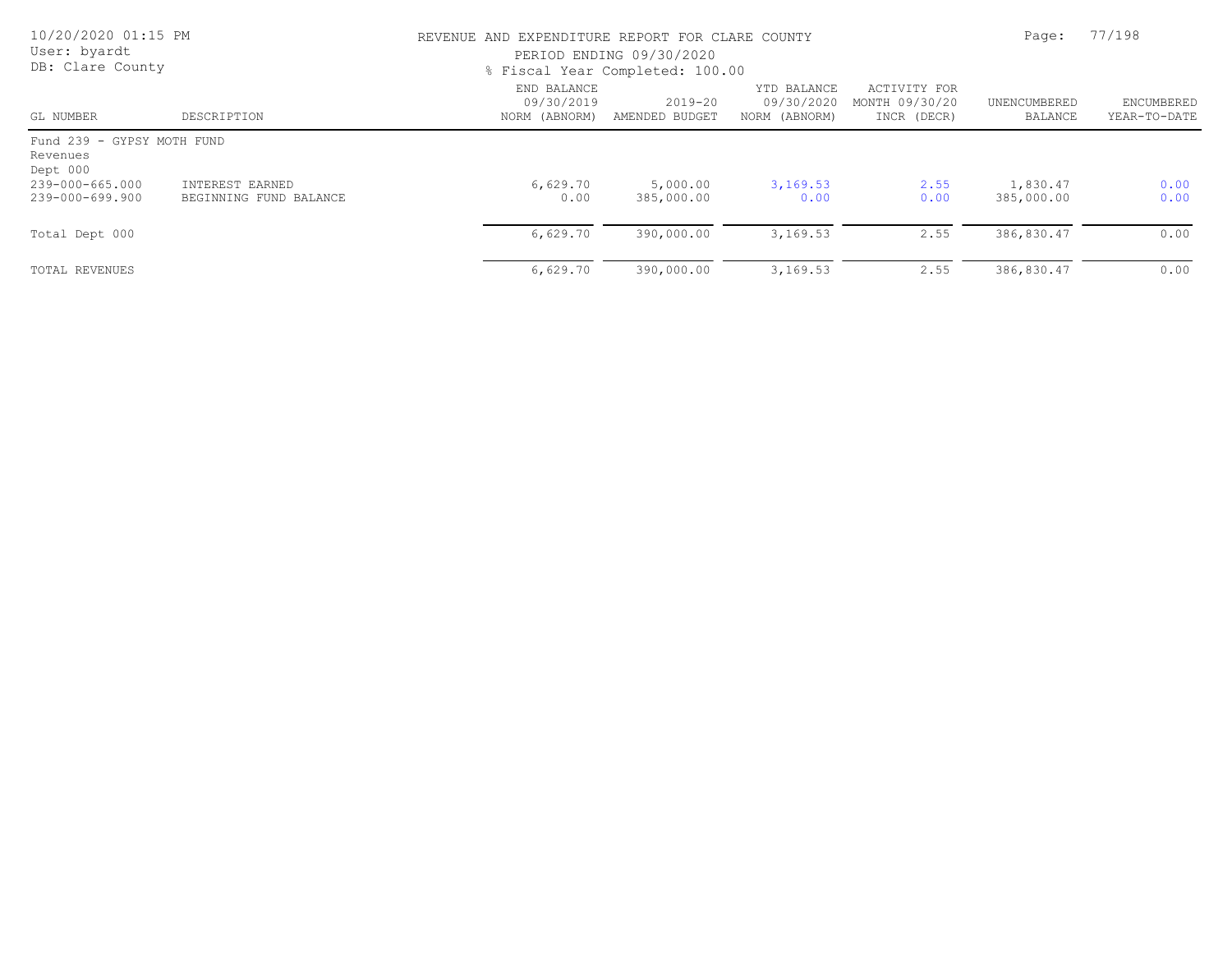| 10/20/2020 01:15 PM<br>User: byardt<br>DB: Clare County |                             | REVENUE AND EXPENDITURE REPORT FOR CLARE COUNTY<br>PERIOD ENDING 09/30/2020<br>% Fiscal Year Completed: 100.00 | Page:                         | 78/198                                     |                                                      |                                |                            |
|---------------------------------------------------------|-----------------------------|----------------------------------------------------------------------------------------------------------------|-------------------------------|--------------------------------------------|------------------------------------------------------|--------------------------------|----------------------------|
| GL NUMBER                                               | DESCRIPTION                 | END BALANCE<br>09/30/2019<br>NORM (ABNORM)                                                                     | $2019 - 20$<br>AMENDED BUDGET | YTD BALANCE<br>09/30/2020<br>NORM (ABNORM) | <b>ACTIVITY FOR</b><br>MONTH 09/30/20<br>INCR (DECR) | UNENCUMBERED<br><b>BALANCE</b> | ENCUMBERED<br>YEAR-TO-DATE |
| Fund 239 - GYPSY MOTH FUND                              |                             |                                                                                                                |                               |                                            |                                                      |                                |                            |
| Expenditures                                            |                             |                                                                                                                |                               |                                            |                                                      |                                |                            |
| Dept 000<br>239-000-705.001                             | PART TIME EGG MASS COUNTERS | 16, 113.82                                                                                                     | 14,000.00                     | 10,671.03                                  | 4,591.91                                             | 3,328.97                       | 0.00                       |
| 239-000-710.000                                         | FICA EXPENSE                | 999.07                                                                                                         | 806.00                        | 661.61                                     | 284.70                                               | 144.39                         | 0.00                       |
| 239-000-711.000                                         | MEDICARE EXPENSE            | 233.65                                                                                                         | 190.00                        | 154.73                                     | 66.58                                                | 35.27                          | 0.00                       |
| 239-000-718.000                                         | CO PORTION RETIREMENT       | 54.66                                                                                                          | 0.00                          | 0.00                                       | 0.00                                                 | 0.00                           | 0.00                       |
| 239-000-724.000                                         | WORKMANS COMP               | 125.30                                                                                                         | 150.00                        | 90.02                                      | 0.00                                                 | 59.98                          | 0.00                       |
| 239-000-801.000                                         | SPRAYING EXPENSE/CONTRACT   | 307,947.12                                                                                                     | 353,700.00                    | 303, 365.40                                | 0.00                                                 | 50,334.60                      | 0.00                       |
| 239-000-810.000                                         | CONSULTING FEES             | 14,288.99                                                                                                      | 14,500.00                     | 14,000.00                                  | 3,500.00                                             | 500.00                         | 0.00                       |
| 239-000-852.000                                         | TELEPHONE                   | 135.76                                                                                                         | 150.00                        | 116.62                                     | 0.00                                                 | 33.38                          | 0.00                       |
| 239-000-864.000                                         | TRAVEL & EXPENSE            | 3,929.23                                                                                                       | 3,500.00                      | 4,140.98                                   | 1,887.16                                             | (640.98)                       | 0.00                       |
| 239-000-998.900                                         | ENDING FUND BALANCE         | 0.00                                                                                                           | 3,004.00                      | 0.00                                       | 0.00                                                 | 3,004.00                       | 0.00                       |
| Total Dept 000                                          |                             | 343,827.60                                                                                                     | 390,000.00                    | 333,200.39                                 | 10,330.35                                            | 56,799.61                      | 0.00                       |
| TOTAL EXPENDITURES                                      |                             | 343,827.60                                                                                                     | 390,000.00                    | 333,200.39                                 | 10,330.35                                            | 56,799.61                      | 0.00                       |
| Fund 239 - GYPSY MOTH FUND:                             |                             |                                                                                                                |                               |                                            |                                                      |                                |                            |
| <b>TOTAL REVENUES</b>                                   |                             | 6,629.70                                                                                                       | 390,000.00                    | 3,169.53                                   | 2.55                                                 | 386,830.47                     | 0.00                       |
| TOTAL EXPENDITURES                                      |                             | 343,827.60                                                                                                     | 390,000.00                    | 333,200.39                                 | 10,330.35                                            | 56,799.61                      | 0.00                       |
| NET OF REVENUES & EXPENDITURES                          |                             | (337, 197.90)                                                                                                  | 0.00                          | (330, 030.86)                              | (10, 327.80)                                         | 330,030.86                     | 0.00                       |
|                                                         |                             |                                                                                                                |                               |                                            |                                                      |                                |                            |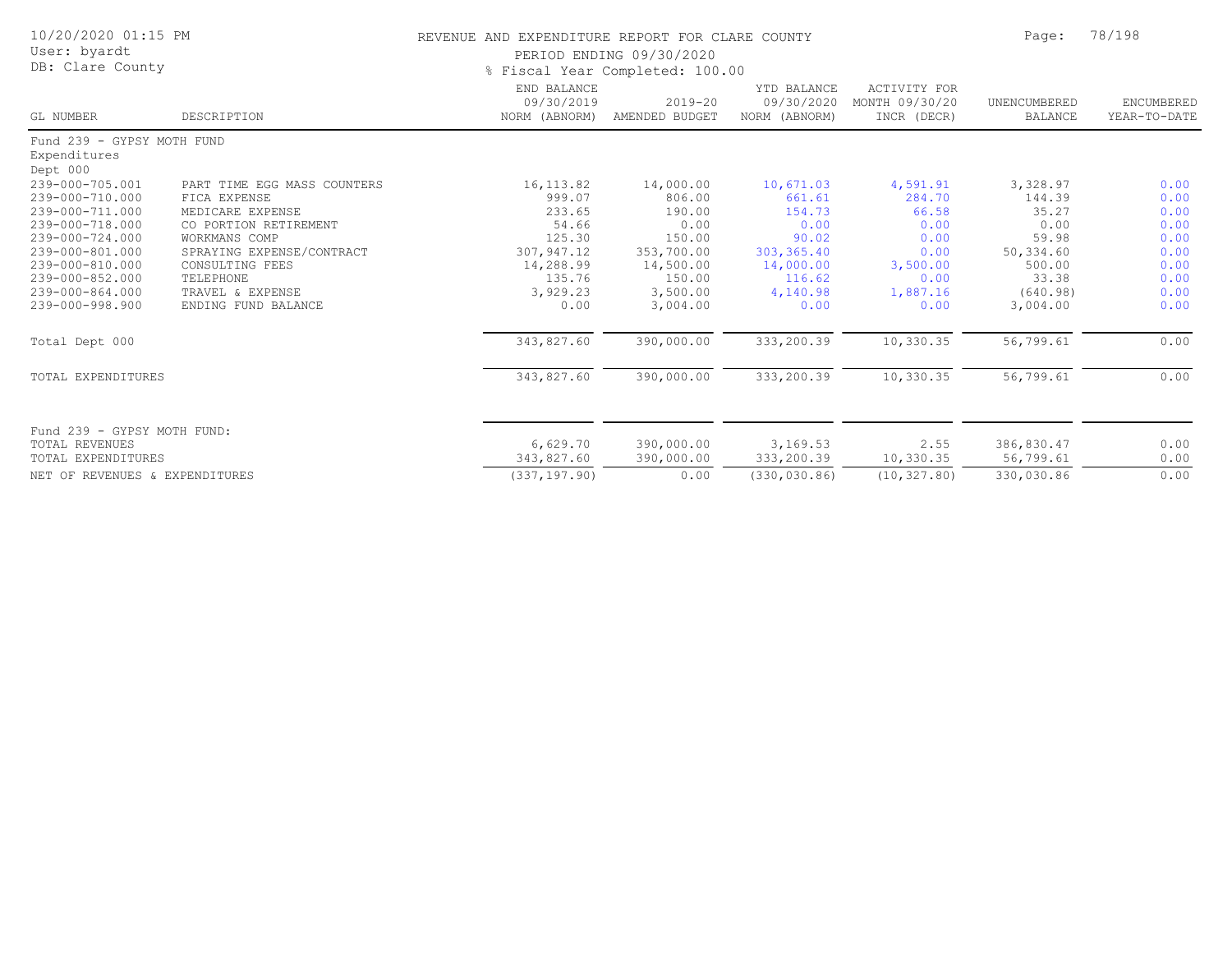| 10/20/2020 01:15 PM<br>User: byardt<br>DB: Clare County |                        | REVENUE AND EXPENDITURE REPORT FOR CLARE COUNTY<br>PERIOD ENDING 09/30/2020<br>% Fiscal Year Completed: 100.00 |                               |                                            |                                                      |                                | 79/198                     |  |
|---------------------------------------------------------|------------------------|----------------------------------------------------------------------------------------------------------------|-------------------------------|--------------------------------------------|------------------------------------------------------|--------------------------------|----------------------------|--|
| GL NUMBER                                               | DESCRIPTION            | END BALANCE<br>09/30/2019<br>NORM (ABNORM)                                                                     | $2019 - 20$<br>AMENDED BUDGET | YTD BALANCE<br>09/30/2020<br>NORM (ABNORM) | <b>ACTIVITY FOR</b><br>MONTH 09/30/20<br>INCR (DECR) | UNENCUMBERED<br><b>BALANCE</b> | ENCUMBERED<br>YEAR-TO-DATE |  |
| Fund 249 - BUILDING DEPARTMENT FUND                     |                        |                                                                                                                |                               |                                            |                                                      |                                |                            |  |
| Revenues<br>Dept 000                                    |                        |                                                                                                                |                               |                                            |                                                      |                                |                            |  |
| 249-000-480.000                                         | BUILDING PERMITS       | 154,624.00                                                                                                     | 163,879.00                    | 164,469.79                                 | 15,641.00                                            | (590.79)                       | 0.00                       |  |
| 249-000-481.000                                         | ELECTRIC PERMITS       | 81,207.00                                                                                                      | 84,217.00                     | 85,479.00                                  | 9,808.00                                             | (1, 262, 00)                   | 0.00                       |  |
| 249-000-482.000                                         | MECHANICAL PERMITS     | 36,068.00                                                                                                      | 38,922.00                     | 38,264.35                                  | 5,248.35                                             | 657.65                         | 0.00                       |  |
| 249-000-483.000                                         | PLUMBING PERMITS       | 20,253.00                                                                                                      | 20,506.00                     | 19,790.00                                  | 3,163.00                                             | 716.00                         | 0.00                       |  |
| 249-000-601.000                                         | FOIA FEES              | 0.00                                                                                                           | 0.00                          | 8.48                                       | 8.48                                                 | (8.48)                         | 0.00                       |  |
| 249-000-607.000                                         | ADDRESS FEES           | 1,955.00                                                                                                       | 2,721.00                      | 2,670.00                                   | 330.00                                               | 51.00                          | 0.00                       |  |
| 249-000-699.900                                         | BEGINNING FUND BALANCE | 0.00                                                                                                           | 98,761.00                     | 0.00                                       | 0.00                                                 | 98,761.00                      | 0.00                       |  |
| Total Dept 000                                          |                        | 294,107.00                                                                                                     | 409,006.00                    | 310,681.62                                 | 34,198.83                                            | 98, 324.38                     | 0.00                       |  |
| <b>TOTAL REVENUES</b>                                   |                        | 294,107.00                                                                                                     | 409,006.00                    | 310,681.62                                 | 34,198.83                                            | 98, 324.38                     | 0.00                       |  |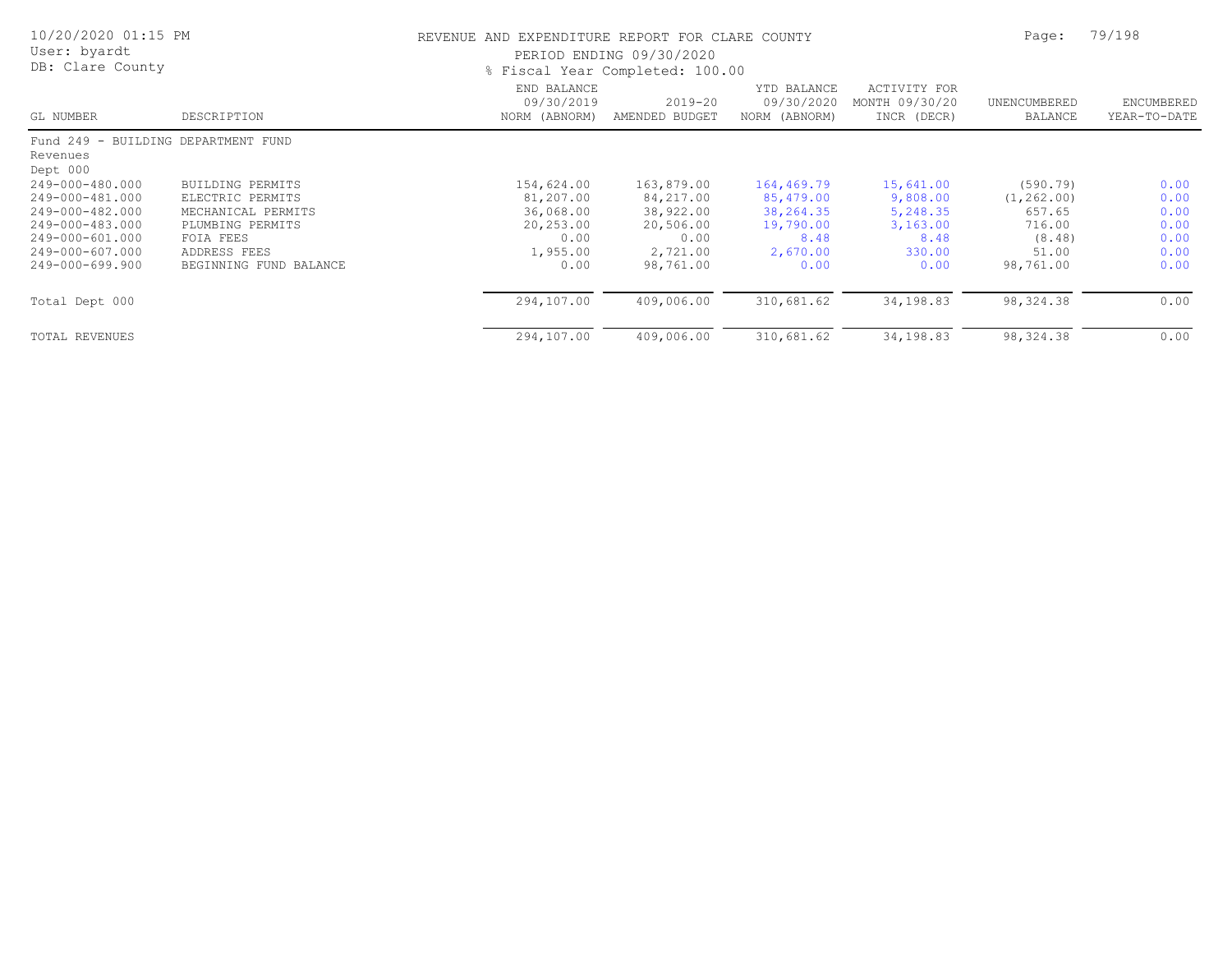| 10/20/2020 01:15 PM<br>User: byardt<br>DB: Clare County         |                                                             | REVENUE AND EXPENDITURE REPORT FOR CLARE COUNTY | PERIOD ENDING 09/30/2020<br>% Fiscal Year Completed: 100.00 |                                            | Page:                                         | 80/198                  |                            |
|-----------------------------------------------------------------|-------------------------------------------------------------|-------------------------------------------------|-------------------------------------------------------------|--------------------------------------------|-----------------------------------------------|-------------------------|----------------------------|
| GL NUMBER                                                       | DESCRIPTION                                                 | END BALANCE<br>09/30/2019<br>NORM (ABNORM)      | $2019 - 20$<br>AMENDED BUDGET                               | YTD BALANCE<br>09/30/2020<br>NORM (ABNORM) | ACTIVITY FOR<br>MONTH 09/30/20<br>INCR (DECR) | UNENCUMBERED<br>BALANCE | ENCUMBERED<br>YEAR-TO-DATE |
| Fund 249 - BUILDING DEPARTMENT FUND<br>Expenditures<br>Dept 000 |                                                             |                                                 |                                                             |                                            |                                               |                         |                            |
| 249-000-998.101<br>249-000-998.900                              | APPROPRIATION TRANSFER OUT- GEN FUND<br>ENDING FUND BALANCE | 11,533.20<br>0.00                               | 26,567.20<br>26,219.80                                      | 11,533.20<br>0.00                          | 0.00<br>0.00                                  | 15,034.00<br>26,219.80  | 0.00<br>0.00               |
| Total Dept 000                                                  |                                                             | 11,533.20                                       | 52,787.00                                                   | 11,533.20                                  | 0.00                                          | 41,253.80               | 0.00                       |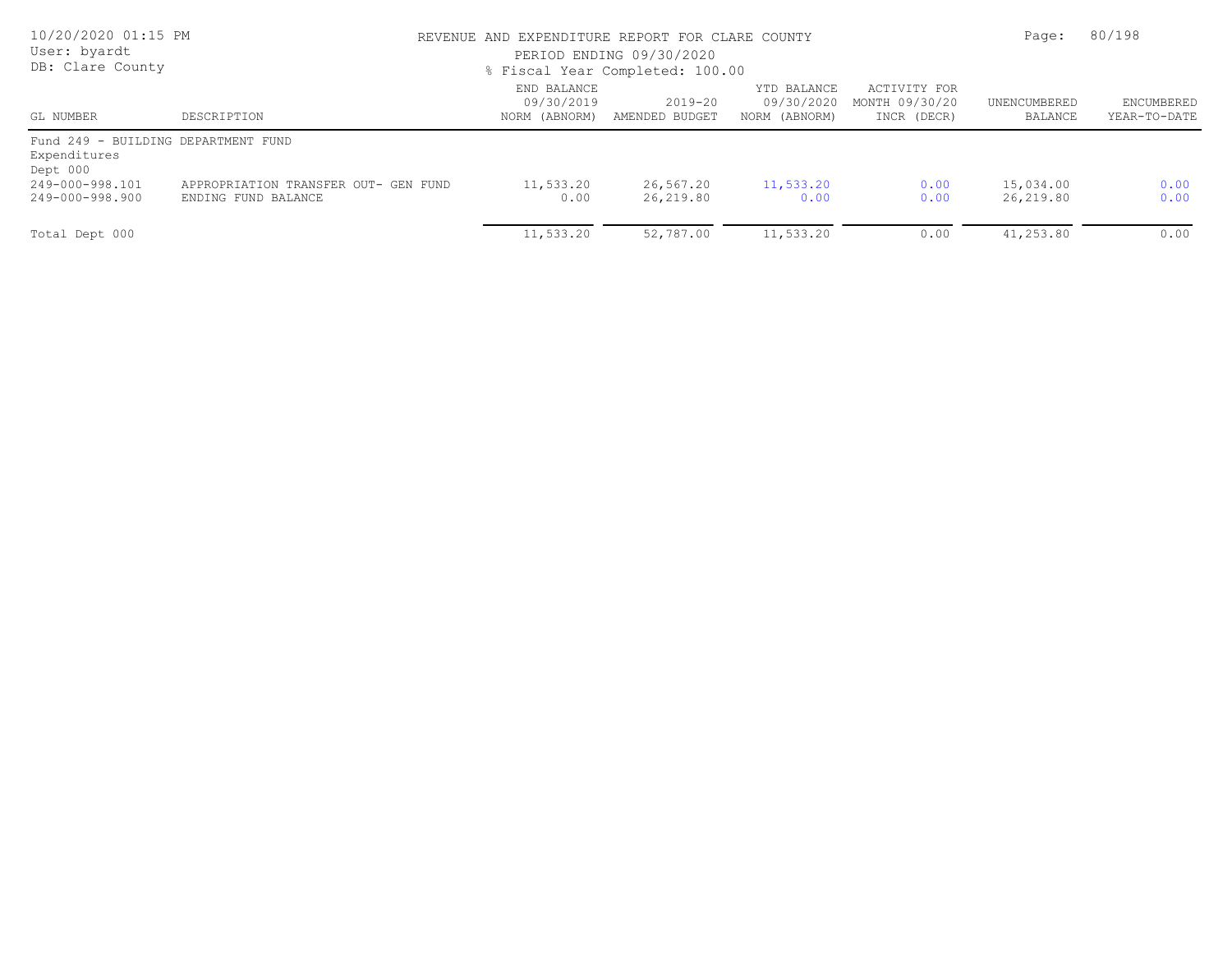| 10/20/2020 01:15 PM<br>User: byardt<br>DB: Clare County |                             | REVENUE AND EXPENDITURE REPORT FOR CLARE COUNTY<br>PERIOD ENDING 09/30/2020<br>% Fiscal Year Completed: 100.00 | Page:                                       | 81/198                                     |                                                      |                         |                            |
|---------------------------------------------------------|-----------------------------|----------------------------------------------------------------------------------------------------------------|---------------------------------------------|--------------------------------------------|------------------------------------------------------|-------------------------|----------------------------|
| GL NUMBER                                               | DESCRIPTION                 | END BALANCE<br>09/30/2019                                                                                      | $2019 - 20$<br>NORM (ABNORM) AMENDED BUDGET | YTD BALANCE<br>09/30/2020<br>NORM (ABNORM) | <b>ACTIVITY FOR</b><br>MONTH 09/30/20<br>INCR (DECR) | UNENCUMBERED<br>BALANCE | ENCUMBERED<br>YEAR-TO-DATE |
| Fund 249 - BUILDING DEPARTMENT FUND                     |                             |                                                                                                                |                                             |                                            |                                                      |                         |                            |
| Expenditures                                            |                             |                                                                                                                |                                             |                                            |                                                      |                         |                            |
| Dept 371 - BUILDING INSPECTOR                           |                             |                                                                                                                |                                             |                                            |                                                      |                         |                            |
| 249-371-702.000                                         | BLDG INSPECTOR SALARY       | 31, 512.75                                                                                                     | 34,636.00                                   | 32,571.46                                  | 3,162.95                                             | 2,064.54                | 0.00                       |
| 249-371-704.000                                         | SECRETARY SALARY            | 20,718.45                                                                                                      | 29,333.00                                   | 22,780.38                                  | 3,659.27                                             | 6,552.62                | 0.00                       |
| 249-371-704.001                                         | DIRECTORS SALARY            | 31, 341.10                                                                                                     | 41,177.00                                   | 38, 915.23                                 | 3,095.16                                             | 2,261.77                | 0.00                       |
| 249-371-705.000                                         | PART TIME SALARIES          | 0.00                                                                                                           | 13,000.00                                   | 8,741.50                                   | 0.00                                                 | 4,258.50                | 0.00                       |
| 249-371-710.000                                         | FICA EXPENSE                | 5,035.29                                                                                                       | 6,966.00                                    | 6,241.13                                   | 600.48                                               | 724.87                  | 0.00                       |
| 249-371-711.000                                         | MEDICARE EXPENSE            | 1,177.77                                                                                                       | 1,768.00                                    | 1,459.80                                   | 140.45                                               | 308.20                  | 0.00                       |
| 249-371-715.000                                         | HEALTH INSURANCE            | 34,918.30                                                                                                      | 34,998.00                                   | 34,097.55                                  | 4,280.66                                             | 900.45                  | 0.00                       |
| 249-371-715.006                                         | CIC BUNDLE                  | 1,422.00                                                                                                       | 1,462.00                                    | 1,461.50                                   | 158.00                                               | 0.50                    | 0.00                       |
| 249-371-716.007                                         | HEALTH ACH REIMBURSEMENT    | 8,058.74                                                                                                       | 6,877.00                                    | 5,936.33                                   | 373.12                                               | 940.67                  | 0.00                       |
| 249-371-716.008                                         | SMART CARD REIMBURSEMENT    | 221.00                                                                                                         | 288.00                                      | 0.00                                       | 0.00                                                 | 288.00                  | 0.00                       |
| 249-371-717.000                                         | LIFE INSURANCE              | 209.44                                                                                                         | 217.00                                      | 166.60                                     | 0.00                                                 | 50.40                   | 0.00                       |
| 249-371-718.000                                         | RETIREMENT                  | 15,091.66                                                                                                      | 13,213.00                                   | 7,968.28                                   | 2,751.18                                             | 5,244.72                | 0.00                       |
| 249-371-724.000                                         | WORKERS COMP                | 1,050.45                                                                                                       | 648.00                                      | 516.11                                     | 3.82                                                 | 131.89                  | 0.00                       |
| 249-371-727.000                                         | OFFICE SUPPLIES             | 2,116.69                                                                                                       | 3,221.00                                    | 2,964.31                                   | 270.54                                               | 256.66                  | 0.03                       |
| 249-371-728.000                                         | PRINTING & BINDING          | 603.55                                                                                                         | 2,587.00                                    | 2,494.66                                   | 0.00                                                 | 92.34                   | 0.00                       |
| 249-371-746.000                                         | GAS OIL & GREASE            | 1,617.36                                                                                                       | 1,505.00                                    | 873.50                                     | 99.76                                                | 631.50                  | 0.00                       |
| 249-371-801.000                                         | CONTRACTED SERVICE          | 1,238.00                                                                                                       | 3,876.60                                    | 3,266.40                                   | 180.00                                               | 610.20                  | 0.00                       |
| 249-371-814.000                                         | DUES & SUBSCRIPTIONS        | 700.00                                                                                                         | 912.00                                      | 542.58                                     | 0.00                                                 | 369.42                  | 0.00                       |
| 249-371-851.000                                         | MAINTENANCE CONTRACTS       | 0.00                                                                                                           | 26.60                                       | 26.60                                      | 26.60                                                | 0.00                    | 0.00                       |
| 249-371-852.000                                         | TELEPHONE                   | 610.65                                                                                                         | 595.00                                      | 383.25                                     | 1.00                                                 | 211.75                  | 0.00                       |
| 249-371-862.000                                         | VEHICLE REPAIRS & MAINTANCE | 71.51                                                                                                          | 1,535.00                                    | 915.29                                     | 0.00                                                 | 619.71                  | 0.00                       |
| 249-371-864.000                                         | TRAVEL & EXPENSE            | 928.54                                                                                                         | 1,162.00                                    | 87.40                                      | 0.00                                                 | 1,074.60                | 0.00                       |
| 249-371-914.000                                         | LIABILITY                   | 359.00                                                                                                         | 468.00                                      | 0.00                                       | 0.00                                                 | 468.00                  | 0.00                       |
| 249-371-978.000                                         | NEW EQUIPMENT               | 0.00                                                                                                           | 29,000.00                                   | 28,814.66                                  | 6,926.58                                             | 185.34                  | 0.00                       |
| 249-371-978.001                                         | NEW EQUIPMENT UNDER         | 13.00                                                                                                          | 500.00                                      | 239.62                                     | 0.00                                                 | 260.38                  | 0.00                       |
| Total Dept 371 - BUILDING INSPECTOR                     |                             | 159,015.25                                                                                                     | 229, 971.20                                 | 201,464.14                                 | 25,729.57                                            | 28,507.03               | 0.03                       |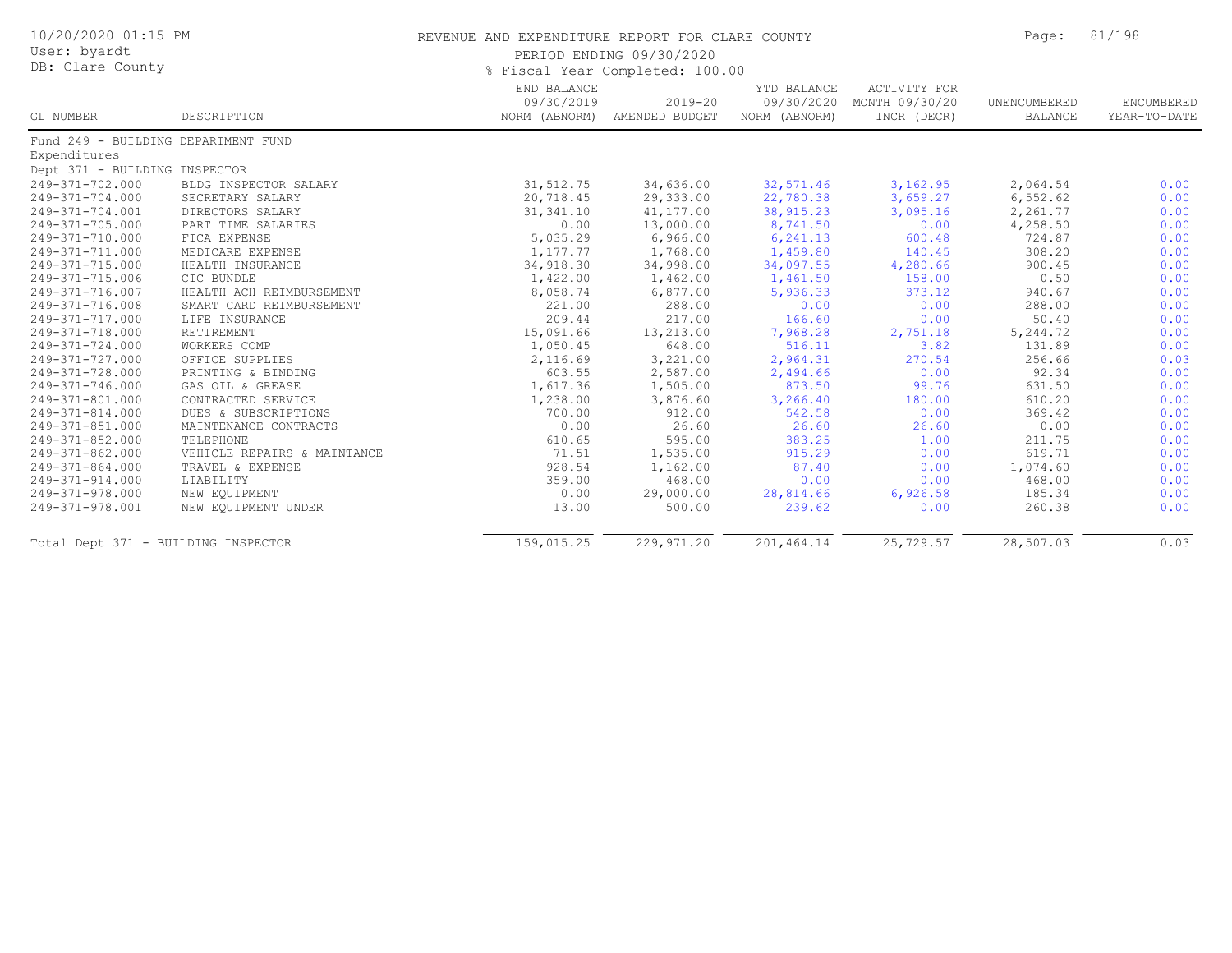| 10/20/2020 01:15 PM<br>User: byardt<br>DB: Clare County |                                | REVENUE AND EXPENDITURE REPORT FOR CLARE COUNTY<br>PERIOD ENDING 09/30/2020<br>% Fiscal Year Completed: 100.00 |                               |                                            |                                               |                         | 82/198                     |
|---------------------------------------------------------|--------------------------------|----------------------------------------------------------------------------------------------------------------|-------------------------------|--------------------------------------------|-----------------------------------------------|-------------------------|----------------------------|
| GL NUMBER                                               | DESCRIPTION                    | END BALANCE<br>09/30/2019<br>NORM (ABNORM)                                                                     | $2019 - 20$<br>AMENDED BUDGET | YTD BALANCE<br>09/30/2020<br>NORM (ABNORM) | ACTIVITY FOR<br>MONTH 09/30/20<br>INCR (DECR) | UNENCUMBERED<br>BALANCE | ENCUMBERED<br>YEAR-TO-DATE |
| Fund 249 - BUILDING DEPARTMENT FUND                     |                                |                                                                                                                |                               |                                            |                                               |                         |                            |
| Expenditures                                            |                                |                                                                                                                |                               |                                            |                                               |                         |                            |
| Dept 372 - ELECTRICAL INSPECTOR                         |                                |                                                                                                                |                               |                                            |                                               |                         |                            |
| 249-372-702.001                                         | FULL TIME SALARY               | 6,843.29                                                                                                       | 7,077.00                      | 6,522.49                                   | 516.84                                        | 554.51                  | 0.00                       |
| 249-372-704.000                                         | SECRETARY SALARY               | 16,039.56                                                                                                      | 18,193.00                     | 16,366.57                                  | 1,350.62                                      | 1,826.43                | 0.00                       |
| 249-372-704.001                                         | DIRECTORS SALARY               | 11,690.79                                                                                                      | 14,959.00                     | 13,796.45                                  | 1,138.86                                      | 1,162.55                | 0.00                       |
| 249-372-705.000                                         | PART TIME SALARIES             | 35,082.85                                                                                                      | 37,054.00                     | 34,862.15                                  | 3,615.00                                      | 2,191.85                | 0.00                       |
| 249-372-710.000                                         | FICA EXPENSE                   | 4,242.98                                                                                                       | 4,791.00                      | 4,374.03                                   | 405.42                                        | 416.97                  | 0.00                       |
| 249-372-711.000                                         | MEDICARE EXPENSE               | 992.24                                                                                                         | 1,187.00                      | 1,022.82                                   | 94.81                                         | 164.18                  | 0.00                       |
| 249-372-746.000                                         | GAS OIL & GREASE               | 1,231.74                                                                                                       | 1,010.00                      | 424.07                                     | 73.54                                         | 585.93                  | 0.00                       |
| 249-372-801.000                                         | CONTRACTED SERVICE             | 595.00                                                                                                         | 9,242.80                      | 1,080.14                                   | 0.00                                          | 8,162.66                | 0.00                       |
| 249-372-852.000                                         | TELEPHONE                      | 160.65                                                                                                         | 164.00                        | 143.25                                     | 1.00                                          | 20.75                   | 0.00                       |
| 249-372-862.000                                         | VEHICLE REPAIRS & MAINTENANCE  | 2.49                                                                                                           | 0.00                          | 0.00                                       | 0.00                                          | 0.00                    | 0.00                       |
| 249-372-900.000                                         | ELECTRICAL-ADVERTISING EXPENSE | 0.00                                                                                                           | 58.00                         | 58.00                                      | 0.00                                          | 0.00                    | 0.00                       |
| 249-372-914.000                                         | LIABILITY                      | 257.00                                                                                                         | 335.00                        | 0.00                                       | 0.00                                          | 335.00                  | 0.00                       |
| 249-372-957.000                                         | EMPLOYEES TRAINING             | 0.00                                                                                                           | 150.00                        | 150.00                                     | 0.00                                          | 0.00                    | 0.00                       |
| Total Dept 372 - ELECTRICAL INSPECTOR                   |                                | 77,138.59                                                                                                      | 94,220.80                     | 78,799.97                                  | 7,196.09                                      | 15,420.83               | 0.00                       |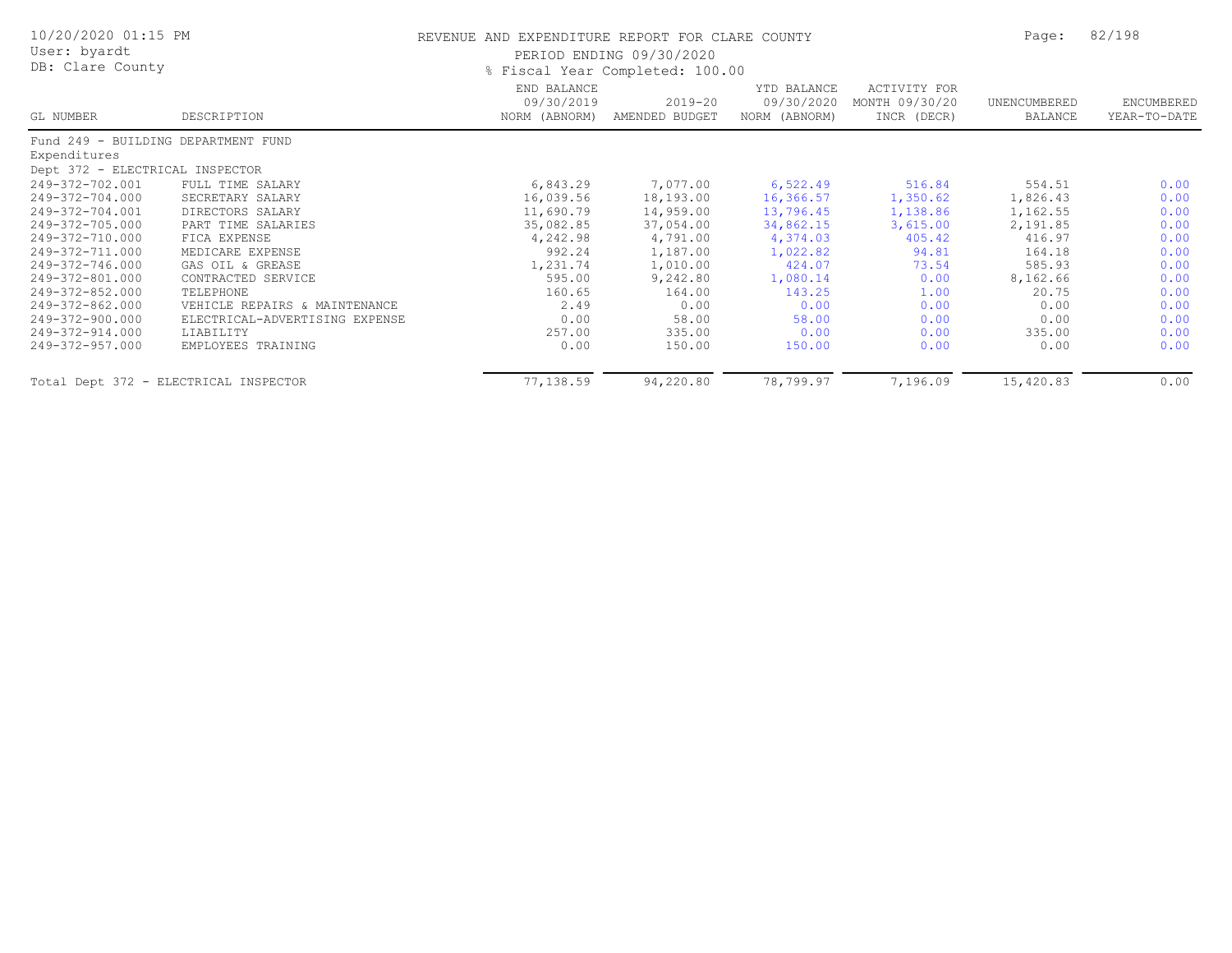| 10/20/2020 01:15 PM<br>User: byardt<br>DB: Clare County |                                       |                                            | REVENUE AND EXPENDITURE REPORT FOR CLARE COUNTY<br>PERIOD ENDING 09/30/2020<br>% Fiscal Year Completed: 100.00 |                                            |                                               |                         |                            |
|---------------------------------------------------------|---------------------------------------|--------------------------------------------|----------------------------------------------------------------------------------------------------------------|--------------------------------------------|-----------------------------------------------|-------------------------|----------------------------|
| GL NUMBER                                               | DESCRIPTION                           | END BALANCE<br>09/30/2019<br>NORM (ABNORM) | $2019 - 20$<br>AMENDED BUDGET                                                                                  | YTD BALANCE<br>09/30/2020<br>NORM (ABNORM) | ACTIVITY FOR<br>MONTH 09/30/20<br>INCR (DECR) | UNENCUMBERED<br>BALANCE | ENCUMBERED<br>YEAR-TO-DATE |
| Fund 249 - BUILDING DEPARTMENT FUND<br>Expenditures     |                                       |                                            |                                                                                                                |                                            |                                               |                         |                            |
| Dept 373 - MECHANICAL INSPECTOR                         |                                       |                                            |                                                                                                                |                                            |                                               |                         |                            |
| 249-373-702.001                                         | FULL TIME SALARY                      | 3,887.04                                   | 3,907.00                                                                                                       | 3, 132. 24                                 | 250.21                                        | 774.76                  | 0.00                       |
| 249-373-710.000                                         | FICA EXPENSE                          | 235.34                                     | 237.00                                                                                                         | 190.61                                     | 15.26                                         | 46.39                   | 0.00                       |
| 249-373-711.000                                         | MEDICARE EXPENSE                      | 55.05                                      | 55.00                                                                                                          | 44.64                                      | 3.57                                          | 10.36                   | 0.00                       |
| 249-373-746.000                                         | GAS OIL & GREASE                      | 122.71                                     | 558.00                                                                                                         | 505.66                                     | 159.38                                        | 52.34                   | 0.00                       |
| 249-373-801.000                                         | CONTRACTED SERVICES                   | 12,641.88                                  | 15,722.00                                                                                                      | 15,065.88                                  | 2,006.25                                      | 656.12                  | 0.00                       |
|                                                         | Total Dept 373 - MECHANICAL INSPECTOR | 16,942.02                                  | 20,479.00                                                                                                      | 18,939.03                                  | 2,434.67                                      | 1,539.97                | 0.00                       |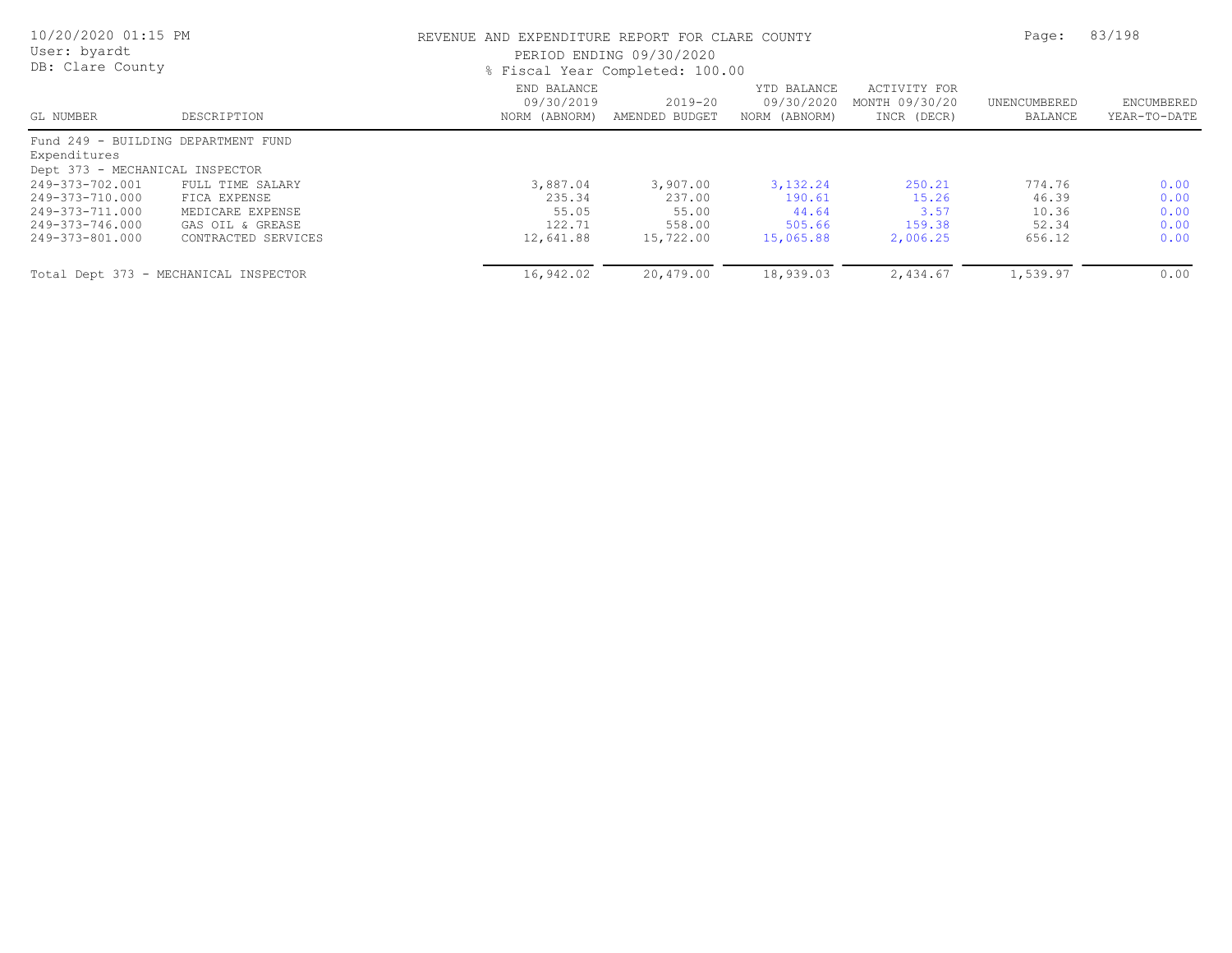| 10/20/2020 01:15 PM<br>User: byardt<br>DB: Clare County                                                       |                     |                                            | REVENUE AND EXPENDITURE REPORT FOR CLARE COUNTY<br>PERIOD ENDING 09/30/2020<br>% Fiscal Year Completed: 100.00 |                                            |                                               |                         |                            |
|---------------------------------------------------------------------------------------------------------------|---------------------|--------------------------------------------|----------------------------------------------------------------------------------------------------------------|--------------------------------------------|-----------------------------------------------|-------------------------|----------------------------|
| GL NUMBER                                                                                                     | DESCRIPTION         | END BALANCE<br>09/30/2019<br>NORM (ABNORM) | $2019 - 20$<br>AMENDED BUDGET                                                                                  | YTD BALANCE<br>09/30/2020<br>NORM (ABNORM) | ACTIVITY FOR<br>MONTH 09/30/20<br>INCR (DECR) | UNENCUMBERED<br>BALANCE | ENCUMBERED<br>YEAR-TO-DATE |
| Fund 249 - BUILDING DEPARTMENT FUND<br>Expenditures<br>Dept 374 - PLUMBING INSPECTOR<br>$249 - 374 - 746.000$ | GAS OIL & GREASE    | 133.00                                     | 500.00                                                                                                         | 289.36                                     | 62.73                                         | 210.64                  | 0.00                       |
| 249-374-801.000<br>Total Dept 374 - PLUMBING INSPECTOR                                                        | CONTRACTED SERVICES | 8,989.37<br>9,122.37                       | 11,048.00<br>11,548.00                                                                                         | 10,610.87<br>10,900.23                     | 1,871.25<br>1,933.98                          | 437.13<br>647.77        | 0.00<br>0.00               |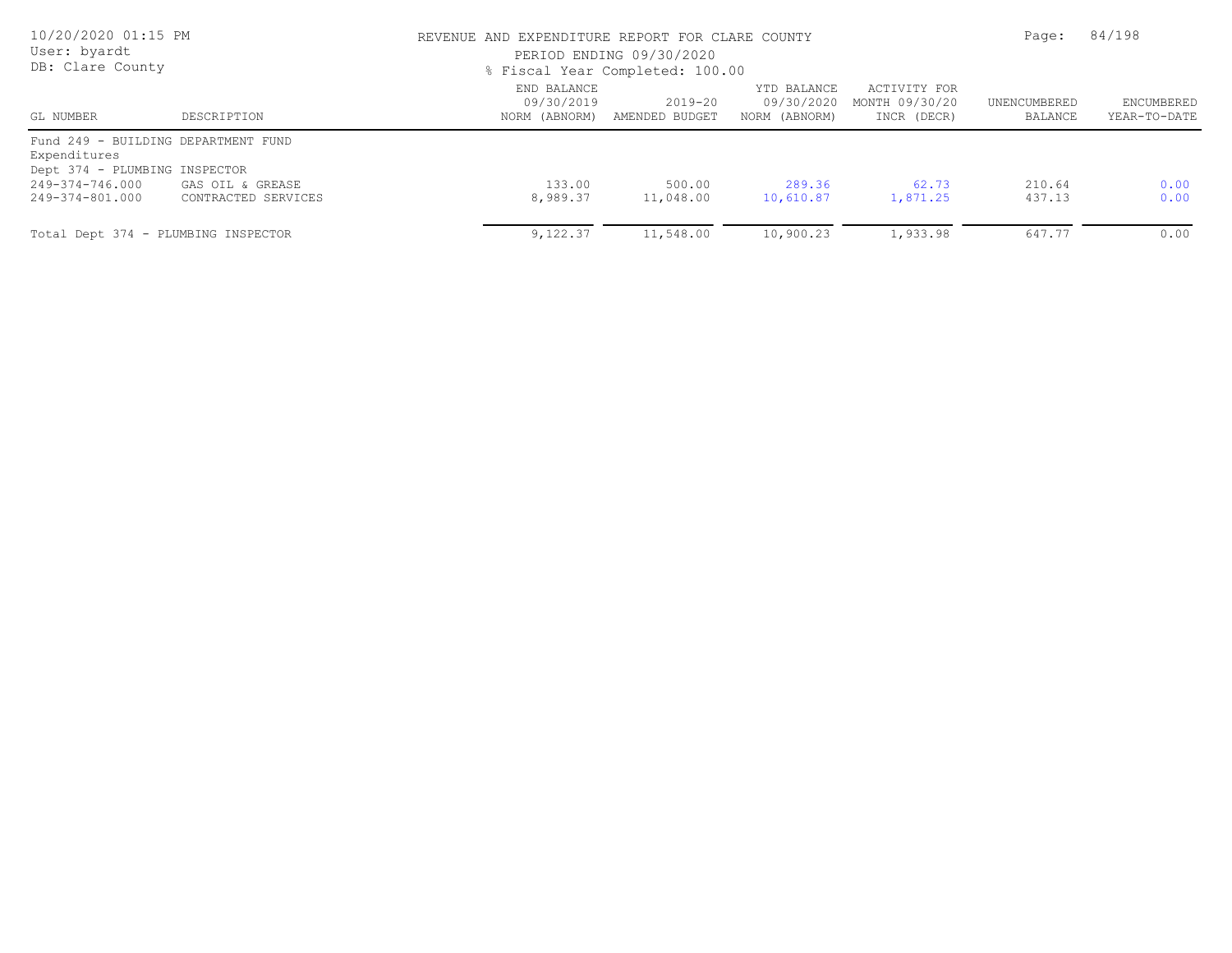| 10/20/2020 01:15 PM<br>User: byardt<br>DB: Clare County |                                      |                                            | REVENUE AND EXPENDITURE REPORT FOR CLARE COUNTY<br>PERIOD ENDING 09/30/2020<br>% Fiscal Year Completed: 100.00 |                                            |                                               |                         |                            |
|---------------------------------------------------------|--------------------------------------|--------------------------------------------|----------------------------------------------------------------------------------------------------------------|--------------------------------------------|-----------------------------------------------|-------------------------|----------------------------|
| GL NUMBER                                               | DESCRIPTION                          | END BALANCE<br>09/30/2019<br>NORM (ABNORM) | $2019 - 20$<br>AMENDED BUDGET                                                                                  | YTD BALANCE<br>09/30/2020<br>NORM (ABNORM) | ACTIVITY FOR<br>MONTH 09/30/20<br>INCR (DECR) | UNENCUMBERED<br>BALANCE | ENCUMBERED<br>YEAR-TO-DATE |
| Expenditures                                            | Fund 249 - BUILDING DEPARTMENT FUND  |                                            |                                                                                                                |                                            |                                               |                         |                            |
| TOTAL EXPENDITURES                                      |                                      | 273,751.43                                 | 409,006.00                                                                                                     | 321,636.57                                 | 37,294.31                                     | 87,369.40               | 0.03                       |
| TOTAL REVENUES<br>TOTAL EXPENDITURES                    | Fund 249 - BUILDING DEPARTMENT FUND: | 294,107.00<br>273,751.43                   | 409,006.00<br>409,006.00                                                                                       | 310,681.62<br>321,636.57                   | 34,198.83<br>37,294.31                        | 98, 324.38<br>87,369.40 | 0.00<br>0.03               |
| NET OF REVENUES & EXPENDITURES                          |                                      | 20,355.57                                  | 0.00                                                                                                           | (10, 954, 95)                              | (3,095.48)                                    | 10,954.98               | (0.03)                     |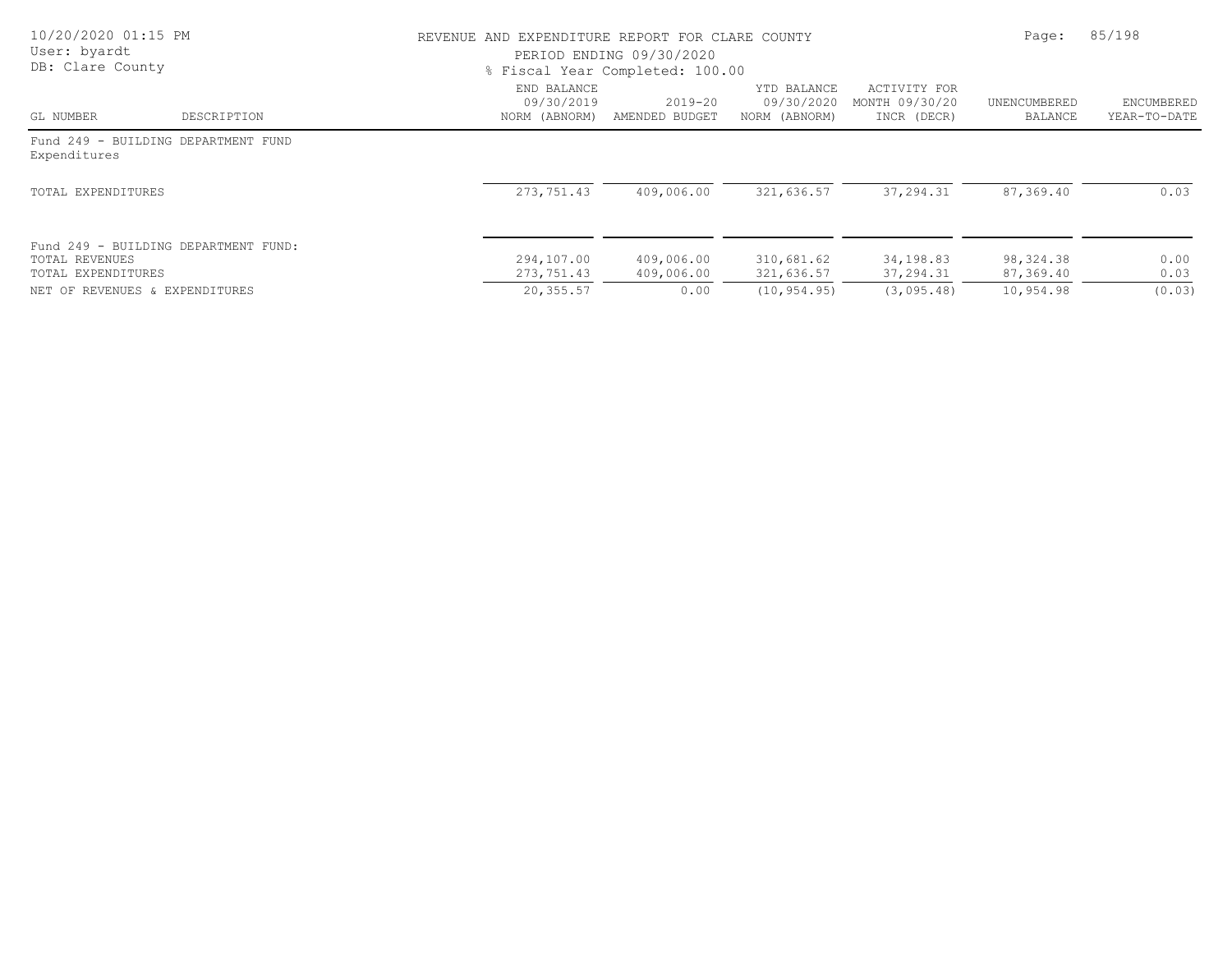| 10/20/2020 01:15 PM<br>User: byardt<br>DB: Clare County |                                                      | REVENUE AND EXPENDITURE REPORT FOR CLARE COUNTY<br>PERIOD ENDING 09/30/2020<br>% Fiscal Year Completed: 100.00 | Page:                               | 86/198                                     |                                               |                                |                            |
|---------------------------------------------------------|------------------------------------------------------|----------------------------------------------------------------------------------------------------------------|-------------------------------------|--------------------------------------------|-----------------------------------------------|--------------------------------|----------------------------|
| GL NUMBER                                               | DESCRIPTION                                          | END BALANCE<br>09/30/2019<br>NORM (ABNORM)                                                                     | $2019 - 20$<br>AMENDED BUDGET       | YTD BALANCE<br>09/30/2020<br>NORM (ABNORM) | ACTIVITY FOR<br>MONTH 09/30/20<br>INCR (DECR) | UNENCUMBERED<br>BALANCE        | ENCUMBERED<br>YEAR-TO-DATE |
| Revenues<br>Dept 000                                    | Fund 256 - REGISTER OF DEEDS AUTOMATION F            |                                                                                                                |                                     |                                            |                                               |                                |                            |
| 256-000-610.000<br>256-000-665.000<br>256-000-699.900   | RECORDING FEES<br>INTEREST<br>BEGINNING FUND BALANCE | 48,895.00<br>6,974.32<br>0.00                                                                                  | 48,000.00<br>5,000.00<br>483,126.00 | 47,190.00<br>4,587.81<br>0.00              | 4,220.00<br>4.31<br>0.00                      | 810.00<br>412.19<br>483,126.00 | 0.00<br>0.00<br>0.00       |
| Total Dept 000                                          |                                                      | 55,869.32                                                                                                      | 536,126.00                          | 51,777.81                                  | 4,224.31                                      | 484,348.19                     | 0.00                       |
| TOTAL REVENUES                                          |                                                      | 55,869.32                                                                                                      | 536,126.00                          | 51,777.81                                  | 4,224.31                                      | 484,348.19                     | 0.00                       |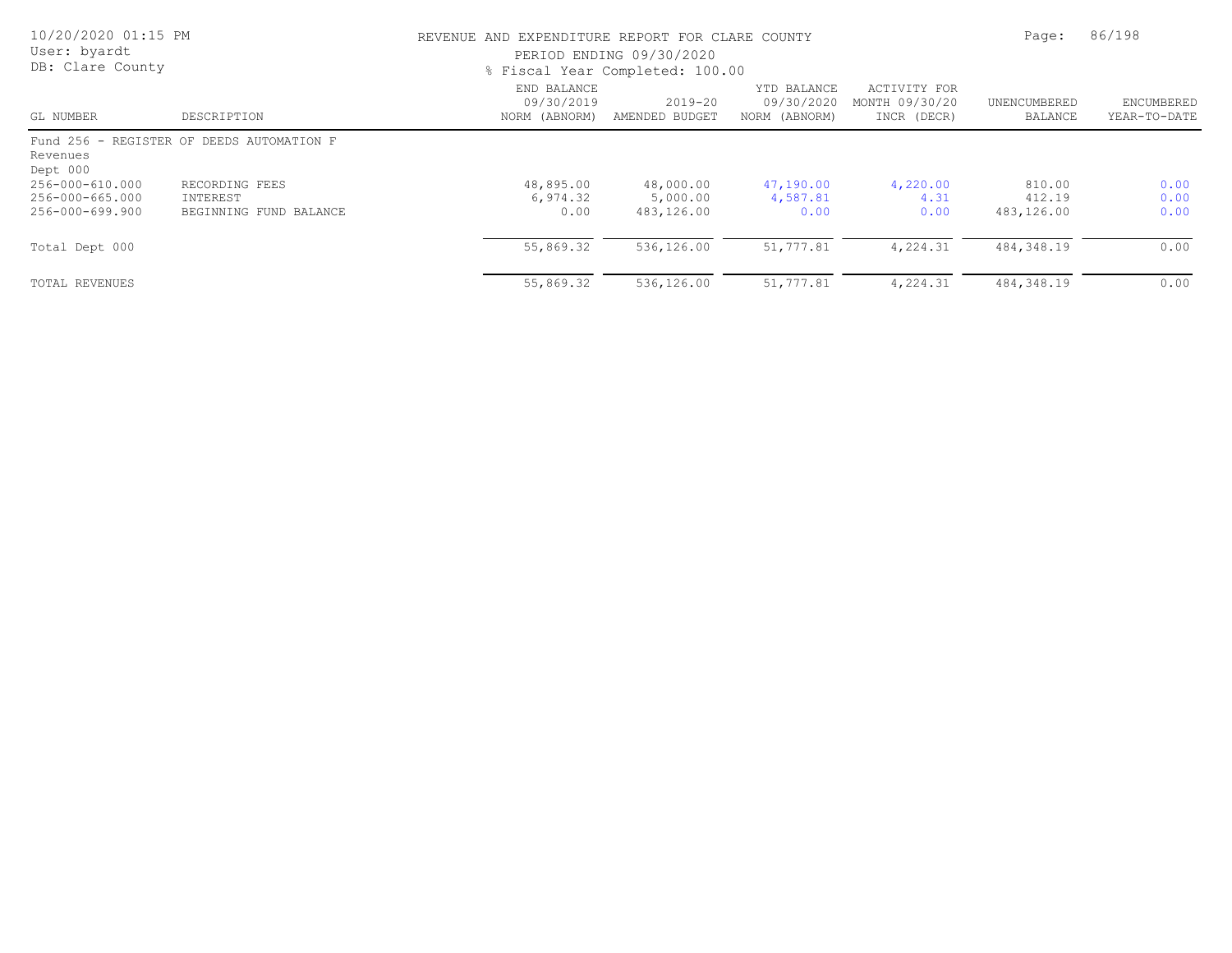| 10/20/2020 01:15 PM<br>User: byardt<br>DB: Clare County |                                            | REVENUE AND EXPENDITURE REPORT FOR CLARE COUNTY<br>PERIOD ENDING 09/30/2020<br>% Fiscal Year Completed: 100.00 | Page:                         | 87/198                                     |                                                      |                                |                            |
|---------------------------------------------------------|--------------------------------------------|----------------------------------------------------------------------------------------------------------------|-------------------------------|--------------------------------------------|------------------------------------------------------|--------------------------------|----------------------------|
| GL NUMBER                                               | DESCRIPTION                                | END BALANCE<br>09/30/2019<br>NORM (ABNORM)                                                                     | $2019 - 20$<br>AMENDED BUDGET | YTD BALANCE<br>09/30/2020<br>NORM (ABNORM) | <b>ACTIVITY FOR</b><br>MONTH 09/30/20<br>INCR (DECR) | UNENCUMBERED<br><b>BALANCE</b> | ENCUMBERED<br>YEAR-TO-DATE |
| Expenditures<br>Dept 000                                | Fund 256 - REGISTER OF DEEDS AUTOMATION F  |                                                                                                                |                               |                                            |                                                      |                                |                            |
| 256-000-727.000                                         | SUPPLIES                                   | 0.00                                                                                                           | 1,000.00                      | 40.50                                      | 0.00                                                 | 959.50                         | 0.00                       |
| 256-000-801.000                                         | CONTRACTUAL SERVICES                       | 0.00                                                                                                           | 150,000.00                    | 0.00                                       | 0.00                                                 | 150,000.00                     | 0.00                       |
| 256-000-864.000                                         | TRAVEL & EXPENSE                           | 1,551.99                                                                                                       | 2,500.00                      | 184.80                                     | 0.00                                                 | 2,315.20                       | 0.00                       |
| 256-000-957.000                                         | TRAINING                                   | 863.05                                                                                                         | 2,500.00                      | 200.00                                     | 60.00                                                | 2,300.00                       | 0.00                       |
| 256-000-978.000                                         | OFFICE EQUIPMENT                           | 4,077.84                                                                                                       | 100,000.00                    | 37,653.10                                  | 0.00                                                 | 62,346.90                      | 0.00                       |
| 256-000-978.001                                         | NEW EOUIPMENT UNDER                        | 0.00                                                                                                           | 5,000.00                      | 0.00                                       | 0.00                                                 | 5,000.00                       | 0.00                       |
| 256-000-998.101                                         | APPROPRIATION TRANSFER OUT GEN FUND        | 0.00                                                                                                           | 15,087.50                     | 14,186.88                                  | 807.50                                               | 900.62                         | 0.00                       |
| 256-000-998.900                                         | ENDING FUND BALANCE                        | 0.00                                                                                                           | 260,038.50                    | 0.00                                       | 0.00                                                 | 260,038.50                     | 0.00                       |
| Total Dept 000                                          |                                            | 6,492.88                                                                                                       | 536,126.00                    | 52,265.28                                  | 867.50                                               | 483,860.72                     | 0.00                       |
| TOTAL EXPENDITURES                                      |                                            | 6,492.88                                                                                                       | 536,126.00                    | 52,265.28                                  | 867.50                                               | 483,860.72                     | 0.00                       |
| TOTAL REVENUES                                          | Fund 256 - REGISTER OF DEEDS AUTOMATION F: | 55,869.32                                                                                                      | 536,126.00                    | 51,777.81                                  | 4,224.31                                             | 484, 348.19                    | 0.00                       |
| TOTAL EXPENDITURES                                      |                                            | 6,492.88                                                                                                       | 536,126.00                    | 52,265.28                                  | 867.50                                               | 483,860.72                     | 0.00                       |
| NET OF REVENUES & EXPENDITURES                          |                                            | 49,376.44                                                                                                      | 0.00                          | (487.47)                                   | 3,356.81                                             | 487.47                         | 0.00                       |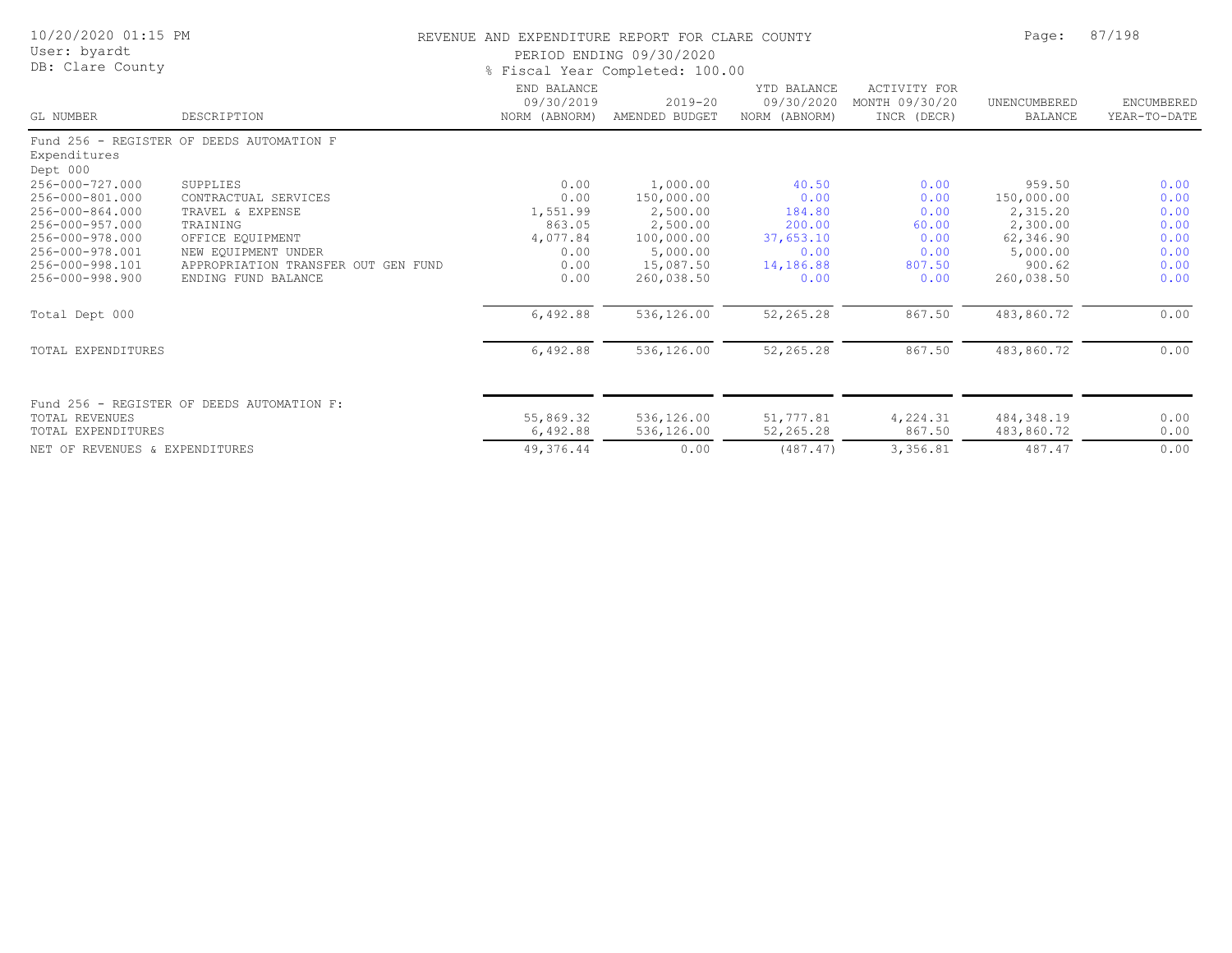| 10/20/2020 01:15 PM<br>User: byardt<br>DB: Clare County |                                           | REVENUE AND EXPENDITURE REPORT FOR CLARE COUNTY<br>PERIOD ENDING 09/30/2020<br>% Fiscal Year Completed: 100.00 |                               |                                            |                                                      |                         | 88/198                     |
|---------------------------------------------------------|-------------------------------------------|----------------------------------------------------------------------------------------------------------------|-------------------------------|--------------------------------------------|------------------------------------------------------|-------------------------|----------------------------|
| GL NUMBER                                               | DESCRIPTION                               | END BALANCE<br>09/30/2019<br>NORM (ABNORM)                                                                     | $2019 - 20$<br>AMENDED BUDGET | YTD BALANCE<br>09/30/2020<br>NORM (ABNORM) | <b>ACTIVITY FOR</b><br>MONTH 09/30/20<br>INCR (DECR) | UNENCUMBERED<br>BALANCE | ENCUMBERED<br>YEAR-TO-DATE |
|                                                         | Fund 260 - MICHIGAN INDIGENT DEFENSE FUND |                                                                                                                |                               |                                            |                                                      |                         |                            |
| Revenues<br>Dept 000                                    |                                           |                                                                                                                |                               |                                            |                                                      |                         |                            |
| 260-000-571.000                                         | INDIGENT DEFENSE GRANT                    | 1,416,549.10                                                                                                   | 1,597,613.00                  | 802, 271.77                                | 0.00                                                 | 795,341.23              | 0.00                       |
| 260-000-611.000                                         | ATTORNEY FEE REIMBURSEMENT                | 31,417.04                                                                                                      | 4,000.00                      | 2,925.78                                   | 170.40                                               | 1,074.22                | 0.00                       |
| 260-000-611.001                                         | ATTORNEY FEES-PID CONTRIBUTION (CID)      | 0.00                                                                                                           | 111,830.00                    | 0.00                                       | 0.00                                                 | 111,830.00              | 0.00                       |
| 260-000-611.002                                         | ATTORNEY FEES-PID REIMBURSEMENT           | 1,537.60                                                                                                       | 122,500.00                    | 15,784.40                                  | 915.19                                               | 106,715.60              | 0.00                       |
| 260-000-665.000                                         | INTEREST ON INVESTMENTS                   | 200.10                                                                                                         | 5,000.00                      | 4,511.90                                   | 30.52                                                | 488.10                  | 0.00                       |
| 260-000-680.000                                         | REIMB FROM GLADWIN CO                     | 75,917.90                                                                                                      | 77,588.00                     | 77,588.09                                  | 0.00                                                 | (0.09)                  | 0.00                       |
| 260-000-699.101                                         | TRANSFER IN FROM 101                      | 122,561.78                                                                                                     | 0.00                          | 0.00                                       | 0.00                                                 | 0.00                    | 0.00                       |
| 260-000-699.900                                         | BEGINNING FUND BALANCE                    | 0.00                                                                                                           | 880,873.00                    | 0.00                                       | 0.00                                                 | 880,873.00              | 0.00                       |
| Total Dept 000                                          |                                           | 1,648,183.52                                                                                                   | 2,799,404.00                  | 903,081.94                                 | 1,116.11                                             | 1,896,322.06            | 0.00                       |
| TOTAL REVENUES                                          |                                           | 1,648,183.52                                                                                                   | 2,799,404.00                  | 903,081.94                                 | 1,116.11                                             | 1,896,322.06            | 0.00                       |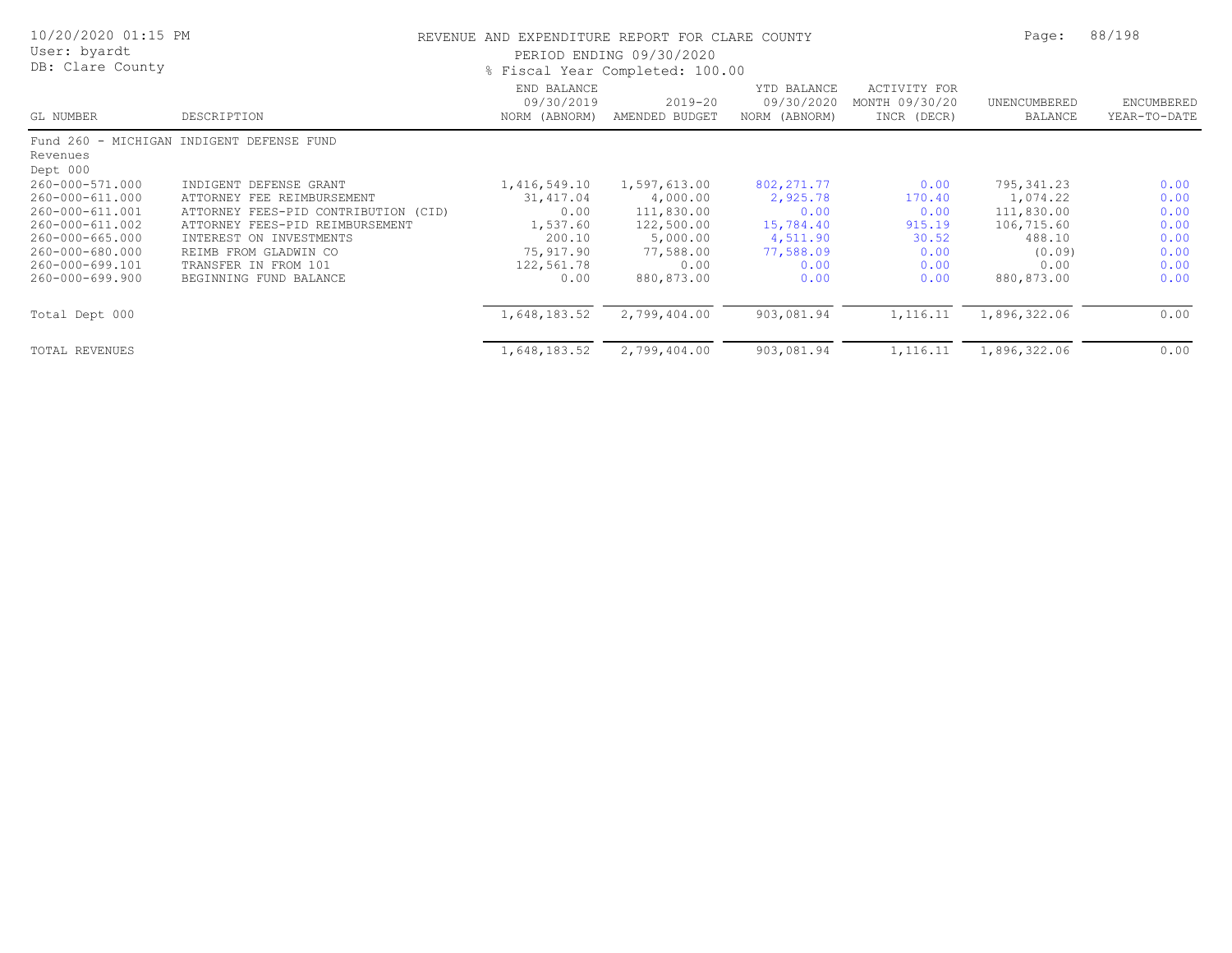| 10/20/2020 01:15 PM<br>User: byardt<br>DB: Clare County |                                                           | REVENUE AND EXPENDITURE REPORT FOR CLARE COUNTY<br>PERIOD ENDING 09/30/2020<br>% Fiscal Year Completed: 100.00 |                               |                                            |                                                      |                                | 89/198                     |
|---------------------------------------------------------|-----------------------------------------------------------|----------------------------------------------------------------------------------------------------------------|-------------------------------|--------------------------------------------|------------------------------------------------------|--------------------------------|----------------------------|
| GL NUMBER                                               | DESCRIPTION                                               | END BALANCE<br>09/30/2019<br>NORM (ABNORM)                                                                     | $2019 - 20$<br>AMENDED BUDGET | YTD BALANCE<br>09/30/2020<br>NORM (ABNORM) | <b>ACTIVITY FOR</b><br>MONTH 09/30/20<br>INCR (DECR) | UNENCUMBERED<br><b>BALANCE</b> | ENCUMBERED<br>YEAR-TO-DATE |
|                                                         | Fund 260 - MICHIGAN INDIGENT DEFENSE FUND                 |                                                                                                                |                               |                                            |                                                      |                                |                            |
| Expenditures                                            |                                                           |                                                                                                                |                               |                                            |                                                      |                                |                            |
| Dept 000                                                |                                                           |                                                                                                                |                               |                                            |                                                      |                                |                            |
| 260-000-702.000                                         | SALARY                                                    | 5,000.00                                                                                                       | 5,000.00                      | 0.00                                       | 0.00                                                 | 5,000.00                       | 0.00                       |
| 260-000-705.000                                         | PART TIME SALARY                                          | 15,656.15                                                                                                      | 14,404.00                     | 12,072.00                                  | 0.00                                                 | 2,332.00                       | 0.00                       |
| 260-000-710.000                                         | FICA EXPENSE                                              | 1,280.68                                                                                                       | 893.00                        | 748.46                                     | 0.00                                                 | 144.54                         | 0.00                       |
| 260-000-711.000                                         | MEDICARE EXPENSE                                          | 299.57                                                                                                         | 209.00                        | 175.16                                     | 0.00                                                 | 33.84                          | 0.00                       |
| 260-000-723.000                                         | UNEMPLOYMENT                                              | 108.50                                                                                                         | 188.00                        | 0.00                                       | 0.00                                                 | 188.00                         | 0.00                       |
| 260-000-724.000                                         | WORKMANS COMPENSATION                                     | 23.38                                                                                                          | 217.00                        | 0.00                                       | 0.00                                                 | 217.00                         | 0.00                       |
| 260-000-727.000                                         | SUPPLIES - CLARE                                          | 0.00                                                                                                           | 850.00                        | 0.00                                       | 0.00                                                 | 850.00                         | 0.00                       |
| 260-000-727.001                                         | SUPPLIES - GLADWIN                                        | 0.00                                                                                                           | 850.00                        | 0.00                                       | 0.00                                                 | 850.00                         | 0.00                       |
| 260-000-732.000                                         | POSTAGE - CLARE                                           | 0.00                                                                                                           | 100.00                        | 0.00                                       | 0.00                                                 | 100.00                         | 0.00                       |
| 260-000-732.001                                         | POSTAGE - GLADWIN                                         | 0.00                                                                                                           | 100.00                        | 0.00                                       | 0.00                                                 | 100.00                         | 0.00                       |
| 260-000-798.000                                         | NEW EQUIPMENT UNDER - CLARE                               | 5,835.95                                                                                                       | 3,890.00                      | 0.00                                       | 0.00                                                 | (1, 865.61)                    | 5,755.61                   |
| 260-000-798.001                                         | NEW EQUIPMENT UNDER - GLADWIN                             | 296.77                                                                                                         | 3,414.00                      | 0.00                                       | 0.00                                                 | 3,414.00                       | 0.00                       |
| 260-000-801.000                                         | CONTRACTED SERVICE                                        | 46,666.66                                                                                                      | 80,000.00                     | 80,000.00                                  | 13,333.34                                            | 0.00                           | 0.00                       |
| 260-000-807.000                                         | EXPERT & INVESTIGATOR FEES - CLARE                        | 1,250.89                                                                                                       | 10,000.00                     | 2,325.00                                   | 975.00                                               | 7,675.00                       | 0.00                       |
| 260-000-807.001                                         | EXPERT & INVESTIGATOR FEES - GLADWIN                      | 0.00                                                                                                           | 10,000.00                     | 0.00                                       | 0.00                                                 | 10,000.00                      | 0.00                       |
| 260-000-814.000                                         | DUES & SUBSCRIPTIONS - CLARE                              | 0.00                                                                                                           | 1,000.00                      | 0.00                                       | 0.00                                                 | 1,000.00                       | 0.00                       |
| 260-000-814.001                                         | DUES & SUBSCRIPTIONS - GLADWIN                            | 0.00                                                                                                           | 1,000.00                      | 0.00                                       | 0.00                                                 | 1,000.00                       | 0.00                       |
| 260-000-815.000                                         | <b>GLADWIN EXPENSE</b>                                    | 38,904.45                                                                                                      | 70,759.00                     | 73,337.17                                  | 13,463.78                                            | (2, 578.17)                    | 0.00                       |
| 260-000-816.000                                         | COURT APPOINTED ATTORNEYS-GLADWIN                         | 229,983.90                                                                                                     | 652,819.00                    | 217, 421.50                                | 87,403.00                                            | 435, 397.50                    | 0.00                       |
| 260-000-817.000                                         | COURT APPOINTED ATTORNEYS-CLARE                           | 336,942.66                                                                                                     | 818,219.00                    | 300, 138.40                                | 146,983.90                                           | 518,080.60                     | 0.00                       |
| 260-000-864.000                                         | TRAVEL AND EXPENSE - CLARE                                |                                                                                                                |                               | 1,588.66                                   | 0.00                                                 |                                | 0.00                       |
|                                                         |                                                           | 2,083.24                                                                                                       | 8,500.00                      |                                            |                                                      | 6,911.34                       |                            |
| 260-000-864.001<br>260-000-957.000                      | TRAVEL & EXPENSE - GLADWIN                                | 306.00                                                                                                         | 20,000.00<br>19,650.00        | 405.72                                     | 0.00<br>0.00                                         | 19,594.28<br>19,250.00         | 0.00                       |
|                                                         | SCHOOLING & TRAINING - CLARE                              | 1,327.67                                                                                                       |                               | 400.00<br>350.00                           |                                                      |                                | 0.00<br>0.00               |
| 260-000-957.001<br>$260 - 000 - 978.000$                | SCHOOLING & TRAINING-GLADWIN<br>NEW EQUIPMENT OVER- CLARE | 1,808.80<br>22,266.00                                                                                          | 350.00<br>0.00                | 0.00                                       | 0.00<br>0.00                                         | 0.00<br>0.00                   | 0.00                       |
| 260-000-998.900                                         | ENDING FUND BALANCE                                       | 0.00                                                                                                           | 1,076,992.00                  | 0.00                                       | 0.00                                                 | 1,076,992.00                   | 0.00                       |
| Total Dept 000                                          |                                                           | 710,041.27                                                                                                     | 2,799,404.00                  | 688,962.07                                 | 262,159.02                                           | 2,104,686.32                   | 5,755.61                   |
| TOTAL EXPENDITURES                                      |                                                           | 710,041.27                                                                                                     | 2,799,404.00                  | 688,962.07                                 | 262,159.02                                           | 2,104,686.32                   | 5,755.61                   |
| TOTAL REVENUES                                          | Fund 260 - MICHIGAN INDIGENT DEFENSE FUND:                | 1,648,183.52                                                                                                   | 2,799,404.00                  | 903,081.94                                 | 1,116.11                                             | 1,896,322.06                   | 0.00                       |
| TOTAL EXPENDITURES                                      |                                                           | 710,041.27                                                                                                     | 2,799,404.00                  | 688,962.07                                 | 262,159.02                                           | 2,104,686.32                   | 5,755.61                   |
| NET OF REVENUES & EXPENDITURES                          |                                                           | 938, 142. 25                                                                                                   | 0.00                          | 214, 119.87                                | (261, 042.91)                                        | (208, 364.26)                  | (5, 755.61)                |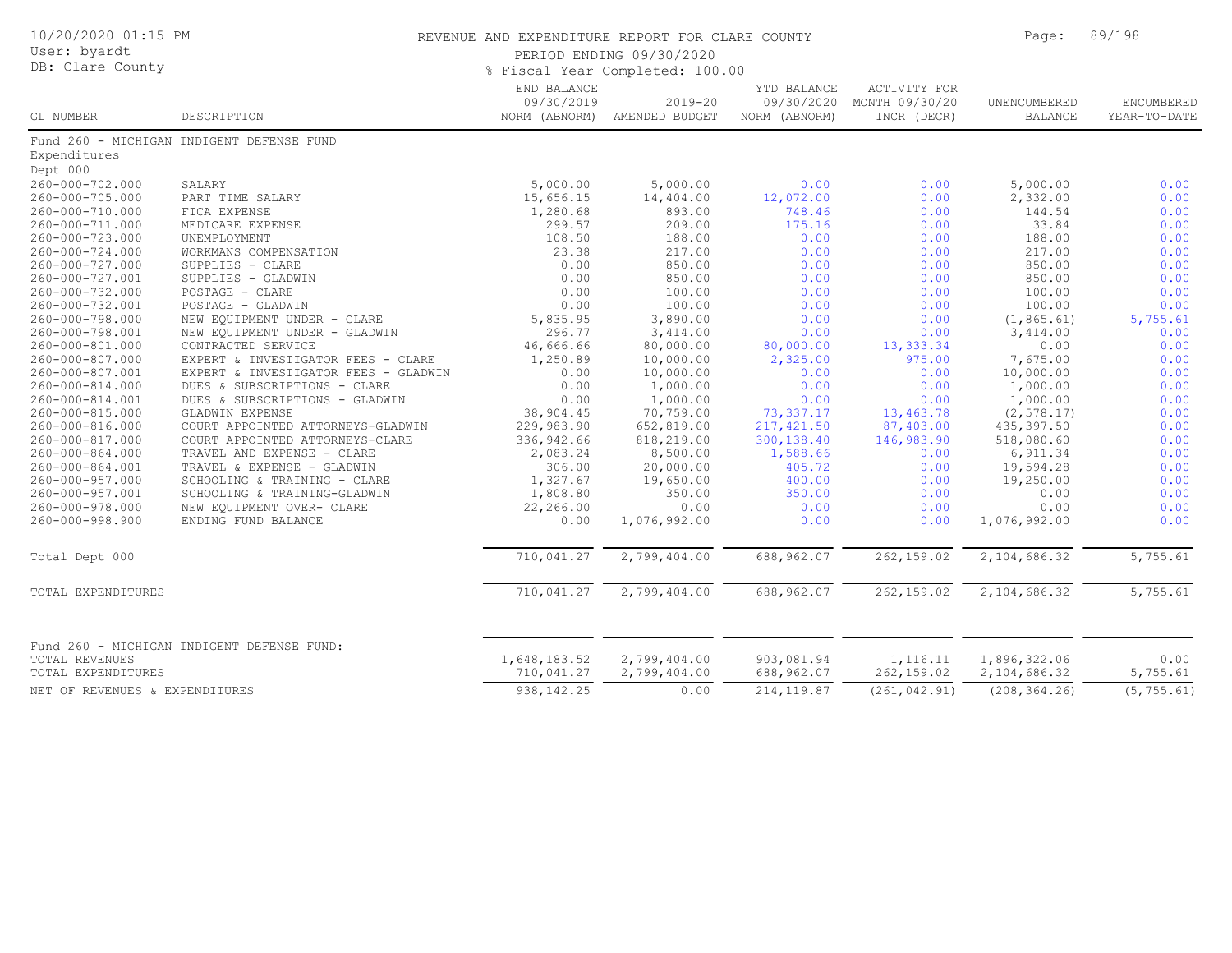| 10/20/2020 01:15 PM<br>User: byardt<br>DB: Clare County |                                     | REVENUE AND EXPENDITURE REPORT FOR CLARE COUNTY<br>PERIOD ENDING 09/30/2020<br>% Fiscal Year Completed: 100.00 | Page:                         | 90/198                                     |                                                      |                         |                            |
|---------------------------------------------------------|-------------------------------------|----------------------------------------------------------------------------------------------------------------|-------------------------------|--------------------------------------------|------------------------------------------------------|-------------------------|----------------------------|
| GL NUMBER                                               | DESCRIPTION                         | END BALANCE<br>09/30/2019<br>NORM (ABNORM)                                                                     | $2019 - 20$<br>AMENDED BUDGET | YTD BALANCE<br>09/30/2020<br>NORM (ABNORM) | <b>ACTIVITY FOR</b><br>MONTH 09/30/20<br>INCR (DECR) | UNENCUMBERED<br>BALANCE | ENCUMBERED<br>YEAR-TO-DATE |
| Fund 261 - 911 SERVICE FUND                             |                                     |                                                                                                                |                               |                                            |                                                      |                         |                            |
| Revenues                                                |                                     |                                                                                                                |                               |                                            |                                                      |                         |                            |
| Dept 000                                                |                                     |                                                                                                                |                               |                                            |                                                      |                         |                            |
| 261-000-402.000                                         | <b>CURRENT TAXES</b>                | 365,576.36                                                                                                     | 377,637.65                    | 377,637.65                                 | 0.00                                                 | 0.00                    | 0.00                       |
| 261-000-420.000                                         | UNPAID PERSONAL PROPERTY            | 445.74                                                                                                         | 2,256.85                      | 2,074.06                                   | 11.05                                                | 182.79                  | 0.00                       |
| 261-000-429.000                                         | COMMERCIAL FOREST                   | 2.99                                                                                                           | 3.00                          | 3.00                                       | 0.00                                                 | 0.00                    | 0.00                       |
| 261-000-437.000                                         | INDUSTRIAL FACILITY TAX             | 340.63                                                                                                         | 860.00                        | 266.29                                     | 0.00                                                 | 593.71                  | 0.00                       |
| 261-000-444.000                                         | HARRISON-IN LIEU OF TAXES           | 607.83                                                                                                         | 645.04                        | 616.52                                     | 0.00                                                 | 28.52                   | 0.00                       |
| 261-000-444.001                                         | CLARE - PILOT                       | 157.34                                                                                                         | 149.00                        | 0.00                                       | 0.00                                                 | 149.00                  | 0.00                       |
| 261-000-444.002                                         | SURREY TWP - PILOT                  | 64.51                                                                                                          | 65.00                         | 64.86                                      | 0.00                                                 | 0.14                    | 0.00                       |
| 261-000-543.000                                         | 911 PSAP TRAINING                   | 12,825.00                                                                                                      | 9,500.00                      | 4,568.00                                   | 0.00                                                 | 4,932.00                | 0.00                       |
| 261-000-545.000                                         | STATE SURCHARGE TIER 1              | 162,095.00                                                                                                     | 180,000.00                    | 140,254.00                                 | 0.00                                                 | 39,746.00               | 0.00                       |
| 261-000-573.000                                         | LOCAL COMM STABILIZATION FUNDS      | 8,625.49                                                                                                       | 7,722.01                      | 7,722.01                                   | 0.00                                                 | 0.00                    | 0.00                       |
| 261-000-685.000                                         | REIMBURSEMENTS - MISCELLANEOUS      | 250.00                                                                                                         | 0.00                          | 0.00                                       | 0.00                                                 | 0.00                    | 0.00                       |
| 261-000-690.000                                         | OPERATIONAL SURCHARGE TIER 2        | 280,948.22                                                                                                     | 270,000.00                    | 211, 213.28                                | 662.38                                               | 58,786.72               | 0.00                       |
| 261-000-698.000                                         | INSTALLMENT PURCHASE/LEASE PROCEEDS | 131,024.93                                                                                                     | 0.00                          | 0.00                                       | 0.00                                                 | 0.00                    | 0.00                       |
| 261-000-699.900                                         | BEGINNING FUND BALANCE              | 0.00                                                                                                           | 87,000.00                     | 0.00                                       | 0.00                                                 | 87,000.00               | 0.00                       |
| Total Dept 000                                          |                                     | 962,964.04                                                                                                     | 935,838.55                    | 744,419.67                                 | 673.43                                               | 191, 418.88             | 0.00                       |
| <b>TOTAL REVENUES</b>                                   |                                     | 962,964.04                                                                                                     | 935,838.55                    | 744,419.67                                 | 673.43                                               | 191, 418.88             | 0.00                       |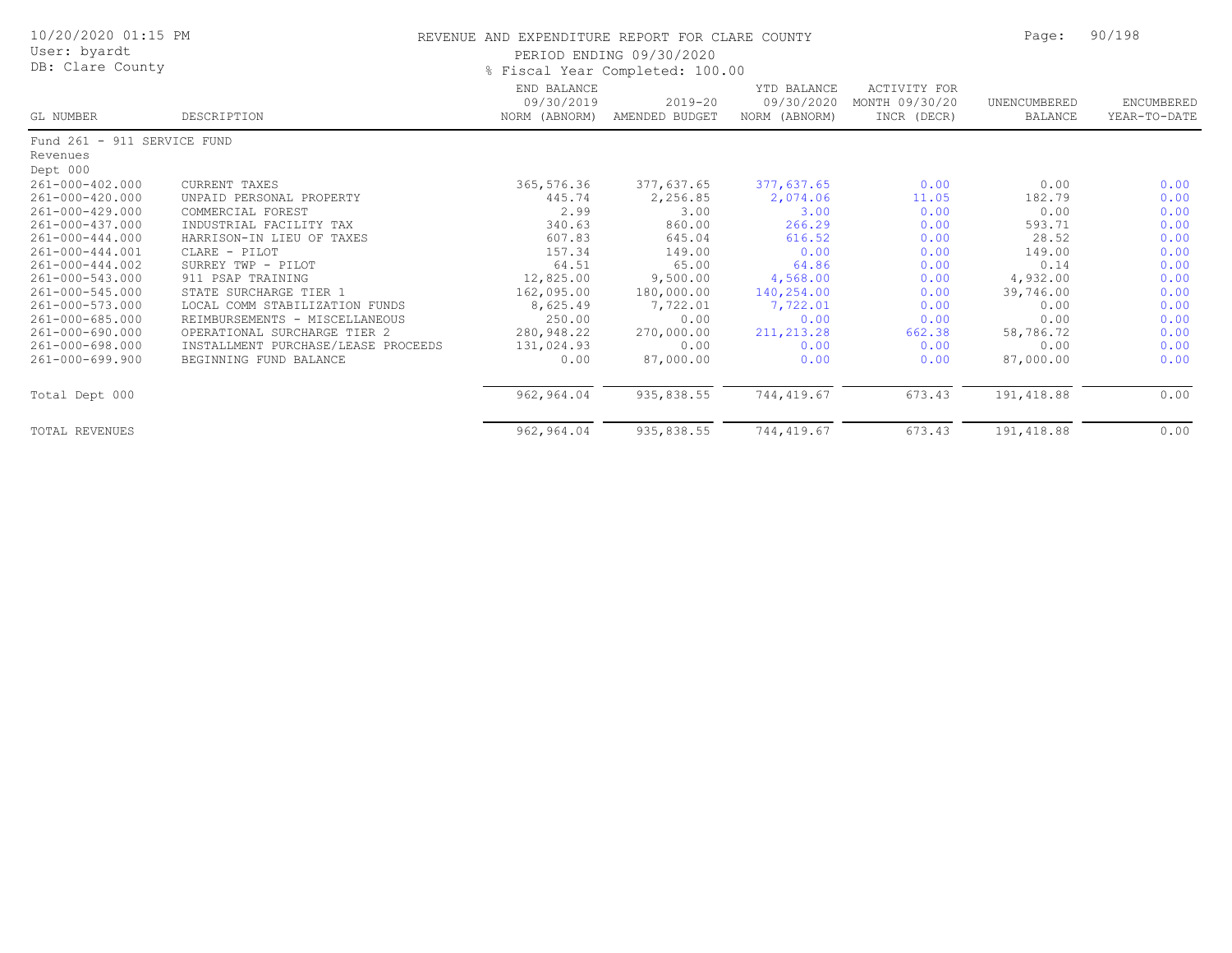| 10/20/2020 01:15 PM<br>User: byardt<br>DB: Clare County |                                                      | REVENUE AND EXPENDITURE REPORT FOR CLARE COUNTY<br>PERIOD ENDING 09/30/2020<br>% Fiscal Year Completed: 100.00 |                                             |                              |                                                          |                                | 91/198                     |  |
|---------------------------------------------------------|------------------------------------------------------|----------------------------------------------------------------------------------------------------------------|---------------------------------------------|------------------------------|----------------------------------------------------------|--------------------------------|----------------------------|--|
| GL NUMBER                                               | DESCRIPTION                                          | END BALANCE<br>09/30/2019                                                                                      | $2019 - 20$<br>NORM (ABNORM) AMENDED BUDGET | YTD BALANCE<br>NORM (ABNORM) | ACTIVITY FOR<br>09/30/2020 MONTH 09/30/20<br>INCR (DECR) | UNENCUMBERED<br><b>BALANCE</b> | ENCUMBERED<br>YEAR-TO-DATE |  |
| Fund 261 - 911 SERVICE FUND                             |                                                      |                                                                                                                |                                             |                              |                                                          |                                |                            |  |
| Expenditures                                            |                                                      |                                                                                                                |                                             |                              |                                                          |                                |                            |  |
| Dept 000<br>261-000-702.000                             | SALARY                                               | 43,712.33                                                                                                      | 50,478.00                                   | 44,402.86                    | 3,395.20                                                 | 6,075.14                       | 0.00                       |  |
| 261-000-704.000                                         | FULL TIME SALARIES                                   | 144,404.01                                                                                                     | 164,000.00                                  | 118,988.08                   | 25, 112.01                                               | 45,011.92                      | 0.00                       |  |
| 261-000-704.001                                         | PSAP FULL TIME                                       | 579.44                                                                                                         | 4,000.00                                    | 1,611.84                     | 0.00                                                     | 2,388.16                       | 0.00                       |  |
| 261-000-704.002                                         | SURCHARGE FULL TIME                                  | 191,467.79                                                                                                     | 176,000.00                                  | 175,549.71                   | 0.00                                                     | 450.29                         | 0.00                       |  |
| 261-000-705.000                                         | PART TIME                                            | 168.00                                                                                                         | 0.00                                        | 0.00                         | 0.00                                                     | 0.00                           | 0.00                       |  |
| 261-000-705.001<br>261-000-705.002                      | PSAP PART TIME<br>SURCHARGE PART TIME                | 0.00<br>3,766.00                                                                                               | 2,000.00<br>10,000.00                       | 560.00<br>8,575.62           | 0.00<br>160.92                                           | 1,440.00<br>1,424.38           | 0.00<br>0.00               |  |
| 261-000-706.000                                         | OVERTIME                                             | 26,548.72                                                                                                      | 40,188.73                                   | 31,458.76                    | 3,991.79                                                 | 8,729.97                       | 0.00                       |  |
| 261-000-706.001                                         | SURCHARGE FT OVERTIME                                | 22,710.94                                                                                                      | 25,300.00                                   | 25,299.03                    | 0.00                                                     | 0.97                           | 0.00                       |  |
| 261-000-706.002                                         | SURCHARGE PT OVERTIME                                | 0.00                                                                                                           | 2,200.00                                    | 0.00                         | 0.00                                                     | 2,200.00                       | 0.00                       |  |
| 261-000-706.003                                         | PART TIME OVERTIME                                   | 0.00                                                                                                           | 1,700.00                                    | 0.00                         | 0.00                                                     | 1,700.00                       | 0.00                       |  |
| 261-000-706.004                                         | PSAP FT OVERTIME                                     | 1,186.81                                                                                                       | 2,500.00                                    | 252.31                       | 252.31                                                   | 2,247.69                       | 0.00                       |  |
| 261-000-706.005<br>261-000-710.000                      | PSAP PT OVERTIME<br>FICA EXPENSE                     | 0.00<br>27,623.81                                                                                              | 1,000.00<br>30,823.00                       | 0.00<br>26,074.04            | 0.00<br>2,092.94                                         | 1,000.00<br>4,748.96           | 0.00<br>0.00               |  |
| 261-000-711.000                                         | MEDICARE EXPENSE                                     | 6,460.42                                                                                                       | 7,209.00                                    | 6,097.94                     | 489.48                                                   | 1,111.06                       | 0.00                       |  |
| 261-000-715.000                                         | HEALTH INSURANCE                                     | 131,851.65                                                                                                     | 132,500.00                                  | 103,399.42                   | 9,002.92                                                 | 29,100.58                      | 0.00                       |  |
| 261-000-715.006                                         | CIC BUNDLE                                           | 4,266.00                                                                                                       | 4,266.00                                    | 3,871.00                     | 316.00                                                   | 395.00                         | 0.00                       |  |
| 261-000-716.006                                         | FSA                                                  | 317.50                                                                                                         | 750.00                                      | 0.00                         | 0.00                                                     | 750.00                         | 0.00                       |  |
| 261-000-716.007<br>261-000-716.008                      | HEALTH ACH REIMBURSEMENT<br>SMART CARD REIMBURSEMENT | 45,198.28<br>2,625.43                                                                                          | 48,126.00<br>3,000.00                       | 22,086.00<br>0.00            | 762.81<br>0.00                                           | 26,040.00<br>3,000.00          | 0.00<br>0.00               |  |
| 261-000-716.009                                         | ADMIN FEES                                           | 0.00                                                                                                           | 100.00                                      | 0.00                         | 0.00                                                     | 100.00                         | 0.00                       |  |
| 261-000-717.000                                         | LIFE INSURANCE                                       | 618.80                                                                                                         | 572.00                                      | 490.28                       | 0.00                                                     | 81.72                          | 0.00                       |  |
| 261-000-718.000                                         | CENTRAL DISPATCH-RETIREMENT                          | 45,397.68                                                                                                      | 56,688.00                                   | 41,528.56                    | 14,471.35                                                | 15, 159. 44                    | 0.00                       |  |
| 261-000-720.000                                         | VACATIONS                                            | 985.55                                                                                                         | 2,300.00                                    | 2,273.35                     | 0.00                                                     | 26.65                          | 0.00                       |  |
| 261-000-721.000                                         | SICK LEAVE                                           | 898.09                                                                                                         | 1,929.00                                    | 1,634.15                     | 0.00                                                     | 294.85                         | 0.00                       |  |
| 261-000-722.000<br>261-000-723.001                      | HOLIDAYS<br>CENTRAL DISP UNEMPLOYMENT                | 20,656.29<br>0.00                                                                                              | 21,525.00<br>5,077.00                       | 18,728.69<br>0.00            | 1,605.42<br>0.00                                         | 2,796.31<br>5,077.00           | 0.00<br>0.00               |  |
| 261-000-724.000                                         | CENTRAL DISP WORK COMP                               | 780.52                                                                                                         | 1,320.00                                    | 876.15                       | 353.58                                                   | 443.85                         | 0.00                       |  |
| 261-000-727.000                                         | OFFICE SUPPLIES                                      | 318.02                                                                                                         | 1,000.00                                    | 342.83                       | 0.00                                                     | 414.73                         | 242.44                     |  |
| 261-000-728.000                                         | PRINTING & BINDING                                   | 40.00                                                                                                          | 300.00                                      | 88.25                        | 30.25                                                    | 211.75                         | 0.00                       |  |
| 261-000-747.000                                         | UNIFORMS                                             | 635.82                                                                                                         | 1,000.00                                    | 32.99                        | 0.00                                                     | 967.01                         | 0.00                       |  |
| 261-000-814.000<br>261-000-835.001                      | DUES & SUBSCRIPTIONS<br>HEALTH SERVICES - EMPLOYEES  | 5,778.92<br>856.00                                                                                             | 6, 279.00<br>1,300.00                       | 3,226.73<br>477.00           | 0.00<br>0.00                                             | 3,052.27<br>823.00             | 0.00<br>0.00               |  |
| 261-000-851.000                                         | MAINT CONTRACTS - RADIOS/TOWERS                      | 9,762.55                                                                                                       | 9,161.00                                    | 4,125.57                     | 0.00                                                     | 5,035.43                       | 0.00                       |  |
| 261-000-851.001                                         | MAINT CONTRACTS - COMPUTER                           | 3,930.43                                                                                                       | 4,600.00                                    | 3,080.60                     | 0.00                                                     | 1,519.40                       | 0.00                       |  |
| 261-000-851.002                                         | MAINT CONTRACTS - PHONES                             | 9,000.00                                                                                                       | 9,203.00                                    | 0.00                         | 0.00                                                     | 9,203.00                       | 0.00                       |  |
| 261-000-852.000                                         | TELEPHONE                                            | 7,930.28                                                                                                       | 8,005.00                                    | 7,739.07                     | 135.11                                                   | 265.93                         | 0.00                       |  |
| 261-000-864.000                                         | TRAVEL & EXPENSE                                     | 119.48                                                                                                         | 500.00                                      | 0.00                         | 0.00                                                     | 500.00                         | 0.00                       |  |
| 261-000-914.000<br>261-000-921.000                      | LIABILITY<br>UTILITIES                               | 1,193.00<br>2,491.34                                                                                           | 1,193.00<br>3,429.82                        | 0.00<br>2,808.31             | 0.00<br>269.59                                           | 1,193.00<br>621.51             | 0.00<br>0.00               |  |
| 261-000-931.000                                         | BUILDING REPAIRS & MAINTENANCE                       | 4,136.85                                                                                                       | 3,150.00                                    | 1,714.68                     | 0.00                                                     | 1,435.32                       | 0.00                       |  |
| 261-000-957.001                                         | SCHOOLING & TRAINING-COUNTY                          | 558.33                                                                                                         | 4,000.00                                    | 52.70                        | 0.00                                                     | 3,947.30                       | 0.00                       |  |
| 261-000-957.002                                         | PSAP TRAINING                                        | 2,630.01                                                                                                       | 8,000.00                                    | 5,920.60                     | 845.00                                                   | 1,882.68                       | 196.72                     |  |
| 261-000-961.000                                         | SHORT TERM TAX BOND EXPENSE                          | 48.95                                                                                                          | 80.00                                       | 51.93                        | 0.00                                                     | 28.07                          | 0.00                       |  |
| 261-000-962.000                                         | TAX APPEALS ADJUSTMENT                               | 37.03                                                                                                          | 400.00                                      | 45.86                        | 0.00                                                     | 354.14                         | 0.00                       |  |
| 261-000-978.000<br>261-000-978.001                      | NEW EQUIPMENT<br>C DISP FD-GIS MAPPING               | 136,904.93<br>0.00                                                                                             | 15,000.00<br>2,000.00                       | 0.00<br>1,200.00             | 0.00<br>950.00                                           | 15,000.00<br>800.00            | 0.00<br>0.00               |  |
| 261-000-978.003                                         | NEW EQUIPMENT UNDER \$5000                           | 8,816.68                                                                                                       | 9,370.00                                    | 2,787.76                     | 2,126.36                                                 | 6,582.24                       | 0.00                       |  |
| 261-000-991.000                                         | PRINCIPAL                                            | 13,942.75                                                                                                      | 44,576.00                                   | 44,575.45                    | 0.00                                                     | 0.55                           | 0.00                       |  |
| 261-000-995.000                                         | INTEREST                                             | 1,239.40                                                                                                       | 7,740.00                                    | 7,739.88                     | 0.00                                                     | 0.12                           | 0.00                       |  |
| Total Dept 000                                          |                                                      | 932,594.83                                                                                                     | 935,838.55                                  | 719,768.00                   | 66, 363.04                                               | 215,631.39                     | 439.16                     |  |
| TOTAL EXPENDITURES                                      |                                                      | 932,594.83                                                                                                     | 935,838.55                                  | 719,768.00                   | 66,363.04                                                | 215,631.39                     | 439.16                     |  |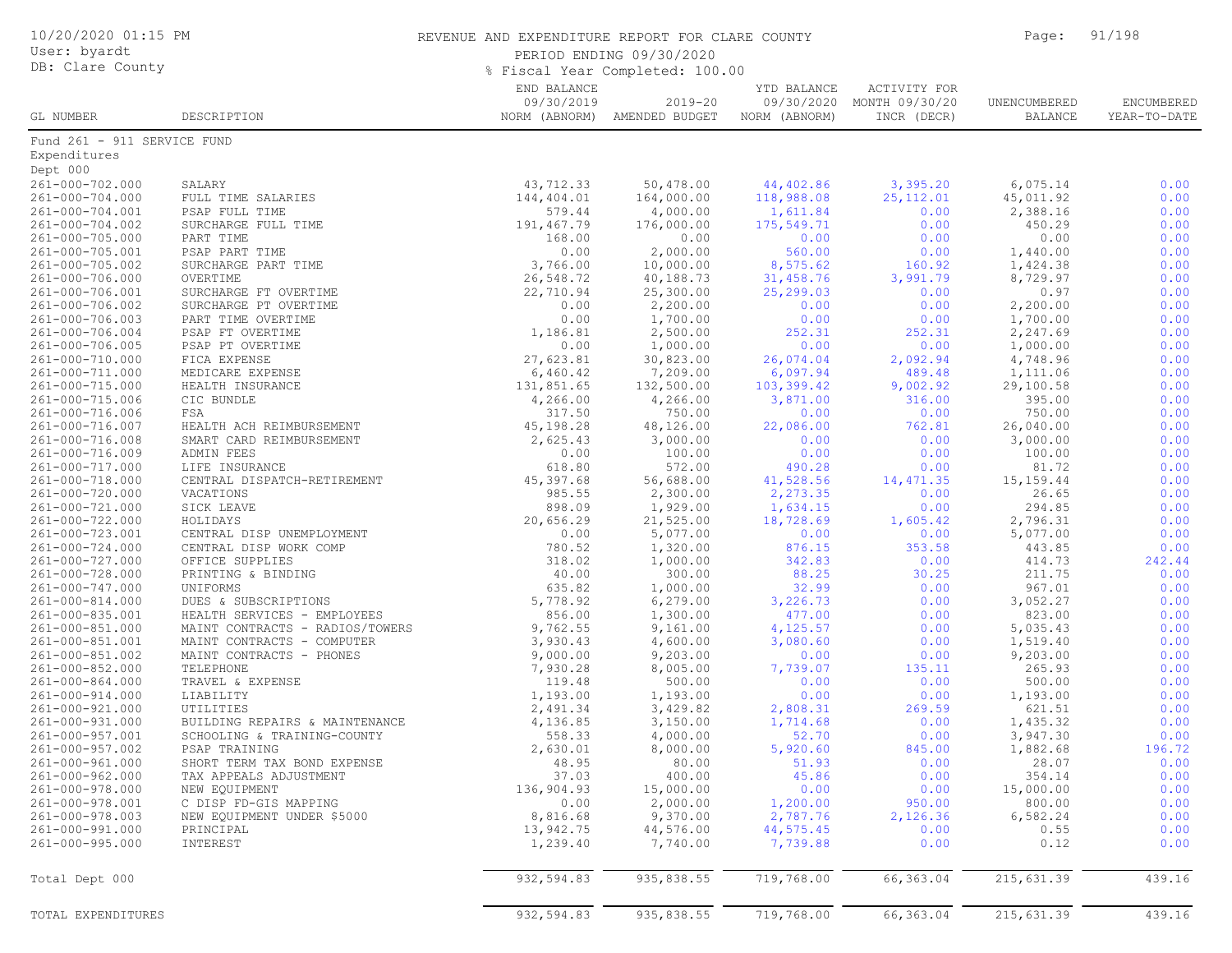| 10/20/2020 01:15 PM<br>User: byardt<br>DB: Clare County                                                | REVENUE AND EXPENDITURE REPORT FOR CLARE COUNTY<br>PERIOD ENDING 09/30/2020<br>% Fiscal Year Completed: 100.00 | Page:                            | 92/198                                     |                                               |                                           |                            |
|--------------------------------------------------------------------------------------------------------|----------------------------------------------------------------------------------------------------------------|----------------------------------|--------------------------------------------|-----------------------------------------------|-------------------------------------------|----------------------------|
| DESCRIPTION<br>GL NUMBER                                                                               | END BALANCE<br>09/30/2019<br>NORM (ABNORM)                                                                     | $2019 - 20$<br>AMENDED BUDGET    | YTD BALANCE<br>09/30/2020<br>NORM (ABNORM) | ACTIVITY FOR<br>MONTH 09/30/20<br>INCR (DECR) | UNENCUMBERED<br>BALANCE                   | ENCUMBERED<br>YEAR-TO-DATE |
| Fund 261 - 911 SERVICE FUND                                                                            |                                                                                                                |                                  |                                            |                                               |                                           |                            |
| Fund 261 - 911 SERVICE FUND:<br>TOTAL REVENUES<br>TOTAL EXPENDITURES<br>NET OF REVENUES & EXPENDITURES | 962,964.04<br>932,594.83<br>30,369.21                                                                          | 935,838.55<br>935,838.55<br>0.00 | 744,419.67<br>719,768.00<br>24,651.67      | 673.43<br>66,363.04<br>(65, 689, 61)          | 191,418.88<br>215,631.39<br>(24, 212, 51) | 0.00<br>439.16<br>(439.16) |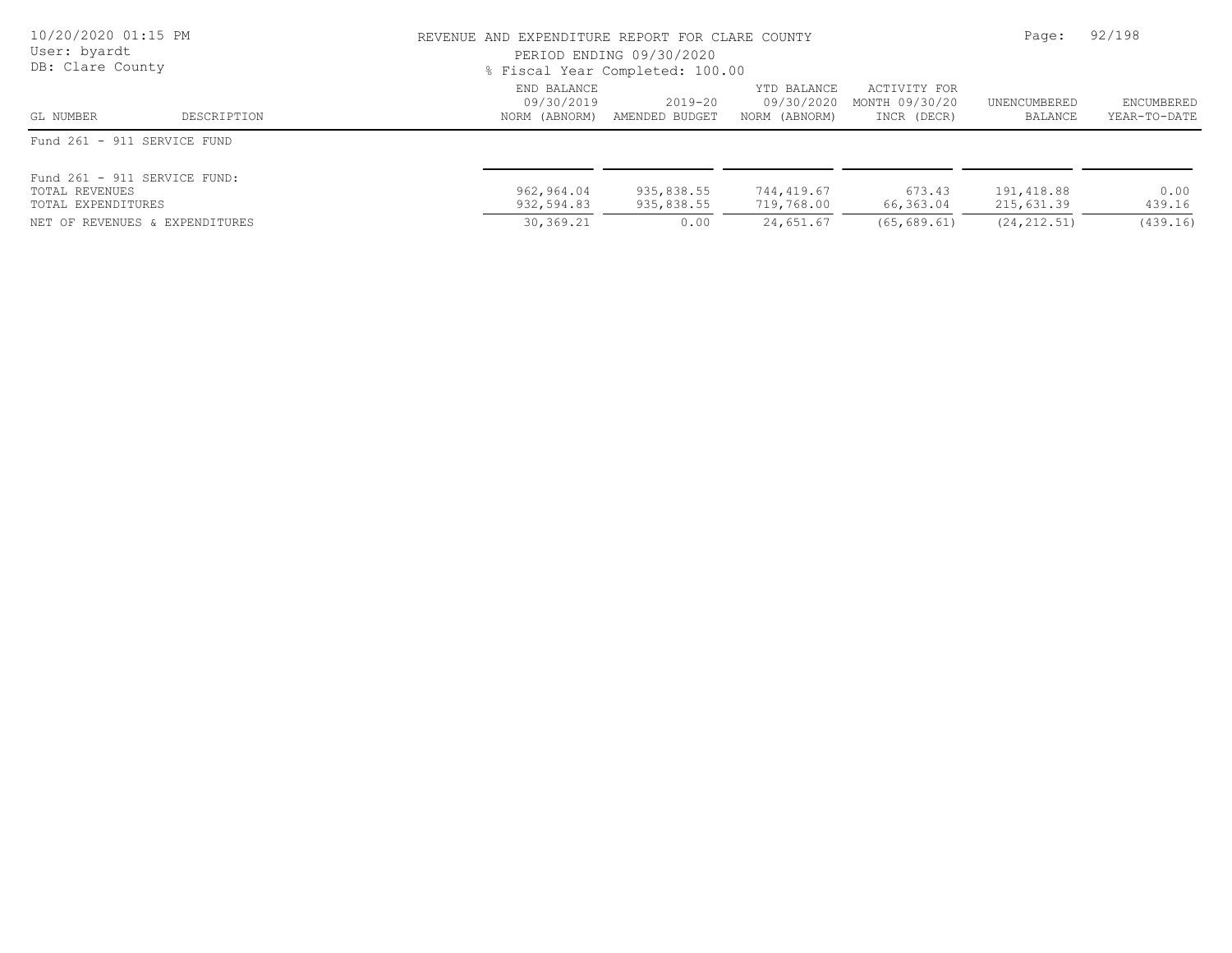| 10/20/2020 01:15 PM<br>User: byardt<br>DB: Clare County |                                       | REVENUE AND EXPENDITURE REPORT FOR CLARE COUNTY<br>PERIOD ENDING 09/30/2020<br>% Fiscal Year Completed: 100.00 |                               |                                            |                                               | Page:                   |                            |  |
|---------------------------------------------------------|---------------------------------------|----------------------------------------------------------------------------------------------------------------|-------------------------------|--------------------------------------------|-----------------------------------------------|-------------------------|----------------------------|--|
| GL NUMBER                                               | DESCRIPTION                           | END BALANCE<br>09/30/2019<br>NORM (ABNORM)                                                                     | $2019 - 20$<br>AMENDED BUDGET | YTD BALANCE<br>09/30/2020<br>NORM (ABNORM) | ACTIVITY FOR<br>MONTH 09/30/20<br>INCR (DECR) | UNENCUMBERED<br>BALANCE | ENCUMBERED<br>YEAR-TO-DATE |  |
| Revenues<br>Dept 000                                    | Fund 263 - CONCEALED PISTOL LICENSING |                                                                                                                |                               |                                            |                                               |                         |                            |  |
| 263-000-622.000<br>263-000-699.900                      | FEES<br>BEGINNING FUND BALANCE        | 18,824.00<br>0.00                                                                                              | 28,000.00<br>54,287.00        | 24,814.00<br>0.00                          | 3,376.00<br>0.00                              | 3,186.00<br>54,287.00   | 0.00<br>0.00               |  |
| Total Dept 000                                          |                                       | 18,824.00                                                                                                      | 82,287.00                     | 24,814.00                                  | 3,376.00                                      | 57,473.00               | 0.00                       |  |
| TOTAL REVENUES                                          |                                       | 18,824.00                                                                                                      | 82,287.00                     | 24,814.00                                  | 3,376.00                                      | 57,473.00               | 0.00                       |  |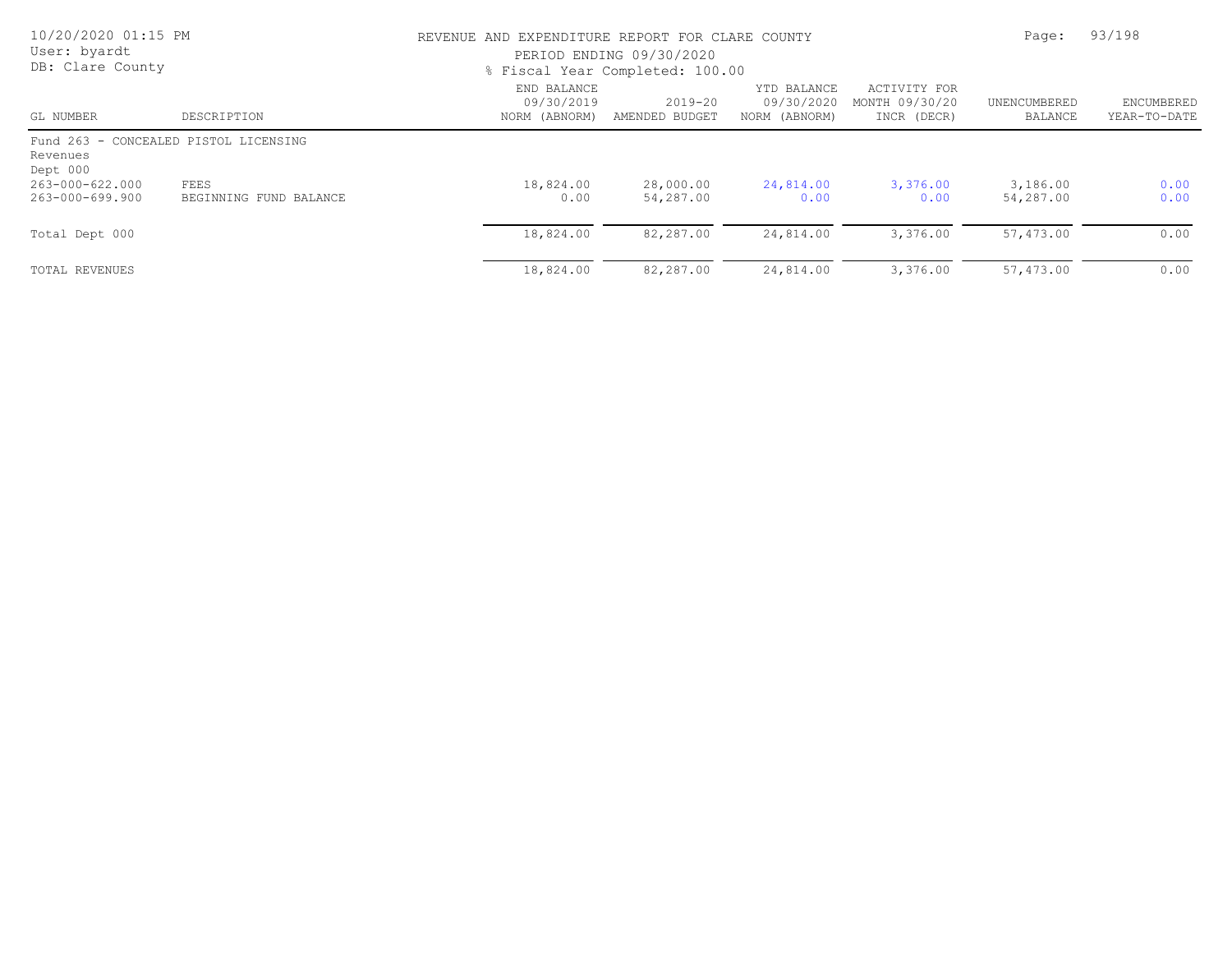| 10/20/2020 01:15 PM<br>User: byardt<br>DB: Clare County           |                                        |                                            | REVENUE AND EXPENDITURE REPORT FOR CLARE COUNTY<br>PERIOD ENDING 09/30/2020<br>% Fiscal Year Completed: 100.00 |                                            |                                               |                                |                            |
|-------------------------------------------------------------------|----------------------------------------|--------------------------------------------|----------------------------------------------------------------------------------------------------------------|--------------------------------------------|-----------------------------------------------|--------------------------------|----------------------------|
| GL NUMBER                                                         | DESCRIPTION                            | END BALANCE<br>09/30/2019<br>NORM (ABNORM) | $2019 - 20$<br>AMENDED BUDGET                                                                                  | YTD BALANCE<br>09/30/2020<br>NORM (ABNORM) | ACTIVITY FOR<br>MONTH 09/30/20<br>INCR (DECR) | UNENCUMBERED<br><b>BALANCE</b> | ENCUMBERED<br>YEAR-TO-DATE |
| Fund 263 - CONCEALED PISTOL LICENSING<br>Expenditures<br>Dept 000 |                                        |                                            |                                                                                                                |                                            |                                               |                                |                            |
| 263-000-727.000                                                   | OFFICE SUPPLIES                        | 1,459.82                                   | 2,000.00                                                                                                       | 396.65                                     | 151.69                                        | 1,603.35                       | 0.00                       |
| 263-000-780.000                                                   | OFFICE EQUIP UNDER \$5000              | 0.00                                       | 8,694.00                                                                                                       | 8,694.00                                   | 0.00                                          | 0.00                           | 0.00                       |
| 263-000-864.000                                                   | TRAVEL & EXPENSE                       | 965.25                                     | 2,000.00                                                                                                       | 142.60                                     | 0.00                                          | 1,857.40                       | 0.00                       |
| 263-000-957.000                                                   | TRAINING                               | 1,613.84                                   | 2,000.00                                                                                                       | 445.00                                     | 0.00                                          | 1,555.00                       | 0.00                       |
| 263-000-978.000                                                   | NEW EOUIP CPL                          | 0.00                                       | 2,000.00                                                                                                       | 0.00                                       | 0.00                                          | 2,000.00                       | 0.00                       |
| 263-000-998.101                                                   | APPROPRIATION TRANSFER OUT             | 0.00                                       | 10,000.00                                                                                                      | 10,000.00                                  | 0.00                                          | 0.00                           | 0.00                       |
| 263-000-998.900                                                   | ENDING FUND BALANCE                    | 0.00                                       | 55,593.00                                                                                                      | 0.00                                       | 0.00                                          | 55,593.00                      | 0.00                       |
| Total Dept 000                                                    |                                        | 4,038.91                                   | 82,287.00                                                                                                      | 19,678.25                                  | 151.69                                        | 62,608.75                      | 0.00                       |
| TOTAL EXPENDITURES                                                |                                        | 4,038.91                                   | 82,287.00                                                                                                      | 19,678.25                                  | 151.69                                        | 62,608.75                      | 0.00                       |
|                                                                   | Fund 263 - CONCEALED PISTOL LICENSING: |                                            |                                                                                                                |                                            |                                               |                                |                            |
| TOTAL REVENUES                                                    |                                        | 18,824.00                                  | 82,287.00                                                                                                      | 24,814.00                                  | 3,376.00                                      | 57,473.00                      | 0.00                       |
| TOTAL EXPENDITURES                                                |                                        | 4,038.91                                   | 82,287.00                                                                                                      | 19,678.25                                  | 151.69                                        | 62,608.75                      | 0.00                       |
| NET OF REVENUES & EXPENDITURES                                    |                                        | 14,785.09                                  | 0.00                                                                                                           | 5, 135.75                                  | 3,224.31                                      | (5, 135, 75)                   | 0.00                       |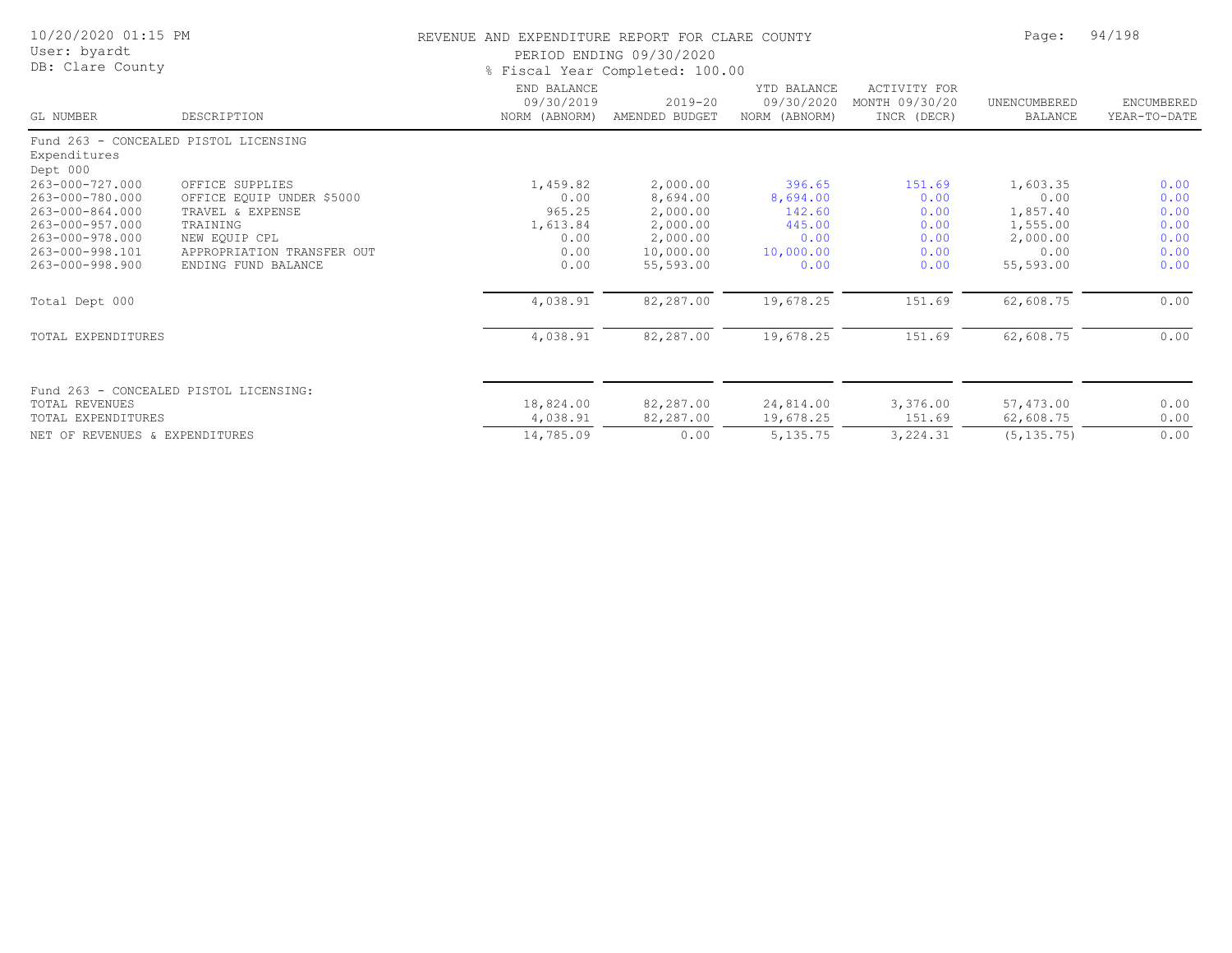| 10/20/2020 01:15 PM<br>User: byardt<br>DB: Clare County |                                         | REVENUE AND EXPENDITURE REPORT FOR CLARE COUNTY<br>PERIOD ENDING 09/30/2020<br>% Fiscal Year Completed: 100.00 | Page:                         | 95/198                                     |                                               |                         |                            |
|---------------------------------------------------------|-----------------------------------------|----------------------------------------------------------------------------------------------------------------|-------------------------------|--------------------------------------------|-----------------------------------------------|-------------------------|----------------------------|
| GL NUMBER                                               | DESCRIPTION                             | END BALANCE<br>09/30/2019<br>NORM (ABNORM)                                                                     | $2019 - 20$<br>AMENDED BUDGET | YTD BALANCE<br>09/30/2020<br>NORM (ABNORM) | ACTIVITY FOR<br>MONTH 09/30/20<br>INCR (DECR) | UNENCUMBERED<br>BALANCE | ENCUMBERED<br>YEAR-TO-DATE |
| Revenues<br>Dept 000                                    | Fund 264 - LOCAL CORR OFFICERS TRAINING |                                                                                                                |                               |                                            |                                               |                         |                            |
| 264-000-607.000<br>264-000-699.900                      | BOOKING FEES<br>BEGINNING FUND BALANCE  | 5,920.00<br>0.00                                                                                               | 3,750.00<br>19,757.00         | 3,990.00<br>0.00                           | 450.00<br>0.00                                | (240.00)<br>19,757.00   | 0.00<br>0.00               |
| Total Dept 000                                          |                                         | 5,920.00                                                                                                       | 23,507.00                     | 3,990.00                                   | 450.00                                        | 19,517.00               | 0.00                       |
| <b>TOTAL REVENUES</b>                                   |                                         | 5,920.00                                                                                                       | 23,507.00                     | 3,990.00                                   | 450.00                                        | 19,517.00               | 0.00                       |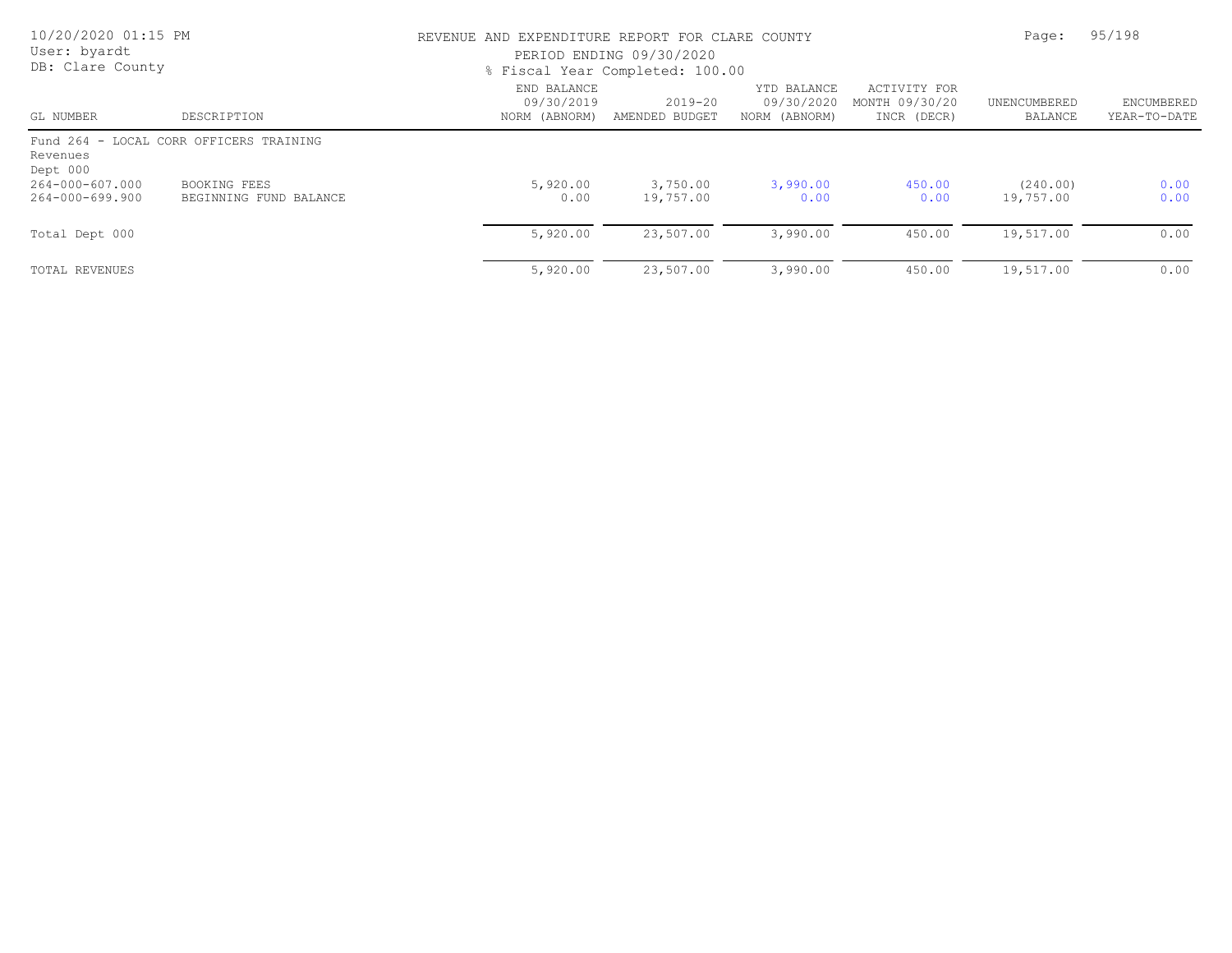| 10/20/2020 01:15 PM<br>User: byardt<br>DB: Clare County |                                          | REVENUE AND EXPENDITURE REPORT FOR CLARE COUNTY<br>PERIOD ENDING 09/30/2020<br>% Fiscal Year Completed: 100.00 | Page:                         | 96/198                                     |                                               |                                |                            |
|---------------------------------------------------------|------------------------------------------|----------------------------------------------------------------------------------------------------------------|-------------------------------|--------------------------------------------|-----------------------------------------------|--------------------------------|----------------------------|
| <b>GL NUMBER</b>                                        | DESCRIPTION                              | END BALANCE<br>09/30/2019<br>NORM (ABNORM)                                                                     | $2019 - 20$<br>AMENDED BUDGET | YTD BALANCE<br>09/30/2020<br>NORM (ABNORM) | ACTIVITY FOR<br>MONTH 09/30/20<br>INCR (DECR) | UNENCUMBERED<br><b>BALANCE</b> | ENCUMBERED<br>YEAR-TO-DATE |
| Expenditures<br>Dept 000                                | Fund 264 - LOCAL CORR OFFICERS TRAINING  |                                                                                                                |                               |                                            |                                               |                                |                            |
| 264-000-700.000                                         | EXPENSE CONTROL                          | 0.00                                                                                                           | 10.00                         | 10.00                                      | 10.00                                         | 0.00                           | 0.00                       |
| 264-000-702.000                                         | TRAINING SALARIES                        | 2,087.86                                                                                                       | 2,500.00                      | 463.40                                     | 223.20                                        | 2,036.60                       | 0.00                       |
| 264-000-710.000                                         | FICA EXPENSE                             | 122.64                                                                                                         | 155.00                        | 27.69                                      | 13.58                                         | 127.31                         | 0.00                       |
| 264-000-711.000                                         | MEDICARE EXPENSE                         | 28.66                                                                                                          | 37.00                         | 6.48                                       | 3.18                                          | 30.52                          | 0.00                       |
| 264-000-864.000                                         | TRAVEL & EXPENSE                         | 1,048.74                                                                                                       | 0.00                          | 0.00                                       | 0.00                                          | 0.00                           | 0.00                       |
| 264-000-957.000                                         | TRAINING                                 | 1,440.00                                                                                                       | 1,048.00                      | 230.00                                     | 0.00                                          | 818.00                         | 0.00                       |
| 264-000-998.900                                         | ENDING FUND BALANCE                      | 0.00                                                                                                           | 19,757.00                     | 0.00                                       | 0.00                                          | 19,757.00                      | 0.00                       |
| Total Dept 000                                          |                                          | 4,727.90                                                                                                       | 23,507.00                     | 737.57                                     | 249.96                                        | 22,769.43                      | 0.00                       |
| TOTAL EXPENDITURES                                      |                                          | 4,727.90                                                                                                       | 23,507.00                     | 737.57                                     | 249.96                                        | 22,769.43                      | 0.00                       |
|                                                         | Fund 264 - LOCAL CORR OFFICERS TRAINING: |                                                                                                                |                               |                                            |                                               |                                |                            |
| TOTAL REVENUES                                          |                                          | 5,920.00                                                                                                       | 23,507.00                     | 3,990.00                                   | 450.00                                        | 19,517.00                      | 0.00                       |
| TOTAL EXPENDITURES                                      |                                          | 4,727.90                                                                                                       | 23,507.00                     | 737.57                                     | 249.96                                        | 22,769.43                      | 0.00                       |
| REVENUES & EXPENDITURES<br>NET OF                       |                                          | 1,192.10                                                                                                       | 0.00                          | 3,252.43                                   | 200.04                                        | (3, 252, 43)                   | 0.00                       |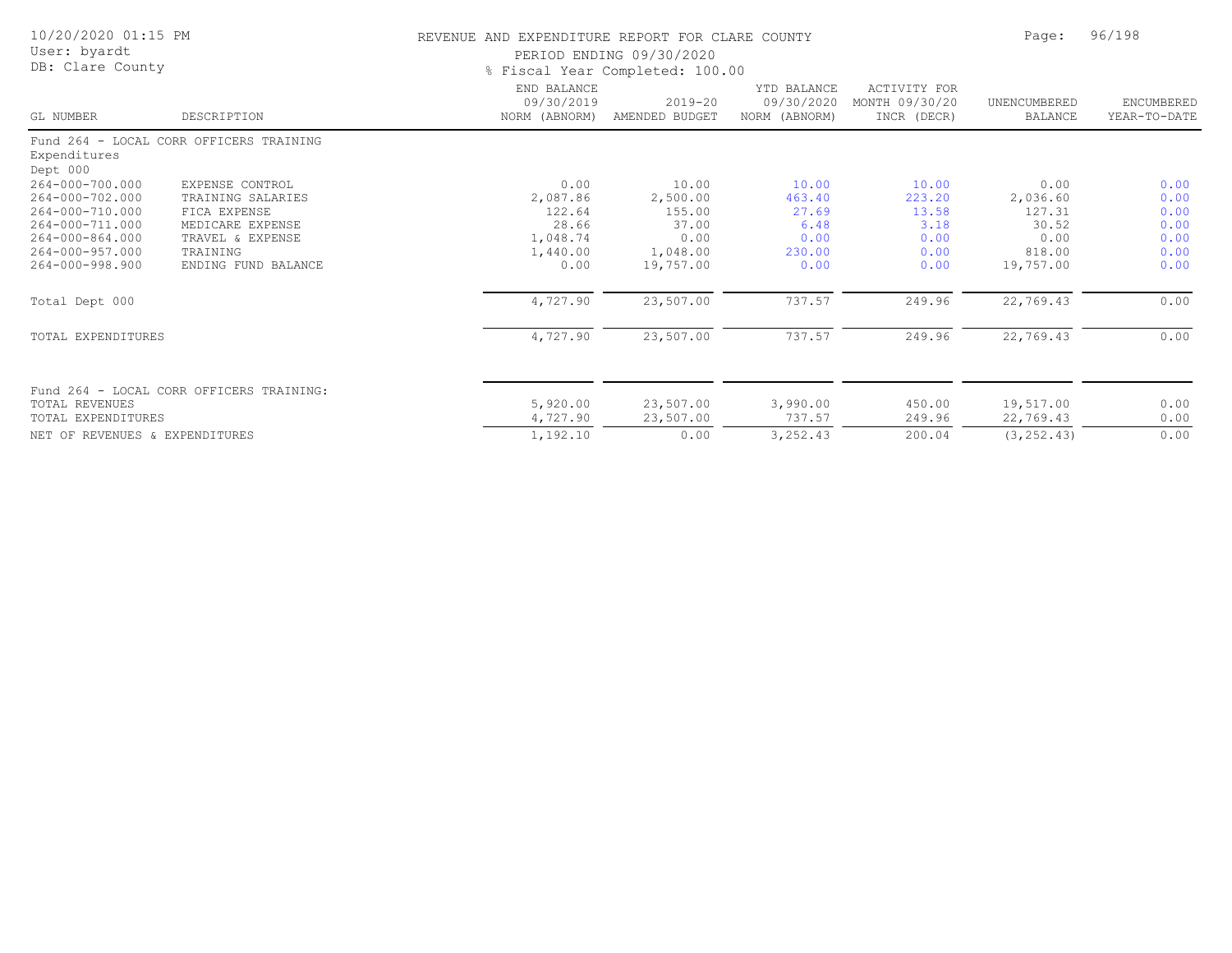| 10/20/2020 01:15 PM<br>User: byardt<br>DB: Clare County                  |                                                                                                          | REVENUE AND EXPENDITURE REPORT FOR CLARE COUNTY<br>PERIOD ENDING 09/30/2020<br>% Fiscal Year Completed: 100.00 | Page:                                    | 97/198                                     |                                               |                                    |                              |
|--------------------------------------------------------------------------|----------------------------------------------------------------------------------------------------------|----------------------------------------------------------------------------------------------------------------|------------------------------------------|--------------------------------------------|-----------------------------------------------|------------------------------------|------------------------------|
| GL NUMBER                                                                | DESCRIPTION                                                                                              | END BALANCE<br>09/30/2019<br>NORM (ABNORM)                                                                     | $2019 - 20$<br>AMENDED BUDGET            | YTD BALANCE<br>09/30/2020<br>NORM (ABNORM) | ACTIVITY FOR<br>MONTH 09/30/20<br>INCR (DECR) | UNENCUMBERED<br>BALANCE            | ENCUMBERED<br>YEAR-TO-DATE   |
| Fund 265 - DRUG LAW ENFORCEMENT FUND<br>Revenues<br>Dept 000             |                                                                                                          |                                                                                                                |                                          |                                            |                                               |                                    |                              |
| 265-000-643.301<br>265-000-646.000<br>265-000-656.000<br>265-000-676.000 | DRUG FORFEITURES<br>SALE OF CONFISCATED PROPERTY<br>FORFEITURE BUY BACK<br>REIMBURSEMENTS-TOWING/STORAGE | 2,734.66<br>2,250.00<br>0.00<br>0.00                                                                           | 6,573.00<br>1,000.00<br>500.00<br>179.00 | 6,573.00<br>0.00<br>0.00<br>179.00         | 0.00<br>0.00<br>0.00<br>0.00                  | 0.00<br>1,000.00<br>500.00<br>0.00 | 0.00<br>0.00<br>0.00<br>0.00 |
| Total Dept 000                                                           |                                                                                                          | 4,984.66                                                                                                       | 8,252.00                                 | 6,752,00                                   | 0.00                                          | 1,500.00                           | 0.00                         |
| TOTAL REVENUES                                                           |                                                                                                          | 4,984.66                                                                                                       | 8,252.00                                 | 6,752,00                                   | 0.00                                          | 1,500.00                           | 0.00                         |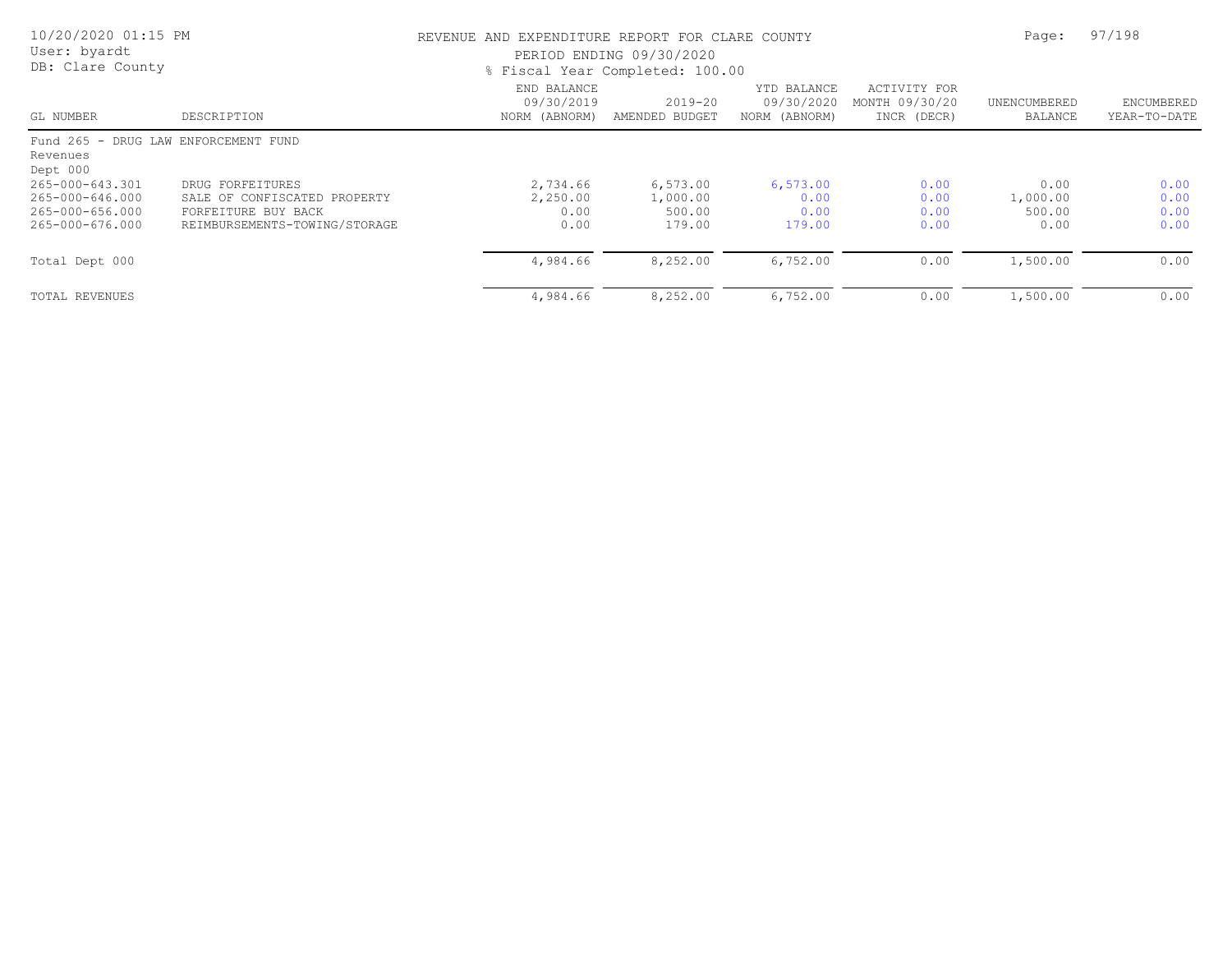| 10/20/2020 01:15 PM<br>User: byardt<br>DB: Clare County          |                            | REVENUE AND EXPENDITURE REPORT FOR CLARE COUNTY | PERIOD ENDING 09/30/2020<br>% Fiscal Year Completed: 100.00 |                                            |                                               | Page:                          | 98/198                            |  |
|------------------------------------------------------------------|----------------------------|-------------------------------------------------|-------------------------------------------------------------|--------------------------------------------|-----------------------------------------------|--------------------------------|-----------------------------------|--|
| GL NUMBER                                                        | DESCRIPTION                | END BALANCE<br>09/30/2019<br>NORM (ABNORM)      | $2019 - 20$<br>AMENDED BUDGET                               | YTD BALANCE<br>09/30/2020<br>NORM (ABNORM) | ACTIVITY FOR<br>MONTH 09/30/20<br>INCR (DECR) | UNENCUMBERED<br><b>BALANCE</b> | <b>ENCUMBERED</b><br>YEAR-TO-DATE |  |
| Fund 265 - DRUG LAW ENFORCEMENT FUND<br>Expenditures<br>Dept 000 |                            |                                                 |                                                             |                                            |                                               |                                |                                   |  |
| 265-000-727.301                                                  | SUPPLIES CCSD              | 312.79                                          | 2,002.00                                                    | 401.37                                     | 0.00                                          | 1,600.63                       | 0.00                              |  |
| 265-000-804.000                                                  | EXPENSE OF FORFEITURE SALE | 343.30                                          | 250.00                                                      | 0.00                                       | 0.00                                          | 250.00                         | 0.00                              |  |
| 265-000-815.000                                                  | PROSECUTOR EXPENSE         | 255.36                                          | 983.00                                                      | 425.20                                     | 0.00                                          | 557.80                         | 0.00                              |  |
| 265-000-860.000                                                  | TOWING/STORAGE EXPENSE     | 485.00                                          | 1,950.00                                                    | 1,470.00                                   | 0.00                                          | 480.00                         | 0.00                              |  |
| 265-000-978.001                                                  | NEW EOUIPMENT UNDER        | 5,316.27                                        | 3,067.00                                                    | 2,995.99                                   | 2,250.00                                      | 71.01                          | 0.00                              |  |
| Total Dept 000                                                   |                            | 6,712.72                                        | 8,252.00                                                    | 5,292.56                                   | 2,250.00                                      | 2,959.44                       | 0.00                              |  |
| TOTAL EXPENDITURES                                               |                            | 6,712.72                                        | 8,252.00                                                    | 5,292.56                                   | 2,250.00                                      | 2,959.44                       | 0.00                              |  |
| Fund 265 - DRUG LAW ENFORCEMENT FUND:                            |                            |                                                 |                                                             |                                            |                                               |                                |                                   |  |
| <b>TOTAL REVENUES</b>                                            |                            | 4,984.66                                        | 8,252.00                                                    | 6,752.00                                   | 0.00                                          | 1,500.00                       | 0.00                              |  |
| TOTAL EXPENDITURES                                               |                            | 6,712.72                                        | 8,252.00                                                    | 5,292.56                                   | 2,250.00                                      | 2,959.44                       | 0.00                              |  |
| NET OF REVENUES & EXPENDITURES                                   |                            | (1, 728.06)                                     | 0.00                                                        | 1,459.44                                   | (2, 250.00)                                   | (1, 459.44)                    | 0.00                              |  |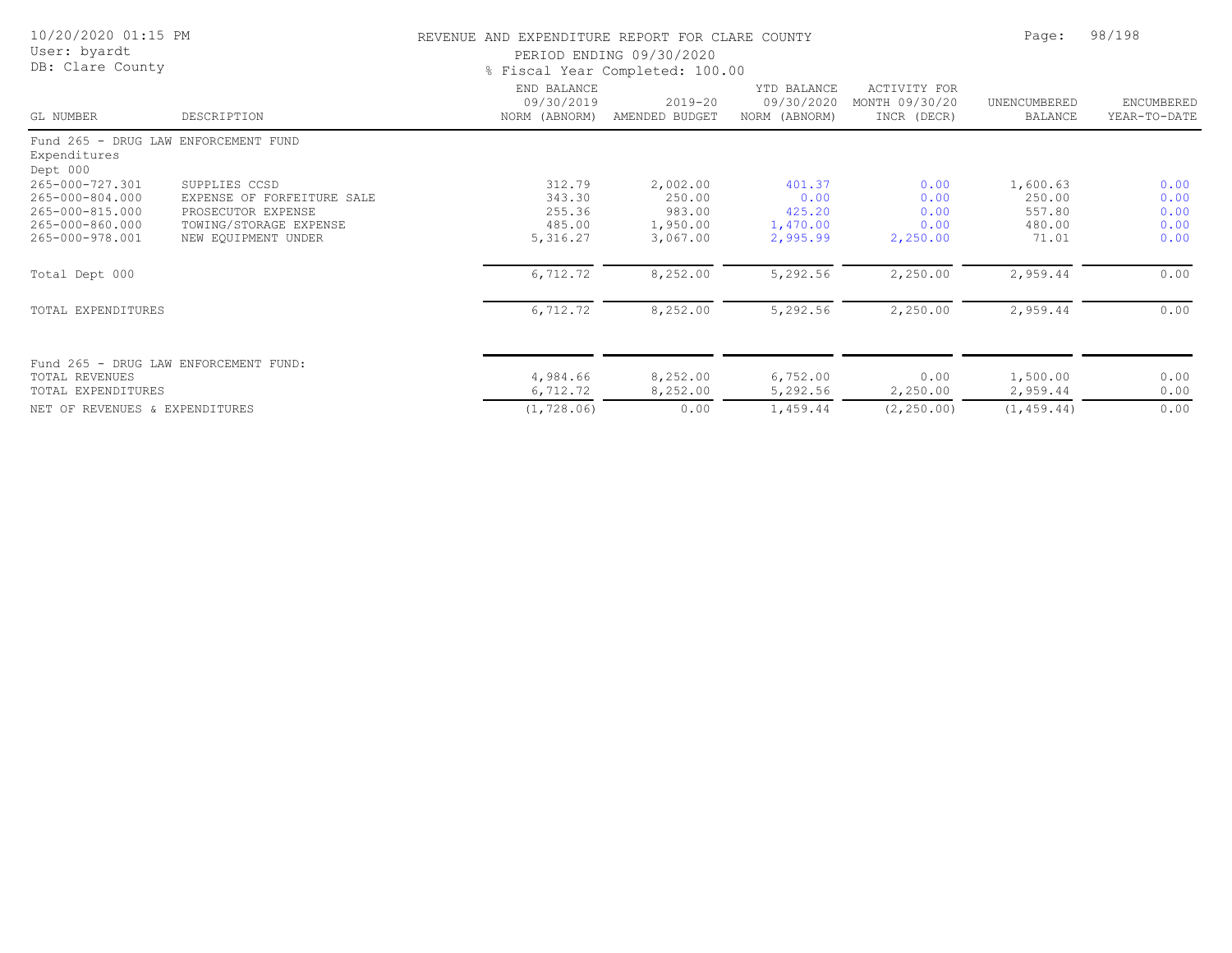| 10/20/2020 01:15 PM<br>User: byardt<br>DB: Clare County |                                           |                                            | REVENUE AND EXPENDITURE REPORT FOR CLARE COUNTY<br>PERIOD ENDING 09/30/2020<br>% Fiscal Year Completed: 100.00 |                                            |                                               |                         |                            |
|---------------------------------------------------------|-------------------------------------------|--------------------------------------------|----------------------------------------------------------------------------------------------------------------|--------------------------------------------|-----------------------------------------------|-------------------------|----------------------------|
| GL NUMBER                                               | DESCRIPTION                               | END BALANCE<br>09/30/2019<br>NORM (ABNORM) | $2019 - 20$<br>AMENDED BUDGET                                                                                  | YTD BALANCE<br>09/30/2020<br>NORM (ABNORM) | ACTIVITY FOR<br>MONTH 09/30/20<br>INCR (DECR) | UNENCUMBERED<br>BALANCE | ENCUMBERED<br>YEAR-TO-DATE |
| Fund 266 - ORV ORDINANCE FUND<br>Revenues<br>Dept 000   |                                           |                                            |                                                                                                                |                                            |                                               |                         |                            |
| 266-000-655.000<br>266-000-699.900                      | ORDINANCE FINES<br>BEGINNING FUND BALANCE | 1,386.86<br>0.00                           | 3,000.00<br>9,130.00                                                                                           | 2,027.85<br>0.00                           | 429.00<br>0.00                                | 972.15<br>9,130.00      | 0.00<br>0.00               |
| Total Dept 000                                          |                                           | 1,386.86                                   | 12,130.00                                                                                                      | 2,027.85                                   | 429.00                                        | 10,102.15               | 0.00                       |
| TOTAL REVENUES                                          |                                           | 1,386.86                                   | 12,130.00                                                                                                      | 2,027.85                                   | 429.00                                        | 10,102.15               | 0.00                       |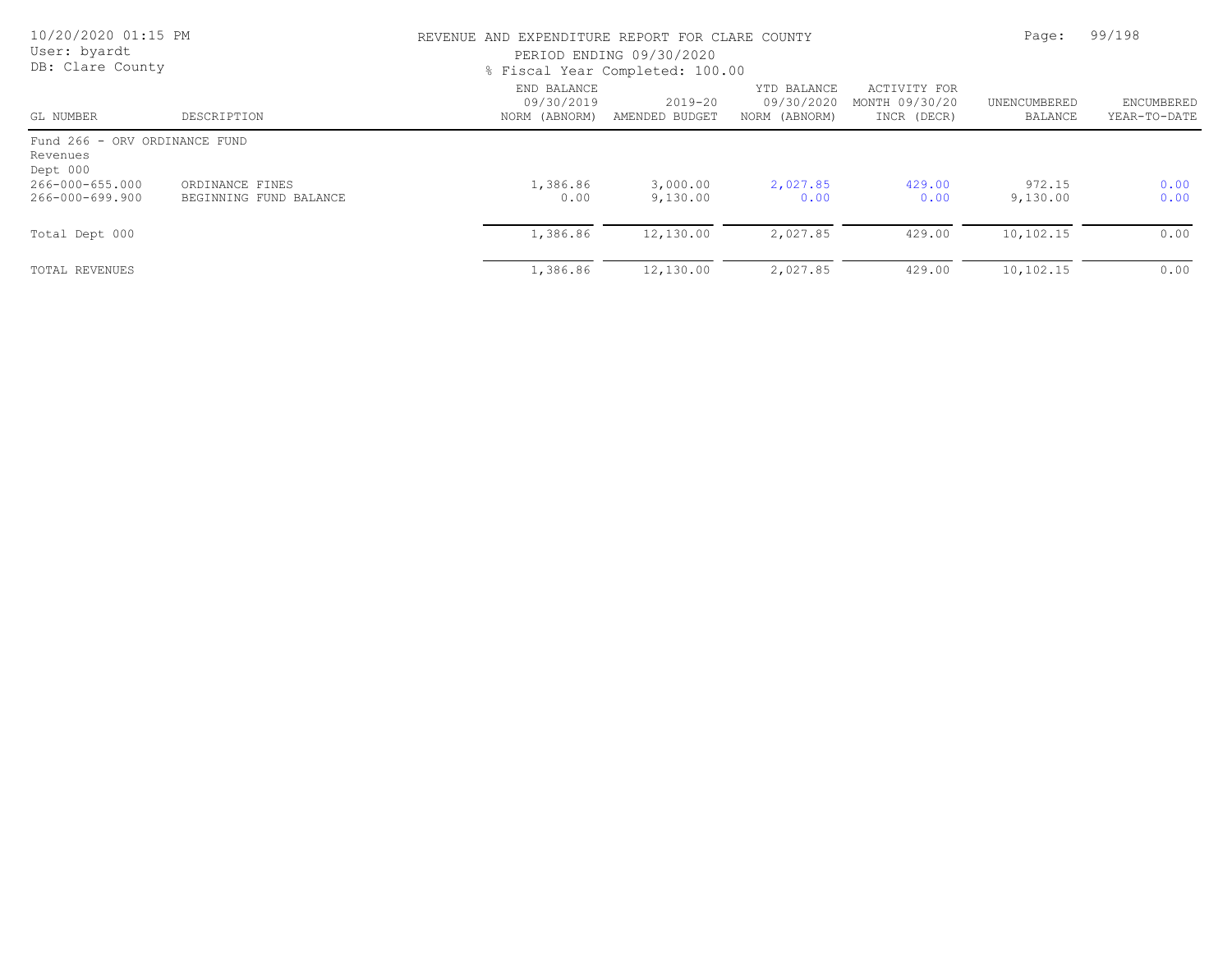| 10/20/2020 01:15 PM<br>User: byardt<br>DB: Clare County   |                                                | REVENUE AND EXPENDITURE REPORT FOR CLARE COUNTY | PERIOD ENDING 09/30/2020<br>% Fiscal Year Completed: 100.00 |                                            |                                               | Page:                          | 100/198                    |
|-----------------------------------------------------------|------------------------------------------------|-------------------------------------------------|-------------------------------------------------------------|--------------------------------------------|-----------------------------------------------|--------------------------------|----------------------------|
| GL NUMBER                                                 | DESCRIPTION                                    | END BALANCE<br>09/30/2019<br>NORM (ABNORM)      | $2019 - 20$<br>AMENDED BUDGET                               | YTD BALANCE<br>09/30/2020<br>NORM (ABNORM) | ACTIVITY FOR<br>MONTH 09/30/20<br>INCR (DECR) | UNENCUMBERED<br><b>BALANCE</b> | ENCUMBERED<br>YEAR-TO-DATE |
| Fund 266 - ORV ORDINANCE FUND<br>Expenditures<br>Dept 000 |                                                |                                                 |                                                             |                                            |                                               |                                |                            |
| 266-000-815.000<br>266-000-998.900                        | ROAD COMMISSION EXPENSE<br>ENDING FUND BALANCE | 693.45<br>0.00                                  | 1,500.00<br>10,630.00                                       | 1,015.41<br>0.00                           | 214.50<br>0.00                                | 484.59<br>10,630.00            | 0.00<br>0.00               |
| Total Dept 000                                            |                                                | 693.45                                          | 12,130.00                                                   | 1,015.41                                   | 214.50                                        | 11, 114.59                     | 0.00                       |
| TOTAL EXPENDITURES                                        |                                                | 693.45                                          | 12,130.00                                                   | 1,015.41                                   | 214.50                                        | 11, 114.59                     | 0.00                       |
| Fund 266 - ORV ORDINANCE FUND:<br><b>TOTAL REVENUES</b>   |                                                | 1,386.86                                        | 12,130.00                                                   | 2,027.85                                   | 429.00                                        | 10,102.15                      | 0.00                       |
| TOTAL EXPENDITURES                                        |                                                | 693.45                                          | 12,130.00                                                   | 1,015.41                                   | 214.50                                        | 11, 114.59                     | 0.00                       |
| NET OF REVENUES & EXPENDITURES                            |                                                | 693.41                                          | 0.00                                                        | 1,012.44                                   | 214.50                                        | (1, 012.44)                    | 0.00                       |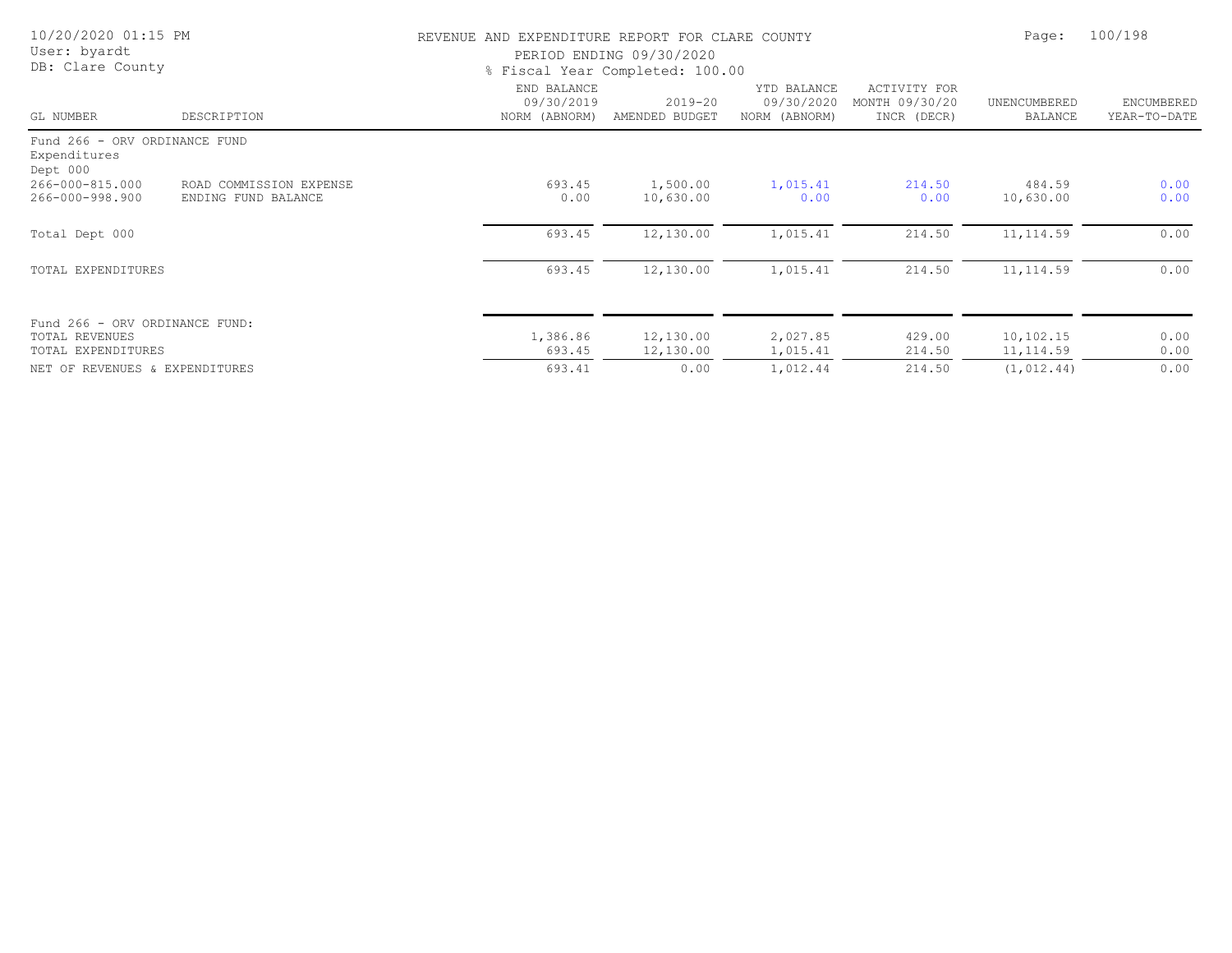| 10/20/2020 01:15 PM<br>User: byardt<br>DB: Clare County |                                                                          |                                            | REVENUE AND EXPENDITURE REPORT FOR CLARE COUNTY<br>PERIOD ENDING 09/30/2020<br>% Fiscal Year Completed: 100.00 |                                            |                                               |                                |                                   |
|---------------------------------------------------------|--------------------------------------------------------------------------|--------------------------------------------|----------------------------------------------------------------------------------------------------------------|--------------------------------------------|-----------------------------------------------|--------------------------------|-----------------------------------|
| GL NUMBER                                               | DESCRIPTION                                                              | END BALANCE<br>09/30/2019<br>NORM (ABNORM) | $2019 - 20$<br>AMENDED BUDGET                                                                                  | YTD BALANCE<br>09/30/2020<br>NORM (ABNORM) | ACTIVITY FOR<br>MONTH 09/30/20<br>INCR (DECR) | UNENCUMBERED<br>BALANCE        | <b>ENCUMBERED</b><br>YEAR-TO-DATE |
| Fund 267 - OWI FORFEITURE FUND<br>Revenues<br>Dept 000  |                                                                          |                                            |                                                                                                                |                                            |                                               |                                |                                   |
| 267-000-608.301<br>267-000-655.000<br>267-000-656.000   | STORAGE FEES - CCSD<br>SALE OF FORFEITED VEHICLES<br>FORFEITURE BUYBACKS | 0.00<br>12,475.00<br>18,228.00             | 500.00<br>3,000.00<br>15,400.00                                                                                | 0.00<br>0.00<br>12,887.00                  | 0.00<br>0.00<br>2,775.00                      | 500.00<br>3,000.00<br>2,513.00 | 0.00<br>0.00<br>0.00              |
| 267-000-676.000<br>267-000-699.900                      | REIMBURSEMENT - TOWING FEES<br>BEGINNING FUND BALANCE                    | 3,352.50<br>0.00                           | 2,500.00<br>25,000.00                                                                                          | 2,345.00<br>0.00                           | 591.00<br>0.00                                | 155.00<br>25,000.00            | 0.00<br>0.00                      |
| Total Dept 000                                          |                                                                          | 34,055.50                                  | 46,400.00                                                                                                      | 15,232.00                                  | 3,366.00                                      | 31,168.00                      | 0.00                              |
| TOTAL REVENUES                                          |                                                                          | 34,055.50                                  | 46,400.00                                                                                                      | 15,232.00                                  | 3,366.00                                      | 31,168.00                      | 0.00                              |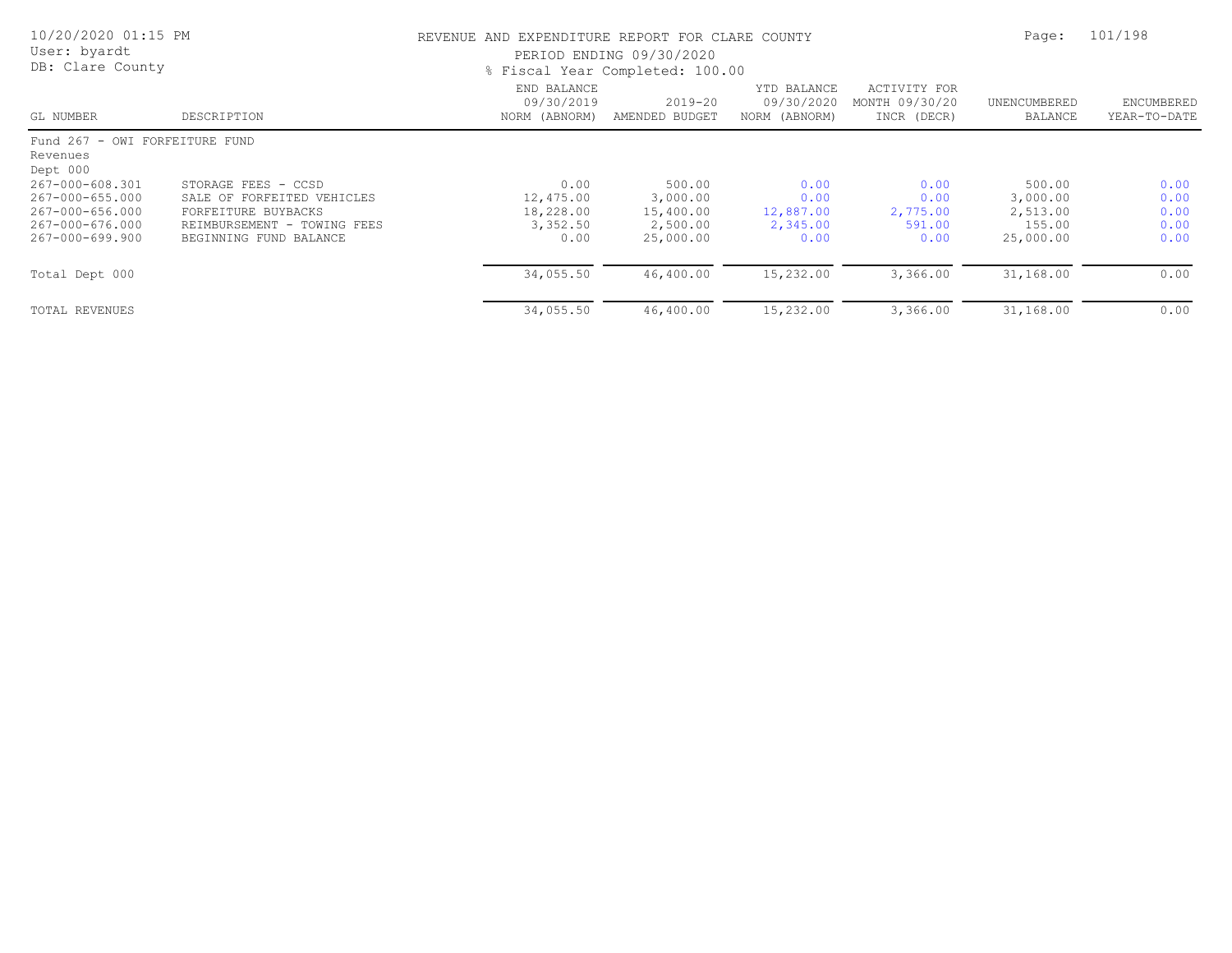| 10/20/2020 01:15 PM<br>User: byardt<br>DB: Clare County                                                                                                                                                                                      |                                                                                                                                                                                                                                                                                                                                               | REVENUE AND EXPENDITURE REPORT FOR CLARE COUNTY<br>PERIOD ENDING 09/30/2020<br>% Fiscal Year Completed: 100.00     | Page:                                                                                                                               | 102/198                                                                                                              |                                                                                                      |                                                                                                                             |                                                                                              |
|----------------------------------------------------------------------------------------------------------------------------------------------------------------------------------------------------------------------------------------------|-----------------------------------------------------------------------------------------------------------------------------------------------------------------------------------------------------------------------------------------------------------------------------------------------------------------------------------------------|--------------------------------------------------------------------------------------------------------------------|-------------------------------------------------------------------------------------------------------------------------------------|----------------------------------------------------------------------------------------------------------------------|------------------------------------------------------------------------------------------------------|-----------------------------------------------------------------------------------------------------------------------------|----------------------------------------------------------------------------------------------|
| GL NUMBER                                                                                                                                                                                                                                    | DESCRIPTION                                                                                                                                                                                                                                                                                                                                   | END BALANCE<br>09/30/2019<br>NORM (ABNORM)                                                                         | $2019 - 20$<br>AMENDED BUDGET                                                                                                       | YTD BALANCE<br>09/30/2020<br>NORM (ABNORM)                                                                           | ACTIVITY FOR<br>MONTH 09/30/20<br>INCR (DECR)                                                        | UNENCUMBERED<br><b>BALANCE</b>                                                                                              | ENCUMBERED<br>YEAR-TO-DATE                                                                   |
| Fund 267 - OWI FORFEITURE FUND<br>Expenditures                                                                                                                                                                                               |                                                                                                                                                                                                                                                                                                                                               |                                                                                                                    |                                                                                                                                     |                                                                                                                      |                                                                                                      |                                                                                                                             |                                                                                              |
| Dept 000<br>267-000-727.229<br>267-000-801.000<br>267-000-804.000<br>267-000-815.000<br>267-000-815.001<br>267-000-860.000<br>267-000-864.229<br>267-000-967.229<br>267-000-967.301<br>267-000-978.229<br>267-000-978.301<br>267-000-998.900 | SUPPLIES - PA<br>CONTRACTED SERVICES<br>EXPENSE OF FORFEITURE & SALE<br>CITY POLICE DEPT EXPENSE<br>CRIME VICTIM'S EXPENSE<br>TOWING/STORAGE EXPENSE<br>TRAVEL & EXPENSE<br>NEW EQUIPMENT PA UNDER \$5000<br>NEW EQUIPMENT CCSD UNDER \$5000<br>NEW EQUIP PA PROJECT OVER \$5000<br>NEW EQUIP CCSD PROJECT OVER \$5000<br>ENDING FUND BALANCE | 724.90<br>3,757.09<br>1,936.03<br>0.00<br>750.76<br>3,872.50<br>409.00<br>0.00<br>0.00<br>0.00<br>1,586.00<br>0.00 | 805.00<br>5,050.00<br>200.00<br>897.00<br>1,000.00<br>5,000.00<br>500.00<br>500.00<br>1,850.00<br>4,103.00<br>3,400.00<br>23,095.00 | 802.00<br>4,026.11<br>0.00<br>897.00<br>0.00<br>3,381.00<br>0.00<br>0.00<br>1,850.00<br>2,845.00<br>1,050.00<br>0.00 | 0.00<br>298.86<br>0.00<br>0.00<br>0.00<br>133.00<br>0.00<br>0.00<br>1,850.00<br>0.00<br>0.00<br>0.00 | 3.00<br>1,023.89<br>200.00<br>0.00<br>1,000.00<br>1,619.00<br>500.00<br>500.00<br>0.00<br>1,258.00<br>2,350.00<br>23,095.00 | 0.00<br>0.00<br>0.00<br>0.00<br>0.00<br>0.00<br>0.00<br>0.00<br>0.00<br>0.00<br>0.00<br>0.00 |
| Total Dept 000                                                                                                                                                                                                                               |                                                                                                                                                                                                                                                                                                                                               | 13,036.28                                                                                                          | 46,400.00                                                                                                                           | 14,851.11                                                                                                            | 2,281.86                                                                                             | 31,548.89                                                                                                                   | 0.00                                                                                         |
| TOTAL EXPENDITURES                                                                                                                                                                                                                           |                                                                                                                                                                                                                                                                                                                                               | 13,036.28                                                                                                          | 46,400.00                                                                                                                           | 14,851.11                                                                                                            | 2,281.86                                                                                             | 31,548.89                                                                                                                   | 0.00                                                                                         |
| Fund 267 - OWI FORFEITURE FUND:<br><b>TOTAL REVENUES</b><br>TOTAL EXPENDITURES<br>NET OF REVENUES & EXPENDITURES                                                                                                                             |                                                                                                                                                                                                                                                                                                                                               | 34,055.50<br>13,036.28<br>21,019.22                                                                                | 46,400.00<br>46,400.00<br>0.00                                                                                                      | 15,232.00<br>14,851.11<br>380.89                                                                                     | 3,366.00<br>2,281.86<br>1,084.14                                                                     | 31,168.00<br>31,548.89<br>(380.89)                                                                                          | 0.00<br>0.00<br>0.00                                                                         |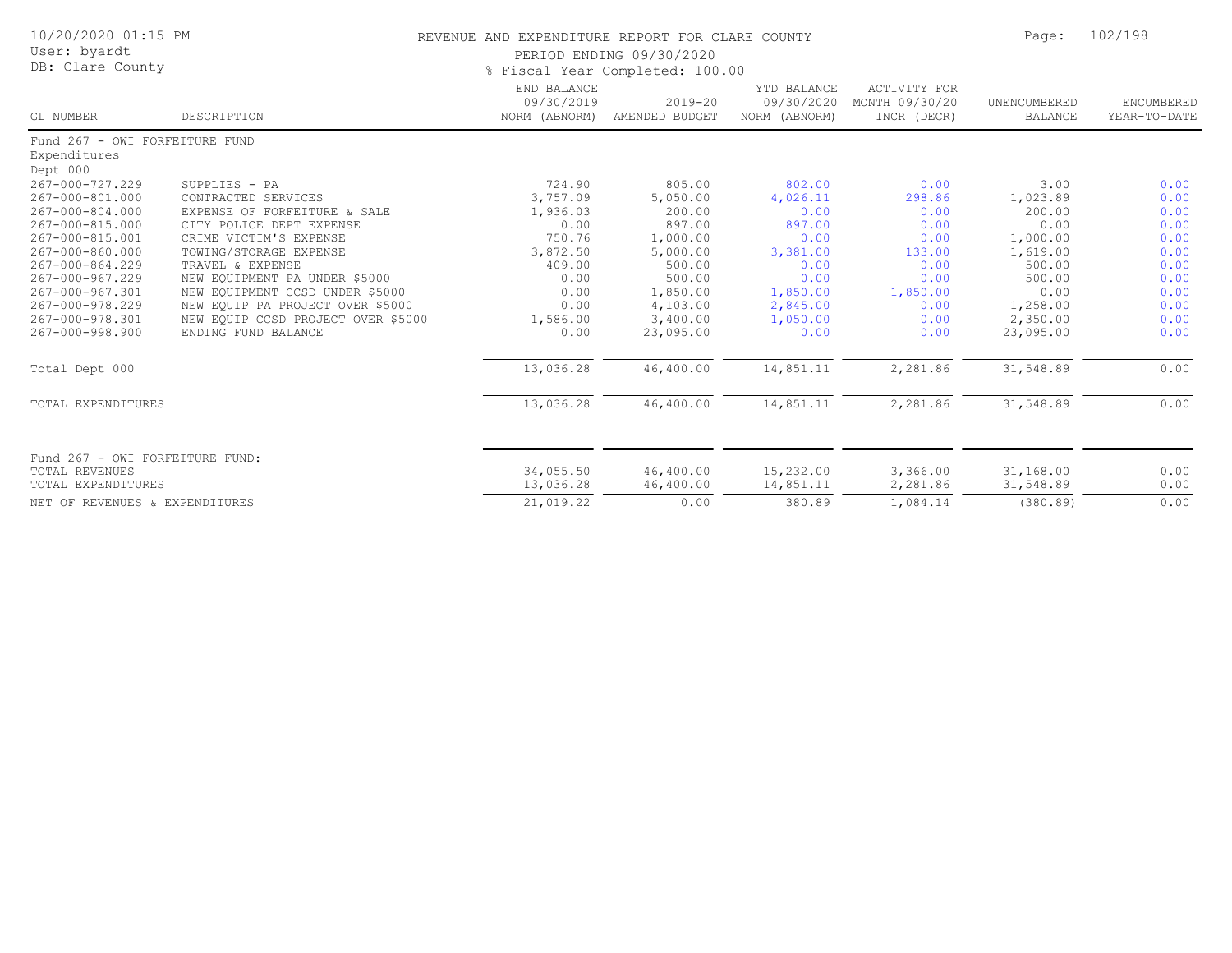| 10/20/2020 01:15 PM<br>User: byardt<br>DB: Clare County |                                         | REVENUE AND EXPENDITURE REPORT FOR CLARE COUNTY<br>PERIOD ENDING 09/30/2020<br>% Fiscal Year Completed: 100.00 | Page:                         | 103/198                                    |                                               |                         |                            |
|---------------------------------------------------------|-----------------------------------------|----------------------------------------------------------------------------------------------------------------|-------------------------------|--------------------------------------------|-----------------------------------------------|-------------------------|----------------------------|
| GL NUMBER                                               | DESCRIPTION                             | END BALANCE<br>09/30/2019<br>NORM (ABNORM)                                                                     | $2019 - 20$<br>AMENDED BUDGET | YTD BALANCE<br>09/30/2020<br>NORM (ABNORM) | ACTIVITY FOR<br>MONTH 09/30/20<br>INCR (DECR) | UNENCUMBERED<br>BALANCE | ENCUMBERED<br>YEAR-TO-DATE |
|                                                         | Fund 268 - CLARE-GLADWIN RECOVERY COURT |                                                                                                                |                               |                                            |                                               |                         |                            |
| Revenues                                                |                                         |                                                                                                                |                               |                                            |                                               |                         |                            |
| Dept 000                                                |                                         |                                                                                                                |                               |                                            |                                               |                         |                            |
| 268-000-547.001                                         | MDCGP GRANT                             | 90,168.00                                                                                                      | 85,500.00                     | 59,259.59                                  | 0.00                                          | 26, 240.41              | 0.00                       |
| 268-000-602.002                                         | SUPPLEMENTAL PART COSTS - CLARE         | 7,249.00                                                                                                       | 6,000.00                      | 4,239.00                                   | 329.00                                        | 1,761.00                | 0.00                       |
| 268-000-602.003                                         | SUPPLEMENTAL PART COSTS - GLADWIN       | 4,622.50                                                                                                       | 4,000.00                      | 1,792.50                                   | 417.60                                        | 2,207.50                | 0.00                       |
| 268-000-674.002                                         | COMM DONATIONS - CLARE                  | 50.00                                                                                                          | 6,327.50                      | 0.00                                       | 0.00                                          | 6,327.50                | 0.00                       |
| 268-000-674.003                                         | COMM DONATIONS - GLADWIN                | 0.00                                                                                                           | 6,327.50                      | 0.00                                       | 0.00                                          | 6,327.50                | 0.00                       |
| 268-000-676.000                                         | REIMBURSEMENTS                          | 144.72                                                                                                         | 0.00                          | 0.00                                       | 0.00                                          | 0.00                    | 0.00                       |
| 268-000-699.002                                         | APPROPRIATION - CLARE COUNTY            | 7,500.00                                                                                                       | 7,500.00                      | 0.00                                       | 0.00                                          | 7,500.00                | 0.00                       |
| 268-000-699.003                                         | APPROPRIATION - GLADWIN                 | 5,000.00                                                                                                       | 7,500.00                      | 0.00                                       | 0.00                                          | 7,500.00                | 0.00                       |
| Total Dept 000                                          |                                         | 114,734.22                                                                                                     | 123,155.00                    | 65,291.09                                  | 746.60                                        | 57,863.91               | 0.00                       |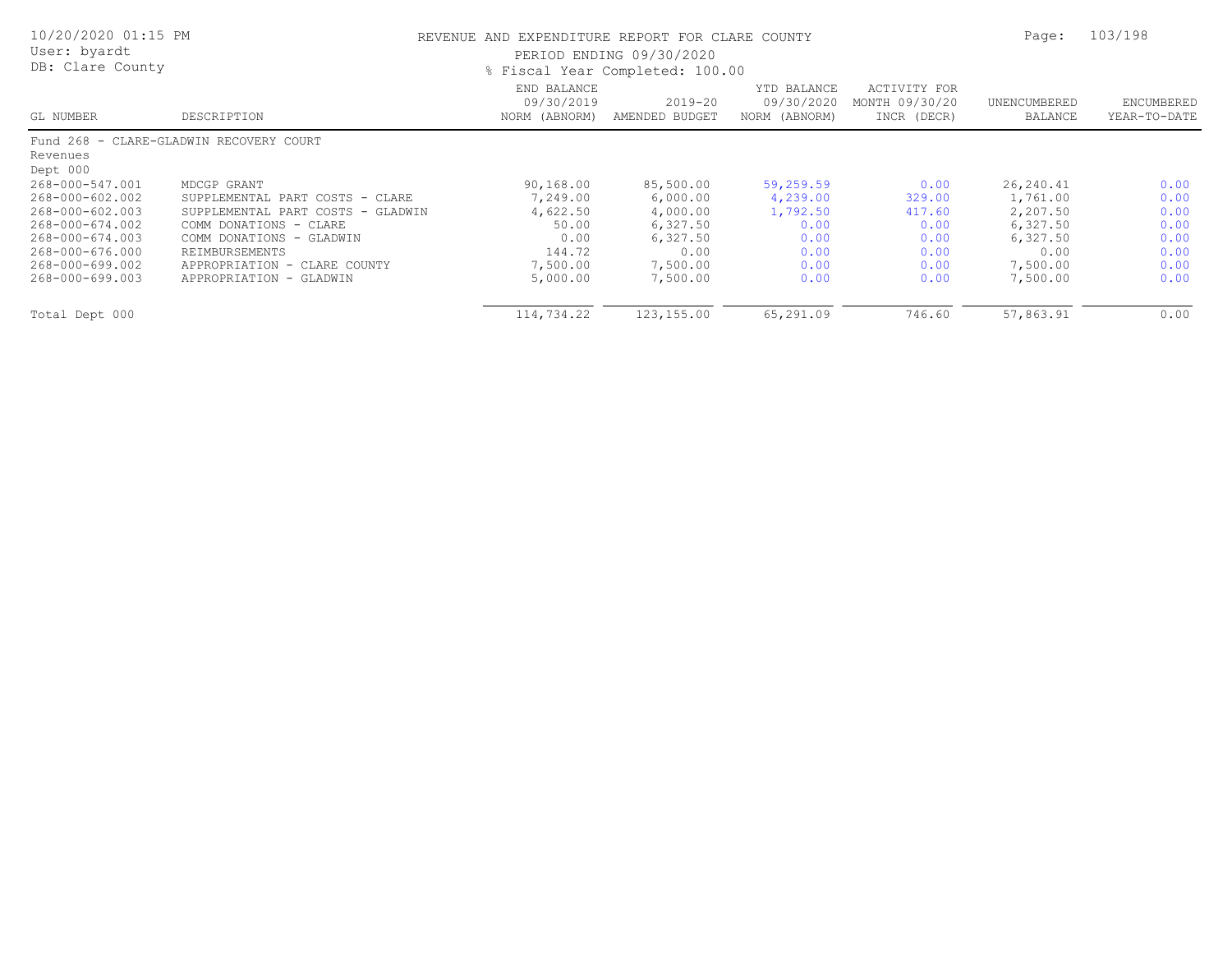| 10/20/2020 01:15 PM<br>User: byardt<br>DB: Clare County                  |                                                                                                                                   | REVENUE AND EXPENDITURE REPORT FOR CLARE COUNTY<br>PERIOD ENDING 09/30/2020<br>% Fiscal Year Completed: 100.00 |                                           |                                            |                                               |                                      | 104/198                      |
|--------------------------------------------------------------------------|-----------------------------------------------------------------------------------------------------------------------------------|----------------------------------------------------------------------------------------------------------------|-------------------------------------------|--------------------------------------------|-----------------------------------------------|--------------------------------------|------------------------------|
| GL NUMBER                                                                | DESCRIPTION                                                                                                                       | END BALANCE<br>09/30/2019<br>NORM (ABNORM)                                                                     | $2019 - 20$<br>AMENDED BUDGET             | YTD BALANCE<br>09/30/2020<br>NORM (ABNORM) | ACTIVITY FOR<br>MONTH 09/30/20<br>INCR (DECR) | UNENCUMBERED<br>BALANCE              | ENCUMBERED<br>YEAR-TO-DATE   |
| Revenues<br>Dept 278 - VETERANS COURT                                    | Fund 268 - CLARE-GLADWIN RECOVERY COURT                                                                                           |                                                                                                                |                                           |                                            |                                               |                                      |                              |
| 268-278-548.000<br>268-278-602.000<br>268-278-602.002<br>268-278-602.003 | VETERANS COURT GRANT<br>VETERANS COURT SUPPLEMENTAL COSTS<br>SUPPLEMENTAL PART COSTS - CLARE<br>SUPPLEMENTAL PART COSTS - GLADWIN | 8,885.06<br>275.00<br>0.00<br>0.00                                                                             | 20,400.00<br>0.00<br>1,500.00<br>1,500.00 | 12,988.65<br>0.00<br>975.00<br>550.00      | 0.00<br>(1, 525.00)<br>975.00<br>550.00       | 7,411.35<br>0.00<br>525.00<br>950.00 | 0.00<br>0.00<br>0.00<br>0.00 |
| Total Dept 278 - VETERANS COURT                                          |                                                                                                                                   | 9,160.06                                                                                                       | 23,400.00                                 | 14,513.65                                  | 0.00                                          | 8,886.35                             | 0.00                         |
| TOTAL REVENUES                                                           |                                                                                                                                   | 123,894.28                                                                                                     | 146,555.00                                | 79,804.74                                  | 746.60                                        | 66,750.26                            | 0.00                         |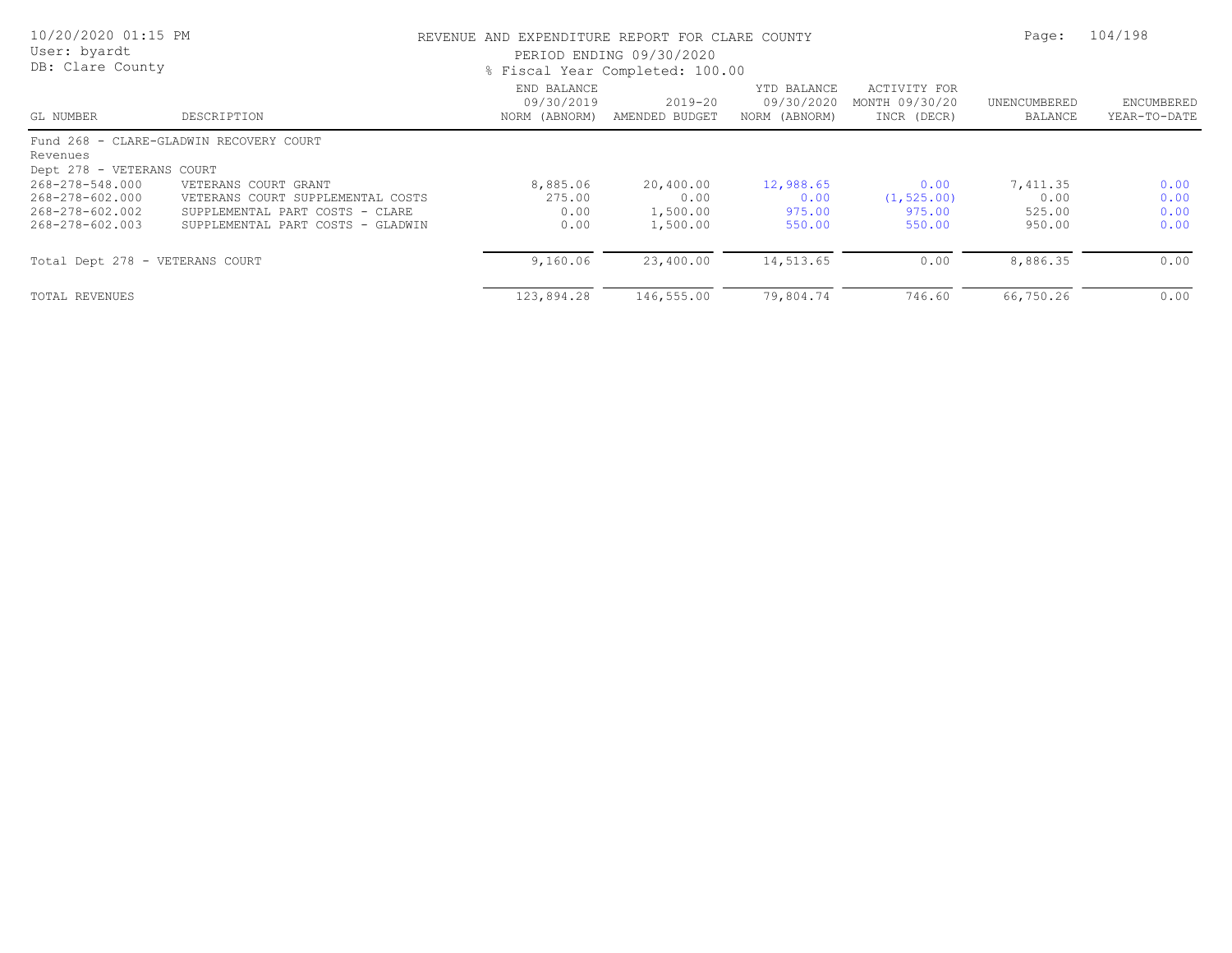| 10/20/2020 01:15 PM<br>User: byardt<br>DB: Clare County |                                             | REVENUE AND EXPENDITURE REPORT FOR CLARE COUNTY | PERIOD ENDING 09/30/2020<br>% Fiscal Year Completed: 100.00 |                                            |                                                      | Page:                          | 105/198                    |
|---------------------------------------------------------|---------------------------------------------|-------------------------------------------------|-------------------------------------------------------------|--------------------------------------------|------------------------------------------------------|--------------------------------|----------------------------|
| GL NUMBER                                               | DESCRIPTION                                 | END BALANCE<br>09/30/2019<br>NORM (ABNORM)      | $2019 - 20$<br>AMENDED BUDGET                               | YTD BALANCE<br>09/30/2020<br>NORM (ABNORM) | <b>ACTIVITY FOR</b><br>MONTH 09/30/20<br>INCR (DECR) | UNENCUMBERED<br><b>BALANCE</b> | ENCUMBERED<br>YEAR-TO-DATE |
|                                                         | Fund 268 - CLARE-GLADWIN RECOVERY COURT     |                                                 |                                                             |                                            |                                                      |                                |                            |
| Expenditures<br>Dept 000                                |                                             |                                                 |                                                             |                                            |                                                      |                                |                            |
| 268-000-705.000                                         |                                             | 0.00                                            |                                                             | 0.00                                       | 0.00                                                 |                                |                            |
| 268-000-705.001                                         | SALARIES - PART TIME<br>PT SALARIES - GRANT | 57,761.75                                       | 1,359.00<br>55,230.00                                       | 45, 138.75                                 | 2,925.00                                             | 1,359.00<br>10,091.25          | 0.00<br>0.00               |
| 268-000-705.002                                         | PT SALARIES - CLARE                         | 0.00                                            | 5,000.00                                                    | 0.00                                       | 0.00                                                 | 5,000.00                       | 0.00                       |
| 268-000-705.003                                         | PT SALARIES - GLADWIN                       | 0.00                                            | 5,000.00                                                    | 0.00                                       | 0.00                                                 | 5,000.00                       | 0.00                       |
| 268-000-710.000                                         | FICA EXPENSE                                | 3,559.32                                        | 3,450.00                                                    | 2,780.26                                   | 180.27                                               | 669.74                         | 0.00                       |
| 268-000-710.002                                         | FICA EXP - CLARE                            | 0.00                                            | 500.00                                                      | 0.00                                       | 0.00                                                 | 500.00                         | 0.00                       |
| 268-000-710.003                                         | FICA EXP - GLADWIN                          | 0.00                                            | 500.00                                                      | 0.00                                       | 0.00                                                 | 500.00                         | 0.00                       |
| 268-000-711.000                                         | MEDICARE                                    | 832.38                                          | 700.00                                                      | 650.25                                     | 42.17                                                | 49.75                          | 0.00                       |
| 268-000-711.002                                         | MEDICARE EXP - CLARE                        | 0.00                                            | 275.00                                                      | 0.00                                       | 0.00                                                 | 275.00                         | 0.00                       |
| 268-000-711.003                                         | MEDICARE EXP - GLADWIN                      | 0.00                                            | 275.00                                                      | 0.00                                       | 0.00                                                 | 275.00                         | 0.00                       |
| 268-000-715.000                                         | HEALTH INSURANCE                            | 5,001.02                                        | 5,004.00                                                    | 5,025.52                                   | 346.62                                               | (21.52)                        | 0.00                       |
| 268-000-715.006                                         | CIC BUNDLE                                  | 474.00                                          | 625.00                                                      | 592.50                                     | 39.50                                                | 32.50                          | 0.00                       |
| 268-000-716.007                                         | HEALTH ACH REIMBURSEMENT                    | 6,145.01                                        | 975.00                                                      | 370.20                                     | 0.00                                                 | 604.80                         | 0.00                       |
| 268-000-724.000                                         | WORKMANS COMP                               | 643.55                                          | 577.00                                                      | 376.96                                     | 125.21                                               | 200.04                         | 0.00                       |
| 268-000-724.002                                         | WORKERS COMP - CLARE                        | 0.00                                            | 225.00                                                      | 0.00                                       | 0.00                                                 | 225.00                         | 0.00                       |
| 268-000-724.003                                         | WORKERS COMP - GLADWIN                      | 0.00                                            | 225.00                                                      | 0.00                                       | 0.00                                                 | 225.00                         | 0.00                       |
| 268-000-727.001                                         | SUPPLIES - GRANT                            | 194.20                                          | 250.00                                                      | 171.91                                     | 0.00                                                 | 78.09                          | 0.00                       |
| 268-000-727.002                                         | SUPPLIES - CLARE                            | 391.10                                          | 125.00                                                      | 65.96                                      | 0.00                                                 | 59.04                          | 0.00                       |
| 268-000-727.003                                         | SUPPLIES - GLADWIN                          | 391.09                                          | 125.00                                                      | 62.13                                      | 0.00                                                 | 62.87                          | 0.00                       |
| 268-000-730.001                                         | OPERATING SUPPLIES                          | 7,732.56                                        | 2,450.00                                                    | 2,345.66                                   | 0.00                                                 | 42.03                          | 62.31                      |
| 268-000-730.002                                         | OPERATING SUPPLIES - CLARE                  | 428.14                                          | 1,849.00                                                    | 1,131.77                                   | 0.00                                                 | 717.23                         | 0.00                       |
| 268-000-730.003                                         | OPERATING SUPPLIES - GLADWIN                | 24.28                                           | 1,949.00                                                    | 137.80                                     | 0.00                                                 | 1,811.20                       | 0.00                       |
| 268-000-801.001                                         | CONTRACTUAL SERVICES - GRANT                | 15,878.12                                       | 21,170.00                                                   | 17,220.91                                  | 5,025.39                                             | 3,119.09                       | 830.00                     |
| 268-000-801.002                                         | CONTRACTUAL SERVICES - CLARE                | 8,982.78                                        | 4,450.00                                                    | 4,056.78                                   | 1,272.75                                             | 103.22                         | 290.00                     |
| 268-000-801.003                                         | CONTRACTUAL SERVICES - GLADWIN              | 2,792.50                                        | 4,200.00                                                    | 4,009.39                                   | 707.25                                               | 60.61                          | 130.00                     |
| 268-000-864.001                                         | TRAVEL EXP - GRANT                          | 1,608.34                                        | 1,240.00                                                    | 175.38                                     | 0.00                                                 | 1,064.62                       | 0.00                       |
| 268-000-864.002                                         | TRAVEL EXP - CLARE                          | 1,267.58                                        | 2,220.00                                                    | 0.00                                       | 0.00                                                 | 2,220.00                       | 0.00                       |
| 268-000-864.003                                         | TRAVEL EXP - GLADWIN                        | 916.09                                          | 2,420.00                                                    | 39.44                                      | 0.00                                                 | 2,380.56                       | 0.00                       |
| 268-000-991.000                                         | PRINCIPAL                                   | 588.75                                          | 725.00                                                      | 721.18                                     | 63.10                                                | 3.82                           | 0.00                       |
| 268-000-995.000                                         | INTEREST                                    | 183.09                                          | 62.00                                                       | 48.66                                      | 1.22                                                 | 13.34                          | 0.00                       |
| Total Dept 000                                          |                                             | 115,795.65                                      | 123, 155.00                                                 | 85, 121.41                                 | 10,728.48                                            | 36,721.28                      | 1,312.31                   |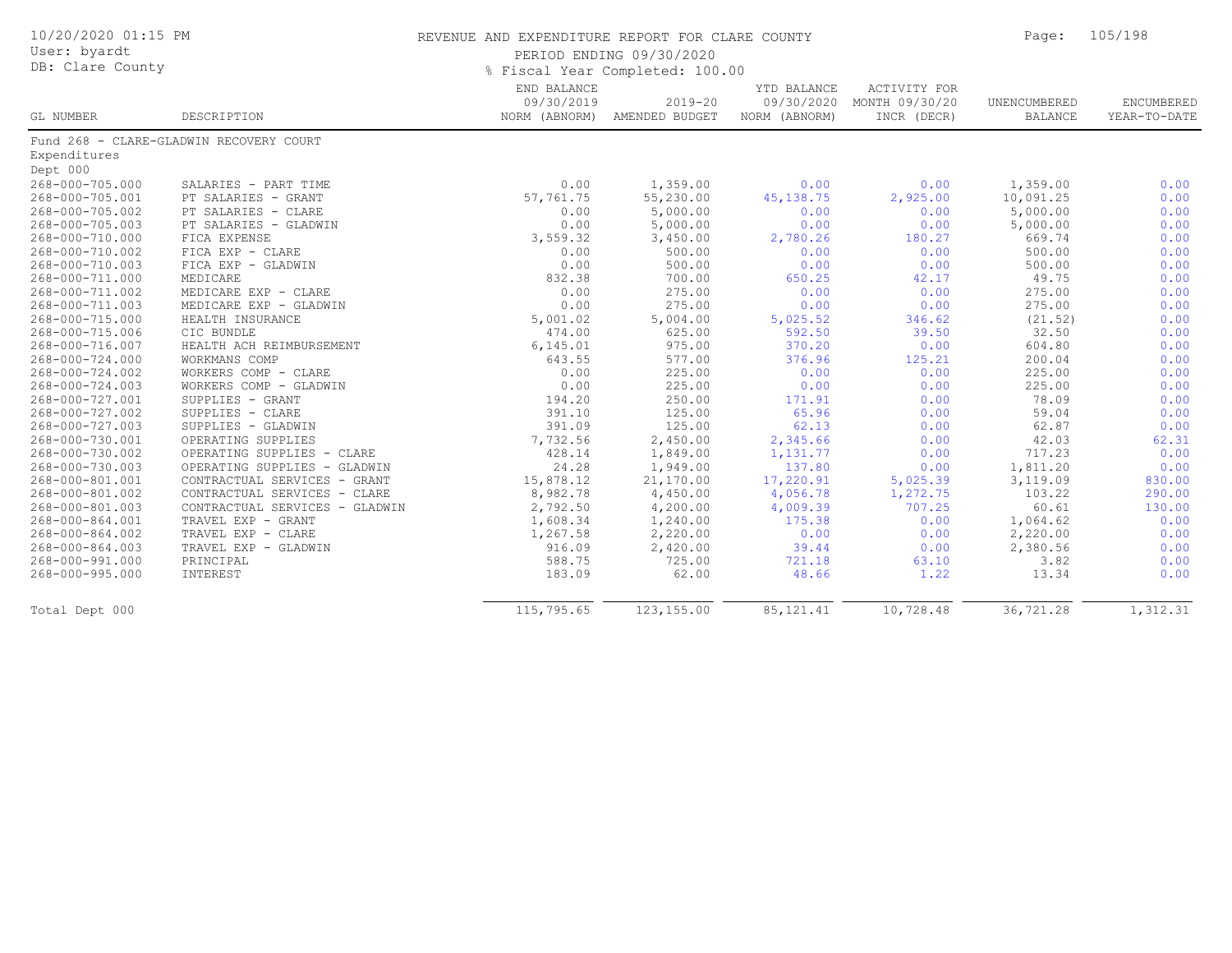| 10/20/2020 01:15 PM<br>User: byardt |                                         | REVENUE AND EXPENDITURE REPORT FOR CLARE COUNTY |                                                                                |                                            |                                               | Page:                   | 106/198                    |
|-------------------------------------|-----------------------------------------|-------------------------------------------------|--------------------------------------------------------------------------------|--------------------------------------------|-----------------------------------------------|-------------------------|----------------------------|
| DB: Clare County                    |                                         | PERIOD ENDING 09/30/2020                        |                                                                                |                                            |                                               |                         |                            |
| GL NUMBER                           | DESCRIPTION                             | END BALANCE<br>09/30/2019                       | % Fiscal Year Completed: 100.00<br>$2019 - 20$<br>NORM (ABNORM) AMENDED BUDGET | YTD BALANCE<br>09/30/2020<br>NORM (ABNORM) | ACTIVITY FOR<br>MONTH 09/30/20<br>INCR (DECR) | UNENCUMBERED<br>BALANCE | ENCUMBERED<br>YEAR-TO-DATE |
|                                     | Fund 268 - CLARE-GLADWIN RECOVERY COURT |                                                 |                                                                                |                                            |                                               |                         |                            |
| Expenditures                        |                                         |                                                 |                                                                                |                                            |                                               |                         |                            |
| Dept 278 - VETERANS COURT           |                                         |                                                 |                                                                                |                                            |                                               |                         |                            |
| 268-278-705.000                     | PART TIME SALARY                        | 6,506.25                                        | 10,650.00                                                                      | 10,419.50                                  | 760.00                                        | 230.50                  | 0.00                       |
| 268-278-705.002                     | RC - PART TIME SALARY CLARE CO          | 0.00                                            | 575.00                                                                         | 0.00                                       | 0.00                                          | 575.00                  | 0.00                       |
| 268-278-705.003                     | HM - PART TIME SALARY GLADWIN CO        | 0.00                                            | 575.00                                                                         | 0.00                                       | 0.00                                          | 575.00                  | 0.00                       |
| 268-278-710.000                     | FICA EXPENSE                            | 402.23                                          | 650.00                                                                         | 643.01                                     | 46.96                                         | 6.99                    | 0.00                       |
| 268-278-710.002                     | RC FICA EXPENSE CLARE CO                | 0.00                                            | 15.00                                                                          | 0.00                                       | 0.00                                          | 15.00                   | 0.00                       |
| 268-278-710.003                     | HM FICA EXPENSE GLADWIN CO              | 0.00                                            | 15.00                                                                          | 0.00                                       | 0.00                                          | 15.00                   | 0.00                       |
| 268-278-711.000                     | MEDICARE EXPENSE                        | 94.11                                           | 155.00                                                                         | 150.38                                     | 10.97                                         | 4.62                    | 0.00                       |
| 268-278-711.002                     | RC MEDICARE EXPENSE CLARE CO            | 0.00                                            | 5.00                                                                           | 0.00                                       | 0.00                                          | 5.00                    | 0.00                       |
| 268-278-711.003                     | HM MEDICARE EXPENSE GLADWIN CO          | 0.00                                            | 5.00                                                                           | 0.00                                       | 0.00                                          | 5.00                    | 0.00                       |
| 268-278-724.000                     | WORKMANS COMPENSATION                   | 0.00                                            | 100.00                                                                         | 0.00                                       | 0.00                                          | 100.00                  | 0.00                       |
| 268-278-724.002                     | WORKERS COMP - CLARE                    | 0.00                                            | 5.00                                                                           | 0.00                                       | 0.00                                          | 5.00                    | 0.00                       |
| 268-278-724.003                     | WORKERS COMP - GLADWIN                  | 0.00                                            | 5.00                                                                           | 0.00                                       | 0.00                                          | 5.00                    | 0.00                       |
| 268-278-729.000                     | SUPPLIES - OPERATING                    | 344.86                                          | 1,300.00                                                                       | 837.93                                     | 0.00                                          | 462.07                  | 0.00                       |
| 268-278-729.002                     | SUPPLIES - OPERATING CLARE              | 0.00                                            | 25.00                                                                          | 0.00                                       | 0.00                                          | 25.00                   | 0.00                       |
| 268-278-729.003                     | SUPPLIES - OPERATING GLADWIN            | 0.00                                            | 25.00                                                                          | 0.00                                       | 0.00                                          | 25.00                   | 0.00                       |
| 268-278-801.000                     | CONTRACTED SERVICE                      | 1,070.75                                        | 7,530.00                                                                       | 6,457.78                                   | 2,248.00                                      | 672.22                  | 400.00                     |
| 268-278-801.002                     | CONTRACTED SERVICES - CLARE             | 0.00                                            | 500.00                                                                         | 0.00                                       | 0.00                                          | 500.00                  | 0.00                       |
| 268-278-801.003                     | CONTRACTED SERVICES - GLADWIN           | 0.00                                            | 500.00                                                                         | 50.00                                      | 0.00                                          | 450.00                  | 0.00                       |
| 268-278-864.000                     | LUNCH & MILEAGE TO MEETINGS             | 161.50                                          | 15.00                                                                          | 0.00                                       | 0.00                                          | 15.00                   | 0.00                       |
| 268-278-864.002                     | TRAVEL EXP - CLARE                      | 0.00                                            | 375.00                                                                         | 248.76                                     | 0.00                                          | 126.24                  | 0.00                       |
| 268-278-864.003                     | TRAVEL EXP - GLADWIN                    | 0.00                                            | 375.00                                                                         | 0.00                                       | 0.00                                          | 375.00                  | 0.00                       |
| Total Dept 278 - VETERANS COURT     |                                         | 8,579.70                                        | 23,400.00                                                                      | 18,807.36                                  | 3,065.93                                      | 4,192.64                | 400.00                     |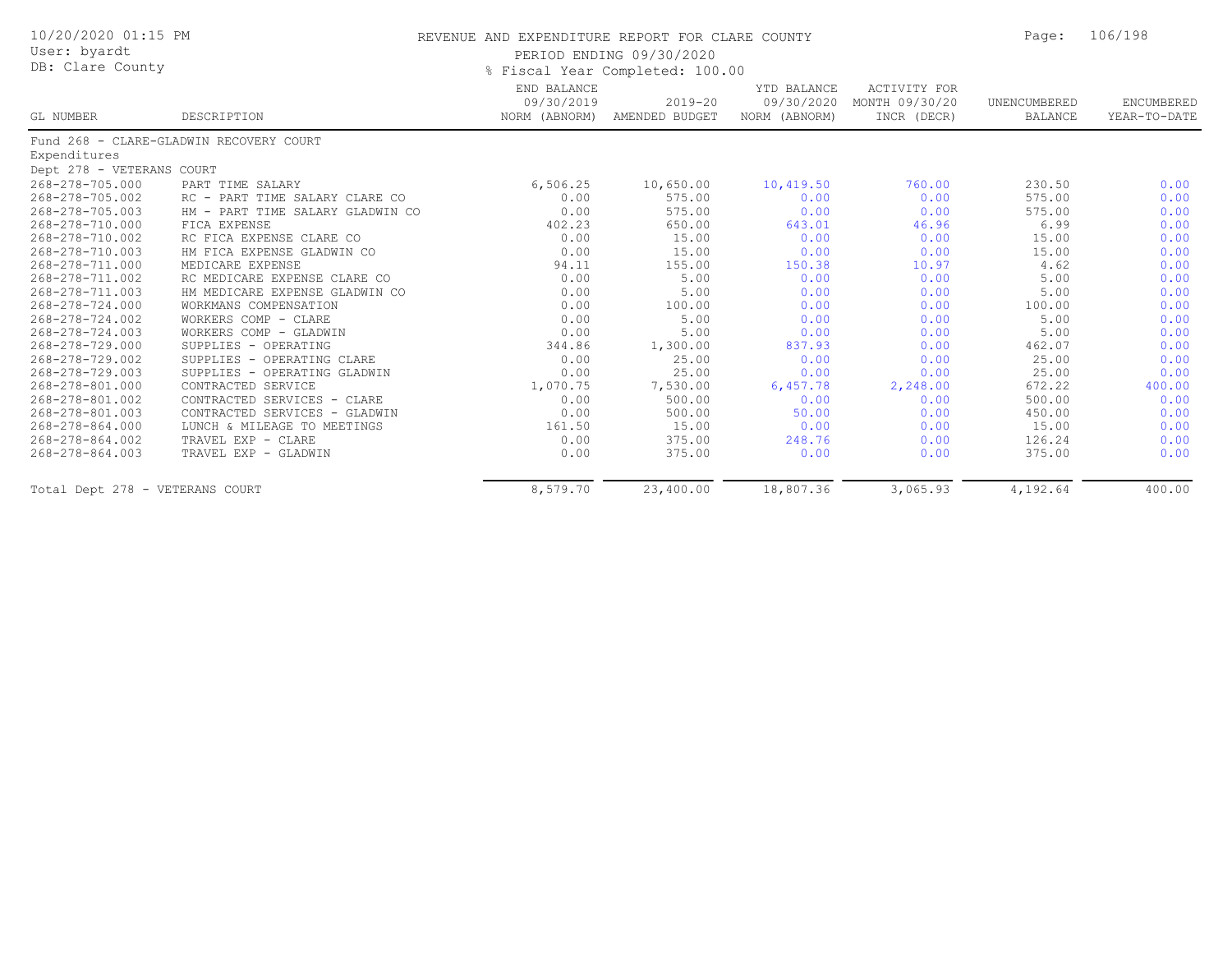| 10/20/2020 01:15 PM<br>User: byardt<br>DB: Clare County |                                          | REVENUE AND EXPENDITURE REPORT FOR CLARE COUNTY | PERIOD ENDING 09/30/2020<br>% Fiscal Year Completed: 100.00 |                                            |                                               | Page:                   | 107/198                    |
|---------------------------------------------------------|------------------------------------------|-------------------------------------------------|-------------------------------------------------------------|--------------------------------------------|-----------------------------------------------|-------------------------|----------------------------|
| GL NUMBER                                               | DESCRIPTION                              | END BALANCE<br>09/30/2019<br>NORM (ABNORM)      | 2019-20<br>AMENDED BUDGET                                   | YTD BALANCE<br>09/30/2020<br>NORM (ABNORM) | ACTIVITY FOR<br>MONTH 09/30/20<br>INCR (DECR) | UNENCUMBERED<br>BALANCE | ENCUMBERED<br>YEAR-TO-DATE |
| Expenditures                                            | Fund 268 - CLARE-GLADWIN RECOVERY COURT  |                                                 |                                                             |                                            |                                               |                         |                            |
| TOTAL EXPENDITURES                                      |                                          | 124, 375.35                                     | 146,555.00                                                  | 103,928.77                                 | 13,794.41                                     | 40,913.92               | 1,712.31                   |
| TOTAL REVENUES<br>TOTAL EXPENDITURES                    | Fund 268 - CLARE-GLADWIN RECOVERY COURT: | 123,894.28<br>124,375.35                        | 146,555.00<br>146,555.00                                    | 79,804.74<br>103,928.77                    | 746.60<br>13,794.41                           | 66,750.26<br>40,913.92  | 0.00<br>1,712.31           |
| NET OF REVENUES & EXPENDITURES                          |                                          | (481.07)                                        | 0.00                                                        | (24, 124, 03)                              | (13, 047, 81)                                 | 25,836.34               | (1, 712, 31)               |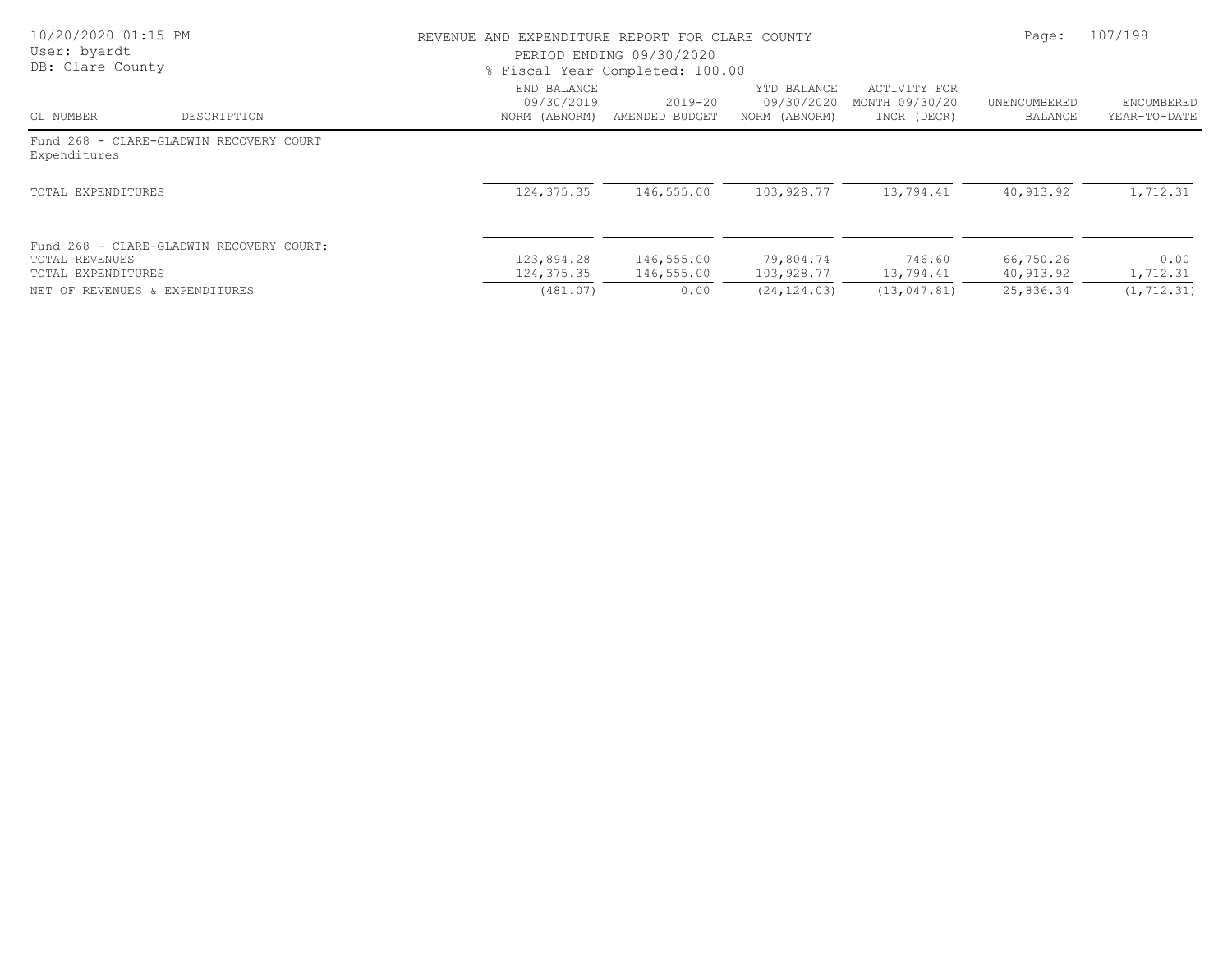| 10/20/2020 01:15 PM<br>User: byardt<br>DB: Clare County |                                       |                                            | REVENUE AND EXPENDITURE REPORT FOR CLARE COUNTY<br>PERIOD ENDING 09/30/2020<br>% Fiscal Year Completed: 100.00 |                                            |                                               |                         |                            |
|---------------------------------------------------------|---------------------------------------|--------------------------------------------|----------------------------------------------------------------------------------------------------------------|--------------------------------------------|-----------------------------------------------|-------------------------|----------------------------|
| GL NUMBER                                               | DESCRIPTION                           | END BALANCE<br>09/30/2019<br>NORM (ABNORM) | $2019 - 20$<br>AMENDED BUDGET                                                                                  | YTD BALANCE<br>09/30/2020<br>NORM (ABNORM) | ACTIVITY FOR<br>MONTH 09/30/20<br>INCR (DECR) | UNENCUMBERED<br>BALANCE | ENCUMBERED<br>YEAR-TO-DATE |
| Fund 269 - LAW LIBRARY FUND<br>Revenues<br>Dept 000     |                                       |                                            |                                                                                                                |                                            |                                               |                         |                            |
| 269-000-660.000<br>269-000-699.900                      | PENAL FINES<br>BEGINNING FUND BALANCE | 5,250.00<br>0.00                           | 5,250.00<br>13,222.00                                                                                          | 5,250.00<br>0.00                           | 0.00<br>0.00                                  | 0.00<br>13,222.00       | 0.00<br>0.00               |
| Total Dept 000                                          |                                       | 5,250.00                                   | 18,472.00                                                                                                      | 5,250.00                                   | 0.00                                          | 13,222.00               | 0.00                       |
| TOTAL REVENUES                                          |                                       | 5,250.00                                   | 18,472.00                                                                                                      | 5,250.00                                   | 0.00                                          | 13,222.00               | 0.00                       |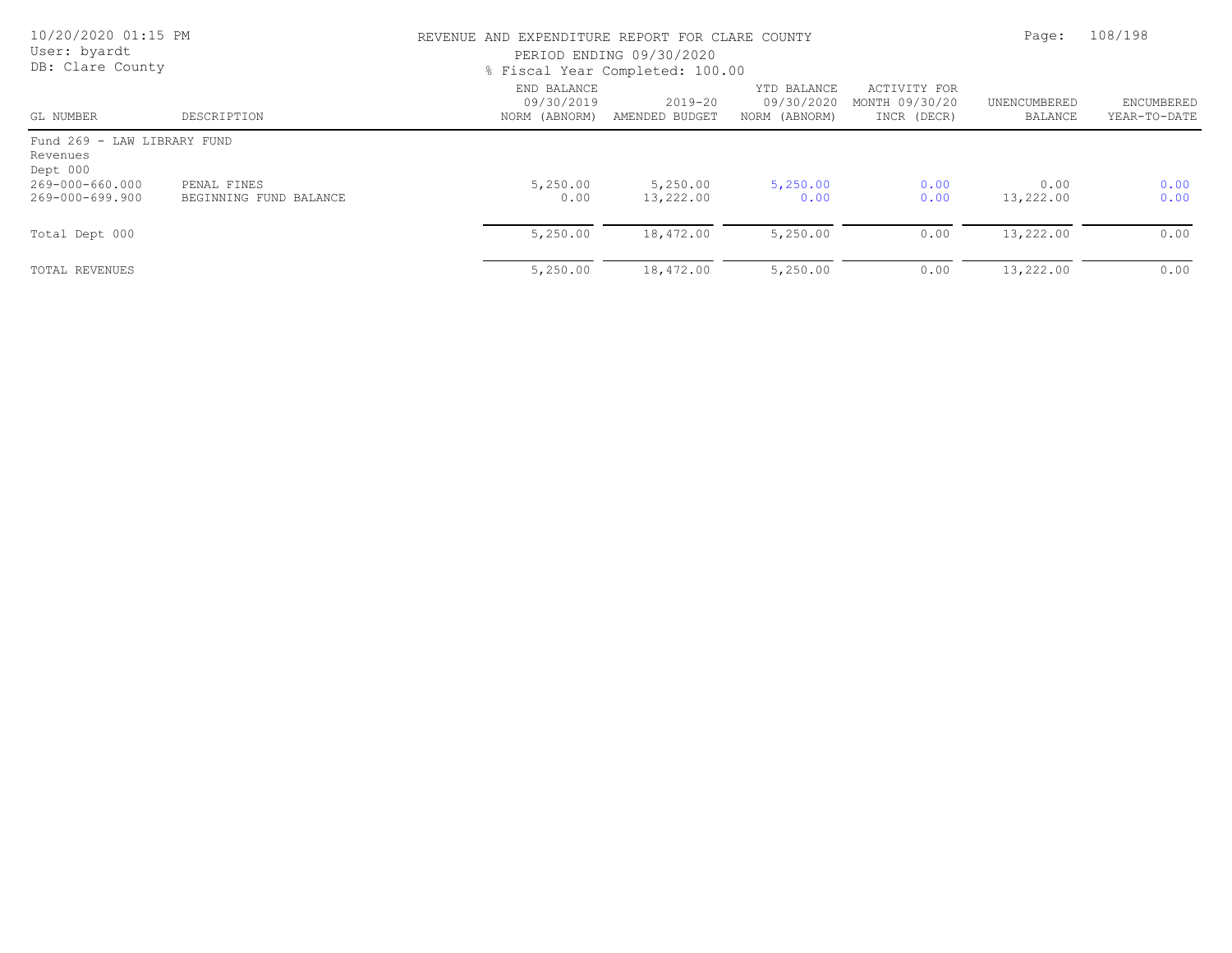| 10/20/2020 01:15 PM<br>User: byardt<br>DB: Clare County              |                                            | REVENUE AND EXPENDITURE REPORT FOR CLARE COUNTY | PERIOD ENDING 09/30/2020<br>% Fiscal Year Completed: 100.00 |                                            |                                               | Page:                   | 109/198                    |  |
|----------------------------------------------------------------------|--------------------------------------------|-------------------------------------------------|-------------------------------------------------------------|--------------------------------------------|-----------------------------------------------|-------------------------|----------------------------|--|
| GL NUMBER                                                            | DESCRIPTION                                | END BALANCE<br>09/30/2019<br>NORM (ABNORM)      | 2019-20<br>AMENDED BUDGET                                   | YTD BALANCE<br>09/30/2020<br>NORM (ABNORM) | ACTIVITY FOR<br>MONTH 09/30/20<br>INCR (DECR) | UNENCUMBERED<br>BALANCE | ENCUMBERED<br>YEAR-TO-DATE |  |
| Fund 269 - LAW LIBRARY FUND<br>Expenditures<br>Dept 000              |                                            |                                                 |                                                             |                                            |                                               |                         |                            |  |
| 269-000-701.000<br>269-000-998.900                                   | EXPENDITURE CONTROL<br>ENDING FUND BALANCE | 5,199.75<br>0.00                                | 5,250.00<br>13,222.00                                       | 4,923.99<br>0.00                           | 446.75<br>0.00                                | 326.01<br>13,222.00     | 0.00<br>0.00               |  |
| Total Dept 000                                                       |                                            | 5,199.75                                        | 18,472.00                                                   | 4,923.99                                   | 446.75                                        | 13,548.01               | 0.00                       |  |
| TOTAL EXPENDITURES                                                   |                                            | 5,199.75                                        | 18,472.00                                                   | 4,923.99                                   | 446.75                                        | 13,548.01               | 0.00                       |  |
| Fund 269 - LAW LIBRARY FUND:<br>TOTAL REVENUES<br>TOTAL EXPENDITURES |                                            | 5,250.00<br>5,199.75                            | 18,472.00<br>18,472.00                                      | 5,250.00<br>4,923.99                       | 0.00<br>446.75                                | 13,222.00<br>13,548.01  | 0.00<br>0.00               |  |
| NET OF REVENUES & EXPENDITURES                                       |                                            | 50.25                                           | 0.00                                                        | 326.01                                     | (446.75)                                      | (326.01)                | 0.00                       |  |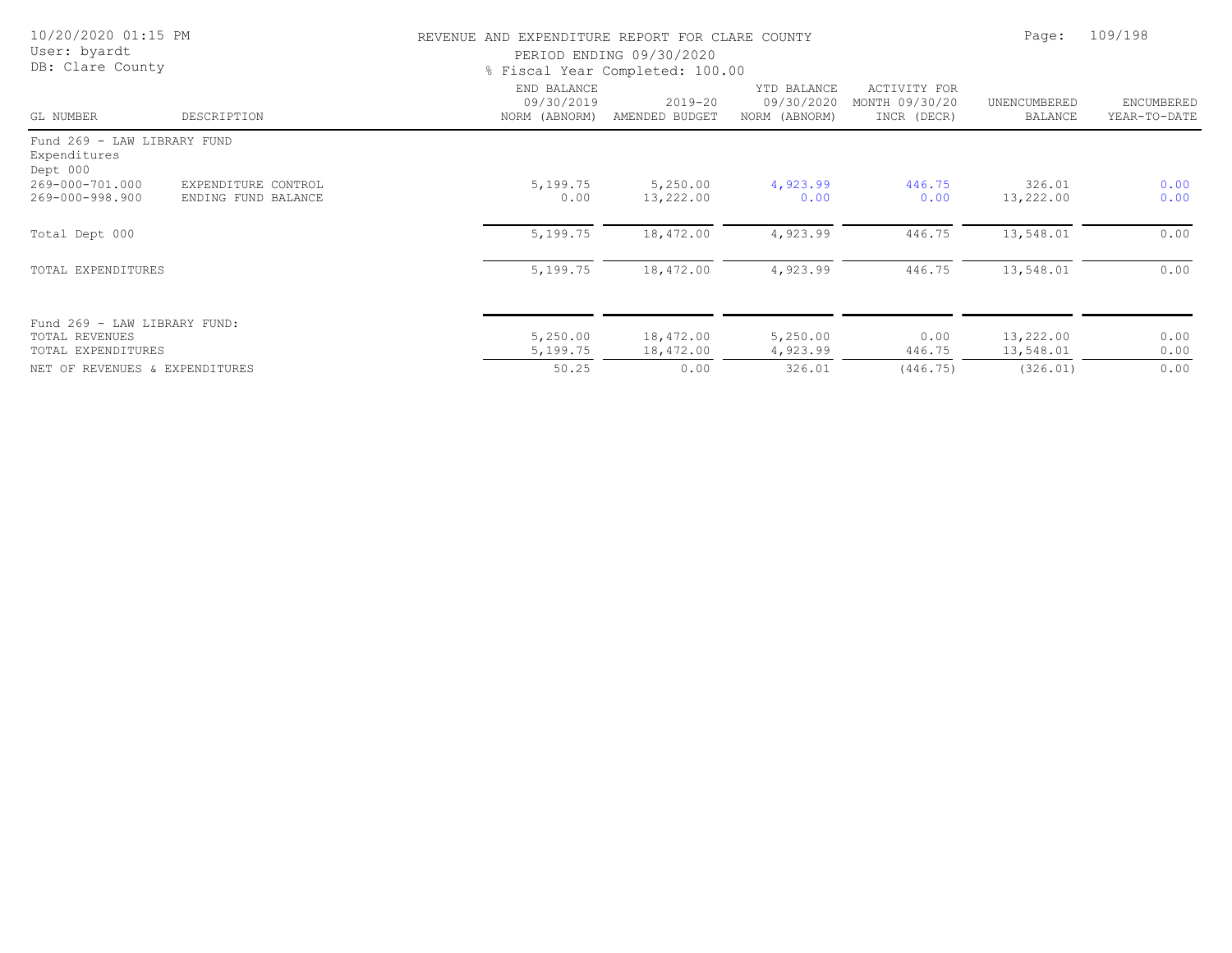| 10/20/2020 01:15 PM<br>User: byardt<br>DB: Clare County |                                                  |                                            | REVENUE AND EXPENDITURE REPORT FOR CLARE COUNTY<br>PERIOD ENDING 09/30/2020<br>% Fiscal Year Completed: 100.00 |                                            |                                               |                         |                            |
|---------------------------------------------------------|--------------------------------------------------|--------------------------------------------|----------------------------------------------------------------------------------------------------------------|--------------------------------------------|-----------------------------------------------|-------------------------|----------------------------|
| GL NUMBER                                               | DESCRIPTION                                      | END BALANCE<br>09/30/2019<br>NORM (ABNORM) | $2019 - 20$<br>AMENDED BUDGET                                                                                  | YTD BALANCE<br>09/30/2020<br>NORM (ABNORM) | ACTIVITY FOR<br>MONTH 09/30/20<br>INCR (DECR) | UNENCUMBERED<br>BALANCE | ENCUMBERED<br>YEAR-TO-DATE |
| Fund 274 - COMM DEV-GENERAL<br>Revenues<br>Dept 000     |                                                  |                                            |                                                                                                                |                                            |                                               |                         |                            |
| 274-000-652.000<br>274-000-699.900                      | ADMINISTRATION REVENUE<br>BEGINNING FUND BALANCE | 500.00<br>0.00                             | 31, 134.38<br>21,774.00                                                                                        | 31, 134.38<br>0.00                         | 0.00<br>0.00                                  | 0.00<br>21,774.00       | 0.00<br>0.00               |
| Total Dept 000                                          |                                                  | 500.00                                     | 52,908.38                                                                                                      | 31, 134.38                                 | 0.00                                          | 21,774.00               | 0.00                       |
| TOTAL REVENUES                                          |                                                  | 500.00                                     | 52,908.38                                                                                                      | 31, 134.38                                 | 0.00                                          | 21,774.00               | 0.00                       |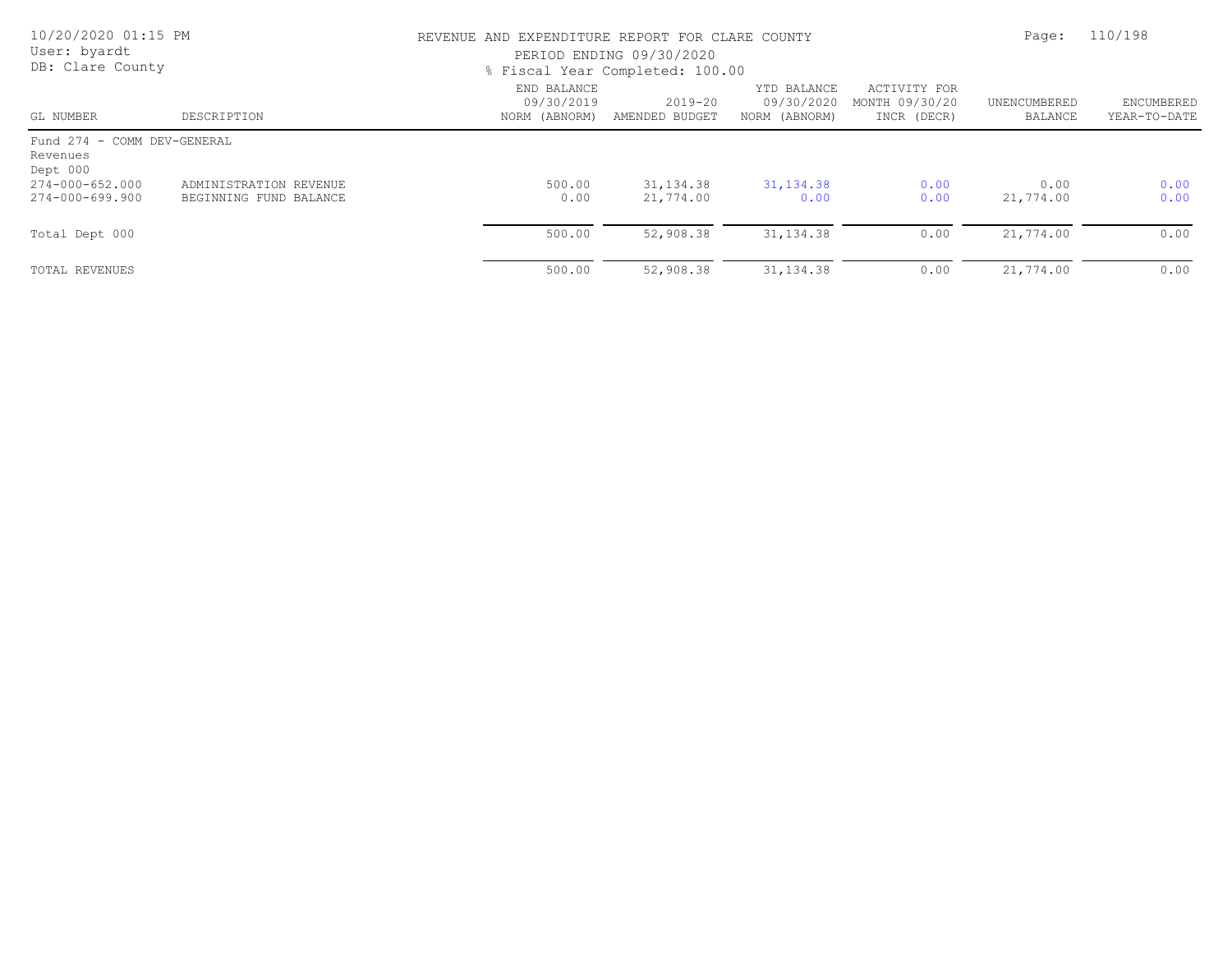| 10/20/2020 01:15 PM<br>User: byardt<br>DB: Clare County |                       | REVENUE AND EXPENDITURE REPORT FOR CLARE COUNTY<br>PERIOD ENDING 09/30/2020<br>% Fiscal Year Completed: 100.00 | Page:                         | 111/198                                    |                                               |                                |                            |
|---------------------------------------------------------|-----------------------|----------------------------------------------------------------------------------------------------------------|-------------------------------|--------------------------------------------|-----------------------------------------------|--------------------------------|----------------------------|
| GL NUMBER                                               | DESCRIPTION           | END BALANCE<br>09/30/2019<br>NORM (ABNORM)                                                                     | $2019 - 20$<br>AMENDED BUDGET | YTD BALANCE<br>09/30/2020<br>NORM (ABNORM) | ACTIVITY FOR<br>MONTH 09/30/20<br>INCR (DECR) | UNENCUMBERED<br><b>BALANCE</b> | ENCUMBERED<br>YEAR-TO-DATE |
| Fund 274 - COMM DEV-GENERAL                             |                       |                                                                                                                |                               |                                            |                                               |                                |                            |
| Expenditures                                            |                       |                                                                                                                |                               |                                            |                                               |                                |                            |
| Dept 000<br>274-000-702.000                             | SALARY                | 0.00                                                                                                           | 4,769.00                      | 0.00                                       | 0.00                                          | 4,769.00                       | 0.00                       |
| $274 - 000 - 704.000$                                   | ASSISTANT SALARY      | 6, 393.95                                                                                                      | 12,676.00                     | 4,185.59                                   | 0.00                                          | 8,490.41                       | 0.00                       |
| 274-000-710.000                                         | FICA                  | 387.58                                                                                                         | 1,067.00                      | 254.27                                     | 0.00                                          | 812.73                         | 0.00                       |
| 274-000-711.000                                         | MEDICARE              | 90.62                                                                                                          | 250.00                        | 59.43                                      | 0.00                                          | 190.57                         | 0.00                       |
| 274-000-718.000                                         | CO PORTION RETIREMENT | 1,676.00                                                                                                       | 5,519.00                      | 0.00                                       | 0.00                                          | 5,519.00                       | 0.00                       |
| 274-000-724.000                                         | WORKMANS COMP         | 0.00                                                                                                           | 39.00                         | 0.00                                       | 0.00                                          | 39.00                          | 0.00                       |
| 274-000-727.000                                         | SUPPLIES              | 200.00                                                                                                         | 200.00                        | 195.84                                     | 0.00                                          | 4.16                           | 0.00                       |
| 274-000-852.000                                         | TELEPHONE             | 135.76                                                                                                         | 123.00                        | 116.62                                     | 0.00                                          | 6.38                           | 0.00                       |
| 274-000-852.006                                         | TELECOMMUNICATIONS    | 24.89                                                                                                          | 26.63                         | 26.63                                      | 1.00                                          | 0.00                           | 0.00                       |
| $274 - 000 - 864.000$                                   | TRAVEL & EXPENSE      | 1,736.68                                                                                                       | 2,498.00                      | 0.00                                       | 0.00                                          | 2,498.00                       | 0.00                       |
| $274 - 000 - 957.000$                                   | TRAINING/CONFERENCE   | 125.00                                                                                                         | 173.00                        | 0.00                                       | 0.00                                          | 173.00                         | 0.00                       |
| 274-000-978.001                                         | NEW EOUIPMENT UNDER   | 0.00                                                                                                           | 4,091.75                      | 0.00                                       | 0.00                                          | 4,091.75                       | 0.00                       |
| 274-000-998.101                                         | TRANSFER OUT GEN FUND | 0.00                                                                                                           | 14,000.00                     | 12,500.00                                  | (18, 065.38)                                  | 1,500.00                       | 0.00                       |
| $274 - 000 - 998.900$                                   | ENDING FUND BALANCE   | 0.00                                                                                                           | 7,476.00                      | 0.00                                       | 0.00                                          | 7,476.00                       | 0.00                       |
| Total Dept 000                                          |                       | 10,770.48                                                                                                      | 52,908.38                     | 17,338.38                                  | (18, 064.38)                                  | 35,570.00                      | 0.00                       |
| TOTAL EXPENDITURES                                      |                       | 10,770.48                                                                                                      | 52,908.38                     | 17,338.38                                  | (18, 064.38)                                  | 35,570.00                      | 0.00                       |
| Fund 274 - COMM DEV-GENERAL:                            |                       |                                                                                                                |                               |                                            |                                               |                                |                            |
| TOTAL REVENUES                                          |                       | 500.00                                                                                                         | 52,908.38                     | 31, 134.38                                 | 0.00                                          | 21,774.00                      | 0.00                       |
| TOTAL EXPENDITURES                                      |                       | 10,770.48                                                                                                      | 52,908.38                     | 17,338.38                                  | (18, 064.38)                                  | 35,570.00                      | 0.00                       |
| NET OF REVENUES & EXPENDITURES                          |                       | (10, 270.48)                                                                                                   | 0.00                          | 13,796.00                                  | 18,064.38                                     | (13, 796.00)                   | 0.00                       |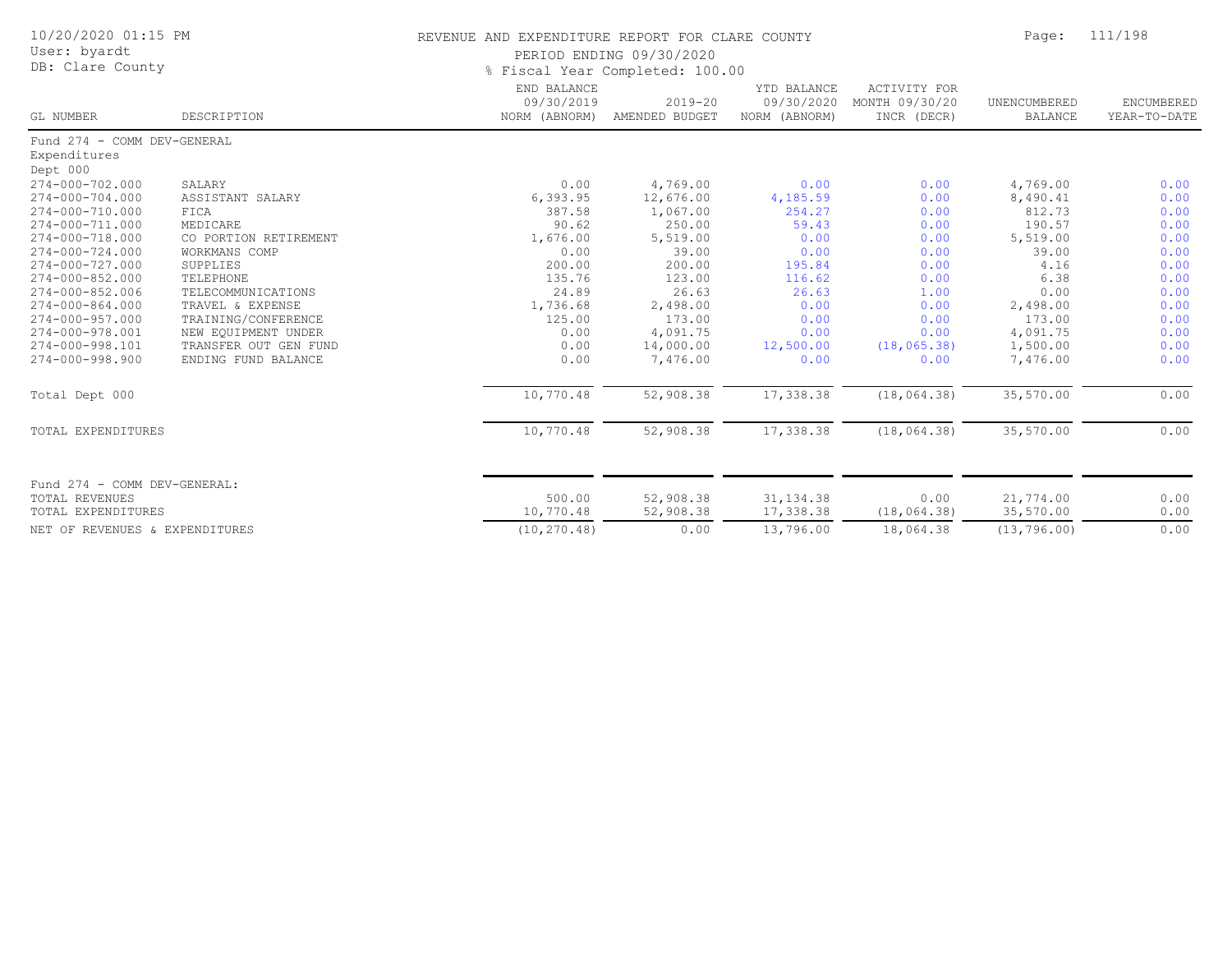| 10/20/2020 01:15 PM<br>User: byardt<br>DB: Clare County |                        | REVENUE AND EXPENDITURE REPORT FOR CLARE COUNTY | PERIOD ENDING 09/30/2020<br>% Fiscal Year Completed: 100.00 |                                            |                                               | Page:                   | 112/198                    |
|---------------------------------------------------------|------------------------|-------------------------------------------------|-------------------------------------------------------------|--------------------------------------------|-----------------------------------------------|-------------------------|----------------------------|
| GL NUMBER                                               | DESCRIPTION            | END BALANCE<br>09/30/2019<br>NORM (ABNORM)      | $2019 - 20$<br>AMENDED BUDGET                               | YTD BALANCE<br>09/30/2020<br>NORM (ABNORM) | ACTIVITY FOR<br>MONTH 09/30/20<br>INCR (DECR) | UNENCUMBERED<br>BALANCE | ENCUMBERED<br>YEAR-TO-DATE |
| Fund 275 - COMM DEV-ESCROW                              |                        |                                                 |                                                             |                                            |                                               |                         |                            |
| Revenues<br>Dept 000                                    |                        |                                                 |                                                             |                                            |                                               |                         |                            |
| 275-000-664.000                                         | INTEREST - CDBG        | 1,061.37                                        | 935.00                                                      | 806.47                                     | 78.70                                         | 128.53                  | 0.00                       |
| 275-000-664.001                                         | INTEREST - HPG         | 13.00                                           | 17.00                                                       | 0.00                                       | 0.00                                          | 17.00                   | 0.00                       |
| 275-000-664.002                                         | INTEREST - SBRLF       | 1,470.78                                        | 1,351.00                                                    | 1,081.09                                   | 40.83                                         | 269.91                  | 0.00                       |
| 275-000-665.000                                         | BANK INTEREST          | 1,373.34                                        | 1,130.00                                                    | 652.98                                     | 1.30                                          | 477.02                  | 0.00                       |
| 275-000-667.000                                         | PRINCIPAL - CDBG       | 17,375.76                                       | 20,372.00                                                   | 17,307.73                                  | 2,313.71                                      | 3,064.27                | 0.00                       |
| 275-000-667.001                                         | PRINCIPAL - HPG        | 1,308.30                                        | 4,473.00                                                    | 6,376.50                                   | 3,973.00                                      | (1, 903.50)             | 0.00                       |
| 275-000-667.002                                         | PRINCIPAL - SBRLF      | 22,519.18                                       | 19,914.00                                                   | 13,920.61                                  | 1,051.49                                      | 5,993.39                | 0.00                       |
| 275-000-699.900                                         | BEGINNING FUND BALANCE | 0.00                                            | 40,847.00                                                   | 0.00                                       | 0.00                                          | 40,847.00               | 0.00                       |
| Total Dept 000                                          |                        | 45, 121.73                                      | 89,039.00                                                   | 40,145.38                                  | 7,459.03                                      | 48,893.62               | 0.00                       |
| TOTAL REVENUES                                          |                        | 45, 121.73                                      | 89,039.00                                                   | 40,145.38                                  | 7,459.03                                      | 48,893.62               | 0.00                       |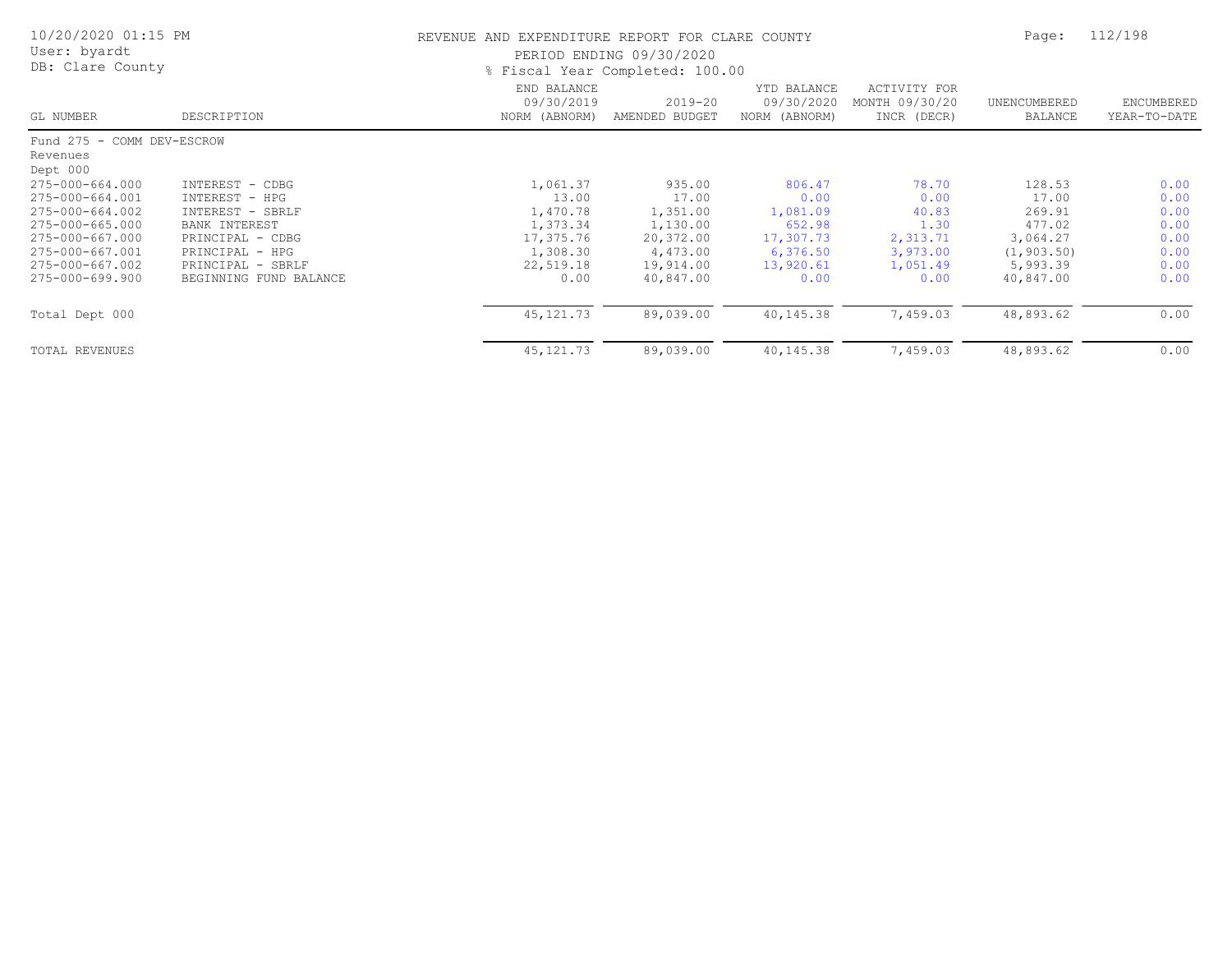| 10/20/2020 01:15 PM<br>User: byardt<br>DB: Clare County |                            |                                            | REVENUE AND EXPENDITURE REPORT FOR CLARE COUNTY<br>PERIOD ENDING 09/30/2020<br>% Fiscal Year Completed: 100.00 |                                            |                                                      |                                |                            |  |
|---------------------------------------------------------|----------------------------|--------------------------------------------|----------------------------------------------------------------------------------------------------------------|--------------------------------------------|------------------------------------------------------|--------------------------------|----------------------------|--|
| GL NUMBER                                               | DESCRIPTION                | END BALANCE<br>09/30/2019<br>NORM (ABNORM) | $2019 - 20$<br>AMENDED BUDGET                                                                                  | YTD BALANCE<br>09/30/2020<br>NORM (ABNORM) | <b>ACTIVITY FOR</b><br>MONTH 09/30/20<br>INCR (DECR) | UNENCUMBERED<br><b>BALANCE</b> | ENCUMBERED<br>YEAR-TO-DATE |  |
| Fund 275 - COMM DEV-ESCROW<br>Expenditures<br>Dept 000  |                            |                                            |                                                                                                                |                                            |                                                      |                                |                            |  |
| 275-000-801.001                                         | CONTRACTED SERVICES - HPG  | 0.00                                       | 3,159.00                                                                                                       | 3,159.00                                   | 0.00                                                 | 0.00                           | 0.00                       |  |
| 275-000-801.100                                         | CDBG - PROGRAM INCOME EXP  | 2,500.00                                   | 31,565.38                                                                                                      | 31,565.38                                  | 0.00                                                 | 0.00                           | 0.00                       |  |
| 275-000-815.000                                         | ADMIN EXPENSE              | 500.00                                     | 652.00                                                                                                         | 569.00                                     | 0.00                                                 | 83.00                          | 0.00                       |  |
| 275-000-998.101                                         | APPROPRIATION TRANSFER OUT | 0.00                                       | 30,565.38                                                                                                      | 0.00                                       | 0.00                                                 | 30,565.38                      | 0.00                       |  |
| 275-000-998.900                                         | ENDING FUND BALANCE        | 0.00                                       | 23,097.24                                                                                                      | 0.00                                       | 0.00                                                 | 23,097.24                      | 0.00                       |  |
| Total Dept 000                                          |                            | 3,000.00                                   | 89,039.00                                                                                                      | 35,293.38                                  | 0.00                                                 | 53,745.62                      | 0.00                       |  |
| TOTAL EXPENDITURES                                      |                            | 3,000.00                                   | 89,039.00                                                                                                      | 35,293.38                                  | 0.00                                                 | 53,745.62                      | 0.00                       |  |
| Fund 275 - COMM DEV-ESCROW:                             |                            |                                            |                                                                                                                |                                            |                                                      |                                |                            |  |
| TOTAL REVENUES                                          |                            | 45, 121.73                                 | 89,039.00                                                                                                      | 40,145.38                                  | 7,459.03                                             | 48,893.62                      | 0.00                       |  |
| TOTAL EXPENDITURES                                      |                            | 3,000.00                                   | 89,039.00                                                                                                      | 35,293.38                                  | 0.00                                                 | 53,745.62                      | 0.00                       |  |
| NET OF REVENUES & EXPENDITURES                          |                            | 42, 121.73                                 | 0.00                                                                                                           | 4,852.00                                   | 7,459.03                                             | (4, 852.00)                    | 0.00                       |  |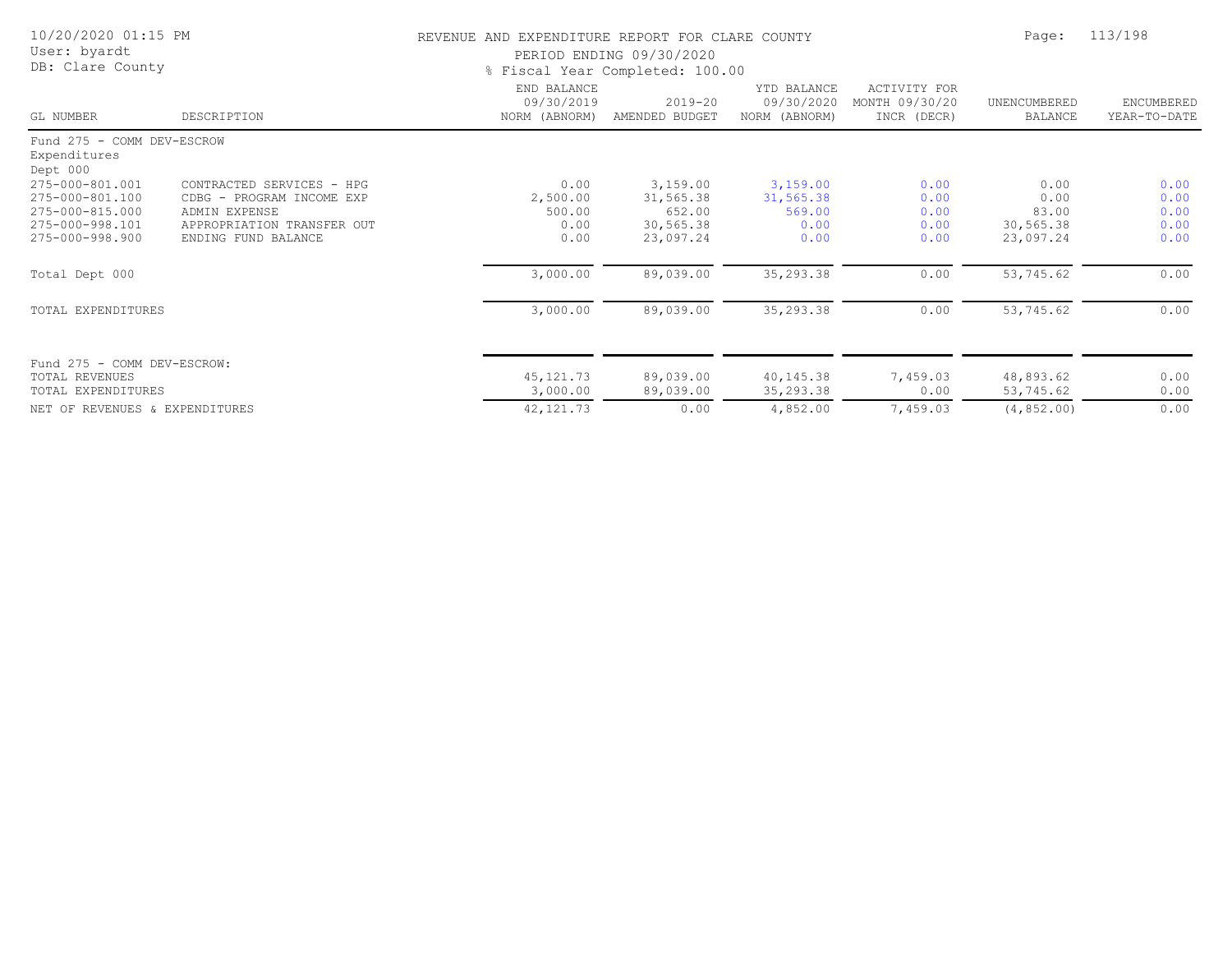| 10/20/2020 01:15 PM<br>User: byardt |                                         | REVENUE AND EXPENDITURE REPORT FOR CLARE COUNTY | PERIOD ENDING 09/30/2020        |                                            |                                               | Page:                   | 114/198                    |
|-------------------------------------|-----------------------------------------|-------------------------------------------------|---------------------------------|--------------------------------------------|-----------------------------------------------|-------------------------|----------------------------|
| DB: Clare County                    |                                         |                                                 | % Fiscal Year Completed: 100.00 |                                            |                                               |                         |                            |
| GL NUMBER                           | DESCRIPTION                             | END BALANCE<br>09/30/2019<br>NORM (ABNORM)      | 2019-20<br>AMENDED BUDGET       | YTD BALANCE<br>09/30/2020<br>NORM (ABNORM) | ACTIVITY FOR<br>MONTH 09/30/20<br>INCR (DECR) | UNENCUMBERED<br>BALANCE | ENCUMBERED<br>YEAR-TO-DATE |
|                                     | Fund 288 - CLARE COUNTY SENIOR SERVICES |                                                 |                                 |                                            |                                               |                         |                            |
| Revenues                            |                                         |                                                 |                                 |                                            |                                               |                         |                            |
| Dept 000                            |                                         |                                                 |                                 |                                            |                                               |                         |                            |
| 288-000-402.000                     | CURRENT PROPERTY TAXES                  | 751,950.64                                      | 807,902.09                      | 807,902.09                                 | 0.00                                          | 0.00                    | 0.00                       |
| 288-000-403.000                     | PERSONAL PROPERTY TAXES                 | 955.42                                          | 4,079.07                        | 4,444.59                                   | 23.75                                         | (365.52)                | 0.00                       |
| 288-000-429.000                     | COMMERICIAL FOREST TAX                  | 6.39                                            | 10.00                           | 6.43                                       | 0.00                                          | 3.57                    | 0.00                       |
| 288-000-437.000                     | INDUSTRIAL FACILITY TAX                 | 729.98                                          | 2,115.00                        | 570.71                                     | 0.00                                          | 1,544.29                | 0.00                       |
| 288-000-444.000                     | HAR HOUSING INC-LIEU OF TAXES           | 1,302.49                                        | 1,362.20                        | 1,321.10                                   | 0.00                                          | 41.10                   | 0.00                       |
| 288-000-444.001                     | CLARE CITY -LIEU OF TAXES               | 337.17                                          | 320.00                          | 0.00                                       | 0.00                                          | 320.00                  | 0.00                       |
| 288-000-444.002                     | SURREY TWP - PILOT                      | 137.92                                          | 138.22                          | 138.22                                     | 0.00                                          | 0.00                    | 0.00                       |
| 288-000-573.000                     | LOCAL COMM STABILIZATION FUNDS          | 19,524.84                                       | 19,525.00                       | 16,696.82                                  | 0.00                                          | 2,828.18                | 0.00                       |
| 288-000-665.000                     | INTEREST EARNED                         | 1,611.86                                        | 480.00                          | 0.00                                       | 0.00                                          | 480.00                  | 0.00                       |
| 288-000-667.000                     | <b>RENT</b>                             | 1,750.00                                        | 500.00                          | 0.00                                       | 0.00                                          | 500.00                  | 0.00                       |
| 288-000-672.001                     | PROGRAM INCOME-FRIENDLY DRIVER          | 0.00                                            | 1,000.00                        | 0.00                                       | 0.00                                          | 1,000.00                | 0.00                       |
| 288-000-673.000                     | SALE OF FIXED ASSETS                    | 8,700.00                                        | 0.00                            | 0.00                                       | 0.00                                          | 0.00                    | 0.00                       |
| 288-000-674.000                     | DONATIONS/CONTRIBUTION/LOCAL GRANTS     | 12,530.45                                       | 10,000.00                       | 5,279.35                                   | 52.59                                         | 4,720.65                | 0.00                       |
| 288-000-676.000                     | REIMBURSMENT - MISC                     | 147.67                                          | 0.00                            | 0.00                                       | 0.00                                          | 0.00                    | 0.00                       |
| 288-000-698.000                     | BOND PROCEEDS                           | 0.00                                            | 545,000.00                      | 0.00                                       | 0.00                                          | 545,000.00              | 0.00                       |
| Total Dept 000                      |                                         | 799,684.83                                      | 1,392,431.58                    | 836, 359.31                                | 76.34                                         | 556,072.27              | 0.00                       |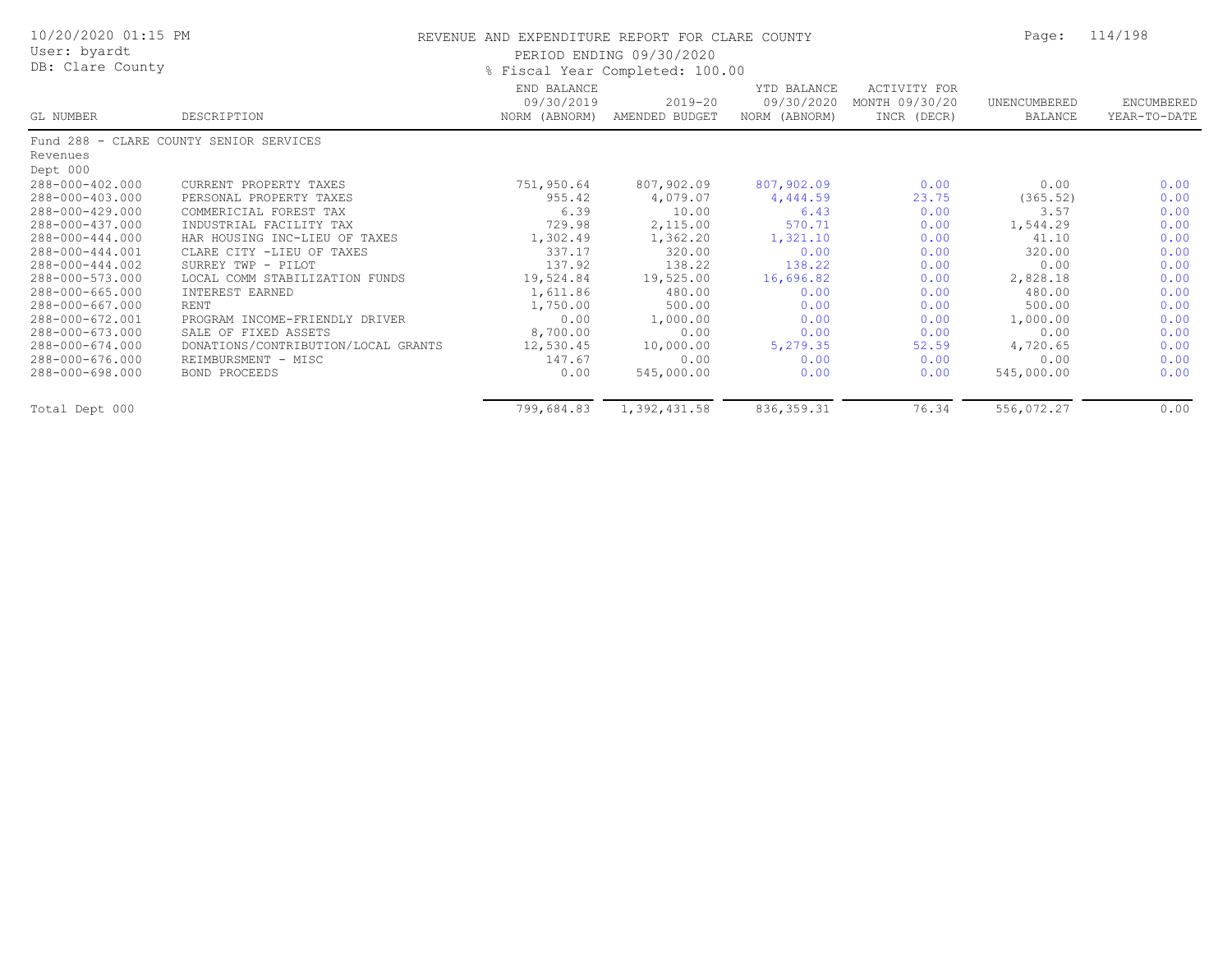| 10/20/2020 01:15 PM<br>User: byardt<br>DB: Clare County |                                         | REVENUE AND EXPENDITURE REPORT FOR CLARE COUNTY<br>PERIOD ENDING 09/30/2020<br>% Fiscal Year Completed: 100.00 | Page:                     | 115/198                                    |                                               |                         |                            |
|---------------------------------------------------------|-----------------------------------------|----------------------------------------------------------------------------------------------------------------|---------------------------|--------------------------------------------|-----------------------------------------------|-------------------------|----------------------------|
| GL NUMBER                                               | DESCRIPTION                             | END BALANCE<br>09/30/2019<br>NORM (ABNORM)                                                                     | 2019-20<br>AMENDED BUDGET | YTD BALANCE<br>09/30/2020<br>NORM (ABNORM) | ACTIVITY FOR<br>MONTH 09/30/20<br>INCR (DECR) | UNENCUMBERED<br>BALANCE | ENCUMBERED<br>YEAR-TO-DATE |
|                                                         | Fund 288 - CLARE COUNTY SENIOR SERVICES |                                                                                                                |                           |                                            |                                               |                         |                            |
| Revenues<br>Dept 610 - CONGREGATE NUTRITION             |                                         |                                                                                                                |                           |                                            |                                               |                         |                            |
| 288-610-401.500                                         | ALLOCATED TAX REVENUE                   | 0.00                                                                                                           | 91,430.00                 | 0.00                                       | 0.00                                          | 91,430.00               | 0.00                       |
| 288-610-401.501                                         | TAX REV - REQUIRED MATCH                | 3,959.00                                                                                                       | 3,918.00                  | 0.00                                       | 0.00                                          | 3,918.00                | 0.00                       |
| 288-610-519.000                                         | FEDERAL GRANT REIMBURSEMENTS            | 35,628.00                                                                                                      | 35,262.00                 | 29,418.30                                  | 2,674.00                                      | 5,843.70                | 0.00                       |
| 288-610-520.000                                         | FEDERAL GRANT REIMB - NSIP              | 13,989.00                                                                                                      | 14,782.00                 | 11,658.00                                  | 0.00                                          | 3,124.00                | 0.00                       |
| 288-610-672.000                                         | PROGRAM INCOME                          | 25,110.61                                                                                                      | 24,142.00                 | 15,247.48                                  | 976.90                                        | 8,894.52                | 0.00                       |
|                                                         | Total Dept 610 - CONGREGATE NUTRITION   | 78,686.61                                                                                                      | 169,534.00                | 56,323.78                                  | 3,650.90                                      | 113,210.22              | 0.00                       |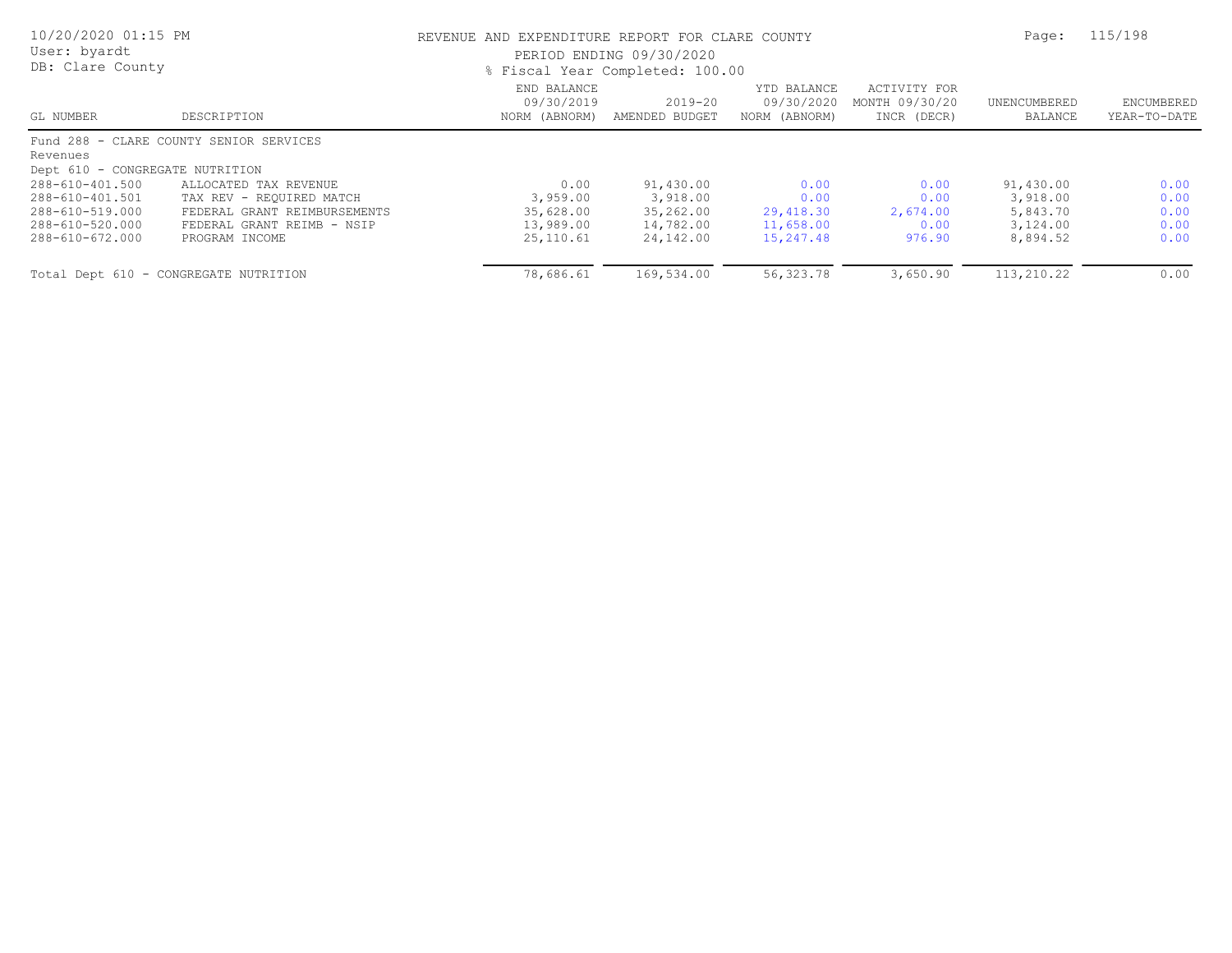| 10/20/2020 01:15 PM<br>User: byardt<br>DB: Clare County |                                         | REVENUE AND EXPENDITURE REPORT FOR CLARE COUNTY<br>PERIOD ENDING 09/30/2020<br>% Fiscal Year Completed: 100.00 | Page:                     | 116/198                                    |                                               |                         |                            |
|---------------------------------------------------------|-----------------------------------------|----------------------------------------------------------------------------------------------------------------|---------------------------|--------------------------------------------|-----------------------------------------------|-------------------------|----------------------------|
| GL NUMBER                                               | DESCRIPTION                             | END BALANCE<br>09/30/2019<br>NORM (ABNORM)                                                                     | 2019-20<br>AMENDED BUDGET | YTD BALANCE<br>09/30/2020<br>NORM (ABNORM) | ACTIVITY FOR<br>MONTH 09/30/20<br>INCR (DECR) | UNENCUMBERED<br>BALANCE | ENCUMBERED<br>YEAR-TO-DATE |
|                                                         | Fund 288 - CLARE COUNTY SENIOR SERVICES |                                                                                                                |                           |                                            |                                               |                         |                            |
| Revenues                                                |                                         |                                                                                                                |                           |                                            |                                               |                         |                            |
| Dept 611 - HOME DELIVERED MEALS                         |                                         |                                                                                                                |                           |                                            |                                               |                         |                            |
| 288-611-401.500                                         | ALLOCATED TAX REVENUE                   | 0.00                                                                                                           | 150,845.00                | 0.00                                       | 0.00                                          | 150,845.00              | 0.00                       |
| 288-611-401.501                                         | TAX REV - REQUIRED MATCH                | 12,884.00                                                                                                      | 12,014.00                 | 0.00                                       | 0.00                                          | 12,014.00               | 0.00                       |
| 288-611-519.000                                         | FEDERAL GRANT REIMBURSEMENTS            | 105,860.00                                                                                                     | 107,586.00                | 100,642.00                                 | 0.00                                          | 6,944.00                | 0.00                       |
| 288-611-520.000                                         | FEDERAL GRANT REIMB - NSIP              | 58,401.00                                                                                                      | 45,898.00                 | 46,308.00                                  | 5,974.00                                      | (410.00)                | 0.00                       |
| 288-611-672.000                                         | PROGRAM INCOME                          | 63,811.49                                                                                                      | 52,670.00                 | 28,867.16                                  | 8.25                                          | 23,802.84               | 0.00                       |
|                                                         | Total Dept 611 - HOME DELIVERED MEALS   | 240,956.49                                                                                                     | 369,013.00                | 175,817.16                                 | 5,982.25                                      | 193, 195.84             | 0.00                       |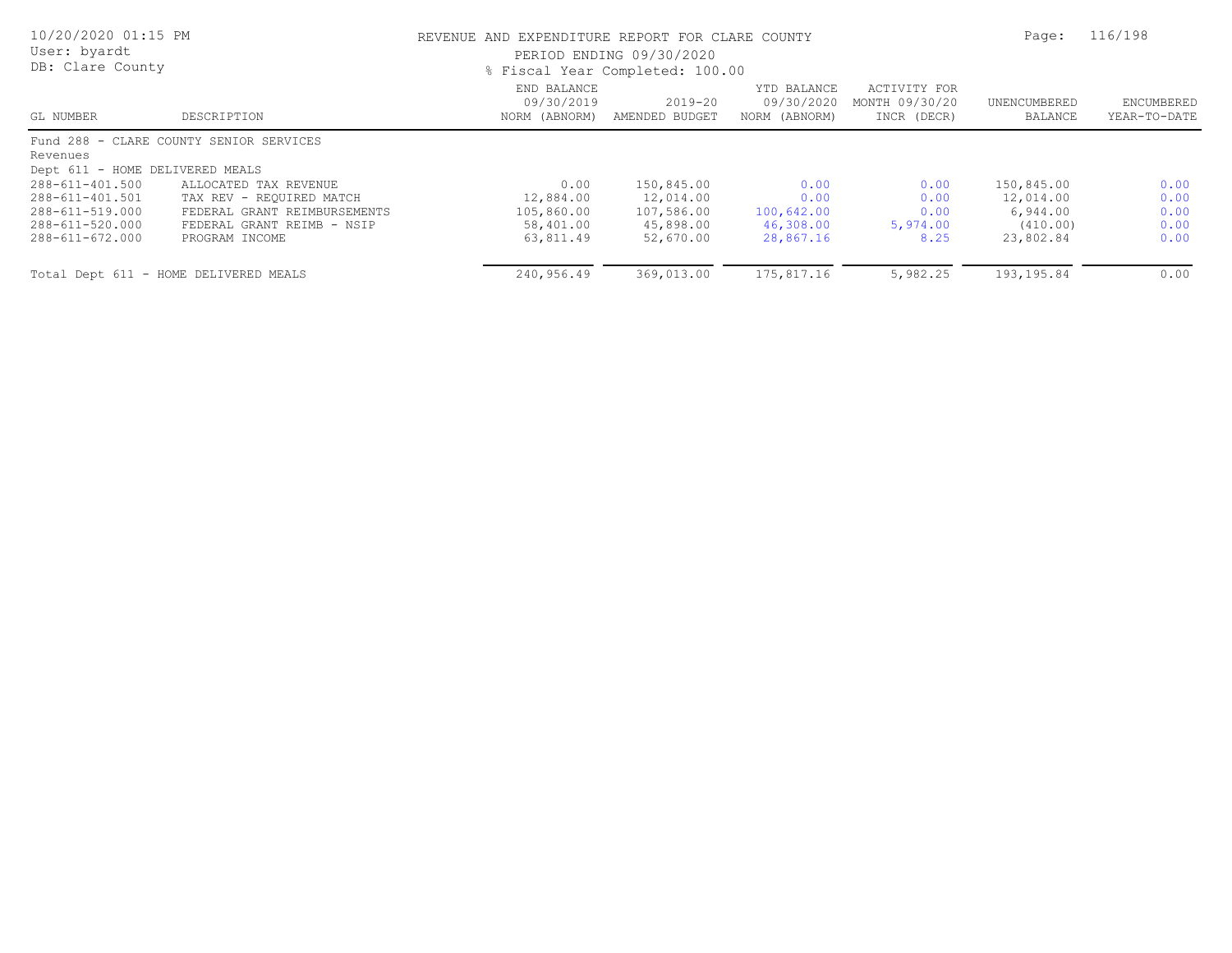| 10/20/2020 01:15 PM<br>User: byardt<br>DB: Clare County |                                              |                                            | REVENUE AND EXPENDITURE REPORT FOR CLARE COUNTY<br>PERIOD ENDING 09/30/2020<br>% Fiscal Year Completed: 100.00 |                                            |                                               |                         |                            |
|---------------------------------------------------------|----------------------------------------------|--------------------------------------------|----------------------------------------------------------------------------------------------------------------|--------------------------------------------|-----------------------------------------------|-------------------------|----------------------------|
| GL NUMBER                                               | DESCRIPTION                                  | END BALANCE<br>09/30/2019<br>NORM (ABNORM) | $2019 - 20$<br>AMENDED BUDGET                                                                                  | YTD BALANCE<br>09/30/2020<br>NORM (ABNORM) | ACTIVITY FOR<br>MONTH 09/30/20<br>INCR (DECR) | UNENCUMBERED<br>BALANCE | ENCUMBERED<br>YEAR-TO-DATE |
|                                                         | Fund 288 - CLARE COUNTY SENIOR SERVICES      |                                            |                                                                                                                |                                            |                                               |                         |                            |
| Revenues                                                |                                              |                                            |                                                                                                                |                                            |                                               |                         |                            |
|                                                         | Dept 612 - CASE COORDINATION & SUPPORT       |                                            |                                                                                                                |                                            |                                               |                         |                            |
| 288-612-401.500                                         | ALLOCATED TAX REVENUE                        | 0.00                                       | 19,913.00                                                                                                      | 0.00                                       | 0.00                                          | 19,913.00               | 0.00                       |
| 288-612-401.501                                         | TAX REV - REQUIRED MATCH                     | 2,532.00                                   | 2,532.00                                                                                                       | 0.00                                       | 0.00                                          | 2,532.00                | 0.00                       |
| 288-612-519.000                                         | FEDERAL GRANT                                | 22,789.00                                  | 22,789.00                                                                                                      | 20,890.00                                  | 1,899.00                                      | 1,899.00                | 0.00                       |
| 288-612-672.000                                         | PROGRAM INCOME                               | 622.53                                     | 1,200.00                                                                                                       | 394.75                                     | 0.00                                          | 805.25                  | 0.00                       |
|                                                         | Total Dept 612 - CASE COORDINATION & SUPPORT | 25,943.53                                  | 46,434.00                                                                                                      | 21,284.75                                  | 1,899.00                                      | 25, 149. 25             | 0.00                       |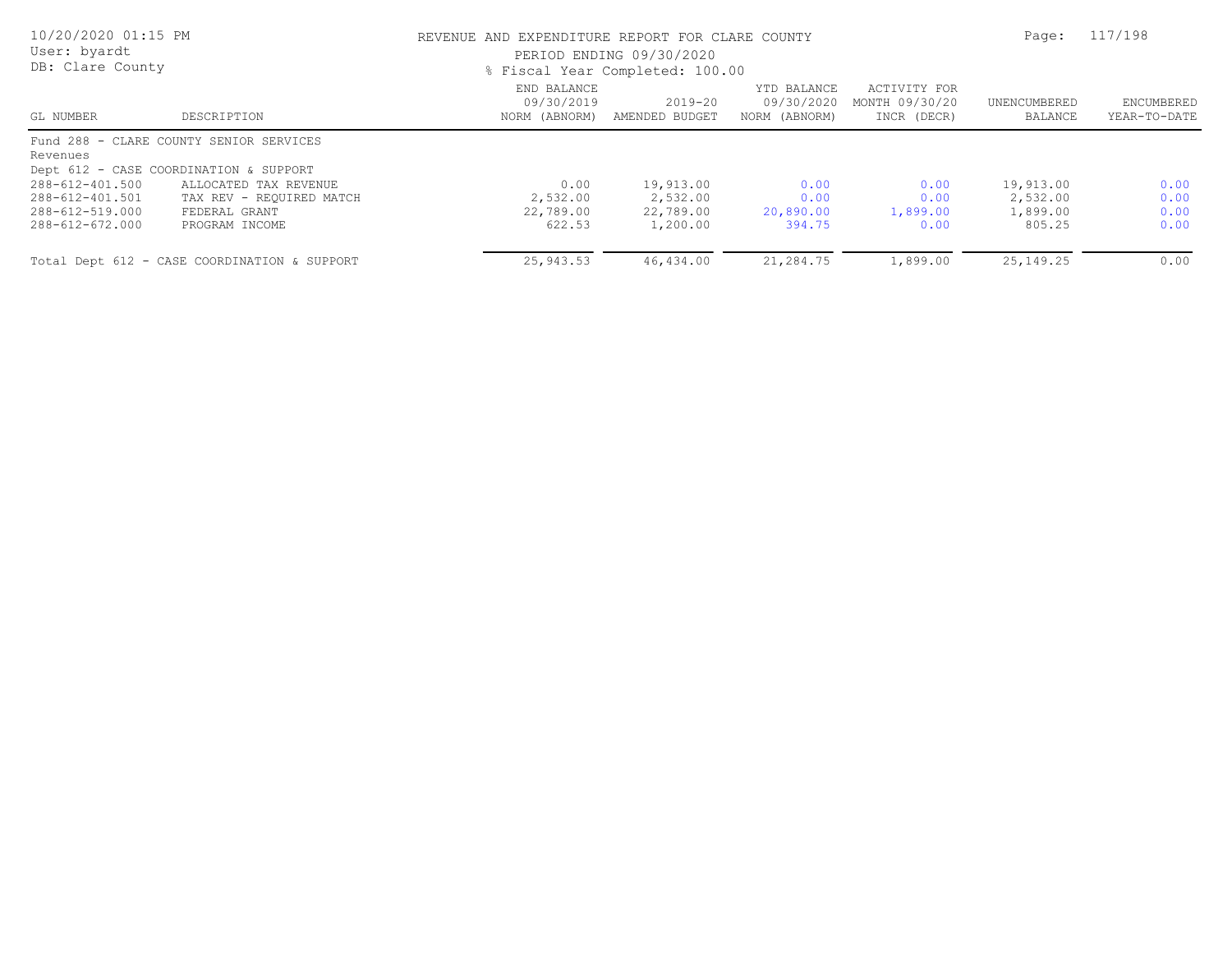| 10/20/2020 01:15 PM<br>User: byardt<br>DB: Clare County                  |                                                                                                     | REVENUE AND EXPENDITURE REPORT FOR CLARE COUNTY<br>PERIOD ENDING 09/30/2020<br>% Fiscal Year Completed: 100.00 | Page:                                         | 118/198                                    |                                               |                                              |                              |
|--------------------------------------------------------------------------|-----------------------------------------------------------------------------------------------------|----------------------------------------------------------------------------------------------------------------|-----------------------------------------------|--------------------------------------------|-----------------------------------------------|----------------------------------------------|------------------------------|
| GL NUMBER                                                                | DESCRIPTION                                                                                         | END BALANCE<br>09/30/2019<br>NORM (ABNORM)                                                                     | 2019-20<br>AMENDED BUDGET                     | YTD BALANCE<br>09/30/2020<br>NORM (ABNORM) | ACTIVITY FOR<br>MONTH 09/30/20<br>INCR (DECR) | UNENCUMBERED<br>BALANCE                      | ENCUMBERED<br>YEAR-TO-DATE   |
| Revenues<br>Dept 613 - PERSONAL CARE                                     | Fund 288 - CLARE COUNTY SENIOR SERVICES                                                             |                                                                                                                |                                               |                                            |                                               |                                              |                              |
| 288-613-401.500<br>288-613-401.501<br>288-613-519.000<br>288-613-672.000 | ALLOCATED TAX REVENUE<br>TAX REV - REQUIRED MATCH<br>FEDERAL GRANT REIMBURSEMENTS<br>PROGRAM INCOME | 0.00<br>2,059.00<br>23,528.00<br>6,446.03                                                                      | 7,880.00<br>1,973.00<br>17,756.00<br>7,500.00 | 0.00<br>0.00<br>12,335.00<br>3,481.25      | 0.00<br>0.00<br>1,122.00<br>224.00            | 7,880.00<br>1,973.00<br>5,421.00<br>4,018.75 | 0.00<br>0.00<br>0.00<br>0.00 |
| Total Dept 613 - PERSONAL CARE                                           |                                                                                                     | 32,033.03                                                                                                      | 35,109.00                                     | 15,816.25                                  | 1,346.00                                      | 19,292.75                                    | 0.00                         |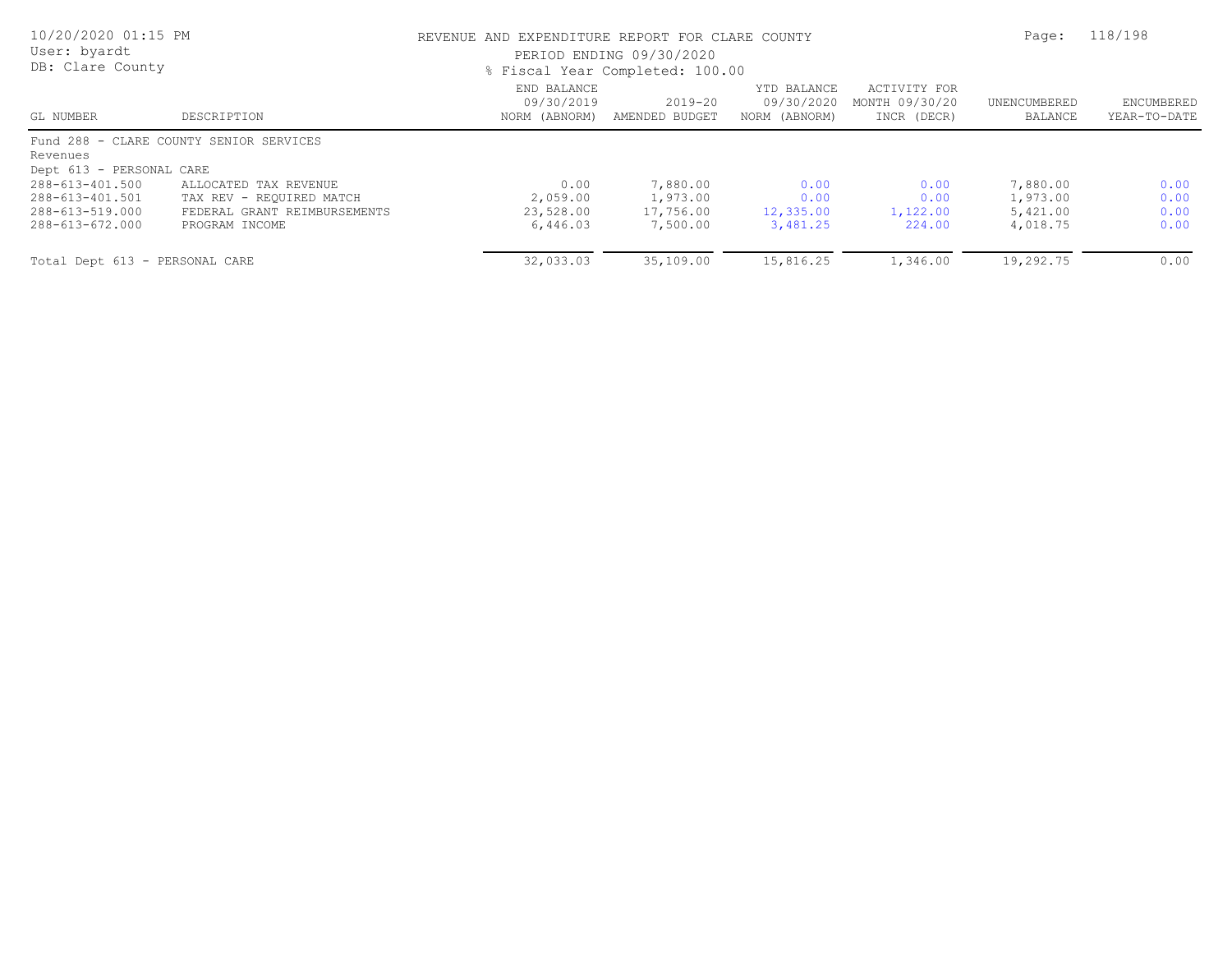| 10/20/2020 01:15 PM<br>User: byardt<br>DB: Clare County                 |                                                                                              | REVENUE AND EXPENDITURE REPORT FOR CLARE COUNTY<br>PERIOD ENDING 09/30/2020<br>% Fiscal Year Completed: 100.00 | Page:                     | 119/198                                    |                                               |                         |                                   |
|-------------------------------------------------------------------------|----------------------------------------------------------------------------------------------|----------------------------------------------------------------------------------------------------------------|---------------------------|--------------------------------------------|-----------------------------------------------|-------------------------|-----------------------------------|
| GL NUMBER                                                               | DESCRIPTION                                                                                  | END BALANCE<br>09/30/2019<br>NORM (ABNORM)                                                                     | 2019-20<br>AMENDED BUDGET | YTD BALANCE<br>09/30/2020<br>NORM (ABNORM) | ACTIVITY FOR<br>MONTH 09/30/20<br>INCR (DECR) | UNENCUMBERED<br>BALANCE | <b>ENCUMBERED</b><br>YEAR-TO-DATE |
| Revenues<br>Dept 614 - HOMEMAKING<br>288-614-401.500<br>288-614-401.501 | Fund 288 - CLARE COUNTY SENIOR SERVICES<br>ALLOCATED TAX REVENUE<br>TAX REV - REQUIRED MATCH | 0.00<br>3,108.00                                                                                               | 22,227.00<br>2,353.00     | 0.00<br>0.00                               | 0.00<br>0.00                                  | 22,227.00<br>2,353.00   | 0.00<br>0.00                      |
| 288-614-519.000<br>288-614-672.000                                      | FEDERAL GRANT REIMBURSEMENTS<br>PROGRAM INCOME                                               | 27,970.00<br>8,444.10                                                                                          | 21,176.00<br>8,920.00     | 18,182.00<br>4,280.75                      | 1,653.00<br>1,123.75                          | 2,994.00<br>4,639.25    | 0.00<br>0.00                      |
| Total Dept 614 - HOMEMAKING                                             |                                                                                              | 39,522.10                                                                                                      | 54,676.00                 | 22,462.75                                  | 2,776.75                                      | 32, 213.25              | 0.00                              |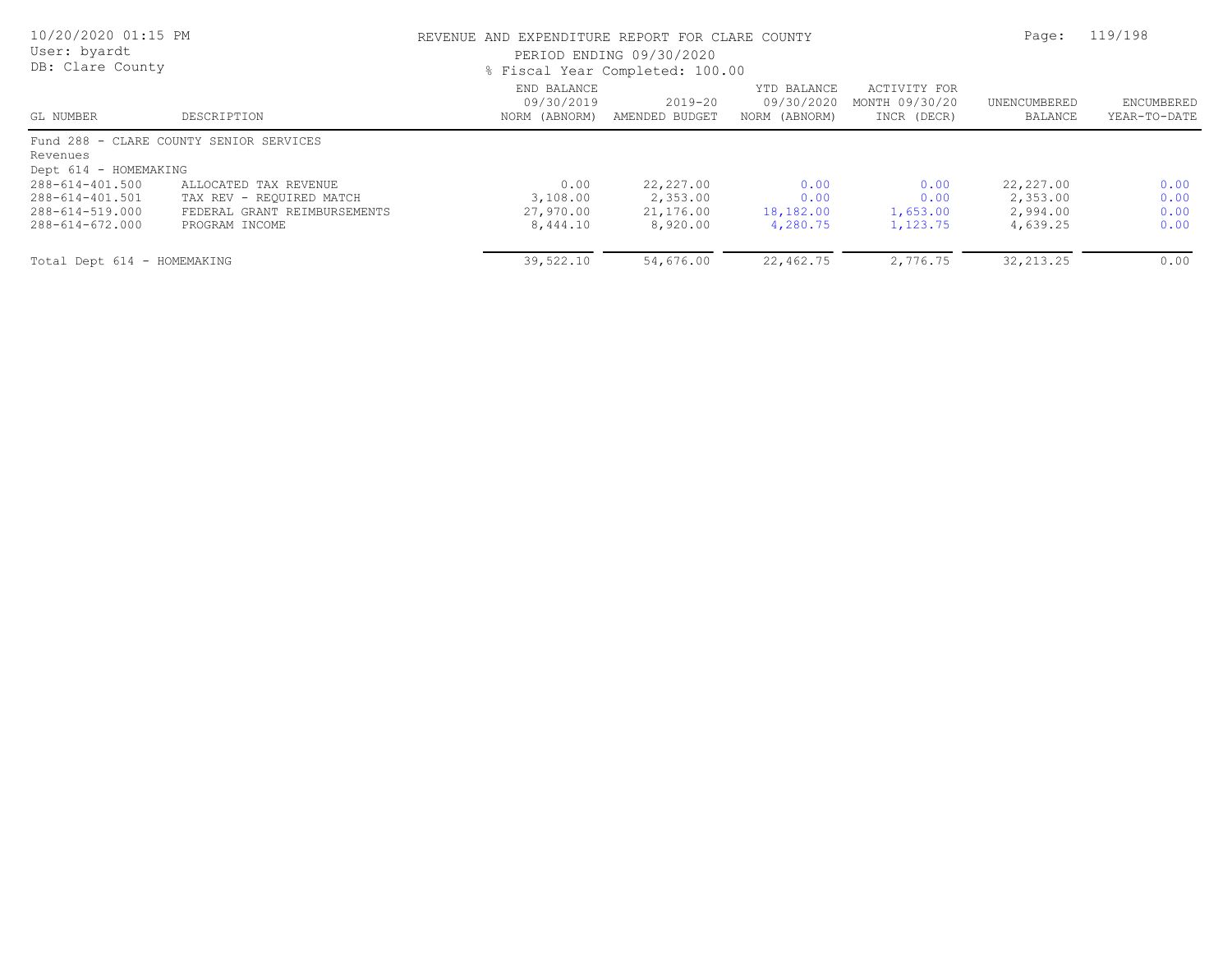| 10/20/2020 01:15 PM<br>User: byardt<br>DB: Clare County                  |                                                                                                    |                                            | REVENUE AND EXPENDITURE REPORT FOR CLARE COUNTY<br>PERIOD ENDING 09/30/2020<br>% Fiscal Year Completed: 100.00 |                                            |                                               |                                                |                              |
|--------------------------------------------------------------------------|----------------------------------------------------------------------------------------------------|--------------------------------------------|----------------------------------------------------------------------------------------------------------------|--------------------------------------------|-----------------------------------------------|------------------------------------------------|------------------------------|
| GL NUMBER                                                                | DESCRIPTION                                                                                        | END BALANCE<br>09/30/2019<br>NORM (ABNORM) | $2019 - 20$<br>AMENDED BUDGET                                                                                  | YTD BALANCE<br>09/30/2020<br>NORM (ABNORM) | ACTIVITY FOR<br>MONTH 09/30/20<br>INCR (DECR) | UNENCUMBERED<br>BALANCE                        | ENCUMBERED<br>YEAR-TO-DATE   |
| Revenues<br>Dept 615 - RESPITE CARE                                      | Fund 288 - CLARE COUNTY SENIOR SERVICES                                                            |                                            |                                                                                                                |                                            |                                               |                                                |                              |
| 288-615-401.500<br>288-615-401.501<br>288-615-519.000<br>288-615-672.000 | ALLOCATED TAX REVENUE<br>TAX REV - REOUIRED MATCH<br>FEDERAL GRANT REIMBURSEMENT<br>PROGRAM INCOME | 0.00<br>1,410.00<br>12,687.00<br>3,757.50  | 15,952.00<br>2,186.00<br>19,671.00<br>7,500.00                                                                 | 0.00<br>0.00<br>11,630.00<br>2,364.75      | 0.00<br>0.00<br>1,057.00<br>93.50             | 15,952.00<br>2,186.00<br>8,041.00<br>5, 135.25 | 0.00<br>0.00<br>0.00<br>0.00 |
| Total Dept 615 - RESPITE CARE                                            |                                                                                                    | 17,854.50                                  | 45,309.00                                                                                                      | 13,994.75                                  | 1,150.50                                      | 31, 314.25                                     | 0.00                         |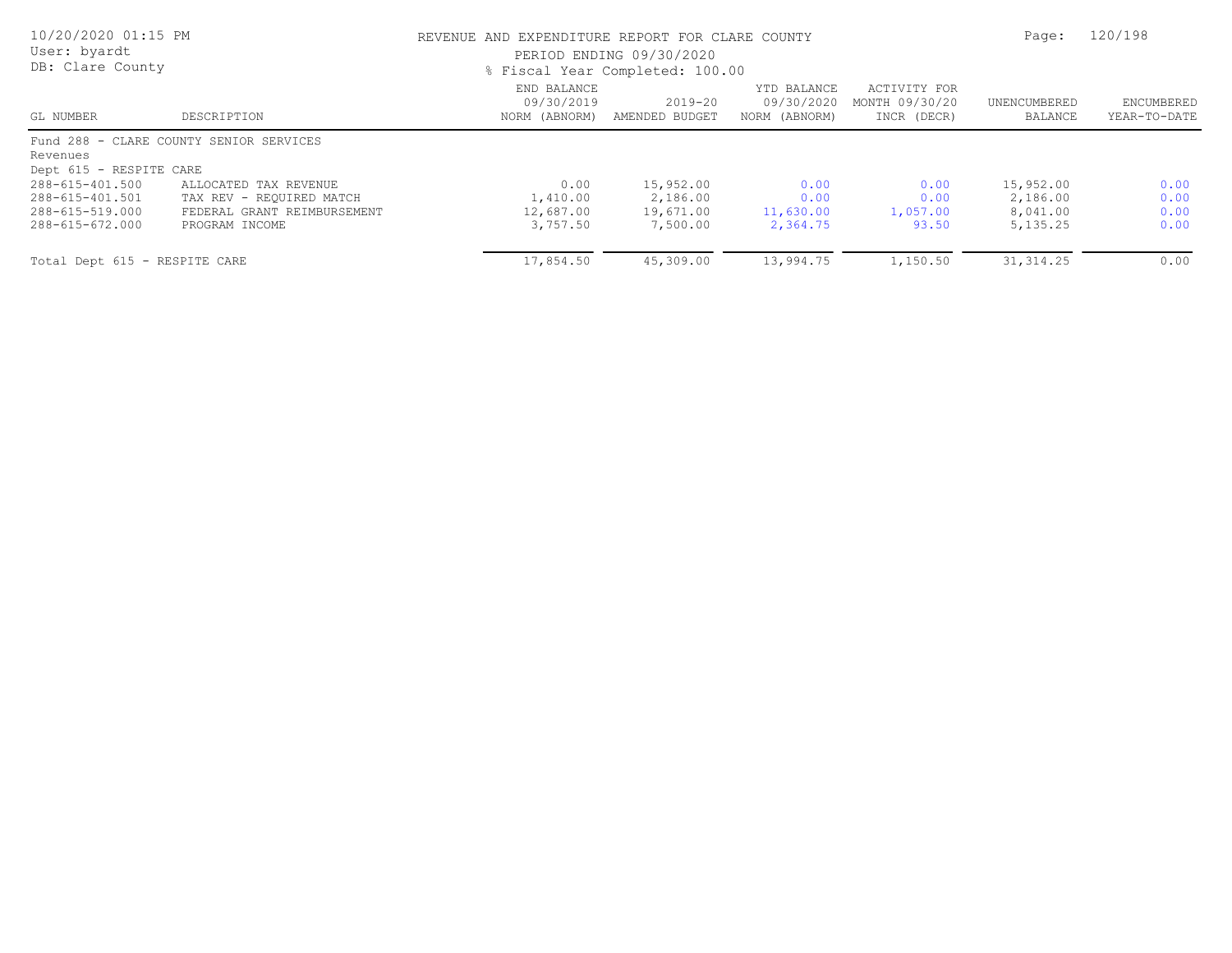| 10/20/2020 01:15 PM<br>User: byardt<br>DB: Clare County |                                                            | REVENUE AND EXPENDITURE REPORT FOR CLARE COUNTY<br>PERIOD ENDING 09/30/2020<br>% Fiscal Year Completed: 100.00 | Page:                           | 121/198                                    |                                               |                         |                            |
|---------------------------------------------------------|------------------------------------------------------------|----------------------------------------------------------------------------------------------------------------|---------------------------------|--------------------------------------------|-----------------------------------------------|-------------------------|----------------------------|
| GL NUMBER                                               | DESCRIPTION                                                | END BALANCE<br>09/30/2019<br>NORM (ABNORM)                                                                     | $2019 - 20$<br>AMENDED BUDGET   | YTD BALANCE<br>09/30/2020<br>NORM (ABNORM) | ACTIVITY FOR<br>MONTH 09/30/20<br>INCR (DECR) | UNENCUMBERED<br>BALANCE | ENCUMBERED<br>YEAR-TO-DATE |
|                                                         | Fund 288 - CLARE COUNTY SENIOR SERVICES                    |                                                                                                                |                                 |                                            |                                               |                         |                            |
| Revenues                                                |                                                            |                                                                                                                |                                 |                                            |                                               |                         |                            |
| 288-616-401.500                                         | Dept 616 - SENIOR CENTER STAFFING<br>ALLOCATED TAX REVENUE | 0.00                                                                                                           |                                 |                                            |                                               | 10,515.00               |                            |
| 288-616-401.501<br>288-616-519.000                      | TAX REV - REQUIRED MATCH<br>FEDERAL GRANT REIMBURSEMENT    | 497.00<br>4,473.00                                                                                             | 10,515.00<br>586.00<br>5,273.00 | 0.00<br>0.00<br>4,100.00                   | 0.00<br>0.00<br>372.00                        | 586.00<br>1,173.00      | 0.00<br>0.00<br>0.00       |
|                                                         | Total Dept 616 - SENIOR CENTER STAFFING                    | 4,970.00                                                                                                       | 16,374.00                       | 4,100.00                                   | 372.00                                        | 12,274.00               | 0.00                       |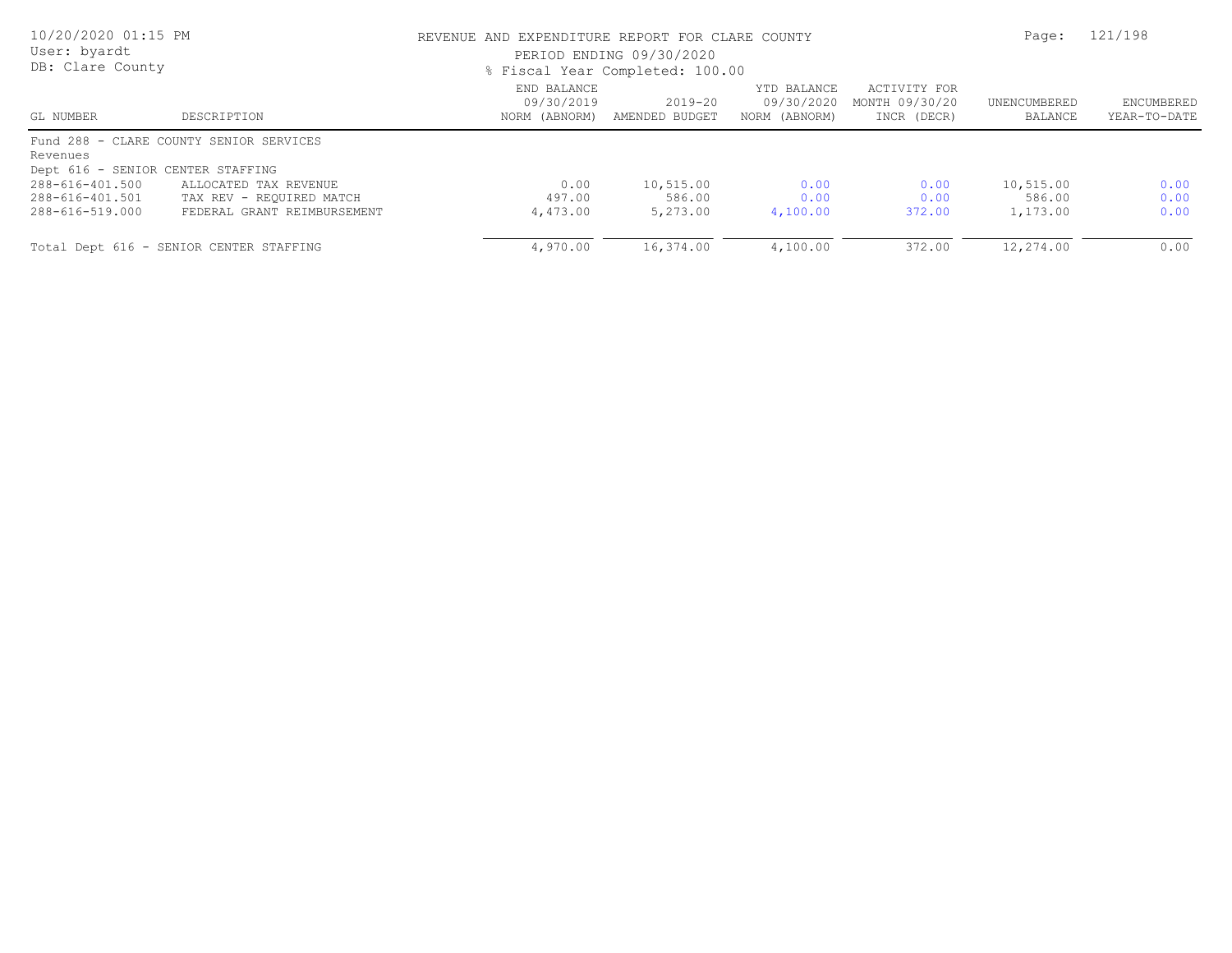| 10/20/2020 01:15 PM<br>User: byardt<br>DB: Clare County |                                                 | REVENUE AND EXPENDITURE REPORT FOR CLARE COUNTY<br>PERIOD ENDING 09/30/2020<br>% Fiscal Year Completed: 100.00 | Page:                         | 122/198                                    |                                               |                         |                            |
|---------------------------------------------------------|-------------------------------------------------|----------------------------------------------------------------------------------------------------------------|-------------------------------|--------------------------------------------|-----------------------------------------------|-------------------------|----------------------------|
| GL NUMBER                                               | DESCRIPTION                                     | END BALANCE<br>09/30/2019<br>NORM (ABNORM)                                                                     | $2019 - 20$<br>AMENDED BUDGET | YTD BALANCE<br>09/30/2020<br>NORM (ABNORM) | ACTIVITY FOR<br>MONTH 09/30/20<br>INCR (DECR) | UNENCUMBERED<br>BALANCE | ENCUMBERED<br>YEAR-TO-DATE |
| Revenues                                                | Fund 288 - CLARE COUNTY SENIOR SERVICES         |                                                                                                                |                               |                                            |                                               |                         |                            |
|                                                         | Dept 617 - DISEASE PREVENTION/HEALTH PROM       |                                                                                                                |                               |                                            |                                               |                         |                            |
| 288-617-401.501                                         | TAX REV - REQUIRED MATCH                        | 1,299.00                                                                                                       | 1,911.00                      | 0.00                                       | 0.00                                          | 1,911.00                | 0.00                       |
| 288-617-519.000                                         | FEDERAL GRANT REIMBURSEMENTS                    | 10,949.00                                                                                                      | 10,000.00                     | 0.00                                       | 0.00                                          | 10,000.00               | 0.00                       |
|                                                         | Total Dept 617 - DISEASE PREVENTION/HEALTH PROM | 12,248.00                                                                                                      | 11,911.00                     | 0.00                                       | 0.00                                          | 11,911.00               | 0.00                       |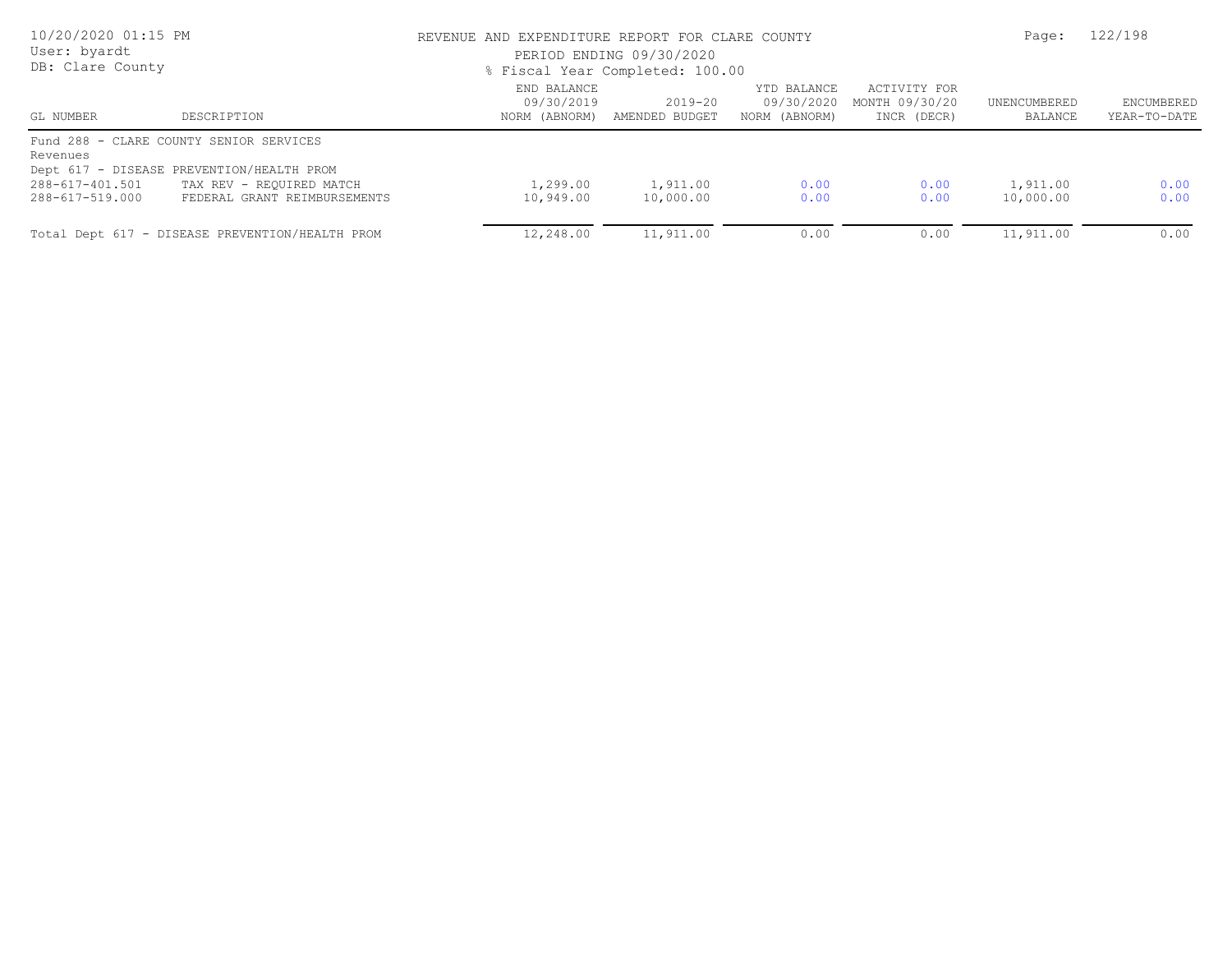| 10/20/2020 01:15 PM<br>User: byardt<br>DB: Clare County |                                         | REVENUE AND EXPENDITURE REPORT FOR CLARE COUNTY<br>PERIOD ENDING 09/30/2020<br>% Fiscal Year Completed: 100.00 | Page:                                       | 123/198                                    |                                               |                         |                            |
|---------------------------------------------------------|-----------------------------------------|----------------------------------------------------------------------------------------------------------------|---------------------------------------------|--------------------------------------------|-----------------------------------------------|-------------------------|----------------------------|
| GL NUMBER                                               | DESCRIPTION                             | END BALANCE<br>09/30/2019                                                                                      | $2019 - 20$<br>NORM (ABNORM) AMENDED BUDGET | YTD BALANCE<br>09/30/2020<br>NORM (ABNORM) | ACTIVITY FOR<br>MONTH 09/30/20<br>INCR (DECR) | UNENCUMBERED<br>BALANCE | ENCUMBERED<br>YEAR-TO-DATE |
| Revenues                                                | Fund 288 - CLARE COUNTY SENIOR SERVICES |                                                                                                                |                                             |                                            |                                               |                         |                            |
| Dept 618 - CAREGIVING TRAINING                          |                                         |                                                                                                                |                                             |                                            |                                               |                         |                            |
| 288-618-401.501                                         | TAX REV - REQUIRED MATCH                | 886.00                                                                                                         | 811.00                                      | 0.00                                       | 0.00                                          | 811.00                  | 0.00                       |
| 288-618-519.000                                         | FEDERAL GRANT REIMBURSEMENTS            | 7,165.00                                                                                                       | 7,296.00                                    | 4,929.00                                   | 601.00                                        | 2,367.00                | 0.00                       |
|                                                         | Total Dept 618 - CAREGIVING TRAINING    | 8,051.00                                                                                                       | 8,107.00                                    | 4,929.00                                   | 601.00                                        | 3,178.00                | 0.00                       |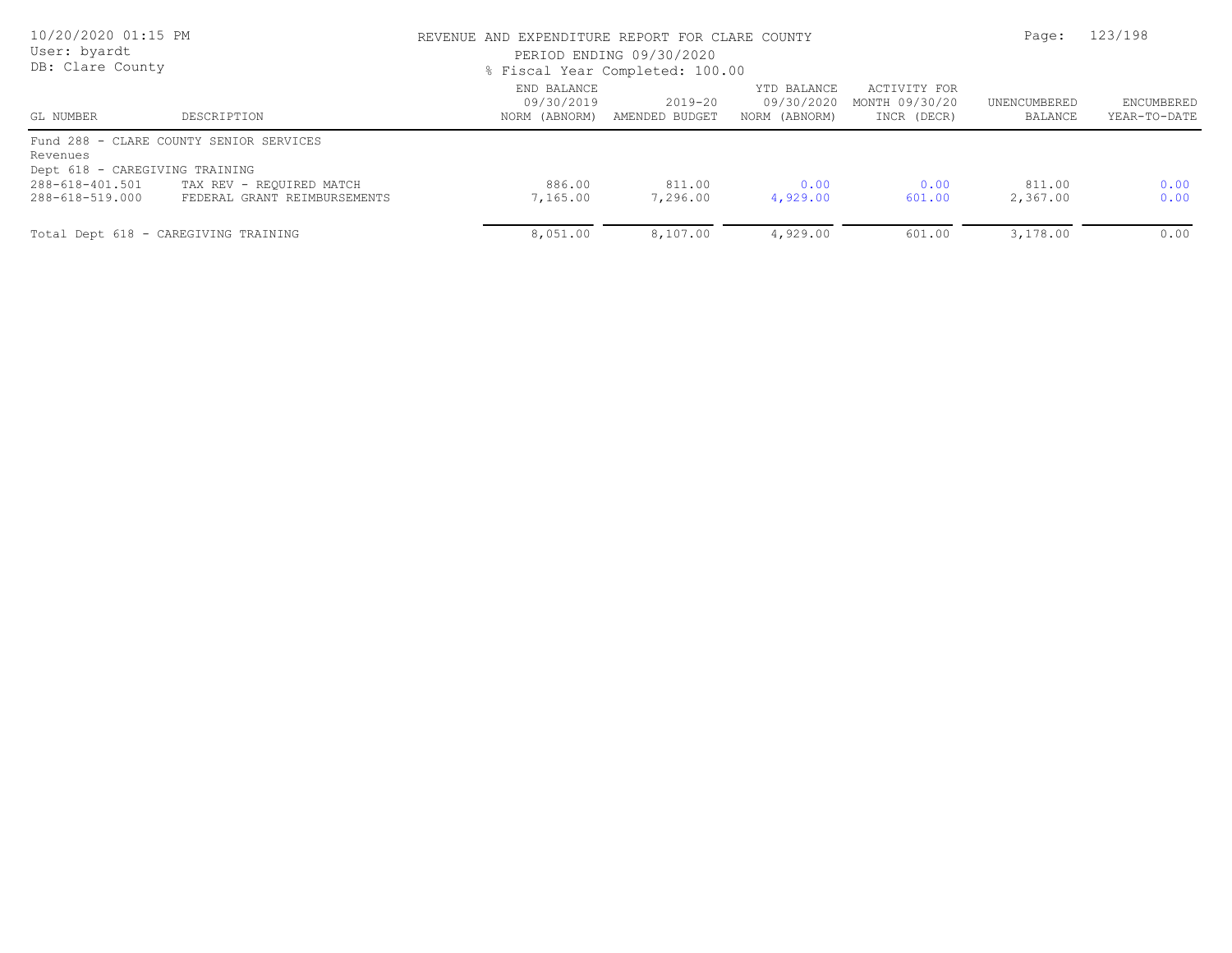| 10/20/2020 01:15 PM<br>User: byardt<br>DB: Clare County |                                                                                                         | REVENUE AND EXPENDITURE REPORT FOR CLARE COUNTY<br>PERIOD ENDING 09/30/2020<br>% Fiscal Year Completed: 100.00 | Page:                     | 124/198                                    |                                               |                         |                            |
|---------------------------------------------------------|---------------------------------------------------------------------------------------------------------|----------------------------------------------------------------------------------------------------------------|---------------------------|--------------------------------------------|-----------------------------------------------|-------------------------|----------------------------|
| GL NUMBER                                               | DESCRIPTION                                                                                             | END BALANCE<br>09/30/2019<br>NORM (ABNORM)                                                                     | 2019-20<br>AMENDED BUDGET | YTD BALANCE<br>09/30/2020<br>NORM (ABNORM) | ACTIVITY FOR<br>MONTH 09/30/20<br>INCR (DECR) | UNENCUMBERED<br>BALANCE | ENCUMBERED<br>YEAR-TO-DATE |
| Revenues<br>288-619-626.000                             | Fund 288 - CLARE COUNTY SENIOR SERVICES<br>Dept 619 - A&D CONTRACTED SERVICES<br>A & D HOME HEALTH CARE | 36,385.50                                                                                                      | 50,000.00                 | 34,752.71                                  | 8,772.57                                      | 15,247.29               | 0.00                       |
|                                                         | Total Dept 619 - A&D CONTRACTED SERVICES                                                                | 36,385.50                                                                                                      | 50,000.00                 | 34,752.71                                  | 8,772.57                                      | 15,247.29               | 0.00                       |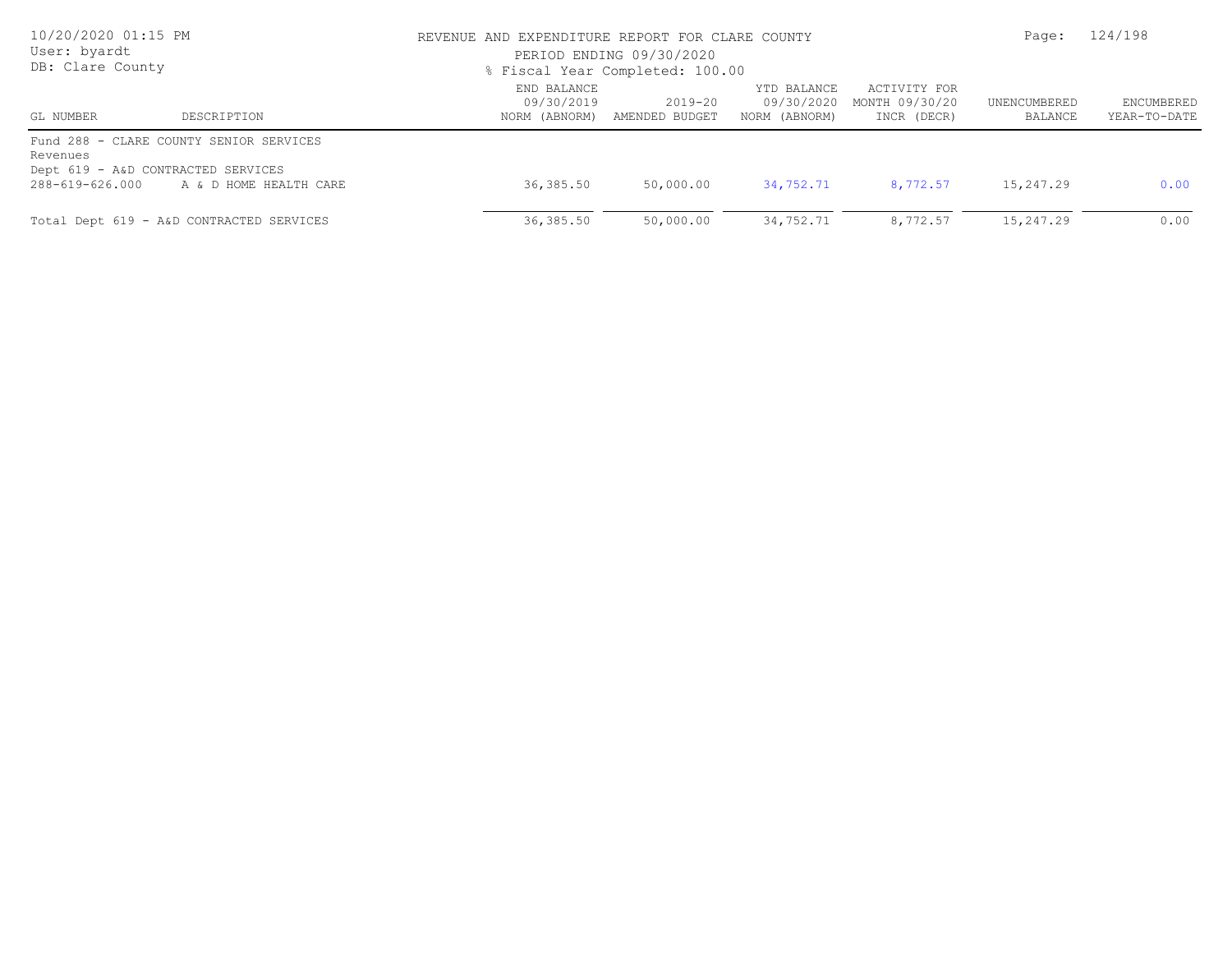| 10/20/2020 01:15 PM<br>User: byardt<br>DB: Clare County |                                               | REVENUE AND EXPENDITURE REPORT FOR CLARE COUNTY<br>PERIOD ENDING 09/30/2020<br>% Fiscal Year Completed: 100.00 |                               |                                            |                                               |                         | 125/198                    |
|---------------------------------------------------------|-----------------------------------------------|----------------------------------------------------------------------------------------------------------------|-------------------------------|--------------------------------------------|-----------------------------------------------|-------------------------|----------------------------|
| GL NUMBER                                               | DESCRIPTION                                   | END BALANCE<br>09/30/2019<br>NORM (ABNORM)                                                                     | $2019 - 20$<br>AMENDED BUDGET | YTD BALANCE<br>09/30/2020<br>NORM (ABNORM) | ACTIVITY FOR<br>MONTH 09/30/20<br>INCR (DECR) | UNENCUMBERED<br>BALANCE | ENCUMBERED<br>YEAR-TO-DATE |
| Revenues                                                | Fund 288 - CLARE COUNTY SENIOR SERVICES       |                                                                                                                |                               |                                            |                                               |                         |                            |
|                                                         | Dept 622 - STIMULUS GRANT - HDM - CARES       |                                                                                                                |                               |                                            |                                               |                         |                            |
| 288-622-401.500                                         | ALLOCATED TAX REVENUE                         | 0.00                                                                                                           | 89,427.00                     | 0.00                                       | 0.00                                          | 89,427.00               | 0.00                       |
| 288-622-528.000                                         | FEDERAL GRANT - CARES                         | 0.00                                                                                                           | 58,315.00                     | 43,736.00                                  | 14,578.00                                     | 14,579.00               | 0.00                       |
| 288-622-672.000                                         | PROGRAM INCOME                                | 0.00                                                                                                           | 30,000.00                     | 14,104.50                                  | 5,747.25                                      | 15,895.50               | 0.00                       |
|                                                         | Total Dept 622 - STIMULUS GRANT - HDM - CARES | 0.00                                                                                                           | 177,742.00                    | 57,840.50                                  | 20,325.25                                     | 119,901.50              | 0.00                       |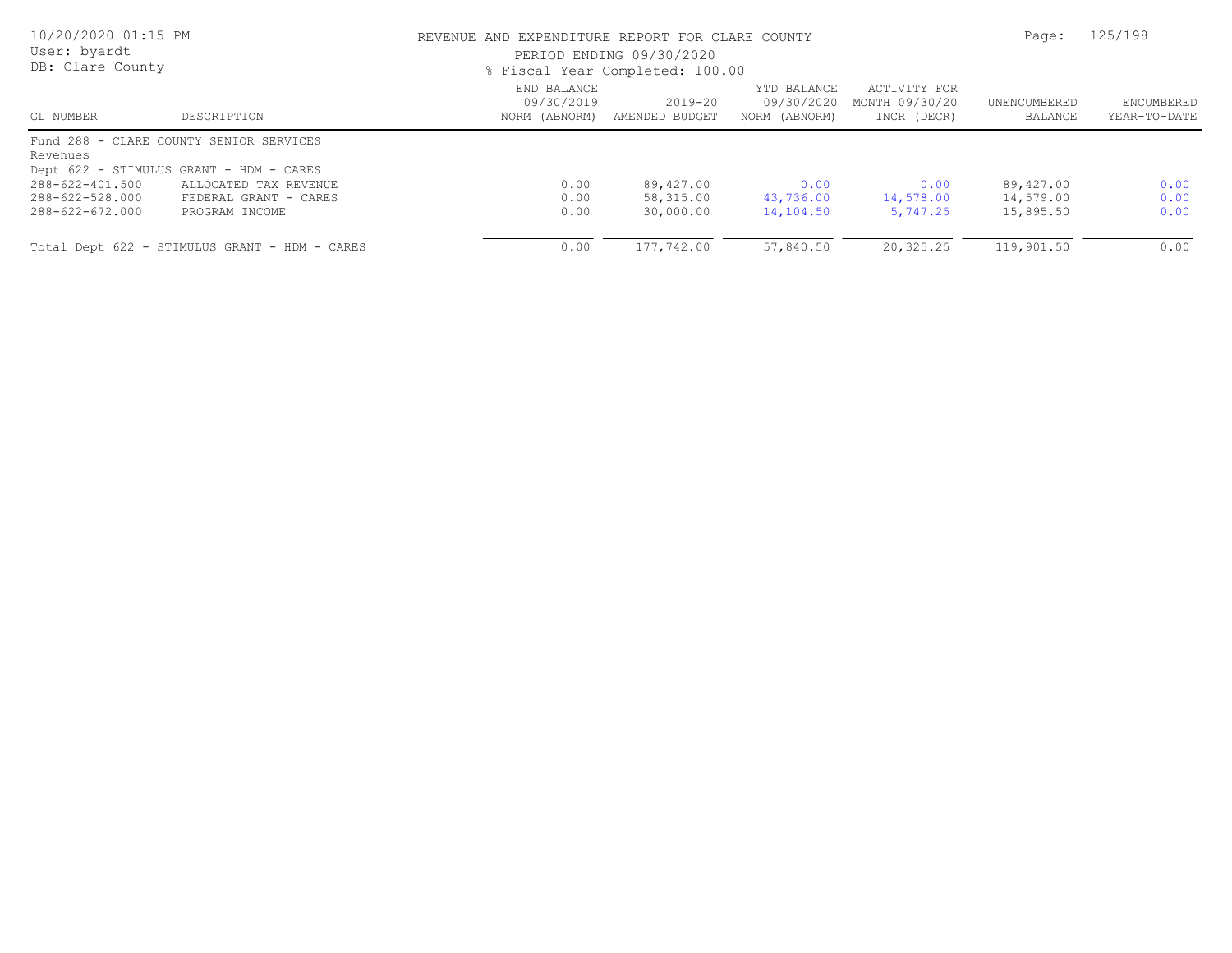| 10/20/2020 01:15 PM<br>User: byardt<br>DB: Clare County |                                               | REVENUE AND EXPENDITURE REPORT FOR CLARE COUNTY<br>PERIOD ENDING 09/30/2020<br>% Fiscal Year Completed: 100.00 | Page:                     | 126/198                                    |                                               |                         |                            |
|---------------------------------------------------------|-----------------------------------------------|----------------------------------------------------------------------------------------------------------------|---------------------------|--------------------------------------------|-----------------------------------------------|-------------------------|----------------------------|
| GL NUMBER                                               | DESCRIPTION                                   | END BALANCE<br>09/30/2019<br>NORM (ABNORM)                                                                     | 2019-20<br>AMENDED BUDGET | YTD BALANCE<br>09/30/2020<br>NORM (ABNORM) | ACTIVITY FOR<br>MONTH 09/30/20<br>INCR (DECR) | UNENCUMBERED<br>BALANCE | ENCUMBERED<br>YEAR-TO-DATE |
| Revenues                                                | Fund 288 - CLARE COUNTY SENIOR SERVICES       |                                                                                                                |                           |                                            |                                               |                         |                            |
|                                                         | Dept 623 - STIMULUS GRANT - HDM - FFCRA       |                                                                                                                |                           |                                            |                                               |                         |                            |
| 288-623-401.500                                         | ALLOCATED TAX REVENUE                         | 0.00                                                                                                           | 29,216.00                 | 0.00                                       | 0.00                                          | 29,216.00               | 0.00                       |
| 288-623-529.000                                         | FEDERAL GRANT - FFCRA                         | 0.00                                                                                                           | 30,664.00                 | 30,664.00                                  | 0.00                                          | 0.00                    | 0.00                       |
| 288-623-672.000                                         | PROGRAM INCOME                                | 0.00                                                                                                           | 8,380.10                  | 8,380.10                                   | 0.00                                          | 0.00                    | 0.00                       |
|                                                         | Total Dept 623 - STIMULUS GRANT - HDM - FFCRA | 0.00                                                                                                           | 68,260.10                 | 39,044.10                                  | 0.00                                          | 29,216.00               | 0.00                       |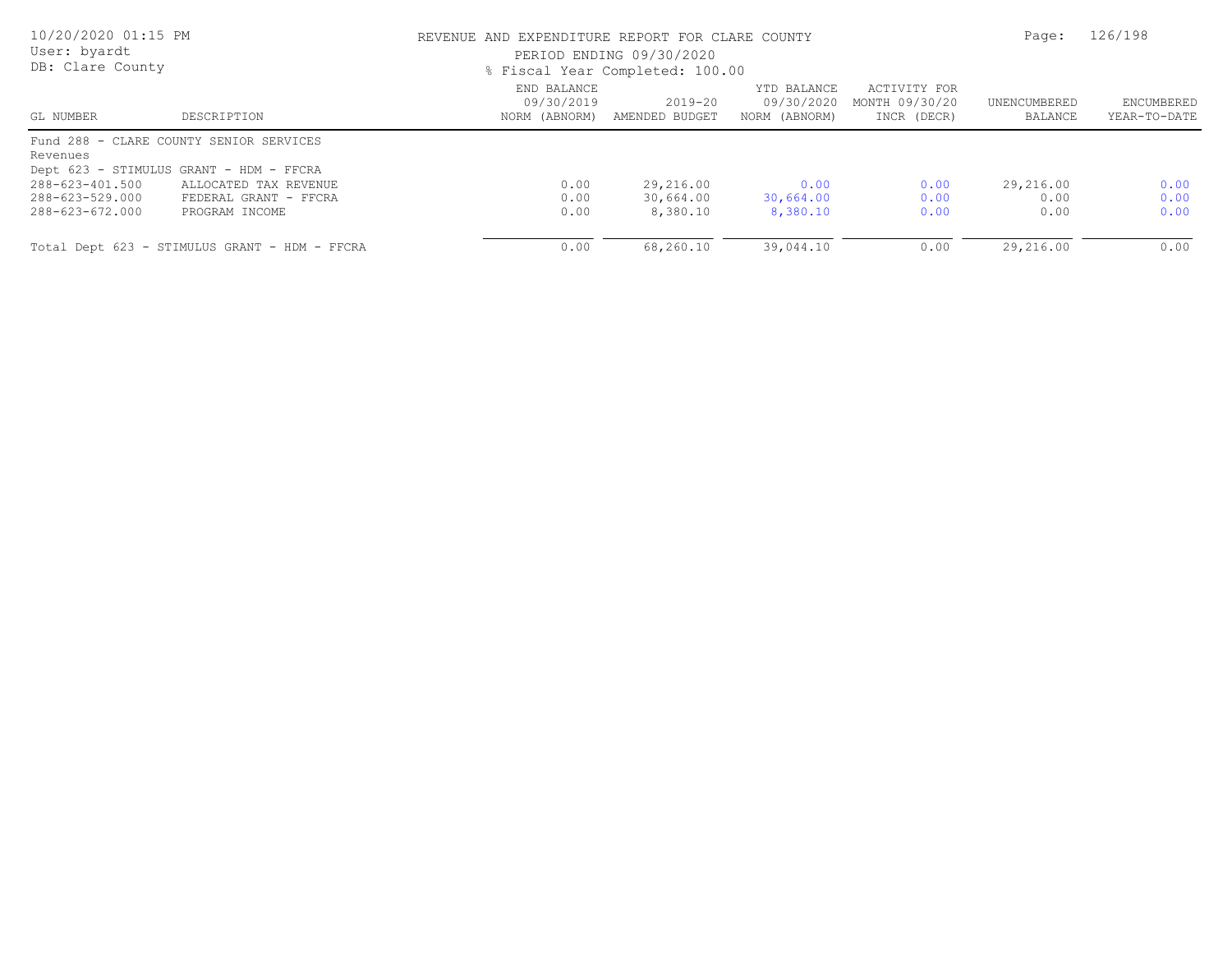| 10/20/2020 01:15 PM<br>User: byardt<br>DB: Clare County |                                                                                                     | REVENUE AND EXPENDITURE REPORT FOR CLARE COUNTY<br>PERIOD ENDING 09/30/2020<br>% Fiscal Year Completed: 100.00        | Page:                                         | 127/198                 |                            |          |      |
|---------------------------------------------------------|-----------------------------------------------------------------------------------------------------|-----------------------------------------------------------------------------------------------------------------------|-----------------------------------------------|-------------------------|----------------------------|----------|------|
| GL NUMBER                                               | DESCRIPTION                                                                                         | END BALANCE<br>YTD BALANCE<br>2019-20<br>09/30/2019<br>09/30/2020<br>AMENDED BUDGET<br>NORM (ABNORM)<br>NORM (ABNORM) | ACTIVITY FOR<br>MONTH 09/30/20<br>INCR (DECR) | UNENCUMBERED<br>BALANCE | ENCUMBERED<br>YEAR-TO-DATE |          |      |
| Revenues<br>288-624-676.000                             | Fund 288 - CLARE COUNTY SENIOR SERVICES<br>Dept 624 - PAYMENT OF SERVICE (POS)<br>POS REIMBURSEMENT | 7,971.57                                                                                                              | 9,680.00                                      | 5,146.02                | 0.00                       | 4,533.98 | 0.00 |
|                                                         | Total Dept 624 - PAYMENT OF SERVICE (POS)                                                           | 7,971.57                                                                                                              | 9,680.00                                      | 5,146.02                | 0.00                       | 4,533.98 | 0.00 |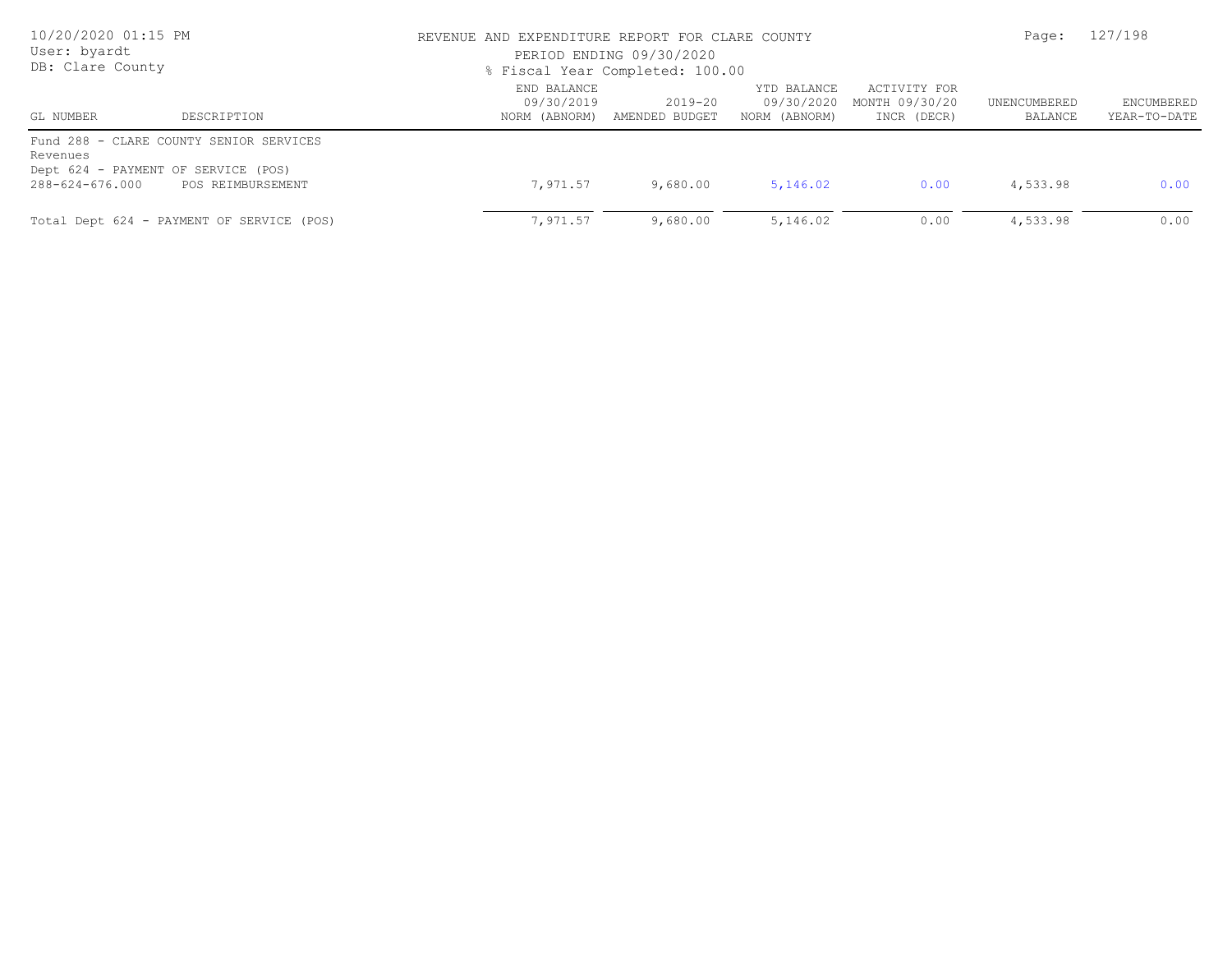| 10/20/2020 01:15 PM<br>User: byardt<br>DB: Clare County                                                                     | REVENUE AND EXPENDITURE REPORT FOR CLARE COUNTY<br>PERIOD ENDING 09/30/2020<br>% Fiscal Year Completed: 100.00 | Page:                                       | 128/198                                    |                                               |                         |                            |
|-----------------------------------------------------------------------------------------------------------------------------|----------------------------------------------------------------------------------------------------------------|---------------------------------------------|--------------------------------------------|-----------------------------------------------|-------------------------|----------------------------|
| GL NUMBER<br>DESCRIPTION                                                                                                    | END BALANCE<br>09/30/2019                                                                                      | $2019 - 20$<br>NORM (ABNORM) AMENDED BUDGET | YTD BALANCE<br>09/30/2020<br>NORM (ABNORM) | ACTIVITY FOR<br>MONTH 09/30/20<br>INCR (DECR) | UNENCUMBERED<br>BALANCE | ENCUMBERED<br>YEAR-TO-DATE |
| Fund 288 - CLARE COUNTY SENIOR SERVICES<br>Revenues<br>Dept 625 - DHS CONTRACTED SERVICES<br>288-625-630.000<br>DHS REVENUE | 12,686.99                                                                                                      | 5,500.00                                    | 5,335.01                                   | 0.00                                          | 164.99                  | 0.00                       |
| Total Dept 625 - DHS CONTRACTED SERVICES                                                                                    | 12,686.99                                                                                                      | 5,500.00                                    | 5,335.01                                   | 0.00                                          | 164.99                  | 0.00                       |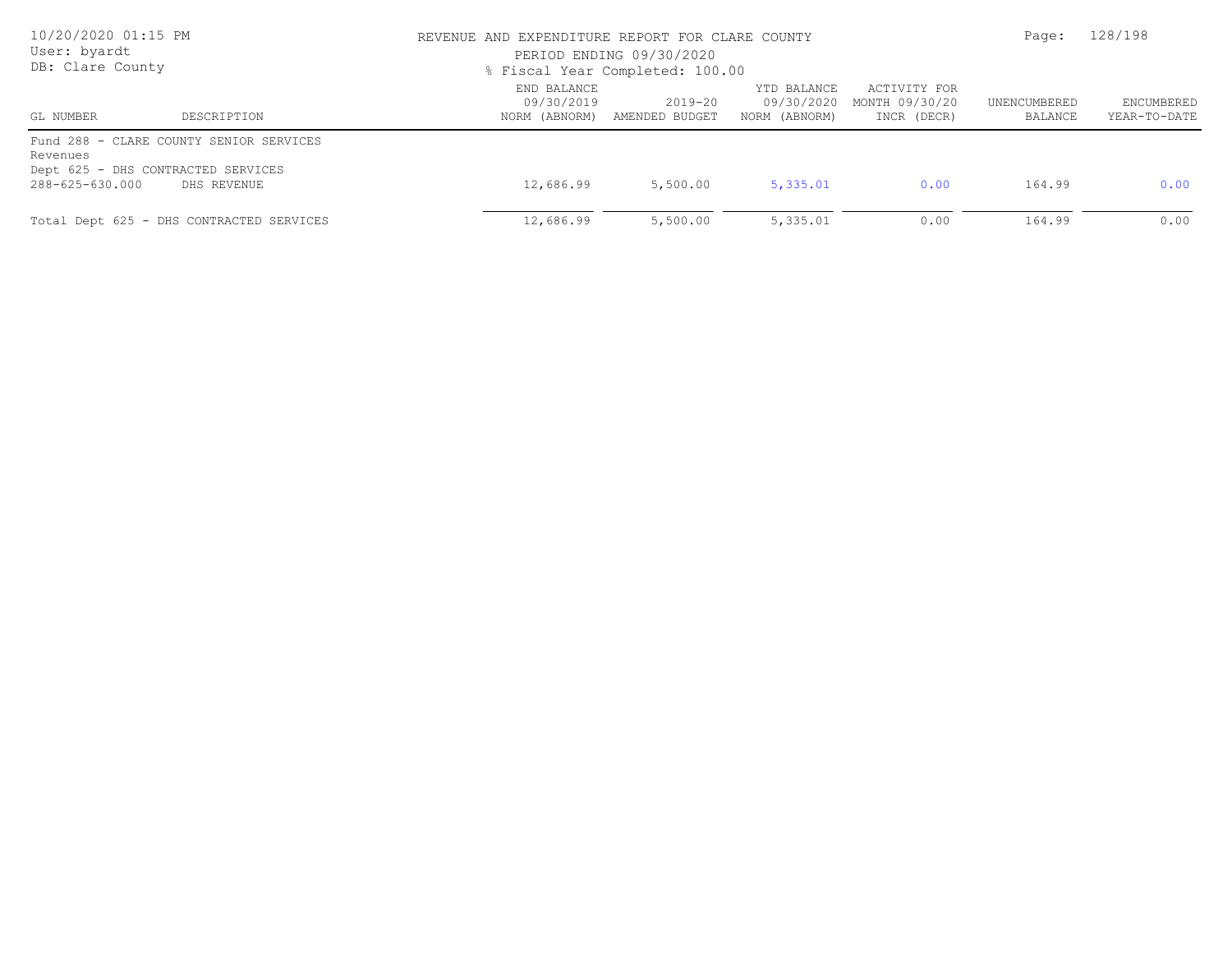| 10/20/2020 01:15 PM<br>User: byardt<br>DB: Clare County |                                                                                      | REVENUE AND EXPENDITURE REPORT FOR CLARE COUNTY<br>PERIOD ENDING 09/30/2020<br>% Fiscal Year Completed: 100.00 | Page:                     | 129/198                                    |                                               |                         |                            |
|---------------------------------------------------------|--------------------------------------------------------------------------------------|----------------------------------------------------------------------------------------------------------------|---------------------------|--------------------------------------------|-----------------------------------------------|-------------------------|----------------------------|
| DESCRIPTION<br>GL NUMBER                                |                                                                                      | END BALANCE<br>09/30/2019<br>NORM (ABNORM)                                                                     | 2019-20<br>AMENDED BUDGET | YTD BALANCE<br>09/30/2020<br>NORM (ABNORM) | ACTIVITY FOR<br>MONTH 09/30/20<br>INCR (DECR) | UNENCUMBERED<br>BALANCE | ENCUMBERED<br>YEAR-TO-DATE |
| Revenues                                                | Fund 288 - CLARE COUNTY SENIOR SERVICES<br>Dept 626 - MEDICAID WAIVER CONTRACTED SVC |                                                                                                                |                           |                                            |                                               |                         |                            |
| 288-626-630.000                                         | MEDICAID WAIVER REVENUE                                                              | 258,638.26                                                                                                     | 287,342.60                | 256,296.54                                 | 18,255.75                                     | 31,046.06               | 0.00                       |
|                                                         | Total Dept 626 - MEDICAID WAIVER CONTRACTED SVC                                      | 258,638.26                                                                                                     | 287,342.60                | 256,296.54                                 | 18,255.75                                     | 31,046.06               | 0.00                       |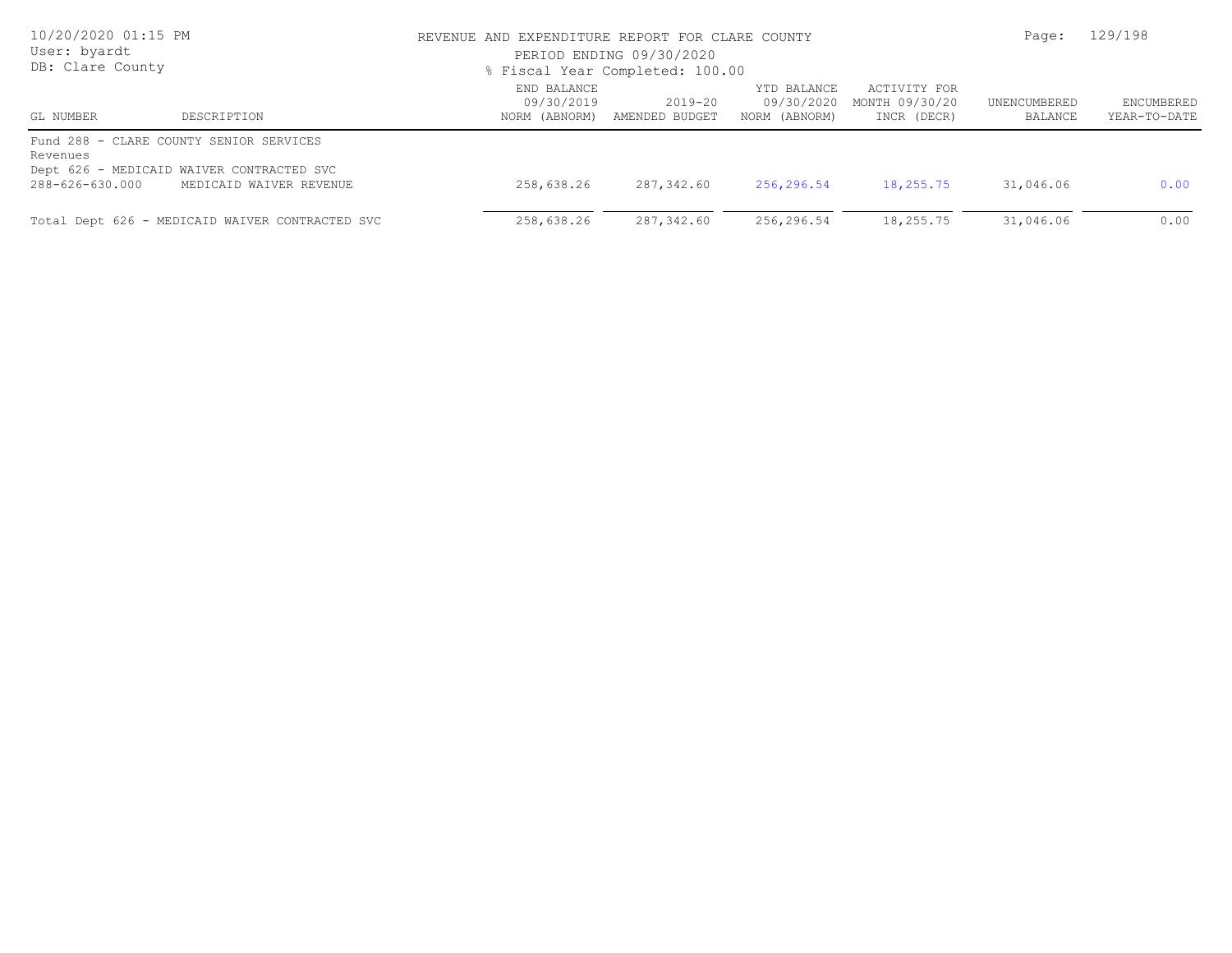| 10/20/2020 01:15 PM<br>User: byardt<br>DB: Clare County |                                                                                                               | REVENUE AND EXPENDITURE REPORT FOR CLARE COUNTY<br>PERIOD ENDING 09/30/2020<br>% Fiscal Year Completed: 100.00 |                                         |                                            |                                               |                         | 130/198                    |
|---------------------------------------------------------|---------------------------------------------------------------------------------------------------------------|----------------------------------------------------------------------------------------------------------------|-----------------------------------------|--------------------------------------------|-----------------------------------------------|-------------------------|----------------------------|
| GL NUMBER                                               | DESCRIPTION                                                                                                   | END BALANCE<br>09/30/2019                                                                                      | 2019-20<br>NORM (ABNORM) AMENDED BUDGET | YTD BALANCE<br>09/30/2020<br>NORM (ABNORM) | ACTIVITY FOR<br>MONTH 09/30/20<br>INCR (DECR) | UNENCUMBERED<br>BALANCE | ENCUMBERED<br>YEAR-TO-DATE |
| Revenues<br>288-627-630.000                             | Fund 288 - CLARE COUNTY SENIOR SERVICES<br>Dept 627 - CARE MGT CONTRACTED SERVICES<br>CARE MANAGEMENT REVENUE | 5,424.00                                                                                                       | 7,500.00                                | 6,519.50                                   | 777.75                                        | 980.50                  | 0.00                       |
|                                                         | Total Dept 627 - CARE MGT CONTRACTED SERVICES                                                                 | 5,424.00                                                                                                       | 7,500.00                                | 6,519.50                                   | 777.75                                        | 980.50                  | 0.00                       |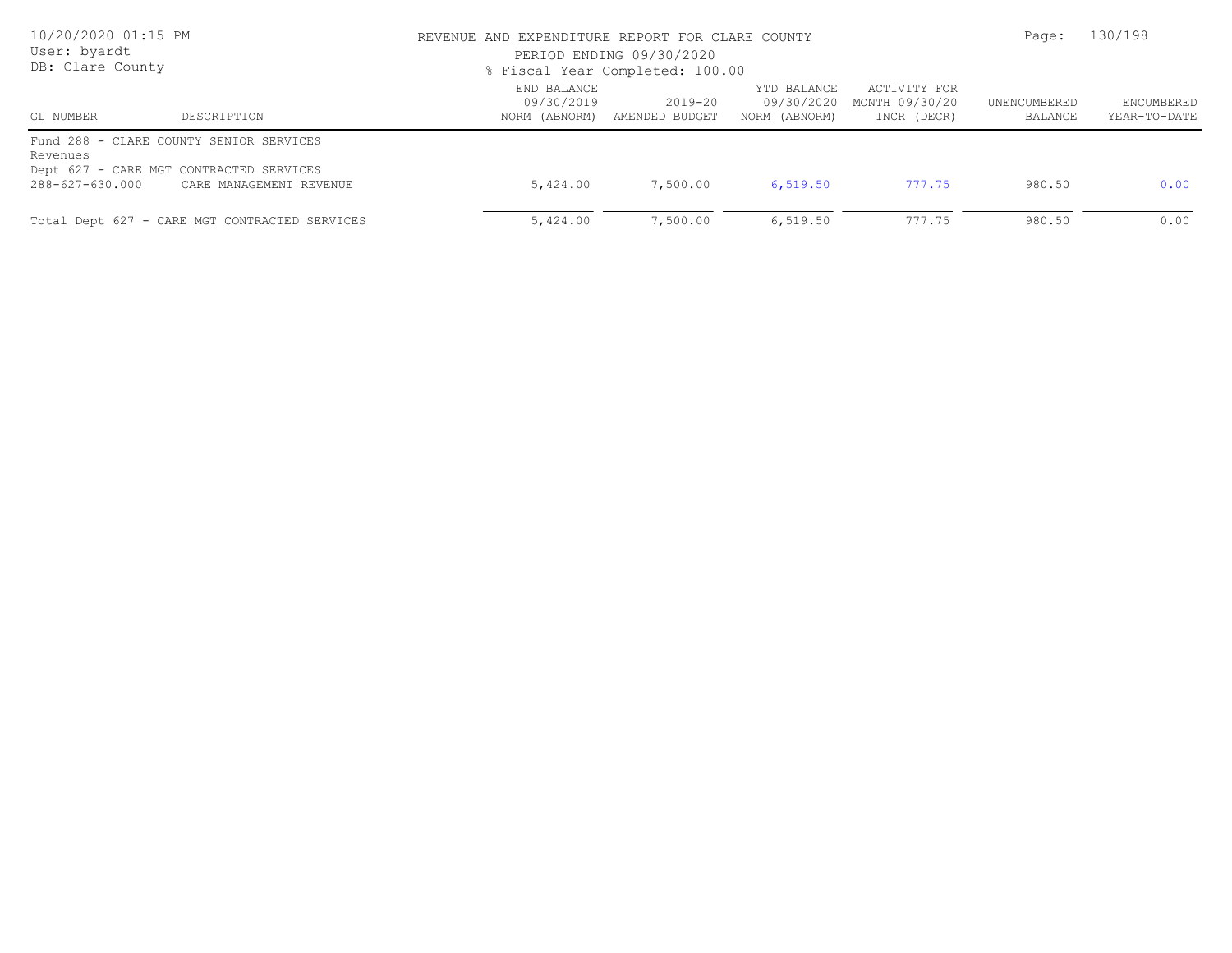| 10/20/2020 01:15 PM<br>User: byardt<br>DB: Clare County |                                                                                                                      | REVENUE AND EXPENDITURE REPORT FOR CLARE COUNTY<br>PERIOD ENDING 09/30/2020<br>% Fiscal Year Completed: 100.00 | Page:                     | 131/198                                    |                                               |                         |                            |
|---------------------------------------------------------|----------------------------------------------------------------------------------------------------------------------|----------------------------------------------------------------------------------------------------------------|---------------------------|--------------------------------------------|-----------------------------------------------|-------------------------|----------------------------|
| GL NUMBER<br>DESCRIPTION                                |                                                                                                                      | END BALANCE<br>09/30/2019<br>NORM (ABNORM)                                                                     | 2019-20<br>AMENDED BUDGET | YTD BALANCE<br>09/30/2020<br>NORM (ABNORM) | ACTIVITY FOR<br>MONTH 09/30/20<br>INCR (DECR) | UNENCUMBERED<br>BALANCE | ENCUMBERED<br>YEAR-TO-DATE |
| Revenues<br>288-628-630.000                             | Fund 288 - CLARE COUNTY SENIOR SERVICES<br>Dept 628 - VETERANS ADMINISTRATION SVC<br>VETERANS ADMINISTRATION REVENUE | 11,060.00                                                                                                      | 15,000.00                 | 6,560.00                                   | 0.00                                          | 8,440.00                | 0.00                       |
|                                                         | Total Dept 628 - VETERANS ADMINISTRATION SVC                                                                         | 11,060.00                                                                                                      | 15,000.00                 | 6,560.00                                   | 0.00                                          | 8,440.00                | 0.00                       |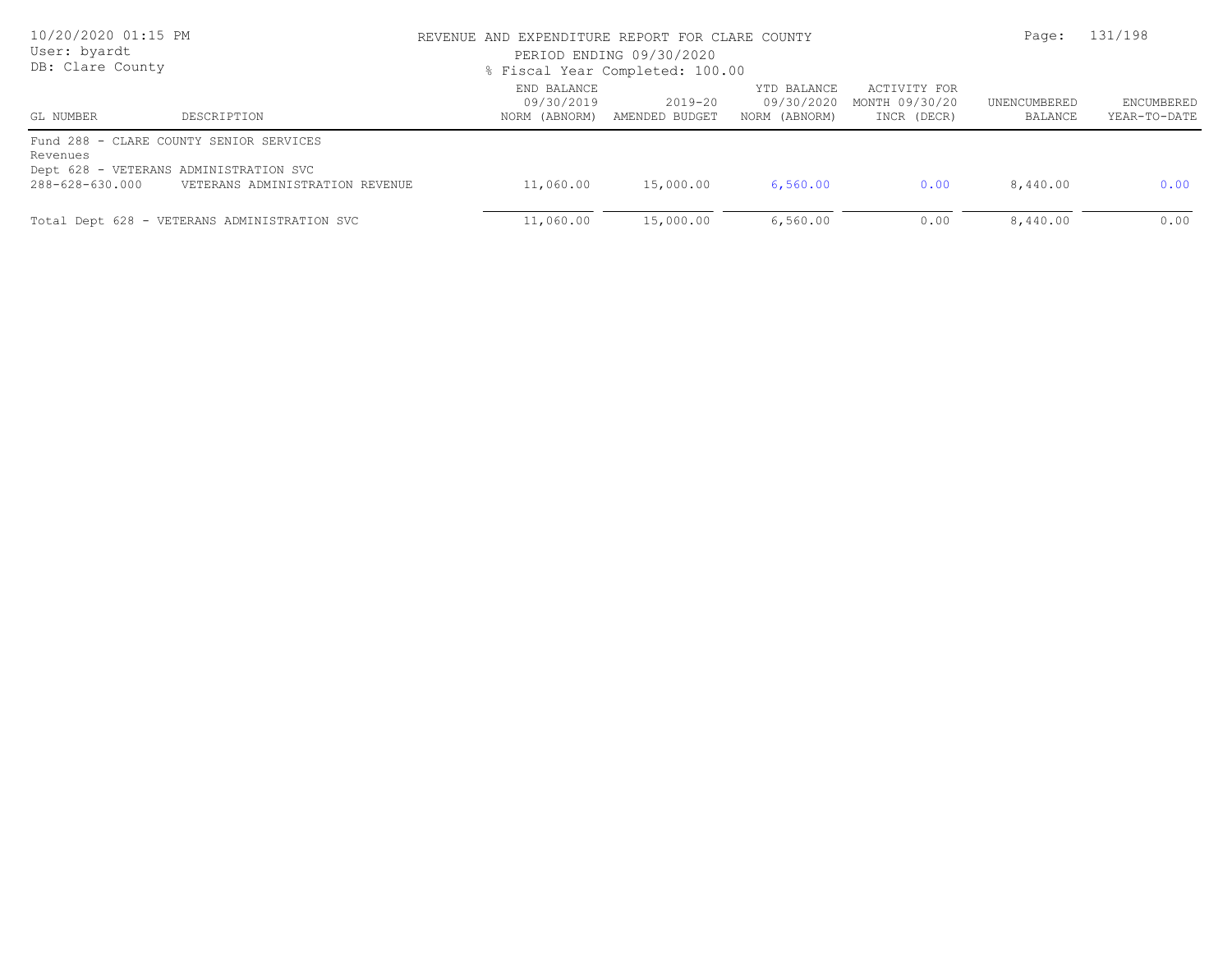| 10/20/2020 01:15 PM<br>User: byardt<br>DB: Clare County |                                         |                                            | REVENUE AND EXPENDITURE REPORT FOR CLARE COUNTY<br>PERIOD ENDING 09/30/2020<br>% Fiscal Year Completed: 100.00 |                                            |                                               |                         |                            |
|---------------------------------------------------------|-----------------------------------------|--------------------------------------------|----------------------------------------------------------------------------------------------------------------|--------------------------------------------|-----------------------------------------------|-------------------------|----------------------------|
| GL NUMBER                                               | DESCRIPTION                             | END BALANCE<br>09/30/2019<br>NORM (ABNORM) | 2019-20<br>AMENDED BUDGET                                                                                      | YTD BALANCE<br>09/30/2020<br>NORM (ABNORM) | ACTIVITY FOR<br>MONTH 09/30/20<br>INCR (DECR) | UNENCUMBERED<br>BALANCE | ENCUMBERED<br>YEAR-TO-DATE |
|                                                         | Fund 288 - CLARE COUNTY SENIOR SERVICES |                                            |                                                                                                                |                                            |                                               |                         |                            |
| Revenues                                                |                                         |                                            |                                                                                                                |                                            |                                               |                         |                            |
| Dept 629 - ADULT DAY CARE                               |                                         |                                            |                                                                                                                |                                            |                                               |                         |                            |
| 288-629-401.501                                         | TAX REV - REQUIRED MATCH                | 1,384.00                                   | 1,200.00                                                                                                       | 0.00                                       | 0.00                                          | 1,200.00                | 0.00                       |
| 288-629-519.000                                         | FEDERAL GRANT                           | 12,458.00                                  | 15,650.00                                                                                                      | 16,308.00                                  | 1,482.00                                      | (658.00)                | 0.00                       |
| 288-629-672.000                                         | PROGRAM INCOME                          | 977.50                                     | 10,000.00                                                                                                      | 1,251.25                                   | 0.00                                          | 8,748.75                | 0.00                       |
| 288-629-675.000                                         | CONTRIBUTIONS                           | 0.00                                       | 1,500.00                                                                                                       | 0.00                                       | 0.00                                          | 1,500.00                | 0.00                       |
| Total Dept 629 - ADULT DAY CARE                         |                                         | 14,819.50                                  | 28,350.00                                                                                                      | 17,559.25                                  | 1,482.00                                      | 10,790.75               | 0.00                       |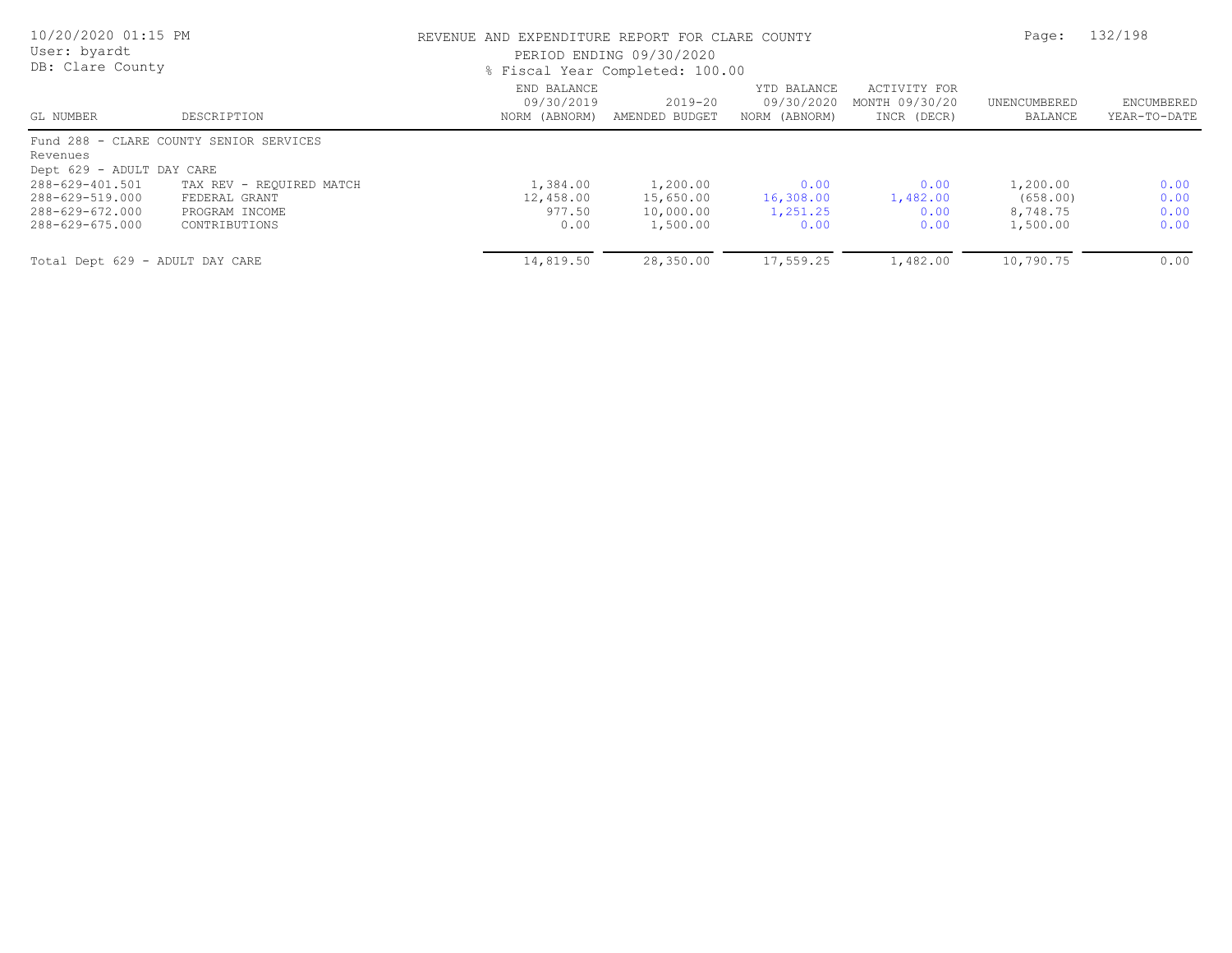| 10/20/2020 01:15 PM<br>User: byardt<br>DB: Clare County   |                                                                      | REVENUE AND EXPENDITURE REPORT FOR CLARE COUNTY<br>PERIOD ENDING 09/30/2020<br>% Fiscal Year Completed: 100.00 |                           | Page:                                      | 133/198                                       |                         |                            |
|-----------------------------------------------------------|----------------------------------------------------------------------|----------------------------------------------------------------------------------------------------------------|---------------------------|--------------------------------------------|-----------------------------------------------|-------------------------|----------------------------|
| GL NUMBER                                                 | DESCRIPTION                                                          | END BALANCE<br>09/30/2019<br>NORM (ABNORM)                                                                     | 2019-20<br>AMENDED BUDGET | YTD BALANCE<br>09/30/2020<br>NORM (ABNORM) | ACTIVITY FOR<br>MONTH 09/30/20<br>INCR (DECR) | UNENCUMBERED<br>BALANCE | ENCUMBERED<br>YEAR-TO-DATE |
| Revenues<br>Dept 630 - FEE FOR SERVICE<br>288-630-608.000 | Fund 288 - CLARE COUNTY SENIOR SERVICES<br>CHARGES FOR SERVICES-FEES | 46,969.00                                                                                                      | 51,000.00                 | 32,227.60                                  | 3,554.50                                      | 18,772.40               | 0.00                       |
|                                                           | Total Dept 630 - FEE FOR SERVICE                                     | 46,969.00                                                                                                      | 51,000.00                 | 32,227.60                                  | 3,554.50                                      | 18,772.40               | 0.00                       |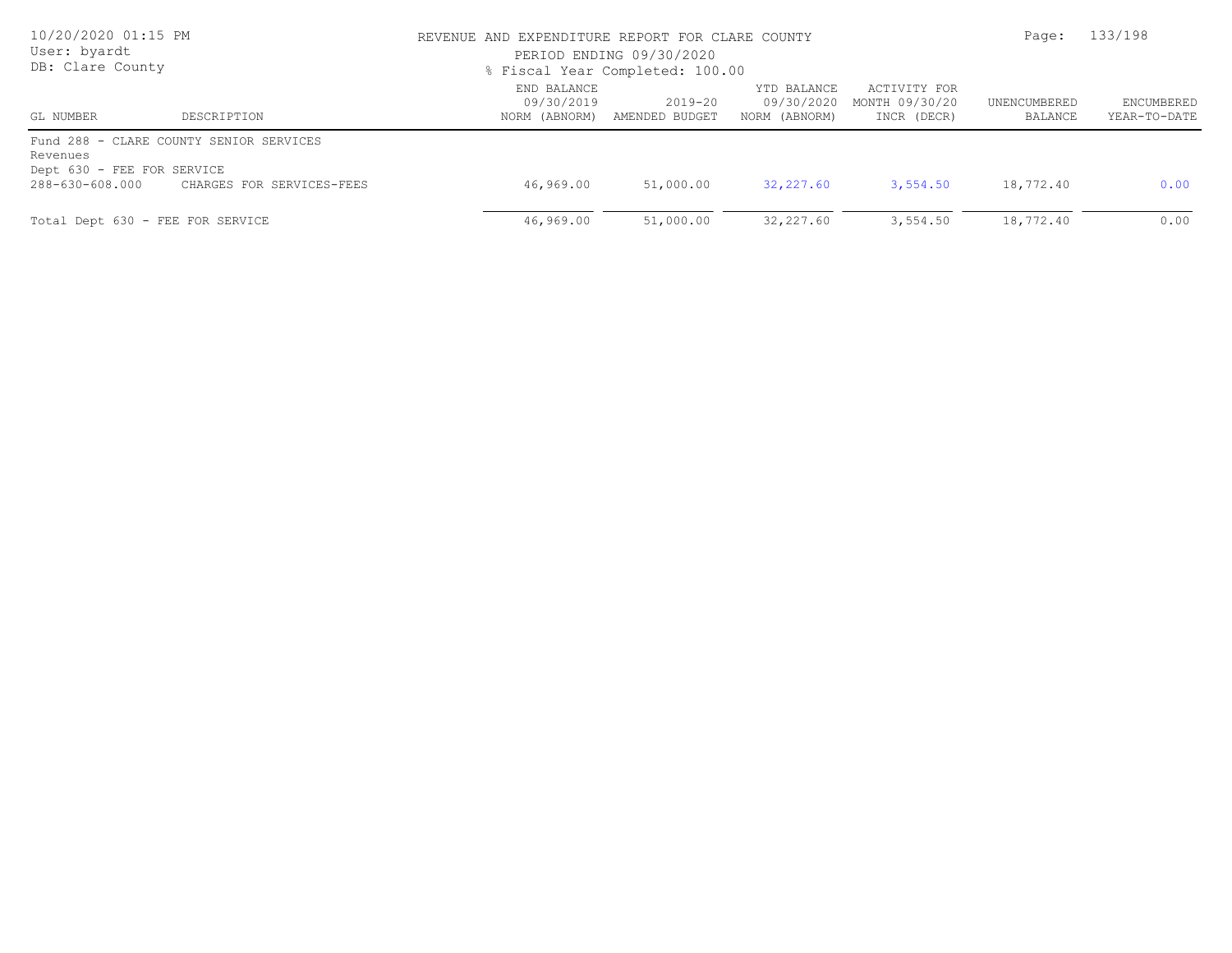| 10/20/2020 01:15 PM<br>User: byardt<br>DB: Clare County                                                                     |                           | REVENUE AND EXPENDITURE REPORT FOR CLARE COUNTY<br>PERIOD ENDING 09/30/2020<br>% Fiscal Year Completed: 100.00 |                                            |                                               |                         |                            |
|-----------------------------------------------------------------------------------------------------------------------------|---------------------------|----------------------------------------------------------------------------------------------------------------|--------------------------------------------|-----------------------------------------------|-------------------------|----------------------------|
| DESCRIPTION<br>GL NUMBER                                                                                                    | END BALANCE<br>09/30/2019 | 2019-20<br>NORM (ABNORM) AMENDED BUDGET                                                                        | YTD BALANCE<br>09/30/2020<br>NORM (ABNORM) | ACTIVITY FOR<br>MONTH 09/30/20<br>INCR (DECR) | UNENCUMBERED<br>BALANCE | ENCUMBERED<br>YEAR-TO-DATE |
| Fund 288 - CLARE COUNTY SENIOR SERVICES<br>Revenues<br>Dept 632 - MEDICAL TRANSPORT<br>288-632-630.000<br>MED TRANS SERVICE | 0.00                      | 2,500.00                                                                                                       | 1,863.50                                   | 210.00                                        | 636.50                  | 0.00                       |
| Total Dept 632 - MEDICAL TRANSPORT                                                                                          | 0.00                      | 2,500.00                                                                                                       | 1,863.50                                   | 210.00                                        | 636.50                  | 0.00                       |
| TOTAL REVENUES                                                                                                              | 1,653,904.91              | 2,851,773.28                                                                                                   | 1,614,232.48                               | 71,232.56                                     | 1,237,540.80            | 0.00                       |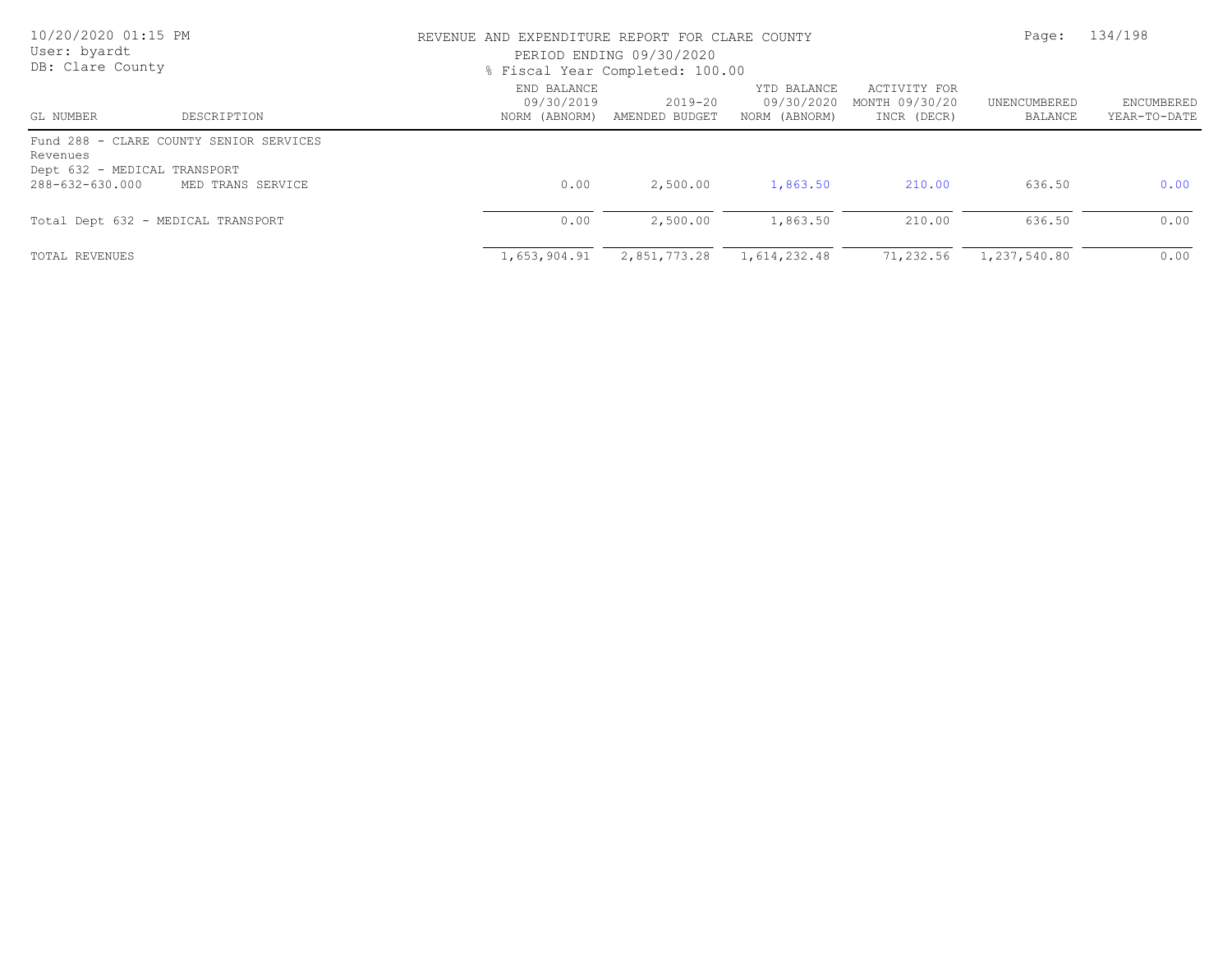| 10/20/2020 01:15 PM<br>User: byardt<br>DB: Clare County |                                         | REVENUE AND EXPENDITURE REPORT FOR CLARE COUNTY<br>PERIOD ENDING 09/30/2020<br>% Fiscal Year Completed: 100.00 |                                             |                                            |                                               |                                | 135/198                    |
|---------------------------------------------------------|-----------------------------------------|----------------------------------------------------------------------------------------------------------------|---------------------------------------------|--------------------------------------------|-----------------------------------------------|--------------------------------|----------------------------|
| GL NUMBER                                               | DESCRIPTION                             | END BALANCE<br>09/30/2019                                                                                      | $2019 - 20$<br>NORM (ABNORM) AMENDED BUDGET | YTD BALANCE<br>09/30/2020<br>NORM (ABNORM) | ACTIVITY FOR<br>MONTH 09/30/20<br>INCR (DECR) | UNENCUMBERED<br><b>BALANCE</b> | ENCUMBERED<br>YEAR-TO-DATE |
|                                                         | Fund 288 - CLARE COUNTY SENIOR SERVICES |                                                                                                                |                                             |                                            |                                               |                                |                            |
| Expenditures                                            |                                         |                                                                                                                |                                             |                                            |                                               |                                |                            |
| Dept 000                                                |                                         |                                                                                                                |                                             |                                            |                                               |                                |                            |
| 288-000-703.000                                         | SALARY                                  | 40,895.90                                                                                                      | 40,000.00                                   | 36,561.28                                  | 3,018.02                                      | 3,438.72                       | 0.00                       |
| 288-000-704.000                                         | FULL TIME SALARY                        | 23,826.75                                                                                                      | 35,336.00                                   | 29, 472.73                                 | 4,122.85                                      | 5,863.27                       | 0.00                       |
| 288-000-705.000                                         | PART TIME SALARIES                      | 13,381.70                                                                                                      | 16,072.00                                   | 7,309.07                                   | 1,198.80                                      | 8,762.93                       | 0.00                       |
| 288-000-710.000                                         | FICA EXPENSE                            | 4,753.48                                                                                                       | 6,016.00                                    | 4,574.47                                   | 518.33                                        | 1,441.53                       | 0.00                       |
| 288-000-711.000                                         | MEDICARE EXPENSE                        | 1,111.86                                                                                                       | 1,419.00                                    | 1,069.78                                   | 121.20                                        | 349.22                         | 0.00                       |
| 288-000-715.000                                         | HEALTH INSURANCE                        | 119,472.80                                                                                                     | 101,790.00                                  | 100,287.94                                 | 4,176.87                                      | 1,502.06                       | 0.00                       |
| 288-000-715.006                                         | CIC BUNDLE                              | 4,621.50                                                                                                       | 3,957.00                                    | 3,950.00                                   | 276.50                                        | 7.00                           | 0.00                       |
| 288-000-716.005                                         | HEALTH INS RX REIMBURSEMENT             | 0.00                                                                                                           | 40.00                                       | 32.44                                      | 12.50                                         | 7.56                           | 0.00                       |
| 288-000-716.007                                         | HEALTH ACH REIMBURSEMENT                | 33, 167. 27                                                                                                    | 40,000.00                                   | 26,424.36                                  | 572.63                                        | 13,575.64                      | 0.00                       |
| 288-000-716.008                                         | SMART CARD REIMBURSEMENT                | 1,095.55                                                                                                       | 1,500.00                                    | 0.00                                       | 0.00                                          | 1,500.00                       | 0.00                       |
| 288-000-716.009                                         | ADMIN FEES                              | 0.00                                                                                                           | 35.00                                       | 0.00                                       | 0.00                                          | 35.00                          | 0.00                       |
| 288-000-717.000                                         | LIFE INSURANCE                          | 585.48                                                                                                         | 600.00                                      | 485.52                                     | 0.00                                          | 114.48                         | 0.00                       |
| 288-000-718.000                                         | COUNTY PORTION RETIREMENT               | 40,087.65                                                                                                      | 48,858.43                                   | 48,858.43                                  | 18,237.08                                     | 0.00                           | 0.00                       |
| 288-000-724.000                                         | WORKMANS COMP                           | 11,897.87                                                                                                      | 14,737.00                                   | 9,996.04                                   | 2,615.10                                      | 4,740.96                       | 0.00                       |
| 288-000-727.000                                         | SUPPLIES                                | 4,460.64                                                                                                       | 5,000.00                                    | 3,108.19                                   | 195.27                                        | 1,875.34                       | 16.47                      |
| 288-000-732.000                                         | POSTAGE                                 | 5,738.44                                                                                                       | 3,500.00                                    | 1,325.65                                   | 0.00                                          | 2,174.35                       | 0.00                       |
| 288-000-746.000                                         | GAS OIL & GREASE                        | 3,217.98                                                                                                       | 2,605.00                                    | 2,085.52                                   | 251.78                                        | 519.48                         | 0.00                       |
| 288-000-814.000                                         | DUES & SUBSCRIPTIONS                    | 6,019.00                                                                                                       | 5,869.00                                    | 4,210.72                                   | 0.00                                          | 1,658.28                       | 0.00                       |
| 288-000-818.000                                         | CONTRACTED SERVICES                     | 17,465.21                                                                                                      | 8,463.70                                    | 5, 141.20                                  | 0.00                                          | 3,322.50                       | 0.00                       |
| 288-000-852.000                                         | TELEPHONE                               | 2,583.03                                                                                                       | 2,500.00                                    | 1,786.44                                   | 120.00                                        | 713.56                         | 0.00                       |
| 288-000-852.006                                         | TELECOMMUNICATIONS                      | 72.24                                                                                                          | 1,693.00                                    | 78.26                                      | 6.02                                          | 1,614.74                       | 0.00                       |
| 288-000-862.000                                         | VEHICLE REPAIRS & MAINTENANCE           | 4, 311.31                                                                                                      |                                             | 5,021.03                                   | 281.65                                        | 478.77                         | 0.20                       |
| 288-000-864.000                                         | MEETINGS & MILEAGE                      | 1,447.54                                                                                                       | 5,500.00<br>1,340.00                        | 102.00                                     | 0.00                                          | 1,238.00                       | 0.00                       |
|                                                         |                                         | 0.00                                                                                                           |                                             |                                            | 0.00                                          |                                | 0.00                       |
| 288-000-864.001                                         | VOLUNTEER MILEAGE-FRIENDLY DRIVER       |                                                                                                                | 5,000.00                                    | 0.00                                       |                                               | 5,000.00<br>588.00             |                            |
| 288-000-900.000                                         | ADVERTISING                             | 3,510.70                                                                                                       | 2,400.00                                    | 1,692.00                                   | 18.00                                         |                                | 120.00<br>0.00             |
| 288-000-914.000                                         | LIABILITY                               | 3,018.96                                                                                                       | 3,931.00                                    | 3,931.00                                   | 3,931.00                                      | 0.00                           |                            |
| 288-000-921.000                                         | UTILITIES                               | 25,895.56                                                                                                      | 32,000.00                                   | 21,796.49                                  | 1,139.50                                      | 10,027.37                      | 176.14                     |
| 288-000-933.000                                         | EQUIPMT REPAIRS & MAINTENANCE           | 6,679.50                                                                                                       | 7,000.00                                    | 6, 106.32                                  | 0.00                                          | 688.67                         | 205.01                     |
| 288-000-945.000                                         | <b>RENT</b>                             | 77,841.08                                                                                                      | 75,000.00                                   | 53,829.47                                  | 440.00                                        | 21,170.53                      | 0.00                       |
| 288-000-955.000                                         | BANK CHARGES                            | 90.09                                                                                                          | 129.00                                      | (10.00)                                    | 0.00                                          | 139.00                         | 0.00                       |
| 288-000-957.000                                         | TRAINING                                | 50.00                                                                                                          | 500.00                                      | 475.00                                     | 0.00                                          | 25.00                          | 0.00                       |
| 288-000-961.000                                         | SHORT TERM TAX BOND EXPENSE             | 104.92                                                                                                         | 125.00                                      | 111.31                                     | 0.00                                          | 13.69                          | 0.00                       |
| 288-000-962.000                                         | TAX APPEALS ADJUSTMENT                  | 79.33                                                                                                          | 367.00                                      | 103.87                                     | 0.00                                          | 263.13                         | 0.00                       |
| 288-000-978.000                                         | NEW EQUIPMENT                           | 40,125.63                                                                                                      | 552, 413.70                                 | 21,276.07                                  | 2,475.00                                      | 519,767.66                     | 11,369.97                  |
| 288-000-978.001                                         | NEW EQUIPMENT UNDER                     | 4,300.12                                                                                                       | 7,000.00                                    | 5,505.63                                   | 0.00                                          | 1,494.37                       | 0.00                       |
| 288-000-995.000                                         | INTEREST                                | 910.00                                                                                                         | 910.00                                      | 713.00                                     | 0.00                                          | 197.00                         | 0.00                       |
| 288-000-998.101                                         | APPROP TRANSFER OUT-GEN FUND            | 11,534.00                                                                                                      | 20,000.00                                   | 11,534.00                                  | 0.00                                          | 8,466.00                       | 0.00                       |
| 288-000-998.388                                         | TRANSFER OUT-USDA LOAN DEBT FUND        | 7,978.78                                                                                                       | 7,880.00                                    | 7,858.78                                   | 0.00                                          | 21.22                          | 0.00                       |
| 288-000-998.900                                         | ENDING FUND BALANCE                     | 0.00                                                                                                           | 264, 152.78                                 | 0.00                                       | 0.00                                          | 264, 152.78                    | 0.00                       |
| Total Dept 000                                          |                                         | 522, 331.87                                                                                                    | 1,325,639.61                                | 426,804.01                                 | 43,728.10                                     | 886, 947.81                    | 11,887.79                  |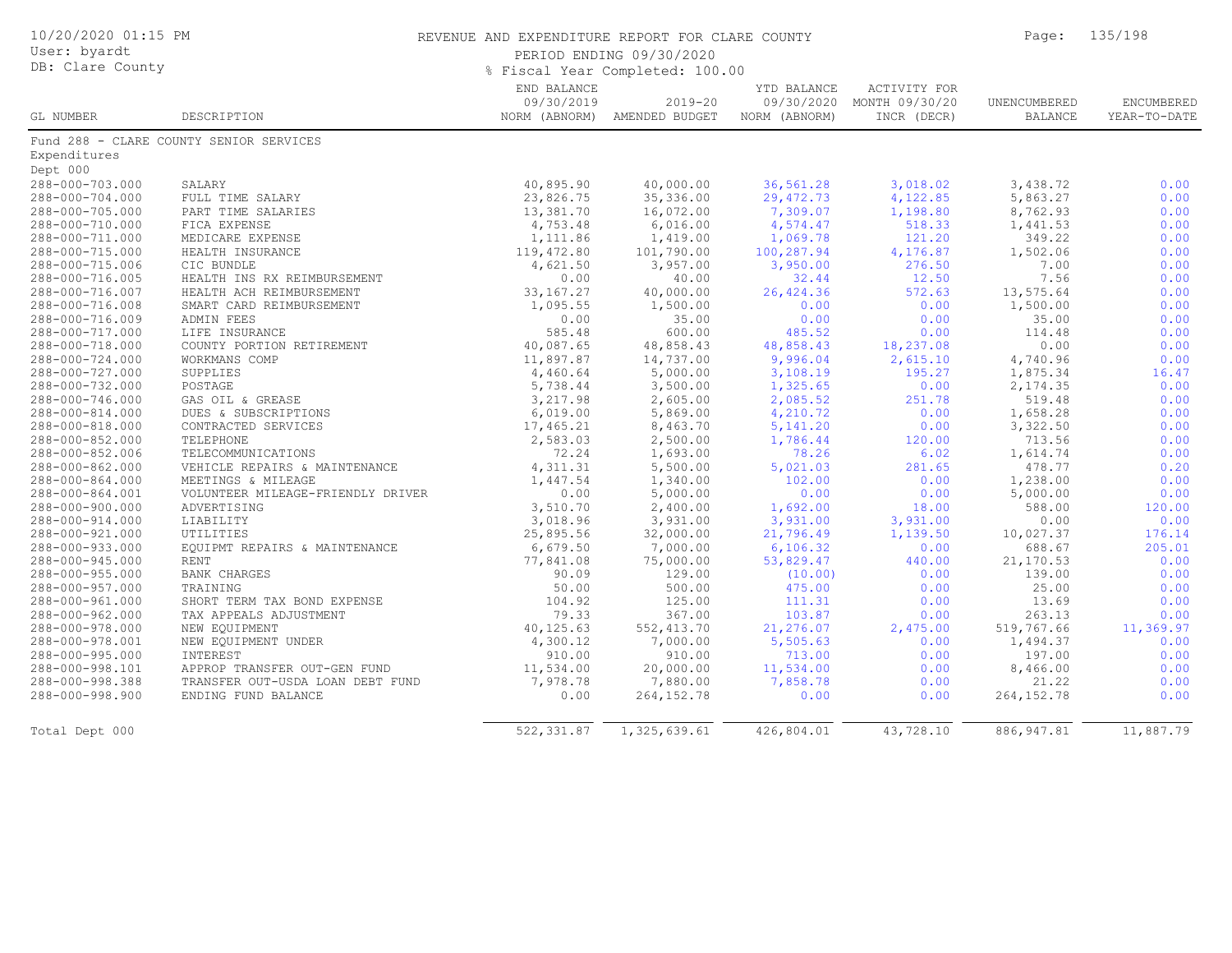| 10/20/2020 01:15 PM<br>User: byardt<br>DB: Clare County |                                         | REVENUE AND EXPENDITURE REPORT FOR CLARE COUNTY<br>PERIOD ENDING 09/30/2020<br>% Fiscal Year Completed: 100.00 | Page:                         | 136/198                                    |                                               |                         |                            |
|---------------------------------------------------------|-----------------------------------------|----------------------------------------------------------------------------------------------------------------|-------------------------------|--------------------------------------------|-----------------------------------------------|-------------------------|----------------------------|
| GL NUMBER                                               | DESCRIPTION                             | END BALANCE<br>09/30/2019<br>NORM (ABNORM)                                                                     | $2019 - 20$<br>AMENDED BUDGET | YTD BALANCE<br>09/30/2020<br>NORM (ABNORM) | ACTIVITY FOR<br>MONTH 09/30/20<br>INCR (DECR) | UNENCUMBERED<br>BALANCE | ENCUMBERED<br>YEAR-TO-DATE |
|                                                         | Fund 288 - CLARE COUNTY SENIOR SERVICES |                                                                                                                |                               |                                            |                                               |                         |                            |
| Expenditures                                            |                                         |                                                                                                                |                               |                                            |                                               |                         |                            |
| Dept 610 - CONGREGATE NUTRITION                         |                                         |                                                                                                                |                               |                                            |                                               |                         |                            |
| 288-610-704.000                                         | FULL TIME SALARY                        | 25,489.99                                                                                                      | 24,838.00                     | 23,943.31                                  | 1,949.63                                      | 894.69                  | 0.00                       |
| 288-610-704.001                                         | PROJECT MANAGER SALARY                  | 22,969.22                                                                                                      | 22,192.00                     | 20,730.94                                  | 1,632.67                                      | 1,461.06                | 0.00                       |
| 288-610-705.000                                         | PART TIME SALARIES                      | 53,947.01                                                                                                      | 53,700.00                     | 42,354.19                                  | 3,128.83                                      | 11,345.81               | 0.00                       |
| 288-610-705.001                                         | PROJ MGMT PART TIME                     | 3,362.35                                                                                                       | 9,718.00                      | 0.00                                       | 0.00                                          | 9,718.00                | 0.00                       |
| 288-610-706.000                                         | OVERTIME                                | 260.28                                                                                                         | 1,000.00                      | 27.38                                      | 0.00                                          | 972.62                  | 0.00                       |
| 288-610-710.000                                         | FICA EXPENSE                            | 6,487.73                                                                                                       | 6,425.00                      | 5,346.97                                   | 412.03                                        | 1,078.03                | 0.00                       |
| 288-610-711.000                                         | MEDICARE EXPENSE                        | 1,517.67                                                                                                       | 1,503.00                      | 1,250.97                                   | 96.43                                         | 252.03                  | 0.00                       |
| 288-610-727.000                                         | NON-INGREDIENT SUPPLIES                 | 8,281.60                                                                                                       | 10,269.00                     | 6,374.23                                   | 771.24                                        | 3,894.77                | 0.00                       |
| 288-610-727.001                                         | FOOD SUPPLIES                           | 48,844.73                                                                                                      | 50,157.00                     | 34,911.60                                  | 3,990.08                                      | 15,245.40               | 0.00                       |
| 288-610-814.000                                         | CONGREGATE DUES & SUBSCRIPTIONS         | 1,208.46                                                                                                       | 1,297.00                      | 1,297.00                                   | 0.00                                          | 0.00                    | 0.00                       |
| 288-610-852.006                                         | TELECOMMUNICATIONS                      | 38.68                                                                                                          | 150.00                        | 40.87                                      | 0.00                                          | 109.13                  | 0.00                       |
| 288-610-864.000                                         | STAFF MILEAGE REIMBURSEMENT             | 864.44                                                                                                         | 650.00                        | 81.20                                      | 0.00                                          | 568.80                  | 0.00                       |
| 288-610-945.000                                         | RENTAL EXPENSE                          | 347.15                                                                                                         | 500.00                        | 254.16                                     | 0.00                                          | 245.84                  | 0.00                       |
| 288-610-957.000                                         | TRAINING                                | 774.00                                                                                                         | 500.00                        | 425.89                                     | 0.00                                          | 74.11                   | 0.00                       |
| Total Dept 610 - CONGREGATE NUTRITION                   |                                         | 174,393.31                                                                                                     | 182,899.00                    | 137,038.71                                 | 11,980.91                                     | 45,860.29               | 0.00                       |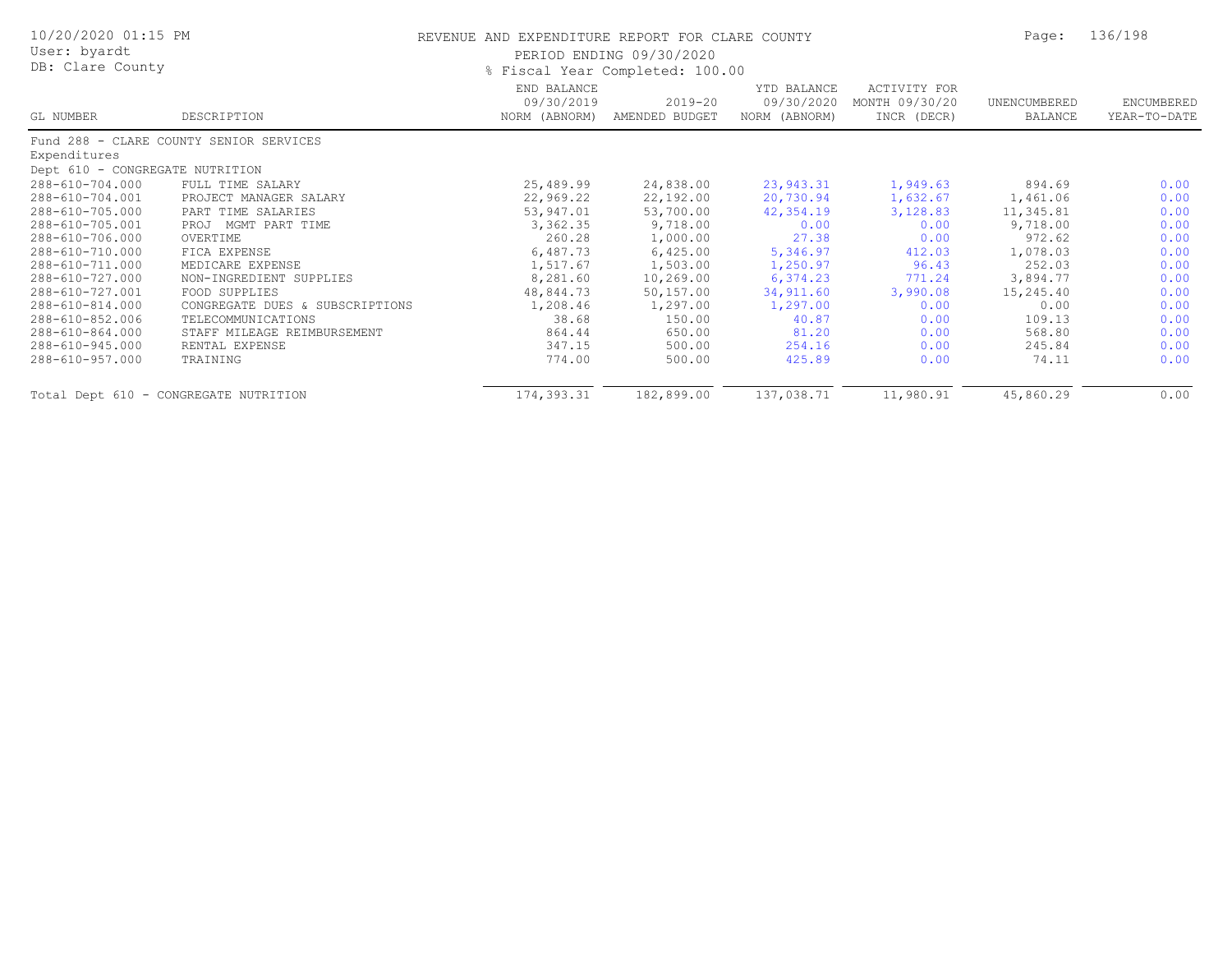| 10/20/2020 01:15 PM<br>User: byardt   |                                         | REVENUE AND EXPENDITURE REPORT FOR CLARE COUNTY | PERIOD ENDING 09/30/2020        |                                            |                                                      | Page:                   | 137/198                    |
|---------------------------------------|-----------------------------------------|-------------------------------------------------|---------------------------------|--------------------------------------------|------------------------------------------------------|-------------------------|----------------------------|
| DB: Clare County                      |                                         |                                                 | % Fiscal Year Completed: 100.00 |                                            |                                                      |                         |                            |
| GL NUMBER                             | DESCRIPTION                             | END BALANCE<br>09/30/2019<br>NORM (ABNORM)      | $2019 - 20$<br>AMENDED BUDGET   | YTD BALANCE<br>09/30/2020<br>NORM (ABNORM) | <b>ACTIVITY FOR</b><br>MONTH 09/30/20<br>INCR (DECR) | UNENCUMBERED<br>BALANCE | ENCUMBERED<br>YEAR-TO-DATE |
|                                       | Fund 288 - CLARE COUNTY SENIOR SERVICES |                                                 |                                 |                                            |                                                      |                         |                            |
| Expenditures                          |                                         |                                                 |                                 |                                            |                                                      |                         |                            |
| Dept 611 - HOME DELIVERED MEALS       |                                         |                                                 |                                 |                                            |                                                      |                         |                            |
| 288-611-704.000                       | FULL TIME SALARY                        | 29,979.43                                       | 32,000.00                       | 13,756.78                                  | 0.00                                                 | 18,243.22               | 0.00                       |
| 288-611-704.001                       | PROJECT MANAGER SALARY                  | 22,968.19                                       | 21,000.00                       | 10,135.08                                  | 0.00                                                 | 10,864.92               | 0.00                       |
| 288-611-705.000                       | PART TIME SALARIES                      | 50,951.07                                       | 52,000.00                       | 20,932.11                                  | 0.00                                                 | 31,067.89               | 0.00                       |
| 288-611-705.001                       | PROJ MGMT PART TIME                     | 3,362.06                                        | 6,500.00                        | 0.00                                       | 0.00                                                 | 6,500.00                | 0.00                       |
| 288-611-705.002                       | PART TIME - DELIVERY                    | 37,788.29                                       | 36,972.00                       | 24,947.17                                  | 0.00                                                 | 12,024.83               | 0.00                       |
| 288-611-706.000                       | OVERTIME                                | 142.67                                          | 500.00                          | 54.75                                      | 0.00                                                 | 445.25                  | 0.00                       |
| 288-611-710.000                       | FICA EXPENSE                            | 8,899.37                                        | 8,885.00                        | 4,674.11                                   | 0.00                                                 | 4,210.89                | 0.00                       |
| 288-611-711.000                       | MEDICARE EXPENSE                        | 2,080.94                                        | 2,077.00                        | 1,092.98                                   | 0.00                                                 | 984.02                  | 0.00                       |
| 288-611-727.000                       | NON-INGREDIENT SUPPLIES                 | 30,442.20                                       | 25,894.00                       | 18,216.81                                  | 0.00                                                 | 7,677.19                | 0.00                       |
| 288-611-727.001                       | FOOD SUPPLIES (CON & HDM)               | 212,498.29                                      | 167,617.00                      | 89,900.15                                  | 0.00                                                 | 77,716.85               | 0.00                       |
| 288-611-732.000                       | HDM POSTAGE                             | 0.00                                            | 2,377.00                        | 0.00                                       | 0.00                                                 | 2,377.00                | 0.00                       |
| 288-611-746.000                       | GAS OIL & GREASE - DELIVERY             | 5,352.68                                        | 5,882.00                        | 1,824.67                                   | 304.59                                               | 4,057.33                | 0.00                       |
| $288 - 611 - 814.000$                 | HDM DUES & SUBSCRIPTIONS                | 1,208.46                                        | 2,656.90                        | 1,976.95                                   | 0.00                                                 | 679.95                  | 0.00                       |
| 288-611-852.006                       | TELECOMMUNICATIONS                      | 2,941.68                                        | 2,643.00                        | 1,912.87                                   | (198.00)                                             | 730.13                  | 0.00                       |
| 288-611-864.000                       | STAFF MILEAGE REIMBURSEMENT             | 0.00                                            | 35.50                           | (662.50)                                   | 0.00                                                 | 698.00                  | 0.00                       |
| 288-611-864.001                       | VOLUNTEER MILEAGE REIMBURSEMENT         | 14,931.62                                       | 17,000.00                       | 11,430.71                                  | 610.50                                               | 5,569.29                | 0.00                       |
| 288-611-945.000                       | RENTAL EXPENSE                          | 1,791.92                                        | 1,810.52                        | 1,816.38                                   | 122.91                                               | (5.86)                  | 0.00                       |
| 288-611-957.000                       | TRAINING                                | 0.00                                            | 600.00                          | 0.00                                       | 0.00                                                 | 600.00                  | 0.00                       |
| Total Dept 611 - HOME DELIVERED MEALS |                                         | 425, 338.87                                     | 386, 449.92                     | 202,009.02                                 | 840.00                                               | 184,440.90              | 0.00                       |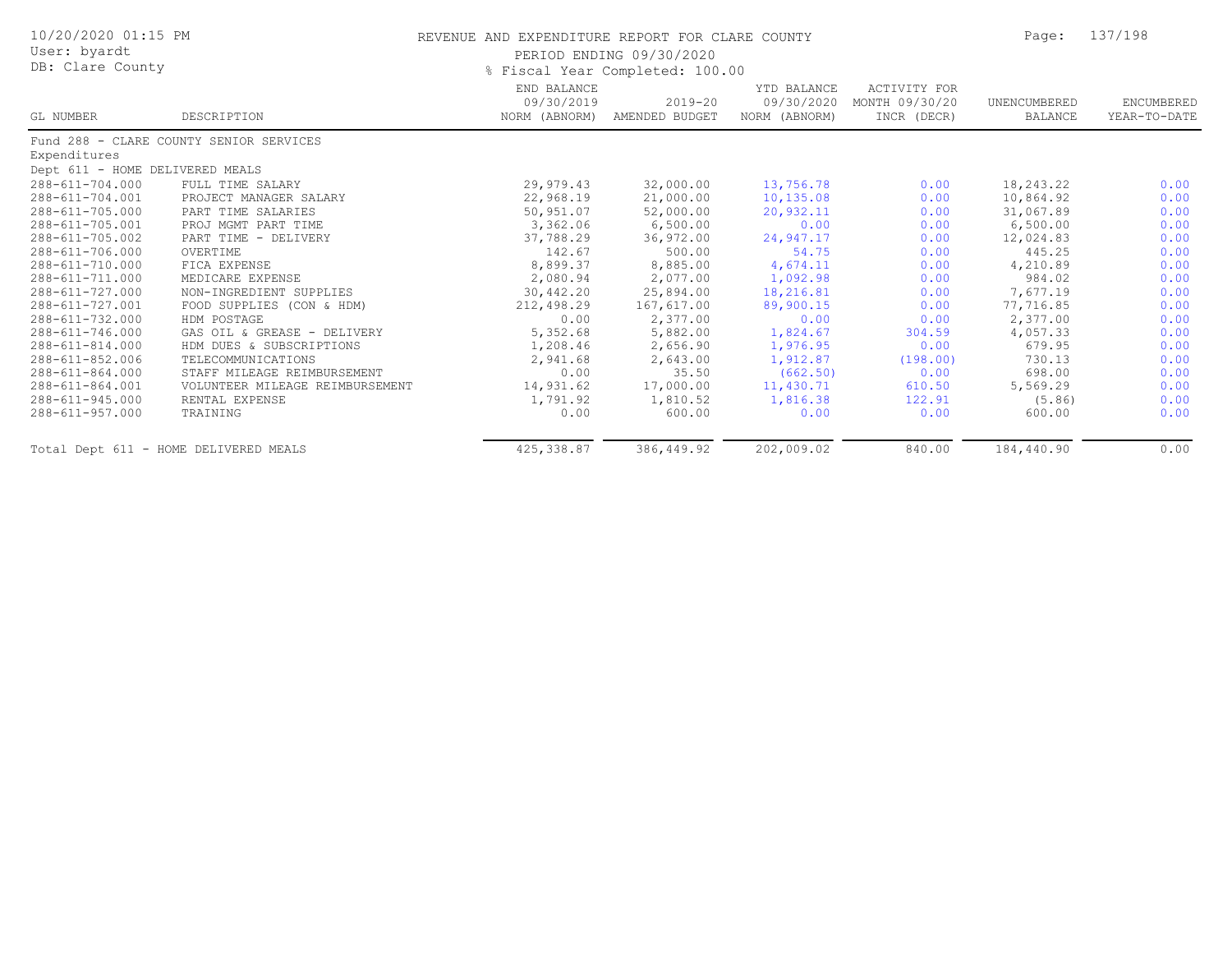| 10/20/2020 01:15 PM<br>User: byardt<br>DB: Clare County |                                              | REVENUE AND EXPENDITURE REPORT FOR CLARE COUNTY<br>PERIOD ENDING 09/30/2020<br>% Fiscal Year Completed: 100.00 | Page:                     | 138/198                                    |                                               |                         |                            |
|---------------------------------------------------------|----------------------------------------------|----------------------------------------------------------------------------------------------------------------|---------------------------|--------------------------------------------|-----------------------------------------------|-------------------------|----------------------------|
| GL NUMBER                                               | DESCRIPTION                                  | END BALANCE<br>09/30/2019<br>NORM (ABNORM)                                                                     | 2019-20<br>AMENDED BUDGET | YTD BALANCE<br>09/30/2020<br>NORM (ABNORM) | ACTIVITY FOR<br>MONTH 09/30/20<br>INCR (DECR) | UNENCUMBERED<br>BALANCE | ENCUMBERED<br>YEAR-TO-DATE |
|                                                         | Fund 288 - CLARE COUNTY SENIOR SERVICES      |                                                                                                                |                           |                                            |                                               |                         |                            |
| Expenditures                                            |                                              |                                                                                                                |                           |                                            |                                               |                         |                            |
|                                                         | Dept 612 - CASE COORDINATION & SUPPORT       |                                                                                                                |                           |                                            |                                               |                         |                            |
| 288-612-704.000                                         | FULL TIME SALARY                             | 46,836.00                                                                                                      | 41,000.00                 | 33,922.54                                  | 2,392.40                                      | 7,077.46                | 0.00                       |
| 288-612-710.000                                         | FICA EXPENSE                                 | 2,769.49                                                                                                       | 2,300.00                  | 2,086.15                                   | 148.33                                        | 213.85                  | 0.00                       |
| 288-612-711.000                                         | MEDICARE EXPENSE                             | 647.65                                                                                                         | 900.00                    | 487.87                                     | 34.69                                         | 412.13                  | 0.00                       |
| 288-612-864.000                                         | STAFF MILEAGE REIMBURSEMENT                  | 1,060.95                                                                                                       | 1,200.00                  | 290.34                                     | 0.00                                          | 909.66                  | 0.00                       |
| 288-612-902.000                                         | PROGRAM MATERIALS                            | 119.88                                                                                                         | 950.00                    | 119.88                                     | 0.00                                          | 830.12                  | 0.00                       |
| 288-612-931.000                                         | MAINTENANCE                                  | 0.00                                                                                                           | 410.00                    | 0.00                                       | 0.00                                          | 410.00                  | 0.00                       |
|                                                         | Total Dept 612 - CASE COORDINATION & SUPPORT | 51,433.97                                                                                                      | 46,760.00                 | 36,906.78                                  | 2,575.42                                      | 9,853.22                | 0.00                       |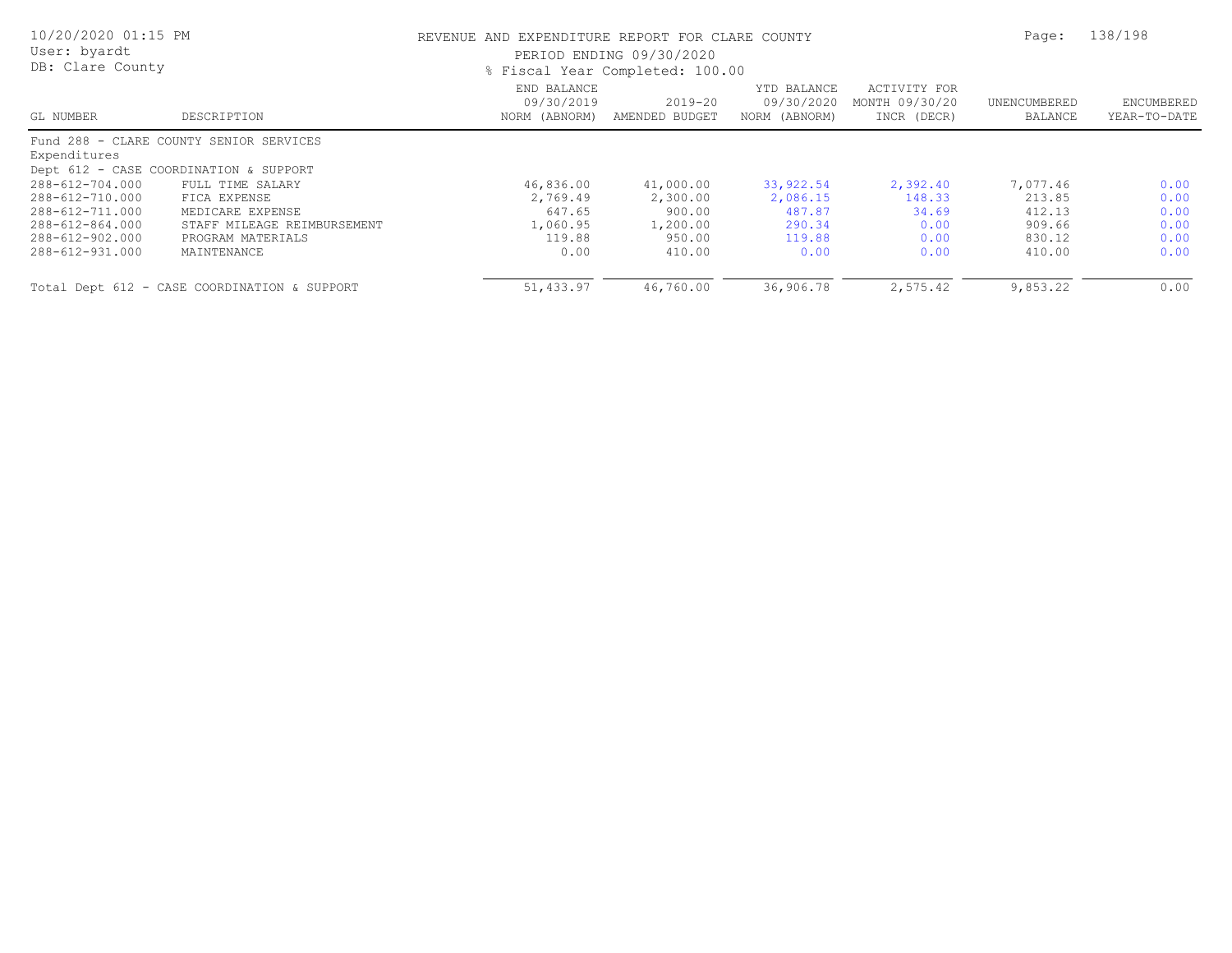| 10/20/2020 01:15 PM<br>User: byardt<br>DB: Clare County |                                         | REVENUE AND EXPENDITURE REPORT FOR CLARE COUNTY | PERIOD ENDING 09/30/2020<br>% Fiscal Year Completed: 100.00 |                                            |                                               | Page:                   | 139/198                    |
|---------------------------------------------------------|-----------------------------------------|-------------------------------------------------|-------------------------------------------------------------|--------------------------------------------|-----------------------------------------------|-------------------------|----------------------------|
| GL NUMBER                                               | DESCRIPTION                             | END BALANCE<br>09/30/2019<br>NORM (ABNORM)      | $2019 - 20$<br>AMENDED BUDGET                               | YTD BALANCE<br>09/30/2020<br>NORM (ABNORM) | ACTIVITY FOR<br>MONTH 09/30/20<br>INCR (DECR) | UNENCUMBERED<br>BALANCE | ENCUMBERED<br>YEAR-TO-DATE |
|                                                         | Fund 288 - CLARE COUNTY SENIOR SERVICES |                                                 |                                                             |                                            |                                               |                         |                            |
| Expenditures                                            |                                         |                                                 |                                                             |                                            |                                               |                         |                            |
| Dept 613 - PERSONAL CARE                                |                                         |                                                 |                                                             |                                            |                                               |                         |                            |
| 288-613-704.000                                         | FULL TIME SALARY                        | 10,836.71                                       | 12,379.00                                                   | 11,519.70                                  | 776.99                                        | 859.30                  | 0.00                       |
| 288-613-705.000                                         | PART TIME SALARIES                      | 26,323.86                                       | 20,552.00                                                   | 17,852.62                                  | 1,135.89                                      | 2,699.38                | 0.00                       |
| 288-613-706.000                                         | OVERTIME                                | 47.93                                           | 350.00                                                      | 0.00                                       | 0.00                                          | 350.00                  | 0.00                       |
| 288-613-710.000                                         | FICA EXPENSE                            | 2,335.70                                        | 1,951.00                                                    | 1,727.20                                   | 116.69                                        | 223.80                  | 0.00                       |
| 288-613-711.000                                         | MEDICARE                                | 546.43                                          | 475.00                                                      | 404.05                                     | 27.33                                         | 70.95                   | 0.00                       |
| 288-613-727.000                                         | SUPPLIES                                | 821.38                                          | 1,347.64                                                    | 1,347.64                                   | 0.00                                          | 0.00                    | 0.00                       |
| 288-613-864.000                                         | STAFF MILEAGE REIMBURSEMENT             | 7,002.89                                        | 6,051,00                                                    | 5, 213.12                                  | 324.50                                        | 837.88                  | 0.00                       |
| Total Dept 613 - PERSONAL CARE                          |                                         | 47,914.90                                       | 43,105.64                                                   | 38,064.33                                  | 2,381.40                                      | 5,041.31                | 0.00                       |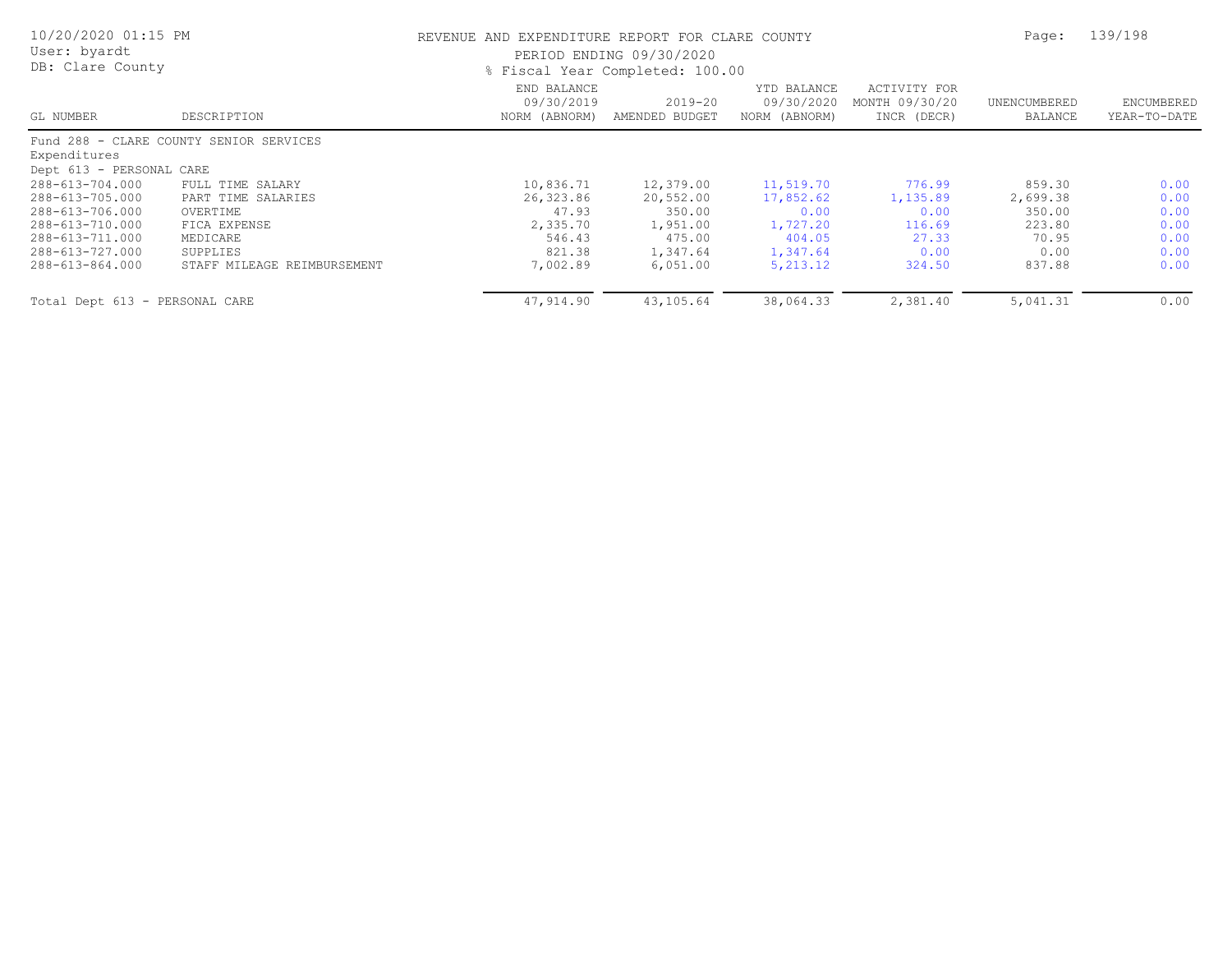| 10/20/2020 01:15 PM<br>User: byardt<br>DB: Clare County |                                         | REVENUE AND EXPENDITURE REPORT FOR CLARE COUNTY<br>PERIOD ENDING 09/30/2020<br>% Fiscal Year Completed: 100.00 | Page:                     | 140/198                                    |                                                      |                         |                            |
|---------------------------------------------------------|-----------------------------------------|----------------------------------------------------------------------------------------------------------------|---------------------------|--------------------------------------------|------------------------------------------------------|-------------------------|----------------------------|
| GL NUMBER                                               | DESCRIPTION                             | END BALANCE<br>09/30/2019<br>NORM (ABNORM)                                                                     | 2019-20<br>AMENDED BUDGET | YTD BALANCE<br>09/30/2020<br>NORM (ABNORM) | <b>ACTIVITY FOR</b><br>MONTH 09/30/20<br>INCR (DECR) | UNENCUMBERED<br>BALANCE | ENCUMBERED<br>YEAR-TO-DATE |
|                                                         | Fund 288 - CLARE COUNTY SENIOR SERVICES |                                                                                                                |                           |                                            |                                                      |                         |                            |
| Expenditures                                            |                                         |                                                                                                                |                           |                                            |                                                      |                         |                            |
| Dept 614 - HOMEMAKING                                   |                                         |                                                                                                                |                           |                                            |                                                      |                         |                            |
| 288-614-704.000                                         | FULL TIME SALARY                        | 11,534.68                                                                                                      | 11,294.00                 | 10,758.34                                  | 776.98                                               | 535.66                  | 0.00                       |
| 288-614-705.000                                         | PART TIME SALARIES                      | 37,464.33                                                                                                      | 51,168.00                 | 31,434.87                                  | 3,806.70                                             | 19,733.13               | 0.00                       |
| 288-614-706.000                                         | OVERTIME                                | 23.97                                                                                                          | 500.00                    | 0.00                                       | 0.00                                                 | 500.00                  | 0.00                       |
| 288-614-710.000                                         | FICA EXPENSE                            | 3,002.34                                                                                                       | 3,568.00                  | 2,587.93                                   | 282.31                                               | 980.07                  | 0.00                       |
| 288-614-711.000                                         | MEDICARE EXPENSE                        | 702.19                                                                                                         | 834.00                    | 605.36                                     | 66.05                                                | 228.64                  | 0.00                       |
| 288-614-727.000                                         | SUPPLIES                                | 580.97                                                                                                         | 1,255.00                  | 1,193.13                                   | 0.00                                                 | 61.87                   | 0.00                       |
| 288-614-864.000                                         | STAFF MILEAGE REIMBURSEMENT             | 12,004.19                                                                                                      | 12,000.00                 | 6,020.18                                   | 821.50                                               | 5,979.82                | 0.00                       |
| Total Dept 614 - HOMEMAKING                             |                                         | 65, 312.67                                                                                                     | 80,619.00                 | 52,599.81                                  | 5,753.54                                             | 28,019.19               | 0.00                       |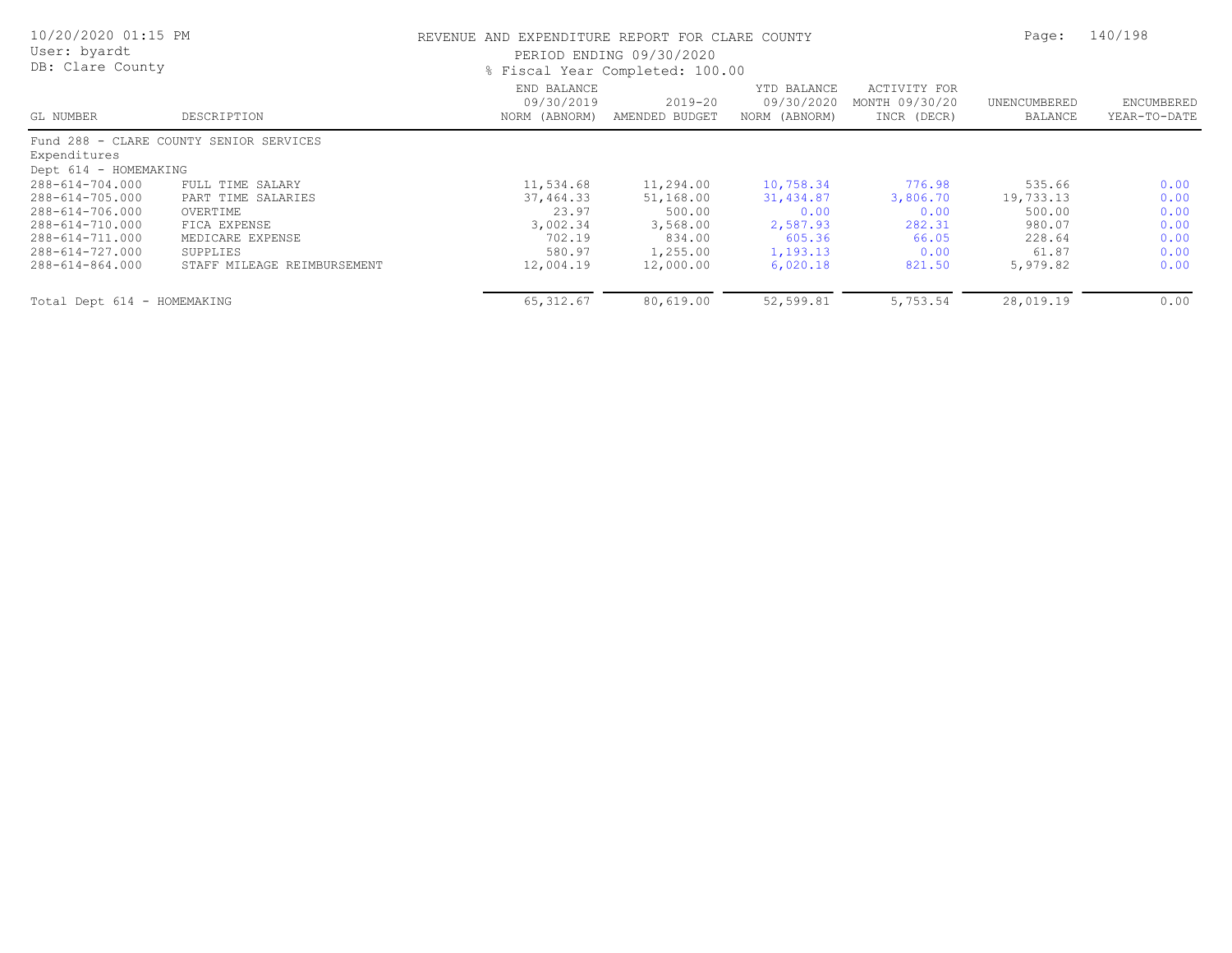| 10/20/2020 01:15 PM<br>User: byardt<br>DB: Clare County |                                         | REVENUE AND EXPENDITURE REPORT FOR CLARE COUNTY<br>PERIOD ENDING 09/30/2020<br>% Fiscal Year Completed: 100.00 |                               |                                            |                                               |                         | 141/198                    |
|---------------------------------------------------------|-----------------------------------------|----------------------------------------------------------------------------------------------------------------|-------------------------------|--------------------------------------------|-----------------------------------------------|-------------------------|----------------------------|
| GL NUMBER                                               | DESCRIPTION                             | END BALANCE<br>09/30/2019<br>NORM (ABNORM)                                                                     | $2019 - 20$<br>AMENDED BUDGET | YTD BALANCE<br>09/30/2020<br>NORM (ABNORM) | ACTIVITY FOR<br>MONTH 09/30/20<br>INCR (DECR) | UNENCUMBERED<br>BALANCE | ENCUMBERED<br>YEAR-TO-DATE |
|                                                         | Fund 288 - CLARE COUNTY SENIOR SERVICES |                                                                                                                |                               |                                            |                                               |                         |                            |
| Expenditures                                            |                                         |                                                                                                                |                               |                                            |                                               |                         |                            |
| Dept 615 - RESPITE CARE                                 |                                         |                                                                                                                |                               |                                            |                                               |                         |                            |
| 288-615-704.000                                         | FULL TIME SALARY                        | 11,616.50                                                                                                      | 13,736.00                     | 12, 113.52                                 | 776.99                                        | 1,622.48                | 0.00                       |
| 288-615-705.000                                         | PART TIME SALARIES                      | 31,257.34                                                                                                      | 30,491.00                     | 23,623.28                                  | 1,727.12                                      | 6,867.72                | 0.00                       |
| 288-615-706.000                                         | OVERTIME                                | 0.00                                                                                                           | 500.00                        | 0.00                                       | 0.00                                          | 500.00                  | 0.00                       |
| 288-615-710.000                                         | FICA EXPENSE                            | 2,619.89                                                                                                       | 2,500.00                      | 2,181.51                                   | 153.41                                        | 318.49                  | 0.00                       |
| 288-615-711.000                                         | MEDICARE EXPENSE                        | 612.68                                                                                                         | 842.00                        | 509.99                                     | 35.86                                         | 332.01                  | 0.00                       |
| 288-615-727.000                                         | SUPPLIES                                | 824.40                                                                                                         | 500.00                        | 389.14                                     | 0.00                                          | 110.86                  | 0.00                       |
| 288-615-864.000                                         | STAFF MILEAGE REIMBURSEMENT             | 3,686.49                                                                                                       | 3,500.00                      | 1,577.30                                   | 229.00                                        | 1,922.70                | 0.00                       |
| Total Dept 615 - RESPITE CARE                           |                                         | 50,617.30                                                                                                      | 52,069.00                     | 40,394.74                                  | 2,922.38                                      | 11,674.26               | 0.00                       |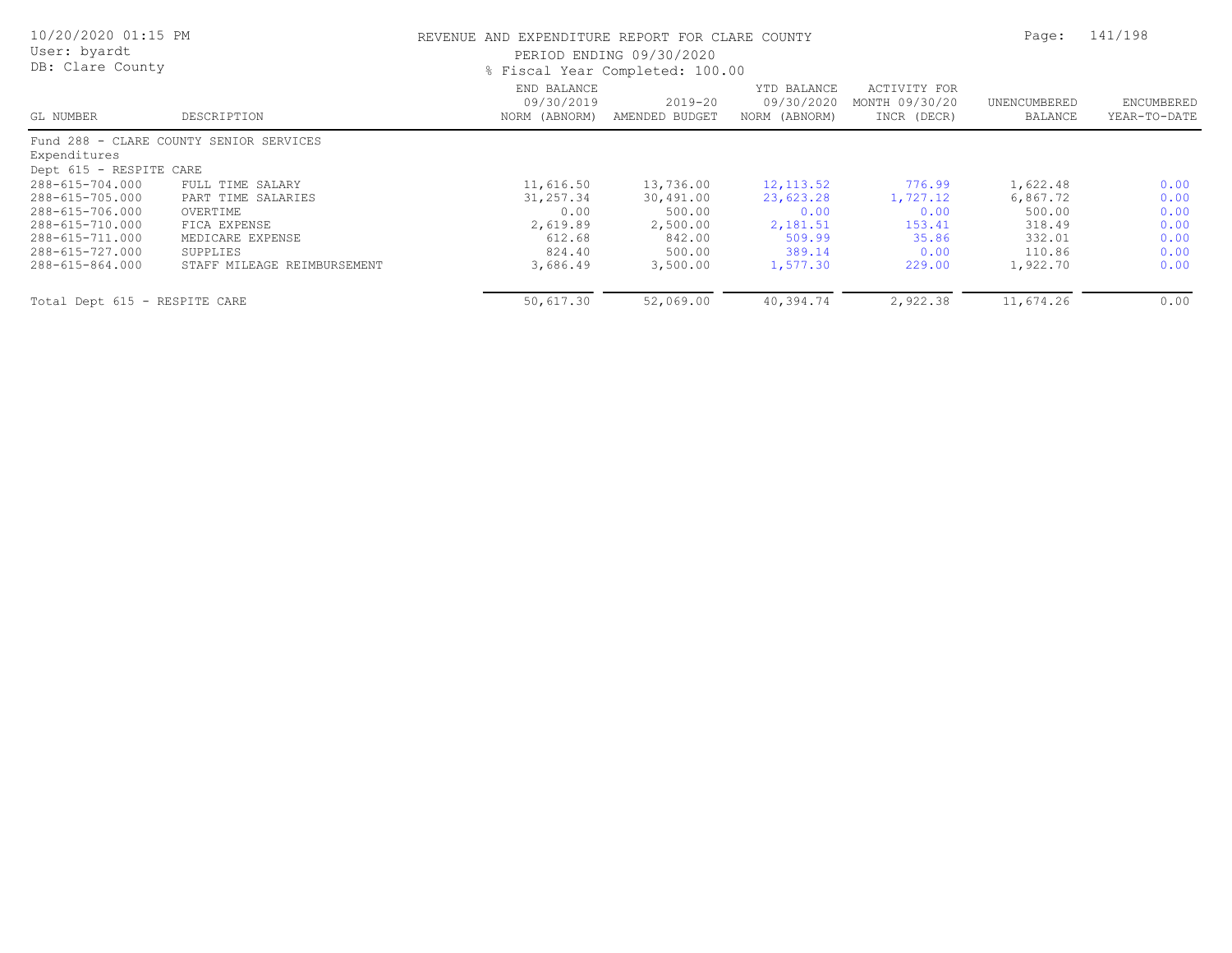| 10/20/2020 01:15 PM<br>User: byardt<br>DB: Clare County |                                         |                                            | REVENUE AND EXPENDITURE REPORT FOR CLARE COUNTY<br>PERIOD ENDING 09/30/2020<br>% Fiscal Year Completed: 100.00 |                                            |                                               |                         |                                   |
|---------------------------------------------------------|-----------------------------------------|--------------------------------------------|----------------------------------------------------------------------------------------------------------------|--------------------------------------------|-----------------------------------------------|-------------------------|-----------------------------------|
| GL NUMBER                                               | DESCRIPTION                             | END BALANCE<br>09/30/2019<br>NORM (ABNORM) | $2019 - 20$<br>AMENDED BUDGET                                                                                  | YTD BALANCE<br>09/30/2020<br>NORM (ABNORM) | ACTIVITY FOR<br>MONTH 09/30/20<br>INCR (DECR) | UNENCUMBERED<br>BALANCE | <b>ENCUMBERED</b><br>YEAR-TO-DATE |
| Expenditures                                            | Fund 288 - CLARE COUNTY SENIOR SERVICES |                                            |                                                                                                                |                                            |                                               |                         |                                   |
| Dept 616 - SENIOR CENTER STAFFING                       |                                         |                                            |                                                                                                                |                                            |                                               |                         |                                   |
| 288-616-705.000                                         | PART TIME SALARIES                      | 16,490.77                                  | 16,987.00                                                                                                      | 16,226.03                                  | 1,311.03                                      | 760.97                  | 0.00                              |
| 288-616-710.000                                         | FICA EXPENSE                            | 1,022.42                                   | 1,092.00                                                                                                       | 1,006.02                                   | 81.29                                         | 85.98                   | 0.00                              |
| 288-616-711.000                                         | MEDICARE EXPENSE                        | 239.12                                     | 261.00                                                                                                         | 235.28                                     | 19.01                                         | 25.72                   | 0.00                              |
|                                                         | Total Dept 616 - SENIOR CENTER STAFFING | 17,752.31                                  | 18,340.00                                                                                                      | 17,467.33                                  | 1,411.33                                      | 872.67                  | 0.00                              |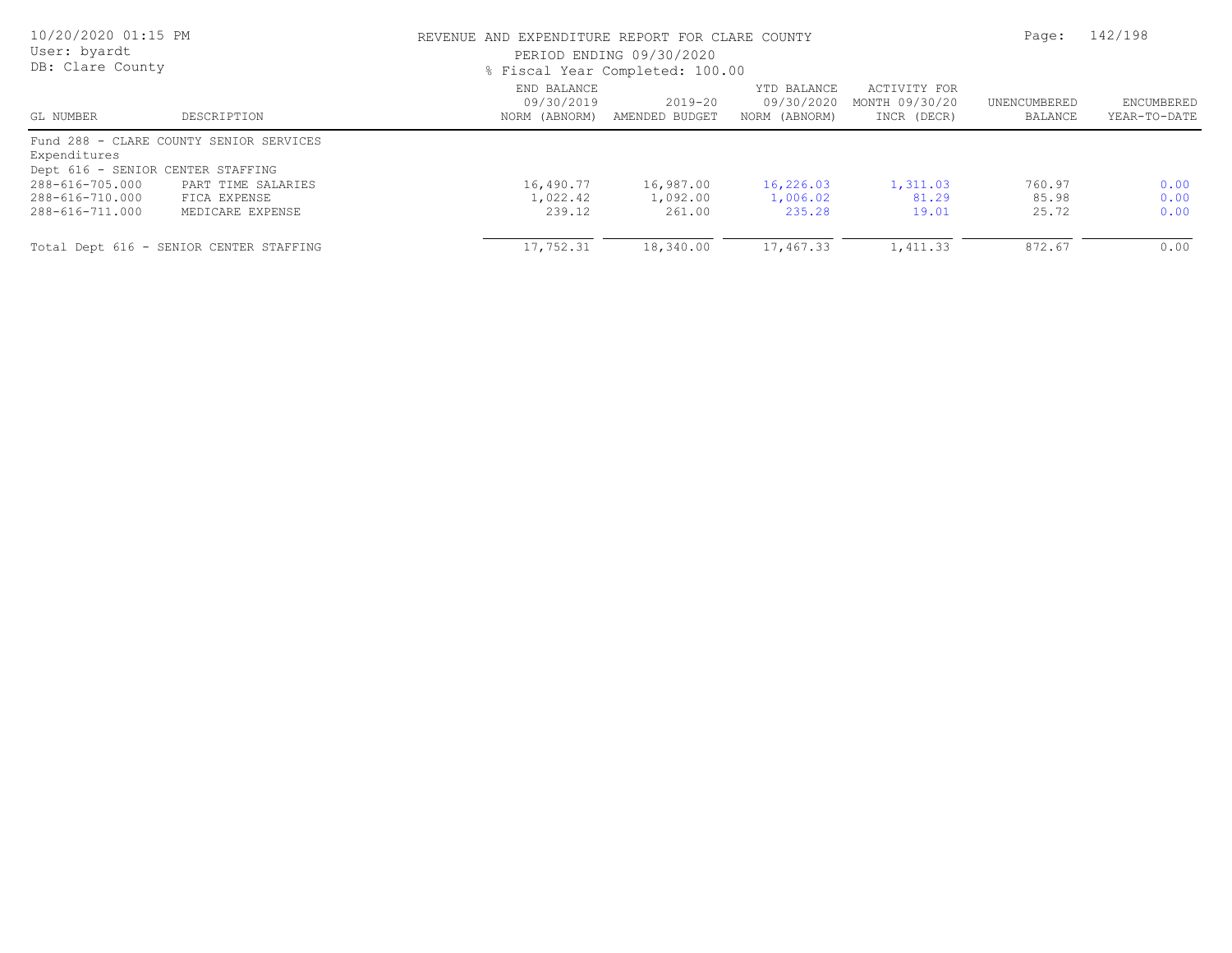| 10/20/2020 01:15 PM<br>User: byardt<br>DB: Clare County |                                                 | REVENUE AND EXPENDITURE REPORT FOR CLARE COUNTY<br>PERIOD ENDING 09/30/2020<br>% Fiscal Year Completed: 100.00 |                               |                                            |                                               |                         | 143/198                    |
|---------------------------------------------------------|-------------------------------------------------|----------------------------------------------------------------------------------------------------------------|-------------------------------|--------------------------------------------|-----------------------------------------------|-------------------------|----------------------------|
| GL NUMBER                                               | DESCRIPTION                                     | END BALANCE<br>09/30/2019<br>NORM (ABNORM)                                                                     | $2019 - 20$<br>AMENDED BUDGET | YTD BALANCE<br>09/30/2020<br>NORM (ABNORM) | ACTIVITY FOR<br>MONTH 09/30/20<br>INCR (DECR) | UNENCUMBERED<br>BALANCE | ENCUMBERED<br>YEAR-TO-DATE |
|                                                         | Fund 288 - CLARE COUNTY SENIOR SERVICES         |                                                                                                                |                               |                                            |                                               |                         |                            |
| Expenditures                                            | Dept 617 - DISEASE PREVENTION/HEALTH PROM       |                                                                                                                |                               |                                            |                                               |                         |                            |
| 288-617-704.000                                         | FULL TIME SALARIES                              | 666.13                                                                                                         | 0.00                          | 0.00                                       | 0.00                                          | 0.00                    | 0.00                       |
| 288-617-705.000                                         | PART TIME SALARY                                | 525.48                                                                                                         | 0.00                          | 0.00                                       | 0.00                                          | 0.00                    | 0.00                       |
| 288-617-710.000                                         | FICA EXPENSE                                    | 73.19                                                                                                          | 0.00                          | 0.00                                       | 0.00                                          | 0.00                    | 0.00                       |
| 288-617-711.000                                         | MEDICARE EXPENSE                                | 17.12                                                                                                          | 0.00                          | 0.00                                       | 0.00                                          | 0.00                    | 0.00                       |
| 288-617-727.000                                         | SUPPLIES                                        | 11,014.06                                                                                                      | 10,000.00                     | 2,883.00                                   | 2,992.00                                      | 7,117.00                | 0.00                       |
|                                                         | Total Dept 617 - DISEASE PREVENTION/HEALTH PROM | 12,295.98                                                                                                      | 10,000.00                     | 2,883.00                                   | 2,992.00                                      | 7,117.00                | 0.00                       |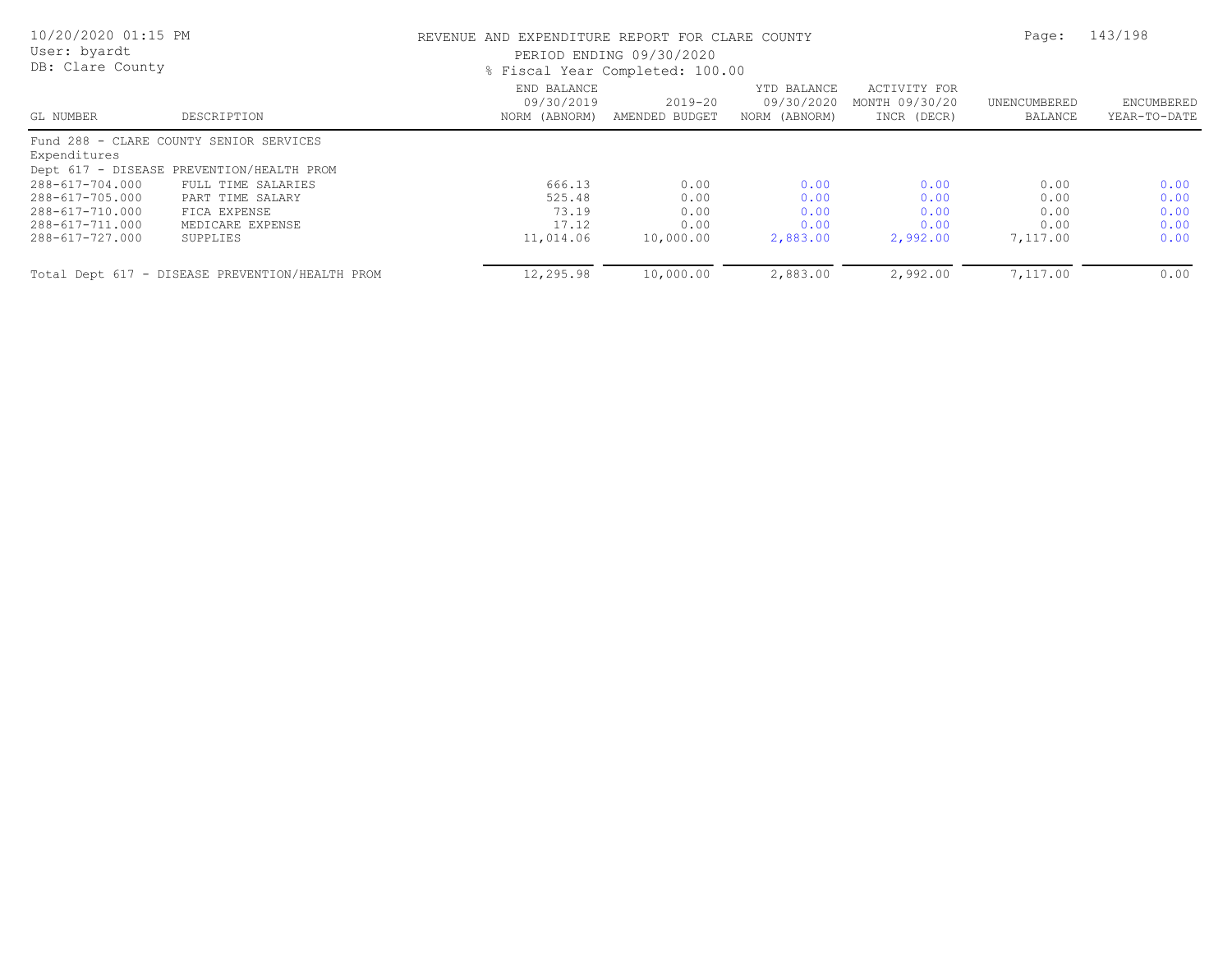| 10/20/2020 01:15 PM<br>User: byardt<br>DB: Clare County |                                         | REVENUE AND EXPENDITURE REPORT FOR CLARE COUNTY<br>PERIOD ENDING 09/30/2020<br>% Fiscal Year Completed: 100.00 | Page:                         | 144/198                                    |                                               |                         |                            |
|---------------------------------------------------------|-----------------------------------------|----------------------------------------------------------------------------------------------------------------|-------------------------------|--------------------------------------------|-----------------------------------------------|-------------------------|----------------------------|
| GL NUMBER                                               | DESCRIPTION                             | END BALANCE<br>09/30/2019<br>NORM (ABNORM)                                                                     | $2019 - 20$<br>AMENDED BUDGET | YTD BALANCE<br>09/30/2020<br>NORM (ABNORM) | ACTIVITY FOR<br>MONTH 09/30/20<br>INCR (DECR) | UNENCUMBERED<br>BALANCE | ENCUMBERED<br>YEAR-TO-DATE |
| Expenditures<br>Dept 618 - CAREGIVING TRAINING          | Fund 288 - CLARE COUNTY SENIOR SERVICES |                                                                                                                |                               |                                            |                                               |                         |                            |
| 288-618-704.000                                         | FULL TIME SALARIES                      | 2,839.29                                                                                                       | 4,800.00                      | 535.36                                     | 117.11                                        | 4,264.64                | 0.00                       |
| 288-618-705.000                                         | PART TIME SALARIES                      | 4,725.27                                                                                                       | 4,371.42                      | 4,285.71                                   | 0.00                                          | 85.71                   | 0.00                       |
| 288-618-710.000                                         | FICA EXPENSE                            | 465.17                                                                                                         | 527.00                        | 298.91                                     | 7.26                                          | 228.09                  | 0.00                       |
| 288-618-711.000                                         | MEDICARE EXPENSE                        | 108.75                                                                                                         | 123.00                        | 69.89                                      | 1.70                                          | 53.11                   | 0.00                       |
| 288-618-727.000                                         | SUPPLIES                                | 0.00                                                                                                           | 1,953.10                      | 1,953.10                                   | 1,353.10                                      | 0.00                    | 0.00                       |
|                                                         | Total Dept 618 - CAREGIVING TRAINING    | 8,138.48                                                                                                       | 11,774.52                     | 7,142.97                                   | 1,479.17                                      | 4,631.55                | 0.00                       |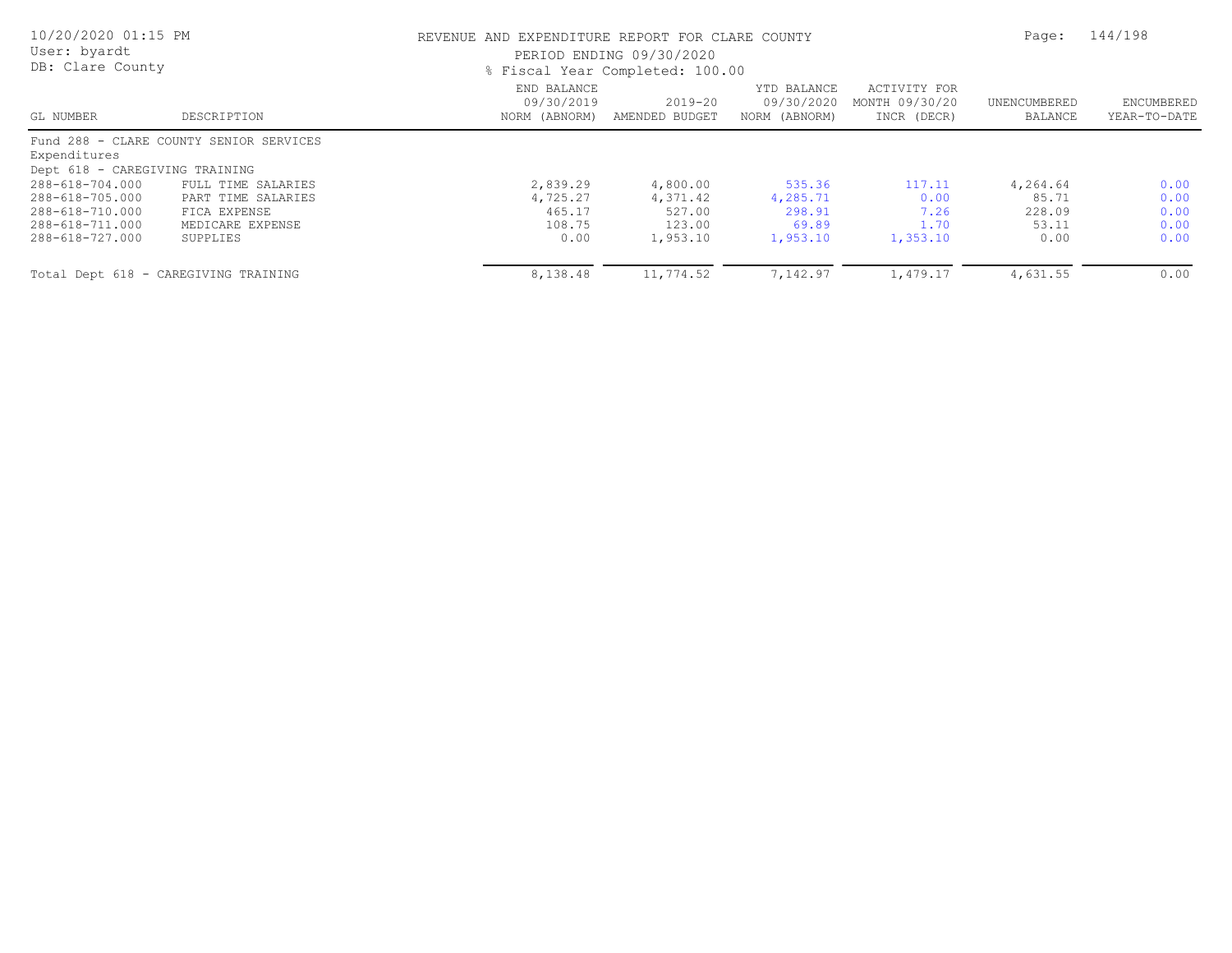| 10/20/2020 01:15 PM<br>User: byardt<br>DB: Clare County |                                          | REVENUE AND EXPENDITURE REPORT FOR CLARE COUNTY<br>PERIOD ENDING 09/30/2020<br>% Fiscal Year Completed: 100.00 | Page:                     | 145/198                                    |                                               |                         |                            |
|---------------------------------------------------------|------------------------------------------|----------------------------------------------------------------------------------------------------------------|---------------------------|--------------------------------------------|-----------------------------------------------|-------------------------|----------------------------|
| GL NUMBER                                               | DESCRIPTION                              | END BALANCE<br>09/30/2019<br>NORM (ABNORM)                                                                     | 2019-20<br>AMENDED BUDGET | YTD BALANCE<br>09/30/2020<br>NORM (ABNORM) | ACTIVITY FOR<br>MONTH 09/30/20<br>INCR (DECR) | UNENCUMBERED<br>BALANCE | ENCUMBERED<br>YEAR-TO-DATE |
|                                                         | Fund 288 - CLARE COUNTY SENIOR SERVICES  |                                                                                                                |                           |                                            |                                               |                         |                            |
| Expenditures                                            |                                          |                                                                                                                |                           |                                            |                                               |                         |                            |
| Dept 619 - A&D CONTRACTED SERVICES                      |                                          |                                                                                                                |                           |                                            |                                               |                         |                            |
| 288-619-704.000                                         | FULL TIME SALARY                         | 16,252.23                                                                                                      | 16,369.00                 | 15,421.32                                  | 1,235.14                                      | 947.68                  | 0.00                       |
| 288-619-705.000                                         | HDM-PART TIME SALARY                     | 7,331.54                                                                                                       | 5,200.00                  | 1,259.35                                   | 93.20                                         | 3,940.65                | 0.00                       |
| 288-619-705.002                                         | RC-PART TIME SALARY                      | 8,312.42                                                                                                       | 18,000.00                 | 15, 175. 91                                | 1,214.52                                      | 2,824.09                | 0.00                       |
| 288-619-705.010                                         | PART TIME SALARY - STIMULUS              | 0.00                                                                                                           | 2,100.00                  | 656.00                                     | 0.00                                          | 1,444.00                | 0.00                       |
| 288-619-706.000                                         | OVERTIME                                 | 0.00                                                                                                           | 500.00                    | 0.00                                       | 0.00                                          | 500.00                  | 0.00                       |
| 288-619-710.000                                         | HDM-FICA EXPENSE                         | 1,938.90                                                                                                       | 2,370.00                  | 1,985.25                                   | 155.21                                        | 384.75                  | 0.00                       |
| 288-619-711.000                                         | HDM-MEDICARE EXPENSE                     | 453.24                                                                                                         | 664.00                    | 464.23                                     | 36.28                                         | 199.77                  | 0.00                       |
| 288-619-864.000                                         | STAFF MILEAGE REIMBURSEMENT              | 1,719.84                                                                                                       | 3,900.00                  | 3,815.38                                   | 518.50                                        | 84.62                   | 0.00                       |
|                                                         | Total Dept 619 - A&D CONTRACTED SERVICES | 36,008.17                                                                                                      | 49,103.00                 | 38,777.44                                  | 3,252.85                                      | 10,325.56               | 0.00                       |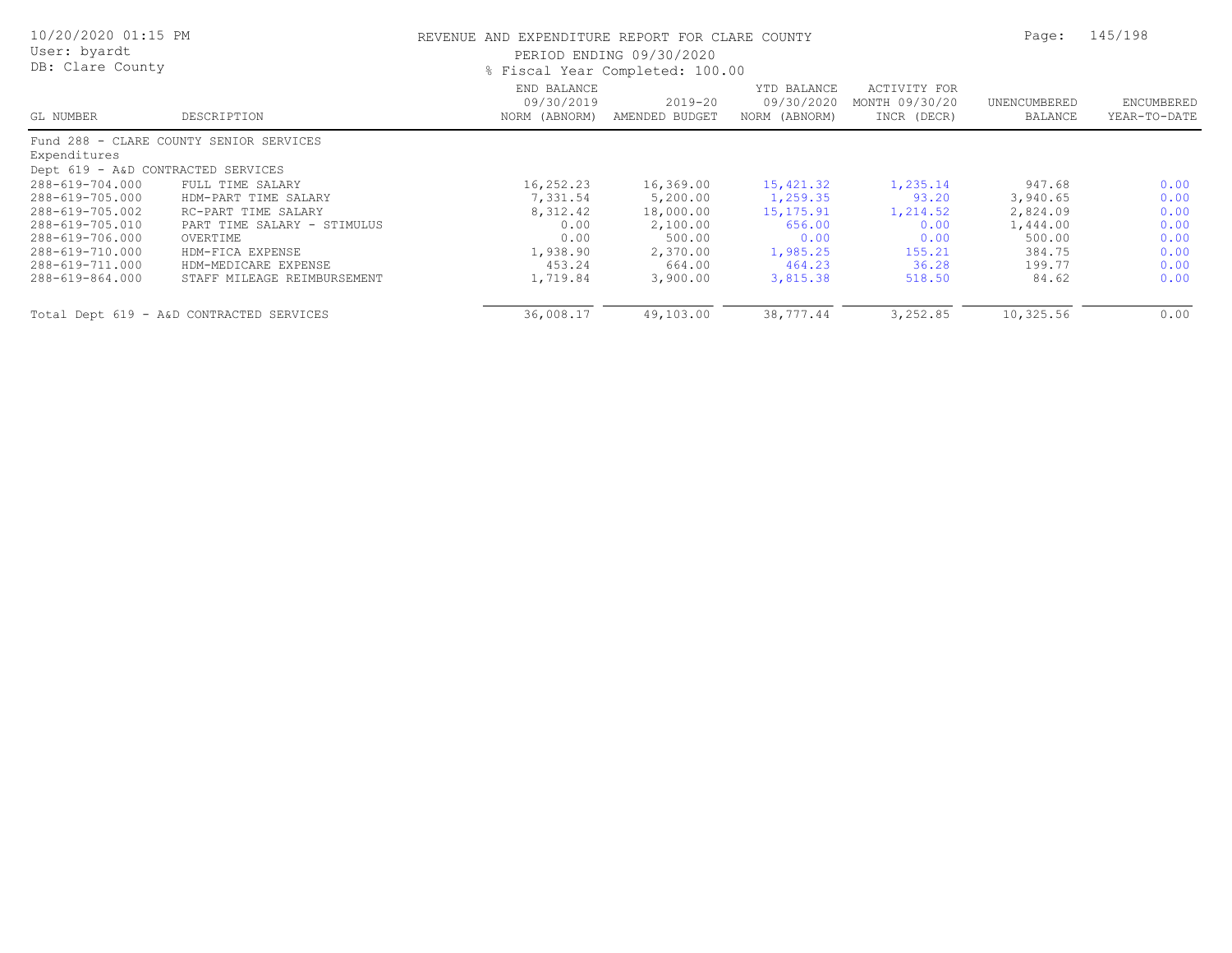| 10/20/2020 01:15 PM<br>User: byardt |                                               | REVENUE AND EXPENDITURE REPORT FOR CLARE COUNTY<br>PERIOD ENDING 09/30/2020 | Page:                         | 146/198                                    |                                               |                         |                            |
|-------------------------------------|-----------------------------------------------|-----------------------------------------------------------------------------|-------------------------------|--------------------------------------------|-----------------------------------------------|-------------------------|----------------------------|
| DB: Clare County                    |                                               | % Fiscal Year Completed: 100.00                                             |                               |                                            |                                               |                         |                            |
| GL NUMBER                           | DESCRIPTION                                   | END BALANCE<br>09/30/2019<br>NORM (ABNORM)                                  | $2019 - 20$<br>AMENDED BUDGET | YTD BALANCE<br>09/30/2020<br>NORM (ABNORM) | ACTIVITY FOR<br>MONTH 09/30/20<br>INCR (DECR) | UNENCUMBERED<br>BALANCE | ENCUMBERED<br>YEAR-TO-DATE |
|                                     | Fund 288 - CLARE COUNTY SENIOR SERVICES       |                                                                             |                               |                                            |                                               |                         |                            |
| Expenditures                        |                                               |                                                                             |                               |                                            |                                               |                         |                            |
|                                     | Dept 622 - STIMULUS GRANT - HDM - CARES       |                                                                             |                               |                                            |                                               |                         |                            |
| 288-622-704.000                     | FULL TIME SALARIES                            | 0.00                                                                        | 11,995.00                     | 9,471.14                                   | 2,367.75                                      | 2,523.86                | 0.00                       |
| 288-622-704.001                     | PROJECT MANAGER SALARY                        | 0.00                                                                        | 16,009.00                     | 6,530.30                                   | 1,632.57                                      | 9,478.70                | 0.00                       |
| 288-622-705.000                     | PART TIME SALARIES                            | 0.00                                                                        | 19,000.00                     | 12,769.82                                  | 2,873.25                                      | 6,230.18                | 0.00                       |
| 288-622-705.002                     | PART TIME SALARY - DELIVERY                   | 0.00                                                                        | 13,338.00                     | 15,588.08                                  | 5,644.53                                      | (2, 250.08)             | 0.00                       |
| 288-622-710.000                     | FICA EXPENSE                                  | 0.00                                                                        | 3,942.00                      | 2,728.66                                   | 770.69                                        | 1,213.34                | 0.00                       |
| 288-622-711.000                     | MEDICARE EXPENSE                              | 0.00                                                                        | 875.00                        | 638.01                                     | 180.18                                        | 236.99                  | 0.00                       |
| 288-622-727.000                     | NON-INGREDIENT SUPPLIES                       | 0.00                                                                        | 11,500.00                     | 9,168.98                                   | 2,929.19                                      | 2,331.02                | 0.00                       |
| 288-622-727.001                     | FOOD SUPPLIES                                 | 0.00                                                                        | 68,315.00                     | 68,265.51                                  | 20,553.84                                     | 49.49                   | 0.00                       |
| 288-622-732.000                     | POSTAGE                                       | 0.00                                                                        | 2,500.00                      | 0.00                                       | 0.00                                          | 2,500.00                | 0.00                       |
| 288-622-746.000                     | GAS OIL & GREASE                              | 0.00                                                                        | 600.00                        | 901.75                                     | 383.31                                        | (332.93)                | 31.18                      |
| 288-622-852.000                     | TELEPHONE                                     | 0.00                                                                        | 450.00                        | 0.00                                       | 0.00                                          | 450.00                  | 0.00                       |
| 288-622-852.006                     | TELECOMMUNICATIONS                            | 0.00                                                                        | 750.00                        | 930.00                                     | 198.00                                        | (180.00)                | 0.00                       |
| 288-622-864.001                     | VOLUNTEER MILEAGE REIMBURSEMENT               | 0.00                                                                        | 11,468.00                     | 6,637.75                                   | 2,382.75                                      | 4,830.25                | 0.00                       |
| 288-622-945.000                     | RENTAL EXPENSE                                | 0.00                                                                        | 600.00                        | 512.20                                     | 117.05                                        | 87.80                   | 0.00                       |
|                                     | Total Dept 622 - STIMULUS GRANT - HDM - CARES | 0.00                                                                        | 161,342.00                    | 134, 142. 20                               | 40,033.11                                     | 27,168.62               | 31.18                      |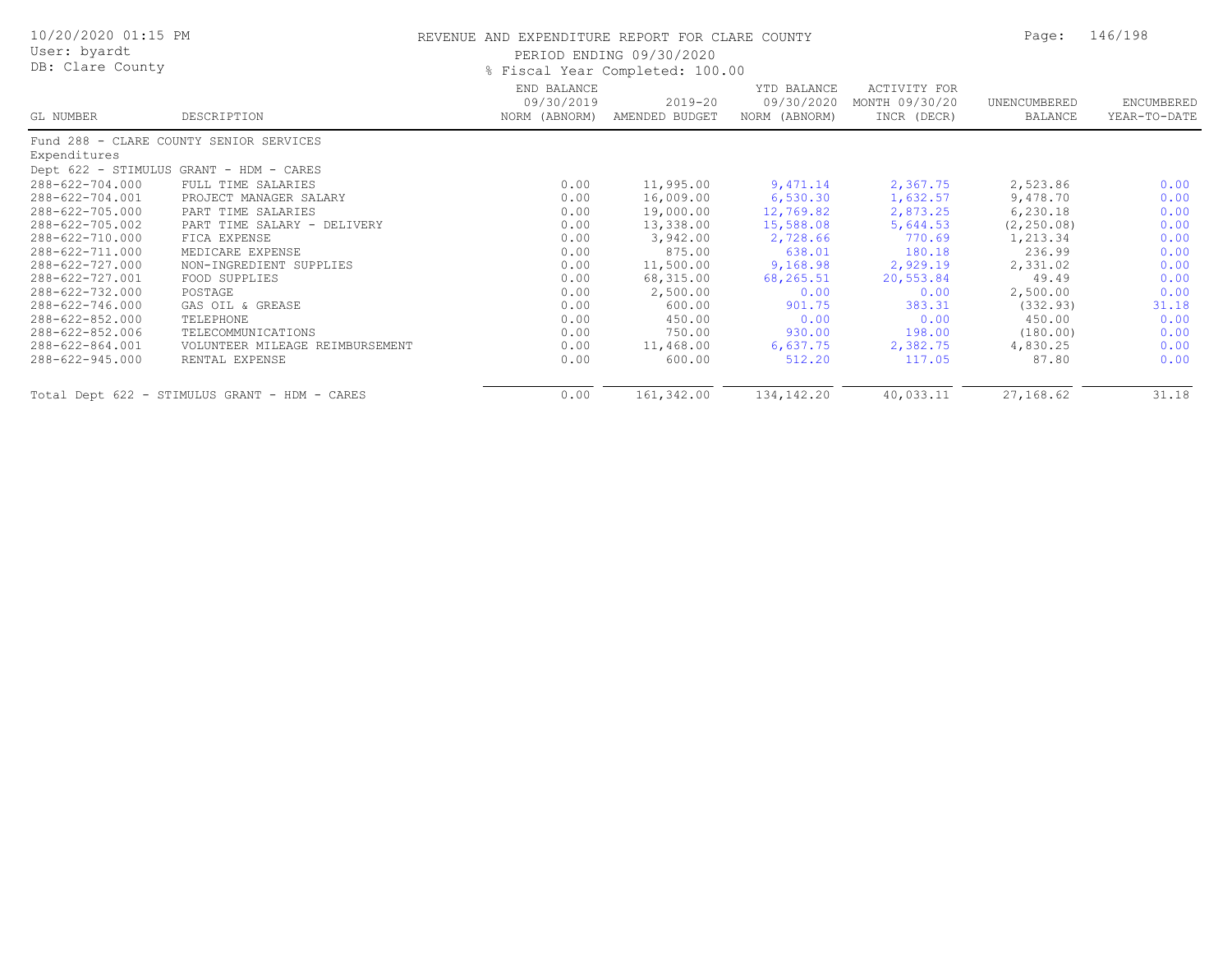| 10/20/2020 01:15 PM<br>User: byardt<br>DB: Clare County |                                               | REVENUE AND EXPENDITURE REPORT FOR CLARE COUNTY<br>PERIOD ENDING 09/30/2020<br>% Fiscal Year Completed: 100.00 | Page:                         | 147/198                                    |                                               |                         |                            |
|---------------------------------------------------------|-----------------------------------------------|----------------------------------------------------------------------------------------------------------------|-------------------------------|--------------------------------------------|-----------------------------------------------|-------------------------|----------------------------|
| GL NUMBER                                               | DESCRIPTION                                   | END BALANCE<br>09/30/2019<br>NORM (ABNORM)                                                                     | $2019 - 20$<br>AMENDED BUDGET | YTD BALANCE<br>09/30/2020<br>NORM (ABNORM) | ACTIVITY FOR<br>MONTH 09/30/20<br>INCR (DECR) | UNENCUMBERED<br>BALANCE | ENCUMBERED<br>YEAR-TO-DATE |
|                                                         | Fund 288 - CLARE COUNTY SENIOR SERVICES       |                                                                                                                |                               |                                            |                                               |                         |                            |
| Expenditures                                            |                                               |                                                                                                                |                               |                                            |                                               |                         |                            |
|                                                         | Dept 623 - STIMULUS GRANT - HDM - FFCRA       |                                                                                                                |                               |                                            |                                               |                         |                            |
| 288-623-704.000                                         | FULL TIME SALARIES                            | 0.00                                                                                                           | 5,883.97                      | 5,883.97                                   | 0.00                                          | 0.00                    | 0.00                       |
| 288-623-704.001                                         | PROJECT MANAGER SALARY                        | 0.00                                                                                                           | 4,551.00                      | 4,064.68                                   | 0.00                                          | 486.32                  | 0.00                       |
| 288-623-705.000                                         | PART TIME SALARY                              | 0.00                                                                                                           | 10,849.00                     | 9,478.94                                   | 0.00                                          | 1,370.06                | 0.00                       |
| 288-623-705.002                                         | PART TIME SALARY - DELIVERY                   | 0.00                                                                                                           | 11,197.20                     | 11,197.20                                  | 0.00                                          | 0.00                    | 0.00                       |
| 288-623-710.000                                         | FICA EXPENSE                                  | 0.00                                                                                                           | 1,508.20                      | 1,508.20                                   | 0.00                                          | 0.00                    | 0.00                       |
| 288-623-711.000                                         | MEDICARE EXPENSE                              | 0.00                                                                                                           | 352.64                        | 352.64                                     | 0.00                                          | 0.00                    | 0.00                       |
| 288-623-727.000                                         | NON-INGREDIENT SUPPLIES                       | 0.00                                                                                                           | 4,791.97                      | 1,158.03                                   | 0.00                                          | 3,633.94                | 0.00                       |
| 288-623-727.001                                         | FOOD SUPPLIES                                 | 0.00                                                                                                           | 31,098.93                     | 31,098.93                                  | 0.00                                          | 0.00                    | 0.00                       |
| 288-623-732.000                                         | POSTAGE                                       | 0.00                                                                                                           | 875.00                        | 0.00                                       | 0.00                                          | 875.00                  | 0.00                       |
| 288-623-746.000                                         | GAS OIL & GREASE                              | 0.00                                                                                                           | 191.75                        | 191.75                                     | 0.00                                          | 0.00                    | 0.00                       |
| 288-623-852.000                                         | TELEPHONE                                     | 0.00                                                                                                           | 157.00                        | 0.00                                       | 0.00                                          | 157.00                  | 0.00                       |
| 288-623-864.001                                         | VOLUNTEER MILEAGE REIMBURSEMENT               | 0.00                                                                                                           | 4,014.00                      | 1,734.00                                   | 0.00                                          | 2,280.00                | 0.00                       |
| 288-623-945.000                                         | RENTAL EXPENSE                                | 0.00                                                                                                           | 210.00                        | 0.00                                       | 0.00                                          | 210.00                  | 0.00                       |
|                                                         | Total Dept 623 - STIMULUS GRANT - HDM - FFCRA | 0.00                                                                                                           | 75,680.66                     | 66,668.34                                  | 0.00                                          | 9,012.32                | 0.00                       |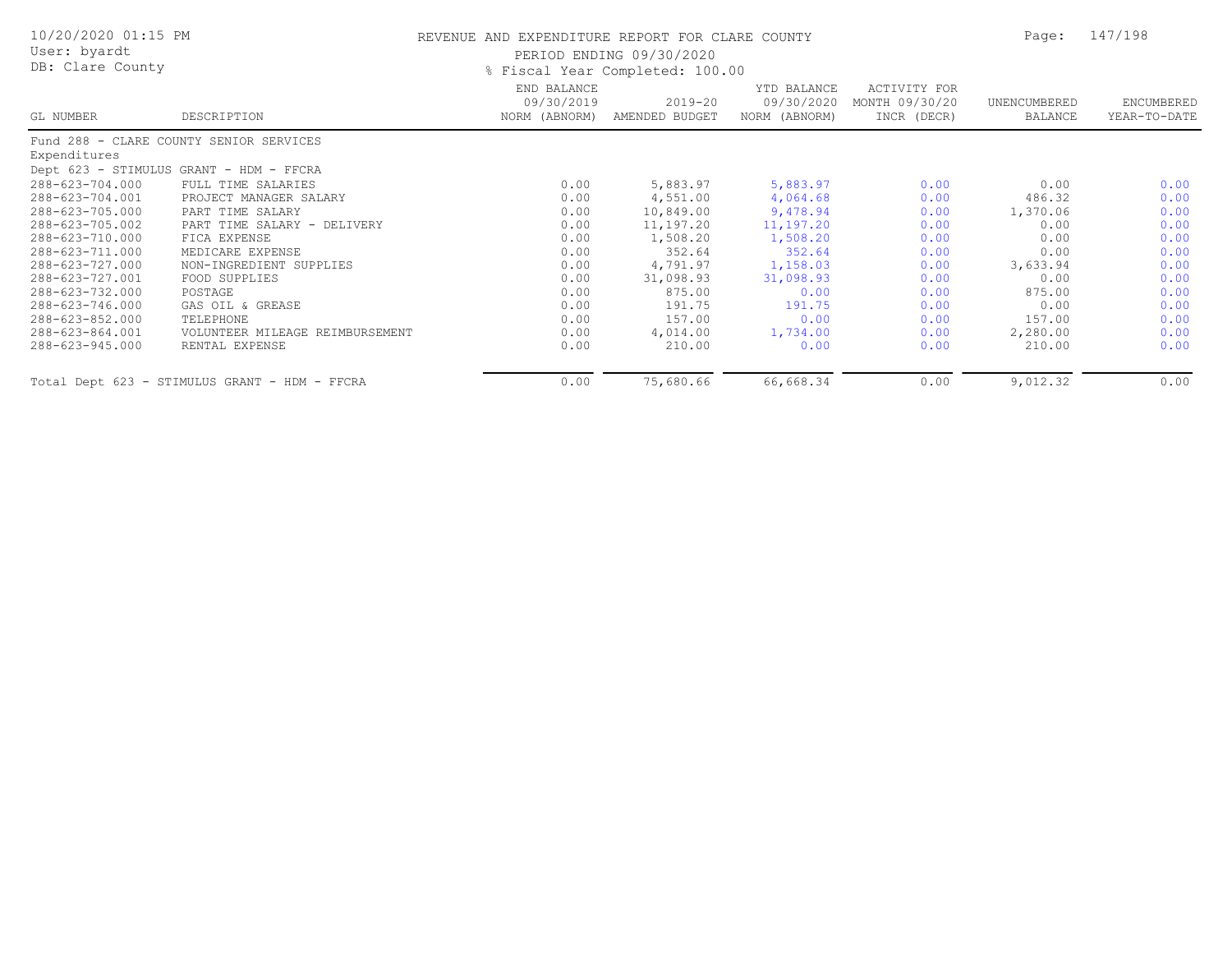| 10/20/2020 01:15 PM<br>User: byardt<br>DB: Clare County |                                           | REVENUE AND EXPENDITURE REPORT FOR CLARE COUNTY<br>PERIOD ENDING 09/30/2020<br>% Fiscal Year Completed: 100.00 |                               |                                            |                                               |                         | 148/198                    |
|---------------------------------------------------------|-------------------------------------------|----------------------------------------------------------------------------------------------------------------|-------------------------------|--------------------------------------------|-----------------------------------------------|-------------------------|----------------------------|
| GL NUMBER                                               | DESCRIPTION                               | END BALANCE<br>09/30/2019<br>NORM (ABNORM)                                                                     | $2019 - 20$<br>AMENDED BUDGET | YTD BALANCE<br>09/30/2020<br>NORM (ABNORM) | ACTIVITY FOR<br>MONTH 09/30/20<br>INCR (DECR) | UNENCUMBERED<br>BALANCE | ENCUMBERED<br>YEAR-TO-DATE |
|                                                         | Fund 288 - CLARE COUNTY SENIOR SERVICES   |                                                                                                                |                               |                                            |                                               |                         |                            |
| Expenditures                                            |                                           |                                                                                                                |                               |                                            |                                               |                         |                            |
| Dept 624 - PAYMENT OF SERVICE (POS)                     |                                           |                                                                                                                |                               |                                            |                                               |                         |                            |
| 288-624-836.000                                         | SUPPLEMENTAL FUNDS SERVICE                | 3,049.23                                                                                                       | 2,364.00                      | 1,611.40                                   | 510.69                                        | 752.60                  | 0.00                       |
| 288-624-836.002                                         | SLIP/FALL/SAFETY SERVICE                  | 2,327.95                                                                                                       | 2,500.00                      | 1,214.49                                   | 0.00                                          | 1,285.51                | 0.00                       |
| 288-624-836.003                                         | KINSHIP CARE SERVICE                      | 1,128.99                                                                                                       | 1,118.00                      | 1,118.00                                   | 68.00                                         | 0.00                    | 0.00                       |
| 288-624-836.004                                         | TSR SERVICE                               | 0.00                                                                                                           | 2,100.00                      | 0.00                                       | 0.00                                          | 2,100.00                | 0.00                       |
| 288-624-836.005                                         | UNMET NEEDS-HOME REPAIR SERVICE           | 0.00                                                                                                           | 1,200.00                      | 600.00                                     | 0.00                                          | 600.00                  | 0.00                       |
| 288-624-836.006                                         | UTILITY ASSISTANCE SERVICE                | 1,198.50                                                                                                       | 1,216.00                      | 1,206.65                                   | 0.00                                          | 9.35                    | 0.00                       |
| 288-624-836.007                                         | MEDICAL TRANSPORT                         | 0.00                                                                                                           | 799.00                        | 0.00                                       | 0.00                                          | 799.00                  | 0.00                       |
| 288-624-836.008                                         | CHORE                                     | 399.99                                                                                                         | 650.00                        | 519.99                                     | 0.00                                          | 130.01                  | 0.00                       |
|                                                         | Total Dept 624 - PAYMENT OF SERVICE (POS) | 8,104.66                                                                                                       | 11,947.00                     | 6,270.53                                   | 578.69                                        | 5,676.47                | 0.00                       |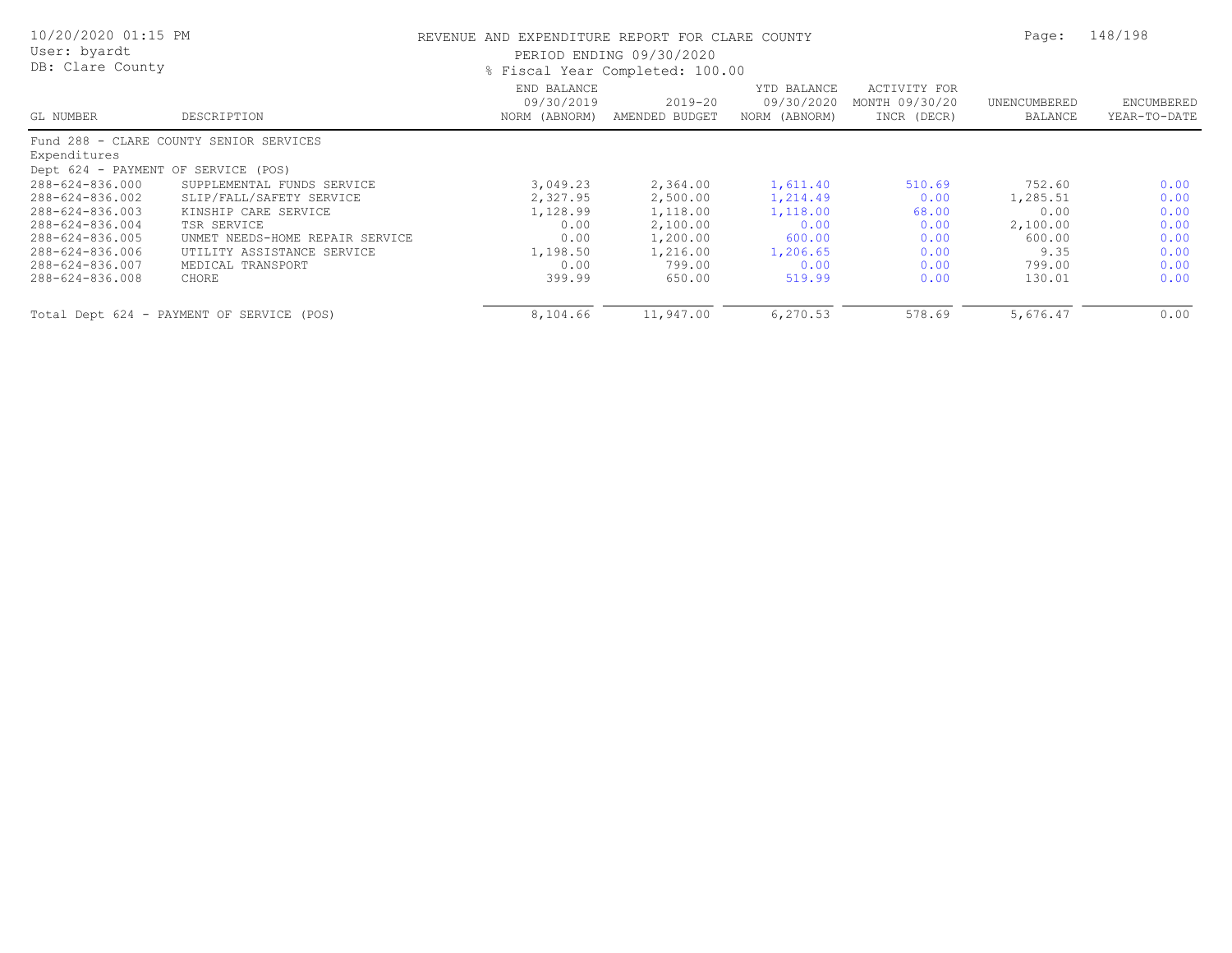| 10/20/2020 01:15 PM<br>User: byardt<br>DB: Clare County |                                          | REVENUE AND EXPENDITURE REPORT FOR CLARE COUNTY<br>PERIOD ENDING 09/30/2020<br>% Fiscal Year Completed: 100.00 | Page:                     | 149/198                                    |                                               |                         |                            |
|---------------------------------------------------------|------------------------------------------|----------------------------------------------------------------------------------------------------------------|---------------------------|--------------------------------------------|-----------------------------------------------|-------------------------|----------------------------|
| GL NUMBER                                               | DESCRIPTION                              | END BALANCE<br>09/30/2019<br>NORM (ABNORM)                                                                     | 2019-20<br>AMENDED BUDGET | YTD BALANCE<br>09/30/2020<br>NORM (ABNORM) | ACTIVITY FOR<br>MONTH 09/30/20<br>INCR (DECR) | UNENCUMBERED<br>BALANCE | ENCUMBERED<br>YEAR-TO-DATE |
| Expenditures<br>Dept 625 - DHS CONTRACTED SERVICES      | Fund 288 - CLARE COUNTY SENIOR SERVICES  |                                                                                                                |                           |                                            |                                               |                         |                            |
| 288-625-705.000                                         | PART TIME SALARIES                       | 5,242.54                                                                                                       | 13,000.00                 | 10,702.28                                  | 559.21                                        | 2,297.72                | 0.00                       |
| 288-625-705.010                                         | PART TIME SALARY - STIMULUS              | 0.00                                                                                                           | 500.00                    | 363.00                                     | 0.00                                          | 137.00                  | 0.00                       |
| 288-625-706.000                                         | OVERTIME                                 | 0.00                                                                                                           | 200.00                    | 0.00                                       | 0.00                                          | 200.00                  | 0.00                       |
| 288-625-710.000                                         | FICA EXPENSE- DHS SERVICES               | 317.91                                                                                                         | 1,800.00                  | 673.13                                     | 34.67                                         | 1,126.87                | 0.00                       |
| 288-625-711.000                                         | MEDICARE EXPENSE - DHS SERVICES          | 74.32                                                                                                          | 365.00                    | 157.35                                     | 8.10                                          | 207.65                  | 0.00                       |
| 288-625-864.000                                         | LUNCH & MILEAGE TO MEETINGS              | 1,082.28                                                                                                       | 2,300.00                  | 1,839.36                                   | 193.50                                        | 460.64                  | 0.00                       |
|                                                         | Total Dept 625 - DHS CONTRACTED SERVICES | 6,717.05                                                                                                       | 18,165.00                 | 13,735.12                                  | 795.48                                        | 4,429.88                | 0.00                       |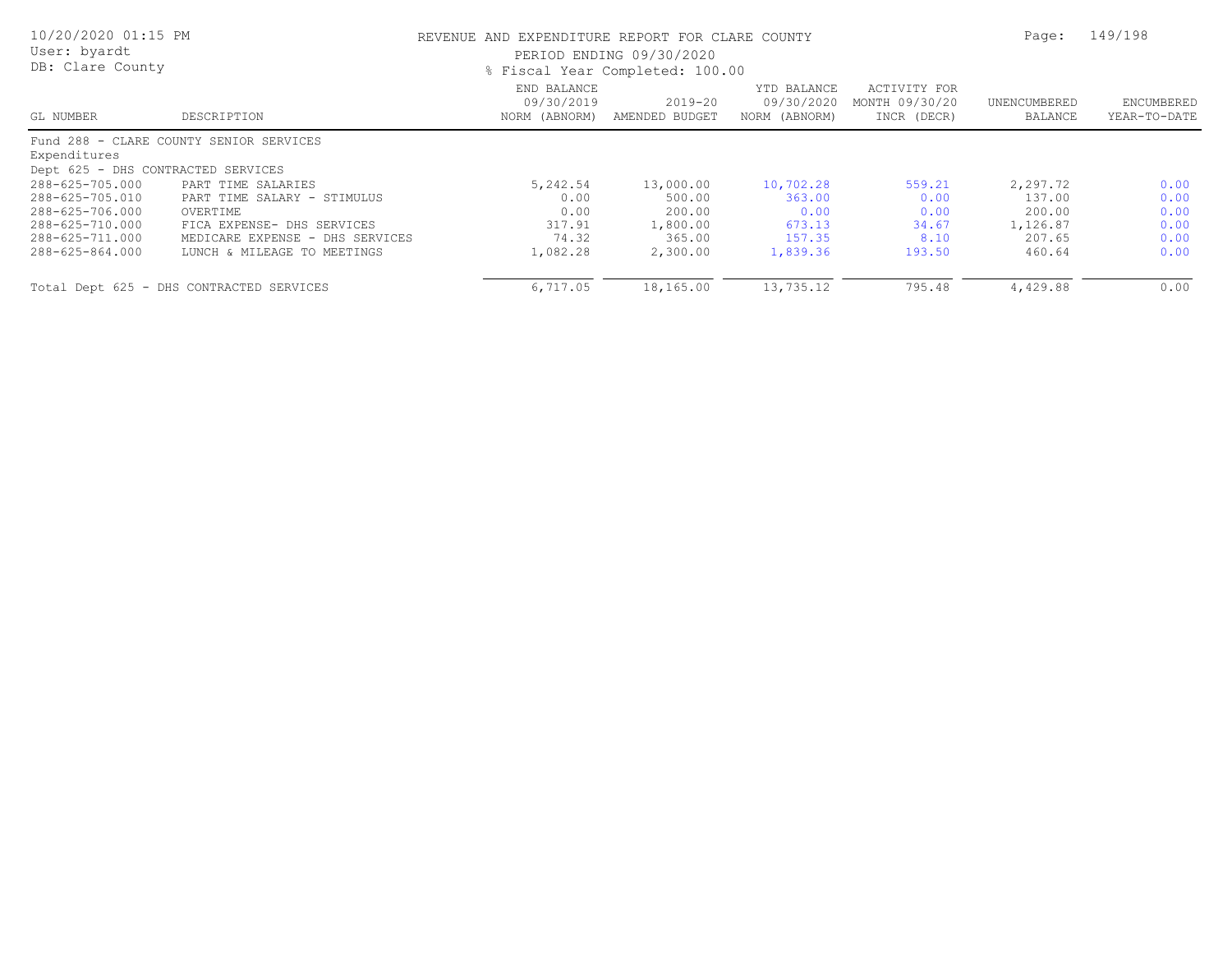| 10/20/2020 01:15 PM<br>User: byardt<br>DB: Clare County |                                                 | REVENUE AND EXPENDITURE REPORT FOR CLARE COUNTY<br>PERIOD ENDING 09/30/2020<br>% Fiscal Year Completed: 100.00 | Page:                         | 150/198                                    |                                               |                         |                            |
|---------------------------------------------------------|-------------------------------------------------|----------------------------------------------------------------------------------------------------------------|-------------------------------|--------------------------------------------|-----------------------------------------------|-------------------------|----------------------------|
| GL NUMBER                                               | DESCRIPTION                                     | END BALANCE<br>09/30/2019<br>NORM (ABNORM)                                                                     | $2019 - 20$<br>AMENDED BUDGET | YTD BALANCE<br>09/30/2020<br>NORM (ABNORM) | ACTIVITY FOR<br>MONTH 09/30/20<br>INCR (DECR) | UNENCUMBERED<br>BALANCE | ENCUMBERED<br>YEAR-TO-DATE |
|                                                         | Fund 288 - CLARE COUNTY SENIOR SERVICES         |                                                                                                                |                               |                                            |                                               |                         |                            |
| Expenditures                                            |                                                 |                                                                                                                |                               |                                            |                                               |                         |                            |
|                                                         | Dept 626 - MEDICAID WAIVER CONTRACTED SVC       |                                                                                                                |                               |                                            |                                               |                         |                            |
| 288-626-704.000                                         | FULL TIME                                       | 11,045.85                                                                                                      | 13,000.00                     | 12,304.64                                  | 776.39                                        | 695.36                  | 0.00                       |
| 288-626-705.002                                         | RC-PART TIME SALARY                             | 142,950.48                                                                                                     | 160,000.00                    | 143,566.14                                 | 8,312.30                                      | 16,433.86               | 0.00                       |
| 288-626-705.010                                         | PART TIME SALARY - STIMULUS                     | 0.00                                                                                                           | 7,500.00                      | 6,803.00                                   | 0.00                                          | 697.00                  | 0.00                       |
| 288-626-706.000                                         | OVERTIME                                        | 1,577.56                                                                                                       | 1,500.00                      | 0.00                                       | 0.00                                          | 1,500.00                | 0.00                       |
| 288-626-706.002                                         | RC OVERTIME                                     | 1,943.68                                                                                                       | 1,500.00                      | 133.81                                     | 0.00                                          | 1,366.19                | 0.00                       |
| 288-626-710.000                                         | HDM-FICA                                        | 9,651.55                                                                                                       | 10,800.00                     | 10,024.16                                  | 561.64                                        | 775.84                  | 0.00                       |
| 288-626-711.000                                         | HDM-MEDICARE                                    | 2,257.09                                                                                                       | 2,500.00                      | 2,344.33                                   | 131.36                                        | 155.67                  | 0.00                       |
| 288-626-864.000                                         | STAFF MILEAGE REIMBURSEMENT                     | 26,647.15                                                                                                      | 23,517.00                     | 19,318.34                                  | 1,830.00                                      | 4,198.66                | 0.00                       |
|                                                         | Total Dept 626 - MEDICAID WAIVER CONTRACTED SVC | 196,073.36                                                                                                     | 220,317.00                    | 194,494.42                                 | 11,611.69                                     | 25,822.58               | 0.00                       |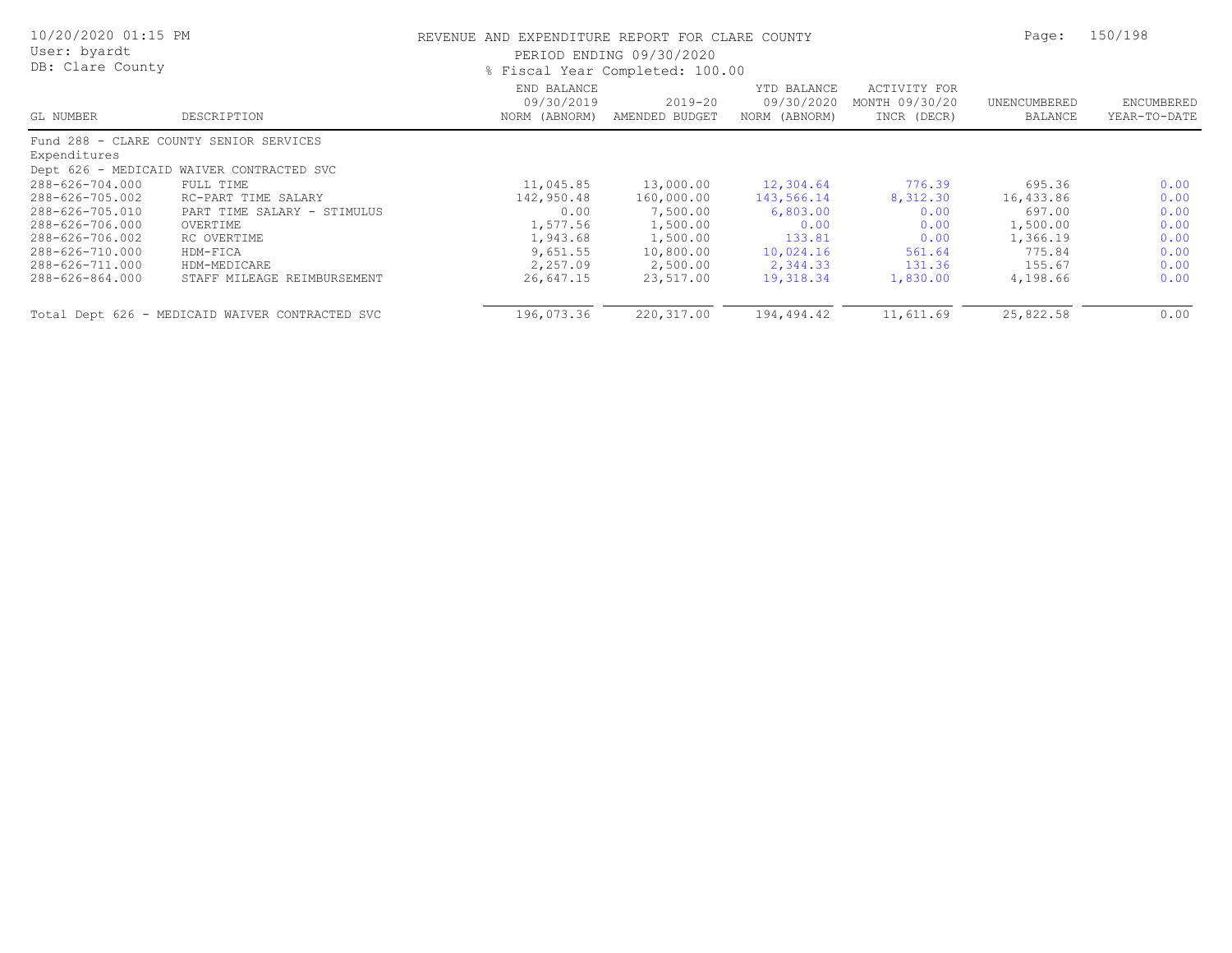| 10/20/2020 01:15 PM<br>User: byardt<br>DB: Clare County |                                                                                    | REVENUE AND EXPENDITURE REPORT FOR CLARE COUNTY<br>PERIOD ENDING 09/30/2020<br>% Fiscal Year Completed: 100.00 | Page:                         | 151/198                                    |                                               |                         |                            |
|---------------------------------------------------------|------------------------------------------------------------------------------------|----------------------------------------------------------------------------------------------------------------|-------------------------------|--------------------------------------------|-----------------------------------------------|-------------------------|----------------------------|
| GL NUMBER                                               | DESCRIPTION                                                                        | END BALANCE<br>09/30/2019<br>NORM (ABNORM)                                                                     | $2019 - 20$<br>AMENDED BUDGET | YTD BALANCE<br>09/30/2020<br>NORM (ABNORM) | ACTIVITY FOR<br>MONTH 09/30/20<br>INCR (DECR) | UNENCUMBERED<br>BALANCE | ENCUMBERED<br>YEAR-TO-DATE |
| Expenditures                                            | Fund 288 - CLARE COUNTY SENIOR SERVICES<br>Dept 627 - CARE MGT CONTRACTED SERVICES |                                                                                                                |                               |                                            |                                               |                         |                            |
| 288-627-705.002                                         | RC - PART TIME SALARY                                                              | 995.76                                                                                                         | 2,163.00                      | 700.85                                     | 87.38                                         | 1,462.15                | 0.00                       |
| 288-627-705.003                                         | HM - PART TIME SALARY                                                              | 2,665.21                                                                                                       | 3,859.77                      | 3,489.84                                   | 177.66                                        | 369.93                  | 0.00                       |
| 288-627-710.000                                         | HDM-FICA                                                                           | 225.93                                                                                                         | 350.00                        | 259.37                                     | 16.44                                         | 90.63                   | 0.00                       |
| 288-627-711.000                                         | HDM-MEDICARE EXPENSE                                                               | 52.91                                                                                                          | 150.00                        | 60.68                                      | 3.84                                          | 89.32                   | 0.00                       |
| 288-627-864.000                                         | STAFF MILEAGE REIMBURSEMENT                                                        | 400.78                                                                                                         | 1,000.00                      | 753.86                                     | 89.00                                         | 246.14                  | 0.00                       |
|                                                         | Total Dept 627 - CARE MGT CONTRACTED SERVICES                                      | 4,340.59                                                                                                       | 7,522.77                      | 5,264.60                                   | 374.32                                        | 2,258.17                | 0.00                       |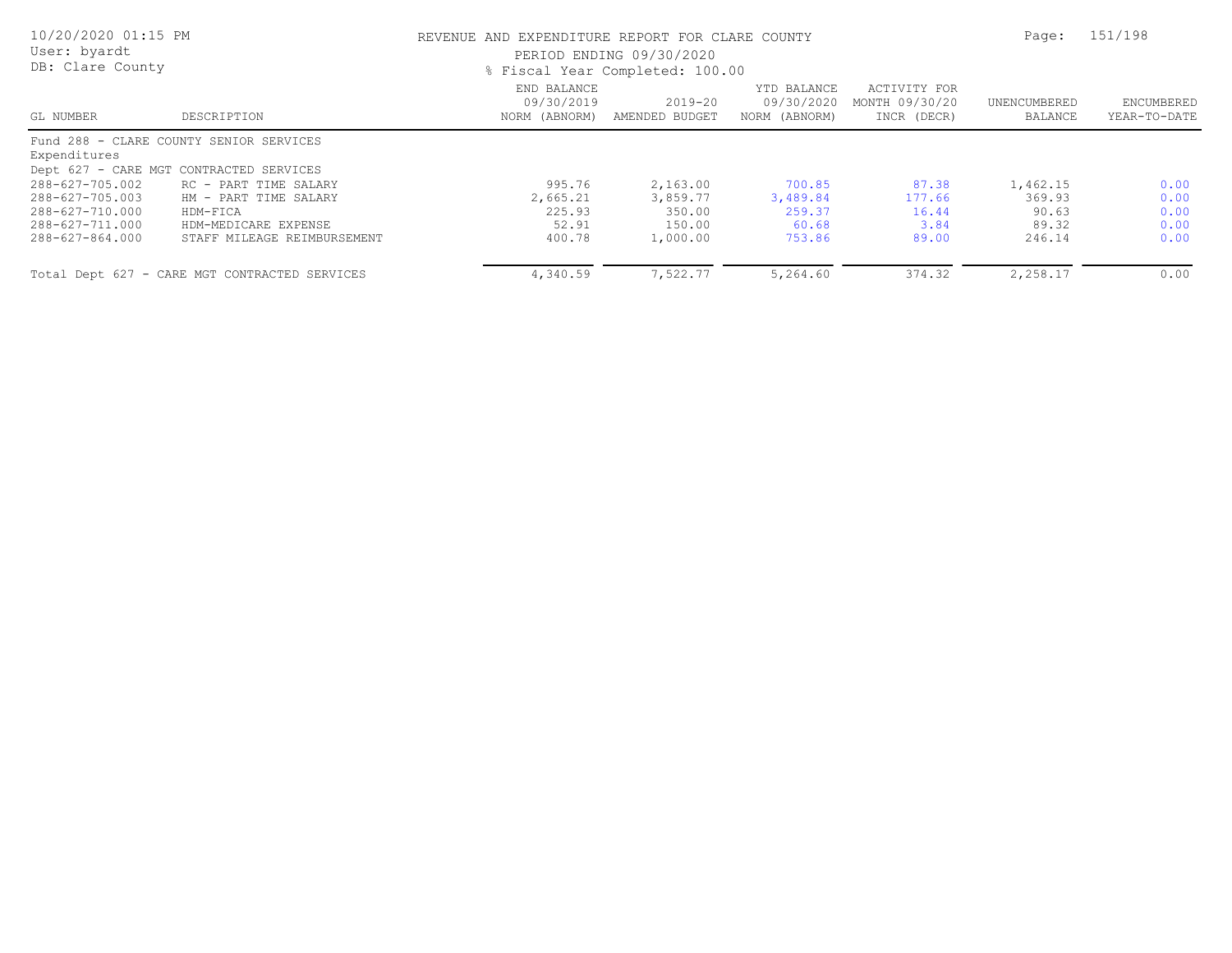| 10/20/2020 01:15 PM<br>User: byardt<br>DB: Clare County |                                              | REVENUE AND EXPENDITURE REPORT FOR CLARE COUNTY<br>PERIOD ENDING 09/30/2020<br>% Fiscal Year Completed: 100.00 | Page:                         | 152/198                                    |                                               |                         |                            |
|---------------------------------------------------------|----------------------------------------------|----------------------------------------------------------------------------------------------------------------|-------------------------------|--------------------------------------------|-----------------------------------------------|-------------------------|----------------------------|
| GL NUMBER                                               | DESCRIPTION                                  | END BALANCE<br>09/30/2019<br>NORM (ABNORM)                                                                     | $2019 - 20$<br>AMENDED BUDGET | YTD BALANCE<br>09/30/2020<br>NORM (ABNORM) | ACTIVITY FOR<br>MONTH 09/30/20<br>INCR (DECR) | UNENCUMBERED<br>BALANCE | ENCUMBERED<br>YEAR-TO-DATE |
| Expenditures                                            | Fund 288 - CLARE COUNTY SENIOR SERVICES      |                                                                                                                |                               |                                            |                                               |                         |                            |
|                                                         | Dept 628 - VETERANS ADMINISTRATION SVC       |                                                                                                                |                               |                                            |                                               |                         |                            |
| 288-628-705.001                                         | VA - PART TIME SALARY                        | 7,835.80                                                                                                       | 11,000.00                     | 5,677.48                                   | 489.32                                        | 5,322.52                | 0.00                       |
| 288-628-706.000                                         | OVERTIME                                     | 0.00                                                                                                           | 250.00                        | 0.00                                       | 0.00                                          | 250.00                  | 0.00                       |
| 288-628-710.000                                         | $FICA - VA$                                  | 481.76                                                                                                         | 580.00                        | 352.03                                     | 30.34                                         | 227.97                  | 0.00                       |
| 288-628-711.000                                         | MEDICARE - VA                                | 112.71                                                                                                         | 262.00                        | 82.38                                      | 7.09                                          | 179.62                  | 0.00                       |
| 288-628-864.000                                         | STAFF MILEAGE REIMBURSEMENT                  | 1,785.70                                                                                                       | 2,500.00                      | 1,070.06                                   | 187.00                                        | 1,429.94                | 0.00                       |
|                                                         | Total Dept 628 - VETERANS ADMINISTRATION SVC | 10,215.97                                                                                                      | 14,592.00                     | 7,181.95                                   | 713.75                                        | 7,410.05                | 0.00                       |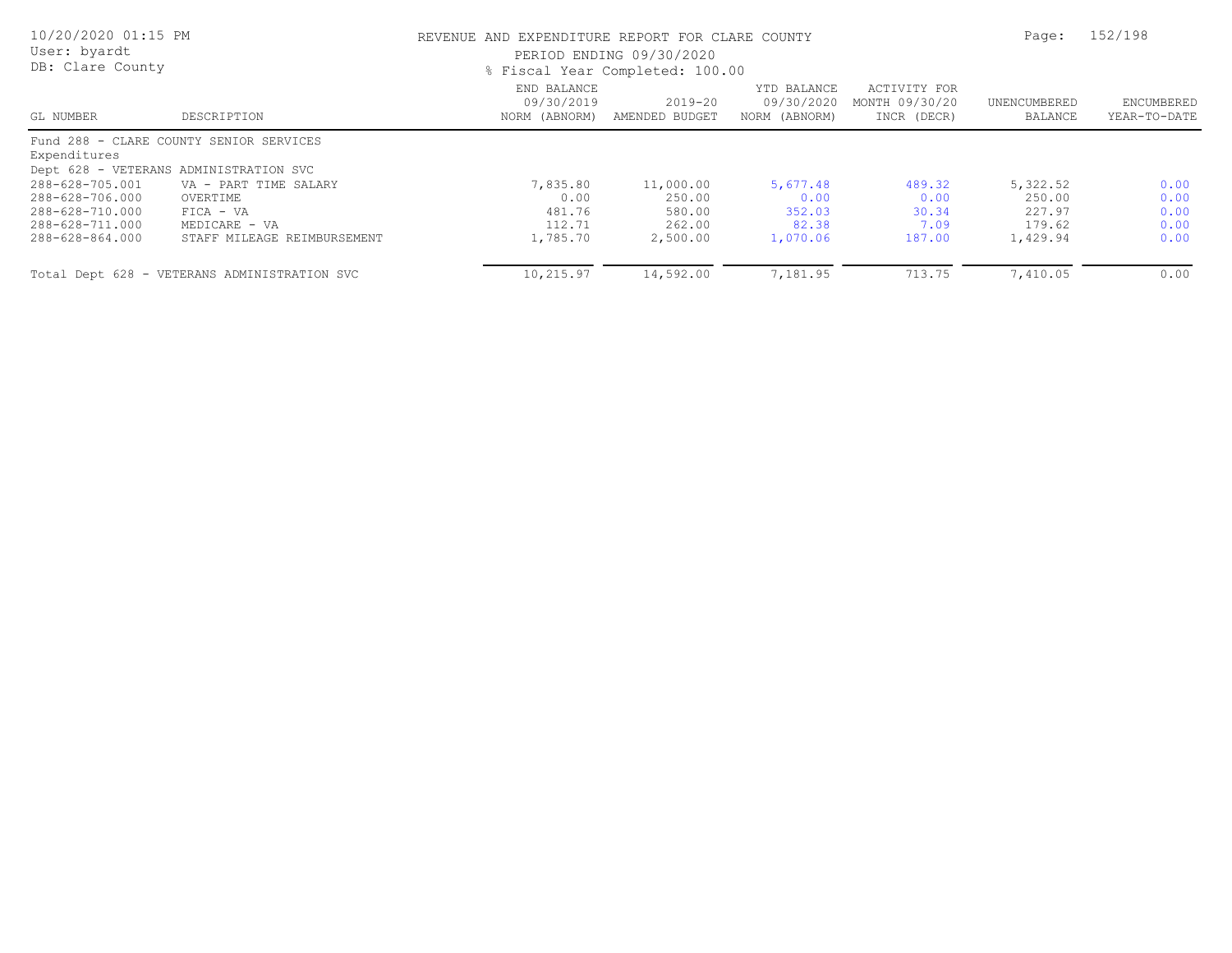| 10/20/2020 01:15 PM<br>User: byardt<br>DB: Clare County |                                         | REVENUE AND EXPENDITURE REPORT FOR CLARE COUNTY<br>PERIOD ENDING 09/30/2020<br>% Fiscal Year Completed: 100.00 | Page:                     | 153/198                                    |                                               |                         |                            |
|---------------------------------------------------------|-----------------------------------------|----------------------------------------------------------------------------------------------------------------|---------------------------|--------------------------------------------|-----------------------------------------------|-------------------------|----------------------------|
| GL NUMBER                                               | DESCRIPTION                             | END BALANCE<br>09/30/2019<br>NORM (ABNORM)                                                                     | 2019-20<br>AMENDED BUDGET | YTD BALANCE<br>09/30/2020<br>NORM (ABNORM) | ACTIVITY FOR<br>MONTH 09/30/20<br>INCR (DECR) | UNENCUMBERED<br>BALANCE | ENCUMBERED<br>YEAR-TO-DATE |
|                                                         | Fund 288 - CLARE COUNTY SENIOR SERVICES |                                                                                                                |                           |                                            |                                               |                         |                            |
| Expenditures                                            |                                         |                                                                                                                |                           |                                            |                                               |                         |                            |
| Dept 629 - ADULT DAY CARE                               |                                         |                                                                                                                |                           |                                            |                                               |                         |                            |
| 288-629-704.000                                         | FULL TIME SALARIES                      | 40,109.81                                                                                                      | 45,000.00                 | 22,508.68                                  | 0.00                                          | 22,491.32               | 0.00                       |
| 288-629-705.000                                         | PART TIME SALARY                        | 0.00                                                                                                           | 34,320.00                 | 0.00                                       | 0.00                                          | 34,320.00               | 0.00                       |
| 288-629-710.000                                         | FICA EXPENSE                            | 2,458.62                                                                                                       | 2,500.00                  | 1,374.27                                   | 0.00                                          | 1,125.73                | 0.00                       |
| 288-629-711.000                                         | MEDICARE EXPENSE                        | 575.00                                                                                                         | 1,150.00                  | 321.40                                     | 0.00                                          | 828.60                  | 0.00                       |
| 288-629-727.000                                         | SUPPLIES                                | 2,146.70                                                                                                       | 1,200.00                  | 0.00                                       | 0.00                                          | 1,200.00                | 0.00                       |
| 288-629-864.000                                         | STAFF MILEAGE REIMB                     | 1,525.53                                                                                                       | 1,100.00                  | 44.08                                      | 0.00                                          | 1,055.92                | 0.00                       |
| Total Dept 629 - ADULT DAY CARE                         |                                         | 46,815.66                                                                                                      | 85,270.00                 | 24, 248.43                                 | 0.00                                          | 61,021.57               | 0.00                       |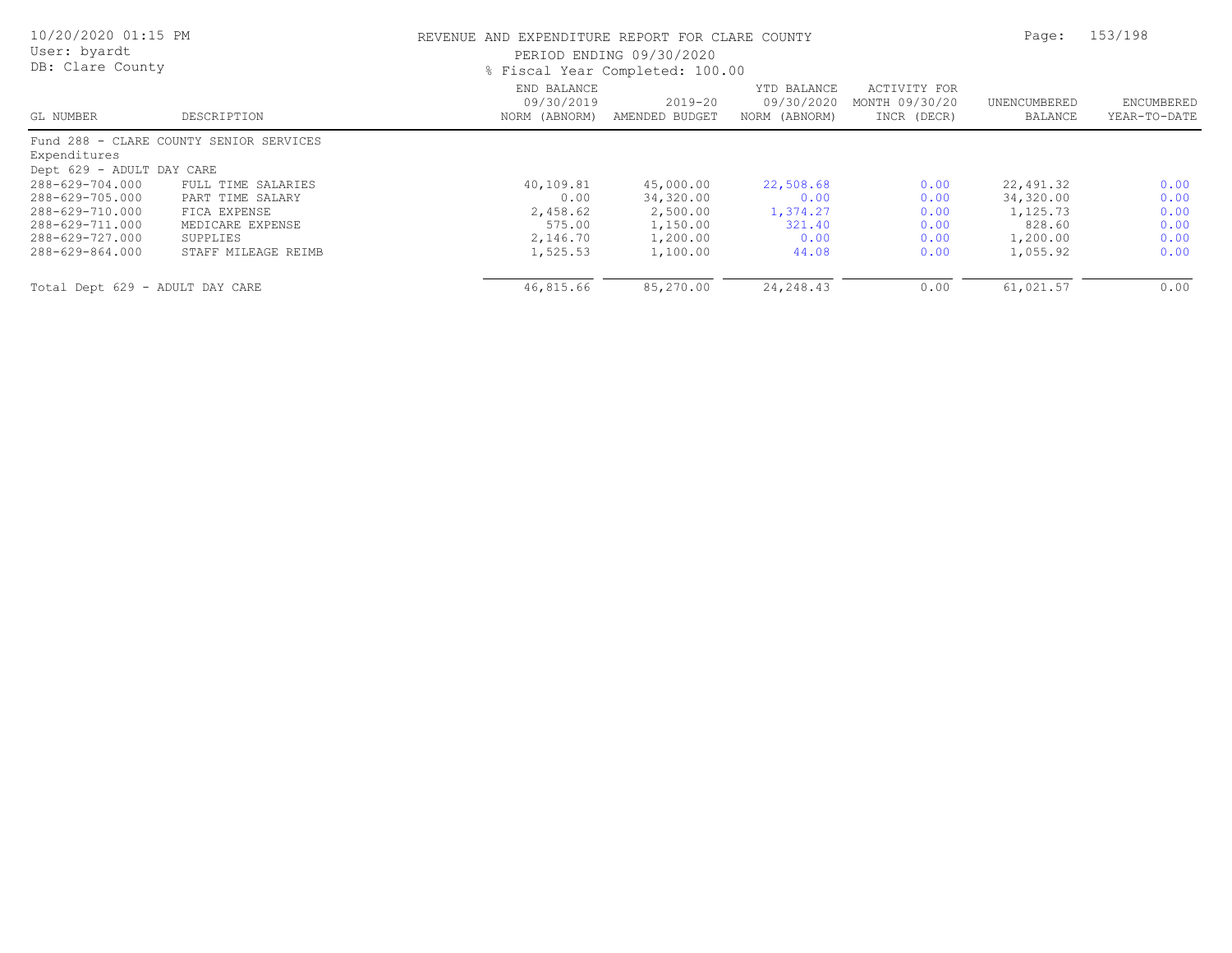| 10/20/2020 01:15 PM<br>User: byardt<br>DB: Clare County |                                         | REVENUE AND EXPENDITURE REPORT FOR CLARE COUNTY<br>PERIOD ENDING 09/30/2020<br>% Fiscal Year Completed: 100.00 | Page:                         | 154/198                                    |                                               |                         |                            |
|---------------------------------------------------------|-----------------------------------------|----------------------------------------------------------------------------------------------------------------|-------------------------------|--------------------------------------------|-----------------------------------------------|-------------------------|----------------------------|
| GL NUMBER                                               | DESCRIPTION                             | END BALANCE<br>09/30/2019<br>NORM (ABNORM)                                                                     | $2019 - 20$<br>AMENDED BUDGET | YTD BALANCE<br>09/30/2020<br>NORM (ABNORM) | ACTIVITY FOR<br>MONTH 09/30/20<br>INCR (DECR) | UNENCUMBERED<br>BALANCE | ENCUMBERED<br>YEAR-TO-DATE |
|                                                         | Fund 288 - CLARE COUNTY SENIOR SERVICES |                                                                                                                |                               |                                            |                                               |                         |                            |
| Expenditures                                            |                                         |                                                                                                                |                               |                                            |                                               |                         |                            |
| Dept 630 - FEE FOR SERVICE                              |                                         |                                                                                                                |                               |                                            |                                               |                         |                            |
| 288-630-704.000                                         | FULL TIME SALARIES                      | 410.05                                                                                                         | 1,500.00                      | 436.49                                     | 0.00                                          | 1,063.51                | 0.00                       |
| 288-630-705.000                                         | PART TIME SALARY                        | 23,681.35                                                                                                      | 27,952.66                     | 26,825.66                                  | 929.09                                        | 1,127.00                | 0.00                       |
| 288-630-706.000                                         | OVERTIME                                | 0.00                                                                                                           | 250.00                        | 0.00                                       | 0.00                                          | 250.00                  | 0.00                       |
| 288-630-710.000                                         | FICA EXPENSE                            | 1,488.84                                                                                                       | 1,900.00                      | 1,687.96                                   | 57.61                                         | 212.04                  | 0.00                       |
| 288-630-711.000                                         | MEDICARE EXPENSE                        | 348.13                                                                                                         | 425.00                        | 394.80                                     | 13.47                                         | 30.20                   | 0.00                       |
| 288-630-727.000                                         | SUPPLIES                                | 0.00                                                                                                           | 1,000.00                      | 0.00                                       | 0.00                                          | 1,000.00                | 0.00                       |
| 288-630-864.000                                         | LUNCH & MILEAGE TO MEETINGS             | 1,069.52                                                                                                       | 2,000.00                      | 1,678.76                                   | 21.00                                         | 321.24                  | 0.00                       |
| Total Dept 630 - FEE FOR SERVICE                        |                                         | 26,997.89                                                                                                      | 35,027.66                     | 31,023.67                                  | 1,021.17                                      | 4,003.99                | 0.00                       |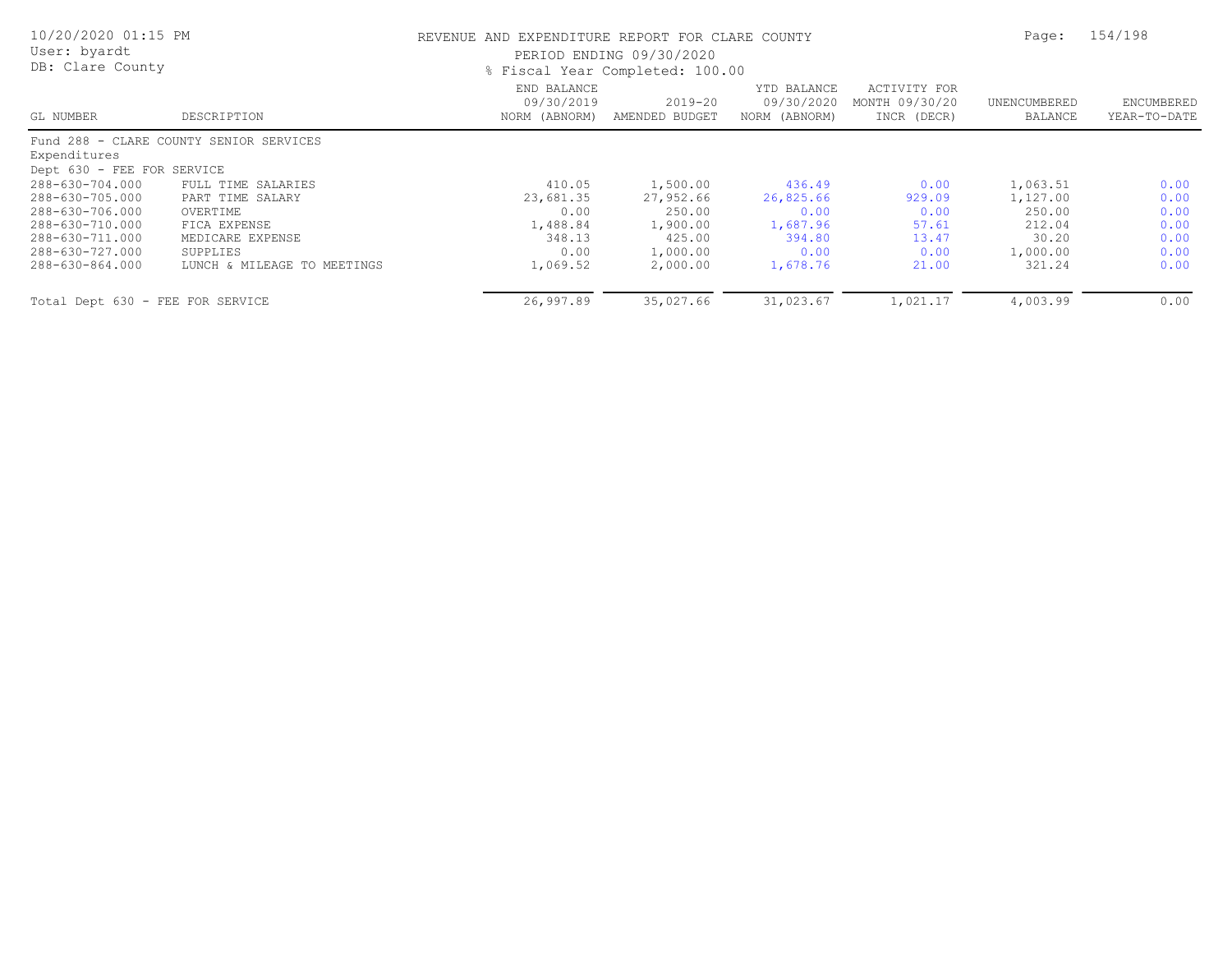| 10/20/2020 01:15 PM<br>User: byardt<br>DB: Clare County |                                         |                                            | REVENUE AND EXPENDITURE REPORT FOR CLARE COUNTY<br>PERIOD ENDING 09/30/2020<br>% Fiscal Year Completed: 100.00 |                                            |                                               |                         |                            |
|---------------------------------------------------------|-----------------------------------------|--------------------------------------------|----------------------------------------------------------------------------------------------------------------|--------------------------------------------|-----------------------------------------------|-------------------------|----------------------------|
| GL NUMBER                                               | DESCRIPTION                             | END BALANCE<br>09/30/2019<br>NORM (ABNORM) | 2019-20<br>AMENDED BUDGET                                                                                      | YTD BALANCE<br>09/30/2020<br>NORM (ABNORM) | ACTIVITY FOR<br>MONTH 09/30/20<br>INCR (DECR) | UNENCUMBERED<br>BALANCE | ENCUMBERED<br>YEAR-TO-DATE |
|                                                         | Fund 288 - CLARE COUNTY SENIOR SERVICES |                                            |                                                                                                                |                                            |                                               |                         |                            |
| Expenditures                                            |                                         |                                            |                                                                                                                |                                            |                                               |                         |                            |
| Dept 632 - MEDICAL TRANSPORT                            |                                         |                                            |                                                                                                                |                                            |                                               |                         |                            |
| 288-632-705.000                                         | PART TIME SALARY                        | 0.00                                       | 13,000.00                                                                                                      | 10,321.95                                  | 1,000.00                                      | 2,678.05                | 0.00                       |
| 288-632-710.000                                         | FICA EXPENSE                            | 0.00                                       | 806.00                                                                                                         | 639.96                                     | 62.00                                         | 166.04                  | 0.00                       |
| 288-632-711.000                                         | MEDICARE EXPENSE                        | 0.00                                       | 188.50                                                                                                         | 149.67                                     | 14.50                                         | 38.83                   | 0.00                       |
| 288-632-746.000                                         | GAS OIL & GREASE                        | 0.00                                       | 1,155.00                                                                                                       | 1,006.01                                   | 203.51                                        | 148.99                  | 0.00                       |
| Total Dept 632 - MEDICAL TRANSPORT                      |                                         | 0.00                                       | 15,149.50                                                                                                      | 12, 117.59                                 | 1,280.01                                      | 3,031.91                | 0.00                       |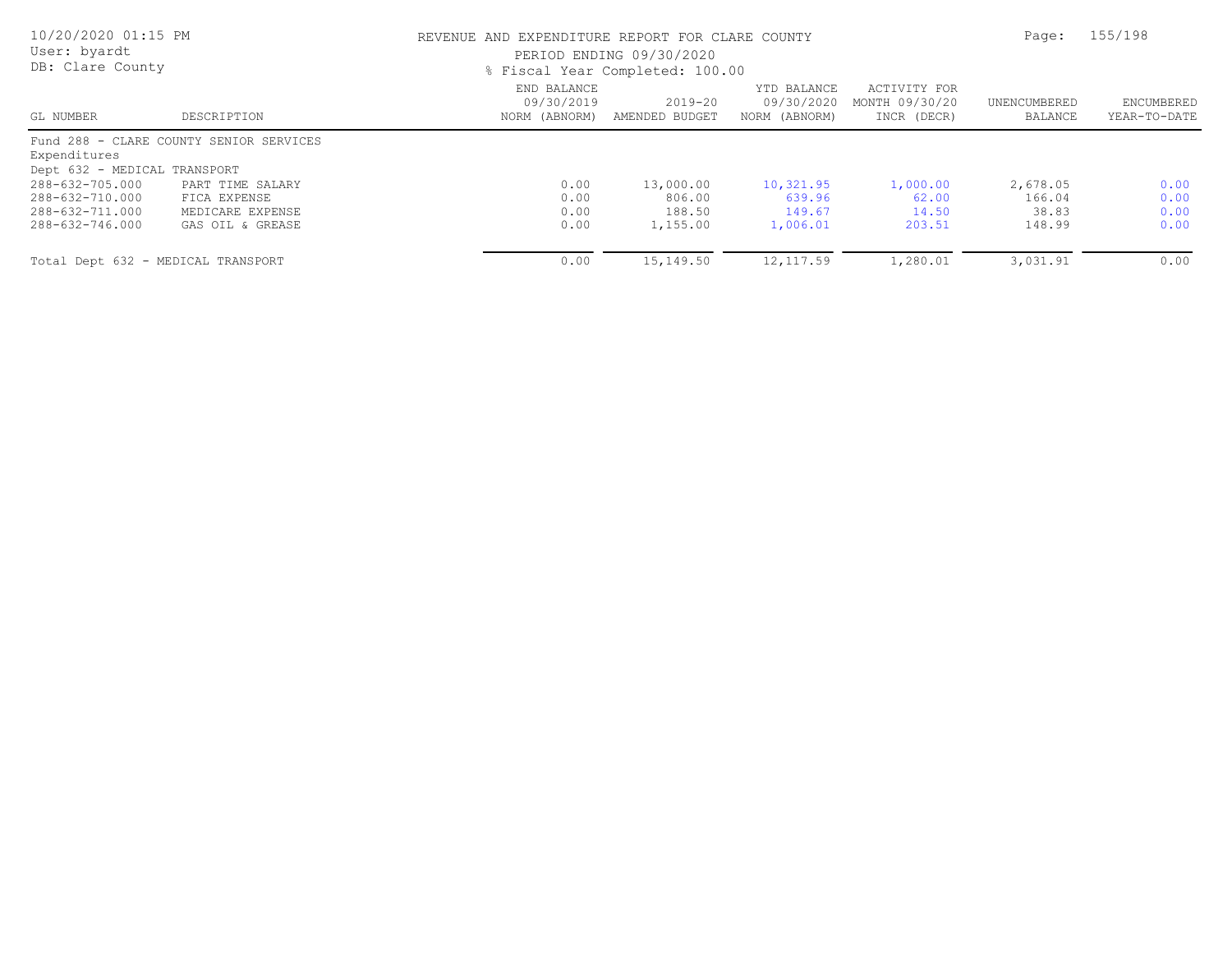| 10/20/2020 01:15 PM<br>User: byardt<br>DB: Clare County                          |                                            | REVENUE AND EXPENDITURE REPORT FOR CLARE COUNTY<br>PERIOD ENDING 09/30/2020<br>% Fiscal Year Completed: 100.00 |                                            |                                               |                              |                                   |
|----------------------------------------------------------------------------------|--------------------------------------------|----------------------------------------------------------------------------------------------------------------|--------------------------------------------|-----------------------------------------------|------------------------------|-----------------------------------|
| DESCRIPTION<br>GL NUMBER                                                         | END BALANCE<br>09/30/2019<br>NORM (ABNORM) | $2019 - 20$<br>AMENDED BUDGET                                                                                  | YTD BALANCE<br>09/30/2020<br>NORM (ABNORM) | ACTIVITY FOR<br>MONTH 09/30/20<br>INCR (DECR) | UNENCUMBERED<br>BALANCE      | <b>ENCUMBERED</b><br>YEAR-TO-DATE |
| Fund 288 - CLARE COUNTY SENIOR SERVICES<br>Expenditures                          |                                            |                                                                                                                |                                            |                                               |                              |                                   |
| TOTAL EXPENDITURES                                                               | 1,710,803.01                               | 2,851,773.28                                                                                                   | 1,495,234.99                               | 135,725.32                                    | 1,344,619.32                 | 11,918.97                         |
| Fund 288 - CLARE COUNTY SENIOR SERVICES:<br>TOTAL REVENUES<br>TOTAL EXPENDITURES | 1,653,904.91<br>1,710,803.01               | 2,851,773.28<br>2,851,773.28                                                                                   | 1,614,232.48<br>1,495,234.99               | 71,232.56<br>135,725.32                       | 1,237,540.80<br>1,344,619.32 | 0.00<br>11,918.97                 |
| NET OF REVENUES & EXPENDITURES                                                   | (56, 898, 10)                              | 0.00                                                                                                           | 118,997.49                                 | (64, 492, 76)                                 | (107, 078, 52)               | (11, 918, 97)                     |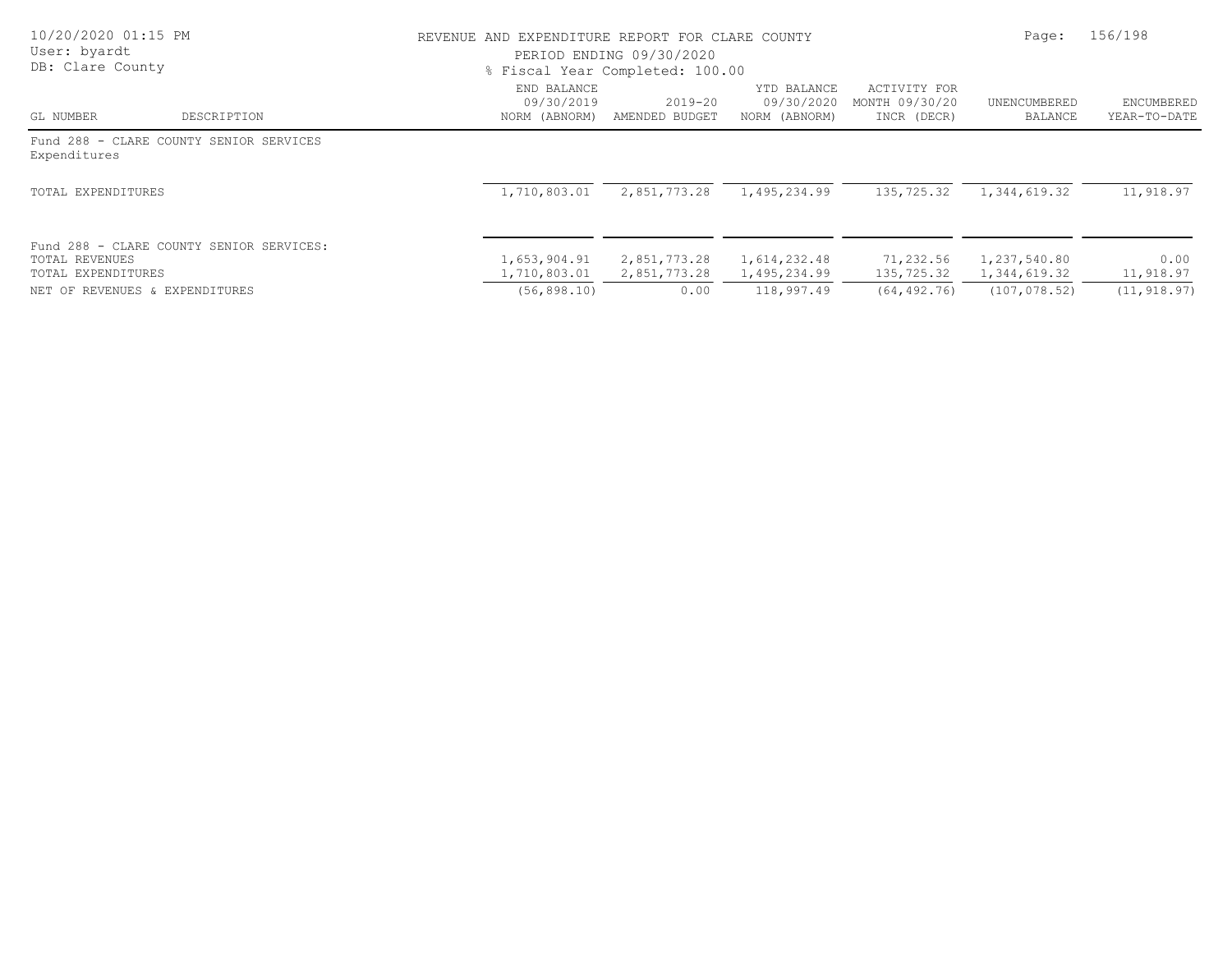| 10/20/2020 01:15 PM<br>User: byardt<br>DB: Clare County |                        |                                            | REVENUE AND EXPENDITURE REPORT FOR CLARE COUNTY<br>PERIOD ENDING 09/30/2020<br>% Fiscal Year Completed: 100.00 |                                            |                                               |                         |                            |
|---------------------------------------------------------|------------------------|--------------------------------------------|----------------------------------------------------------------------------------------------------------------|--------------------------------------------|-----------------------------------------------|-------------------------|----------------------------|
| GL NUMBER                                               | DESCRIPTION            | END BALANCE<br>09/30/2019<br>NORM (ABNORM) | $2019 - 20$<br>AMENDED BUDGET                                                                                  | YTD BALANCE<br>09/30/2020<br>NORM (ABNORM) | ACTIVITY FOR<br>MONTH 09/30/20<br>INCR (DECR) | UNENCUMBERED<br>BALANCE | ENCUMBERED<br>YEAR-TO-DATE |
| Fund 290 - SOCIAL WELFARE FUND<br>Revenues<br>Dept 000  |                        |                                            |                                                                                                                |                                            |                                               |                         |                            |
| 290-000-699.900                                         | BEGINNING FUND BALANCE | 0.00                                       | 25,429.00                                                                                                      | 0.00                                       | 0.00                                          | 25,429.00               | 0.00                       |
| Total Dept 000                                          |                        | 0.00                                       | 25,429.00                                                                                                      | 0.00                                       | 0.00                                          | 25,429.00               | 0.00                       |
| TOTAL REVENUES                                          |                        | 0.00                                       | 25,429.00                                                                                                      | 0.00                                       | 0.00                                          | 25,429.00               | 0.00                       |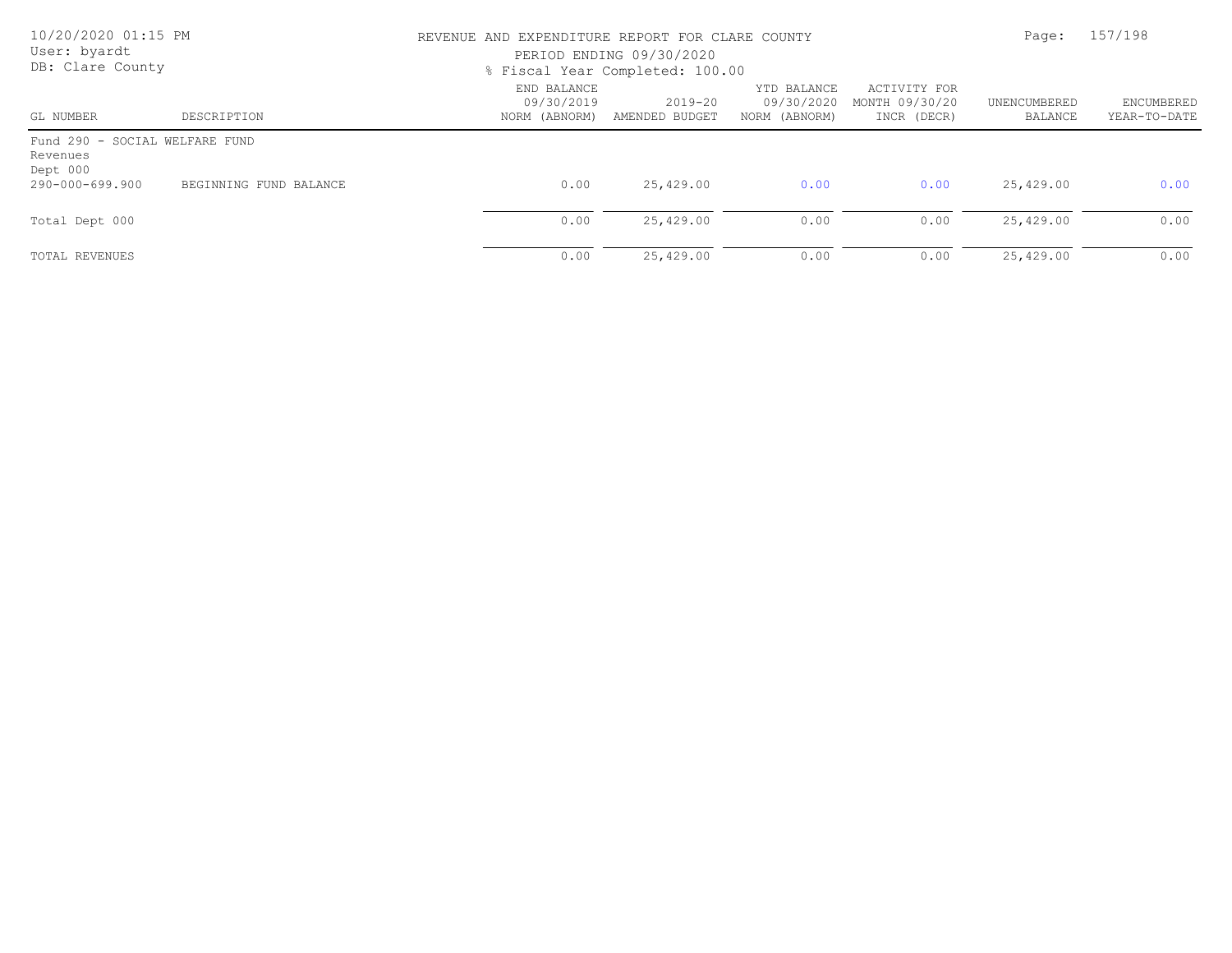| 10/20/2020 01:15 PM<br>User: byardt<br>DB: Clare County    |                                                        | REVENUE AND EXPENDITURE REPORT FOR CLARE COUNTY<br>PERIOD ENDING 09/30/2020<br>% Fiscal Year Completed: 100.00 | Page:                         | 158/198                                    |                                               |                                |                            |
|------------------------------------------------------------|--------------------------------------------------------|----------------------------------------------------------------------------------------------------------------|-------------------------------|--------------------------------------------|-----------------------------------------------|--------------------------------|----------------------------|
| GL NUMBER                                                  | DESCRIPTION                                            | END BALANCE<br>09/30/2019<br>NORM (ABNORM)                                                                     | $2019 - 20$<br>AMENDED BUDGET | YTD BALANCE<br>09/30/2020<br>NORM (ABNORM) | ACTIVITY FOR<br>MONTH 09/30/20<br>INCR (DECR) | UNENCUMBERED<br><b>BALANCE</b> | ENCUMBERED<br>YEAR-TO-DATE |
| Fund 290 - SOCIAL WELFARE FUND<br>Expenditures<br>Dept 000 |                                                        |                                                                                                                |                               |                                            |                                               |                                |                            |
| 290-000-701.000<br>290-000-710.000<br>290-000-711.000      | EXPENDITURE CONTROL<br>FICA EXPENSE<br>MEICARE EXPENSE | 4,882.06<br>40.30<br>9.42                                                                                      | 6,000.00<br>100.00<br>50.00   | 1,625.13<br>34.10<br>7.97                  | 75.00<br>4.65<br>1.08                         | 4,374.87<br>65.90<br>42.03     | 0.00<br>0.00<br>0.00       |
| 290-000-998.900                                            | ENDING FUND BALANCE                                    | 0.00                                                                                                           | 19,279.00                     | 0.00                                       | 0.00                                          | 19,279.00                      | 0.00                       |
| Total Dept 000                                             |                                                        | 4,931.78                                                                                                       | 25,429.00                     | 1,667.20                                   | 80.73                                         | 23,761.80                      | 0.00                       |
| TOTAL EXPENDITURES                                         |                                                        | 4,931.78                                                                                                       | 25,429.00                     | 1,667.20                                   | 80.73                                         | 23,761.80                      | 0.00                       |
| Fund 290 - SOCIAL WELFARE FUND:<br><b>TOTAL REVENUES</b>   |                                                        | 0.00                                                                                                           |                               | 0.00                                       | 0.00                                          |                                |                            |
| TOTAL EXPENDITURES                                         |                                                        | 4,931.78                                                                                                       | 25,429.00<br>25,429.00        | 1,667.20                                   | 80.73                                         | 25,429.00<br>23,761.80         | 0.00<br>0.00               |
| NET OF REVENUES & EXPENDITURES                             |                                                        | (4, 931.78)                                                                                                    | 0.00                          | (1, 667, 20)                               | (80.73)                                       | 1,667.20                       | 0.00                       |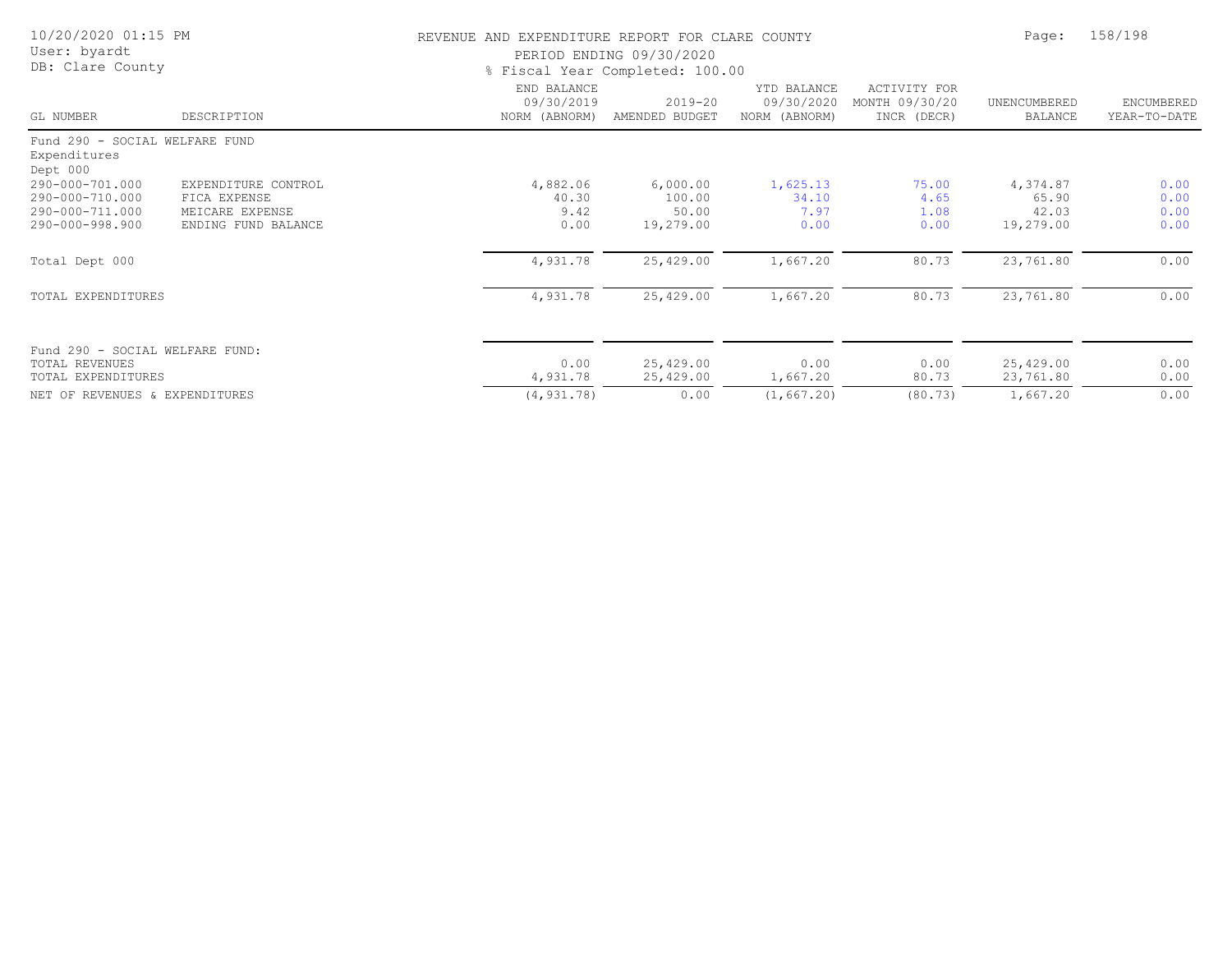| 10/20/2020 01:15 PM<br>User: byardt<br>DB: Clare County                  |                                                                                                                        | REVENUE AND EXPENDITURE REPORT FOR CLARE COUNTY<br>PERIOD ENDING 09/30/2020<br>% Fiscal Year Completed: 100.00 | Page:                                             | 159/198                                           |                                               |                                             |                                   |
|--------------------------------------------------------------------------|------------------------------------------------------------------------------------------------------------------------|----------------------------------------------------------------------------------------------------------------|---------------------------------------------------|---------------------------------------------------|-----------------------------------------------|---------------------------------------------|-----------------------------------|
| GL NUMBER                                                                | DESCRIPTION                                                                                                            | END BALANCE<br>09/30/2019<br>NORM (ABNORM)                                                                     | $2019 - 20$<br>AMENDED BUDGET                     | YTD BALANCE<br>09/30/2020<br>NORM (ABNORM)        | ACTIVITY FOR<br>MONTH 09/30/20<br>INCR (DECR) | UNENCUMBERED<br>BALANCE                     | <b>ENCUMBERED</b><br>YEAR-TO-DATE |
| Revenues<br>Dept 662 - PROBATE                                           | Fund 291 - CHILD CARE-FAMILY CT (PROBATE)                                                                              |                                                                                                                |                                                   |                                                   |                                               |                                             |                                   |
| 291-662-564.000<br>291-662-564.002<br>291-662-682.000<br>291-662-699.101 | STATE GRANTS CHILD CARE PROGMS<br>CCF ADMIN PMT REIMB<br>CHILD CARE PROBATE REIMBURSMTS<br>PROBATE APPROP. TRANSFER IN | 59,328.14<br>40,546.93<br>19,895.37<br>252,000.00                                                              | 121,000.00<br>20,000.00<br>1,400.00<br>360,300.00 | 63, 190.64<br>10,335.36<br>1,301.25<br>290,000.00 | 17,358.90<br>0.00<br>0.00<br>115,000.00       | 57,809.36<br>9,664.64<br>98.75<br>70,300.00 | 0.00<br>0.00<br>0.00<br>0.00      |
| Total Dept 662 - PROBATE                                                 |                                                                                                                        | 371,770.44                                                                                                     | 502,700.00                                        | 364,827.25                                        | 132,358.90                                    | 137,872.75                                  | 0.00                              |
| TOTAL REVENUES                                                           |                                                                                                                        | 371,770.44                                                                                                     | 502,700.00                                        | 364,827.25                                        | 132,358.90                                    | 137,872.75                                  | 0.00                              |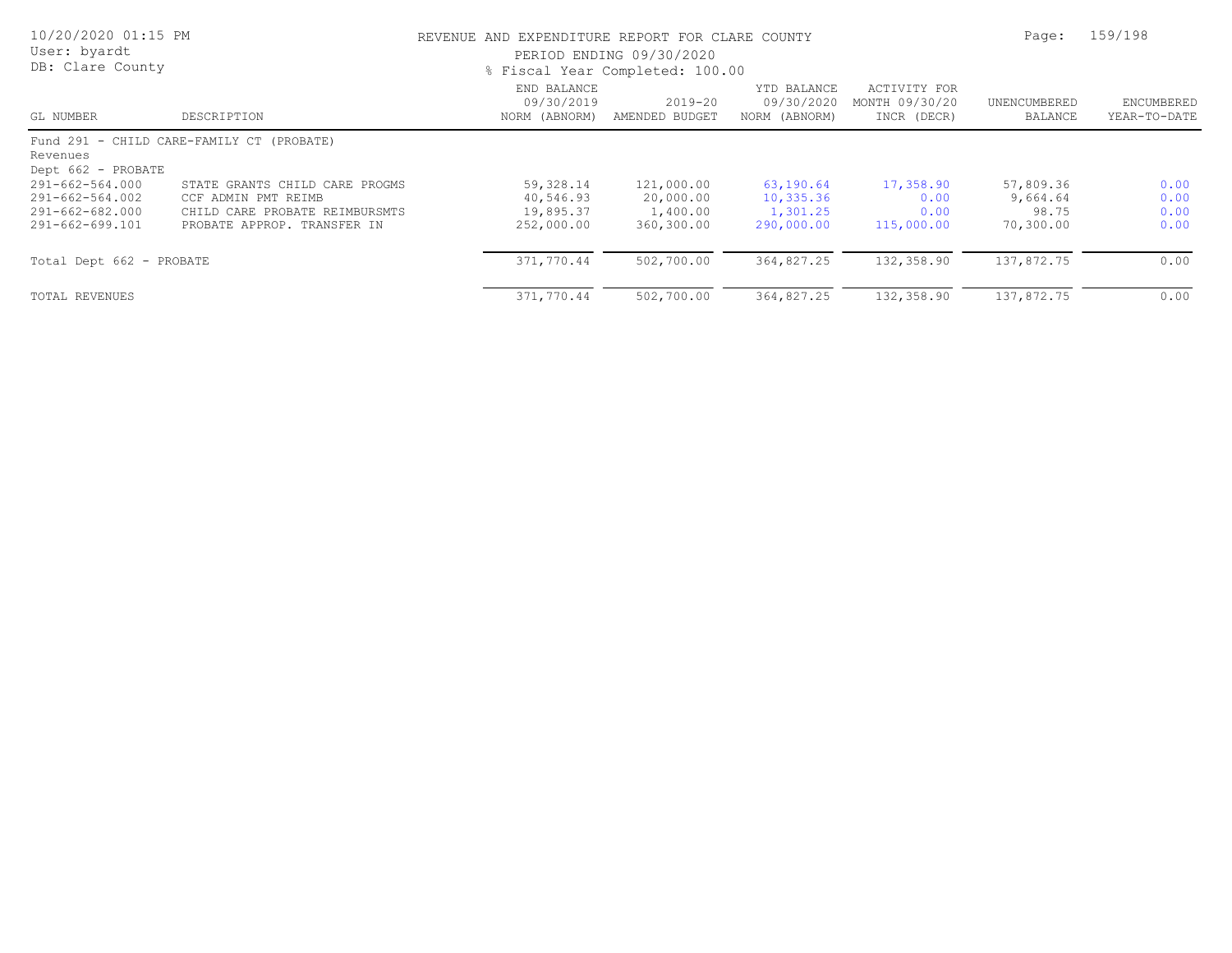| 10/20/2020 01:15 PM<br>User: byardt<br>DB: Clare County |                                            | REVENUE AND EXPENDITURE REPORT FOR CLARE COUNTY<br>PERIOD ENDING 09/30/2020<br>% Fiscal Year Completed: 100.00 | Page:                         | 160/198                                    |                                               |                                |                            |
|---------------------------------------------------------|--------------------------------------------|----------------------------------------------------------------------------------------------------------------|-------------------------------|--------------------------------------------|-----------------------------------------------|--------------------------------|----------------------------|
| GL NUMBER                                               | DESCRIPTION                                | END BALANCE<br>09/30/2019<br>NORM (ABNORM)                                                                     | $2019 - 20$<br>AMENDED BUDGET | YTD BALANCE<br>09/30/2020<br>NORM (ABNORM) | ACTIVITY FOR<br>MONTH 09/30/20<br>INCR (DECR) | UNENCUMBERED<br><b>BALANCE</b> | ENCUMBERED<br>YEAR-TO-DATE |
| Expenditures<br>Dept 662 - PROBATE                      | Fund 291 - CHILD CARE-FAMILY CT (PROBATE)  |                                                                                                                |                               |                                            |                                               |                                |                            |
| 291-662-701.000                                         | EXPENDITURE CONTROL                        | 130.00                                                                                                         | 1,000.00                      | 800.00                                     | 0.00                                          | 200.00                         | 0.00                       |
| 291-662-701.001                                         | BASIC ACT GRANT                            | 2,445.00                                                                                                       | 10,000.00                     | 1,320.00                                   | 0.00                                          | 8,680.00                       | 0.00                       |
| 291-662-801.002                                         | MONTHLY OFFSET                             | 209,459.39                                                                                                     | 285,300.00                    | 245, 310.32                                | 47,519.09                                     | 39,989.68                      | 0.00                       |
| 291-662-801.004                                         | CO JUVENILE DETENTION                      | 53,184.00                                                                                                      | 75,000.00                     | 25,677.00                                  | 9,177.00                                      | 49,323.00                      | 0.00                       |
| 291-662-801.005                                         | OTHER - PRIVATE                            | 0.00                                                                                                           | 35,247.00                     | 35,246.78                                  | 0.00                                          | 0.22                           | 0.00                       |
| 291-662-801.006                                         | PUBLIC                                     | 0.00                                                                                                           | 1,000.00                      | 0.00                                       | 0.00                                          | 1,000.00                       | 0.00                       |
| $291 - 662 - 801.007$                                   | IN HOME CARE                               | 93,990.62                                                                                                      | 95,153.00                     | 97,757.94                                  | 14,035.80                                     | (2, 604.94)                    | 0.00                       |
| Total Dept 662 - PROBATE                                |                                            | 359,209.01                                                                                                     | 502,700.00                    | 406,112.04                                 | 70,731.89                                     | 96,587.96                      | 0.00                       |
| TOTAL EXPENDITURES                                      |                                            | 359,209.01                                                                                                     | 502,700.00                    | 406,112.04                                 | 70,731.89                                     | 96,587.96                      | 0.00                       |
|                                                         | Fund 291 - CHILD CARE-FAMILY CT (PROBATE): |                                                                                                                |                               |                                            |                                               |                                |                            |
| TOTAL REVENUES                                          |                                            | 371,770.44                                                                                                     | 502,700.00                    | 364,827.25                                 | 132,358.90                                    | 137,872.75                     | 0.00                       |
| TOTAL EXPENDITURES                                      |                                            | 359,209.01                                                                                                     | 502,700.00                    | 406,112.04                                 | 70,731.89                                     | 96,587.96                      | 0.00                       |
| NET OF REVENUES & EXPENDITURES                          |                                            | 12,561.43                                                                                                      | 0.00                          | (41, 284, 79)                              | 61,627.01                                     | 41,284.79                      | 0.00                       |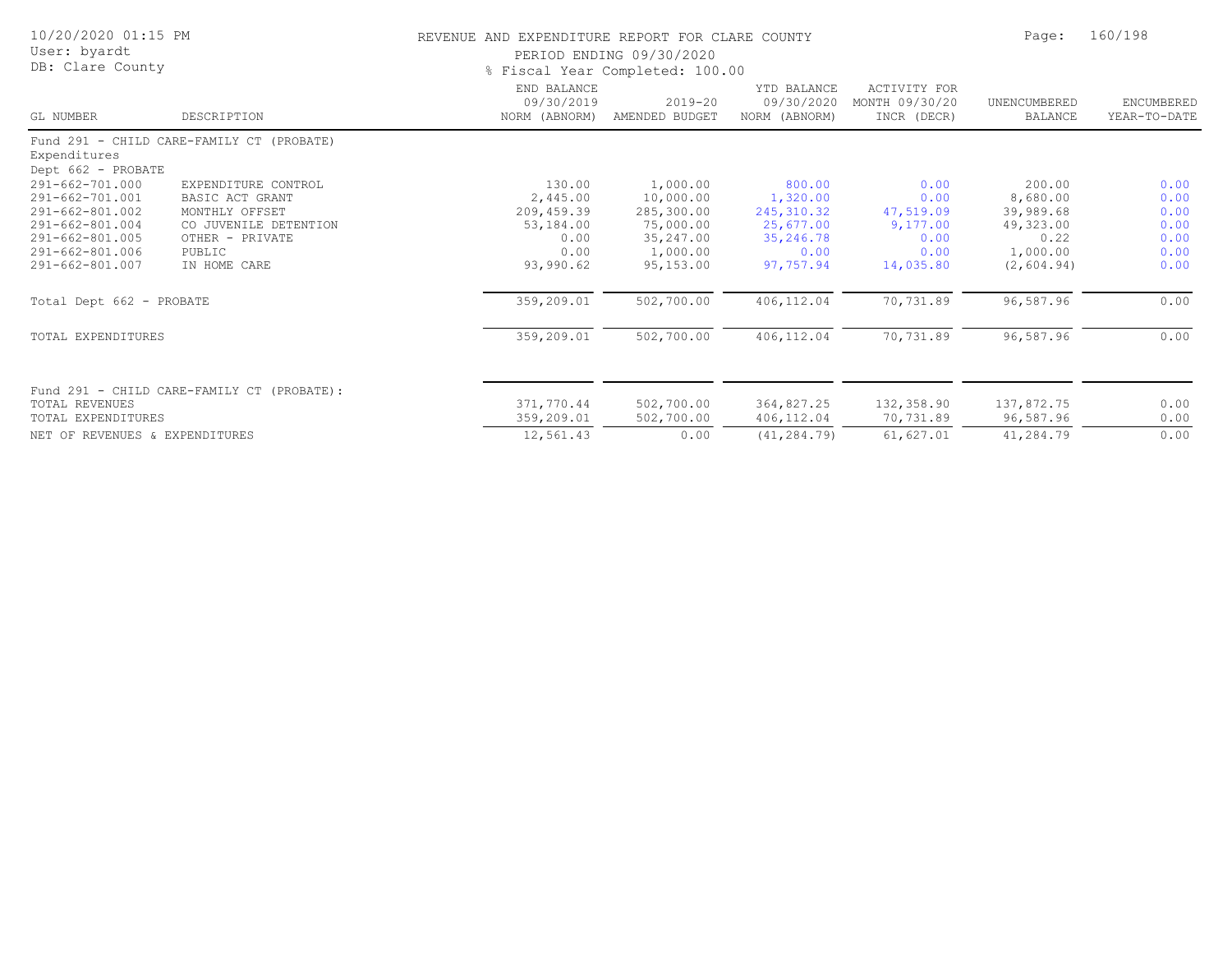| 10/20/2020 01:15 PM<br>User: byardt<br>DB: Clare County                            |                                                                 | REVENUE AND EXPENDITURE REPORT FOR CLARE COUNTY<br>PERIOD ENDING 09/30/2020<br>% Fiscal Year Completed: 100.00 |                               |                                            |                                               |                          | 161/198                    |  |
|------------------------------------------------------------------------------------|-----------------------------------------------------------------|----------------------------------------------------------------------------------------------------------------|-------------------------------|--------------------------------------------|-----------------------------------------------|--------------------------|----------------------------|--|
| GL NUMBER                                                                          | DESCRIPTION                                                     | END BALANCE<br>09/30/2019<br>NORM (ABNORM)                                                                     | $2019 - 20$<br>AMENDED BUDGET | YTD BALANCE<br>09/30/2020<br>NORM (ABNORM) | ACTIVITY FOR<br>MONTH 09/30/20<br>INCR (DECR) | UNENCUMBERED<br>BALANCE  | ENCUMBERED<br>YEAR-TO-DATE |  |
| Fund 292 - CHILD CARE-DSS FUND<br>Revenues<br>Dept 663 - CHILD CARE-SOCIAL WELFARE |                                                                 |                                                                                                                |                               |                                            |                                               |                          |                            |  |
| 292-663-564.000<br>292-663-699.101                                                 | STATE GRANTS CHILD CARE PROGMS<br>DSS APPROPRIATION TRANSFER IN | 125,988.46<br>115,000.00                                                                                       | 150,000.00<br>115,000.00      | 12,968.89<br>0.00                          | 0.00<br>0.00                                  | 137,031.11<br>115,000.00 | 0.00<br>0.00               |  |
|                                                                                    | Total Dept 663 - CHILD CARE-SOCIAL WELFARE                      | 240,988.46                                                                                                     | 265,000.00                    | 12,968.89                                  | 0.00                                          | 252,031.11               | 0.00                       |  |
| TOTAL REVENUES                                                                     |                                                                 | 240,988.46                                                                                                     | 265,000.00                    | 12,968.89                                  | 0.00                                          | 252,031.11               | 0.00                       |  |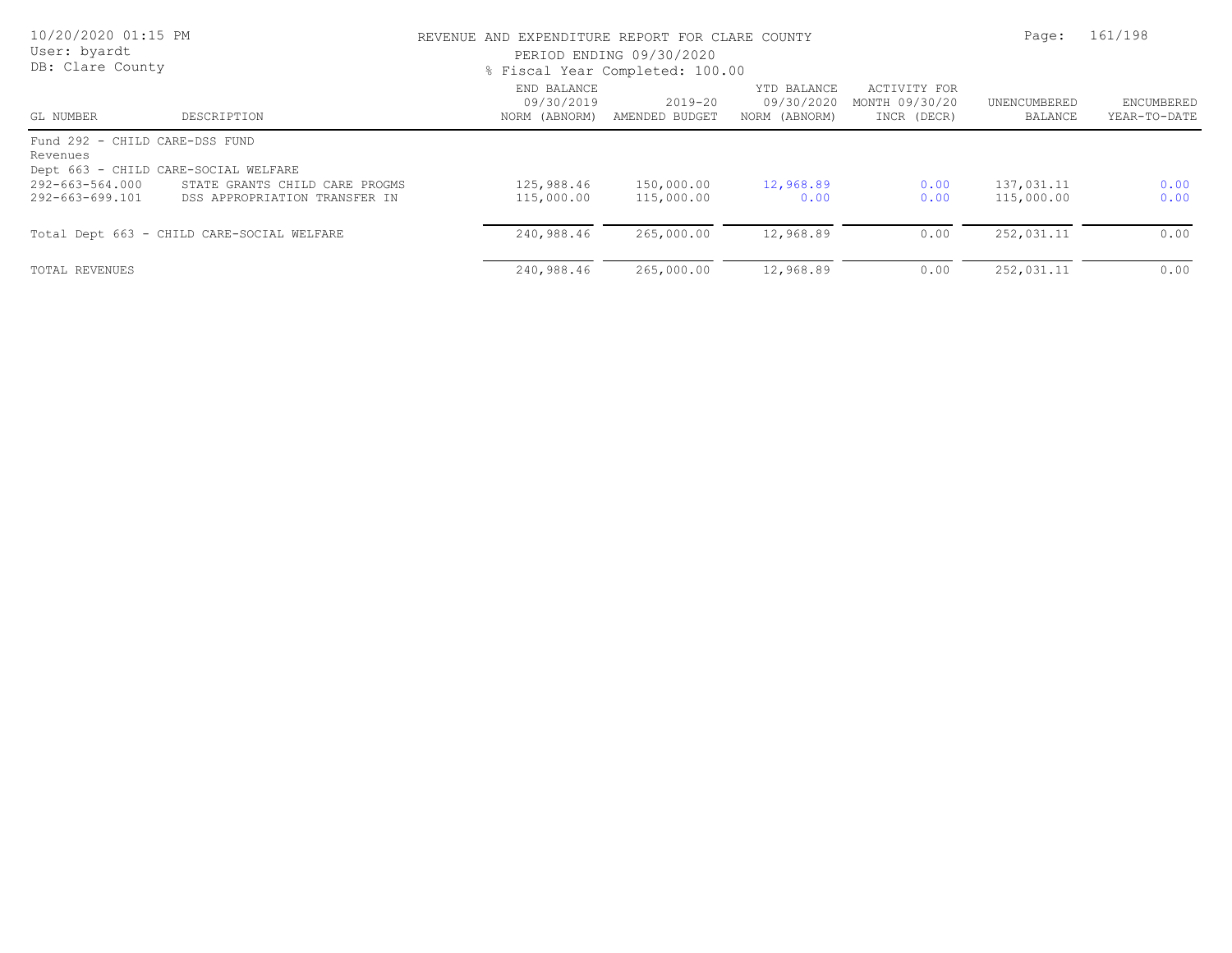| 10/20/2020 01:15 PM<br>User: byardt<br>DB: Clare County                                    |                                            | REVENUE AND EXPENDITURE REPORT FOR CLARE COUNTY | PERIOD ENDING 09/30/2020<br>% Fiscal Year Completed: 100.00 |                                            |                                               | Page:                          | 162/198                    |
|--------------------------------------------------------------------------------------------|--------------------------------------------|-------------------------------------------------|-------------------------------------------------------------|--------------------------------------------|-----------------------------------------------|--------------------------------|----------------------------|
| GL NUMBER                                                                                  | DESCRIPTION                                | END BALANCE<br>09/30/2019<br>NORM (ABNORM)      | 2019-20<br>AMENDED BUDGET                                   | YTD BALANCE<br>09/30/2020<br>NORM (ABNORM) | ACTIVITY FOR<br>MONTH 09/30/20<br>INCR (DECR) | UNENCUMBERED<br><b>BALANCE</b> | ENCUMBERED<br>YEAR-TO-DATE |
| Fund 292 - CHILD CARE-DSS FUND                                                             |                                            |                                                 |                                                             |                                            |                                               |                                |                            |
| Expenditures<br>Dept 663 - CHILD CARE-SOCIAL WELFARE<br>292-663-701.000<br>292-663-998.900 | EXPENDITURE CONTROL<br>ENDING FUND BALANCE | 240,988.46<br>0.00                              | 25,000.00<br>240,000.00                                     | 12,968.89<br>0.00                          | 0.00<br>0.00                                  | 12,031.11<br>240,000.00        | 0.00<br>0.00               |
|                                                                                            | Total Dept 663 - CHILD CARE-SOCIAL WELFARE | 240,988.46                                      | 265,000.00                                                  | 12,968.89                                  | 0.00                                          | 252,031.11                     | 0.00                       |
| TOTAL EXPENDITURES                                                                         |                                            | 240,988.46                                      | 265,000.00                                                  | 12,968.89                                  | 0.00                                          | 252,031.11                     | 0.00                       |
| Fund 292 - CHILD CARE-DSS FUND:<br>TOTAL REVENUES<br>TOTAL EXPENDITURES                    |                                            | 240,988.46<br>240,988.46                        | 265,000.00<br>265,000.00                                    | 12,968.89<br>12,968.89                     | 0.00<br>0.00                                  | 252,031.11<br>252,031.11       | 0.00<br>0.00               |
| NET OF REVENUES & EXPENDITURES                                                             |                                            | 0.00                                            | 0.00                                                        | 0.00                                       | 0.00                                          | 0.00                           | 0.00                       |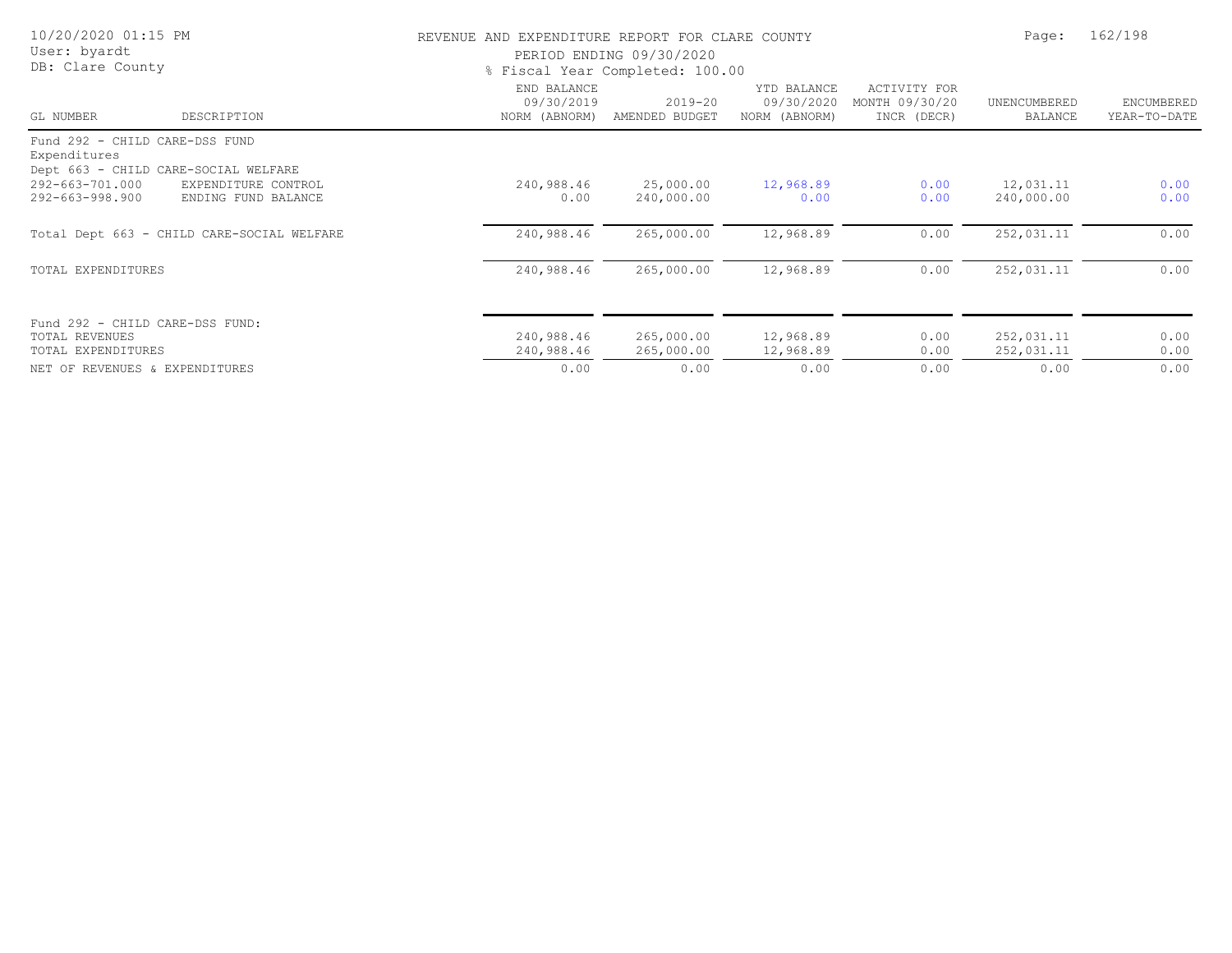| 10/20/2020 01:15 PM<br>User: byardt<br>DB: Clare County |                                                                               |                                            | REVENUE AND EXPENDITURE REPORT FOR CLARE COUNTY<br>PERIOD ENDING 09/30/2020<br>% Fiscal Year Completed: 100.00 |                                            |                                               |                                  |                            |
|---------------------------------------------------------|-------------------------------------------------------------------------------|--------------------------------------------|----------------------------------------------------------------------------------------------------------------|--------------------------------------------|-----------------------------------------------|----------------------------------|----------------------------|
| GL NUMBER                                               | DESCRIPTION                                                                   | END BALANCE<br>09/30/2019<br>NORM (ABNORM) | 2019-20<br>AMENDED BUDGET                                                                                      | YTD BALANCE<br>09/30/2020<br>NORM (ABNORM) | ACTIVITY FOR<br>MONTH 09/30/20<br>INCR (DECR) | UNENCUMBERED<br>BALANCE          | ENCUMBERED<br>YEAR-TO-DATE |
| Revenues<br>Dept 000                                    | Fund 293 - SOLDIER & SAILOR RELIEF FUND                                       |                                            |                                                                                                                |                                            |                                               |                                  |                            |
| 293-000-674.000<br>293-000-699.101<br>293-000-699.900   | CONTRIBUTION/DONATIONS<br>APPROPRIATION TRANSFER IN<br>BEGINNING FUND BALANCE | 185.00<br>10,000.00<br>0.00                | 1,500.00<br>10,000.00<br>24,965.00                                                                             | 1,225.00<br>0.00<br>0.00                   | 0.00<br>0.00<br>0.00                          | 275.00<br>10,000.00<br>24,965.00 | 0.00<br>0.00<br>0.00       |
| Total Dept 000                                          |                                                                               | 10,185.00                                  | 36,465.00                                                                                                      | 1,225.00                                   | 0.00                                          | 35,240.00                        | 0.00                       |
| TOTAL REVENUES                                          |                                                                               | 10,185.00                                  | 36,465.00                                                                                                      | 1,225.00                                   | 0.00                                          | 35,240.00                        | 0.00                       |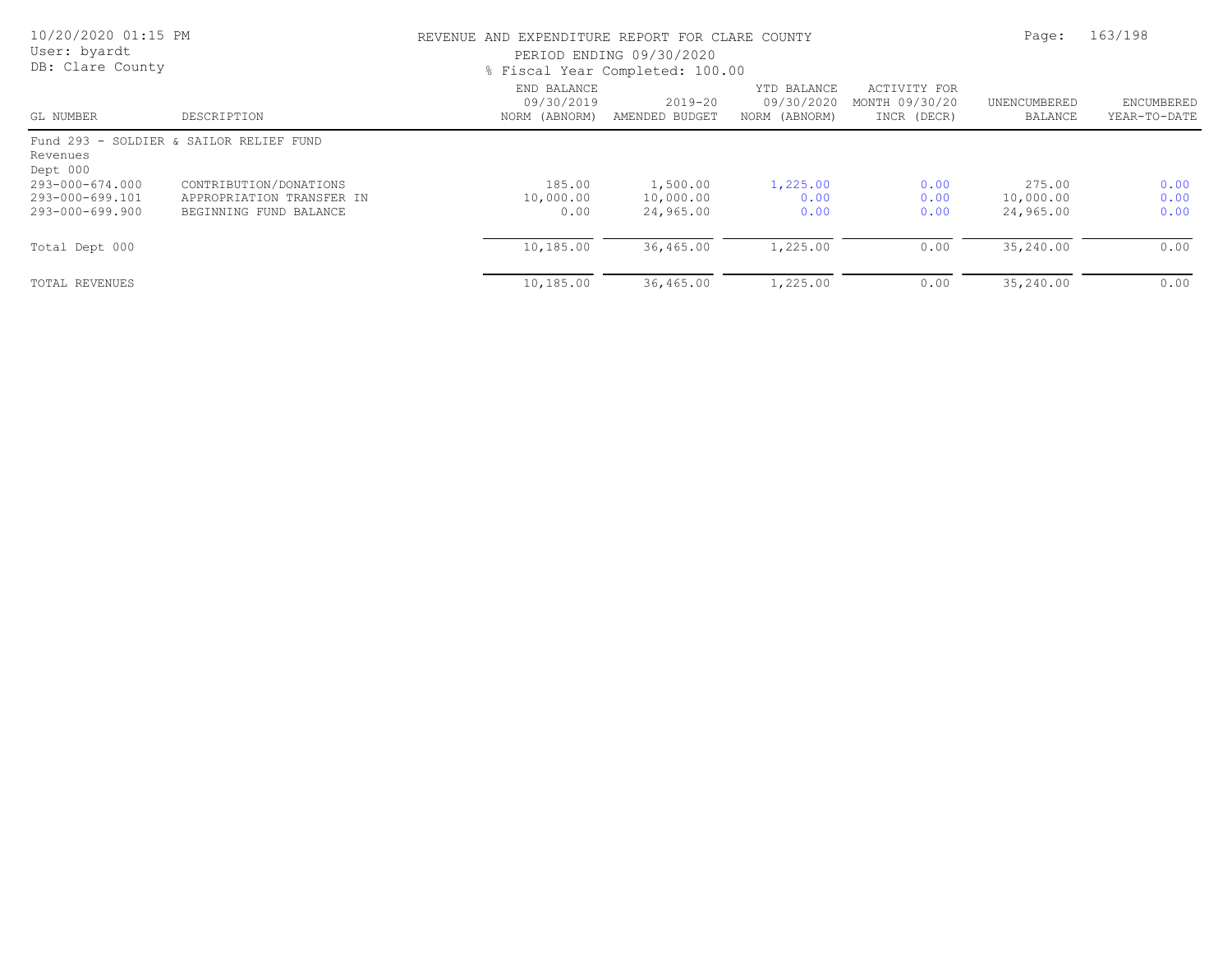| 10/20/2020 01:15 PM<br>User: byardt<br>DB: Clare County |                                          | REVENUE AND EXPENDITURE REPORT FOR CLARE COUNTY<br>PERIOD ENDING 09/30/2020<br>% Fiscal Year Completed: 100.00 | Page:                         | 164/198                                    |                                                      |                                |                                   |
|---------------------------------------------------------|------------------------------------------|----------------------------------------------------------------------------------------------------------------|-------------------------------|--------------------------------------------|------------------------------------------------------|--------------------------------|-----------------------------------|
| GL NUMBER                                               | DESCRIPTION                              | END BALANCE<br>09/30/2019<br>NORM (ABNORM)                                                                     | $2019 - 20$<br>AMENDED BUDGET | YTD BALANCE<br>09/30/2020<br>NORM (ABNORM) | <b>ACTIVITY FOR</b><br>MONTH 09/30/20<br>INCR (DECR) | UNENCUMBERED<br><b>BALANCE</b> | <b>ENCUMBERED</b><br>YEAR-TO-DATE |
| Expenditures<br>Dept 000                                | Fund 293 - SOLDIER & SAILOR RELIEF FUND  |                                                                                                                |                               |                                            |                                                      |                                |                                   |
| 293-000-707.000                                         | PER DIEM                                 | 300.00                                                                                                         | 400.00                        | 175.00                                     | 0.00                                                 | 225.00                         | 0.00                              |
| 293-000-710.000                                         | FICA EXPENSE                             | 31.73                                                                                                          | 50.00                         | 18.52                                      | 0.00                                                 | 31.48                          | 0.00                              |
| 293-000-711.000                                         | MEDICARE EXPENSE                         | 7.43                                                                                                           | 15.00                         | 4.33                                       | 0.00                                                 | 10.67                          | 0.00                              |
| 293-000-836.674                                         | CONTRIBUTIONS/DONATIONS EXPENSE          | 2,535.27                                                                                                       | 3,700.00                      | 0.00                                       | 0.00                                                 | 3,700.00                       | 0.00                              |
| 293-000-842.000                                         | SOLDIERS RELIEF SERVICE                  | 6,617.37                                                                                                       | 10,000.00                     | 6,594.92                                   | 0.00                                                 | 1,354.14                       | 2,050.94                          |
| 293-000-864.000                                         | TRAVEL & EXPENSE                         | 211.82                                                                                                         | 300.00                        | 123.69                                     | 0.00                                                 | 176.31                         | 0.00                              |
| 293-000-864.001                                         | TRAVEL & EXPENSE - VOLUNTEER DAV         | 2,255.19                                                                                                       | 2,000.00                      | 1,130.50                                   | 0.00                                                 | 869.50                         | 0.00                              |
| 293-000-998.900                                         | ENDING FUND BALANCE                      | 0.00                                                                                                           | 20,000.00                     | 0.00                                       | 0.00                                                 | 20,000.00                      | 0.00                              |
| Total Dept 000                                          |                                          | 11,958.81                                                                                                      | 36,465.00                     | 8,046.96                                   | 0.00                                                 | 26,367.10                      | 2,050.94                          |
| TOTAL EXPENDITURES                                      |                                          | 11,958.81                                                                                                      | 36,465.00                     | 8,046.96                                   | 0.00                                                 | 26,367.10                      | 2,050.94                          |
| TOTAL REVENUES<br>TOTAL EXPENDITURES                    | Fund 293 - SOLDIER & SAILOR RELIEF FUND: | 10,185.00<br>11,958.81                                                                                         | 36,465.00                     | 1,225.00<br>8,046.96                       | 0.00<br>0.00                                         | 35,240.00<br>26,367.10         | 0.00                              |
|                                                         |                                          |                                                                                                                | 36,465.00                     |                                            |                                                      |                                | 2,050.94                          |
| NET OF REVENUES & EXPENDITURES                          |                                          | (1, 773.81)                                                                                                    | 0.00                          | (6, 821.96)                                | 0.00                                                 | 8,872.90                       | (2,050.94)                        |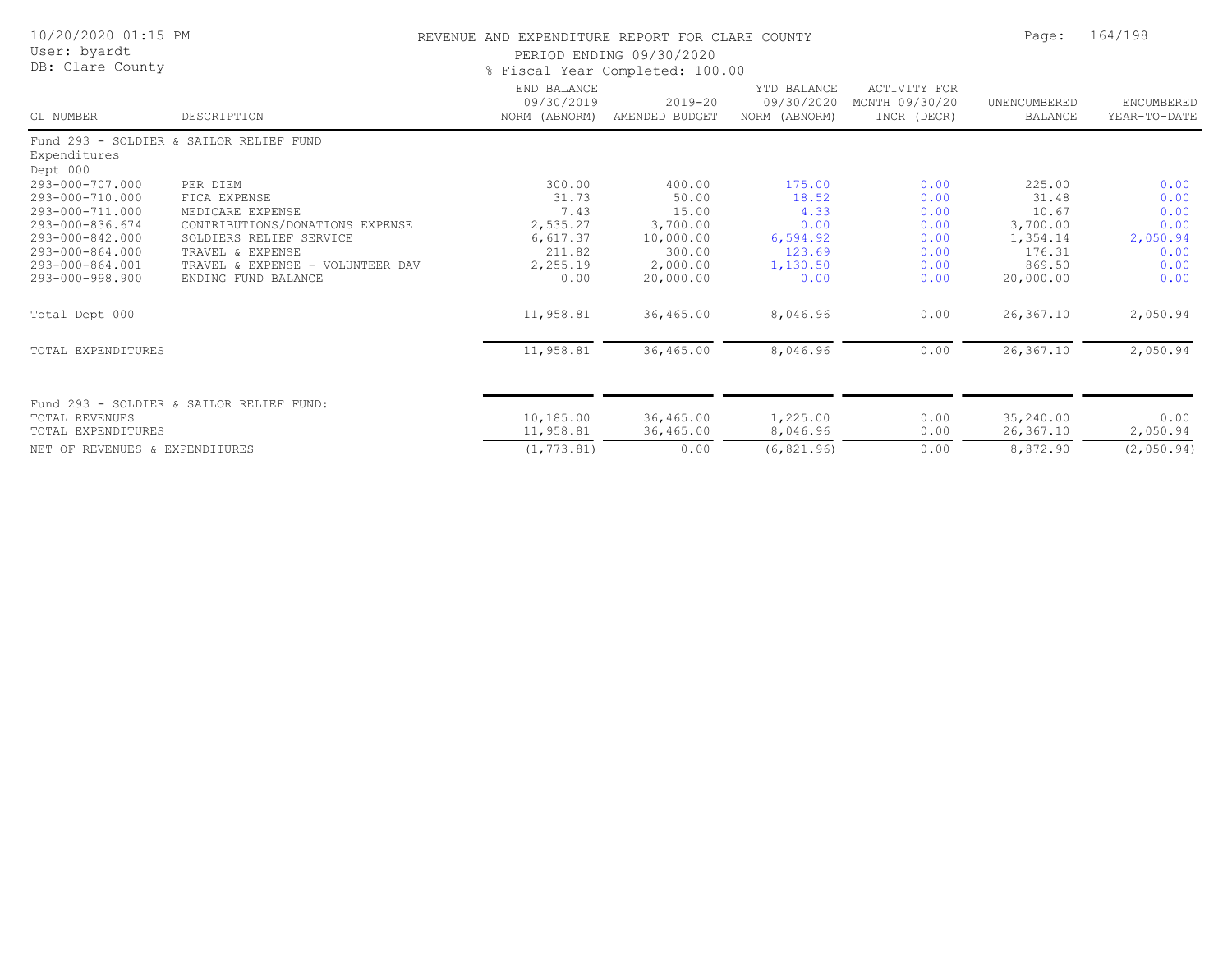| 10/20/2020 01:15 PM<br>User: byardt<br>DB: Clare County |                                  | REVENUE AND EXPENDITURE REPORT FOR CLARE COUNTY<br>PERIOD ENDING 09/30/2020<br>% Fiscal Year Completed: 100.00 | Page:                         | 165/198                                    |                                                      |                         |                            |
|---------------------------------------------------------|----------------------------------|----------------------------------------------------------------------------------------------------------------|-------------------------------|--------------------------------------------|------------------------------------------------------|-------------------------|----------------------------|
| GL NUMBER                                               | DESCRIPTION                      | END BALANCE<br>09/30/2019<br>NORM (ABNORM)                                                                     | $2019 - 20$<br>AMENDED BUDGET | YTD BALANCE<br>09/30/2020<br>NORM (ABNORM) | <b>ACTIVITY FOR</b><br>MONTH 09/30/20<br>INCR (DECR) | UNENCUMBERED<br>BALANCE | ENCUMBERED<br>YEAR-TO-DATE |
| Fund 295 - AIRPORT FUND                                 |                                  |                                                                                                                |                               |                                            |                                                      |                         |                            |
| Revenues                                                |                                  |                                                                                                                |                               |                                            |                                                      |                         |                            |
| Dept 000                                                |                                  |                                                                                                                |                               |                                            |                                                      |                         |                            |
| 295-000-667.000                                         | RENT - RESTAURANT                | 7,200.00                                                                                                       | 8,007.00                      | 5,400.00                                   | 600.00                                               | 2,607.00                | 0.00                       |
| 295-000-667.100                                         | RENT - HANGAR                    | 2,139.28                                                                                                       | 1,600.00                      | 2,406.69                                   | 0.00                                                 | (806.69)                | 0.00                       |
| 295-000-699.007                                         | APPROP TRANS IN - HAYES          | 5,000.00                                                                                                       | 5,000.00                      | 0.00                                       | (5,000.00)                                           | 5,000.00                | 0.00                       |
| 295-000-699.070                                         | APPROP TRANSFER IN<br>- HARRISON | 5,000.00                                                                                                       | 5,000.00                      | 5,000.00                                   | 0.00                                                 | 0.00                    | 0.00                       |
| 295-000-699.101                                         | APPROPRIATION TRANSFER IN        | 10,000.00                                                                                                      | 10,000.00                     | 0.00                                       | 0.00                                                 | 10,000.00               | 0.00                       |
| 295-000-699.900                                         | BEGINNING FUND BALANCE           | 0.00                                                                                                           | 11,200.00                     | 0.00                                       | 0.00                                                 | 11,200.00               | 0.00                       |
| Total Dept 000                                          |                                  | 29,339.28                                                                                                      | 40,807.00                     | 12,806.69                                  | (4, 400, 00)                                         | 28,000.31               | 0.00                       |
| <b>TOTAL REVENUES</b>                                   |                                  | 29,339.28                                                                                                      | 40,807.00                     | 12,806.69                                  | (4, 400, 00)                                         | 28,000.31               | 0.00                       |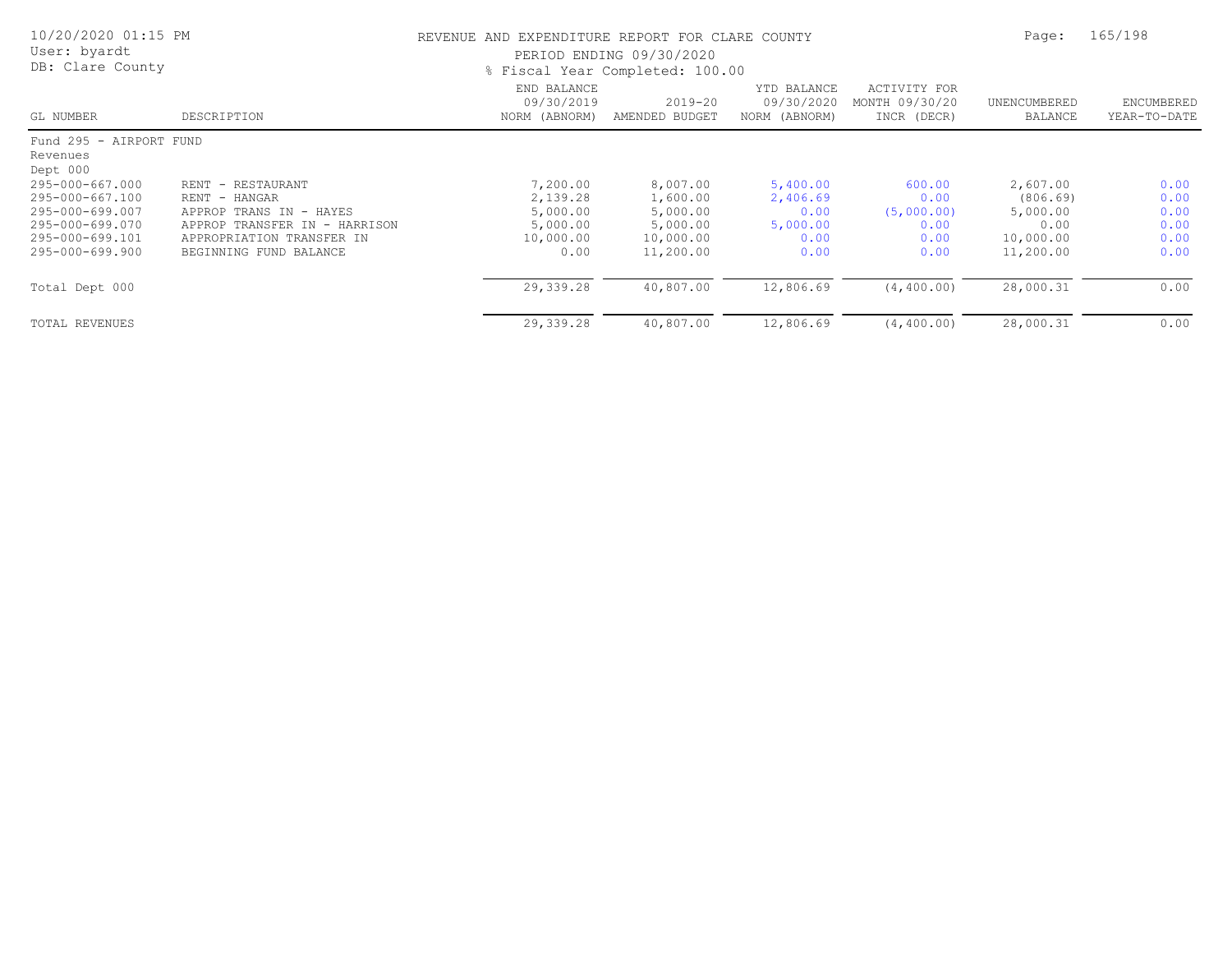| 10/20/2020 01:15 PM<br>User: byardt<br>DB: Clare County |                           | REVENUE AND EXPENDITURE REPORT FOR CLARE COUNTY<br>PERIOD ENDING 09/30/2020<br>% Fiscal Year Completed: 100.00 | Page:                         | 166/198                                    |                                                      |                         |                            |
|---------------------------------------------------------|---------------------------|----------------------------------------------------------------------------------------------------------------|-------------------------------|--------------------------------------------|------------------------------------------------------|-------------------------|----------------------------|
| GL NUMBER                                               | DESCRIPTION               | END BALANCE<br>09/30/2019<br>NORM (ABNORM)                                                                     | $2019 - 20$<br>AMENDED BUDGET | YTD BALANCE<br>09/30/2020<br>NORM (ABNORM) | <b>ACTIVITY FOR</b><br>MONTH 09/30/20<br>INCR (DECR) | UNENCUMBERED<br>BALANCE | ENCUMBERED<br>YEAR-TO-DATE |
| Fund 295 - AIRPORT FUND                                 |                           |                                                                                                                |                               |                                            |                                                      |                         |                            |
| Expenditures                                            |                           |                                                                                                                |                               |                                            |                                                      |                         |                            |
| Dept 000                                                |                           |                                                                                                                |                               |                                            |                                                      |                         |                            |
| 295-000-702.000                                         | MANAGER'S CONTRACT FEES   | 6, 325.35                                                                                                      | 6, 200.00                     | 6,052.79                                   | 486.68                                               | 147.21                  | 0.00                       |
| 295-000-710.000                                         | FICA EXPENSE              | 392.17                                                                                                         | 397.00                        | 375.27                                     | 30.17                                                | 21.73                   | 0.00                       |
| 295-000-711.000                                         | MEDICARE EXPENSE          | 91.72                                                                                                          | 92.00                         | 87.76                                      | 7.06                                                 | 4.24                    | 0.00                       |
| 295-000-727.000                                         | SUPPLIES                  | 2,300.83                                                                                                       | 4,800.00                      | 80.25                                      | 0.00                                                 | 4,719.75                | 0.00                       |
| 295-000-746.000                                         | GAS OIL & GREASE          | 1,101.09                                                                                                       | 1,200.00                      | 865.15                                     | 232.51                                               | 334.85                  | 0.00                       |
| 295-000-864.000                                         | TRAVEL & EXPENSE          | 426.01                                                                                                         | 1,000.00                      | 0.00                                       | 0.00                                                 | 1,000.00                | 0.00                       |
| 295-000-914.000                                         | INSURANCE                 | 2,561.00                                                                                                       | 2,941.00                      | 2,941.00                                   | 25.00                                                | 0.00                    | 0.00                       |
| 295-000-921.000                                         | NATURAL GAS & ELECTRICITY | 1,388.51                                                                                                       | 1,500.00                      | 1,236.77                                   | 181.70                                               | 263.23                  | 0.00                       |
| 295-000-933.000                                         | MAINTENANCE               | 5,889.02                                                                                                       | 5,400.00                      | 3,803.26                                   | 599.68                                               | 1,592.38                | 4.36                       |
| 295-000-935.000                                         | GROUND CARE & MAINTENCE   | 1,283.48                                                                                                       | 1,776.00                      | 204.38                                     | 6.43                                                 | 1,571.62                | 0.00                       |
| 295-000-978.001                                         | NEW EQUIPMENT UNDER       | 3,506.34                                                                                                       | 4,390.12                      | 4,390.12                                   | 0.00                                                 | 0.00                    | 0.00                       |
| 295-000-998.900                                         | ENDING FUND BALANCE       | 0.00                                                                                                           | 11,110.88                     | 0.00                                       | 0.00                                                 | 11,110.88               | 0.00                       |
| Total Dept 000                                          |                           | 25, 265.52                                                                                                     | 40,807.00                     | 20,036.75                                  | 1,569.23                                             | 20,765.89               | 4.36                       |
| TOTAL EXPENDITURES                                      |                           | 25, 265.52                                                                                                     | 40,807.00                     | 20,036.75                                  | 1,569.23                                             | 20,765.89               | 4.36                       |
|                                                         |                           |                                                                                                                |                               |                                            |                                                      |                         |                            |
| Fund 295 - AIRPORT FUND:                                |                           |                                                                                                                |                               |                                            |                                                      |                         |                            |
| TOTAL REVENUES                                          |                           | 29,339.28                                                                                                      | 40,807.00                     | 12,806.69                                  | (4, 400.00)                                          | 28,000.31               | 0.00                       |
| TOTAL EXPENDITURES                                      |                           | 25, 265.52                                                                                                     | 40,807.00                     | 20,036.75                                  | 1,569.23                                             | 20,765.89               | 4.36                       |
| NET OF REVENUES & EXPENDITURES                          |                           | 4,073.76                                                                                                       | 0.00                          | (7, 230, 06)                               | (5, 969.23)                                          | 7,234.42                | (4.36)                     |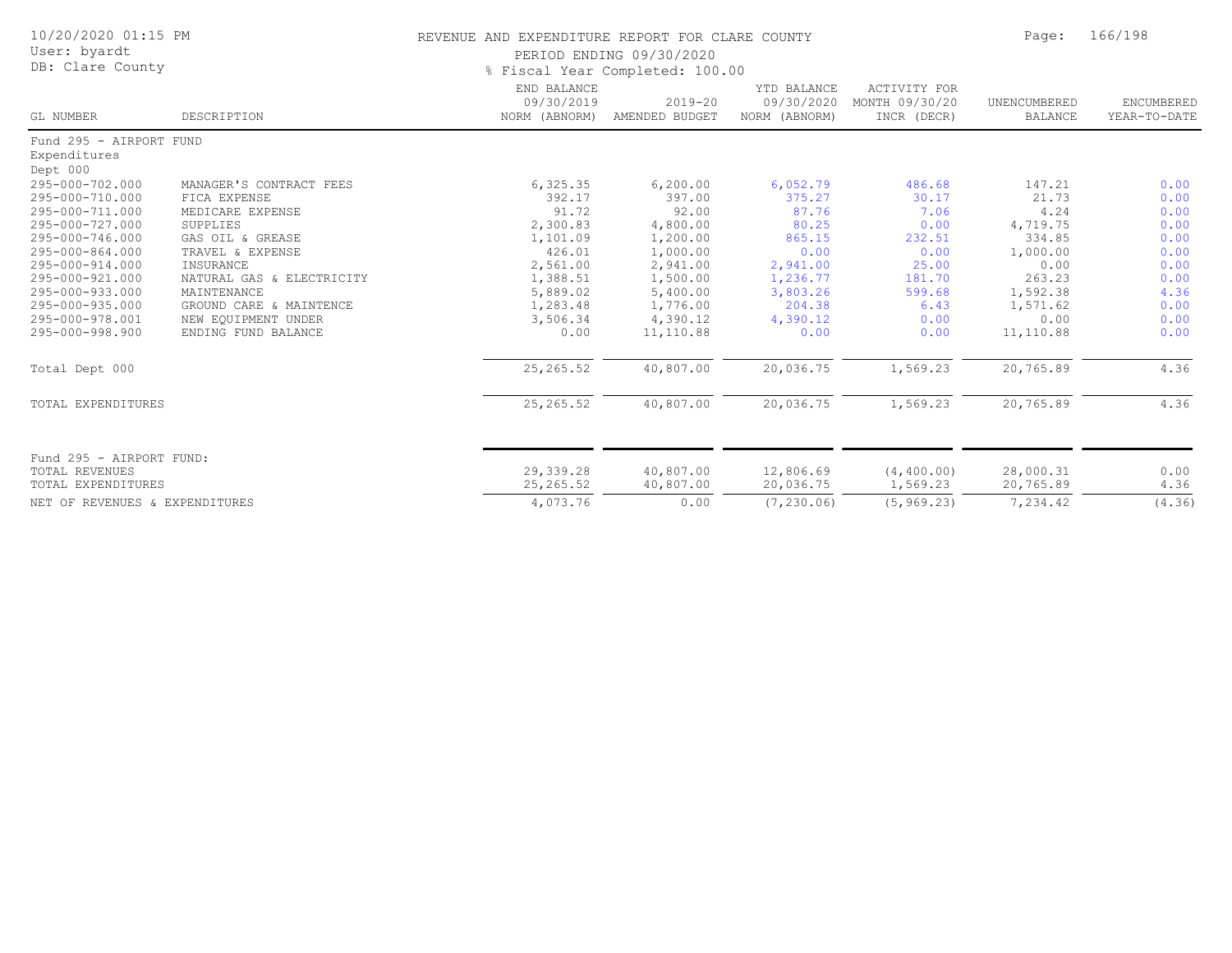| 10/20/2020 01:15 PM<br>User: byardt<br>DB: Clare County |                                       | REVENUE AND EXPENDITURE REPORT FOR CLARE COUNTY<br>PERIOD ENDING 09/30/2020<br>% Fiscal Year Completed: 100.00 | Page:                         | 167/198                                    |                                               |                         |                            |
|---------------------------------------------------------|---------------------------------------|----------------------------------------------------------------------------------------------------------------|-------------------------------|--------------------------------------------|-----------------------------------------------|-------------------------|----------------------------|
| GL NUMBER                                               | DESCRIPTION                           | END BALANCE<br>09/30/2019<br>NORM (ABNORM)                                                                     | $2019 - 20$<br>AMENDED BUDGET | YTD BALANCE<br>09/30/2020<br>NORM (ABNORM) | ACTIVITY FOR<br>MONTH 09/30/20<br>INCR (DECR) | UNENCUMBERED<br>BALANCE | ENCUMBERED<br>YEAR-TO-DATE |
|                                                         | Fund 296 - VETERAN'S SPECIAL PROJECTS |                                                                                                                |                               |                                            |                                               |                         |                            |
| Revenues                                                |                                       |                                                                                                                |                               |                                            |                                               |                         |                            |
| Dept 000                                                |                                       |                                                                                                                |                               |                                            |                                               |                         |                            |
| 296-000-665.000                                         | INTEREST EARNED                       | 503.44                                                                                                         | 500.00                        | 82.22                                      | 0.36                                          | 417.78                  | 0.00                       |
| 296-000-674.050                                         | DONATIONS - EVENT PARK                | 53,552.05                                                                                                      | 45,000.00                     | 42,585.20                                  | 2,969.22                                      | 2,414.80                | 0.00                       |
| 296-000-674.150                                         | DONATIONS - MISC PARK                 | 2,113.50                                                                                                       | 5,000.00                      | 1,585.44                                   | 0.00                                          | 3,414.56                | 0.00                       |
| 296-000-674.200                                         | DONATIONS - MISC DAV VAN              | 740.61                                                                                                         | 500.00                        | 380.95                                     | 0.00                                          | 119.05                  | 0.00                       |
| 296-000-675.000                                         | DONATIONS - BRICKS                    | 5,993.02                                                                                                       | 5,000.00                      | 3,460.00                                   | 0.00                                          | 1,540.00                | 0.00                       |
| 296-000-675.100                                         | FOUNDATION GRANTS DAV VAN             | 0.00                                                                                                           | 145.00                        | 0.00                                       | 0.00                                          | 145.00                  | 0.00                       |
| Total Dept 000                                          |                                       | 62,902.62                                                                                                      | 56,145.00                     | 48,093.81                                  | 2,969.58                                      | 8,051.19                | 0.00                       |
| TOTAL REVENUES                                          |                                       | 62,902.62                                                                                                      | 56,145.00                     | 48,093.81                                  | 2,969.58                                      | 8,051.19                | 0.00                       |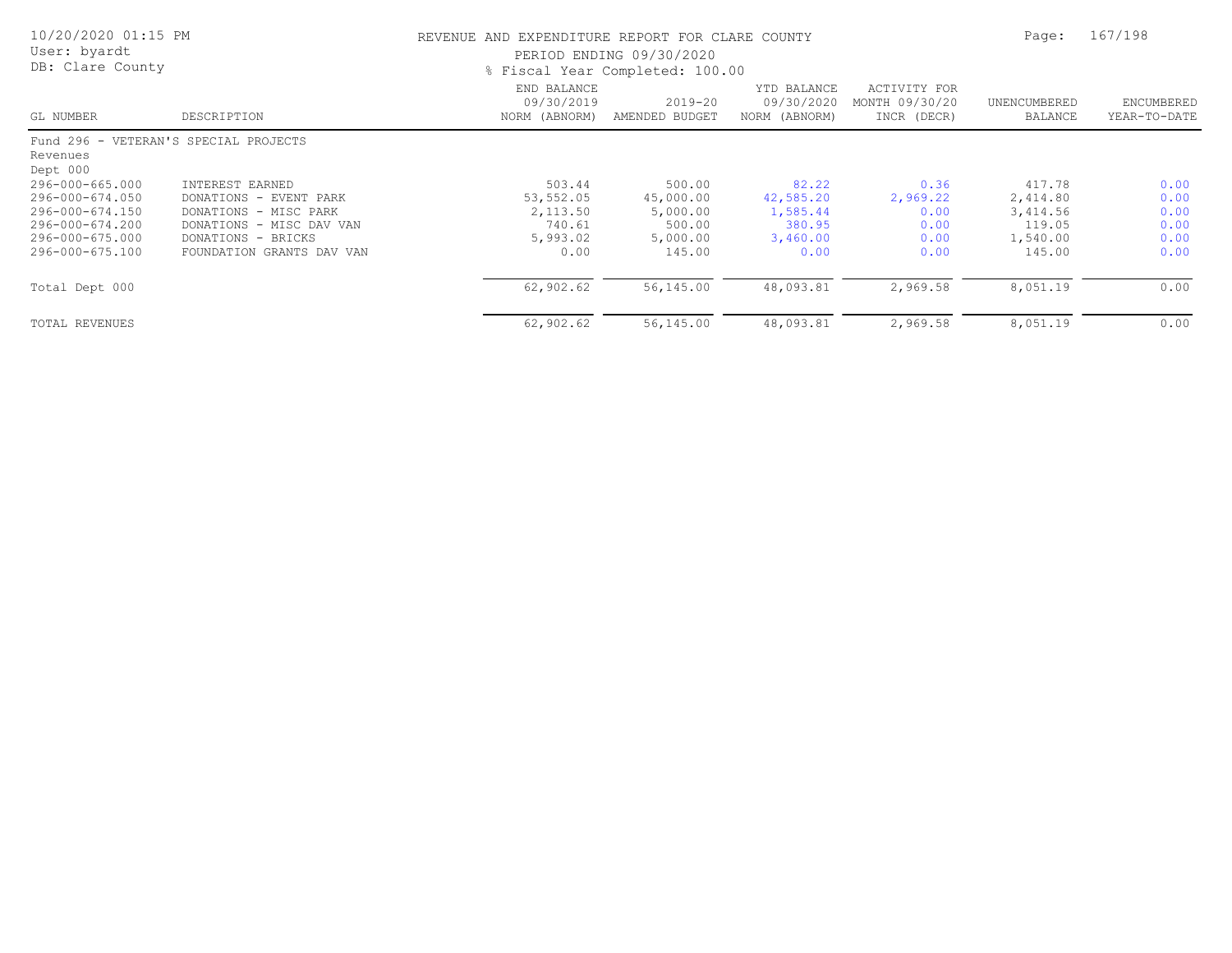| 10/20/2020 01:15 PM<br>User: byardt<br>DB: Clare County |                                        | REVENUE AND EXPENDITURE REPORT FOR CLARE COUNTY | PERIOD ENDING 09/30/2020<br>% Fiscal Year Completed: 100.00 |                                            |                                                      | Page:                   | 168/198                    |  |
|---------------------------------------------------------|----------------------------------------|-------------------------------------------------|-------------------------------------------------------------|--------------------------------------------|------------------------------------------------------|-------------------------|----------------------------|--|
| GL NUMBER                                               | DESCRIPTION                            | END BALANCE<br>09/30/2019<br>NORM (ABNORM)      | $2019 - 20$<br>AMENDED BUDGET                               | YTD BALANCE<br>09/30/2020<br>NORM (ABNORM) | <b>ACTIVITY FOR</b><br>MONTH 09/30/20<br>INCR (DECR) | UNENCUMBERED<br>BALANCE | ENCUMBERED<br>YEAR-TO-DATE |  |
| Fund 296 - VETERAN'S SPECIAL PROJECTS                   |                                        |                                                 |                                                             |                                            |                                                      |                         |                            |  |
| Expenditures<br>Dept 000                                |                                        |                                                 |                                                             |                                            |                                                      |                         |                            |  |
| 296-000-727.000                                         | SUPPLIES - PARK                        | 849.58                                          | 1,000.00                                                    | 104.65                                     | 0.00                                                 | 895.35                  | 0.00                       |  |
| 296-000-801.000                                         | CONTRACTED SERVICES - PARK             | 18,468.96                                       | 19,500.00                                                   | 17,445.99                                  | 1,044.32                                             | 1,593.64                | 460.37                     |  |
| 296-000-814.000                                         | DUES & SUBSCRIPTIONS                   | 194.00                                          | 200.00                                                      | 190.00                                     | 190.00                                               | 10.00                   | 0.00                       |  |
| 296-000-900.000                                         | ADVERTISING - PARK                     | 60.00                                           | 400.00                                                      | 0.00                                       | 0.00                                                 | 400.00                  | 0.00                       |  |
| 296-000-914.000                                         | BOND/INSURANCE EVENTS - PARK           | 659.62                                          | 700.00                                                      | 578.08                                     | 578.08                                               | 121.92                  | 0.00                       |  |
| 296-000-955.000                                         | <b>BANK CHARGES</b>                    | 10.00                                           | 0.00                                                        | 0.00                                       | 0.00                                                 | 0.00                    | 0.00                       |  |
| 296-000-978.000                                         | NEW EQUIPMENT OVER \$5000 PARK         | 35,400.00                                       | 5,000.00                                                    | 0.00                                       | 0.00                                                 | 5,000.00                | 0.00                       |  |
| 296-000-978.050                                         | NEW EQUIPMENT OVER \$5000 - VAN        | 0.00                                            | 13,845.00                                                   | 13,845.00                                  | 0.00                                                 | 0.00                    | 0.00                       |  |
| 296-000-978.100                                         | NEW EQUIPMENT UNDER \$5000 PARK        | 5,077.89                                        | 15,500.00                                                   | 1,056.00                                   | 1,056.00                                             | 14,444.00               | 0.00                       |  |
| Total Dept 000                                          |                                        | 60,720.05                                       | 56,145.00                                                   | 33, 219.72                                 | 2,868.40                                             | 22,464.91               | 460.37                     |  |
| TOTAL EXPENDITURES                                      |                                        | 60,720.05                                       | 56,145.00                                                   | 33, 219.72                                 | 2,868.40                                             | 22,464.91               | 460.37                     |  |
|                                                         | Fund 296 - VETERAN'S SPECIAL PROJECTS: |                                                 |                                                             |                                            |                                                      |                         |                            |  |
| <b>TOTAL REVENUES</b>                                   |                                        | 62,902.62                                       | 56,145.00                                                   | 48,093.81                                  | 2,969.58                                             | 8,051.19                | 0.00                       |  |
| TOTAL EXPENDITURES                                      |                                        | 60,720.05                                       | 56,145.00                                                   | 33, 219.72                                 | 2,868.40                                             | 22,464.91               | 460.37                     |  |
| NET OF REVENUES & EXPENDITURES                          |                                        | 2,182.57                                        | 0.00                                                        | 14,874.09                                  | 101.18                                               | (14, 413, 72)           | (460.37)                   |  |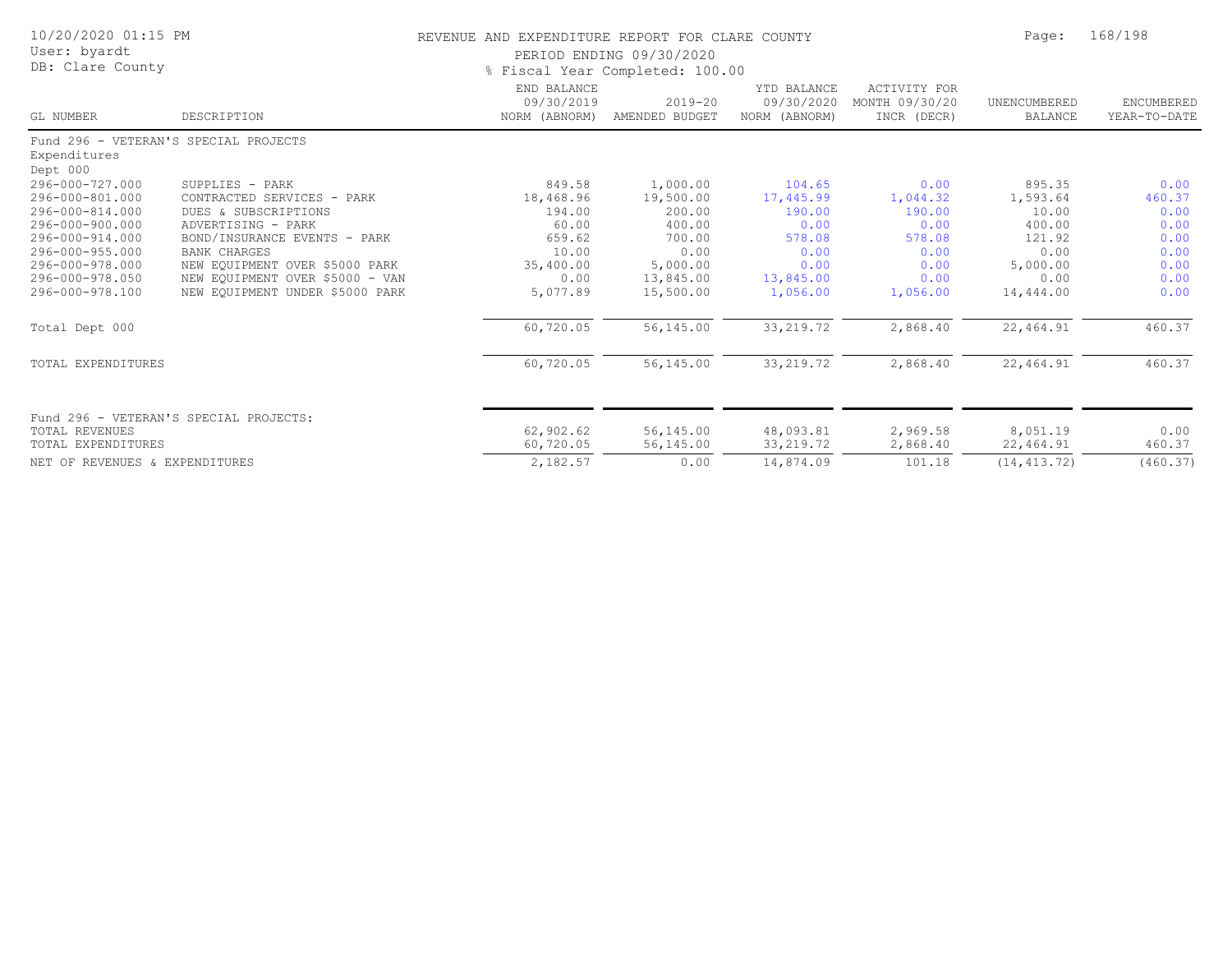| 10/20/2020 01:15 PM<br>User: byardt<br>DB: Clare County |                                          | REVENUE AND EXPENDITURE REPORT FOR CLARE COUNTY<br>PERIOD ENDING 09/30/2020<br>% Fiscal Year Completed: 100.00 |                               |                                            |                                               |                         | 169/198                           |
|---------------------------------------------------------|------------------------------------------|----------------------------------------------------------------------------------------------------------------|-------------------------------|--------------------------------------------|-----------------------------------------------|-------------------------|-----------------------------------|
| GL NUMBER                                               | DESCRIPTION                              | END BALANCE<br>09/30/2019<br>NORM (ABNORM)                                                                     | $2019 - 20$<br>AMENDED BUDGET | YTD BALANCE<br>09/30/2020<br>NORM (ABNORM) | ACTIVITY FOR<br>MONTH 09/30/20<br>INCR (DECR) | UNENCUMBERED<br>BALANCE | <b>ENCUMBERED</b><br>YEAR-TO-DATE |
| Revenues<br>Dept 000                                    | Fund 366 - COURTHOUSE RENOVATION DEBT FD |                                                                                                                |                               |                                            |                                               |                         |                                   |
| 366-000-699.101                                         | OPERATING TRANSFER IN-GEN FUND           | 114,680.00                                                                                                     | 123,399.00                    | 123,398.75                                 | 0.00                                          | 0.25                    | 0.00                              |
| Total Dept 000                                          |                                          | 114,680.00                                                                                                     | 123,399.00                    | 123,398.75                                 | 0.00                                          | 0.25                    | 0.00                              |
| TOTAL REVENUES                                          |                                          | 114,680.00                                                                                                     | 123,399.00                    | 123,398.75                                 | 0.00                                          | 0.25                    | 0.00                              |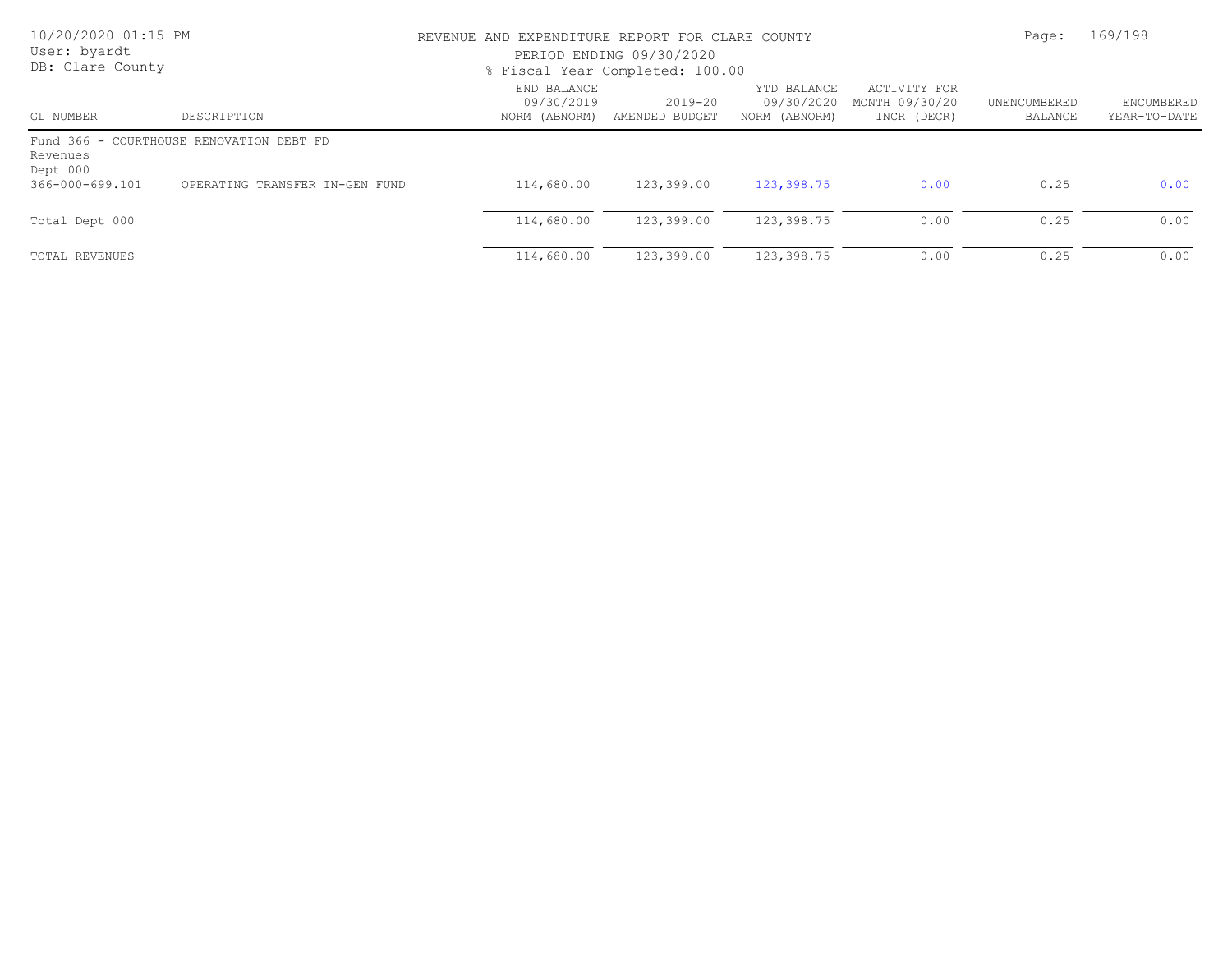| 10/20/2020 01:15 PM<br>User: byardt<br>DB: Clare County |                                            |                                            | REVENUE AND EXPENDITURE REPORT FOR CLARE COUNTY<br>PERIOD ENDING 09/30/2020<br>% Fiscal Year Completed: 100.00 |                                            |                                               |                                |                                   |
|---------------------------------------------------------|--------------------------------------------|--------------------------------------------|----------------------------------------------------------------------------------------------------------------|--------------------------------------------|-----------------------------------------------|--------------------------------|-----------------------------------|
| GL NUMBER                                               | DESCRIPTION                                | END BALANCE<br>09/30/2019<br>NORM (ABNORM) | $2019 - 20$<br>AMENDED BUDGET                                                                                  | YTD BALANCE<br>09/30/2020<br>NORM (ABNORM) | ACTIVITY FOR<br>MONTH 09/30/20<br>INCR (DECR) | UNENCUMBERED<br><b>BALANCE</b> | <b>ENCUMBERED</b><br>YEAR-TO-DATE |
| Expenditures<br>Dept 000                                | Fund 366 - COURTHOUSE RENOVATION DEBT FD   |                                            |                                                                                                                |                                            |                                               |                                |                                   |
| 366-000-991.000<br>366-000-995.000<br>366-000-996.000   | PRINCIPAL<br>INTEREST<br>PAYING AGENT FEES | 80,000.00<br>34,180.00<br>500.00           | 90,000.00<br>32,899.00<br>500.00                                                                               | 90,000.00<br>32,898.75<br>500.00           | 0.00<br>0.00<br>0.00                          | 0.00<br>0.25<br>0.00           | 0.00<br>0.00<br>0.00              |
| Total Dept 000                                          |                                            | 114,680.00                                 | 123,399.00                                                                                                     | 123,398.75                                 | 0.00                                          | 0.25                           | 0.00                              |
| TOTAL EXPENDITURES                                      |                                            | 114,680.00                                 | 123,399.00                                                                                                     | 123,398.75                                 | 0.00                                          | 0.25                           | 0.00                              |
| <b>TOTAL REVENUES</b><br>TOTAL EXPENDITURES             | Fund 366 - COURTHOUSE RENOVATION DEBT FD:  | 114,680.00<br>114,680.00                   | 123,399.00<br>123,399.00                                                                                       | 123,398.75<br>123,398.75                   | 0.00<br>0.00                                  | 0.25<br>0.25                   | 0.00<br>0.00                      |
| NET OF REVENUES & EXPENDITURES                          |                                            | 0.00                                       | 0.00                                                                                                           | 0.00                                       | 0.00                                          | 0.00                           | 0.00                              |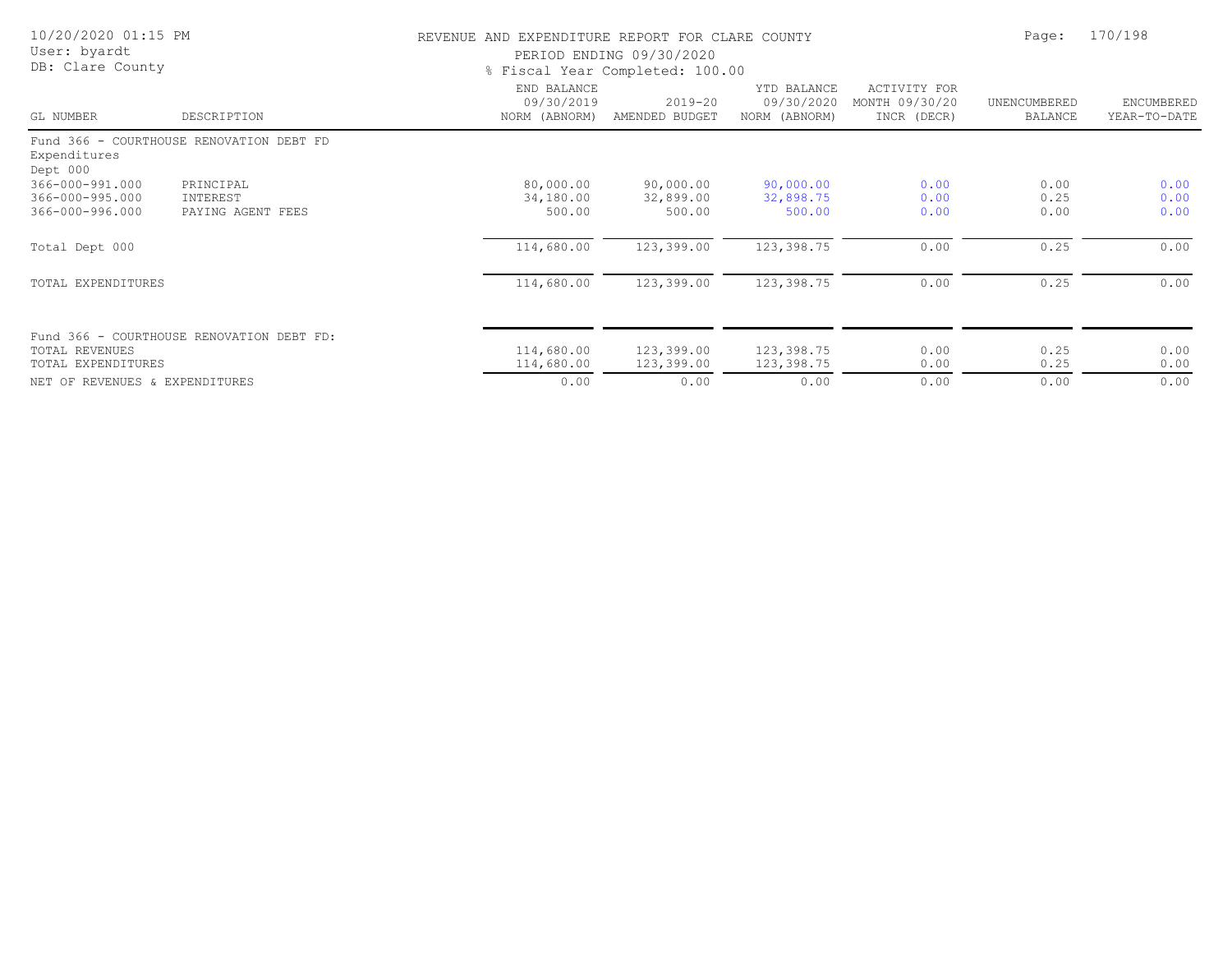| 10/20/2020 01:15 PM<br>User: byardt<br>DB: Clare County |                                          | REVENUE AND EXPENDITURE REPORT FOR CLARE COUNTY<br>PERIOD ENDING 09/30/2020<br>% Fiscal Year Completed: 100.00 |                               |                                            |                                               |                         | 171/198                    |  |
|---------------------------------------------------------|------------------------------------------|----------------------------------------------------------------------------------------------------------------|-------------------------------|--------------------------------------------|-----------------------------------------------|-------------------------|----------------------------|--|
| GL NUMBER                                               | DESCRIPTION                              | END BALANCE<br>09/30/2019<br>NORM (ABNORM)                                                                     | $2019 - 20$<br>AMENDED BUDGET | YTD BALANCE<br>09/30/2020<br>NORM (ABNORM) | ACTIVITY FOR<br>MONTH 09/30/20<br>INCR (DECR) | UNENCUMBERED<br>BALANCE | ENCUMBERED<br>YEAR-TO-DATE |  |
| Revenues<br>Dept 000                                    | Fund 370 - BLDG AUTH REFUNDING DEBT SERV |                                                                                                                |                               |                                            |                                               |                         |                            |  |
| 370-000-699.101                                         | OPERATING TRANSFER IN-GEN FUND           | 106,221.25                                                                                                     | 0.00                          | 0.00                                       | 0.00                                          | 0.00                    | 0.00                       |  |
| Total Dept 000                                          |                                          | 106,221.25                                                                                                     | 0.00                          | 0.00                                       | 0.00                                          | 0.00                    | 0.00                       |  |
| TOTAL REVENUES                                          |                                          | 106,221.25                                                                                                     | 0.00                          | 0.00                                       | 0.00                                          | 0.00                    | 0.00                       |  |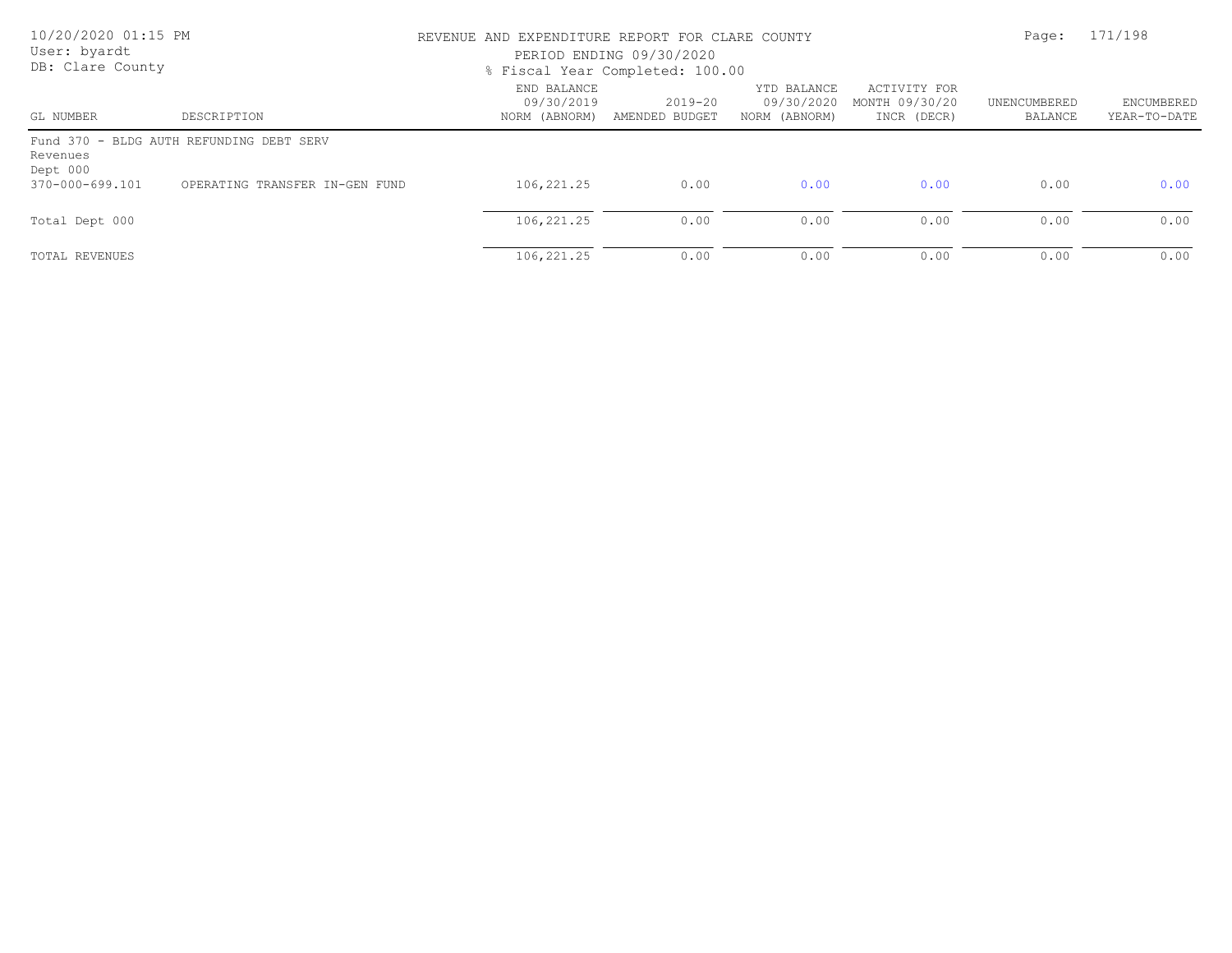| 10/20/2020 01:15 PM<br>User: byardt<br>DB: Clare County |                                            | REVENUE AND EXPENDITURE REPORT FOR CLARE COUNTY<br>PERIOD ENDING 09/30/2020<br>% Fiscal Year Completed: 100.00 | Page:                     | 172/198                                    |                                               |                         |                            |
|---------------------------------------------------------|--------------------------------------------|----------------------------------------------------------------------------------------------------------------|---------------------------|--------------------------------------------|-----------------------------------------------|-------------------------|----------------------------|
| GL NUMBER                                               | DESCRIPTION                                | END BALANCE<br>09/30/2019<br>NORM (ABNORM)                                                                     | 2019-20<br>AMENDED BUDGET | YTD BALANCE<br>09/30/2020<br>NORM (ABNORM) | ACTIVITY FOR<br>MONTH 09/30/20<br>INCR (DECR) | UNENCUMBERED<br>BALANCE | ENCUMBERED<br>YEAR-TO-DATE |
| Expenditures<br>Dept 000                                | Fund 370 - BLDG AUTH REFUNDING DEBT SERV   |                                                                                                                |                           |                                            |                                               |                         |                            |
| 370-000-991.000<br>370-000-995.000<br>370-000-996.000   | PRINCIPAL<br>INTEREST<br>PAYING AGENT FEES | 105,000.00<br>971.25<br>250.00                                                                                 | 0.00<br>0.00<br>0.00      | 0.00<br>0.00<br>0.00                       | 0.00<br>0.00<br>0.00                          | 0.00<br>0.00<br>0.00    | 0.00<br>0.00<br>0.00       |
| Total Dept 000                                          |                                            | 106,221.25                                                                                                     | 0.00                      | 0.00                                       | 0.00                                          | 0.00                    | 0.00                       |
| TOTAL EXPENDITURES                                      |                                            | 106,221.25                                                                                                     | 0.00                      | 0.00                                       | 0.00                                          | 0.00                    | 0.00                       |
| TOTAL REVENUES<br>TOTAL EXPENDITURES                    | Fund 370 - BLDG AUTH REFUNDING DEBT SERV:  | 106,221.25<br>106,221.25                                                                                       | 0.00<br>0.00              | 0.00<br>0.00                               | 0.00<br>0.00                                  | 0.00<br>0.00            | 0.00<br>0.00               |
| NET OF REVENUES & EXPENDITURES                          |                                            | 0.00                                                                                                           | 0.00                      | 0.00                                       | 0.00                                          | 0.00                    | 0.00                       |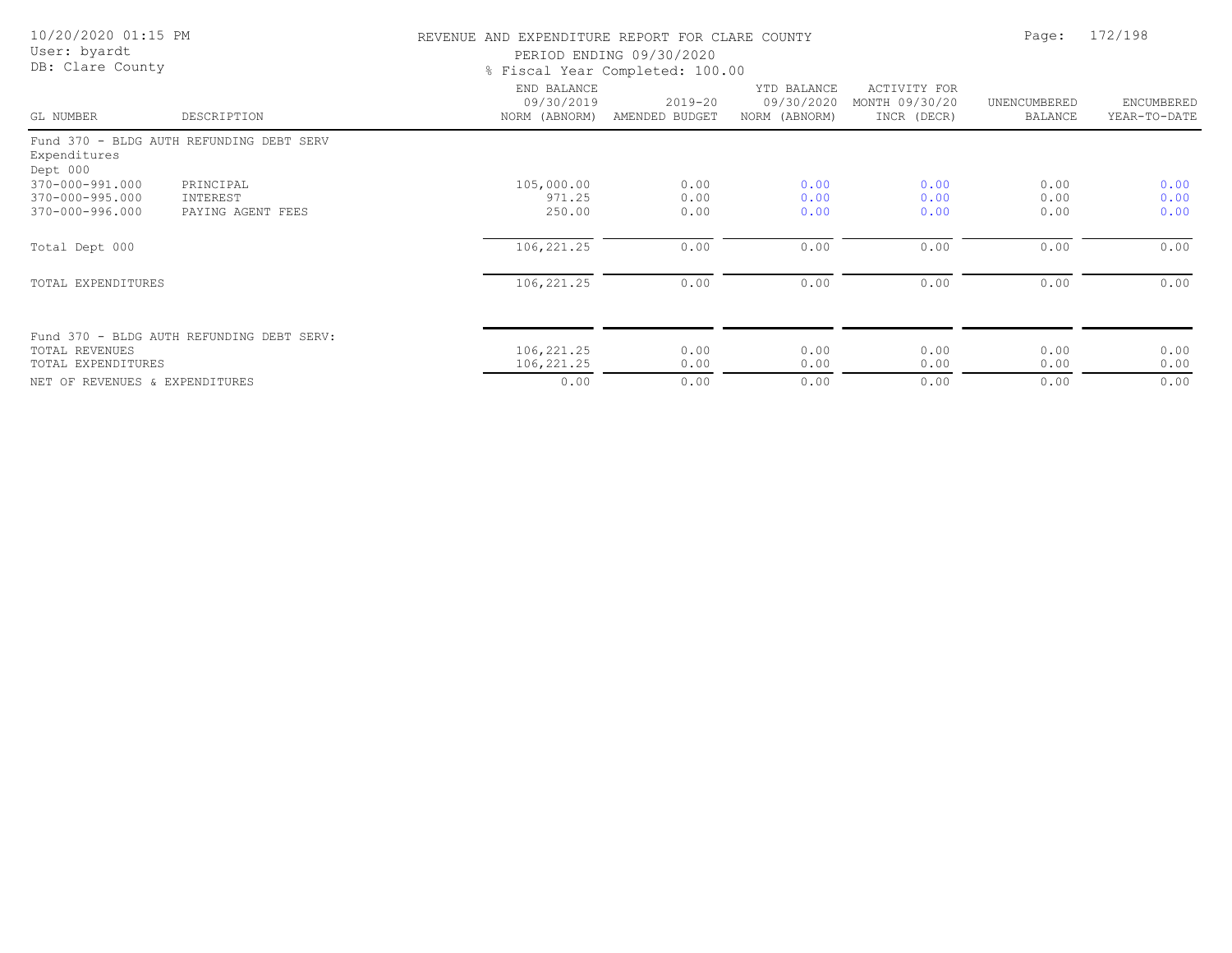| 10/20/2020 01:15 PM<br>User: byardt<br>DB: Clare County |                  | REVENUE AND EXPENDITURE REPORT FOR CLARE COUNTY<br>PERIOD ENDING 09/30/2020<br>% Fiscal Year Completed: 100.00 |                               |                                            |                                               |                         | 173/198                    |
|---------------------------------------------------------|------------------|----------------------------------------------------------------------------------------------------------------|-------------------------------|--------------------------------------------|-----------------------------------------------|-------------------------|----------------------------|
| GL NUMBER                                               | DESCRIPTION      | END BALANCE<br>09/30/2019<br>NORM (ABNORM)                                                                     | $2019 - 20$<br>AMENDED BUDGET | YTD BALANCE<br>09/30/2020<br>NORM (ABNORM) | ACTIVITY FOR<br>MONTH 09/30/20<br>INCR (DECR) | UNENCUMBERED<br>BALANCE | ENCUMBERED<br>YEAR-TO-DATE |
| Fund 380 - BROWNFIELD DEBT FUND<br>Revenues<br>Dept 000 |                  |                                                                                                                |                               |                                            |                                               |                         |                            |
| 380-000-699.480                                         | TRANSFER IN -BRA | 6,000.00                                                                                                       | 6,001.00                      | 6,000.00                                   | 0.00                                          | 1.00                    | 0.00                       |
| Total Dept 000                                          |                  | 6,000.00                                                                                                       | 6,001.00                      | 6,000.00                                   | 0.00                                          | 1.00                    | 0.00                       |
| TOTAL REVENUES                                          |                  | 6,000.00                                                                                                       | 6,001.00                      | 6,000.00                                   | 0.00                                          | 1.00                    | 0.00                       |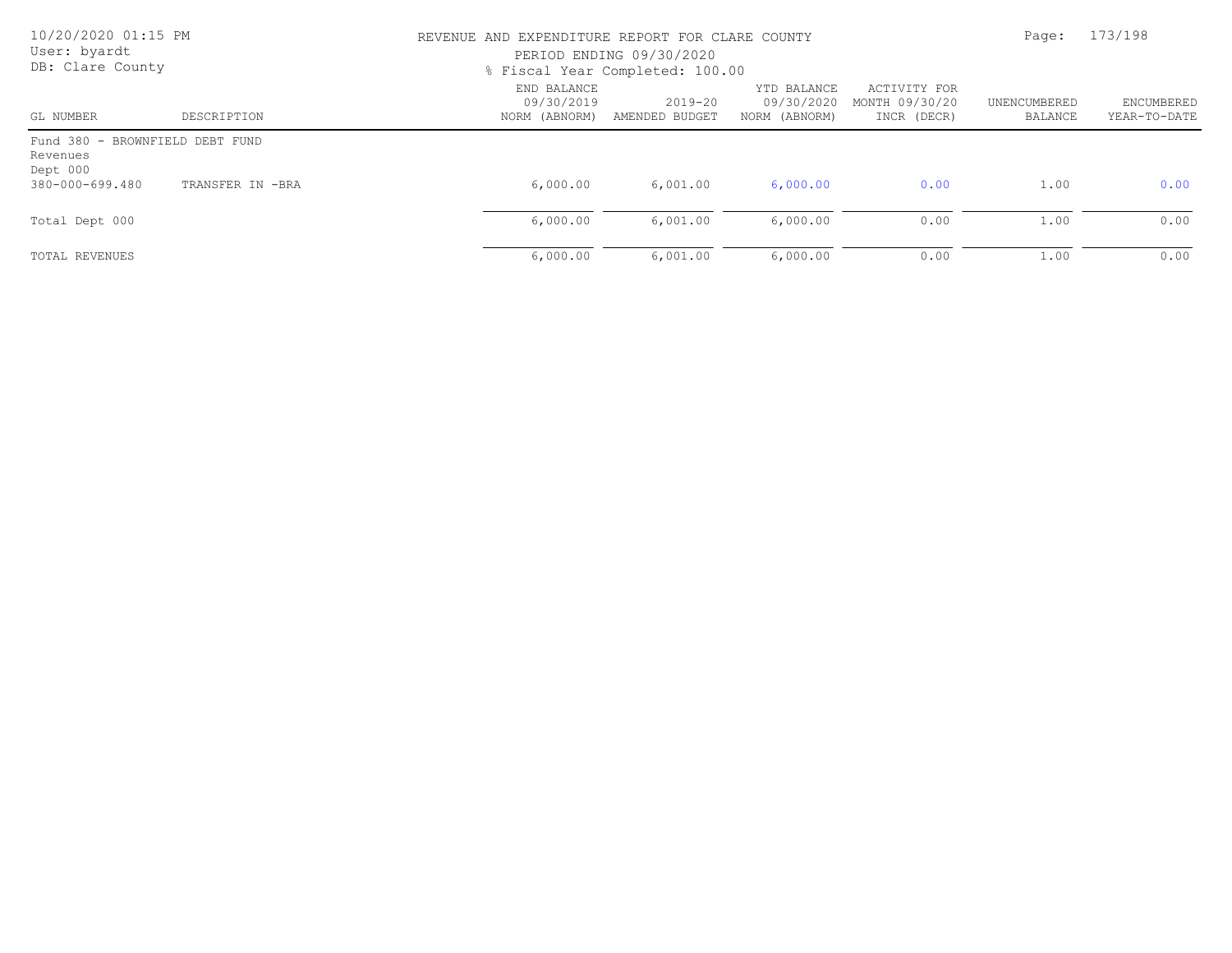| 10/20/2020 01:15 PM<br>User: byardt<br>DB: Clare County                  |                       |                                            | REVENUE AND EXPENDITURE REPORT FOR CLARE COUNTY<br>PERIOD ENDING 09/30/2020<br>% Fiscal Year Completed: 100.00 |                                            |                                               |                                |                            |
|--------------------------------------------------------------------------|-----------------------|--------------------------------------------|----------------------------------------------------------------------------------------------------------------|--------------------------------------------|-----------------------------------------------|--------------------------------|----------------------------|
| GL NUMBER                                                                | DESCRIPTION           | END BALANCE<br>09/30/2019<br>NORM (ABNORM) | 2019-20<br>AMENDED BUDGET                                                                                      | YTD BALANCE<br>09/30/2020<br>NORM (ABNORM) | ACTIVITY FOR<br>MONTH 09/30/20<br>INCR (DECR) | UNENCUMBERED<br><b>BALANCE</b> | ENCUMBERED<br>YEAR-TO-DATE |
| Fund 380 - BROWNFIELD DEBT FUND<br>Expenditures<br>Dept 000              |                       |                                            |                                                                                                                |                                            |                                               |                                |                            |
| 380-000-991.000<br>380-000-995.000                                       | PRINCIPAL<br>INTEREST | 5,205.21<br>794.79                         | 5,258.00<br>743.00                                                                                             | 5,257.26<br>742.74                         | 0.00<br>0.00                                  | 0.74<br>0.26                   | 0.00<br>0.00               |
| Total Dept 000                                                           |                       | 6,000.00                                   | 6,001.00                                                                                                       | 6,000.00                                   | 0.00                                          | 1.00                           | 0.00                       |
| TOTAL EXPENDITURES                                                       |                       | 6,000.00                                   | 6,001.00                                                                                                       | 6,000.00                                   | 0.00                                          | 1.00                           | 0.00                       |
| Fund 380 - BROWNFIELD DEBT FUND:<br>TOTAL REVENUES<br>TOTAL EXPENDITURES |                       | 6,000.00<br>6,000.00                       | 6,001.00<br>6,001.00                                                                                           | 6,000.00<br>6,000.00                       | 0.00<br>0.00                                  | 1.00<br>1.00                   | 0.00<br>0.00               |
| NET OF REVENUES & EXPENDITURES                                           |                       | 0.00                                       | 0.00                                                                                                           | 0.00                                       | 0.00                                          | 0.00                           | 0.00                       |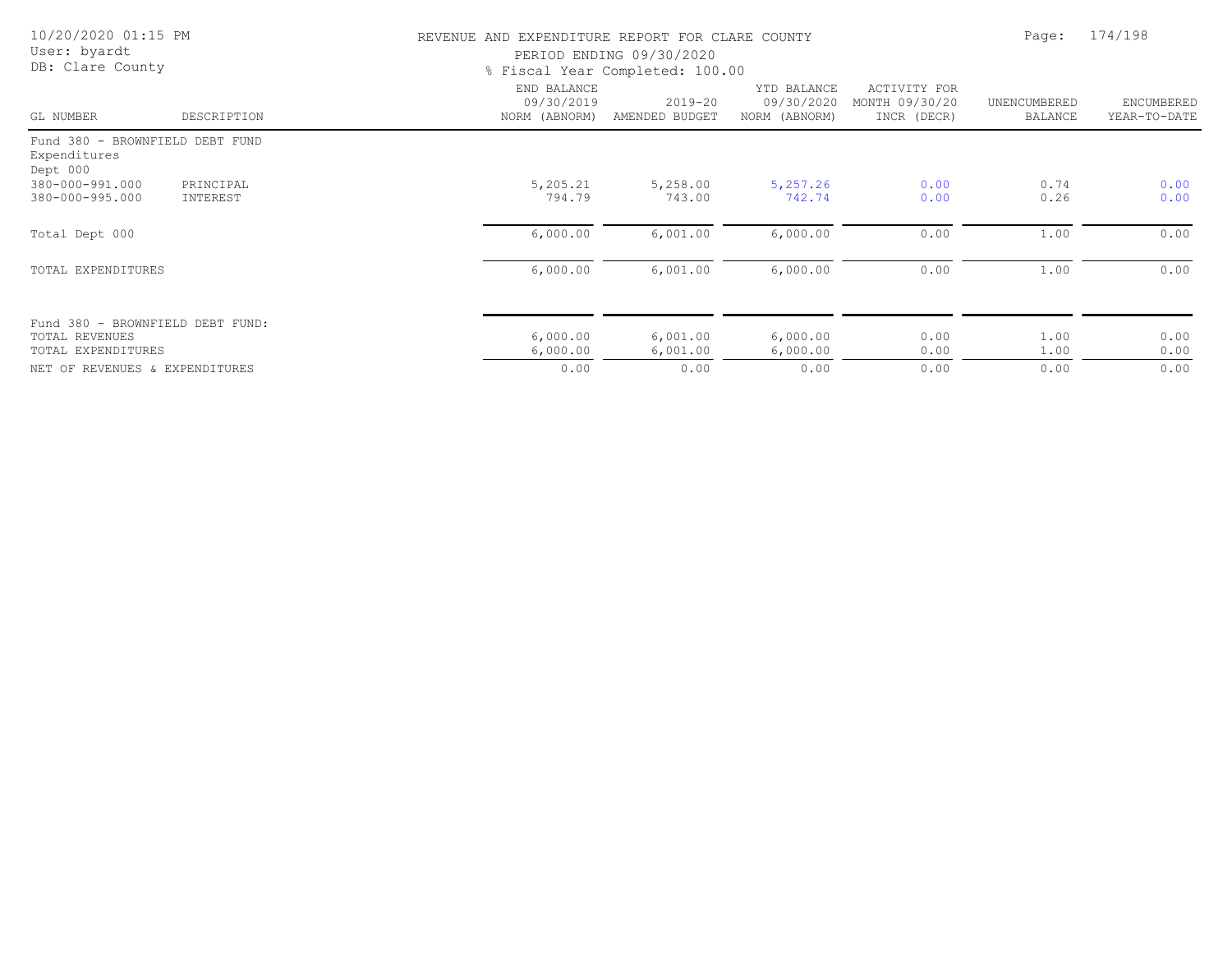| 10/20/2020 01:15 PM<br>User: byardt<br>DB: Clare County |                                                            | REVENUE AND EXPENDITURE REPORT FOR CLARE COUNTY<br>PERIOD ENDING 09/30/2020<br>% Fiscal Year Completed: 100.00 |                           |                                            |                                               |                         | 175/198                    |  |
|---------------------------------------------------------|------------------------------------------------------------|----------------------------------------------------------------------------------------------------------------|---------------------------|--------------------------------------------|-----------------------------------------------|-------------------------|----------------------------|--|
| GL NUMBER                                               | DESCRIPTION                                                | END BALANCE<br>09/30/2019<br>NORM (ABNORM)                                                                     | 2019-20<br>AMENDED BUDGET | YTD BALANCE<br>09/30/2020<br>NORM (ABNORM) | ACTIVITY FOR<br>MONTH 09/30/20<br>INCR (DECR) | UNENCUMBERED<br>BALANCE | ENCUMBERED<br>YEAR-TO-DATE |  |
| Revenues<br>Dept 000                                    | Fund 388 - USDA LOAN DEBT FUND-SS CENTER                   |                                                                                                                |                           |                                            |                                               |                         |                            |  |
| 388-000-665.000<br>388-000-699.288                      | INTEREST ON INVESTMENTS<br>APPROP TRANS IN SENIOR SERVICES | 0.09<br>7,978.78                                                                                               | 0.00<br>7,880.00          | 0.00<br>7,858.78                           | 0.00<br>0.00                                  | 0.00<br>21.22           | 0.00<br>0.00               |  |
| Total Dept 000                                          |                                                            | 7,978.87                                                                                                       | 7,880.00                  | 7,858.78                                   | 0.00                                          | 21.22                   | 0.00                       |  |
| TOTAL REVENUES                                          |                                                            | 7,978.87                                                                                                       | 7,880.00                  | 7,858.78                                   | 0.00                                          | 21.22                   | 0.00                       |  |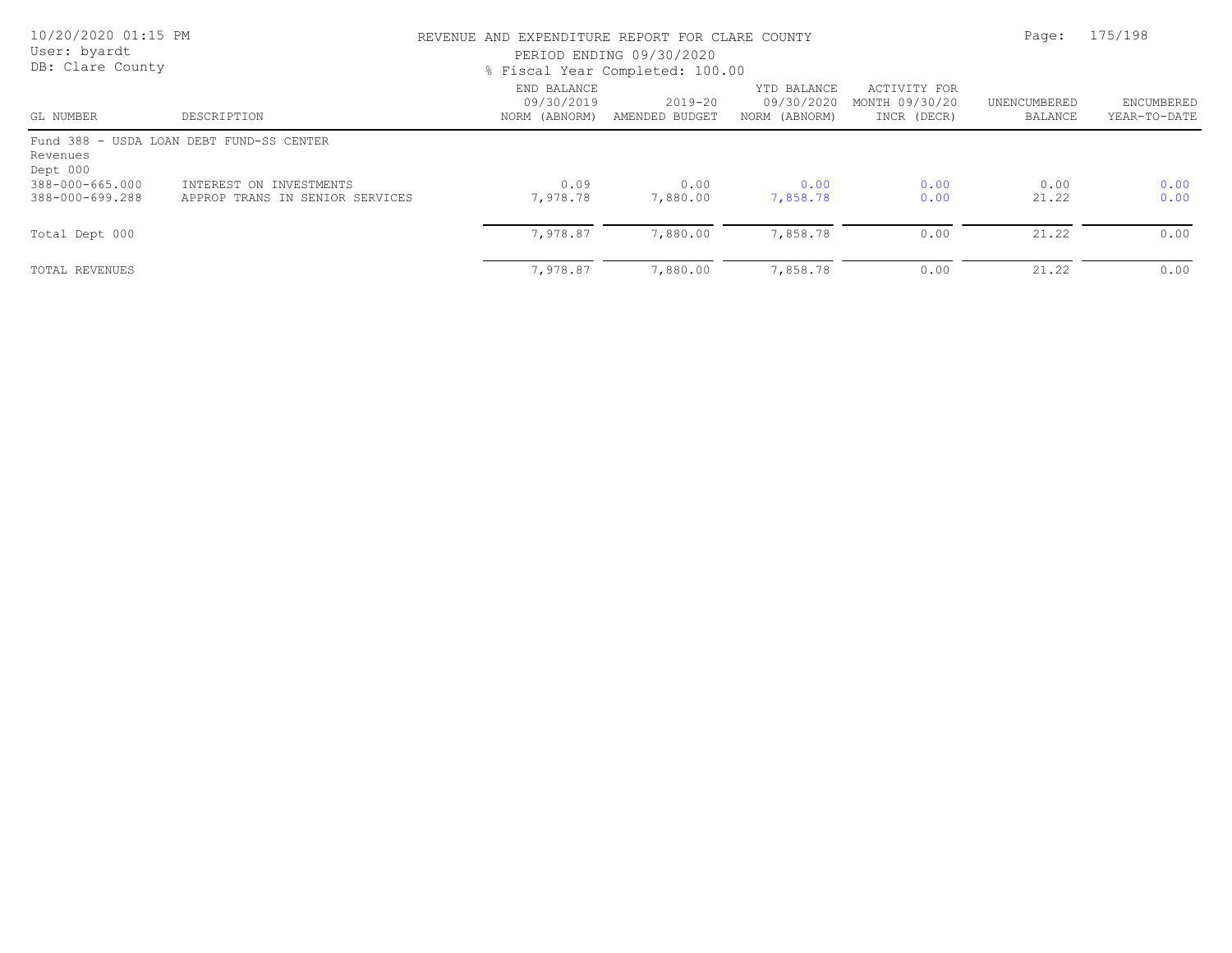| 10/20/2020 01:15 PM<br>User: byardt |                                           | REVENUE AND EXPENDITURE REPORT FOR CLARE COUNTY | PERIOD ENDING 09/30/2020        |                                            |                                               | Page:                   | 176/198                    |  |
|-------------------------------------|-------------------------------------------|-------------------------------------------------|---------------------------------|--------------------------------------------|-----------------------------------------------|-------------------------|----------------------------|--|
| DB: Clare County                    |                                           |                                                 | % Fiscal Year Completed: 100.00 |                                            |                                               |                         |                            |  |
| GL NUMBER                           | DESCRIPTION                               | END BALANCE<br>09/30/2019<br>NORM (ABNORM)      | $2019 - 20$<br>AMENDED BUDGET   | YTD BALANCE<br>09/30/2020<br>NORM (ABNORM) | ACTIVITY FOR<br>MONTH 09/30/20<br>INCR (DECR) | UNENCUMBERED<br>BALANCE | ENCUMBERED<br>YEAR-TO-DATE |  |
|                                     | Fund 388 - USDA LOAN DEBT FUND-SS CENTER  |                                                 |                                 |                                            |                                               |                         |                            |  |
| Expenditures<br>Dept 000            |                                           |                                                 |                                 |                                            |                                               |                         |                            |  |
| 388-000-991.000                     | PRINCIPAL                                 | 3,000.00                                        | 3,000.00                        | 3,000.00                                   | 0.00                                          | 0.00                    | 0.00                       |  |
| 388-000-995.000                     | INTEREST                                  | 4,978.78                                        | 4,880.00                        | 4,858.78                                   | 0.00                                          | 21.22                   | 0.00                       |  |
| Total Dept 000                      |                                           | 7,978.78                                        | 7,880.00                        | 7,858.78                                   | 0.00                                          | 21.22                   | 0.00                       |  |
| TOTAL EXPENDITURES                  |                                           | 7,978.78                                        | 7,880.00                        | 7,858.78                                   | 0.00                                          | 21.22                   | 0.00                       |  |
|                                     | Fund 388 - USDA LOAN DEBT FUND-SS CENTER: |                                                 |                                 |                                            |                                               |                         |                            |  |
| TOTAL REVENUES                      |                                           | 7,978.87                                        | 7,880.00                        | 7,858.78                                   | 0.00                                          | 21.22                   | 0.00                       |  |
| TOTAL EXPENDITURES                  |                                           | 7,978.78                                        | 7,880.00                        | 7,858.78                                   | 0.00                                          | 21.22                   | 0.00                       |  |
| NET OF REVENUES & EXPENDITURES      |                                           | 0.09                                            | 0.00                            | 0.00                                       | 0.00                                          | 0.00                    | 0.00                       |  |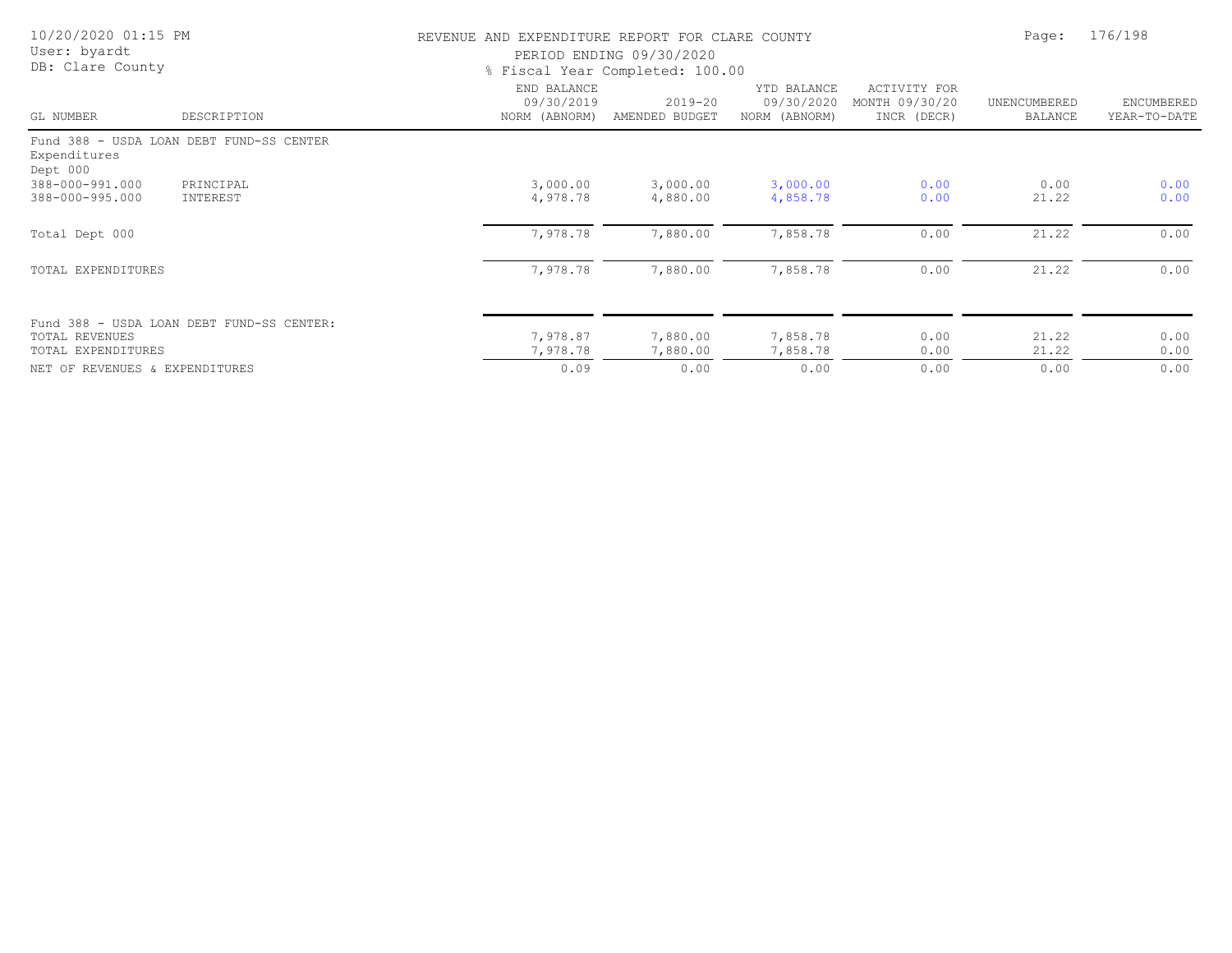| 10/20/2020 01:15 PM<br>User: byardt<br>DB: Clare County |                                           | REVENUE AND EXPENDITURE REPORT FOR CLARE COUNTY<br>PERIOD ENDING 09/30/2020<br>% Fiscal Year Completed: 100.00 | Page:                     | 177/198                                    |                                               |                         |                            |
|---------------------------------------------------------|-------------------------------------------|----------------------------------------------------------------------------------------------------------------|---------------------------|--------------------------------------------|-----------------------------------------------|-------------------------|----------------------------|
| GL NUMBER                                               | DESCRIPTION                               | END BALANCE<br>09/30/2019<br>NORM (ABNORM)                                                                     | 2019-20<br>AMENDED BUDGET | YTD BALANCE<br>09/30/2020<br>NORM (ABNORM) | ACTIVITY FOR<br>MONTH 09/30/20<br>INCR (DECR) | UNENCUMBERED<br>BALANCE | ENCUMBERED<br>YEAR-TO-DATE |
| Revenues<br>Dept 000                                    | Fund 413 - ANIMAL SHELTER IMPROVEMENT FUN |                                                                                                                |                           |                                            |                                               |                         |                            |
| 413-000-665.000<br>413-000-699.900                      | INTEREST EARNED<br>BEGINNING FUND BALANCE | 2,294.39<br>0.00                                                                                               | 2,000.00<br>127,000.00    | 1,828.62<br>0.00                           | 0.00<br>0.00                                  | 171.38<br>127,000.00    | 0.00<br>0.00               |
| Total Dept 000                                          |                                           | 2,294.39                                                                                                       | 129,000.00                | 1,828.62                                   | 0.00                                          | 127, 171.38             | 0.00                       |
| TOTAL REVENUES                                          |                                           | 2,294.39                                                                                                       | 129,000.00                | 1,828.62                                   | 0.00                                          | 127, 171.38             | 0.00                       |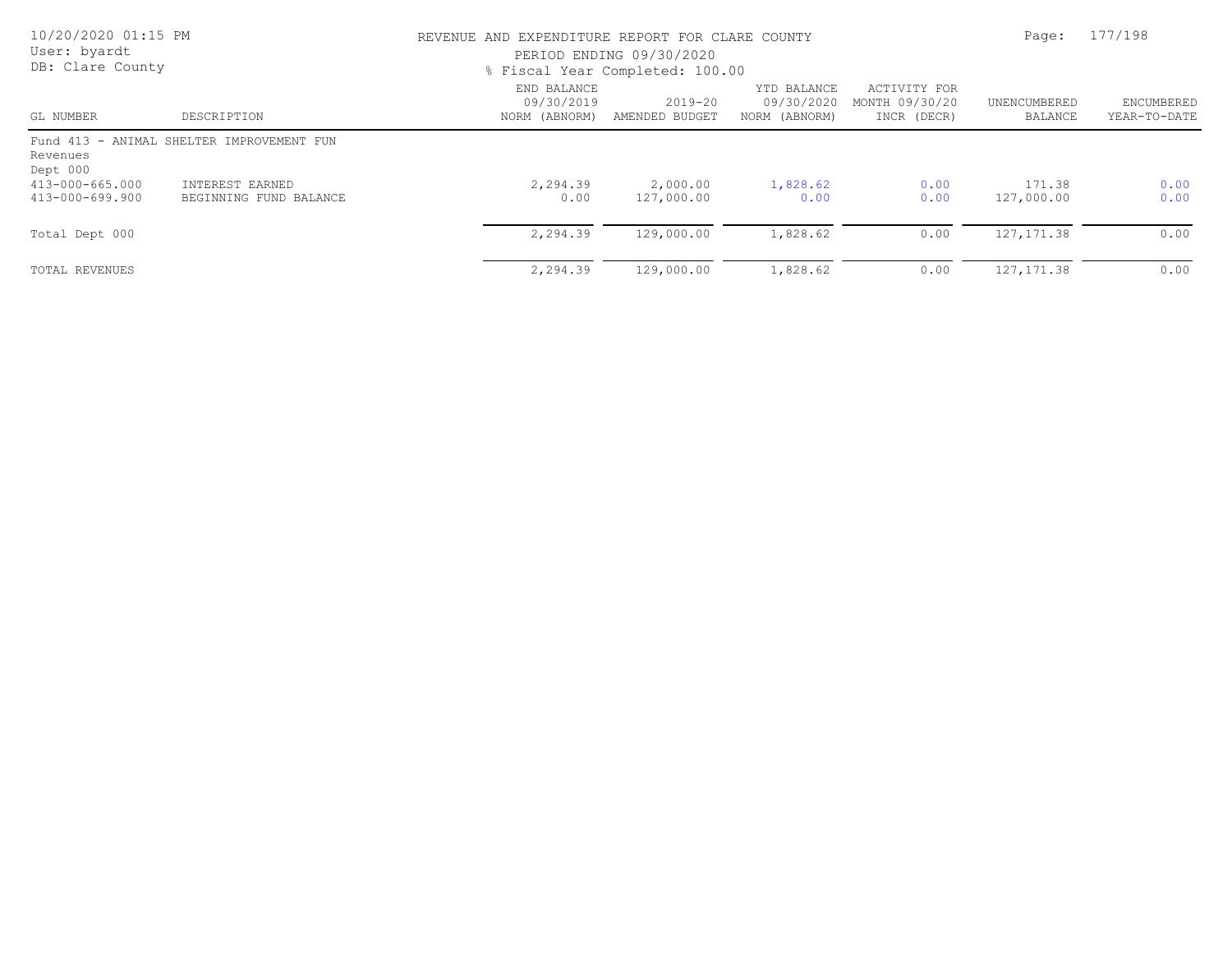| 10/20/2020 01:15 PM<br>User: byardt<br>DB: Clare County                  |                                                                           | REVENUE AND EXPENDITURE REPORT FOR CLARE COUNTY | PERIOD ENDING 09/30/2020<br>% Fiscal Year Completed: 100.00 |                                            |                                               | Page:                           | 178/198                    |
|--------------------------------------------------------------------------|---------------------------------------------------------------------------|-------------------------------------------------|-------------------------------------------------------------|--------------------------------------------|-----------------------------------------------|---------------------------------|----------------------------|
| GL NUMBER                                                                | DESCRIPTION                                                               | END BALANCE<br>09/30/2019<br>NORM (ABNORM)      | $2019 - 20$<br>AMENDED BUDGET                               | YTD BALANCE<br>09/30/2020<br>NORM (ABNORM) | ACTIVITY FOR<br>MONTH 09/30/20<br>INCR (DECR) | UNENCUMBERED<br>BALANCE         | ENCUMBERED<br>YEAR-TO-DATE |
| Expenditures<br>Dept 000                                                 | Fund 413 - ANIMAL SHELTER IMPROVEMENT FUN                                 |                                                 |                                                             |                                            |                                               |                                 |                            |
| 413-000-931.000<br>413-000-962.000<br>413-000-978.000<br>413-000-978.001 | BUILDING REPAIRS & MAINTENANCE<br>TAX APPEALS ADJUSTMENT<br>NEW EQUIPMENT | 0.00<br>0.00<br>0.00                            | 6,000.00<br>100.00<br>14,000.00                             | 3,082.51<br>0.00<br>0.00                   | 0.00<br>0.00<br>0.00                          | 2,917.49<br>100.00<br>14,000.00 | 0.00<br>0.00<br>0.00       |
| 413-000-998.900                                                          | NEW EQUIPMENT UNDER \$5,000<br>ENDING FUND BALANCE                        | 4,903.85<br>0.00                                | 5,000.00<br>103,900.00                                      | 838.65<br>0.00                             | 0.00<br>0.00                                  | 4,161.35<br>103,900.00          | 0.00<br>0.00               |
| Total Dept 000                                                           |                                                                           | 4,903.85                                        | 129,000.00                                                  | 3,921.16                                   | 0.00                                          | 125,078.84                      | 0.00                       |
| TOTAL EXPENDITURES                                                       |                                                                           | 4,903.85                                        | 129,000.00                                                  | 3,921.16                                   | 0.00                                          | 125,078.84                      | 0.00                       |
| TOTAL REVENUES                                                           | Fund 413 - ANIMAL SHELTER IMPROVEMENT FUN:                                | 2,294.39                                        | 129,000.00                                                  | 1,828.62                                   | 0.00                                          | 127, 171.38                     | 0.00                       |
| TOTAL EXPENDITURES                                                       |                                                                           | 4,903.85                                        | 129,000.00                                                  | 3,921.16                                   | 0.00                                          | 125,078.84                      | 0.00                       |
| NET OF REVENUES & EXPENDITURES                                           |                                                                           | (2, 609.46)                                     | 0.00                                                        | (2,092.54)                                 | 0.00                                          | 2,092.54                        | 0.00                       |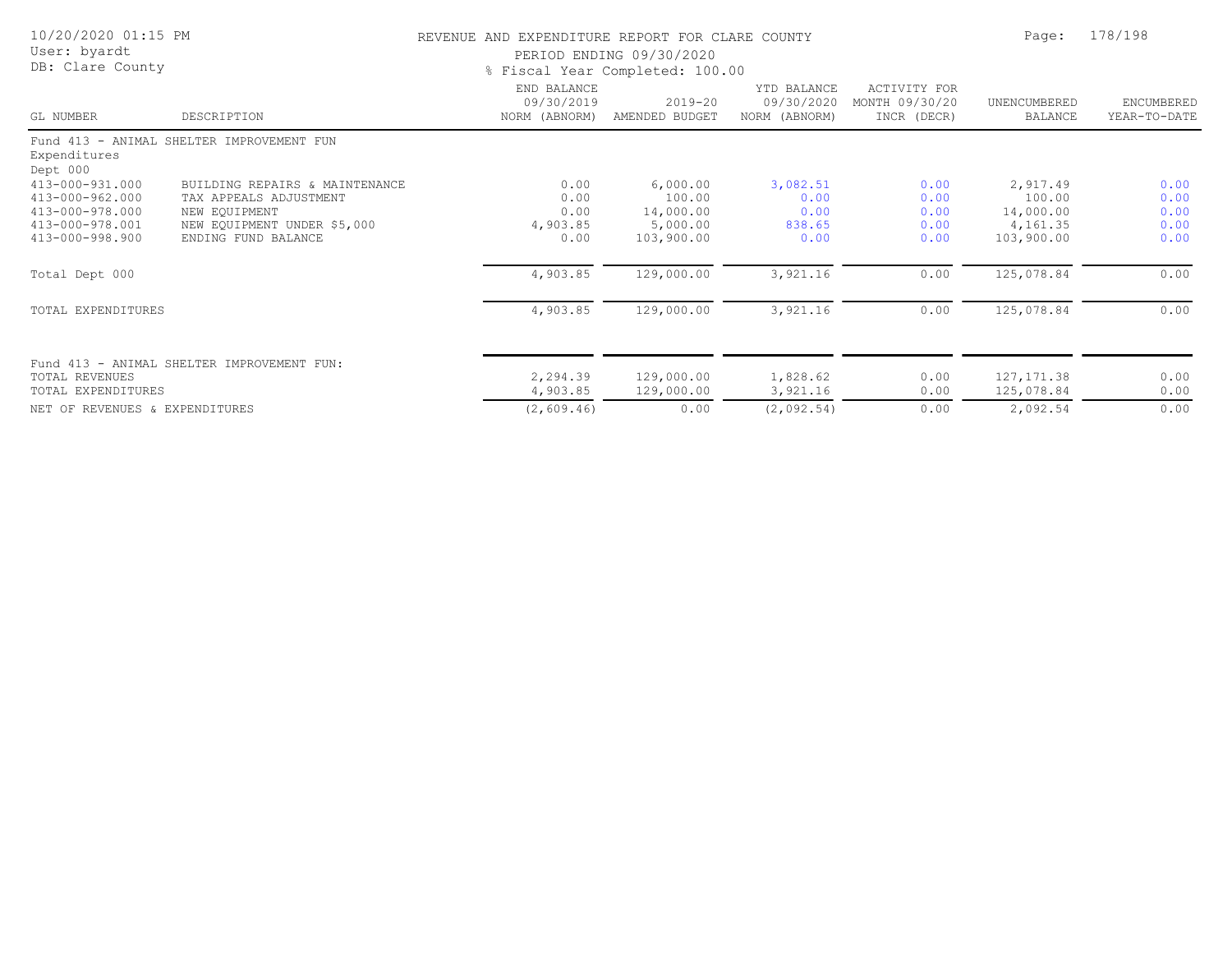| 10/20/2020 01:15 PM<br>User: byardt<br>DB: Clare County |                                                  | REVENUE AND EXPENDITURE REPORT FOR CLARE COUNTY<br>PERIOD ENDING 09/30/2020<br>% Fiscal Year Completed: 100.00 | Page:                     | 179/198                                    |                                               |                         |                            |
|---------------------------------------------------------|--------------------------------------------------|----------------------------------------------------------------------------------------------------------------|---------------------------|--------------------------------------------|-----------------------------------------------|-------------------------|----------------------------|
| GL NUMBER                                               | DESCRIPTION                                      | END BALANCE<br>09/30/2019<br>NORM (ABNORM)                                                                     | 2019-20<br>AMENDED BUDGET | YTD BALANCE<br>09/30/2020<br>NORM (ABNORM) | ACTIVITY FOR<br>MONTH 09/30/20<br>INCR (DECR) | UNENCUMBERED<br>BALANCE | ENCUMBERED<br>YEAR-TO-DATE |
| Revenues<br>Dept 000                                    | Fund 480 - BROWNSFIELD REDV AUTH-REV LOAN        |                                                                                                                |                           |                                            |                                               |                         |                            |
| 480-000-402.000<br>480-000-699.900                      | CURRENT PROPERTY TAXES<br>BEGINNING FUND BALANCE | 6,910.68<br>0.00                                                                                               | 7,050.00<br>6,950.00      | 7,042.04<br>0.00                           | 0.00<br>0.00                                  | 7.96<br>6,950.00        | 0.00<br>0.00               |
| Total Dept 000                                          |                                                  | 6,910.68                                                                                                       | 14,000.00                 | 7,042.04                                   | 0.00                                          | 6,957.96                | 0.00                       |
| TOTAL REVENUES                                          |                                                  | 6,910.68                                                                                                       | 14,000.00                 | 7,042.04                                   | 0.00                                          | 6,957.96                | 0.00                       |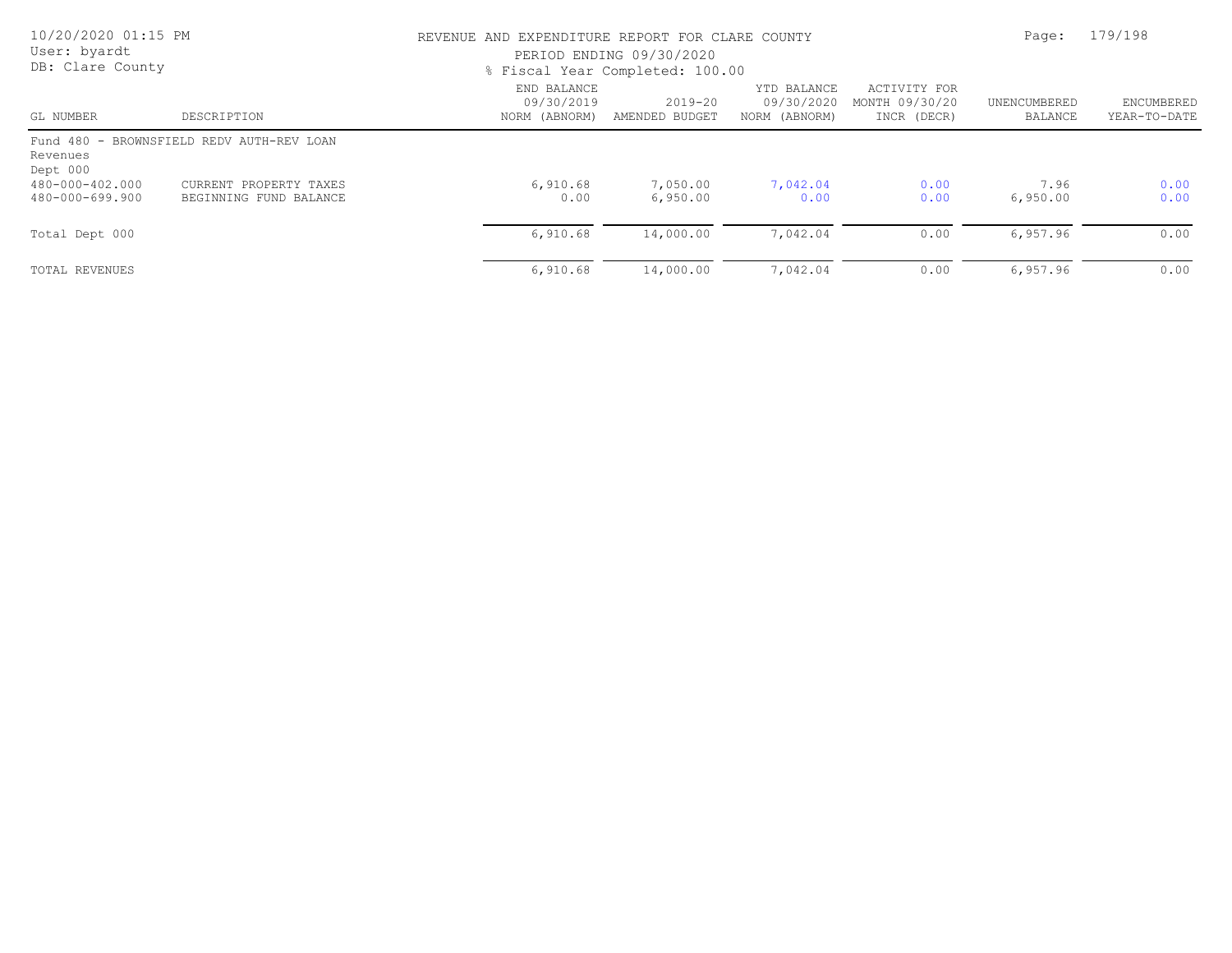| 10/20/2020 01:15 PM<br>User: byardt  |                                                   | REVENUE AND EXPENDITURE REPORT FOR CLARE COUNTY | PERIOD ENDING 09/30/2020      |                                            |                                               | Page:                   | 180/198                    |
|--------------------------------------|---------------------------------------------------|-------------------------------------------------|-------------------------------|--------------------------------------------|-----------------------------------------------|-------------------------|----------------------------|
| DB: Clare County                     |                                                   | % Fiscal Year Completed: 100.00                 |                               |                                            |                                               |                         |                            |
| GL NUMBER                            | DESCRIPTION                                       | END BALANCE<br>09/30/2019<br>NORM (ABNORM)      | $2019 - 20$<br>AMENDED BUDGET | YTD BALANCE<br>09/30/2020<br>NORM (ABNORM) | ACTIVITY FOR<br>MONTH 09/30/20<br>INCR (DECR) | UNENCUMBERED<br>BALANCE | ENCUMBERED<br>YEAR-TO-DATE |
|                                      | Fund 480 - BROWNSFIELD REDV AUTH-REV LOAN         |                                                 |                               |                                            |                                               |                         |                            |
| Expenditures<br>Dept 000             |                                                   |                                                 |                               |                                            |                                               |                         |                            |
| 480-000-998.380<br>480-000-998.900   | TRANSFER OUT-BRA DEBT FUND<br>ENDING FUND BALANCE | 6,000.00<br>0.00                                | 6,000.00<br>8,000.00          | 6,000.00<br>0.00                           | 0.00<br>0.00                                  | 0.00<br>8,000.00        | 0.00<br>0.00               |
| Total Dept 000                       |                                                   | 6,000.00                                        | 14,000.00                     | 6,000.00                                   | 0.00                                          | 8,000.00                | 0.00                       |
| TOTAL EXPENDITURES                   |                                                   | 6,000.00                                        | 14,000.00                     | 6,000.00                                   | 0.00                                          | 8,000.00                | 0.00                       |
|                                      | Fund 480 - BROWNSFIELD REDV AUTH-REV LOAN:        |                                                 |                               |                                            |                                               |                         |                            |
| TOTAL REVENUES<br>TOTAL EXPENDITURES |                                                   | 6,910.68<br>6,000.00                            | 14,000.00<br>14,000.00        | 7,042.04<br>6,000.00                       | 0.00<br>0.00                                  | 6,957.96<br>8,000.00    | 0.00<br>0.00               |
| NET OF REVENUES & EXPENDITURES       |                                                   | 910.68                                          | 0.00                          | 1,042.04                                   | 0.00                                          | (1, 042, 04)            | 0.00                       |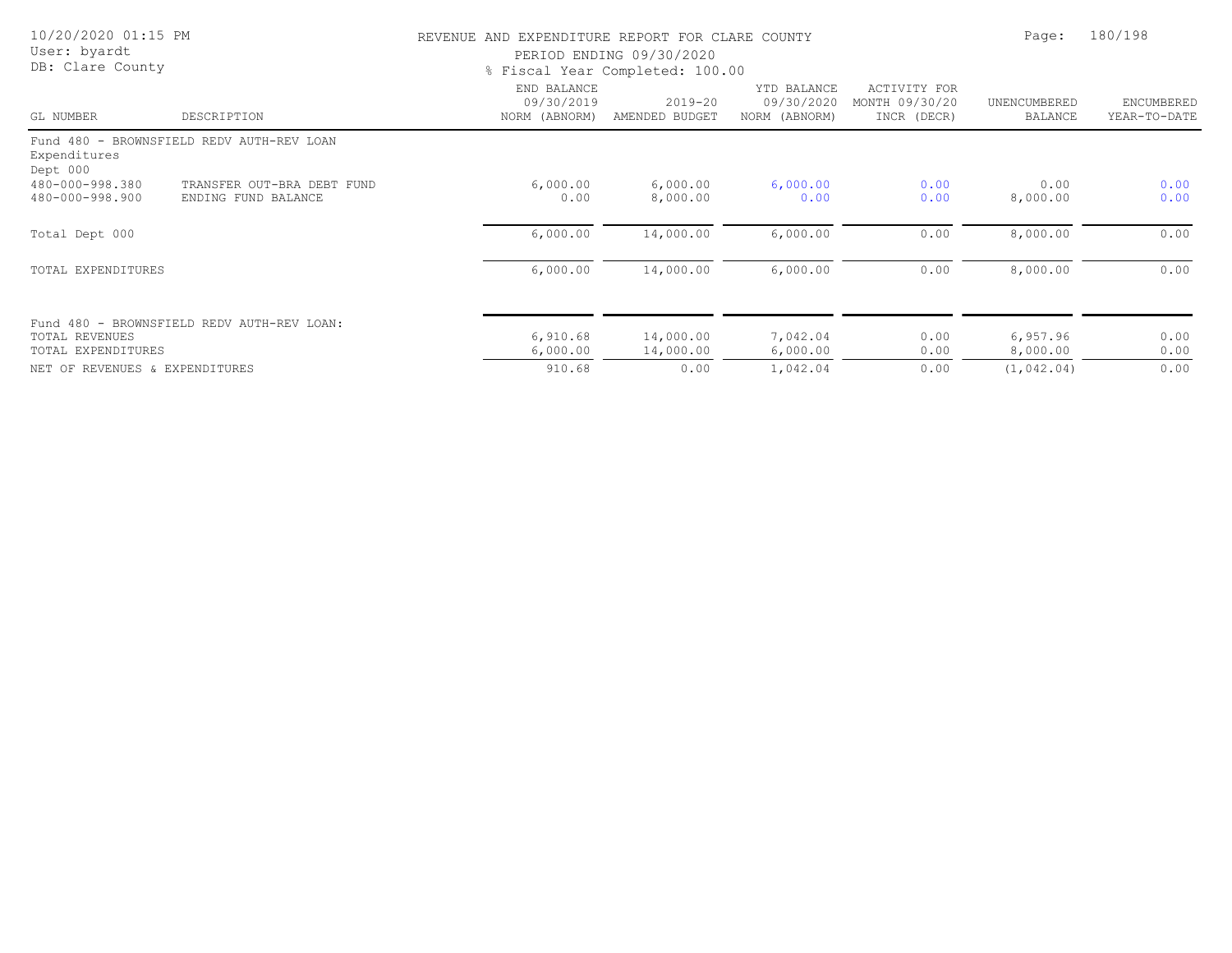| 10/20/2020 01:15 PM<br>User: byardt<br>DB: Clare County |                           | REVENUE AND EXPENDITURE REPORT FOR CLARE COUNTY<br>PERIOD ENDING 09/30/2020<br>% Fiscal Year Completed: 100.00 | Page:                         | 181/198                                    |                                               |                         |                            |
|---------------------------------------------------------|---------------------------|----------------------------------------------------------------------------------------------------------------|-------------------------------|--------------------------------------------|-----------------------------------------------|-------------------------|----------------------------|
| GL NUMBER                                               | DESCRIPTION               | END BALANCE<br>09/30/2019<br>NORM (ABNORM)                                                                     | $2019 - 20$<br>AMENDED BUDGET | YTD BALANCE<br>09/30/2020<br>NORM (ABNORM) | ACTIVITY FOR<br>MONTH 09/30/20<br>INCR (DECR) | UNENCUMBERED<br>BALANCE | ENCUMBERED<br>YEAR-TO-DATE |
| Fund 515 - LAND BANK AUTHORITY<br>Revenues              |                           |                                                                                                                |                               |                                            |                                               |                         |                            |
| Dept 000                                                |                           |                                                                                                                |                               |                                            |                                               |                         |                            |
| 515-000-402.000                                         | CURRENT TAXES             | 936.02                                                                                                         | 2,000.00                      | 422.20                                     | 0.00                                          | 1,577.80                | 0.00                       |
| 515-000-627.002                                         | FOIA SERVICES             | 1.00                                                                                                           | 0.00                          | 0.00                                       | 0.00                                          | 0.00                    | 0.00                       |
| 515-000-645.000                                         | SALE OF PROPERTY          | 1,200.00                                                                                                       | 20,000.00                     | 2,600.00                                   | 700.00                                        | 17,400.00               | 0.00                       |
| 515-000-699.518                                         | APPROP TRANS IN - TAX REV | 0.00                                                                                                           | 25,000.00                     | 0.00                                       | 0.00                                          | 25,000.00               | 0.00                       |
| 515-000-699.900                                         | BEGINNING FUND BALANCE    | 0.00                                                                                                           | 60,000.00                     | 0.00                                       | 0.00                                          | 60,000.00               | 0.00                       |
| Total Dept 000                                          |                           | 2,137.02                                                                                                       | 107,000.00                    | 3,022.20                                   | 700.00                                        | 103,977.80              | 0.00                       |
| <b>TOTAL REVENUES</b>                                   |                           | 2,137.02                                                                                                       | 107,000.00                    | 3,022.20                                   | 700.00                                        | 103,977.80              | 0.00                       |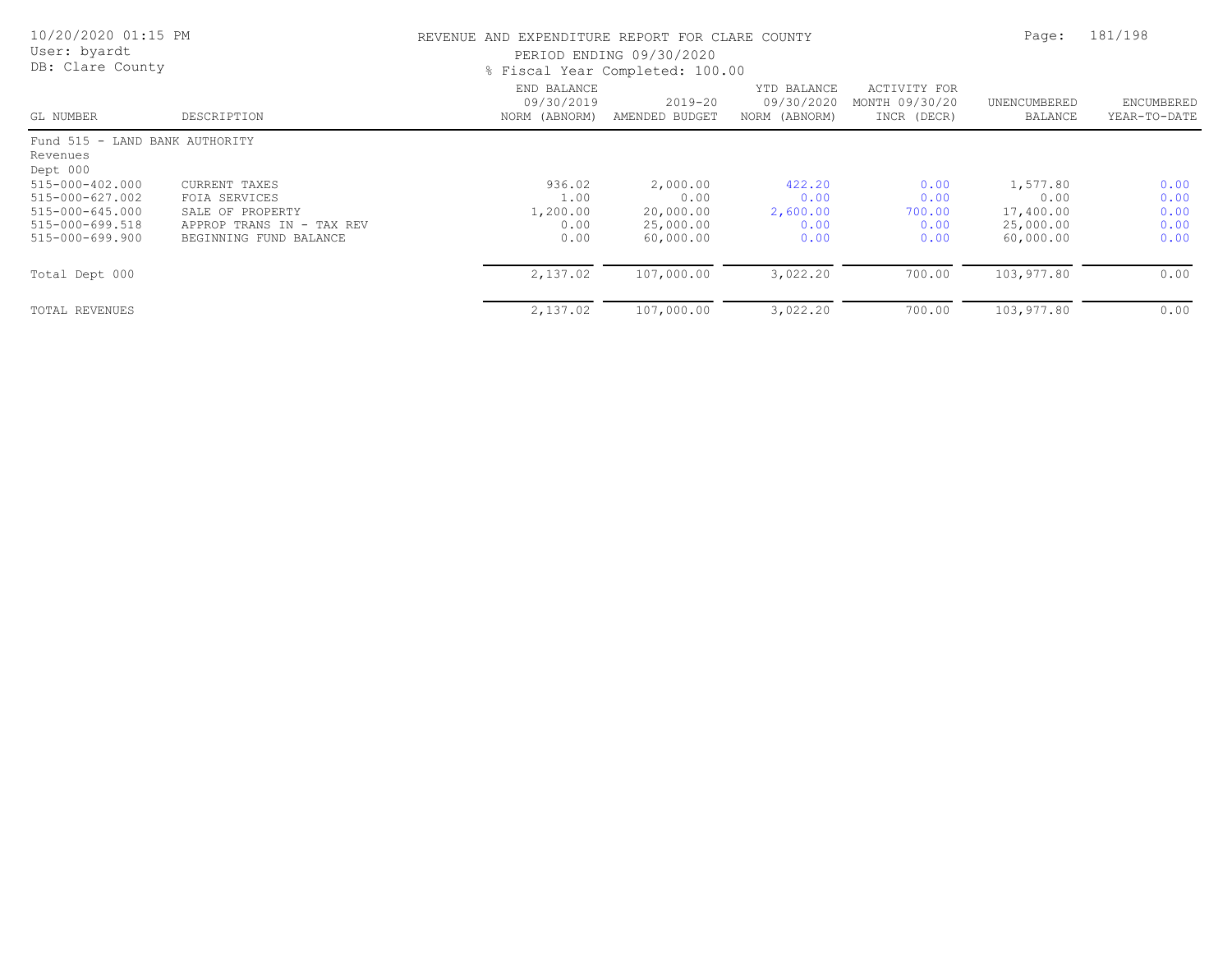| 10/20/2020 01:15 PM<br>User: byardt<br>DB: Clare County                                                                           |                                                                                                                                            | REVENUE AND EXPENDITURE REPORT FOR CLARE COUNTY<br>PERIOD ENDING 09/30/2020<br>% Fiscal Year Completed: 100.00 |                                                                                  |                                                          |                                                      |                                                                                 | 182/198                                              |
|-----------------------------------------------------------------------------------------------------------------------------------|--------------------------------------------------------------------------------------------------------------------------------------------|----------------------------------------------------------------------------------------------------------------|----------------------------------------------------------------------------------|----------------------------------------------------------|------------------------------------------------------|---------------------------------------------------------------------------------|------------------------------------------------------|
| GL NUMBER                                                                                                                         | DESCRIPTION                                                                                                                                | END BALANCE<br>09/30/2019<br>NORM (ABNORM)                                                                     | $2019 - 20$<br>AMENDED BUDGET                                                    | YTD BALANCE<br>09/30/2020<br>NORM (ABNORM)               | <b>ACTIVITY FOR</b><br>MONTH 09/30/20<br>INCR (DECR) | UNENCUMBERED<br>BALANCE                                                         | ENCUMBERED<br>YEAR-TO-DATE                           |
| Fund 515 - LAND BANK AUTHORITY<br>Expenditures<br>Dept 000                                                                        |                                                                                                                                            |                                                                                                                |                                                                                  |                                                          |                                                      |                                                                                 |                                                      |
| 515-000-727.000<br>515-000-728.000<br>515-000-802.000<br>515-000-814.000<br>515-000-864.000<br>515-000-962.000<br>515-000-998.900 | SUPPLIES<br>PRINTING & BINDING<br>CONTRACTUAL SERVICES<br>DUES & SUBSCRIPTIONS<br>TRAVEL<br>TAX APPEALS ADJUSTMENTS<br>ENDING FUND BALANCE | 0.00<br>0.00<br>0.00<br>125.00<br>335.51<br>0.00<br>0.00                                                       | 1,000.00<br>2,000.00<br>40,000.00<br>200.00<br>2,000.00<br>1,000.00<br>60,800.00 | 0.00<br>0.00<br>0.00<br>125.00<br>229.71<br>0.00<br>0.00 | 0.00<br>0.00<br>0.00<br>0.00<br>0.00<br>0.00<br>0.00 | 1,000.00<br>2,000.00<br>40,000.00<br>75.00<br>1,770.29<br>1,000.00<br>60,800.00 | 0.00<br>0.00<br>0.00<br>0.00<br>0.00<br>0.00<br>0.00 |
| Total Dept 000                                                                                                                    |                                                                                                                                            | 460.51                                                                                                         | 107,000.00                                                                       | 354.71                                                   | 0.00                                                 | 106,645.29                                                                      | 0.00                                                 |
| TOTAL EXPENDITURES                                                                                                                |                                                                                                                                            | 460.51                                                                                                         | 107,000.00                                                                       | 354.71                                                   | 0.00                                                 | 106,645.29                                                                      | 0.00                                                 |
| Fund 515 - LAND BANK AUTHORITY:<br>TOTAL REVENUES<br>TOTAL EXPENDITURES                                                           |                                                                                                                                            | 2,137.02<br>460.51                                                                                             | 107,000.00<br>107,000.00                                                         | 3,022.20<br>354.71                                       | 700.00<br>0.00                                       | 103,977.80<br>106,645.29                                                        | 0.00<br>0.00                                         |
| NET OF REVENUES & EXPENDITURES                                                                                                    |                                                                                                                                            | 1,676.51                                                                                                       | 0.00                                                                             | 2,667.49                                                 | 700.00                                               | (2, 667.49)                                                                     | 0.00                                                 |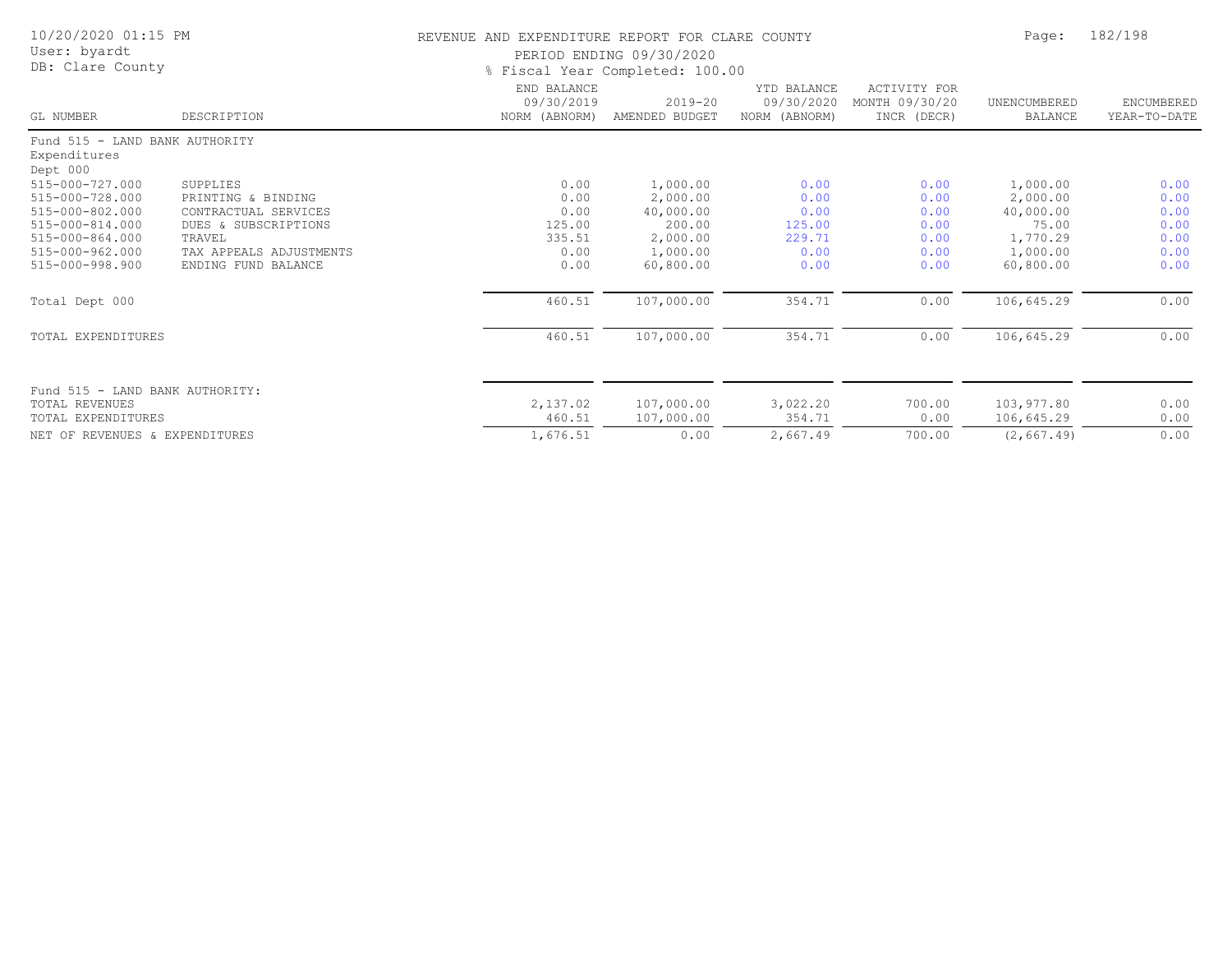| 10/20/2020 01:15 PM<br>User: byardt<br>DB: Clare County                                                        |                                                                      |                                            | REVENUE AND EXPENDITURE REPORT FOR CLARE COUNTY<br>PERIOD ENDING 09/30/2020<br>% Fiscal Year Completed: 100.00 |                                            |                                               |                                      |                            |
|----------------------------------------------------------------------------------------------------------------|----------------------------------------------------------------------|--------------------------------------------|----------------------------------------------------------------------------------------------------------------|--------------------------------------------|-----------------------------------------------|--------------------------------------|----------------------------|
| GL NUMBER                                                                                                      | DESCRIPTION                                                          | END BALANCE<br>09/30/2019<br>NORM (ABNORM) | $2019 - 20$<br>AMENDED BUDGET                                                                                  | YTD BALANCE<br>09/30/2020<br>NORM (ABNORM) | ACTIVITY FOR<br>MONTH 09/30/20<br>INCR (DECR) | UNENCUMBERED<br>BALANCE              | ENCUMBERED<br>YEAR-TO-DATE |
| Fund 516 - REVOLVING TAX FUND<br>Revenues<br>Dept 000<br>516-000-445.000<br>516-000-665.000<br>516-000-699.900 | INTEREST ON TAXES<br>INTEREST ON INVESTMENTS<br>BEGINNG FUND BALANCE | 370,802.20<br>58,038.40<br>0.00            | 480,000.00<br>30,000.00<br>1,420,000.00                                                                        | 475,031.50<br>24,244.87<br>0.00            | 65,924.00<br>124.74<br>0.00                   | 4,968.50<br>5,755.13<br>1,420,000.00 | 0.00<br>0.00<br>0.00       |
| Total Dept 000                                                                                                 |                                                                      | 428,840.60                                 | 1,930,000.00                                                                                                   | 499,276.37                                 | 66,048.74                                     | 1,430,723.63                         | 0.00                       |
| TOTAL REVENUES                                                                                                 |                                                                      | 428,840.60                                 | 1,930,000.00                                                                                                   | 499,276.37                                 | 66,048.74                                     | 1,430,723.63                         | 0.00                       |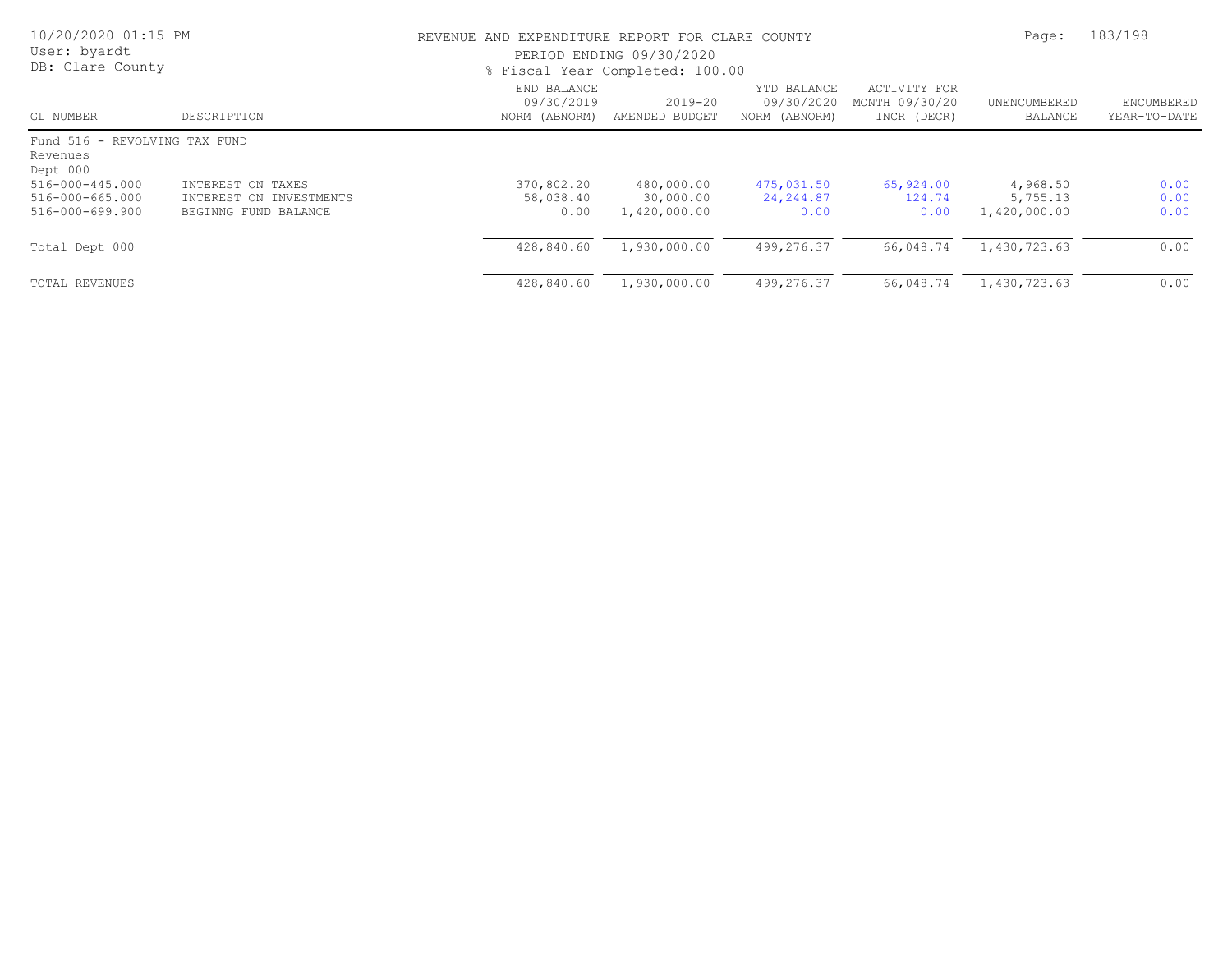| 10/20/2020 01:15 PM<br>User: byardt<br>DB: Clare County                       |                                                                             | REVENUE AND EXPENDITURE REPORT FOR CLARE COUNTY | PERIOD ENDING 09/30/2020<br>% Fiscal Year Completed: 100.00 |                                            |                                               | Page:                         | 184/198                           |
|-------------------------------------------------------------------------------|-----------------------------------------------------------------------------|-------------------------------------------------|-------------------------------------------------------------|--------------------------------------------|-----------------------------------------------|-------------------------------|-----------------------------------|
| GL NUMBER                                                                     | DESCRIPTION                                                                 | END BALANCE<br>09/30/2019<br>NORM (ABNORM)      | $2019 - 20$<br>AMENDED BUDGET                               | YTD BALANCE<br>09/30/2020<br>NORM (ABNORM) | ACTIVITY FOR<br>MONTH 09/30/20<br>INCR (DECR) | UNENCUMBERED<br>BALANCE       | <b>ENCUMBERED</b><br>YEAR-TO-DATE |
| Fund 516 - REVOLVING TAX FUND<br>Expenditures<br>Dept 000                     |                                                                             |                                                 |                                                             |                                            |                                               |                               |                                   |
| 516-000-965.000<br>516-000-998.101<br>516-000-998.900                         | BANK SERVICE CHARGES<br>APPROP TRANSFER OUT-GEN FUND<br>ENDING FUND BALANCE | 15.00<br>600,000.00<br>0.00                     | 50.00<br>600,000.00<br>1,329,950.00                         | 0.00<br>600,000.00<br>0.00                 | 0.00<br>0.00<br>0.00                          | 50.00<br>0.00<br>1,329,950.00 | 0.00<br>0.00<br>0.00              |
| Total Dept 000                                                                |                                                                             | 600,015.00                                      | 1,930,000.00                                                | 600,000.00                                 | 0.00                                          | 1,330,000.00                  | 0.00                              |
| TOTAL EXPENDITURES                                                            |                                                                             | 600,015.00                                      | 1,930,000.00                                                | 600,000.00                                 | 0.00                                          | 1,330,000.00                  | 0.00                              |
| Fund 516 - REVOLVING TAX FUND:<br>TOTAL REVENUES<br><b>TOTAL EXPENDITURES</b> |                                                                             | 428,840.60<br>600,015.00                        | 1,930,000.00<br>1,930,000.00                                | 499,276.37<br>600,000.00                   | 66,048.74<br>0.00                             | 1,430,723.63<br>1,330,000.00  | 0.00<br>0.00                      |
| NET OF REVENUES & EXPENDITURES                                                |                                                                             | (171, 174.40)                                   | 0.00                                                        | (100, 723.63)                              | 66,048.74                                     | 100,723.63                    | 0.00                              |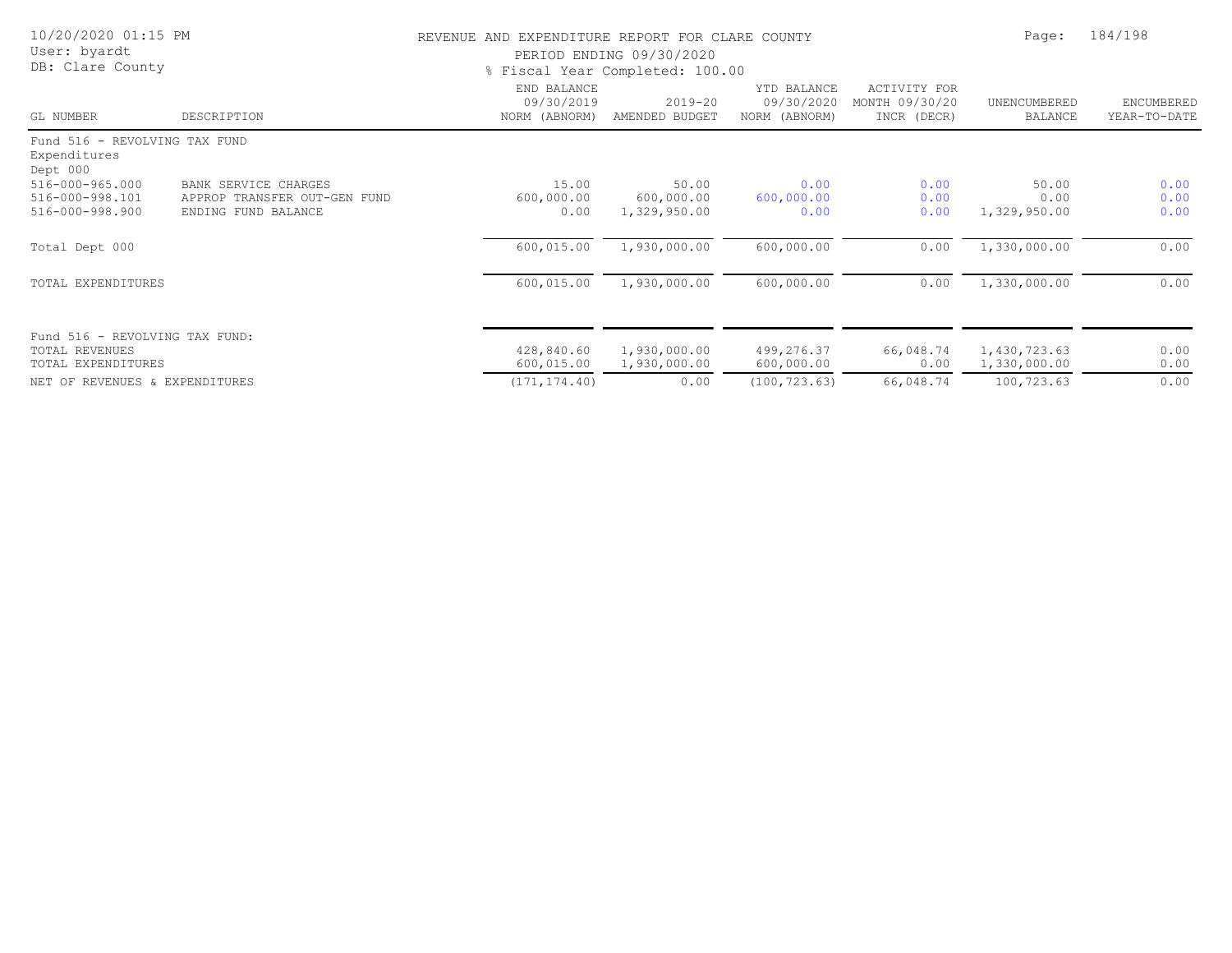| 10/20/2020 01:15 PM<br>User: byardt<br>DB: Clare County |                                         | REVENUE AND EXPENDITURE REPORT FOR CLARE COUNTY | PERIOD ENDING 09/30/2020<br>% Fiscal Year Completed: 100.00 |                                            |                                                      | Page:                          | 185/198                    |  |
|---------------------------------------------------------|-----------------------------------------|-------------------------------------------------|-------------------------------------------------------------|--------------------------------------------|------------------------------------------------------|--------------------------------|----------------------------|--|
| GL NUMBER                                               | DESCRIPTION                             | END BALANCE<br>09/30/2019<br>NORM (ABNORM)      | $2019 - 20$<br>AMENDED BUDGET                               | YTD BALANCE<br>09/30/2020<br>NORM (ABNORM) | <b>ACTIVITY FOR</b><br>MONTH 09/30/20<br>INCR (DECR) | UNENCUMBERED<br><b>BALANCE</b> | ENCUMBERED<br>YEAR-TO-DATE |  |
|                                                         | Fund 518 - LAND SALE REUTILIZATION FUND |                                                 |                                                             |                                            |                                                      |                                |                            |  |
| Revenues<br>Dept 000                                    |                                         |                                                 |                                                             |                                            |                                                      |                                |                            |  |
| 518-000-626.000                                         | LAND SALES & FEES                       | 227,450.00                                      | 300,000.00                                                  | 3,700.00                                   | 0.00                                                 | 296,300.00                     | 0.00                       |  |
| 518-000-641.000                                         | PREFORFEITURE MAILINGS                  | 44,375.64                                       | 48,000.00                                                   | 45,983.49                                  | 2,248.95                                             | 2,016.51                       | 0.00                       |  |
| 518-000-665.000                                         | INTEREST ON INVESTMENTS                 | 21,678.34                                       | 18,000.00                                                   | 5,033.07                                   | 40.89                                                | 12,966.93                      | 0.00                       |  |
| 518-000-671.001                                         | AUCTION SALE BOOKS                      | 760.00                                          | 1,500.00                                                    | 515.00                                     | 485.00                                               | 985.00                         | 0.00                       |  |
| 518-000-671.051                                         | TITLE SEARCH                            | 170, 363.55                                     | 195,000.00                                                  | 190,730.97                                 | 26,092.21                                            | 4,269.03                       | 0.00                       |  |
| 518-000-671.052                                         | INSPECTION FEES                         | 32,284.78                                       | 40,000.00                                                   | 39,610.75                                  | 5,280.25                                             | 389.25                         | 0.00                       |  |
| 518-000-671.053                                         | PUBLICATION/CERT FEES                   | 22,281.52                                       | 23,500.00                                                   | 23,037.47                                  | 2,682.32                                             | 462.53                         | 0.00                       |  |
| 518-000-676.000                                         | REIMB DEMO PROJECTS                     | 0.00                                            | 7,000.00                                                    | 0.00                                       | 0.00                                                 | 7,000.00                       | 0.00                       |  |
| 518-000-699.900                                         | BEGINNING FUND BALANCE                  | 0.00                                            | 1,138,500.00                                                | 0.00                                       | 0.00                                                 | 1,138,500.00                   | 0.00                       |  |
| Total Dept 000                                          |                                         | 519,193.83                                      | 1,771,500.00                                                | 308,610.75                                 | 36,829.62                                            | 1,462,889.25                   | 0.00                       |  |
| TOTAL REVENUES                                          |                                         | 519,193.83                                      | 1,771,500.00                                                | 308,610.75                                 | 36,829.62                                            | 1,462,889.25                   | 0.00                       |  |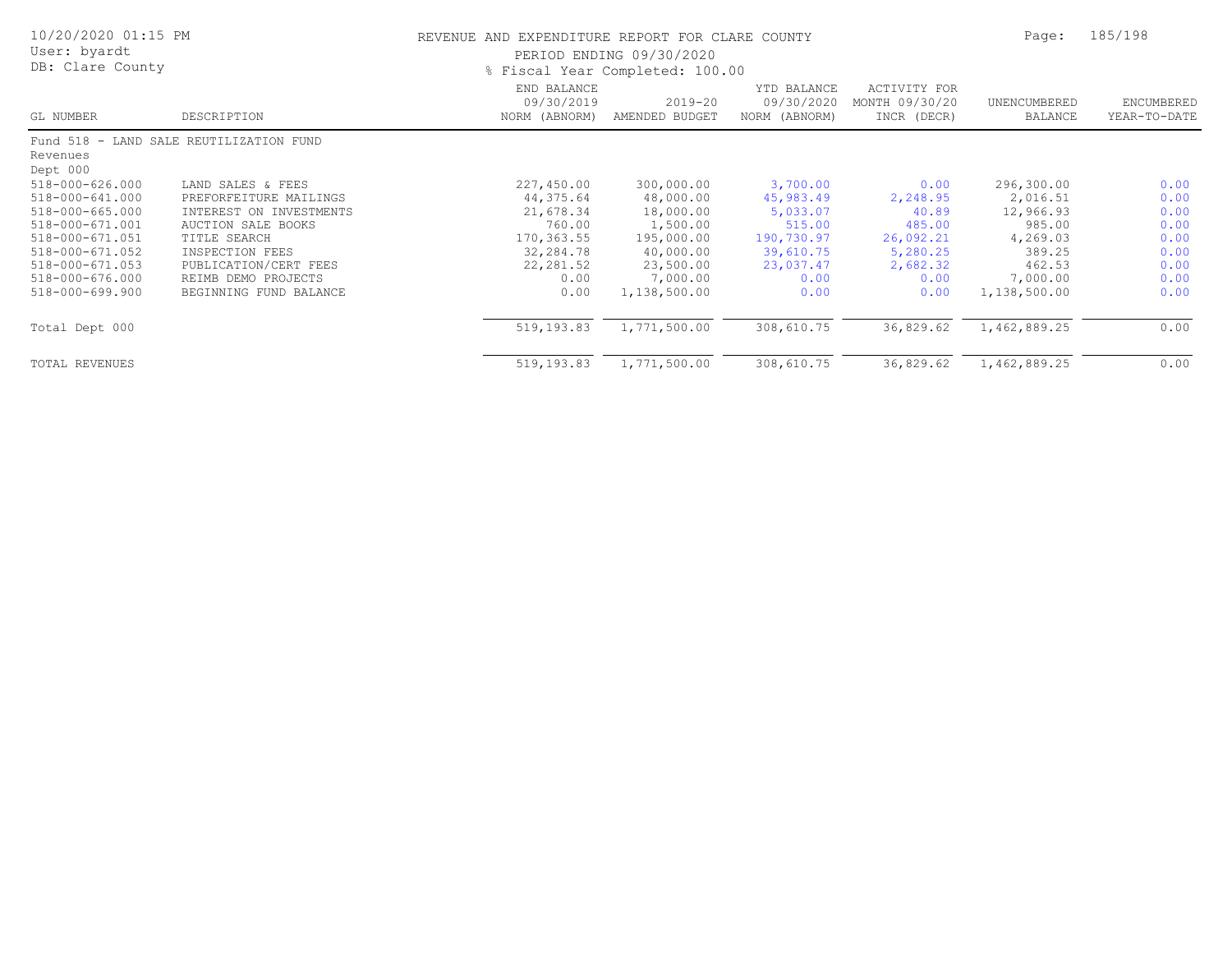| 10/20/2020 01:15 PM<br>User: byardt<br>DB: Clare County |                                          |                           | REVENUE AND EXPENDITURE REPORT FOR CLARE COUNTY<br>PERIOD ENDING 09/30/2020<br>% Fiscal Year Completed: 100.00 |                                            |                                                      |                                |                            |
|---------------------------------------------------------|------------------------------------------|---------------------------|----------------------------------------------------------------------------------------------------------------|--------------------------------------------|------------------------------------------------------|--------------------------------|----------------------------|
| GL NUMBER                                               | DESCRIPTION                              | END BALANCE<br>09/30/2019 | $2019 - 20$<br>NORM (ABNORM) AMENDED BUDGET                                                                    | YTD BALANCE<br>09/30/2020<br>NORM (ABNORM) | <b>ACTIVITY FOR</b><br>MONTH 09/30/20<br>INCR (DECR) | UNENCUMBERED<br><b>BALANCE</b> | ENCUMBERED<br>YEAR-TO-DATE |
|                                                         | Fund 518 - LAND SALE REUTILIZATION FUND  |                           |                                                                                                                |                                            |                                                      |                                |                            |
| Expenditures<br>Dept 000                                |                                          |                           |                                                                                                                |                                            |                                                      |                                |                            |
| 518-000-727.001                                         | SUPPLIES - OFFICE                        | 1,779.36                  | 3,500.00                                                                                                       | 1,150.64                                   | 0.00                                                 | 2,349.35                       | 0.01                       |
| 518-000-732.000                                         | POSTAGE                                  | 43.64                     | 500.00                                                                                                         | 43.70                                      | 5.58                                                 | 456.30                         | 0.00                       |
| 518-000-801.000                                         | SERVICES RENDERED                        | 48,068.03                 | 100,000.00                                                                                                     | 59,889.77                                  | 9,777.40                                             | 40,110.23                      | 0.00                       |
| 518-000-801.051                                         | TITLE SEARCH EXPENSE                     | 22,095.75                 | 25,000.00                                                                                                      | 22,877.75                                  | 0.00                                                 | 2,122.25                       | 0.00                       |
| 518-000-801.052                                         | INSPECTION EXPENSE                       | 28,980.00                 | 30,000.00                                                                                                      | 26,280.00                                  | 0.00                                                 | 3,720.00                       | 0.00                       |
| 518-000-801.053                                         | FORFEITURE CERTIFICATION EXPENSE         | 21, 441.58                | 23,000.00                                                                                                      | 22,909.10                                  | 0.00                                                 | 90.90                          | 0.00                       |
| 518-000-801.641                                         | PREFORFEITURE MAILING EXPENSE            | 14,657.69                 | 15,000.00                                                                                                      | 14,835.20                                  | 0.00                                                 | 164.80                         | 0.00                       |
| 518-000-804.000                                         | DELINQUENT TAX PMTS                      | 103,485.11                | 200,000.00                                                                                                     | 169,880.37                                 | 169,880.37                                           | 30, 119.63                     | 0.00                       |
| 518-000-814.000                                         | DUES & SUBSCRIPTIONS                     | 200.00                    | 500.00                                                                                                         | 200.00                                     | 0.00                                                 | 300.00                         | 0.00                       |
| 518-000-864.000                                         | TRAVEL & EXPENSE                         | 2,257.94                  | 1,000.00                                                                                                       | 611.55                                     | 0.00                                                 | 388.45                         | 0.00                       |
| 518-000-900.000                                         | ADVERTISING                              | 936.00                    | 3,000.00                                                                                                       | 1,096.00                                   | 0.00                                                 | 1,904.00                       | 0.00                       |
| 518-000-941.000                                         | CONTINGENCY                              | 0.00                      | 500,000.00                                                                                                     | 0.00                                       | 0.00                                                 | 500,000.00                     | 0.00                       |
| $518 - 000 - 955.000$                                   | <b>BANK CHARGES</b>                      | 0.00                      | 100.00                                                                                                         | 0.00                                       | 0.00                                                 | 100.00                         | 0.00                       |
| 518-000-978.000                                         | NEW EQUIPMENT                            | 0.00                      | 43,900.00                                                                                                      | 0.00                                       | 0.00                                                 | 43,900.00                      | 0.00                       |
| 518-000-978.001                                         | EQUIPMENT UP GRADE                       | 2,947.25                  | 25,000.00                                                                                                      | 0.00                                       | 0.00                                                 | 25,000.00                      | 0.00                       |
| 518-000-998.101                                         | APPROP TRANSFER OUT-GENERAL FUND         | 450,000.00                | 410,187.50                                                                                                     | 410,175.00                                 | 0.00                                                 | 12.50                          | 0.00                       |
| 518-000-998.515                                         | APPROP TRANS OUT - LAND BANK             | 0.00                      | 25,000.00                                                                                                      | 0.00                                       | 0.00                                                 | 25,000.00                      | 0.00                       |
| 518-000-998.900                                         | ENDING FUND BALANCE                      | 0.00                      | 365,812.50                                                                                                     | 0.00                                       | 0.00                                                 | 365,812.50                     | 0.00                       |
| Total Dept 000                                          |                                          | 696,892.35                | 1,771,500.00                                                                                                   | 729,949.08                                 | 179,663.35                                           | 1,041,550.91                   | 0.01                       |
| TOTAL EXPENDITURES                                      |                                          | 696,892.35                | 1,771,500.00                                                                                                   | 729,949.08                                 | 179,663.35                                           | 1,041,550.91                   | 0.01                       |
| <b>TOTAL REVENUES</b>                                   | Fund 518 - LAND SALE REUTILIZATION FUND: | 519,193.83                | 1,771,500.00                                                                                                   | 308,610.75                                 | 36,829.62                                            | 1,462,889.25                   | 0.00                       |
| TOTAL EXPENDITURES                                      |                                          | 696,892.35                | 1,771,500.00                                                                                                   | 729,949.08                                 | 179,663.35                                           | 1,041,550.91                   | 0.01                       |
| NET OF REVENUES & EXPENDITURES                          |                                          | (177, 698.52)             | 0.00                                                                                                           | (421, 338.33)                              | (142, 833.73)                                        | 421, 338.34                    | (0.01)                     |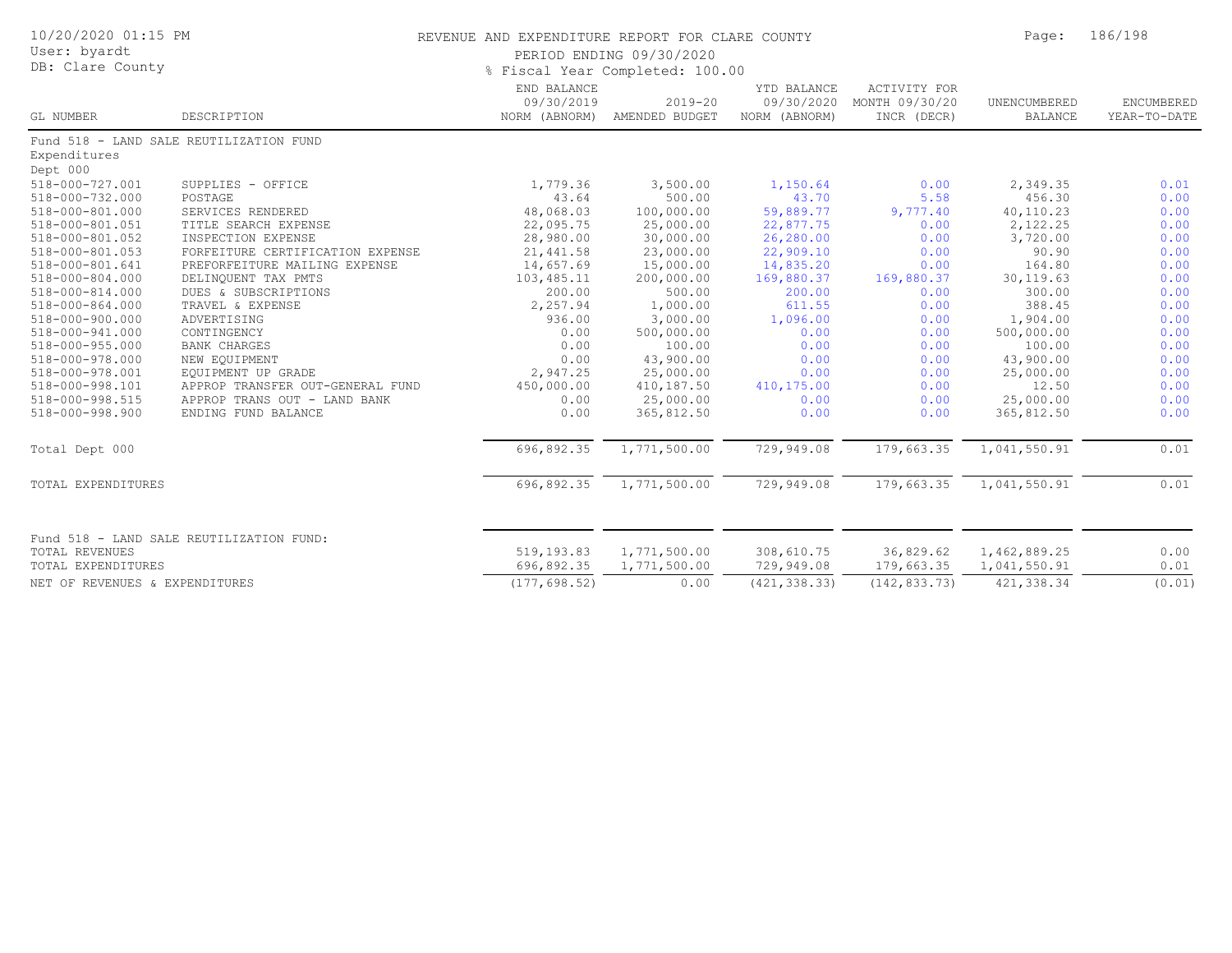| 10/20/2020 01:15 PM<br>User: byardt<br>DB: Clare County |                                      | REVENUE AND EXPENDITURE REPORT FOR CLARE COUNTY<br>PERIOD ENDING 09/30/2020<br>% Fiscal Year Completed: 100.00 | Page:                         | 187/198                                    |                                               |                         |                            |
|---------------------------------------------------------|--------------------------------------|----------------------------------------------------------------------------------------------------------------|-------------------------------|--------------------------------------------|-----------------------------------------------|-------------------------|----------------------------|
| GL NUMBER                                               | DESCRIPTION                          | END BALANCE<br>09/30/2019<br>NORM (ABNORM)                                                                     | $2019 - 20$<br>AMENDED BUDGET | YTD BALANCE<br>09/30/2020<br>NORM (ABNORM) | ACTIVITY FOR<br>MONTH 09/30/20<br>INCR (DECR) | UNENCUMBERED<br>BALANCE | ENCUMBERED<br>YEAR-TO-DATE |
| Revenues<br>Dept 000                                    | Fund 519 - TAX ANTICPATION NOTE FUND |                                                                                                                |                               |                                            |                                               |                         |                            |
| 519-000-699.101                                         | APPROP TRANSFER IN                   | 20,124.41                                                                                                      | 17,510.00                     | 17,508.33                                  | 17,508.33                                     | 1.67                    | 0.00                       |
| Total Dept 000                                          |                                      | 20,124.41                                                                                                      | 17,510.00                     | 17,508.33                                  | 17,508.33                                     | 1.67                    | 0.00                       |
| TOTAL REVENUES                                          |                                      | 20,124.41                                                                                                      | 17,510.00                     | 17,508.33                                  | 17,508.33                                     | 1.67                    | 0.00                       |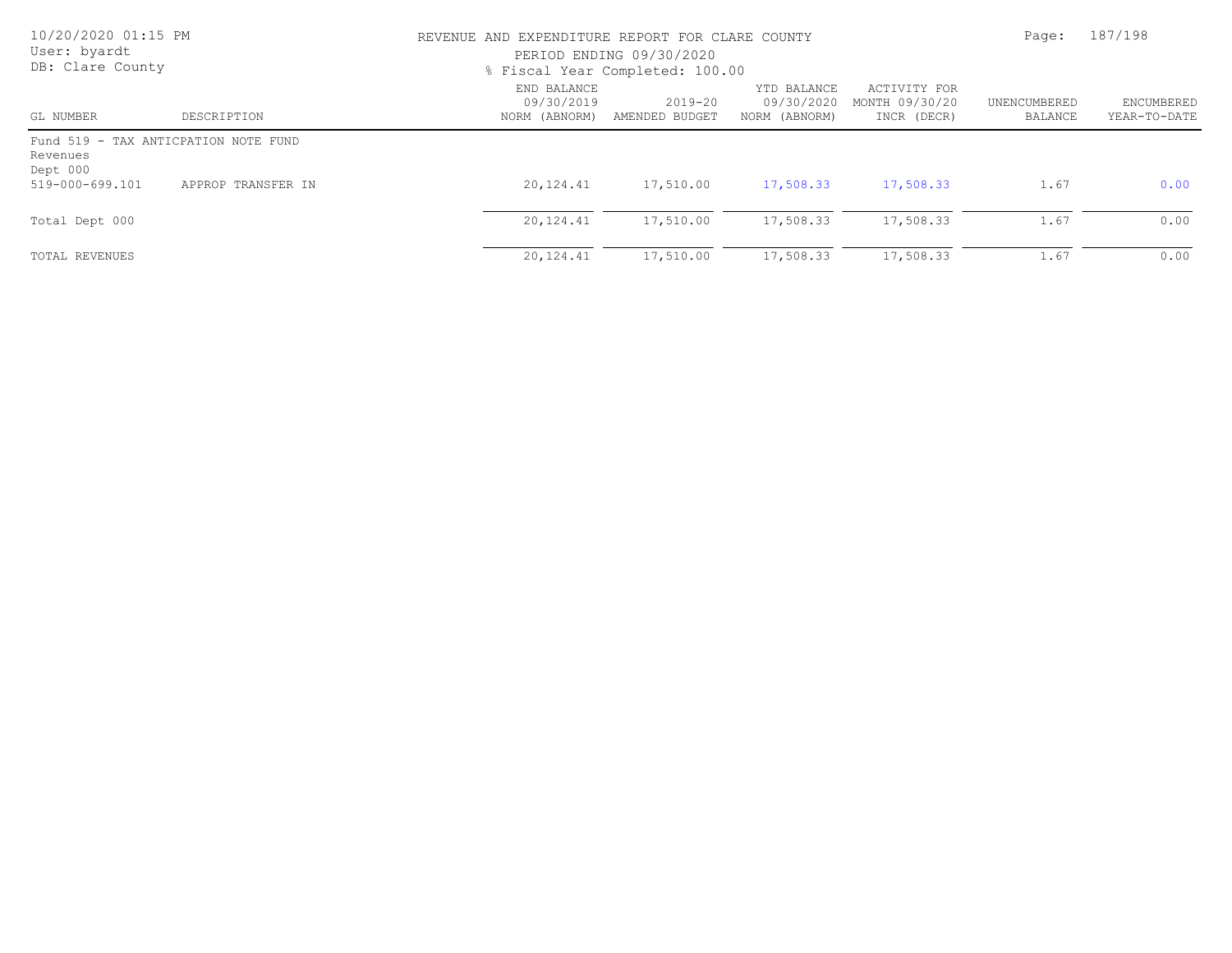| 10/20/2020 01:15 PM<br>User: byardt<br>DB: Clare County                       |             | REVENUE AND EXPENDITURE REPORT FOR CLARE COUNTY<br>PERIOD ENDING 09/30/2020<br>% Fiscal Year Completed: 100.00 | Page:                         | 188/198                                    |                                               |                                |                                   |
|-------------------------------------------------------------------------------|-------------|----------------------------------------------------------------------------------------------------------------|-------------------------------|--------------------------------------------|-----------------------------------------------|--------------------------------|-----------------------------------|
| GL NUMBER                                                                     | DESCRIPTION | END BALANCE<br>09/30/2019<br>NORM (ABNORM)                                                                     | $2019 - 20$<br>AMENDED BUDGET | YTD BALANCE<br>09/30/2020<br>NORM (ABNORM) | ACTIVITY FOR<br>MONTH 09/30/20<br>INCR (DECR) | UNENCUMBERED<br><b>BALANCE</b> | <b>ENCUMBERED</b><br>YEAR-TO-DATE |
| Fund 519 - TAX ANTICPATION NOTE FUND<br>Expenditures<br>Dept 000              |             |                                                                                                                |                               |                                            |                                               |                                |                                   |
| 519-000-995.000                                                               | INTEREST    | 20,124.41                                                                                                      | 17,510.00                     | 17,508.33                                  | 17,508.33                                     | 1.67                           | 0.00                              |
| Total Dept 000                                                                |             | 20,124.41                                                                                                      | 17,510.00                     | 17,508.33                                  | 17,508.33                                     | 1.67                           | 0.00                              |
| TOTAL EXPENDITURES                                                            |             | 20,124.41                                                                                                      | 17,510.00                     | 17,508.33                                  | 17,508.33                                     | 1.67                           | 0.00                              |
| Fund 519 - TAX ANTICPATION NOTE FUND:<br>TOTAL REVENUES<br>TOTAL EXPENDITURES |             | 20,124.41<br>20,124.41                                                                                         | 17,510.00<br>17,510.00        | 17,508.33<br>17,508.33                     | 17,508.33<br>17,508.33                        | 1.67<br>1.67                   | 0.00<br>0.00                      |
| NET OF REVENUES & EXPENDITURES                                                |             | 0.00                                                                                                           | 0.00                          | 0.00                                       | 0.00                                          | 0.00                           | 0.00                              |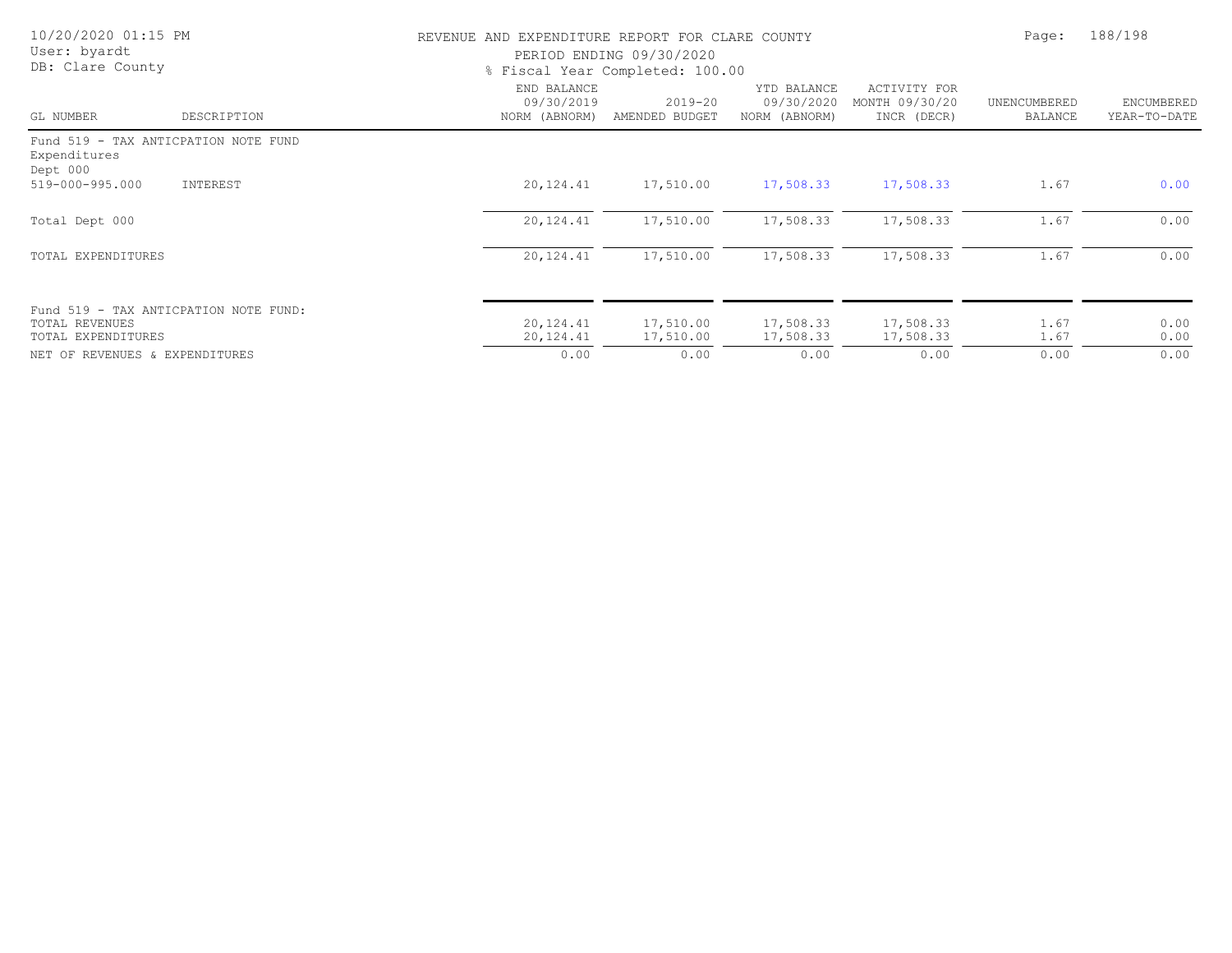| 10/20/2020 01:15 PM<br>User: byardt<br>DB: Clare County |                                       | REVENUE AND EXPENDITURE REPORT FOR CLARE COUNTY<br>PERIOD ENDING 09/30/2020<br>% Fiscal Year Completed: 100.00 | Page:                         | 189/198                                    |                                               |                         |                            |
|---------------------------------------------------------|---------------------------------------|----------------------------------------------------------------------------------------------------------------|-------------------------------|--------------------------------------------|-----------------------------------------------|-------------------------|----------------------------|
| GL NUMBER                                               | DESCRIPTION                           | END BALANCE<br>09/30/2019<br>NORM (ABNORM)                                                                     | $2019 - 20$<br>AMENDED BUDGET | YTD BALANCE<br>09/30/2020<br>NORM (ABNORM) | ACTIVITY FOR<br>MONTH 09/30/20<br>INCR (DECR) | UNENCUMBERED<br>BALANCE | ENCUMBERED<br>YEAR-TO-DATE |
| Revenues<br>Dept 000                                    | Fund 588 - TRANSPORTATION SYSTEM FUND |                                                                                                                |                               |                                            |                                               |                         |                            |
| 588-000-401.000                                         | REVENUE CONTROL                       | 2,033,029.42                                                                                                   | 3,500,000.00                  | 2,713,557.74                               | 9,645.84                                      | 786,442.26              | 0.00                       |
| Total Dept 000                                          |                                       | 2,033,029.42                                                                                                   | 3,500,000.00                  | 2,713,557.74                               | 9,645.84                                      | 786,442.26              | 0.00                       |
| TOTAL REVENUES                                          |                                       | 2,033,029.42                                                                                                   | 3,500,000.00                  | 2,713,557.74                               | 9,645.84                                      | 786,442.26              | 0.00                       |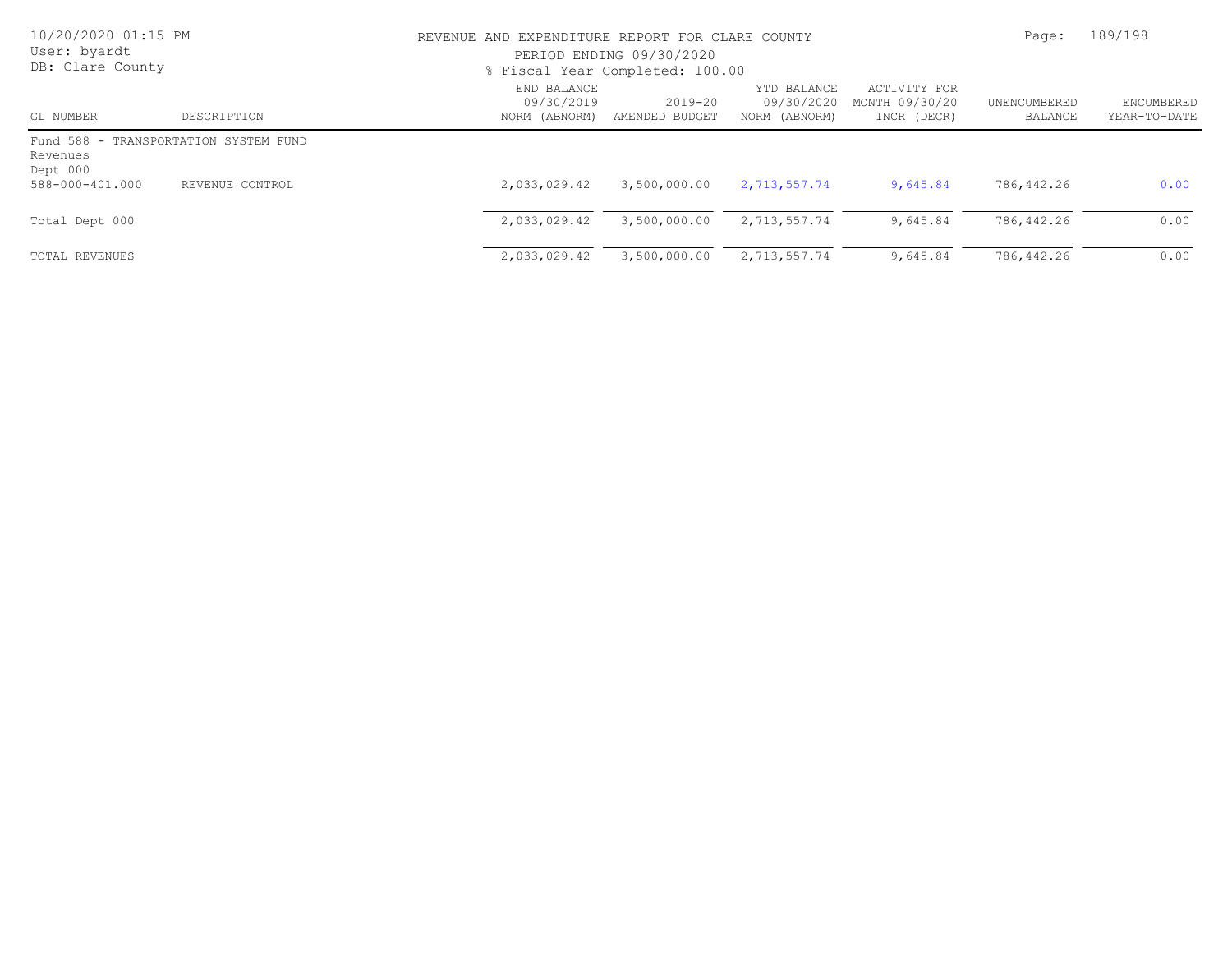| 10/20/2020 01:15 PM<br>User: byardt<br>DB: Clare County                        |                     | REVENUE AND EXPENDITURE REPORT FOR CLARE COUNTY<br>PERIOD ENDING 09/30/2020<br>% Fiscal Year Completed: 100.00 | Page:                         | 190/198                                    |                                                      |                          |                            |
|--------------------------------------------------------------------------------|---------------------|----------------------------------------------------------------------------------------------------------------|-------------------------------|--------------------------------------------|------------------------------------------------------|--------------------------|----------------------------|
| GL NUMBER                                                                      | DESCRIPTION         | END BALANCE<br>09/30/2019<br>NORM (ABNORM)                                                                     | $2019 - 20$<br>AMENDED BUDGET | YTD BALANCE<br>09/30/2020<br>NORM (ABNORM) | <b>ACTIVITY FOR</b><br>MONTH 09/30/20<br>INCR (DECR) | UNENCUMBERED<br>BALANCE  | ENCUMBERED<br>YEAR-TO-DATE |
| Fund 588 - TRANSPORTATION SYSTEM FUND<br>Expenditures<br>Dept 000              |                     |                                                                                                                |                               |                                            |                                                      |                          |                            |
| 588-000-701.000                                                                | EXPENDITURE CONTROL | 1,982,883.46                                                                                                   | 3,500,000.00                  | 2,702,557.04                               | 183,224.40                                           | 797,442.96               | 0.00                       |
| Total Dept 000                                                                 |                     | 1,982,883.46                                                                                                   | 3,500,000.00                  | 2,702,557.04                               | 183,224.40                                           | 797,442.96               | 0.00                       |
| TOTAL EXPENDITURES                                                             |                     | 1,982,883.46                                                                                                   | 3,500,000.00                  | 2,702,557.04                               | 183,224.40                                           | 797,442.96               | 0.00                       |
| Fund 588 - TRANSPORTATION SYSTEM FUND:<br>TOTAL REVENUES<br>TOTAL EXPENDITURES |                     | 2,033,029.42<br>1,982,883.46                                                                                   | 3,500,000.00<br>3,500,000.00  | 2,713,557.74<br>2,702,557.04               | 9,645.84<br>183,224.40                               | 786,442.26<br>797,442.96 | 0.00<br>0.00               |
| NET OF REVENUES & EXPENDITURES                                                 |                     | 50,145.96                                                                                                      | 0.00                          | 11,000.70                                  | (173, 578, 56)                                       | (11,000.70)              | 0.00                       |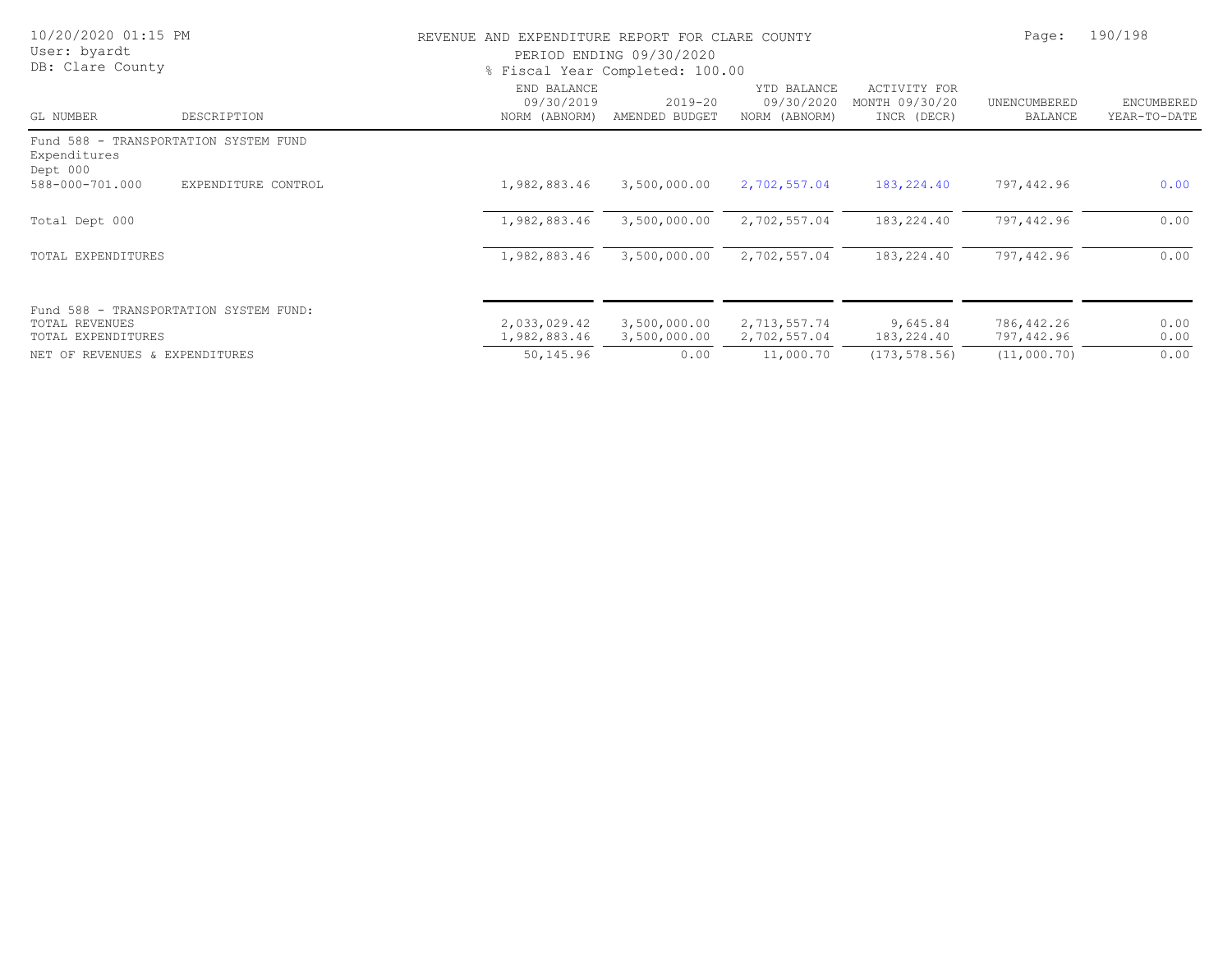| 10/20/2020 01:15 PM<br>User: byardt<br>DB: Clare County    |                                                                    | REVENUE AND EXPENDITURE REPORT FOR CLARE COUNTY<br>PERIOD ENDING 09/30/2020<br>% Fiscal Year Completed: 100.00 | Page:                            | 191/198                                    |                                               |                                    |                            |
|------------------------------------------------------------|--------------------------------------------------------------------|----------------------------------------------------------------------------------------------------------------|----------------------------------|--------------------------------------------|-----------------------------------------------|------------------------------------|----------------------------|
| GL NUMBER                                                  | DESCRIPTION                                                        | END BALANCE<br>09/30/2019<br>NORM (ABNORM)                                                                     | 2019-20<br>AMENDED BUDGET        | YTD BALANCE<br>09/30/2020<br>NORM (ABNORM) | ACTIVITY FOR<br>MONTH 09/30/20<br>INCR (DECR) | UNENCUMBERED<br>BALANCE            | ENCUMBERED<br>YEAR-TO-DATE |
| Fund 595 - JAIL COMMISSARY FUND                            |                                                                    |                                                                                                                |                                  |                                            |                                               |                                    |                            |
| Revenues<br>Dept 000<br>595-000-608.000<br>595-000-642.000 | VIDEO VISITATION SERVICE<br>COMMISSARY COMMISSIONS                 | 58,451.74<br>39, 372. 26                                                                                       | 66,701.92<br>42,884.00           | 60,868.59<br>43,739.60                     | 5,833.33<br>7,914.30                          | 5,833.33<br>(855.60)               | 0.00<br>0.00               |
| 595-000-643.001<br>595-000-643.002<br>595-000-653.000      | PHONE CARDS<br>ELECTRONIC CIGARETTES<br>INDEGENT PACKAGES          | 115,566.53<br>54,096.00<br>199.48                                                                              | 73,822.00<br>70,804.91<br>109.08 | 75,987.02<br>71,712.00<br>114.34           | 14,447.44<br>12,768.00<br>7.32                | (2, 165.02)<br>(907.09)<br>(5, 26) | 0.00<br>0.00<br>0.00       |
| 595-000-653.001<br>595-000-665.000<br>595-000-686.000      | STARTER PACKET<br>INTEREST ON INVESTMENTS<br>SPECIAL EVENT REVENUE | 76.03<br>100.05<br>0.00                                                                                        | 26.77<br>1,075.83<br>1,627.00    | 29.97<br>1,128.22<br>1,627.00              | 7.21<br>9.17<br>0.00                          | (3, 20)<br>(52, 39)<br>0.00        | 0.00<br>0.00<br>0.00       |
| Total Dept 000                                             |                                                                    | 267,862.09                                                                                                     | 257,051.51                       | 255,206.74                                 | 40,986.77                                     | 1,844.77                           | 0.00                       |
| <b>TOTAL REVENUES</b>                                      |                                                                    | 267,862.09                                                                                                     | 257,051.51                       | 255,206.74                                 | 40,986.77                                     | 1,844.77                           | 0.00                       |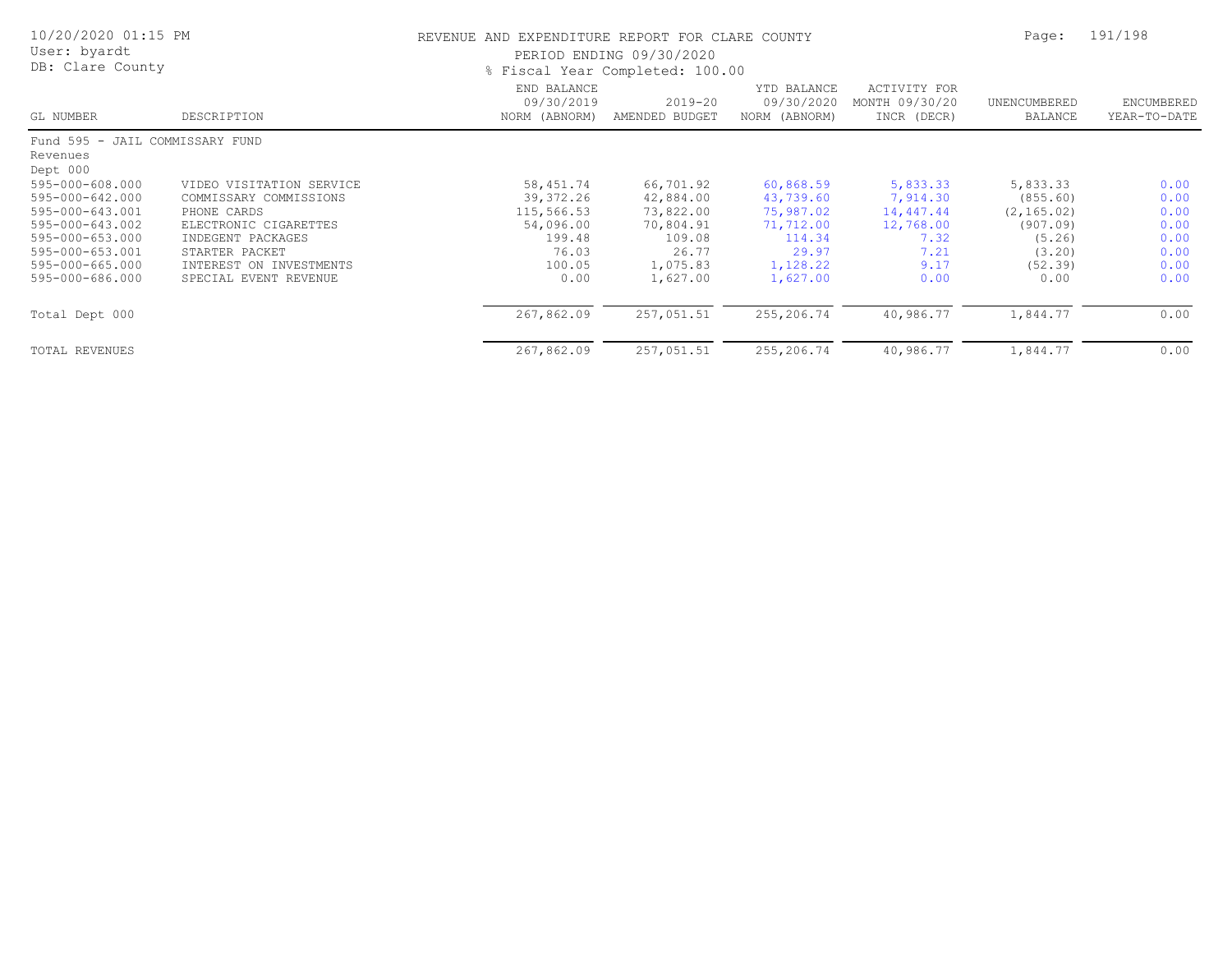| 10/20/2020 01:15 PM<br>User: byardt<br>DB: Clare County     |                              | REVENUE AND EXPENDITURE REPORT FOR CLARE COUNTY<br>PERIOD ENDING 09/30/2020<br>% Fiscal Year Completed: 100.00 | Page:                         | 192/198                                    |                                               |                                |                            |
|-------------------------------------------------------------|------------------------------|----------------------------------------------------------------------------------------------------------------|-------------------------------|--------------------------------------------|-----------------------------------------------|--------------------------------|----------------------------|
| GL NUMBER                                                   | DESCRIPTION                  | END BALANCE<br>09/30/2019<br>NORM (ABNORM)                                                                     | $2019 - 20$<br>AMENDED BUDGET | YTD BALANCE<br>09/30/2020<br>NORM (ABNORM) | ACTIVITY FOR<br>MONTH 09/30/20<br>INCR (DECR) | UNENCUMBERED<br><b>BALANCE</b> | ENCUMBERED<br>YEAR-TO-DATE |
| Fund 595 - JAIL COMMISSARY FUND<br>Expenditures<br>Dept 000 |                              |                                                                                                                |                               |                                            |                                               |                                |                            |
| 595-000-727.000                                             | SUPPLIES                     | 44,592.16                                                                                                      | 43, 416.93                    | 39,697.74                                  | 5,684.21                                      | 3,719.19                       | 0.00                       |
| 595-000-744.000                                             | ELECTRONIC CIGARETTE EXPENSE | 17,469.06                                                                                                      | 29,300.00                     | 24,680.81                                  | 338.24                                        | 4,619.19                       | 0.00                       |
| 595-000-762.000                                             | SPECIAL EVENT EXPENSE        | 0.00                                                                                                           | 1,700.00                      | 524.54                                     | 0.00                                          | 1,175.46                       | 0.00                       |
| 595-000-801.000                                             | CONTRACTED SERVICE           | 0.00                                                                                                           | 30,955.00                     | 26,246.88                                  | 0.00                                          | 4,708.12                       | 0.00                       |
| 595-000-924.000                                             | CABLE TV                     | 1,894.61                                                                                                       | 2,434.65                      | 2,218.58                                   | 167.00                                        | 216.07                         | 0.00                       |
| 595-000-998.900                                             | ENDING FUND BALANCE          | 0.00                                                                                                           | 35, 951.25                    | 0.00                                       | 0.00                                          | 35, 951.25                     | 0.00                       |
| 595-000-999.000                                             | TRANSFER OUT                 | 106,785.20                                                                                                     | 113,293.68                    | 107,796.68                                 | 0.00                                          | 5,497.00                       | 0.00                       |
| Total Dept 000                                              |                              | 170,741.03                                                                                                     | 257,051.51                    | 201,165.23                                 | 6,189.45                                      | 55,886.28                      | 0.00                       |
| TOTAL EXPENDITURES                                          |                              | 170,741.03                                                                                                     | 257,051.51                    | 201,165.23                                 | 6,189.45                                      | 55,886.28                      | 0.00                       |
| Fund 595 - JAIL COMMISSARY FUND:                            |                              |                                                                                                                |                               |                                            |                                               |                                |                            |
| TOTAL REVENUES                                              |                              | 267,862.09                                                                                                     | 257,051.51                    | 255,206.74                                 | 40,986.77                                     | 1,844.77                       | 0.00                       |
| TOTAL EXPENDITURES                                          |                              | 170,741.03                                                                                                     | 257,051.51                    | 201,165.23                                 | 6,189.45                                      | 55,886.28                      | 0.00                       |
| NET OF REVENUES & EXPENDITURES                              |                              | 97,121.06                                                                                                      | 0.00                          | 54,041.51                                  | 34,797.32                                     | (54, 041.51)                   | 0.00                       |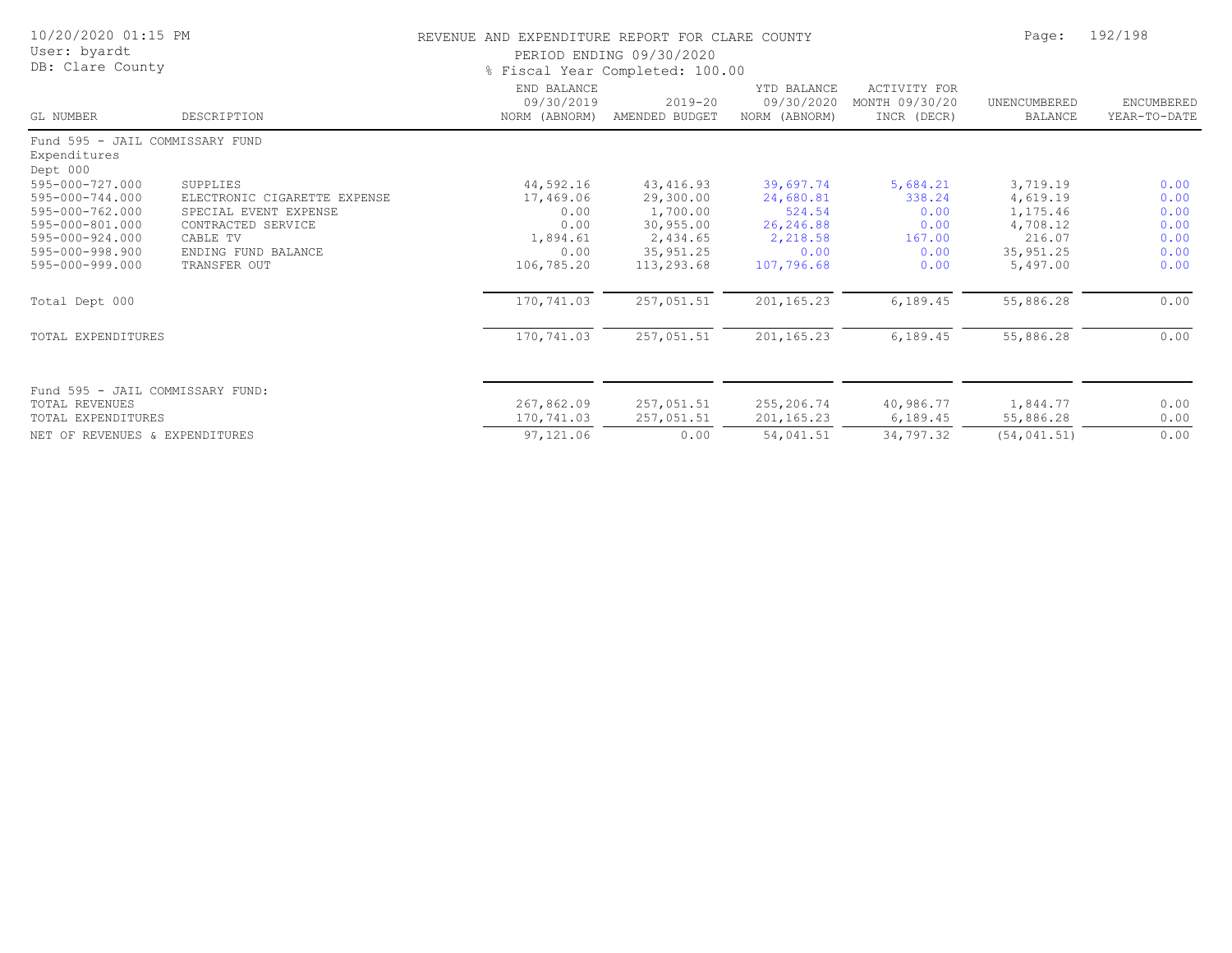| 10/20/2020 01:15 PM<br>User: byardt<br>DB: Clare County |                         | REVENUE AND EXPENDITURE REPORT FOR CLARE COUNTY<br>PERIOD ENDING 09/30/2020<br>% Fiscal Year Completed: 100.00 |                               |                                            |                                               | Page:                   | 193/198                    |
|---------------------------------------------------------|-------------------------|----------------------------------------------------------------------------------------------------------------|-------------------------------|--------------------------------------------|-----------------------------------------------|-------------------------|----------------------------|
| GL NUMBER                                               | DESCRIPTION             | END BALANCE<br>09/30/2019<br>NORM (ABNORM)                                                                     | $2019 - 20$<br>AMENDED BUDGET | YTD BALANCE<br>09/30/2020<br>NORM (ABNORM) | ACTIVITY FOR<br>MONTH 09/30/20<br>INCR (DECR) | UNENCUMBERED<br>BALANCE | ENCUMBERED<br>YEAR-TO-DATE |
| Fund 777 - PAYROLL FUND<br>Revenues<br>Dept 000         |                         |                                                                                                                |                               |                                            |                                               |                         |                            |
| 777-000-665.000                                         | INTEREST ON INVESTMENTS | 1,413.16                                                                                                       | 1,800.00                      | 835.10                                     | 184.71                                        | 964.90                  | 0.00                       |
| Total Dept 000                                          |                         | 1,413.16                                                                                                       | 1,800.00                      | 835.10                                     | 184.71                                        | 964.90                  | 0.00                       |
| TOTAL REVENUES                                          |                         | 1,413.16                                                                                                       | 1,800.00                      | 835.10                                     | 184.71                                        | 964.90                  | 0.00                       |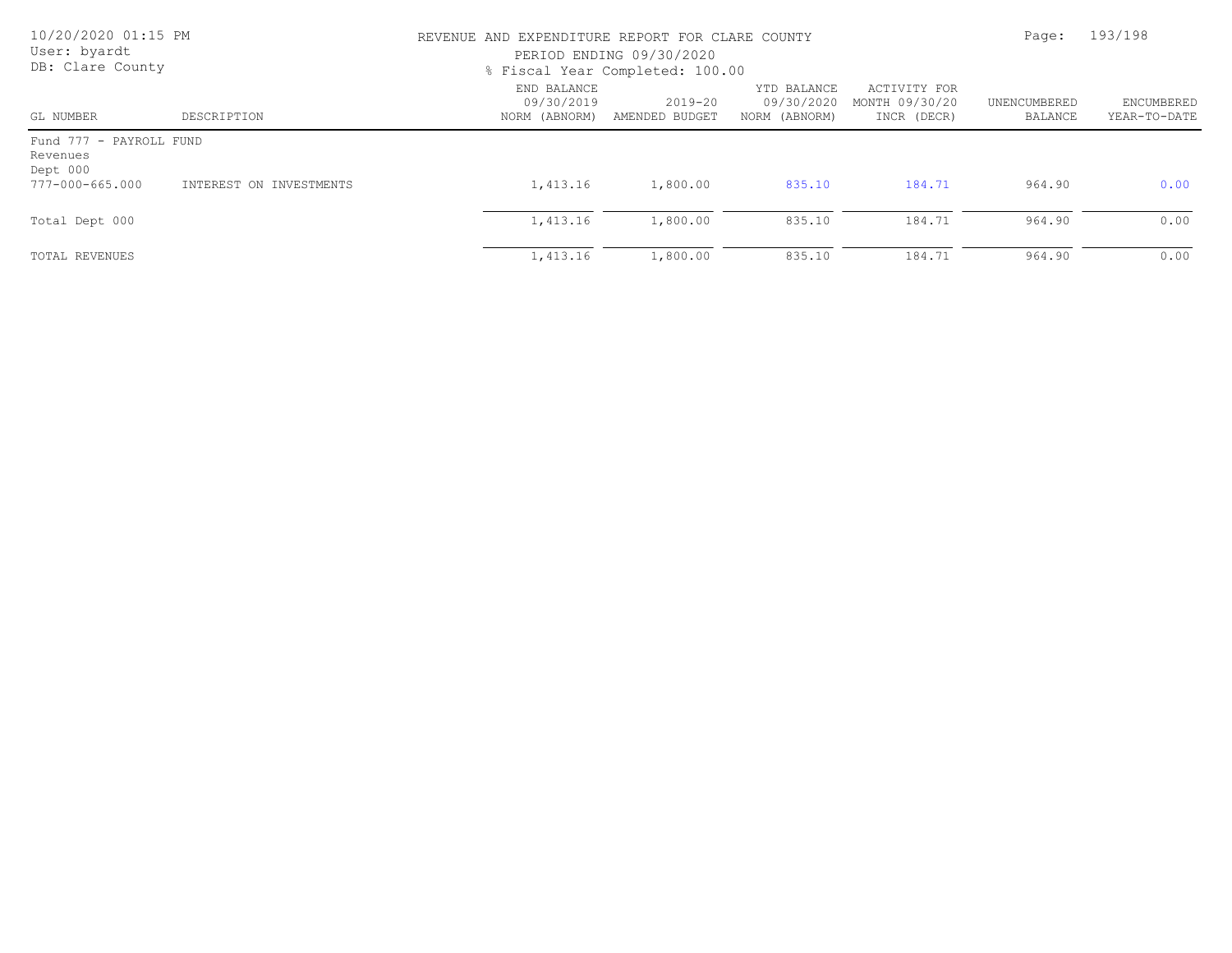| 10/20/2020 01:15 PM<br>User: byardt<br>DB: Clare County |                     | REVENUE AND EXPENDITURE REPORT FOR CLARE COUNTY<br>PERIOD ENDING 09/30/2020<br>% Fiscal Year Completed: 100.00 | Page:                         | 194/198                                    |                                               |                         |                            |
|---------------------------------------------------------|---------------------|----------------------------------------------------------------------------------------------------------------|-------------------------------|--------------------------------------------|-----------------------------------------------|-------------------------|----------------------------|
| GL NUMBER                                               | DESCRIPTION         | END BALANCE<br>09/30/2019<br>NORM (ABNORM)                                                                     | $2019 - 20$<br>AMENDED BUDGET | YTD BALANCE<br>09/30/2020<br>NORM (ABNORM) | ACTIVITY FOR<br>MONTH 09/30/20<br>INCR (DECR) | UNENCUMBERED<br>BALANCE | ENCUMBERED<br>YEAR-TO-DATE |
| Fund 777 - PAYROLL FUND<br>Expenditures<br>Dept 000     |                     |                                                                                                                |                               |                                            |                                               |                         |                            |
| 777-000-955.000                                         | <b>BANK CHARGES</b> | 65.00                                                                                                          | 1,800.00                      | 10.00                                      | 5.00                                          | 1,790.00                | 0.00                       |
| Total Dept 000                                          |                     | 65.00                                                                                                          | 1,800.00                      | 10.00                                      | 5.00                                          | 1,790.00                | 0.00                       |
| TOTAL EXPENDITURES                                      |                     | 65.00                                                                                                          | 1,800.00                      | 10.00                                      | 5.00                                          | 1,790.00                | 0.00                       |
| Fund 777 - PAYROLL FUND:                                |                     |                                                                                                                |                               |                                            |                                               |                         |                            |
| TOTAL REVENUES<br>TOTAL EXPENDITURES                    |                     | 1,413.16<br>65.00                                                                                              | 1,800.00<br>1,800.00          | 835.10<br>10.00                            | 184.71<br>5.00                                | 964.90<br>1,790.00      | 0.00<br>0.00               |
| NET OF REVENUES & EXPENDITURES                          |                     | 1,348.16                                                                                                       | 0.00                          | 825.10                                     | 179.71                                        | (825.10)                | 0.00                       |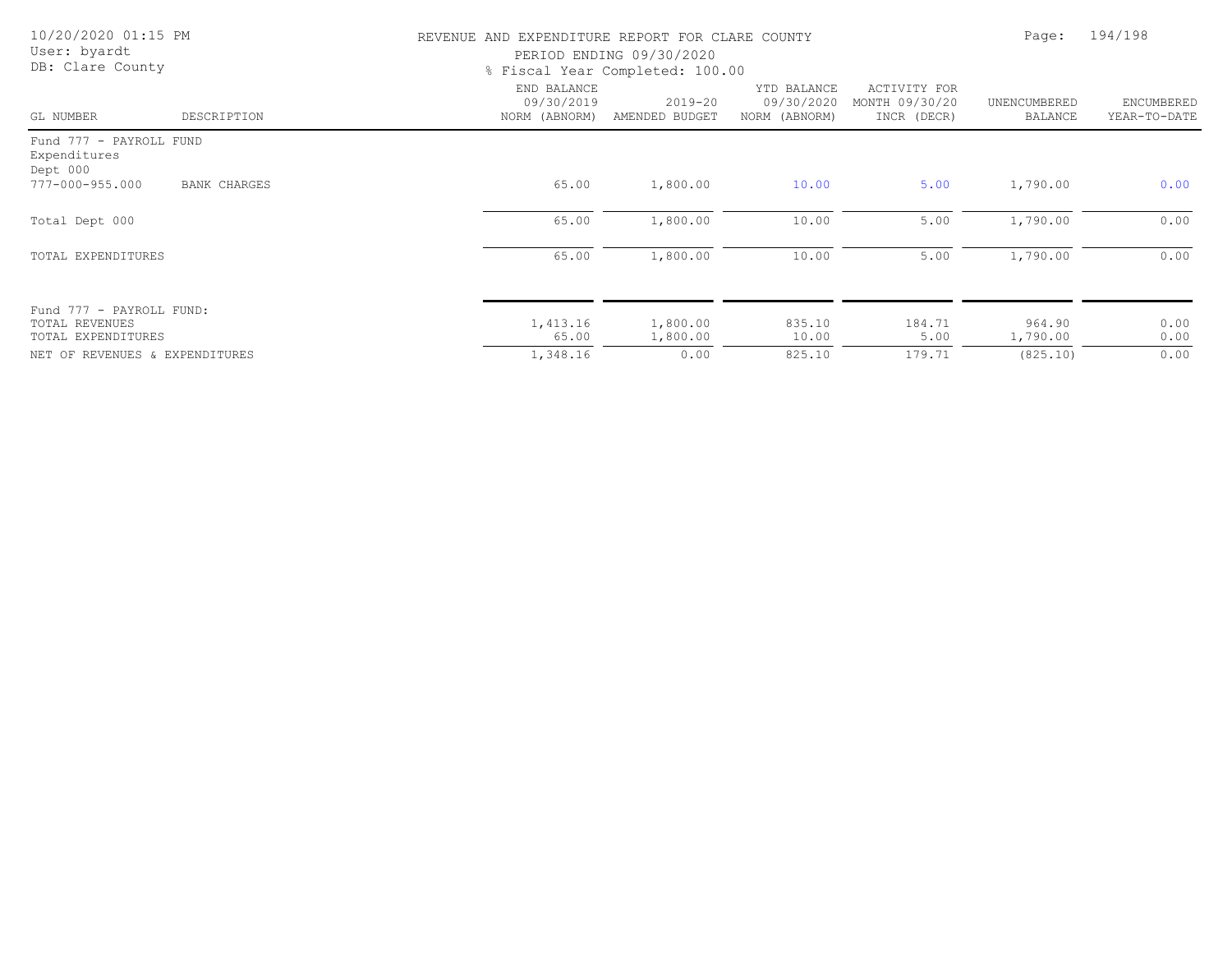| 10/20/2020 01:15 PM<br>User: byardt<br>DB: Clare County |                                | REVENUE AND EXPENDITURE REPORT FOR CLARE COUNTY<br>PERIOD ENDING 09/30/2020<br>% Fiscal Year Completed: 100.00 |                               |                                            |                                               | Page:                   | 195/198                    |  |
|---------------------------------------------------------|--------------------------------|----------------------------------------------------------------------------------------------------------------|-------------------------------|--------------------------------------------|-----------------------------------------------|-------------------------|----------------------------|--|
| GL NUMBER                                               | DESCRIPTION                    | END BALANCE<br>09/30/2019<br>NORM (ABNORM)                                                                     | $2019 - 20$<br>AMENDED BUDGET | YTD BALANCE<br>09/30/2020<br>NORM (ABNORM) | ACTIVITY FOR<br>MONTH 09/30/20<br>INCR (DECR) | UNENCUMBERED<br>BALANCE | ENCUMBERED<br>YEAR-TO-DATE |  |
| Fund 801 - DRAIN FUND                                   |                                |                                                                                                                |                               |                                            |                                               |                         |                            |  |
| Revenues                                                |                                |                                                                                                                |                               |                                            |                                               |                         |                            |  |
| Dept 000                                                |                                |                                                                                                                |                               |                                            |                                               |                         |                            |  |
| 801-000-528.000                                         | FEDERAL GRANTS - OTHER         | 0.00                                                                                                           | 104,636.09                    | 72,250.77                                  | 72,250.77                                     | 32, 385.32              | 0.00                       |  |
| 801-000-665.000                                         | INTEREST EARNED                | 493.90                                                                                                         | 2,000.00                      | 316.50                                     | 4.46                                          | 1,683.50                | 0.00                       |  |
| 801-000-672.000                                         | SPECIAL ASSESSMENTS            | 3,043.19                                                                                                       | 2,207,386.33                  | 2,207,386.33                               | 1,844,907.76                                  | 0.00                    | 0.00                       |  |
| 801-000-676.000                                         | INTERGOV'T DRAIN REIMBURSEMENT | 0.00                                                                                                           | 917.04                        | 917.04                                     | 0.00                                          | 0.00                    | 0.00                       |  |
| 801-000-698.000                                         | NOTE PROCEEDS                  | 750,000.00                                                                                                     | 518,950.00                    | 223, 146.87                                | 0.00                                          | 295,803.13              | 0.00                       |  |
| 801-000-699.900                                         | BEGINNING FUND BALANCE         | 0.00                                                                                                           | 48,000.00                     | 0.00                                       | 0.00                                          | 48,000.00               | 0.00                       |  |
| Total Dept 000                                          |                                | 753,537.09                                                                                                     | 2,881,889.46                  | 2,504,017.51                               | 1,917,162.99                                  | 377,871.95              | 0.00                       |  |
| TOTAL REVENUES                                          |                                | 753,537.09                                                                                                     | 2,881,889.46                  | 2,504,017.51                               | 1,917,162.99                                  | 377,871.95              | 0.00                       |  |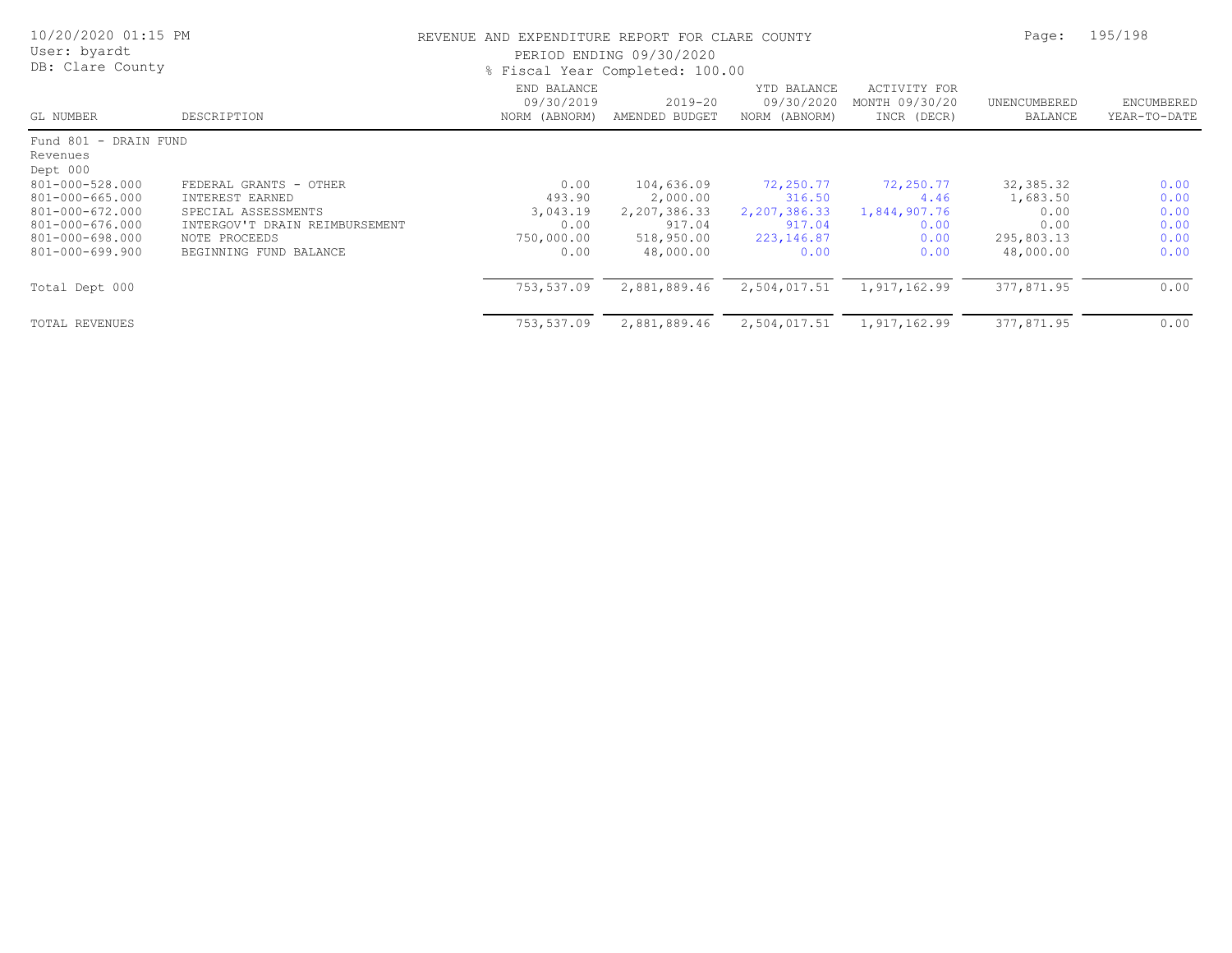| 10/20/2020 01:15 PM<br>User: byardt<br>DB: Clare County                                     |                                                                                         | REVENUE AND EXPENDITURE REPORT FOR CLARE COUNTY<br>PERIOD ENDING 09/30/2020<br>% Fiscal Year Completed: 100.00 | Page:                                                             | 196/198                                         |                                               |                                                                  |                                      |
|---------------------------------------------------------------------------------------------|-----------------------------------------------------------------------------------------|----------------------------------------------------------------------------------------------------------------|-------------------------------------------------------------------|-------------------------------------------------|-----------------------------------------------|------------------------------------------------------------------|--------------------------------------|
| GL NUMBER                                                                                   | DESCRIPTION                                                                             | END BALANCE<br>09/30/2019<br>NORM (ABNORM)                                                                     | $2019 - 20$<br>AMENDED BUDGET                                     | YTD BALANCE<br>09/30/2020<br>NORM (ABNORM)      | ACTIVITY FOR<br>MONTH 09/30/20<br>INCR (DECR) | UNENCUMBERED<br>BALANCE                                          | ENCUMBERED<br>YEAR-TO-DATE           |
| Fund 801 - DRAIN FUND<br>Expenditures<br>Dept 000                                           |                                                                                         |                                                                                                                |                                                                   |                                                 |                                               |                                                                  |                                      |
| 801-000-967.000<br>801-000-970.000<br>801-000-991.000<br>801-000-995.000<br>801-000-998.900 | REPAIRS & MAINTENANCE<br>CAPITAL OUTLAY<br>PRINCIPAL<br>INTEREST<br>ENDING FUND BALANCE | 10,244.40<br>73,830.86<br>750,000.00<br>18,828.13<br>0.00                                                      | 25,000.00<br>2,442,939.46<br>70,000.00<br>20,000.00<br>323,950.00 | 15,026.21<br>469,567.01<br>0.00<br>0.00<br>0.00 | 3,766.40<br>81,970.80<br>0.00<br>0.00<br>0.00 | 9,973.79<br>1,973,372.45<br>70,000.00<br>20,000.00<br>323,950.00 | 0.00<br>0.00<br>0.00<br>0.00<br>0.00 |
| Total Dept 000                                                                              |                                                                                         | 852,903.39                                                                                                     | 2,881,889.46                                                      | 484,593.22                                      | 85,737.20                                     | 2,397,296.24                                                     | 0.00                                 |
| TOTAL EXPENDITURES                                                                          |                                                                                         | 852,903.39                                                                                                     | 2,881,889.46                                                      | 484,593.22                                      | 85,737.20                                     | 2,397,296.24                                                     | 0.00                                 |
| Fund 801 - DRAIN FUND:<br><b>TOTAL REVENUES</b><br>TOTAL EXPENDITURES                       |                                                                                         | 753,537.09<br>852,903.39                                                                                       | 2,881,889.46<br>2,881,889.46                                      | 2,504,017.51<br>484,593.22                      | 1,917,162.99<br>85,737.20                     | 377,871.95<br>2,397,296.24                                       | 0.00<br>0.00                         |
| NET OF REVENUES & EXPENDITURES                                                              |                                                                                         | (99, 366.30)                                                                                                   | 0.00                                                              | 2,019,424.29                                    | 1,831,425.79                                  | (2,019,424,29)                                                   | 0.00                                 |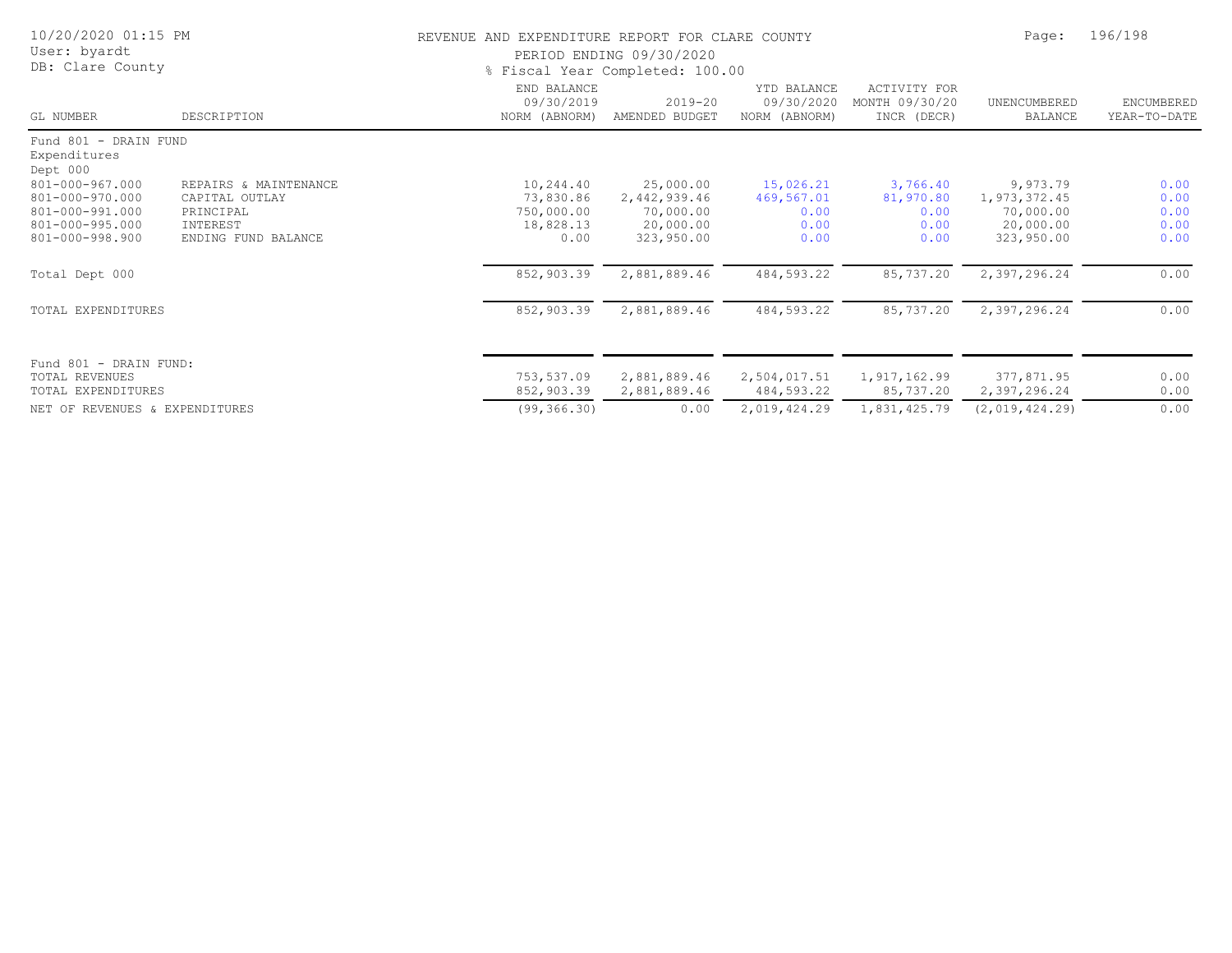| 10/20/2020 01:15 PM<br>User: byardt<br>DB: Clare County |                                               | REVENUE AND EXPENDITURE REPORT FOR CLARE COUNTY<br>PERIOD ENDING 09/30/2020<br>% Fiscal Year Completed: 100.00 | Page:                         | 197/198                                    |                                               |                         |                            |
|---------------------------------------------------------|-----------------------------------------------|----------------------------------------------------------------------------------------------------------------|-------------------------------|--------------------------------------------|-----------------------------------------------|-------------------------|----------------------------|
| GL NUMBER                                               | DESCRIPTION                                   | END BALANCE<br>09/30/2019<br>NORM (ABNORM)                                                                     | $2019 - 20$<br>AMENDED BUDGET | YTD BALANCE<br>09/30/2020<br>NORM (ABNORM) | ACTIVITY FOR<br>MONTH 09/30/20<br>INCR (DECR) | UNENCUMBERED<br>BALANCE | ENCUMBERED<br>YEAR-TO-DATE |
| Fund 841 - LAKE LEVEL FUND<br>Revenues<br>Dept 000      |                                               |                                                                                                                |                               |                                            |                                               |                         |                            |
| 841-000-672.000<br>841-000-699.900                      | SPECIAL ASSESSMENTS<br>BEGINNING FUND BALANCE | 12,847.98<br>0.00                                                                                              | 48,000.00<br>10,000.00        | 35,680.94<br>0.00                          | 0.00<br>0.00                                  | 12,319.06<br>10,000.00  | 0.00<br>0.00               |
| Total Dept 000                                          |                                               | 12,847.98                                                                                                      | 58,000.00                     | 35,680.94                                  | 0.00                                          | 22,319.06               | 0.00                       |
| TOTAL REVENUES                                          |                                               | 12,847.98                                                                                                      | 58,000.00                     | 35,680.94                                  | 0.00                                          | 22,319.06               | 0.00                       |